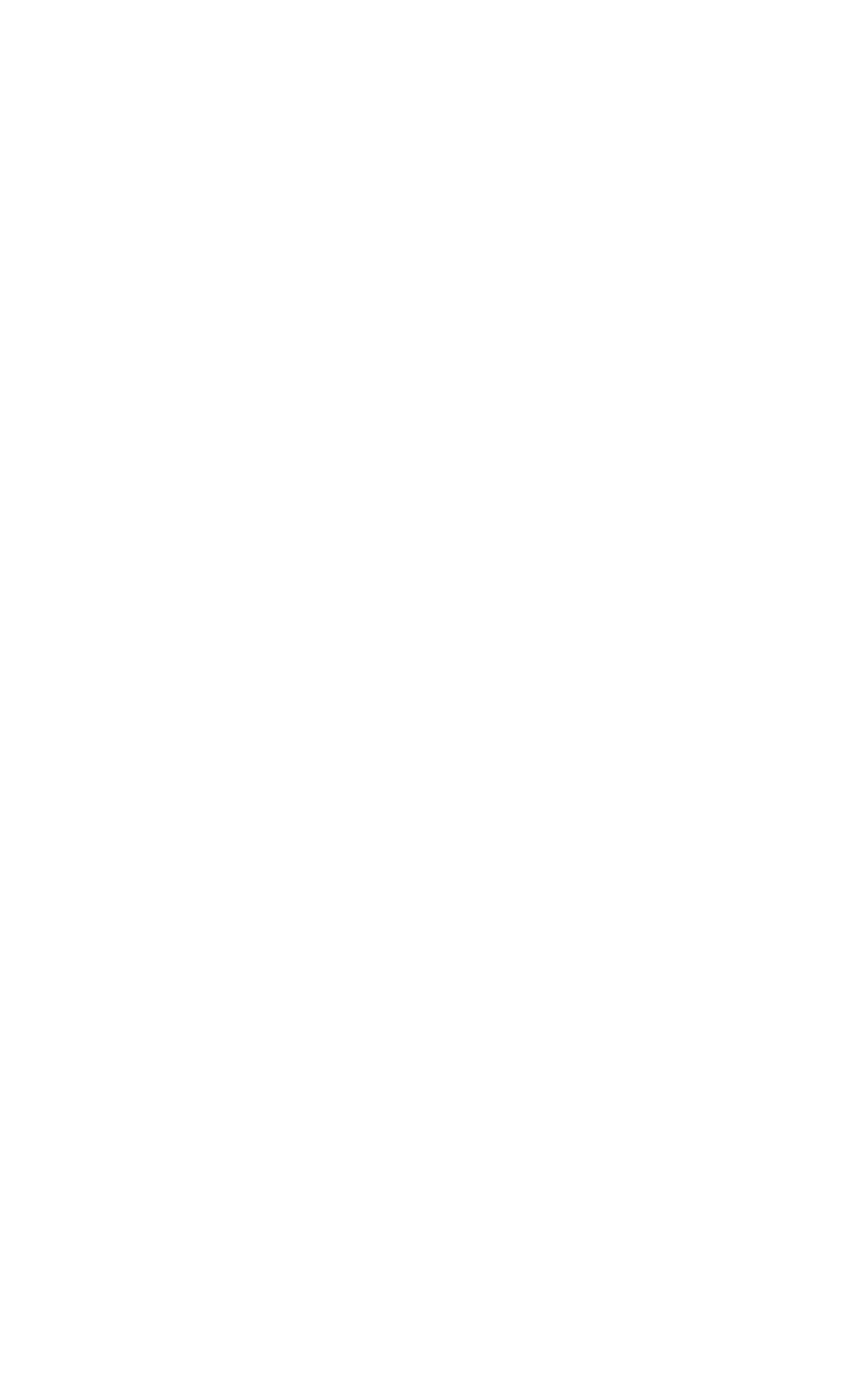### **CONTENTS**

| WINES BY THE GLASS $\ldots$ $\ldots$ $\ldots$ $\ldots$ $\ldots$ $\ldots$ $\ldots$ $\ldots$ $\ldots$ $\ldots$ $\ldots$ $\ldots$ $\ldots$ $\ldots$                 |
|------------------------------------------------------------------------------------------------------------------------------------------------------------------|
| HALF BOTTLE SELECTIONS4-7                                                                                                                                        |
| <b>CHAMPAGNE &amp; SPARKLING WINES</b> 8-9                                                                                                                       |
| <b>AMERICAN WHITE WINES</b><br>Sauvignon Blanc/Fumé Blanc & Aromatic Whites. 14                                                                                  |
| <b>IMPORTED WHITE WINES</b>                                                                                                                                      |
|                                                                                                                                                                  |
| <b>AMERICAN RED WINES</b>                                                                                                                                        |
| Cabernet Sauvignon & Blends, Cabernet Franc. 32 - 54<br>Merlot, Pinot Noir & Sangiovese55 - 60<br>Petite Sirah, Rhône Varieties, Grenache, Other & Syrah 62 - 64 |
| <b>IMPORTED RED WINES</b>                                                                                                                                        |
| Rhône Valley, Provence, Southwest & Loire94 - 100<br>Austria, Germany, Portugal, Morrocco & South Africa. 120<br>Chile, Lebanon, New Zealand, & Greece  121      |
|                                                                                                                                                                  |
| <b>FORTIFIED WINES</b> 126 - 128                                                                                                                                 |
| <b>LARGE BOTTLE COLLECTION</b><br>Double Magnums 137 - 139                                                                                                       |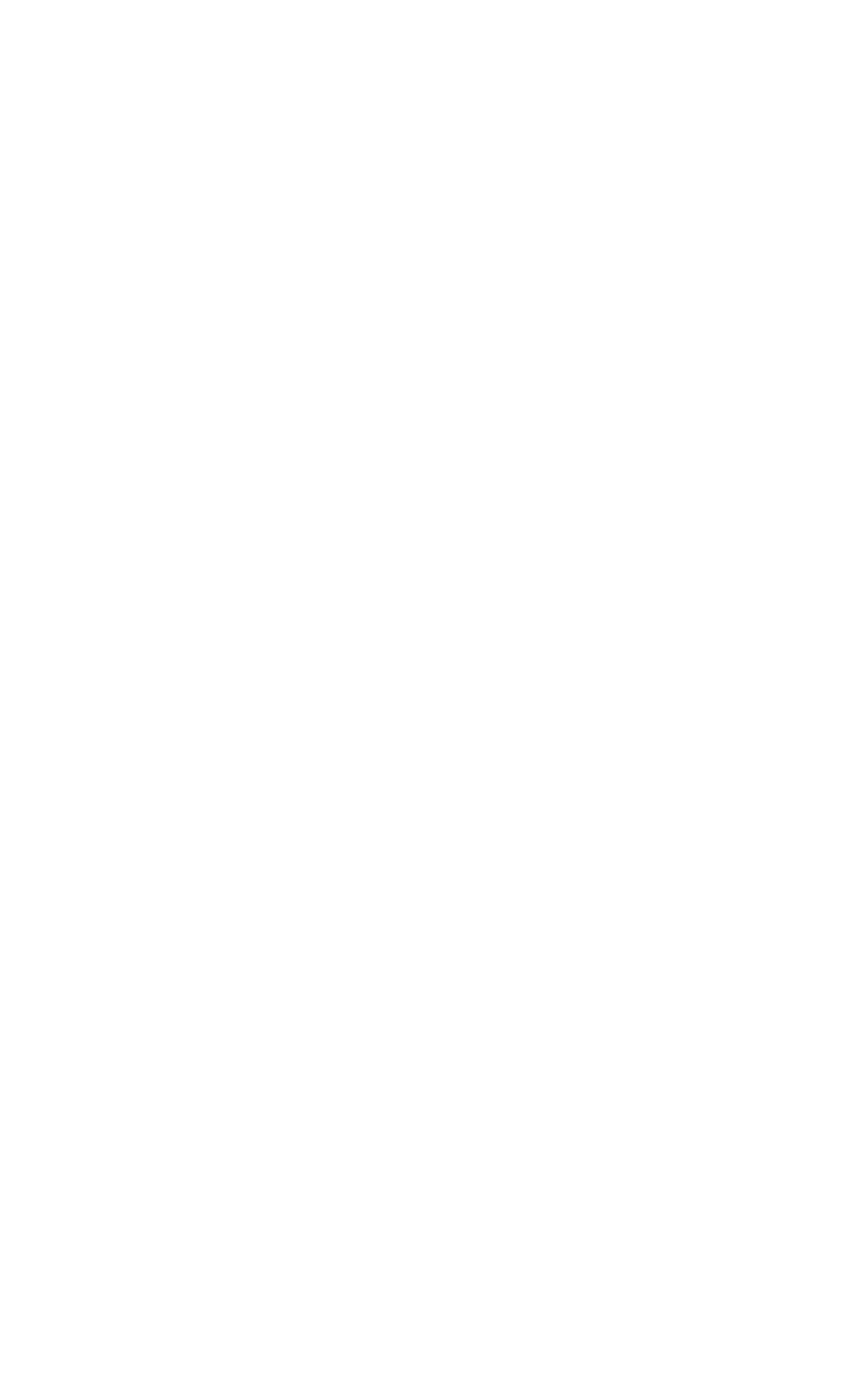# SOMMELIER SELECTIONS

#### **DISTINCTIVELY CALIFORNIA**

The cellar at Pappas Bros. Steakhouse holds numerous treasures, among them some of California's most coveted and venerable labels. Below are just a few of the fine wines from our vast collection.

#### **CAYMUS "SPECIAL SELECTION" CABERNET SAUVIGNON**

The Wagner family produced their first vintage in 1972 and continue to offer benchmark wines, focusing on world-class Cabernet Sauvignon. Rich and ripe, opulent and dramatic, Caymus "Special Selection" is approachable in its youth while aging gracefully for decades, particularly in large format bottles.

| Bin No. |                                         | <b>Region</b> | Vintage | <b>Bottle</b> |
|---------|-----------------------------------------|---------------|---------|---------------|
|         | 31416 Caymus "Special Selection" (1.5L) | Napa Valley   | 2006    | \$700         |
|         | 31448 Caymus "Special Selection" (3.0L) | Napa Valley   |         | 2006 \$1,400  |
|         | 31443 Caymus "Special Selection" (1.5L) | Napa Valley   | 2007    | \$710         |

#### **HEITZ CELLARS "MARTHA'S VINEYARD" CABERNET SAUVIGNON**

Tom and Martha May purchased an exceptional Napa Valley vineyard in 1963. Since 1966, Heitz Cellars have produced stunning Cabernet Sauvignon from this site, dubbed "Martha's Vineyard", in an exclusive arrangement with the Mays. The result is a legendary wine heralded for its distinctive mintiness, complexity and balance.

| Bin No. |                                          | Region             | <b>Vintage</b> | <b>Bottle</b> |
|---------|------------------------------------------|--------------------|----------------|---------------|
| 33170   | <b>Heitz Cellars "Martha's Vineyard"</b> | Napa Valley        | 1976           | \$450         |
|         | 33504 Heitz Cellars "Martha's Vineyard"  | Napa Valley        | 1977           | \$500         |
|         | 33722 Heitz Cellars "Martha's Vineyard"  | <b>Napa Valley</b> | 1981           | \$345         |
| 33330   | Heitz Cellars "Martha's Vineyard"        | Napa Valley        | 1991           | \$325         |
|         | 33173 Heitz Cellars "Martha's Vineyard"  | Napa Valley        | 2001           | \$330         |
|         | 33174 Heitz Cellars "Martha's Vineyard"  | Napa Valley        | 2002           | \$325         |
| 33090   | <b>Heitz Cellars "Martha's Vineyard"</b> | Napa Valley        | 2003           | \$295         |
| 33087   | Heitz Cellars "Martha's Vineyard"        | Napa Valley        | 2004           | \$325         |
| 33074   | Heitz Cellars "Martha's Vineyard"        | Napa Valley        | 2005           | \$385         |

#### **SHAFER VINEYARDS "HILLSIDE SELECT" CABERNET SAUVIGNON**

From the first vintage, and year after year, wine from Shafer's hillside vineyards shows the same intense fruit and velvety texture. A true expression of the land, a "wine of place," this became Shafer's signature wine. Only about 2400 cases of Shafer "Hillside Select" Cabernet Sauvignon are produced each year, offered to a select group of wine lovers and fine restaurants.

| Reaion                                                                                                                                         | Vintage | <b>Bottle</b>                                                                                          |
|------------------------------------------------------------------------------------------------------------------------------------------------|---------|--------------------------------------------------------------------------------------------------------|
|                                                                                                                                                |         | \$420                                                                                                  |
|                                                                                                                                                |         | \$950                                                                                                  |
|                                                                                                                                                |         | \$825                                                                                                  |
| 37360 Shafer Vineyards "Hillside Select"<br>37115 Shafer Vineyards "Hillside Select" (1.5L)<br>37625 Shafer Vineyards "Hillside Select" (1.5L) |         | <b>Stags Leap District</b> 1991<br><b>Stag's Leap District</b> 2004<br><b>Stags Leap District</b> 2008 |

1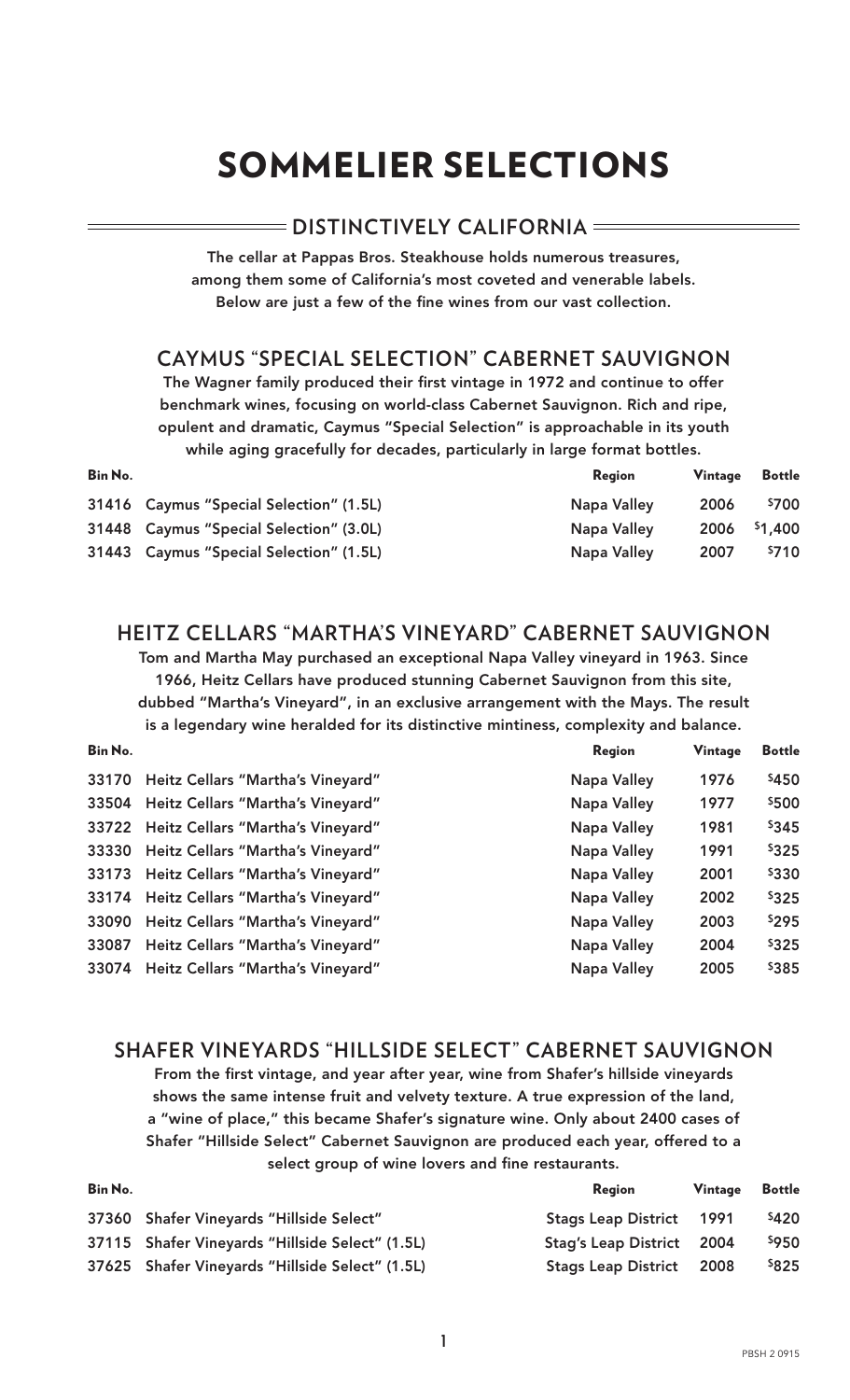### PREMIUM WINES BY THE GLASS

| <b>FEATURED PREMIUM WINES =</b>                                      |                             |       |  |
|----------------------------------------------------------------------|-----------------------------|-------|--|
|                                                                      |                             | Glass |  |
| Delamotte "Le Mesnil-Sur-Oger"                                       |                             |       |  |
| <b>Grand Cru Blanc de Blancs Brut 2004</b>                           | Champagne                   | \$30  |  |
| <b>Chardonnay Hartford Court 2013</b>                                | <b>Russian River Valley</b> | \$20  |  |
| <b>SPARKLING WINES</b>                                               |                             |       |  |
| <b>Naveran Cava Brut 2013</b>                                        | Penedés                     | \$9   |  |
| French Sparkling, Val de Mer                                         | <b>Burgundy</b>             | \$12  |  |
| Bugey-Cerdon 'La Cueille' Rosé, Patrick Bottex N/V                   | <b>Savoie</b>               | \$15  |  |
| Chartogne-Taillet "Cuvée Sainte Anne" Brut N/V                       | Champagne                   | \$21  |  |
| <b>WHITE WINES</b>                                                   |                             |       |  |
| Pinot Grigio, La Fiera 2014                                          | Veneto                      | \$9   |  |
| Sauvignon Blanc, Mulderbosch 2013                                    | Stellenbosch                | \$12  |  |
| Albariño, Zarate 2013                                                | Rias Baixas, Spain          | \$14  |  |
| Riesling Kabinett, Durkheimer Nonnengarten, Kurt Darting 2013        | Pfalz                       | \$12  |  |
| <b>Riesling, Trimbach 2012</b>                                       | <b>Alsace</b>               | \$14  |  |
| Grüner Veltliner "Crazy Creatures", Michael Malat 2013               | <b>Kremstal</b>             | \$10  |  |
| <b>Chardonnay, Cypress Vineyards 2012</b>                            | <b>Central Coast</b>        | \$9   |  |
| Chardonnay "DMZ", DeMorganzon 2013                                   | <b>Western Cape</b>         | \$12  |  |
| Chardonnay Chablis "St Claire" Vieilles Vignes,                      |                             |       |  |
| Jean-Marc Brocard 2012                                               | <b>Burgundy</b>             | \$15  |  |
| Chardonnay, Sandhi 2013                                              | Santa Barbara               | \$15  |  |
| Roussanne "Bingham Family Vineyards", McPherson Vineyards 2012 Texas |                             | \$9   |  |
| Rosé "AIX" Vin de Provence, Maison Saint AIX 2013                    | <b>Provence</b>             | \$13  |  |
| = APÉRITIF =                                                         |                             |       |  |
| Pinot Gris Selection de Grains Nobles, Trimbach 2000                 | Alsace                      | \$15  |  |
| <b>Blandy's Ten Year Old Sercial N/V</b>                             | <b>Madeira</b>              | \$10  |  |
| Blandy's Verdelho 1998                                               | <b>Madeira</b>              | \$10  |  |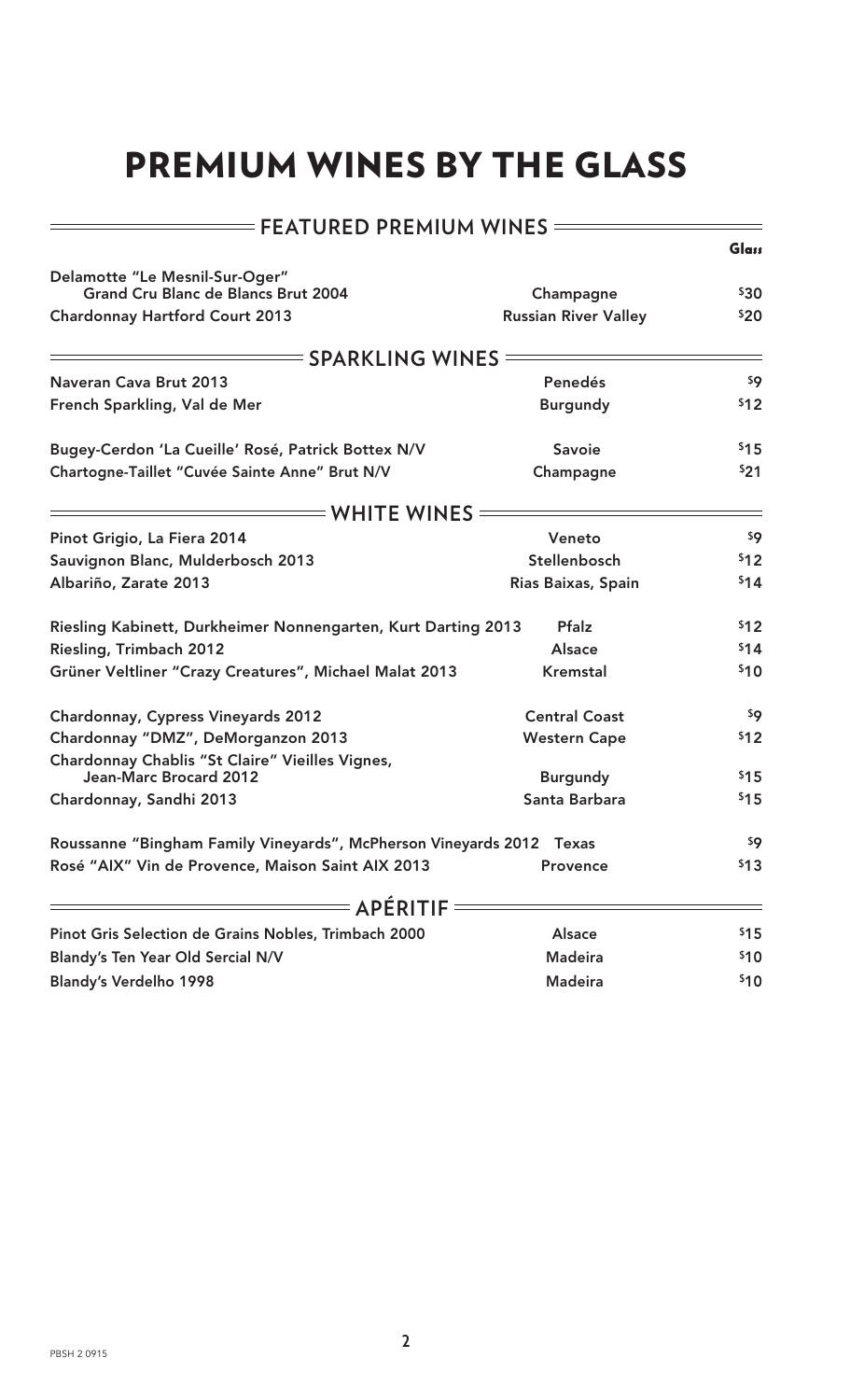### PREMIUM WINES BY THE GLASS

| $\overline{\phantom{a}}$ FEATURED PREMIUM WINES $\overline{\phantom{a}}$ |                            |       |
|--------------------------------------------------------------------------|----------------------------|-------|
|                                                                          |                            | Glass |
| Pinot Noir Relic "Kashaya" 2012                                          | <b>Sonoma Coast</b>        | \$25  |
| Cabernet Sauvignon, Keenan 2011                                          | <b>Napa Valley</b>         | \$25  |
| <b>Cabernet Sauvignon, Barnett Vineyards 2012</b>                        | <b>Spring Mountain</b>     | \$35  |
| Merlot Duckhorn 2012                                                     | <b>Napa Valley</b>         | \$25  |
| Syrah, Lewis Cellars "Ethan's" 2012                                      | Napa Valley                | \$25  |
| Châteauneuf-du-Pape, Domaine Moulin Tacussel 2011                        | Rhône Valley               | \$30  |
| Amarone della Valpolicella "Punta di Villa", Mazzi 2010                  | Veneto                     | \$35  |
| <b>RED WINES</b>                                                         |                            |       |
| Dolcetto, Duchman Family Winery 2012                                     | <b>Texas</b>               | \$10  |
| Pinot Noir, Lighthorse 2013                                              | California                 | \$10  |
| Pinot Noir, Manos Negras 2012                                            | Patagonia                  | \$12  |
| Pinot Noir Alta Maria Vineyards 2011                                     | Santa Maria Valley         | \$16  |
| Tempranillo Crianza, Señorio de P. Peciña 2009                           | Rioja                      | \$13  |
| Chianti Classico, Donna Laura "Bramosia" 2013                            | <b>Tuscany</b>             | \$11  |
| Merlot, Alexander Valley Vineyards 2012                                  | <b>Alexander Valley</b>    | \$12  |
| Cabernet Sauvignon, Finca El Portillo 2013                               | Valle de Uco               | \$10  |
| <b>Cabernet Sauvignon, Justin Vineyards and Winery 2013</b>              | <b>Paso Robles</b>         | \$13  |
| Cabernet Sauvignon, Xanadu 2011                                          | <b>Margaret River</b>      | \$16  |
| <b>Cabernet Blend Brio de Cantenac Brown 2010</b>                        | <b>Margaux</b>             | \$15  |
| <b>Cabernet Franc, Barboursville 2012</b>                                | Virginia                   | \$15  |
| Malbec "Año Cero", Altocedro 2013                                        | La Consulta, Mendoza       | \$10  |
| Cerasuolo di Vittoria, Planeta 2012                                      | <b>Sicily</b>              | \$13  |
| Syrah Crozes-Hermitage, Gilles Robin "Papillon" 2012                     | <b>Rhône Valley</b>        | \$14  |
| Shiraz-Viognier, Yalumba "The Y Series" 2012                             | South Australia            | \$10  |
| Douro, Quinta do Crasto "Crasto" 2012                                    | Portugal                   | \$10  |
| Zinfandel, Three Wine Company 2013                                       | <b>Contra Costa County</b> | \$10  |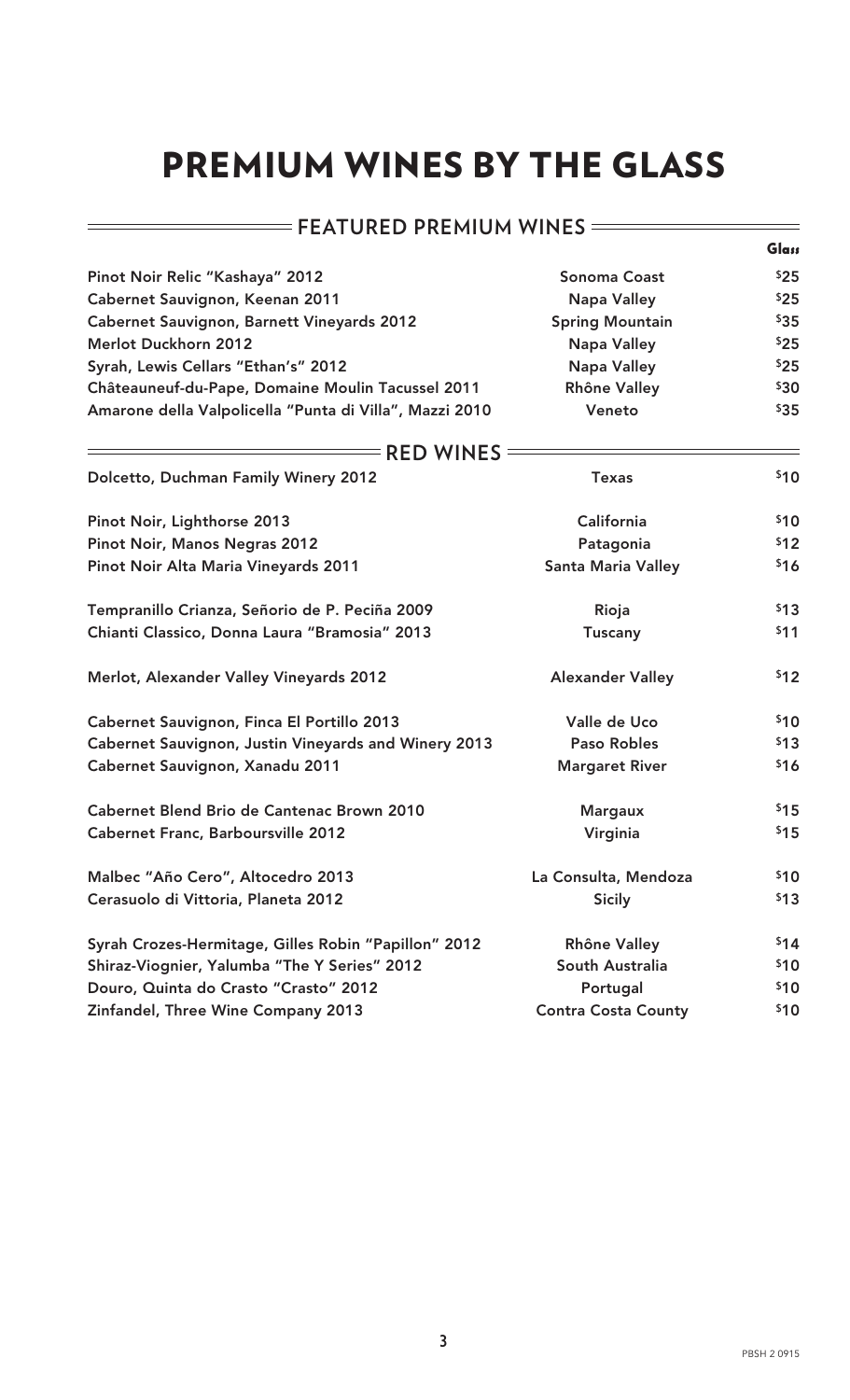|                | $SPARKLING$ WINES $=$                                 |           |               |  |  |
|----------------|-------------------------------------------------------|-----------|---------------|--|--|
| <b>Bin No.</b> |                                                       | Vintage   | <b>Bottle</b> |  |  |
| 6097           | A. Margaine Demi-Sec                                  | <b>NV</b> | \$60          |  |  |
| 6024           | <b>Bollinger "Special Cuvée"</b>                      | <b>NV</b> | \$100         |  |  |
| 6531           | <b>Billecart-Salmon Brut Réserve</b>                  | <b>NV</b> | \$65          |  |  |
| 6034           | Chartogne-Taillet "Cuvée Sainte Anne" Brut            | <b>NV</b> | \$65          |  |  |
| 6037           | <b>Gaston Chiquet "Tradition" Brut</b>                | <b>NV</b> | \$65          |  |  |
| 6025           | Henriot "Souverain"                                   | <b>NV</b> | \$65          |  |  |
| 6076           | Krug "Grand Cuvée" Brut                               | <b>NV</b> | \$170         |  |  |
| 6598           | Nicolas Feuillatte Brut Rosé                          | <b>NV</b> | \$55          |  |  |
| 6091           | Pierre Gimmonet & Fils "Cuis 1er Cru" Brut            | <b>NV</b> | \$65          |  |  |
| 6038           | Pierre Peters "Cuvée de Réserve" Blanc de Blancs Brut | <b>NV</b> | \$85          |  |  |
| 6039           | René Geoffroy "Empreinte" 1er Brut                    | 2006      | \$70          |  |  |

| <b>DOMESTIC WHITE WINES</b> |                                                            |                             |         |               |
|-----------------------------|------------------------------------------------------------|-----------------------------|---------|---------------|
| Bin No.                     |                                                            | Region                      | Vintage | <b>Bottle</b> |
| 26001                       | Chardonnay Kistler Vineyards "Vine Hill Vineyard"          | <b>Russian River Valley</b> | 2011    | \$80          |
| 26118                       | <b>Chardonnay Sonoma-Cutrer</b><br>"Russian River Ranches" | Sonoma Coast                | 2012    | \$45          |
| 26119                       | <b>Chardonnay Trefethen</b>                                | <b>Oak Knoll District</b>   | 2012    | \$35          |
| 26441                       | <b>Pinot Blanc Robert Sinskey Vineyards</b>                | <b>Los Carneros</b>         | 2012    | \$50          |
| 26933                       | Sauvignon Blanc Araujo Estate Wines "Eisele Vineyard"      | Napa Valley                 | 2011    | <b>S60</b>    |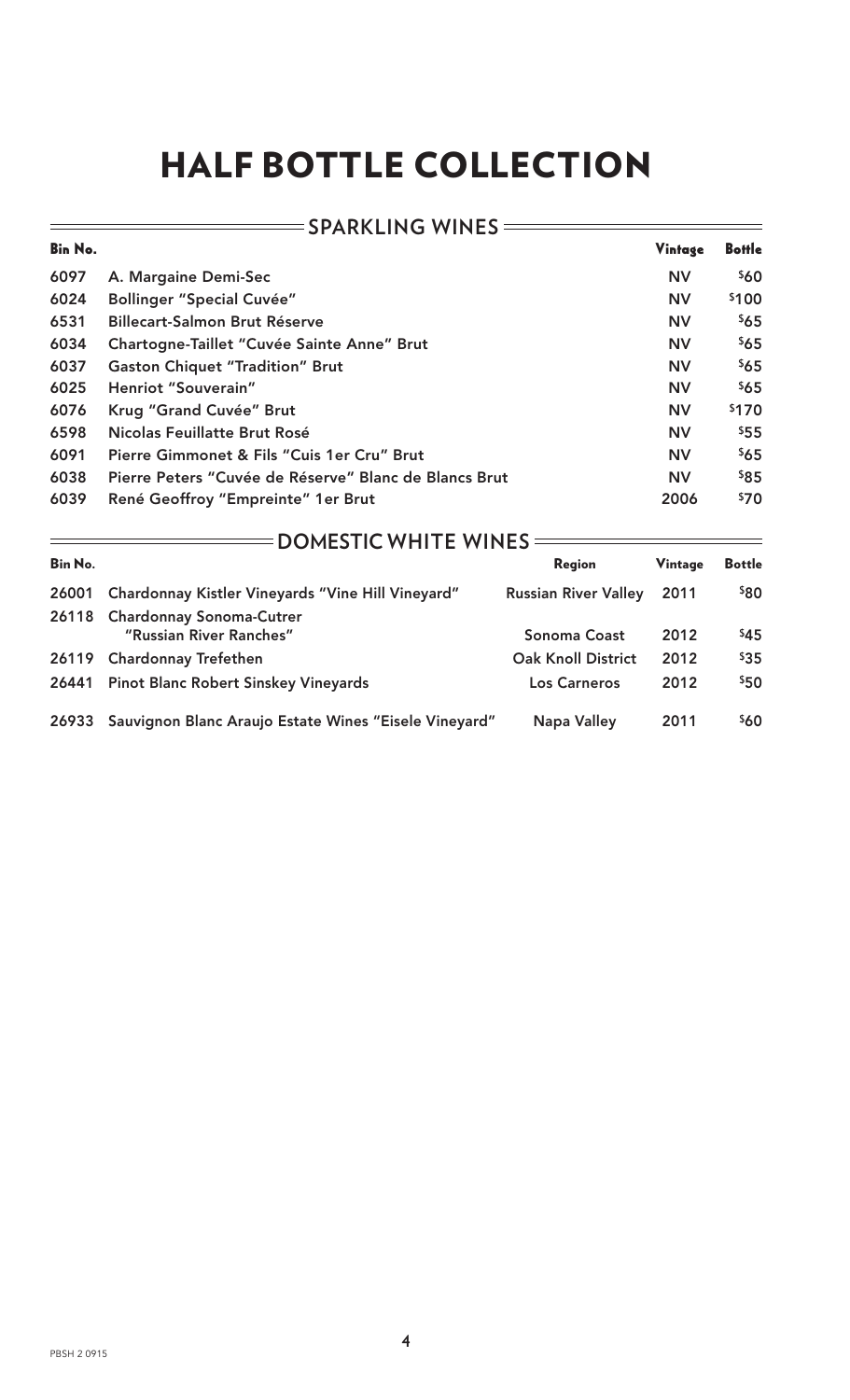#### $=$  IMPORTED WHITE WINES  $=$ Bin No. Region Vintage Bottle 26130 Albariño Do Ferreiro **Albariño Expedito Albaria e Albaria e Albar** <sup>\$36</sup> 26106 Domaine de Chevalier et a marial de Chevalier et al. et al. et al. et al. et al. et al. et al. et al. et a 26994 Petit Chablis, R. Lavantureux Yonne 2008 \$35 23477 Chassagne-Montrachet "La Bergerie", Jean-Marc Morey **Côte de Beaune** 2009 575 23479 Chassagne-Montrachet 1er Cru Champs Gains, Jean-Marc Morey **Côte de Beaune** 2006 \$80 23481 Chassagne-Montrachet 1er Cru Morgeot "Les Fairendes", Domaine Jean-Marc Pillot Côte de Beaune 2008 580 24795 Meursault "Les Corbins", Domaine Bitouzet-Prieur Côte de Beaune 2009 575 26111 Le Montrachet Grand Cru, Remoissenet Côte de Beaune 1990 \$350 26101 Crozes-Hermitage "La Matinière" Ferraton Père & Fils Rhône 2010 <sup>\$40</sup> 26903 Pouilly Fumé "Les Vignes de Berge", Marc Deschamps Loire 2010 530 26904 Sancerre, Lucien Crochet **Loire** 2011 535 26906 Sancerre "Le Chêne", Lucien Crochet Loire Loire 2011 545 26905 Sancerre "La Croix du Roy", Lucien Crochet Loire Loire 2011 540 26121 Gewürztraminer, Trimbach **Alsace** 2012 <sup>\$25</sup> 12602 Riesling Auslese, "Goldkapsel", Graacher Himmelreich, Joh Jos Prüm 2013 \$110 26901 Riesling Auslese, Niederhäuser Hermannshöhle, Dönnhoff Nahe 2012 \$125 26902 Riesling Auslese, Münsterer Pittersberg, Kruger-Rumpf Nahe 2012 <sup>\$75</sup> 80922 Riesling Auslese, Schlossböckelheimer Felsenberg, Dönnhoff Mahe 2005 \$100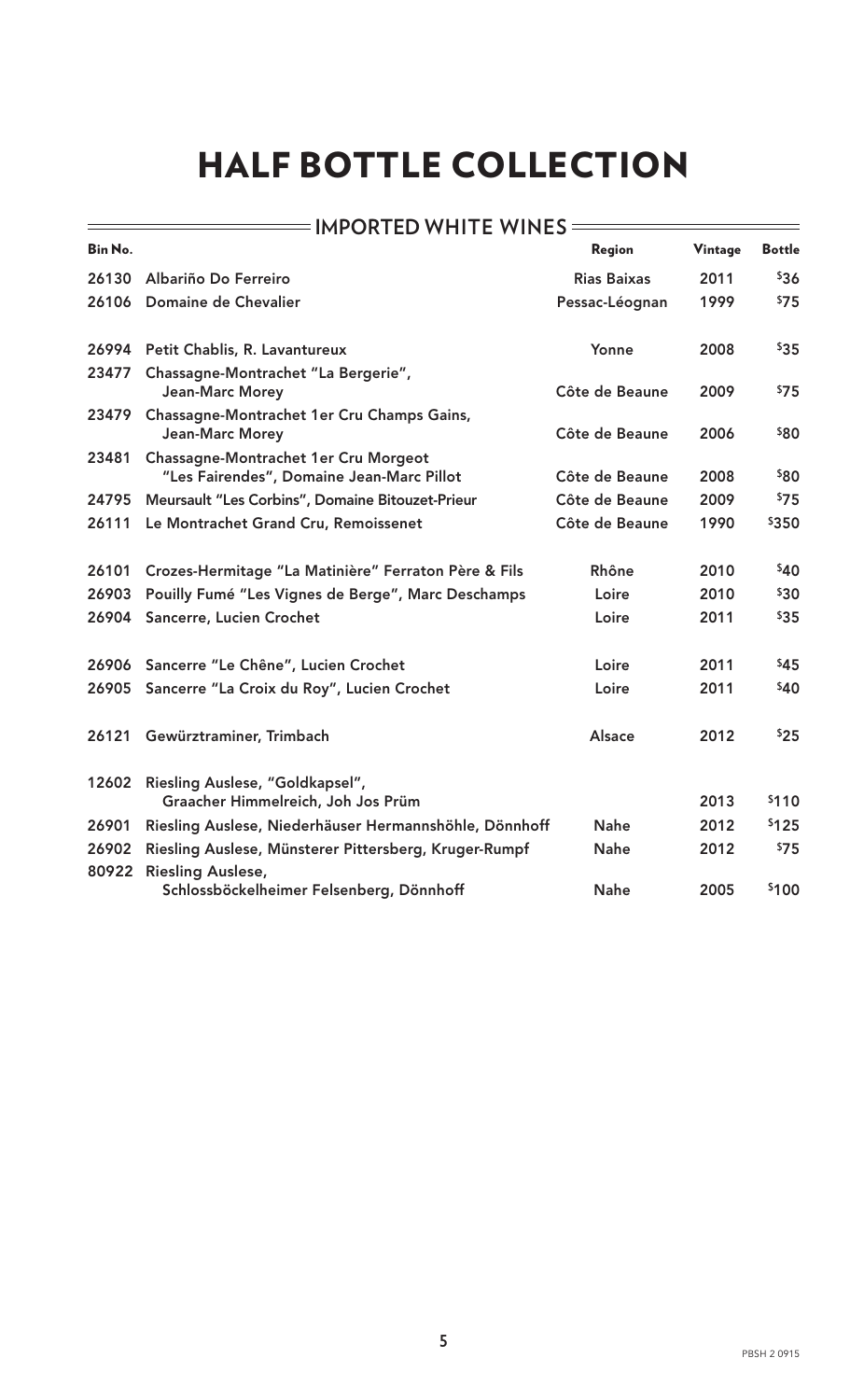### **DOMESTIC RED WINES DOMESTIC RED**

| Bin No. |                                                                           | Region                      | Vintage | <b>Bottle</b> |
|---------|---------------------------------------------------------------------------|-----------------------------|---------|---------------|
| 27781   | <b>Pinot Noir Adelsheim</b>                                               | <b>Willamette Valley</b>    | 2012    | \$45          |
| 27907   | Pinot Noir Domaine Serene "Evenstad Reserve"                              | <b>Willamette Valley</b>    | 2011    | \$85          |
| 27300   | Pinot Noir Elk Cove Vineyards "Mount Richmond Vineyard" Willamette Valley |                             | 2011    | \$50          |
| 28656   | Pinot Noir Kosta Browne "Gap's Crown Vineyard"                            | <b>Sonoma Coast</b>         | 2011    | \$125         |
| 27007   | Pinot Noir Kosta Browne "Gap's Crown Vineyard"                            | <b>Sonoma Coast</b>         | 2012    | \$125         |
| 40411   | <b>Pinot Noir Kosta Browne</b>                                            | <b>Russian River Valley</b> | 2012    | \$110         |
| 27908   | <b>Pinot Noir Melville "Estate"</b>                                       | Santa Rita Hills            | 2013    | \$40          |
| 27909   | <b>Pinot Noir Merry Edwards</b>                                           | <b>Russian River Valley</b> | 2011    | \$75          |
| 29375   | <b>Merlot Swanson</b>                                                     | <b>Oakville</b>             | 2009    | \$66          |
| 28443   | Cabernet Sauvignon Araujo Estate Wines "Eisele Vineyard" Napa Valley      |                             | 2006    | \$280         |
| 31728   | <b>Cabernet Sauvignon Diamond Creek Vineyards</b><br>"Gravelly Meadow"    | <b>Napa Valley</b>          | 2012    | \$195         |
| 31729   | <b>Cabernet Sauvignon Diamond Creek Vineyards</b><br>"Red Rock Terrace"   | <b>Napa Valley</b>          | 2012    | \$195         |
|         | 28250 Cabernet Sauvignon Trefethen                                        | Napa Valley                 | 2011    | \$63          |
| 29028   | <b>Cabernet Blend Araujo Estate Wines "Altagracia"</b>                    | Napa Valley                 | 2009    | \$120         |
| 28520   | <b>Cabernet Blend Bond "Pluribus"</b>                                     | <b>Napa Valley</b>          | 2009    | \$350         |
| 28521   | <b>Cabernet Blend Bond "St. Eden"</b>                                     | <b>Napa Valley</b>          | 2009    | \$350         |
| 28522   | <b>Cabernet Blend Bond "Vecina"</b>                                       | Napa Valley                 | 2009    | \$350         |
| 27546   | <b>Cabernet Blend Continuum</b>                                           | <b>Oakville</b>             | 2010    | \$200         |
| 27002   | <b>Cabernet Blend Kenzo Estate "Rindo"</b>                                | Napa Valley                 | 2010    | \$140         |
| 28411   | <b>Cabernet Blend Opus One</b>                                            | <b>Napa Valley</b>          | 2009    | \$255         |
| 27004   | <b>Cabernet Blend Opus One</b>                                            | <b>Napa Valley</b>          | 2010    | \$255         |
| 35523   | <b>Cabernet Blend Opus One</b>                                            | <b>Napa Valley</b>          | 2011    | \$275         |
| 27804   | <b>Cabernet Blend Pahlmeyer</b>                                           | <b>Napa Valley</b>          | 2010    | \$160         |
| 27805   | <b>Cabernet Blend Quintessa</b>                                           | Rutherford                  | 2010    | \$160         |
| 27081   | <b>Cabernet Franc Crocker &amp; Starr</b>                                 | St. Helena                  | 2011    | \$85          |

 $\equiv$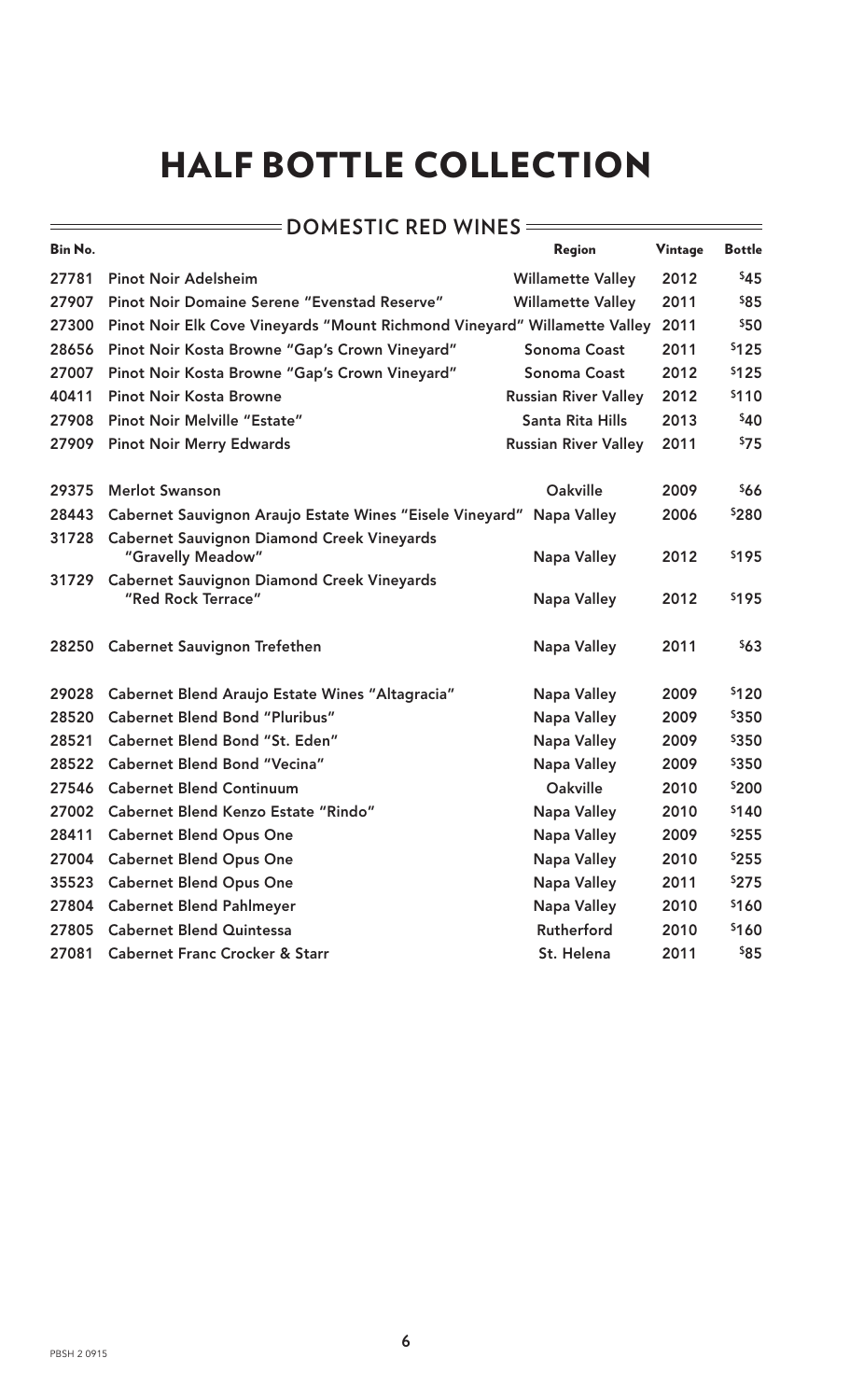| Bin No. |                                                                         | Region         | Vintage | <b>Bottle</b> |
|---------|-------------------------------------------------------------------------|----------------|---------|---------------|
| 29900   | Chambolle-Musigny 1er Cru Les Cras, Domaine Antonin Guyon Côte de Nuits |                | 2010    | \$90          |
| 28182   | Beaune 1er Cru Les Grèves, Domaine de Montille                          | Côte de Beaune | 2010    | \$95          |
| 27148   | <b>Château Montrose</b>                                                 | St. Estephe    | 2005    | \$195         |
| 54923   | Clos de l'Oratoire                                                      | St.Émilion     | 2005    | \$120         |
| 54008   | <b>Château Haut Segottes</b>                                            | St.Émilion     | 2010    | \$55          |
| 28447   | Châteauneuf-du-Pape, Château de Beaucastel                              | Rhône          | 2010    | \$125         |
| 60430   | Châteauneuf-du-Pape, Château de Beaucastel                              | Rhône          | 2012    | \$110         |
| 28646   | Châteauneuf-du-Pape, Le Vieux Donjon                                    | Rhône          | 2010    | \$80          |
| 27001   | Gigondas, E. Guigal                                                     | Rhône          | 2010    | \$40          |
| 55999   | Château Pradeaux                                                        | <b>Bandol</b>  | 2009    | \$45          |
| 27779   | Barolo "Brunate", Marcarini                                             | Piedmont       | 2010    | \$65          |
| 65408   | Barolo, Paolo Scavino                                                   | Piedmont       | 2010    | \$55          |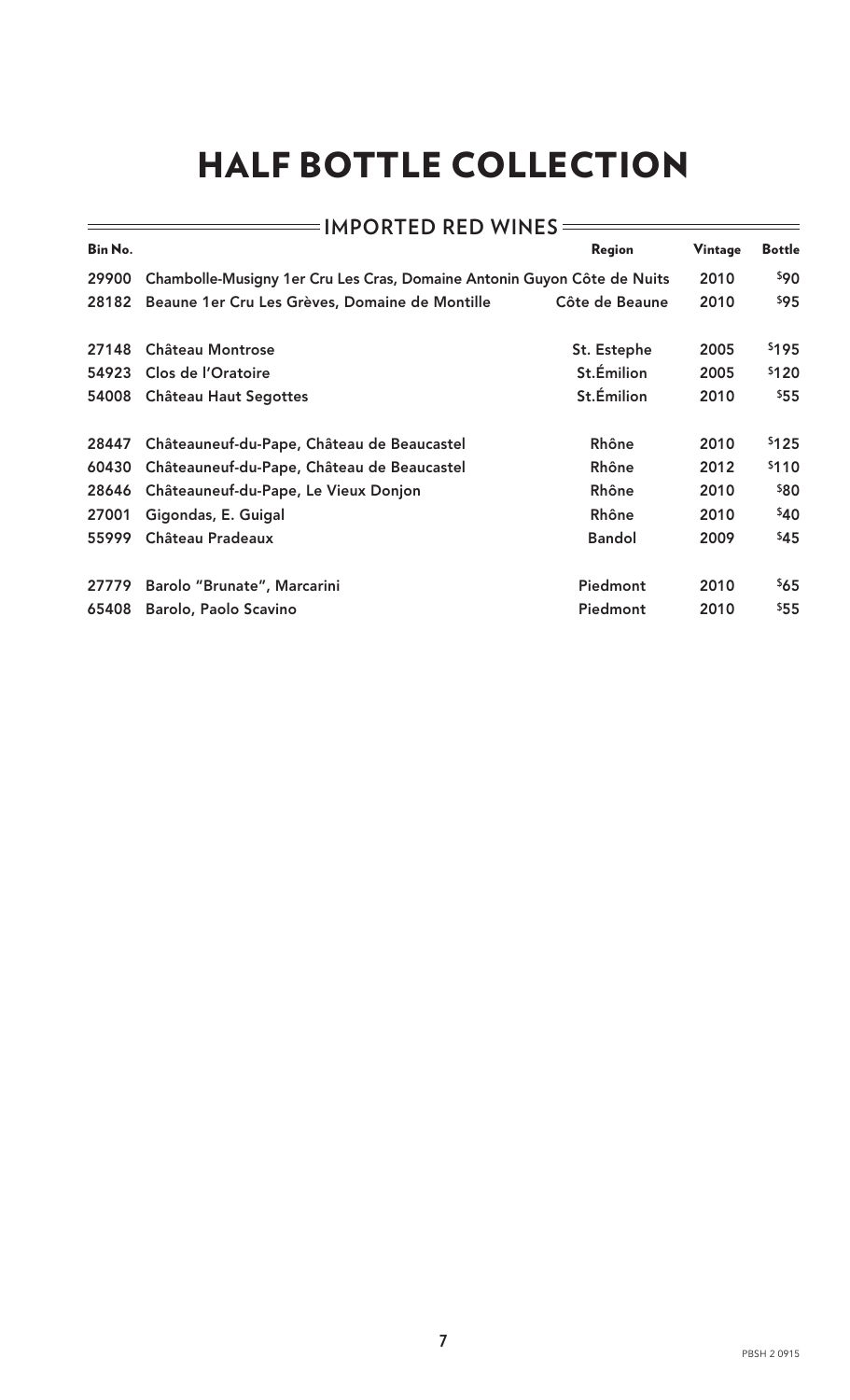### CHAMPAGNE

|                | $=$ VINTAGE $=$                                               |         |               |
|----------------|---------------------------------------------------------------|---------|---------------|
| <b>Bin No.</b> |                                                               | Vintage | <b>Bottle</b> |
| 6185           | Bollinger "Vieilles Vignes Françaises" Blanc de Noirs Brut    | 1999    | \$1,800       |
| 6429           | Chartogne-Taillet "Cuvée des Heurtebise" Blanc de Blancs Brut | 2008    | \$150         |
| 6105           | Chartogne-Taillet "Cuvée les Orizeaux" Extra Brut             | 2008    | \$190         |
| 6473           | Chartogne Taillet "Les Barres" Extra Brut                     | 2006    | \$225         |
| 6632           | Chartogne Taillet "Les Barres" Extra Brut                     | 2007    | \$215         |
| 6434           | Domaine Olivier Horiot "Sève" Extra Brut Rosé de Saignée      | 2008    | \$150         |
| 6226           | Dom Ruinart Blanc de Blancs Brut (1.5L)                       | 2002    | \$650         |
| 6227           | Dom Ruinart Brut Rosé                                         | 2002    | \$495         |
| 6997           | Gaston-Chiquet "Special Club Millésime" Brut                  | 2005    | \$155         |
| 6188           | Henriot "Cuvée des Enchanteleurs" Brut                        | 1995    | \$400         |
| 6189           | Krug Vintage Brut (1.5L)                                      | 1973    | \$1,350       |
| 6193           | <b>Krug Vintage Brut</b>                                      | 1982    | \$2,100       |
| 6195           | <b>Krug Vintage Brut</b>                                      | 1995    | \$625         |
| 6184           | <b>Krug Vintage Brut</b>                                      | 1996    | \$650         |
| 6196           | Krug Vintage Brut (1.5L)                                      | 1996    | \$1,800       |
| 6609           | Krug "Collection" Brut                                        | 1985    | \$2,200       |
| 6430           | Krug "Collection" Brut                                        | 1989    | \$1,000       |
| 6198           | Krug "Clos de Mesnil" Grand Cru Blanc de Blancs Brut          | 1998    | \$2,100       |
| 6438           | Krug "Clos de Mesnil" Grand Cru Blanc de Blancs Brut          | 2000    | \$2,000       |
| 6122           | Krug "Clos d'Ambonnay" Brut Blanc de Noirs                    | 1995    | \$5,000       |
| 6199           | Krug "Clos d'Ambonnay" Brut Blanc de Noirs                    | 1996    | \$6,000       |
| 6294           | Louis Roederer "Cristal" Brut                                 | 1990    | \$1,060       |
| 6127           | Louis Roederer "Cristal" Brut                                 | 2002    | \$450         |
| 6395           | Louis Roederer "Cristal" Brut (1.5L)                          | 2002    | \$1,350       |
| 6203           | Louis Roederer "Cristal" Brut Rosé                            | 1999    | \$1,000       |
| 6100           | Louis Roederer "Cristal" Brut Rosé                            | 2002    | \$1,000       |
| 6207           | Moët & Chandon "Cuvée Dom Pérignon" Brut                      | 1978    | \$690         |
| 6293           | Moët & Chandon "Cuvée Dom Pérignon" Brut                      | 1988    | \$565         |
| 6480           | Moët & Chandon "Cuvée Dom Pérignon" Brut                      | 2003    | \$450         |
| 6208           | Moët & Chandon "Cuvée Dom Pérignon" Brut Oenotheque           | 1993    | \$1,025       |
| 6310           | Moët & Chandon "Cuvée Dom Pérignon" Brut Rosé                 | 2003    | \$650         |
| 6372           | Paul Bara "Comtesse Marie de France" Brut                     | 2002    | \$260         |
| 6204           | Paul Bara Grand Cru Brut "Special Club"                       | 2004    | \$235         |
| 6466           | Pierre Gimmonet & Fils "Special Club" Brut                    | 2005    | \$185         |
| 6210           | Piper-Heidsieck "Rare" Brut                                   | 1988    | \$750         |
| 6211           | Piper-Heidsieck "Rare" Brut (1.5L)                            | 1998    | \$785         |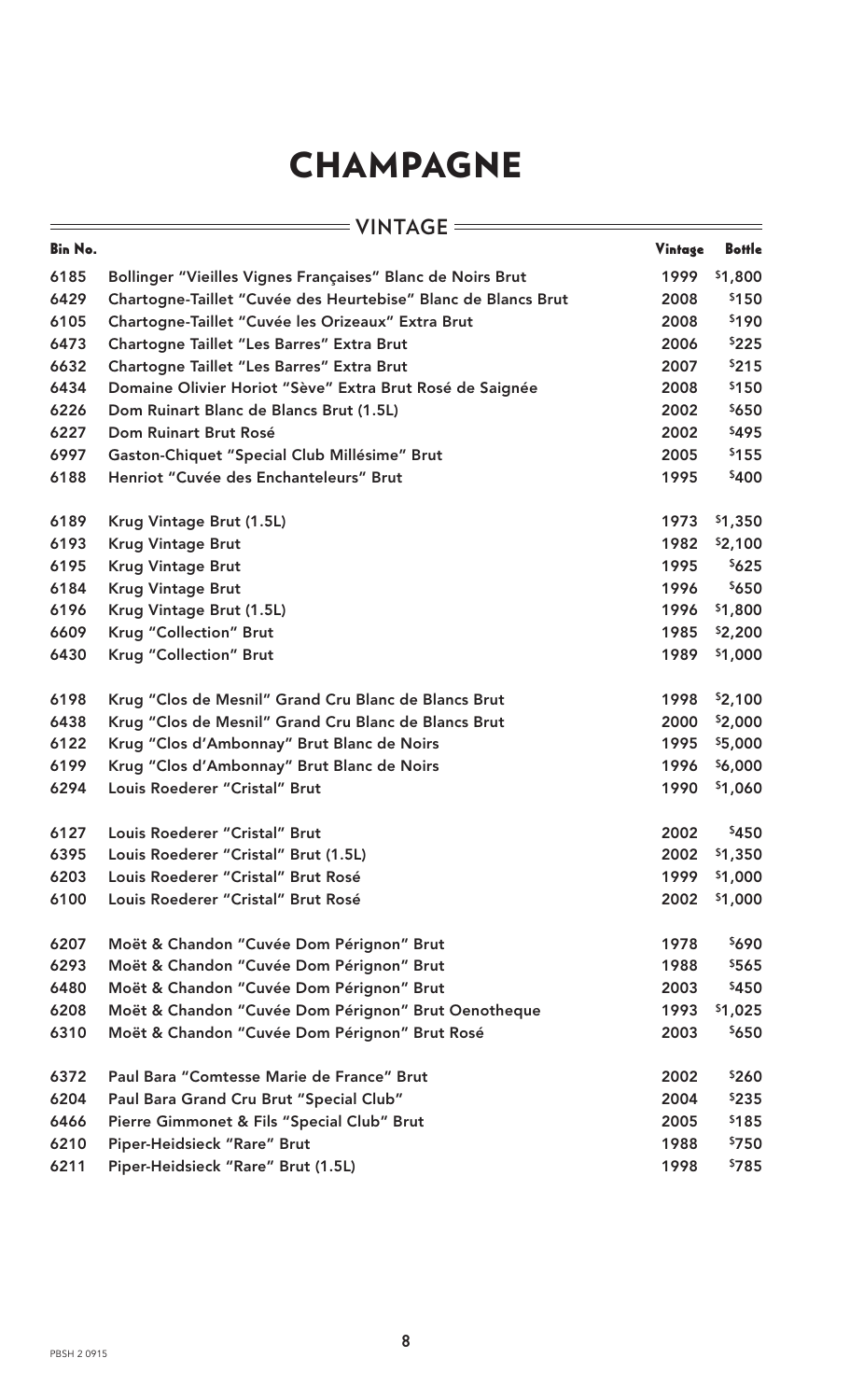### CHAMPAGNE

|         | $=$ <code>VINTAGE</code> $=$                                     |           |               |
|---------|------------------------------------------------------------------|-----------|---------------|
| Bin No. |                                                                  | Vintage   | <b>Bottle</b> |
| 6171    | Salon "Le Mesnil-sur-Oger" Grand Cru Blanc de Blancs Brut        | 1982      | \$2,500       |
| 6212    | Salon "Le Mesnil-sur-Oger" Grand Cru Blanc de Blancs Brut        | 1983      | \$3,000       |
| 6435    | Salon "Le Mesnil-sur-Oger" Grand Cru Blanc de Blancs Brut        | 1995      | \$500         |
| 6371    | Salon "Le Mesnil-sur-Oger" Grand Cru Blanc de Blancs Brut        | 1997      | \$620         |
| 6213    | Taittinger "Comtes de Champagne" Brut Rosé                       | 1995      | \$420         |
| 6499    | Taittinger "Comtes de Champagne" Brut Rosé                       | 2003      | \$380         |
| 6214    | Veuve Clicquot-Ponsardin "La Grande Dame" Brut                   | 1979      | \$675         |
| 6223    | Vilmart & Cie "Coeur de Cuvee" 1er Cru Brut                      | 1998      | \$245         |
| 6342    | Vilmart & Cie "Cuvée Création" Brut                              | 1998      | \$280         |
| 6318    | Vilmart & Cie "Grand Cellier Rubis" Brut                         | 2009      | \$280         |
|         | $=$ NON OR MULTI VINTAGE $\overline{\phantom{a}}$                |           |               |
| 6720    | Aubry 1er Cru Brut                                               | <b>NV</b> | \$100         |
| 6640    | <b>Billecart-Salmon Brut Réserve</b>                             | <b>NV</b> | \$124         |
| 6726    | <b>Billecart-Salmon Brut Rosé</b>                                | <b>NV</b> | \$200         |
| 6648    | Chartogne-Taillet Blanc de Blancs Brut                           | <b>NV</b> | \$135         |
| 6761    | <b>Egly-Ouriet Brut Tradition Grand Cru</b>                      | <b>NV</b> | \$155         |
| 6589    | Diebolt-Vallois Blanc de Blancs                                  | <b>NV</b> | \$155         |
| 6764    | <b>Gaston Chiquet Brut</b>                                       | <b>NV</b> | \$95          |
| 6526    | Pierre Gimonnet & Fils "Rosé de Blancs" Brut                     | <b>NV</b> | \$140         |
| 6766    | Jean Lallement Verzenay Grand Cru Brut                           | <b>NV</b> | \$125         |
| 6717    | Jacques Selosse "Initial" Grand Cru Blanc de Blancs Brut         | <b>NV</b> | \$295         |
| 6731    | Jacques Selosse Brut Rosé                                        | <b>NV</b> | \$650         |
| 6575    | Krug "Grand Cuvée" Brut                                          | <b>MV</b> | \$325         |
| 6871    | Krug Brut Rosé                                                   | <b>MV</b> | \$450         |
| 6600    | Laurent-Perrier "Grand Siècle"                                   | <b>MV</b> | \$230         |
| 6760    | <b>Laurent-Perrier Demi-Sec</b>                                  | <b>NV</b> | \$125         |
| 6524    | L. Aubry Fils "Dualis" Brut                                      | <b>NV</b> | \$250         |
| 6678    | Michel Turgy "Réserve Sélection" Blanc de Blancs Grand Cru       | <b>NV</b> | \$160         |
| 6781    | Moët & Chandon "Imperial"                                        | <b>NV</b> | \$115         |
| 6710    | Jean Milan "Grand Cru a Oger Carte Blanche" Blanc de Blancs Brut | <b>NV</b> | \$120         |
| 6682    | Paul Bara "Grand Rosé" Brut Rosé                                 | <b>NV</b> | \$150         |
| 6504    | Réne Geoffroy "Blanc de Rosé"                                    | <b>NV</b> | \$240         |
| 6647    | Varnier-Fanniere Grand Cru Brut                                  | <b>NV</b> | \$120         |
| 6535    | Vilmart & Cie "Grand Cellier" Brut                               | <b>NV</b> | \$150         |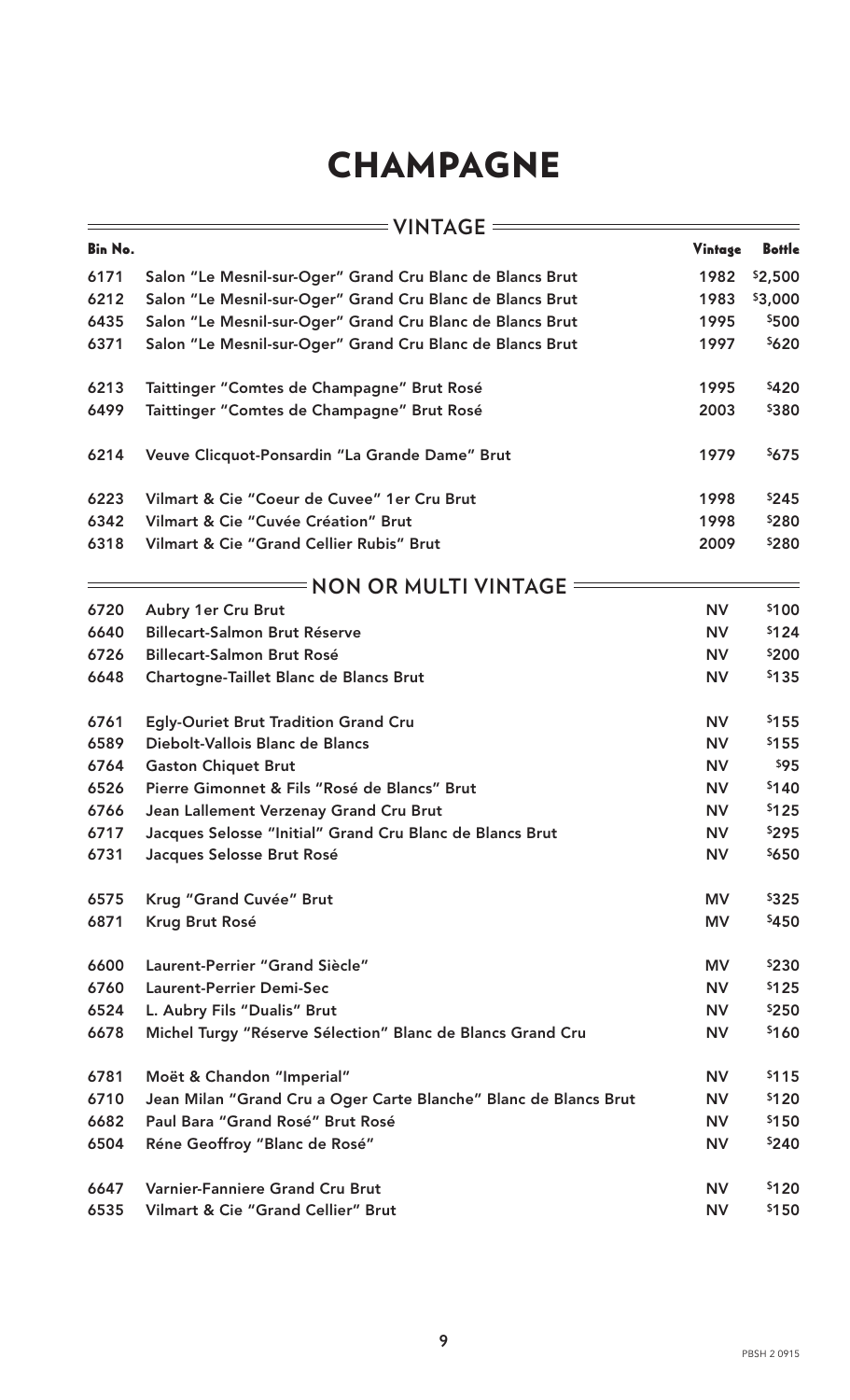## SPARKLING WINES

|         | <b>AMERICAN</b>                                                         |                              |           |               |
|---------|-------------------------------------------------------------------------|------------------------------|-----------|---------------|
| Bin No. |                                                                         | Region                       | Vintage   | <b>Bottle</b> |
| 6904    | <b>Caraccioli Cellars Brut Cuvée</b>                                    | Santa Lucia Highlands        | <b>NV</b> | \$125         |
| 6990    | Domaine Carneros "Le Rêve"                                              | <b>Carneros</b>              | 2007      | \$115         |
| 6314    | Donkey and Goat "Lily's Cuvée"                                          | <b>Anderson Valley</b>       | 2012      | \$60          |
| 6975    | <b>Gruet Blanc de Noirs Brut</b>                                        | <b>New Mexico</b>            | <b>NV</b> | \$45          |
| 6936    | Iron Horse Vineyards Brut Rosé                                          | <b>Green Valley</b>          | 2005      | \$105         |
| 6937    | Iron Horse Vineyards "Wedding Cuvée"                                    | <b>Green Valley</b>          | 2008      | \$75          |
| 6900    | Schramsberg Blanc de Blanc                                              | Napa Valley                  | 2011      | \$90          |
| 6939    | Schramsberg Brut Rosé                                                   | <b>Napa Valley</b>           | 2009      | \$95          |
| 6377    | Schramsberg "J. Schram" Rosé                                            | Napa Valley                  | 2004      | \$280         |
|         | <b>OTHER :</b>                                                          |                              |           |               |
| Bin No. |                                                                         | Region                       | Vintage   | <b>Bottle</b> |
| 6155    | Vouvray Pétillant Brut, Domaine Huet                                    | Loire Valley, France         | 2005      | \$60          |
| 6934    | Bugey-Cerdon "La Cueille" Rosé, Patrick Bottex                          | Savoie, France               | <b>NV</b> | \$80          |
| 6989    | Clairette de Die, Domaine Achard-Vincent "Tradition"                    |                              | <b>NV</b> | \$65          |
| 6902    | d'Arenberg "The Peppermint Paddock"<br><b>Sparkling Red Chambourcin</b> | McLaren Vale, Australia 2006 |           | \$60          |
| 6917    | Jansz Wine Company "Premium Cuvée" Brut                                 | Pipers Brook, Tasmania       | <b>NV</b> | \$60          |
| 6916    | Jansz Wine Company "Premium Rosé"                                       | Pipers Brook, Tasmania       | <b>NV</b> | <b>\$60</b>   |
| 6566    | Prosecco, Frattina NV                                                   | Veneto, Italy                | <b>NV</b> | \$45          |
| 6913    | "Abissi", "Golfo del Tigullio", Bisson Spumante Brut                    | Liguria                      | 2011      | \$155         |
| 6974    | Becco Rosso, Lambrusco Grasparossa<br>di Castrelvetro, Poderi Fiorini   | Emilia-Romagna               | <b>NV</b> | \$35          |
| 6972    | Corte degli Attimi, Lambrusco di Sorbara,<br>Poderi Fiorini             | Emilia-Romagna               | <b>NV</b> | \$40          |
| 6962    | Terre al Sole, Lambrusco Grasparossa<br>di Castrelveto, Poderi Fiorini  | Emilia-Romagna               | <b>NV</b> | \$45          |
| 6996    | Lambrusco Frizzante "Salamino di Santa Croce",<br>Luciano Saetti        | Emilia-Romagna               | 2012      | \$45          |
| 6923    | Franciacorta, Ca Del Bosco "Cuvée Anna Maria Clementi"                  | Lombardy                     | 2005      | \$185         |
| 6921    | Franciacorta, Ca Del Bosco "Cuvée Anna Maria Clementi" Rosé Lombardy    |                              | 2005      | \$245         |
| 6918    | Franciacorta, Monzio Compagnoni Brut                                    | Lombardy                     | 2009      | \$65          |
| 6969    | Tokaji Pezsgö, "Henye Vineyard" Királudvar                              | Hungary                      | 2009      | \$75          |
| 6968    | Rosé Frizant, Mas de Daumas Gassac                                      | Vin de Pays de L'Hérault NV  |           | \$60          |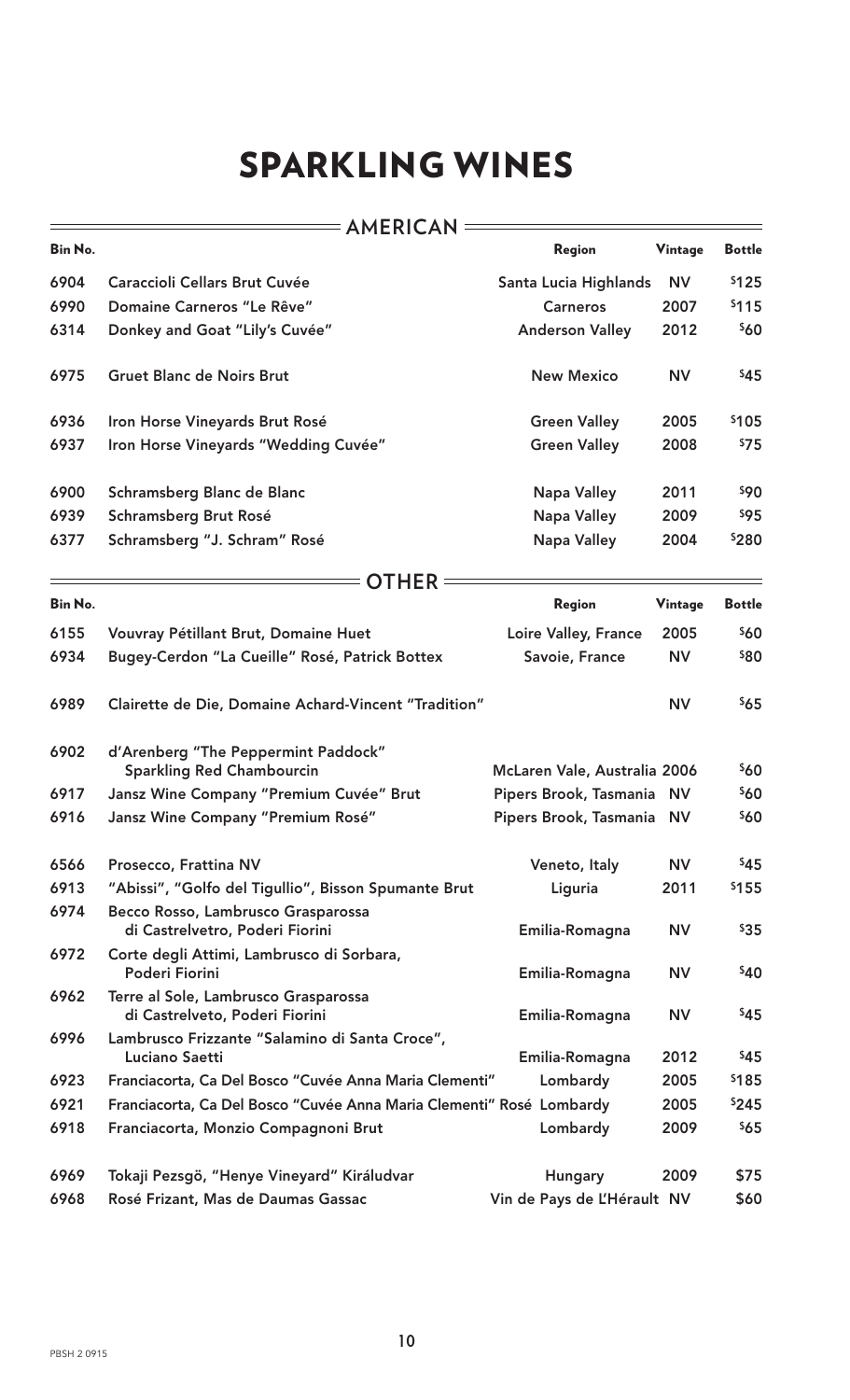### **CHARDONNAY**  $\qquad$

 $\frac{1}{\sqrt{1-\frac{1}{2}}}\left( \frac{1}{\sqrt{1-\frac{1}{2}}}\right) ^{2}$ 

| Bin No. |                                                                      | Region                      | Vintage | <b>Bottle</b>   |
|---------|----------------------------------------------------------------------|-----------------------------|---------|-----------------|
| 9149    | <b>Aubert Wines</b>                                                  | Napa Valley                 | 2011    | \$130           |
| 9038    | <b>Aubert Wines "CIX Vineyard"</b>                                   | Sonoma Coast                | 2013    | \$195           |
| 9147    | <b>Aubert Wines "Eastside"</b>                                       | <b>Russian River Valley</b> | 2011    | \$185           |
| 9148    | Aubert Wines "Ritchie Vineyard"                                      | <b>Sonoma Coast</b>         | 2011    | \$185           |
| 9040    | Aubert Wines "Ritchie Vineyard"                                      | <b>Sonoma Coast</b>         | 2013    | \$180           |
| 9012    | <b>Auteur Wines "Durell Vineyard"</b>                                | Sonoma Valley               | 2011    | \$95            |
| 9007    | Auteur Wines "Hyde Vineyard"                                         | Napa Valley                 | 2010    | \$95            |
| 9039    | Aubert Wines "Hyde Vineyard"                                         | <b>Carneros</b>             | 2013    | \$180           |
| 9015    | <b>Boudreaux Cellars</b>                                             | Washington                  | 2008    | \$80            |
| 9146    | <b>Brick House "Cascadia"</b>                                        | <b>Ribbon Ridge</b>         | 2009    | <b>\$80</b>     |
| 9009    | Domaine Serene "Evenstad Reserve"                                    | <b>Willamette Valley</b>    | 2011    | \$125           |
| 9711    | <b>El Molino Winery</b>                                              | Rutherford                  | 2008    | \$130           |
| 9019    | <b>Evening Land Vineyards</b><br>"Seven Springs Vineyard""La Source" | <b>Eola-Amity Hills</b>     | 2009    | \$130           |
| 9900    | <b>Evening Land Vineyards "Summum"</b>                               | Eola-Amity                  | 2012    | \$130           |
| 9479    | Efeste "Lola""Evergreen Vineyard"                                    | <b>Columbia Valley</b>      | 2010    | 572             |
| 9397    | Fantesca                                                             | <b>Russian River Valley</b> | 2010    | \$80            |
| 9398    | <b>Far Niente Winery</b>                                             | <b>Napa Valley</b>          | 2013    | \$135           |
| 9064    | <b>Flowers Vineyard and Winery</b>                                   | <b>Sonoma Coast</b>         | 2013    | \$82            |
| 9511    | <b>Frank Family Vineyards (3.0 L)</b>                                | Napa Valley                 | 2003    | \$410           |
| 9512    | <b>Frank Family Vineyards</b>                                        | <b>Napa Valley</b>          | 2013    | \$75            |
| 9915    | <b>Greg Linn Wines "Gaps Crown"</b>                                  | Sonoma Coast                | 2009    | \$130           |
| 9093    | <b>Hanzell Vineyards</b>                                             | Sonoma Valley               | 2012    | \$150           |
| 9456    | Hanzell Vineyards "Ambassador's 1953 Vineyard"                       | Sonoma Valley               | 2007    | \$250           |
| 9455    | Hanzell Vineyards "Sebella"                                          | Sonoma Valley               | 2012    | \$60            |
| 9600    | <b>Hirsch Vineyards</b>                                              | <b>Sonoma Coast</b>         | 2013    | \$145           |
| 9081    | <b>Hudson Vineyards</b>                                              | <b>Carneros</b>             | 2012    | \$135           |
| 9400    | Ici/La Bas "Philippine Dennison Vineyard" (1.5L)                     | <b>Anderson Valley</b>      | 1999    | \$120           |
| 9394    | <b>Inwood Estates Vineyards</b>                                      | <b>Texas</b>                | 2012    | <sup>\$70</sup> |
| 9401    | <b>Iron Horse Vineyards</b>                                          | <b>Green Valley</b>         | 2010    | \$55            |
| 9402    | Iron Horse Vineyards Estate                                          | <b>Green Valley</b>         | 2012    | \$55            |

 $=$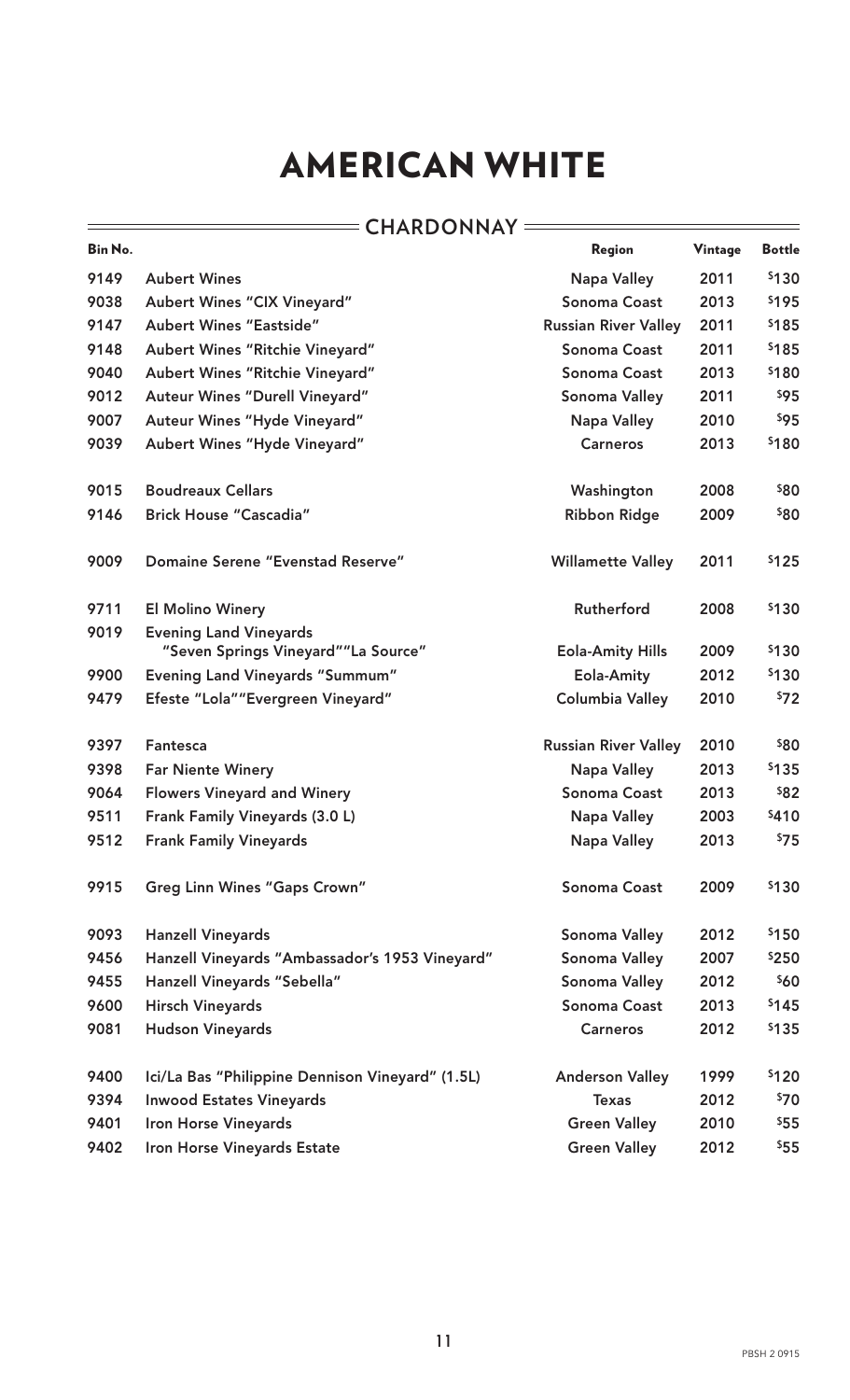| Bin No. | <b>CHARDONNAY =</b>                                      | Region                               | Vintage | <b>Bottle</b> |
|---------|----------------------------------------------------------|--------------------------------------|---------|---------------|
| 9203    | Keenan                                                   | <b>Spring Mountain District 2005</b> |         | \$90          |
| 9204    | Keenan                                                   | <b>Spring Mountain District 2007</b> |         | \$90          |
| 9305    | Kistler Vineyards "McCrea Vineyard" "Athearn Estate"     | Sonoma Mountain                      | 2012    | \$170         |
| 9306    | Kistler Vineyards "Vine Hill Vineyard"                   | <b>Russian River Valley</b>          | 2011    | \$170         |
| 9978    | Kongsgaard                                               | <b>Napa Valley</b>                   | 2008    | \$190         |
| 9189    | Kosta Browne "One Sixteen"                               | <b>Russian River Valley</b>          | 2011    | \$130         |
| 9092    | <b>Krupp Brothers</b>                                    | <b>Napa Valley</b>                   | 2010    | \$105         |
| 9904    | Landmark Vineyards "Overlook"                            | <b>Sonoma County</b>                 | 2012    | \$70          |
| 9409    | Littorai "B.A. Theriot Vineyard"                         | Sonoma Coast                         | 2007    | \$135         |
| 9435    | Littorai "B.A. Thieriot Vineyard"                        | Sonoma Coast                         | 2012    | \$150         |
| 9436    | Littorai "Charles Heintz Vineyard"                       | Sonoma Coast                         | 2012    | \$150         |
| 9450    | Martinelli "Martinelli Road"                             | <b>Russian River Valley</b>          | 2007    | \$105         |
| 9008    | Martinelli Winery "Zio Tony Ranch"                       | <b>Russian River Valley</b>          | 2004    | \$115         |
| 9056    | Martinelli Winery "Zio Tony Ranch"                       | <b>Russian River Valley</b>          | 2005    | \$115         |
| 9469    | <b>Mayacamas Vineyards</b>                               | <b>Napa Valley</b>                   | 2010    | \$80          |
| 9412    | Miura "Talley Vineyard"                                  | <b>Arroyo Grande Valley</b>          | 1999    | \$115         |
| 9413    | Mi Sueño Winery                                          | <b>Los Carneros</b>                  | 2008    | \$90          |
| 9414    | Mount Eden Estate (1.5L)                                 | Santa Cruz Mtn.                      | 1991    | \$450         |
| 9415    | Mount Eden Estate (3.0L)                                 | Santa Cruz Mtn.                      | 1992    | \$625         |
| 9417    | Mount Eden Estate (3.0L)                                 | Santa Cruz Mtn.                      | 1993    | \$610         |
| 9416    | Mount Eden Estate (1.5L)                                 | Santa Cruz Mtn.                      | 1993    | \$365         |
| 9418    | Mount Eden Estate (3.0L)                                 | Santa Cruz Mtn.                      | 1994    | \$575         |
| 9419    | Mount Eden Estate (1.5L)                                 | Santa Cruz Mtn.                      | 1997    | <b>\$220</b>  |
| 9851    | <b>Mount Eden Estate</b>                                 | Santa Cruz Mtn.                      | 2007    | \$110         |
| 9930    | Mount Eden Estate (1.5L)                                 | Santa Cruz Mtn.                      | 2010    | \$360         |
| 9800    | <b>Mount Eden Estate</b>                                 | Santa Cruz Mtn.                      | 2011    | \$135         |
| 9902    | Mount Eden Vineyards "Reserve"                           | Santa Cruz Mtn.                      | 2008    | \$150         |
| 9422    | <b>Paul Hobbs</b>                                        | <b>Russian River Valley</b>          | 2011    | \$108         |
| 9087    | Paul Hobbs "Ulises Valdez Vineyard"                      | <b>Russian River Valley</b>          | 2006    | \$165         |
| 9423    | Paul Hobbs "Cuvée Agustina"<br>"Richard Dinner Vineyard" | Sonoma Mountain                      | 2003    | \$150         |
| 9348    | Paul Hobbs "Cuvée Agustina"<br>"Richard Dinner Vineyard" | Sonoma Mountain                      | 2006    | \$230         |
| 9142    | Paul Hobbs "Richard Dinner Vineyard"                     | Sonoma Mountain                      | 2012    | \$165         |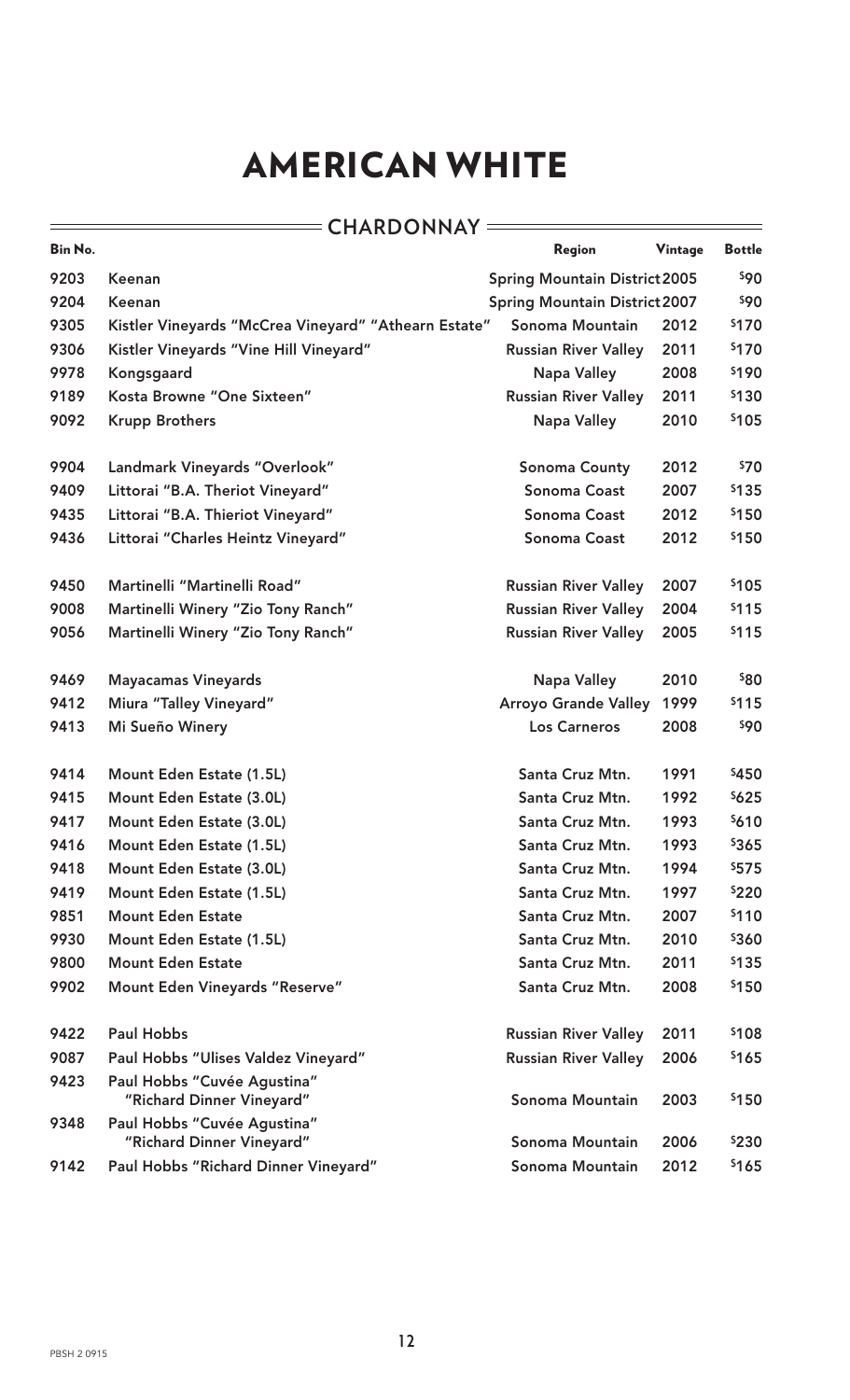#### **CHARDONNAY**  $\qquad$

 $\frac{1}{\sqrt{1-\frac{1}{2}}}\left( \frac{1}{\sqrt{1-\frac{1}{2}}}\right) ^{2}$ 

| Bin No. |                                                | Region                           | Vintage | <b>Bottle</b>   |
|---------|------------------------------------------------|----------------------------------|---------|-----------------|
| 9424    | <b>Peay Vineyards</b>                          | <b>Sonoma Coast</b>              | 2006    | \$125           |
| 9199    | Peter Michael "Belle Côte"                     | <b>Knights Valley</b>            | 2011    | \$180           |
| 9198    | Peter Michael "La Carrière"                    | <b>Knights Valley</b>            | 2011    | \$180           |
| 9011    | Peter Michael "Ma Belle-Fille"                 | <b>Knights Valley</b>            | 2011    | \$205           |
| 9425    | Peter Michael "Mon Plaisir"                    | <b>Sonoma County</b>             | 1992    | \$225           |
| 9910    | Peter Michael "Mon Plaisir"                    | <b>Knights Valley</b>            | 2011    | \$190           |
| 9944    | <b>Relic Wine Cellars "The Sage"</b>           | <b>Sonoma Coast</b>              | 2012    | \$135           |
| 9091    | <b>Robert Young Estate Winery</b>              | <b>Alexander Valley</b>          | 2011    | <b>\$85</b>     |
| 9205    | Saracina "Unoaked"                             | <b>Mendocino County</b>          | 2014    | \$55            |
| 9067    | Sandhi Wines "Rita's Crown"                    | Santa Rita Hills                 | 2010    | \$125           |
| 9905    | <b>Sanford Winery</b>                          | Santa Rita Hills                 | 2011    | <sup>\$70</sup> |
| 9107    | The Scholium Project "Choephoroi"              | California                       | 2008    | \$90            |
| 9429    | <b>Stonestreet "Gravel Bench"</b>              | <b>Alexander Valley</b>          | 2007    | \$110           |
| 9430    | Stonestreet "Lower Rim"                        | <b>Alexander Valley</b>          | 2008    | \$140           |
| 9432    | <b>Stonestreet "Upper Barn"</b>                | <b>Alexander Valley</b>          | 2008    | \$125           |
| 9030    | <b>Stonestreet "Upper Barn"</b>                | <b>Alexander Valley</b>          | 2012    | \$155           |
| 9917    | <b>Stony Hill</b>                              | <b>Napa Valley</b>               | 2001    | \$150           |
| 9918    | <b>Stony Hill</b>                              | <b>Napa Valley</b>               | 2003    | \$135           |
| 9033    | <b>Talley Vineyards</b>                        | <b>Arroyo Grande Valley 2012</b> |         | <b>\$60</b>     |
| 9074    | Talley Vineyards "Rincon Vineyard"             | Arroyo Grande Valley 2010        |         | \$85            |
| 9075    | Talley Vineyards "Rosemary's Vineyard"         | Arroyo Grande Valley 2010        |         | \$95            |
| 9058    | Tor Kenward Family Vineyards "Hudson Vineyard" | <b>Napa Valley</b>               | 2009    | \$110           |
| 9477    | Tor Kenward Family Vineyards "Durell Vineyard" | Sonoma Valley                    | 2010    | \$110           |
| 9929    | Tor Kenward Family Vineyards "Durell Vineyard" | <b>Sonoma Valley</b>             | 2012    | \$125           |
| 9574    | Tor Kenward Family Vineyards "Torchiana"       | <b>Napa Valley</b>               | 2009    | \$120           |
| 9919    | Tor Kenward Family Vineyards "Torchiana"       | Napa Valley                      | 2010    | \$135           |
| 9095    | Wind Gap Wines "James Berry Vineyard"          | Paso Robles                      | 2012    | \$75            |

 $=$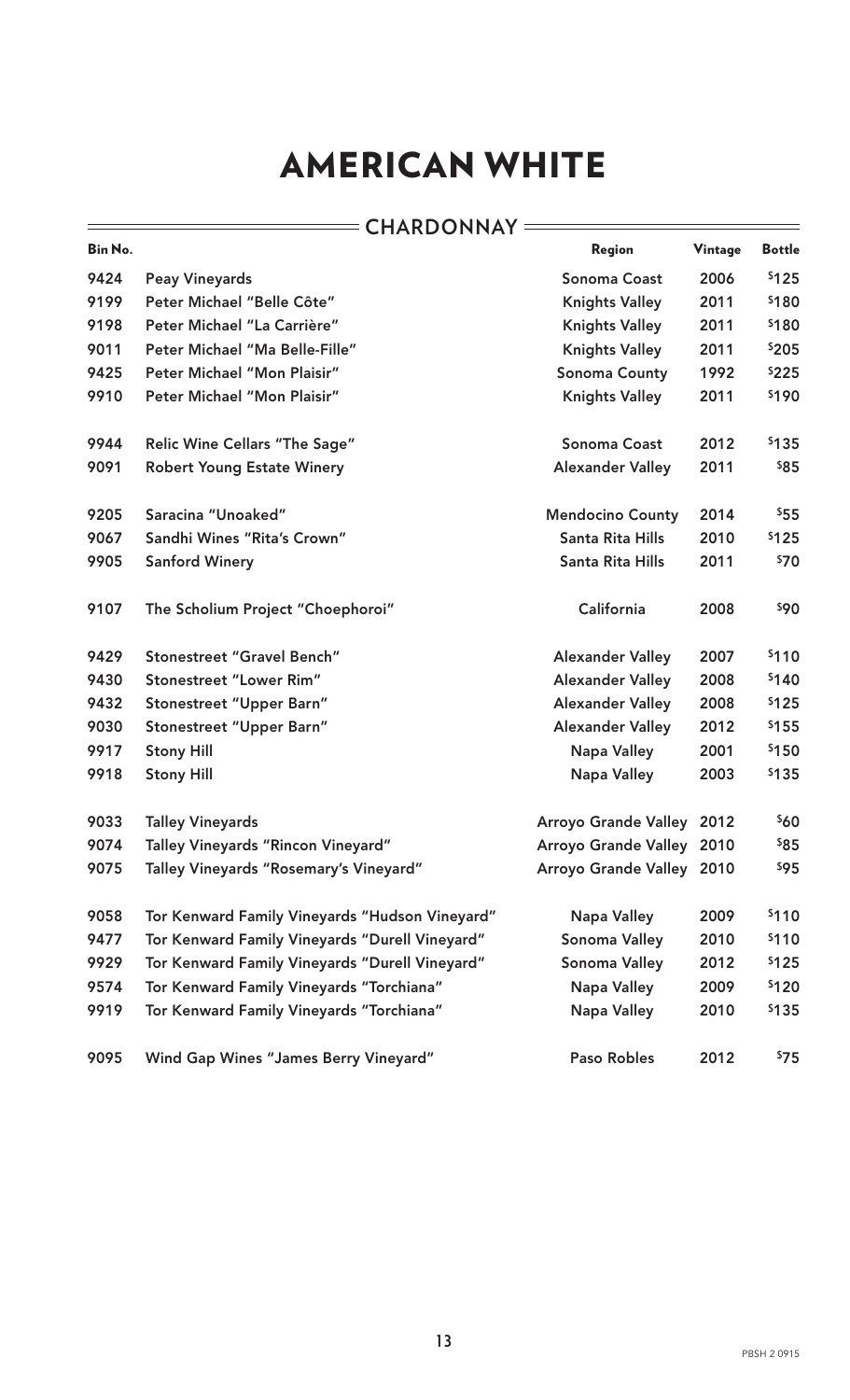### **SAUVIGNON BLANC / FUMÉ BLANC**

| Bin No. |                                                                                 | Region                      | Vintage | <b>Bottle</b>   |
|---------|---------------------------------------------------------------------------------|-----------------------------|---------|-----------------|
| 8392    | Araujo Estate Wines "Eisele Vineyard"                                           | Napa Valley                 | 2006    | \$110           |
| 8166    | Araujo Estate Wines "Eisele Vineyard"                                           | Napa Valley                 | 2012    | \$125           |
| 8013    | <b>Coquerel Family Wine Estates "Le Petit Coquerel"</b>                         | <b>Napa Valley</b>          | 2011    | \$50            |
| 8309    | <b>Crocker &amp; Starr</b>                                                      | <b>Carneros</b>             | 2013    | \$75            |
| 8109    | Favia "The Línea"                                                               | Coombsville                 | 2013    | \$175           |
| 8236    | <b>Galerie Wines "Equitem"</b>                                                  | <b>Knights Valley</b>       | 2012    | \$65            |
| 8324    | Habit Wine Company "McGinley Vineyard"                                          | <b>Happy Canyon</b>         | 2013    | 575             |
| 8391    | <b>Hill Family Estate</b>                                                       | Napa Valley                 | 2013    | \$55            |
| 8301    | <b>Justin Vineyards &amp; Winery</b>                                            | <b>Central Coast</b>        | 2014    | \$45            |
| 8002    | <b>Mauritson</b>                                                                | <b>Dry Creek Valley</b>     | 2012    | \$45            |
| 8003    | Martinelli Winery "Tessa Lee"                                                   | <b>Russian River Valley</b> | 2005    | \$120           |
| 8006    | Peter Michael Winery "L'Après-Midi"                                             | Sonoma                      | 2004    | \$115           |
| 8012    | <b>Rudd</b>                                                                     | <b>Mount Veeder</b>         | 2011    | \$150           |
| 8127    | The Scholium Project "La Severita di Bruto"                                     | Sonoma Mountain             | 2008    | \$85            |
|         | <b>= AROMATIC WHITES =</b>                                                      |                             |         |                 |
| 11570   | <b>Chenin Blanc Chappellet</b>                                                  | Napa Valley                 | 2010    | <b>\$60</b>     |
| 8938    | Chenin Blanc Habit Wine Company "Jurassic Park Vineyard" Santa Ynez Valley 2013 |                             |         | \$75            |
| 8590    | Gewürztraminer Stony Hill                                                       | <b>Napa Valley</b>          | 2009    | \$65            |
| 8937    | Grüner Veltliner Habit Wine Company                                             | <b>Santa Ynez Valley</b>    | 2013    | \$75            |
| 8471    | Muscat Canelli La Sirena "Moscato Azul"                                         | <b>Napa Valley</b>          | 2008    | \$65            |
| 8472    | <b>Pinot Gris Adelsheim Vineyards</b>                                           | Oregon                      | 2013    | \$45            |
| 8473    | <b>Pinot Gris Elk Cove Vineyards</b>                                            | <b>Willamette Valley</b>    | 2014    | \$45            |
| 8474    | <b>Pinot Gris Margerum Wine Company</b>                                         | Santa Barbara               | 2008    | \$45            |
| 8698    | <b>Pinot Gris Wind Gap Wines</b>                                                | <b>Chalk Hill</b>           | 2012    | <sup>\$70</sup> |
| 8409    | Pinot Grigio Gargiulo Vineyards "Money Road Ranch Vineyard" Oakville            |                             | 2013    | \$65            |
| 44800   | Pinot Noir Domaine Serene "Coeur Blanc" "White Heart" Willamette Valley         |                             | 2013    | \$185           |
| 8647    | Ribolla Gialla Grassi Wine Company                                              | Napa Valley                 | 2011    | \$70            |
| 8851    | <b>Riesling Brooks "Ara"</b>                                                    | <b>Willamette Valley</b>    | 2010    | <b>\$60</b>     |
| 8934    | <b>Riesling Egelhoff</b>                                                        | <b>Napa Valley</b>          | 2012    | \$50            |
| 8782    | <b>Riesling Poet's Leap</b>                                                     | <b>Columbia Valley</b>      | 2013    | \$45            |
| 8475    | <b>Riesling Dr. Konstantin Frank</b>                                            | <b>New York</b>             | 2010    | \$40            |
| 8513    | <b>Riesling Ravines Wine Cellars</b>                                            | <b>New York</b>             | 2010    | \$35            |
| 8730    | <b>Riesling Stony Hill</b>                                                      | Napa Valley                 | 2009    | \$60            |
| 8677    | <b>Riesling Trefethen Family Vineyards</b>                                      | Oak Knoll                   | 2011    | \$40            |
| 8411    | <b>Trousseau Gris Wind Gap Wines</b>                                            | <b>Russian River Valley</b> | 2012    | \$45            |
| 8420    | Verdehlo Scholium Project "Naucratis"                                           | California                  | 2009    | \$36            |
| 8500    | <b>Viognier Favia "Suize"</b>                                                   | <b>Amador County</b>        | 2011    | \$175           |
| 8887    | Viognier Miner "Simpson Vineyard"                                               | California                  | 2005    | \$40            |
| 8521    | Viognier Pott Wine "20M3" "Stagecoach Vineyard"                                 | Napa Valley                 | 2013    | \$95            |

 $\equiv$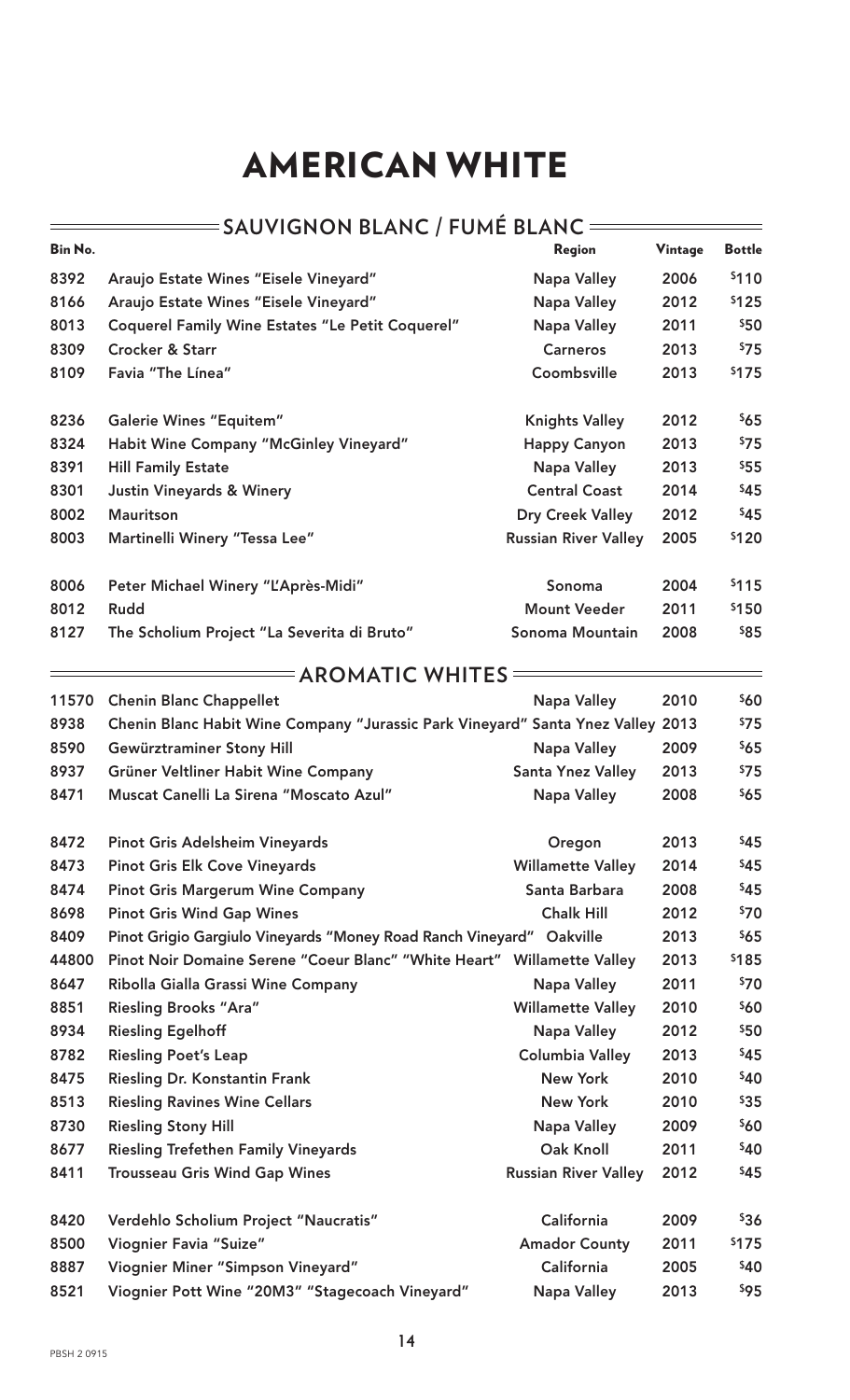# AMERICAN WHITE AND ROSÉ

| = PROPRIETARY BLENDS = |                                                                      |                          |         |                 |
|------------------------|----------------------------------------------------------------------|--------------------------|---------|-----------------|
| Bin No.                |                                                                      | Region                   | Vintage | <b>Bottle</b>   |
| 8674                   | <b>Stronghold Wines "Mandala"</b>                                    | <b>United States</b>     | 2011    | \$40            |
| 8425                   | Bonny Doon Vineyard "Le Cigare Blanc" "Beeswax Vineyard" Arroyo Seco |                          | 2010    | \$100           |
| 8821                   | Rubicon Estate "Blancaneaux"                                         | Rutherford               | 2011    | \$60            |
| 8707                   | Sine Qua Non "Backward & Forward"                                    |                          |         |                 |
|                        | (Roussanne/Chardonnay)                                               | California               | 1998    | \$290           |
| 8847                   | Tablas Creek "Côtes de Tablas Blanc"                                 | <b>Paso Robles</b>       | 2005    | \$45            |
| 8451                   | <b>Booker Vineyard "The White"</b>                                   | <b>Paso Robles</b>       | 2013    | \$120           |
| 8421                   | <b>Corra "Tail Feathers"</b>                                         | <b>Rougue Valley</b>     | 2012    | \$75            |
| 8489                   | Au Bon Climat "Hildegard"                                            |                          |         |                 |
|                        | (Pinot Gris/Pinot Blanc/Aligoté)                                     | Santa Maria Valley       | 2010    | \$65            |
| 8490                   | Kongsgaard (Roussanne/Viognier)                                      | Napa Valley              | 2005    | \$200           |
| 8690                   | Palazzo "Cuvée Blanc (Semillon/ Sauvignon Blanc)                     | <b>Napa Valley</b>       | 2012    | \$100           |
| 8691                   | Palazzo "Cuvée Blanc (Semillon/ Sauvignon Blanc) (3.0 L)             | <b>Napa Valley</b>       | 2012    | \$800           |
| 8491                   | Sine Qua Non "Body and Soul" (Roussanne/Viognier)                    | California               | 2007    | \$250           |
| 8578                   | Sine Qua Non "Kolibri" (Roussanne/Viognier)                          | California               | 2008    | \$250           |
|                        | $ROSE =$                                                             |                          |         |                 |
| 11946                  | Donkey and Goat "Isabel's Cuvée Rosé                                 | Mendocino                | 2012    | \$50            |
| 8410                   | <b>Entre Nous Rosé</b>                                               | <b>Napa Valley</b>       | 2013    | \$55            |
| 8401                   | Soter Vineyards "North Valley"                                       | <b>Willamette Valley</b> | 2010    | \$45            |
| 11944                  | Relic Wine Cellars "The Archive" Rosé of Pinot Noir                  | <b>Sonoma Coast</b>      | 2012    | \$75            |
| 8479                   | Relic Wine Cellars "The Archive" Rosé of Grenache                    | <b>Napa Valley</b>       | 2013    | <sup>\$70</sup> |
| 8424                   | <b>Turley White Zinfandel</b>                                        | Napa Valley              | 2012    | \$45            |
| 8459                   | Château d'Esclans "Whispering Angel" Rosé                            | Côtes de Provence        | 2014    | \$35            |
| 19001                  | Château d'Esclans "Les Clans" Rosé                                   | Côtes de Provence        | 2009    | \$99            |
| 19000                  | Château d'Esclans "Garrus" Rosé                                      | Côtes de Provence        | 2009    | \$130           |
| 11624                  | <b>Domaine Bruno Clair</b>                                           | <b>Marsannay</b>         | 2009    | \$50            |
| 11901                  | Domaine Olivier Horiot "En Valingrain"                               | Rosé des Riceys          | 2009    | \$120           |
| 11198                  | <b>Regis Bouvier Rosé</b>                                            | <b>Marsannay</b>         | 2012    | \$55            |
| 11002                  | <b>Domaine Tempier</b>                                               | <b>Bandol</b>            | 2014    | \$75            |
| 11485                  | Ameztoi "Rubentis"                                                   | Getariako Txakolina      | 2013    | \$50            |
| 11951                  | Mulderbosch Rosé of Cabernet                                         | Stellenbosch             | 2013    | \$32            |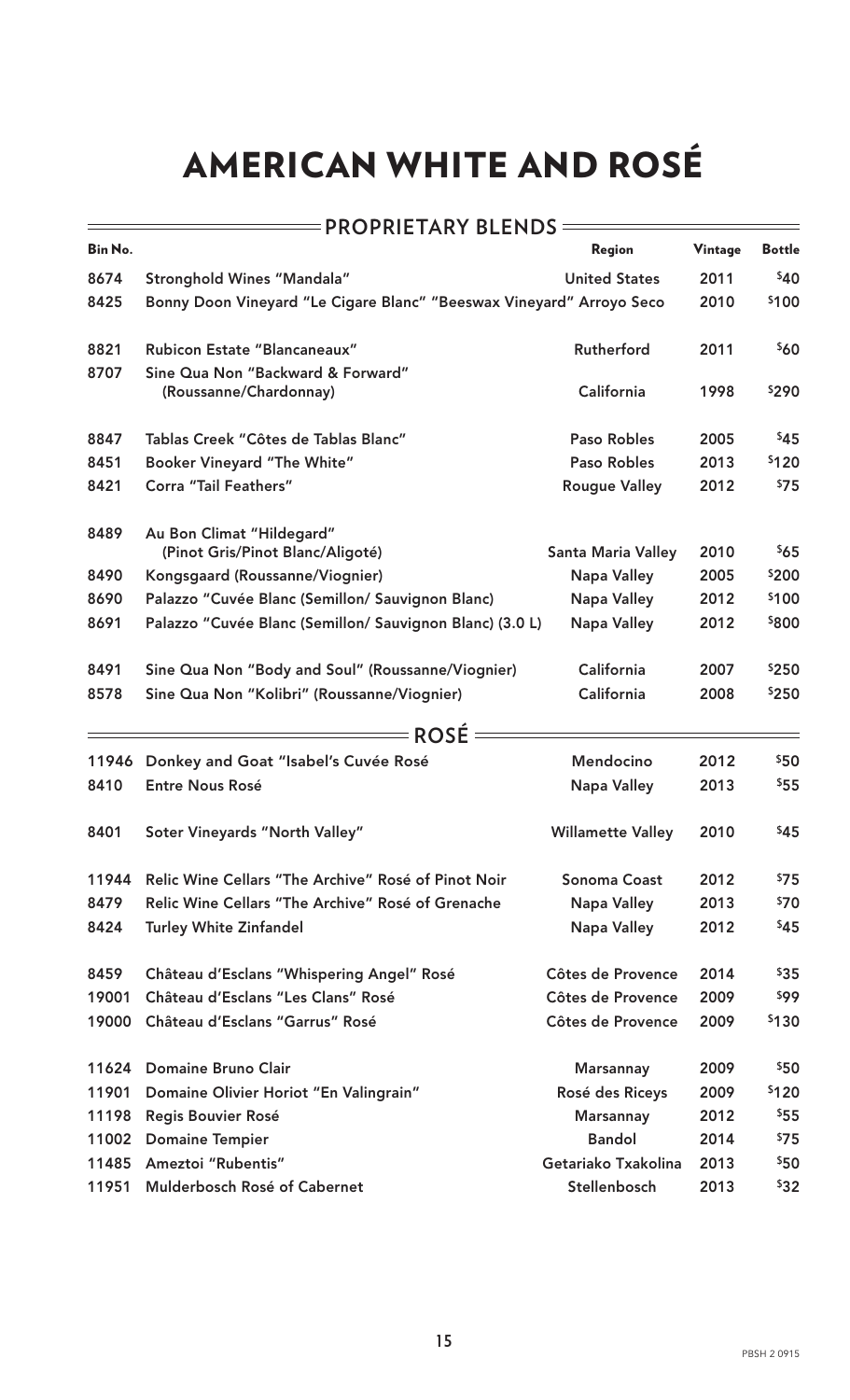### IMPORTED WHITE

|         | <b>= AUSTRALIA =</b>                                       |                            |         |               |
|---------|------------------------------------------------------------|----------------------------|---------|---------------|
| Bin No. |                                                            | Region                     | Vintage | <b>Bottle</b> |
| 10989   | Chardonnay "Quartz", Bindi                                 | Victoria                   | 2009    | \$110         |
| 10009   | Chardonnay "Exodus", Colonial Estate                       | <b>Piccadilly Valley</b>   | 2005    | \$150         |
| 10910   | Chardonnay Dalrymple Vineyards "Cave Block" "Pipers River" | <b>Tasmania</b>            | 2012    | \$75          |
| 10010   | Chardonnay, Giaconda                                       | Victoria                   | 2002    | \$195         |
| 10013   | Chenin Blanc Rusden "Christian"                            | <b>Barossa Valley</b>      | 2005    | 575           |
| 8055    | Sauvignon Blanc/Semillon Cape Mentelle                     | <b>Margaret River</b>      | 2008    | \$32          |
| 10902   | Riesling Pewsey Vale "Contour's"                           | <b>Eden Valley</b>         | 2007    | \$55          |
| 10302   | Riesling "Wigan", Peter Lehmann                            | <b>Eden Valley</b>         | 2009    | 575           |
| 11001   | Verdehlo "Stump Jump" d'Arenberg                           | <b>McLaren Vale</b>        | 2008    | \$30          |
| 11654   | "Plexus" John Duval Wines<br>(Marsanne/Roussanne/Viognier) | <b>Barossa Valley</b>      | 2010    | \$65          |
|         | <b>NEW ZEALAND</b>                                         |                            |         |               |
|         | 10912 Pinot Gris Mt. Difficulty "Roaring Meg"              | <b>Central Otago</b>       | 2012    | \$50          |
|         | 10336 Sauvignon Blanc, Cloudy Bay                          | Marlborough                | 2014    | \$67          |
| 10366   | Sauvignon Blanc, Craggy Range Vineyards<br>"Te Muna Road"  | Martinborough              | 2014    | \$55          |
|         | = SOUTH AFRICA                                             |                            |         |               |
| 10905   | <b>Chardonnay, Hamilton Russel Vineyards</b>               | Hemel-en-Aarde Valley 2012 |         | \$60          |
| 10711   | <b>Chardonnay, Capensis by Graham Weerts</b>               | <b>Western Cape</b>        | 2013    | \$150         |
| 10022   | Sauvignon Blanc, Mulderbosch                               | Stellenbosch               | 2008    | \$50          |
| 10023   | Sauvignon Blanc, Neil Ellis                                | Groenekloof                | 2010    | \$30          |
| 10700   | Chenin Blanc Eben Sadie Family Wines "Skurfberg"           | Swartland                  | 2013    | \$98          |
| 10708   | Eben Sadie Family "Kokerboom"                              | Swartland                  | 2013    | \$130         |
| 10701   | Eben Sadie Family "Palladius"                              | Swartland                  | 2013    | \$200         |
| 10703   | Eben Sadie Family "Skerpioen"                              | Swartland                  | 2013    | \$98          |
| 10707   | <b>Eben Sadie Family "Voetpad"</b>                         | Swartland                  | 2013    | \$120         |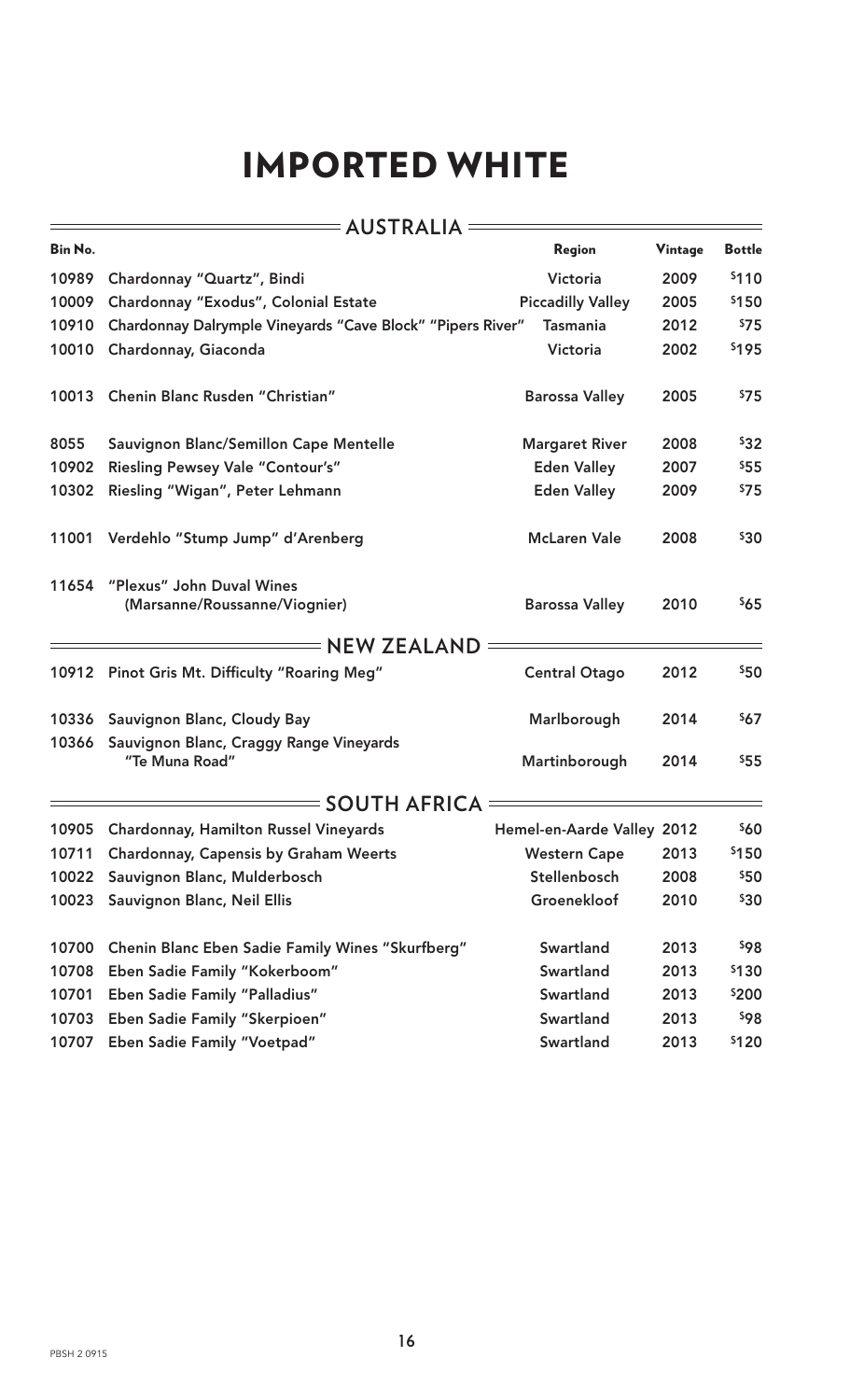### GERMAN WHITE

|         | $=$ PFALZ $=$                                                             |         |               |
|---------|---------------------------------------------------------------------------|---------|---------------|
| Bin No. |                                                                           | Vintage | <b>Bottle</b> |
| 12915   | Gewürztraminer Spätlese "Reiterpfad", Eugen Müller                        | 2012    | \$65          |
| 12737   | Muskateller Kabinett Trocken, Dürkheimer Steinberg, Darting               | 2005    | \$45          |
| 12526   | Rieslaner Spätlese, Mussbacher Eselshaut, Müller-Catoir                   | 2005    | \$100         |
| 12622   | Scheurebe Kabinett Halbtrocken, Dürkheimer Fronhof, Darting               | 2006    | \$45          |
| 12308   | Riesling Trocken, Müller-Catoir                                           | 2010    | \$56          |
| 12328   | Riesling Trocken, Müller-Catoir                                           | 2011    | \$50          |
| 12309   | Riesling Trocken, Bruemel in den Mauren<br>Grosses Gewächs, Müller-Catoir | 2010    | \$185         |
| 12916   | Riesling Kabinett, Dürkheimer Hochbenn, Darting                           | 2012    | \$45          |
| 12912   | Riesling Kabinett, Mussbach, Müller-Catoir                                | 2012    | \$75          |
| 12317   | Riesling Kabinett Trocken, Kallstadt, Koehler-Ruprecht                    | 2010    | \$45          |
| 12542   | Riesling Spätlese Dry, Reiterpfad Grosses Gewächs, Von Buhl               | 2003    | \$99          |
| 12543   | Riesling Spätlese Trocken,<br>Ruppertsberger Gaisböhl, Dr. Bürklin-Wolf   | 1998    | \$130         |
| 12544   | Riesling Spätlese Trocken,<br>Ruppertsberger Gaisböhl, Dr. Bürklin-Wolf   | 1999    | \$125         |
| 12545   | Riesling Spätlese Trocken,<br>Ruppertsberger Gaisböhl, Dr. Bürklin-Wolf   | 2001    | \$125         |
| 12546   | Riesling Spätlese Trocken,                                                |         |               |
|         | Ruppertsberger Gaisböhl, Dr. Bürklin-Wolf                                 | 2002    | \$120         |
| 12318   | Riesling Spätlese Trocken, Saumagen, Koehler-Ruprecht                     | 2011    | \$90          |
| 12913   | Riesling Spätlese Trocken, Forster Kirchenstück, Eugen Müller             | 2012    | \$75          |
|         | NAHE                                                                      |         |               |
|         | 12303 Riesling Trocken, Dönnhoff                                          | 2010    | \$50          |
| 12306   | Riesling Trocken, Niederhäuser Hermannshöhle, Dönnhoff                    | 2010    | \$160         |
| 12305   | Riesling Trocken, Schlossböckelhemer Felsenberg, Dönnhoff                 | 2010    | \$160         |
| 12926   | Riesling, Dönnhoff                                                        | 2012    | \$55          |
| 12924   | Riesling, Dellchen Grosses Gewächs, Dönnhoff                              | 2012    | \$155         |
| 12923   | Riesling "Felsentürmchen",<br>Felsenberg Grosses Gewächs, Dönnhoff        | 2012    | \$155         |
| 12925   | Riesling, Hermannshöhle Grosses Gewächs, Dönnhoff                         | 2012    | \$155         |
| 12929   | Riesling, Dautenpflänzer Grosses Gewächs, Kruger-Rumpf                    | 2012    | \$100         |
| 12401   | Riesling Kabinett, Kreuznacher Krötenpfuhl, Dönnhoff                      | 2012    | \$60          |
| 12930   | Riesling Kabinett, Münsterer Rheinberg, Kruger-Rumpf                      | 2012    | \$55          |
| 12919   | Riesling Kabinett, Jakob Schneider (1.0L)                                 | 2012    | \$45          |
| 12927   | Riesling Spätlese, Norheimer Kirschheck, Dönnhoff                         | 2012    | \$95          |
| 12931   | Riesling Spätlese, Binger Schartachberg, Kruger-Rumpf                     | 2012    | \$60          |
| 12921   | Riesling Spätlese, Niederhäuser Hermannshöhle, Schneider                  | 2012    | \$70          |
| 12920   | Riesling Spätlese, Norheimer Kirschheck, Schneider                        | 2012    | \$65          |
| 12922   | Riesling Auslese, Niederhäuser Hermannshöhle, Schneider                   | 2012    | \$105         |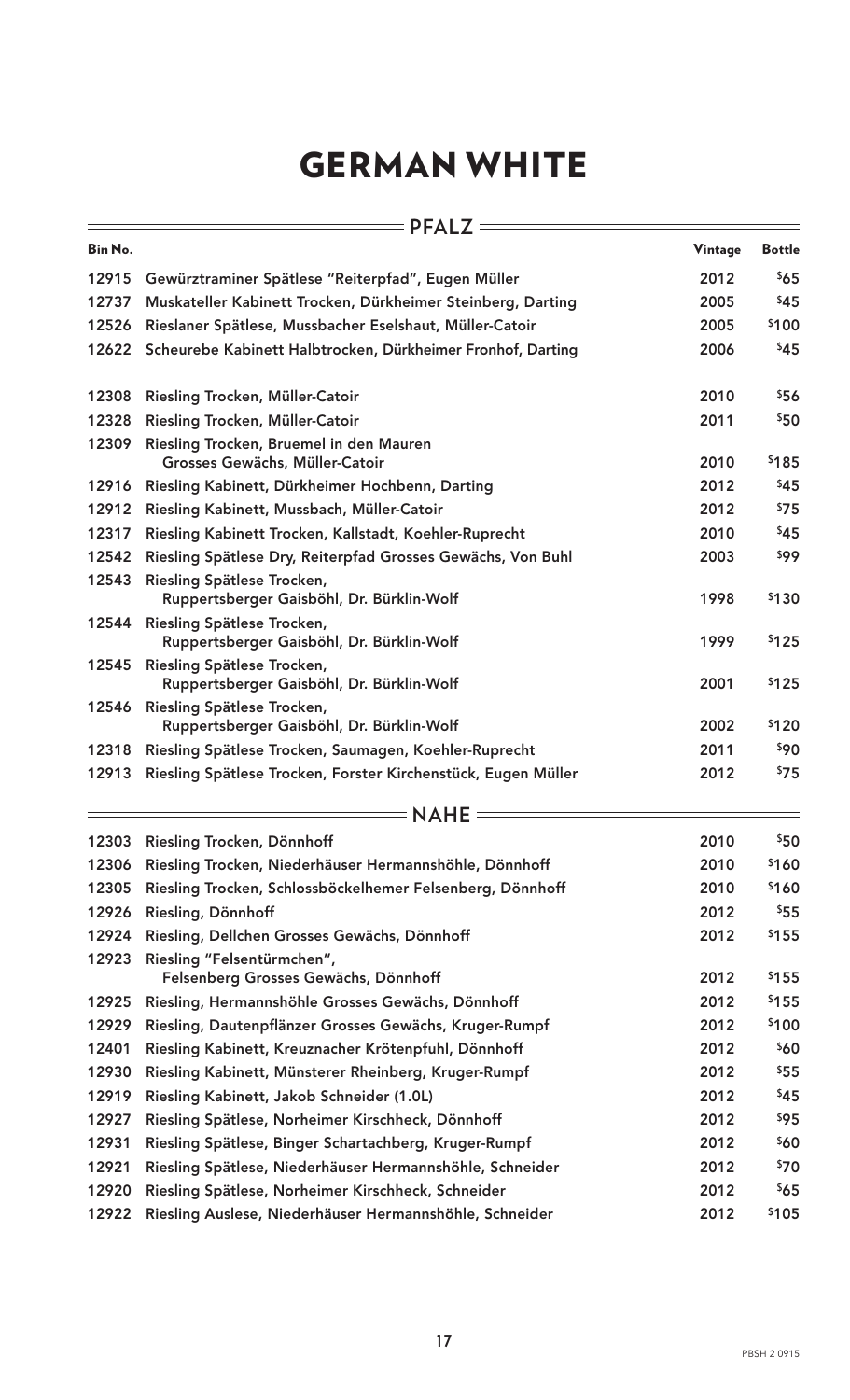### GERMAN WHITE

|         | <b>MOSEL</b>                                                                 |         |               |
|---------|------------------------------------------------------------------------------|---------|---------------|
| Bin No. |                                                                              | Vintage | <b>Bottle</b> |
| 12353   | Riesling Trocken Maximin Grünhäuser, von Schubert                            | 2010    | \$55          |
| 12288   | Riesling, Erdener Treppchen, Dr. Loosen                                      | 1984    | \$155         |
| 12350   | Riesling Maximin Grünhäuser, von Schubert                                    | 2011    | \$55          |
| 12300   | Riesling, Bernkastler Kurfürstlay, Selbach                                   | 2010    | \$32          |
| 12934   | Riesling, Piesporter Michelsberg, J & H Selbach                              | 2012    | \$45          |
| 12976   | Riesling, Graacher Dompropst, Grosses Gewächs, S.A Prüm                      | 2009    | \$150         |
| 12314   | Riesling "Old Vines", Wehlener Sonnenuhr, S.A.Prüm                           | 2005    | \$95          |
| 12315   | Riesling "Old Vines", Wehlener Sonnenuhr, S.A.Prüm                           | 2006    | \$95          |
| 12316   | Riesling "Old Vines", Wehlener Sonnenuhr, S.A.Prüm                           | 2007    | \$95          |
| 12342   | Riesling "Sur Lie" Wintricher Geierslay, Günther Steinmetz                   | 2012    | \$65          |
| 12603   | Riesling Kabinett, Graacher Himmelreich, Joh Jos Prüm                        | 2012    | \$65          |
| 12909   | Riesling Kabinett, Piesporter Goldtröpfchen, Reuscher-Haart                  | 2012    | \$45          |
| 12935   | Riesling Kabinett, Piesporter Michelsberg, Selbach                           | 2012    | \$50          |
| 12611   | Riesling Kabinett, Ürziger Würzgarten,<br>Joh. Jos. Christoffel Erben        | 2010    | \$59          |
| 12352   |                                                                              |         |               |
|         | Riesling Kabinett Maximin Grünhäuser Herrenberg,<br>von Schubert             | 2011    | \$85          |
| 12289   | Riesling Spätlese, Bernkasteler alte<br>Badstube am Doctorberg, Dr. Loosen   | 1985    | \$165         |
| 12301   | Riesling Spätlese, Erdener Treppchen, Joh. Jos.<br><b>Christoffel Erben</b>  | 2010    | \$80          |
| 12606   | Riesling Spätlese, Wehlener Sonnenuhr, Joh Jos Prüm                          | 2004    | \$95          |
| 12312   |                                                                              | 2008    | \$75          |
| 12313   | Riesling Spätlese, Graacher Himmelreich, S.A.Prüm                            | 2009    | \$75          |
| 12975   | Riesling Spätlese, Graacher Himmelreich, S.A.Prüm                            | 2011    | \$70          |
|         | Riesling Spätlese, Graacher Himmelreich, S.A. Prüm                           |         |               |
| 12936   | Riesling Spätlese, Piesporter Michelsberg, Selbach                           | 2011    | \$55          |
| 12938   | Riesling Spätlese, Feinherb Alte Reben,<br>Graacher Domprobst, Selbach-Oster | 2011    | \$65          |
| 12351   | Riesling Spätlese Maximin Grünhäuser Abstberg, von Schubert                  | 2011    | \$95          |
| 12290   | Riesling Auslese, Wehlener Sonnenuhr, Dr. Loosen                             | 1981    | \$150         |
|         | <b>RHEINGAU</b>                                                              |         |               |
| 12610   | Riesling "Leitz Out", Josef Leitz                                            | 2012    | \$35          |
| 12932   | Riesling "Hinterhaus", Rüdesheimer Berg Rottland, Leitz                      | 2012    | \$115         |
| 12933   | Riesling Spätlese, Rüdesheimer Magdalenenkreuz, Leitz                        | 2012    | \$55          |
|         | <b>RHEINHESSEN:</b>                                                          |         |               |
| 12307   | Silvaner Halbtrocken, Gysler (1.0L)                                          | 2010    | \$40          |
| 12533   | Riesling Kabinett, "Soil to Soul", J & H.A. Strub                            | 2010    | \$45          |
| 12911   | Riesling Kabinett, Niersteiner Brückchen, J. & H.A. Strub                    | 2008    | \$45          |
| 12917   | Riesling Kabinett, Niersteiner Brückchen, J. & H.A. Strub                    | 2012    | \$45          |
| 12564   | Riesling Spätlese, Gunderloch                                                | 2012    | \$55          |
| 12918   | Riesling Spätlese, Niersteiner Paterberg, J. & H.A. Strub                    | 2012    | \$50          |
| 12548   | Riesling Auslese, Nackenheim Rothenberg, Gunderloch                          | 2009    | \$150         |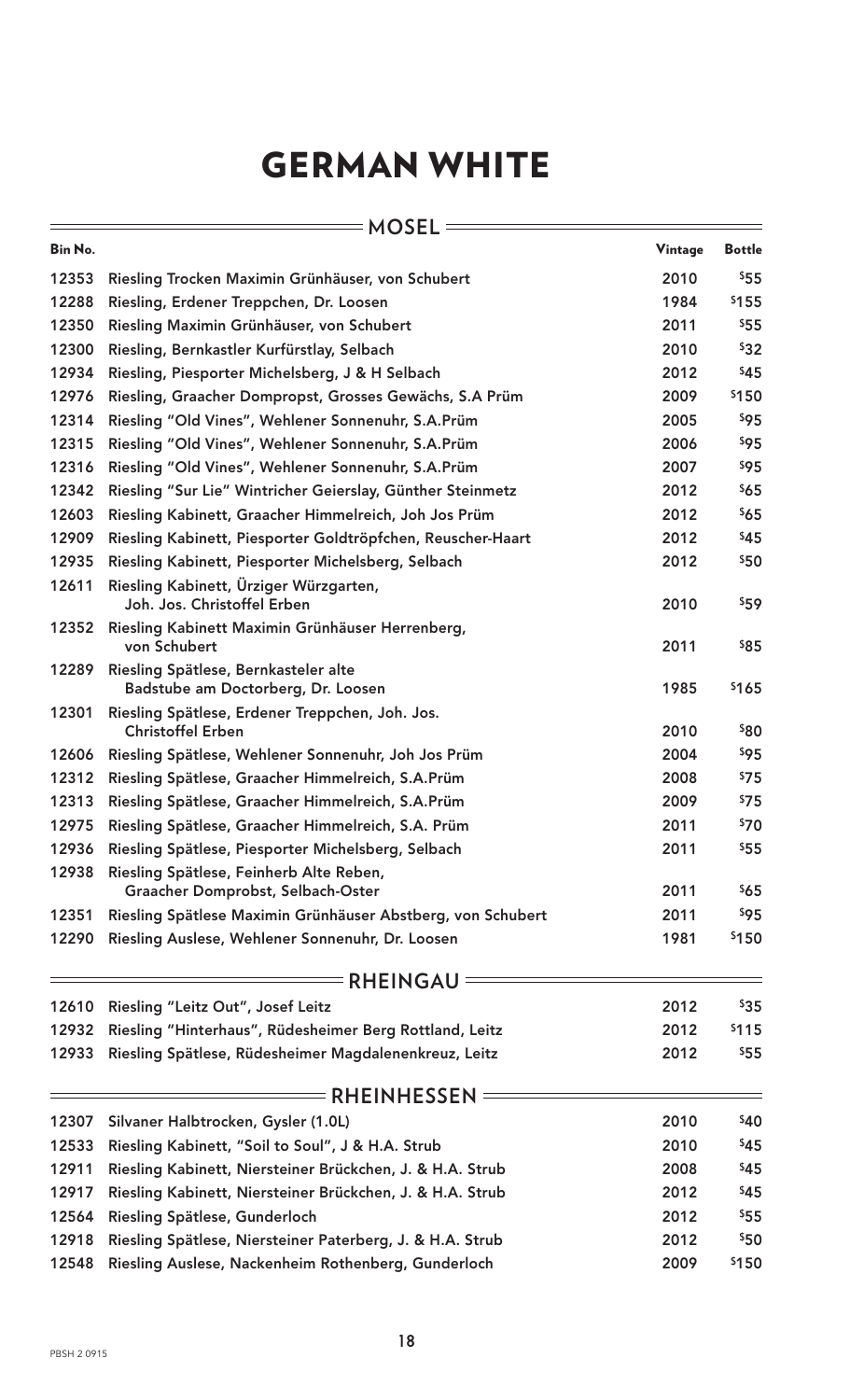# IMPORTED WHITE

|         | ITALY =                                       |                    |         |               |
|---------|-----------------------------------------------|--------------------|---------|---------------|
| Bin No. |                                               | Region             | Vintage | <b>Bottle</b> |
| 13123   | Bianco Sorriso, Paolo Scavino                 | Piedmont           | 2000    | 575           |
| 13003   | "il Disperato" Bianco della Venezia, Buglioni | Veneto             | 2012    | \$50          |
| 13124   | Chardonnay "Gaia & Rey", Angelo Gaja          | Langhe             | 1995    | \$200         |
| 13125   | Chardonnay "Gaia & Rey", Angelo Gaja          | Langhe             | 1999    | \$217         |
| 13054   | Gavi, Bersano                                 | Piedmont           | 2011    | \$45          |
| 13126   | Greco Di Tufo, Dei Feudi Di San Gregorio      | Campania           | 2011    | \$50          |
| 13945   | Falanghina, Vinosia                           | Campania           | 2011    | \$35          |
| 13012   | Friuliano, Schiopetto                         | Collio             | 2010    | <b>\$60</b>   |
| 13905   | Sauvignon Blanc "Winkl", Terlano              | Alto-Adige         | 2014    | <b>\$60</b>   |
| 13129   | Soave Classico, Monte Grande Prà              | Veneto             | 2003    | \$50          |
| 13465   | Soave, Tamellini                              | Veneto             | 2003    | \$40          |
| 13130   | "Flors di Uis", Vie di Romans                 | Friuli Isonzo      | 2003    | \$90          |
| 13287   | "Vieris Sauvignon", Vie di Romans             | Friuli Isonzo      | 2004    | \$100         |
| 13132   | "Bianco Breg", Gravner                        | Venezia Guilia     | 1999    | \$210         |
| 13917   | "Ronce delle Mele" Sauvignon, Venica & Venica | Collio             | 2012    | \$110         |
| 13134   | Ribolla Gialla, Gravner                       | Venezia Guilia     | 1999    | \$210         |
| 13554   | Malvasia, Zidarich                            | Friuli             | 2008    | \$105         |
| 13999   | Vitovska, Zidarich                            | Friuli             | 2008    | \$105         |
| 13004   | "Secco Ca' del Merlo" Giuseppe Quintarelli    | Veneto             | 2011    | \$100         |
| 13601   | Pinot Grigio "Benefizium Porer", Lageder      | <b>Alto Adige</b>  | 2013    | \$50          |
| 13200   | Pinot Grigio, Tenuta Köfererhof               | <b>Alto Adige</b>  | 2013    | \$60          |
|         | <b>LEBANON</b>                                |                    |         |               |
| 11011   | Château Musar                                 | Vallée de la Békaa | 1990    | \$200         |
| 11015   | Château Musar                                 | Vallée de la Békaa | 2003    | \$85          |
|         | <b>GREECE =</b>                               |                    |         |               |
| 11555   | <b>Assyrtiko Domaine Sigalas</b>              | Santorini          | 2010    | <b>\$60</b>   |
| 11994   | Malagouzia "Axia", Alpha Estate               | Amynteo            | 2010    | \$45          |
|         | <b>CORSICA=</b>                               |                    |         |               |
|         | 19012 Patrimonio Blanc, Yves Leccia           |                    | 2013    | \$95          |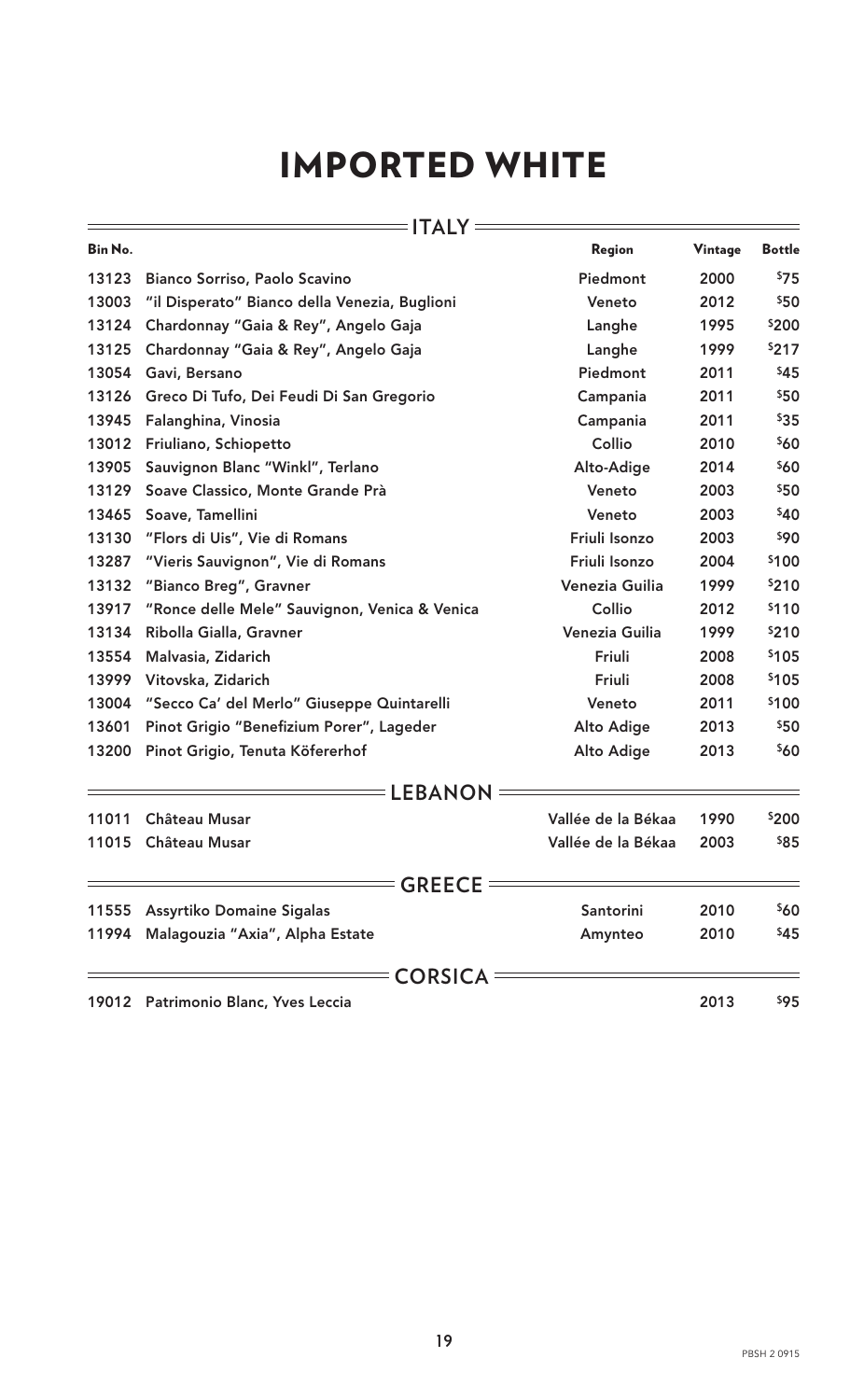# IMPORTED WHITE

| <b>EAUSTRIA</b> |                                                                             |                   |         |               |
|-----------------|-----------------------------------------------------------------------------|-------------------|---------|---------------|
| Bin No.         |                                                                             | Region            | Vintage | <b>Bottle</b> |
| 12019           | "Ried Vogelsang" Halbtrocken, Schrock                                       | <b>Rust</b>       | 2005    | \$50          |
| 12020           | Gelber Muskateller Auslese, Bründlmayer                                     | Langenlois        | 2006    | \$165         |
| 12237           | Grüner Veltliner "Vinothek", Nikolaihof                                     | Wachau            | 1993    | \$310         |
| 12103           | Grüner Veltliner Federspiel "Im Weingebirge", Nikolaihof                    | Wachau            | 2011    | \$55          |
| 12203           | Grüner Veltliner Smaragd "Ried Loibenberg"<br><b>Weingut Emmerich Knoll</b> | Wachau            | 2012    | \$120         |
| 12118           | Grüner Veltliner Smaragd "Urgestein Terrassen", F.X. Pichler                | Wachau            | 2009    | \$105         |
| 12149           | Grüner Veltliner Smaragd<br>"Dürnsteiner Kellerberg", F.X. Pichler          | Wachau            | 2009    | \$198         |
| 12062           | Grüner Veltliner Smaragd<br>"Dürnsteiner Liebenberg", F.X. Pichler          | Wachau            | 2010    | \$165         |
| 12060           | Grüner Veltliner Smaragd "M", F.X. Pichler                                  | Wachau            | 2010    | \$185         |
| 12284           | Grüner Veltliner Smaragd "Wachstum Bodenstein", Prager                      | Wachau            | 2009    | \$145         |
| 12291           | Grüner Veltliner Federspiel<br>"Loibner Frauenweingarten", F.X. Pichler     | Wachau            | 2010    | \$100         |
| 12059           | Grüner Veltliner Federspiel "Loibner Klostersatz", F.X. Pichler             | Wachau            | 2010    | \$110         |
| 12021           | Pinot Blanc "Leithaberg", Prieler                                           | <b>Burgenland</b> | 2006    | \$85          |
| 12034           | Riesling Trocken "Langenloiser Steinmassel", Bründlmayer                    | Kamptal           | 2005    | \$65          |
| 12283           | Riesling "Kamptaler Terrassen", Bründlmayer                                 | Kamptal           | 2006    | \$55          |
| 12286           | Riesling Smaragd "Klaus", Prager                                            | Wachau            | 2008    | \$145         |
| 12003           | Riesling Smaragd "Dürnsteiner Hollerin", F.X. Pichler                       | Wachau            | 2009    | \$120         |
| 12061           | Riesling Smaragd "Dürnsteiner Kellerberg", F.X. Pichler                     | Wachau            | 2010    | \$195         |
| 12009           | Riesling Smaragd "Loibner Berg", F.X. Pichler                               | Wachau            | 2009    | \$165         |
| 12063           | Riesling Smaragd "Loibner Loibenberg", F.X. Pichler                         | Wachau            | 2010    | \$160         |
| 12064           | Riesling Smaragd "Loibner Steinertal", F.X. Pichler                         | Wachau            | 2010    | \$145         |
| 12201           | Riesling "Kremser Kremsleiten", Nigl Familie                                | Kremstal          | 2006    | \$85          |
|                 | = SPAIN =                                                                   |                   |         |               |
| 14151           | "Kyrie", Costers del Siurana                                                | Priorat           | 2004    | \$110         |
| 14143           | Crianza "Viña Gravonia", R. Lopez de Heredia                                | Rioja             | 2003    | \$55          |
| 14902           | Crianza "Viña Gravonia", R. Lopez de Heredia                                | Rioja             | 2004    | \$75          |
| 14141           | Reserva "Viña Tondonia", R. Lopez de Heredia                                | Rioja             | 1998    | \$100         |
| 14142           | Gran Reserva "Viña Tondonia", R. Lopez de Heredia                           | Rioja             | 1991    | \$205         |
| 14152           | Verdejo, Martinsancho                                                       | Rueda             | 2003    | \$35          |
| 14003           | Xarel-lo, Sicus                                                             | <b>Penedes</b>    | 2012    | <b>\$80</b>   |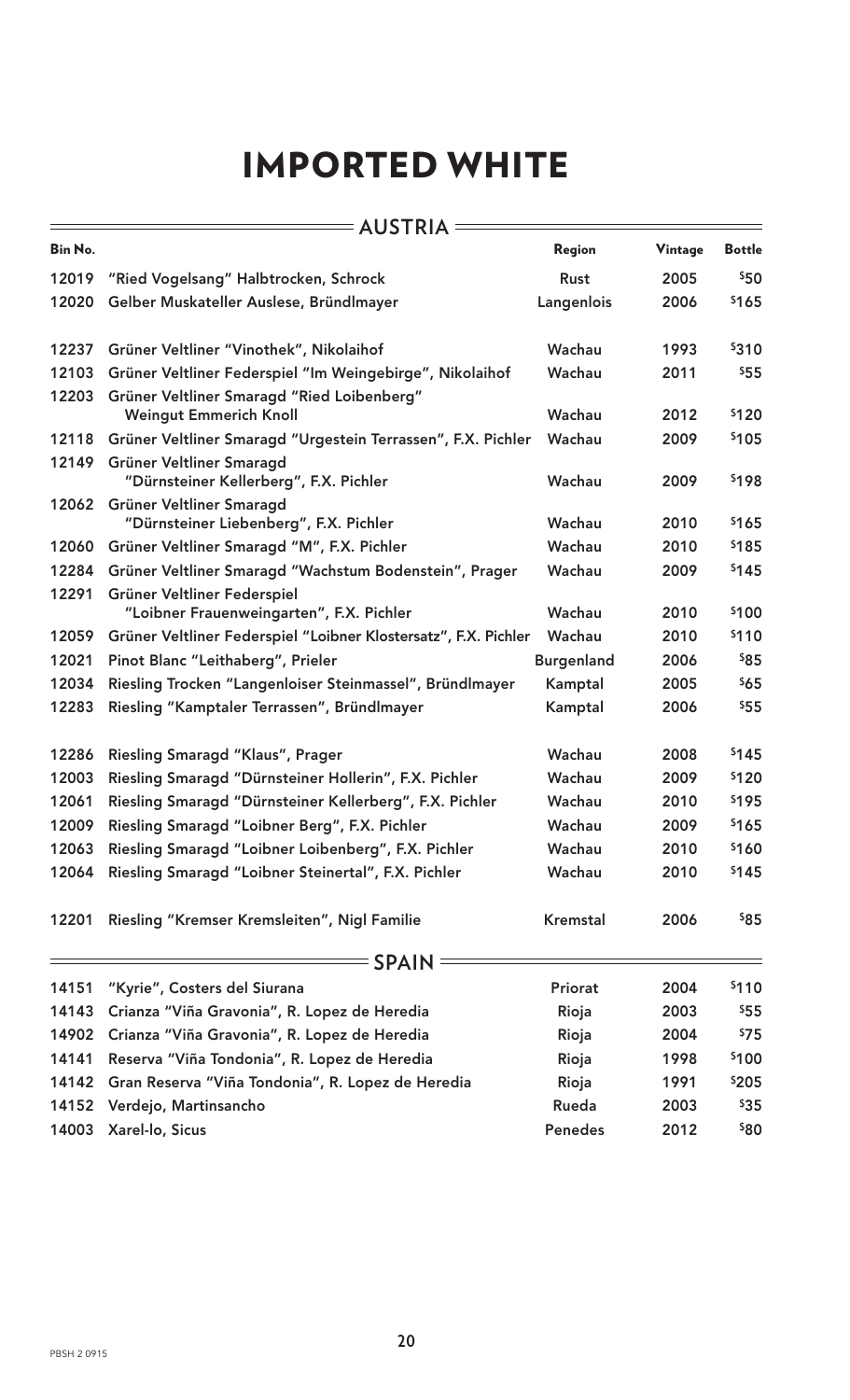# FRENCH WHITE

| <b>Bin No.</b> | $=$ LOIRE VALLEY =                                                          | Vintage | <b>Bottle</b> |
|----------------|-----------------------------------------------------------------------------|---------|---------------|
|                | 16550 Cheverny "Le Petit Chambord", François Cazin                          | 2010    | \$35          |
|                | 16269 Coteaux du Layon, Moulin Touchais                                     | 1970    | \$195         |
|                | 16260 Coteaux du Layon, Moulin Touchais                                     | 1979    | \$120         |
|                | 16431 Coteaux du Layon, Moulin Touchais                                     | 1982    | \$98          |
|                | 16417 Coteaux du Layon, Moulin Touchais                                     | 1985    | \$105         |
|                | 16911 Menetou-Salon, Domaine Phillippe Gilbert                              | 2011    | \$60          |
|                | 16559 Quincy "Cuvée Très Vielles Vignes", Domaine Mardon                    | 2010    | \$52          |
|                | 16902 Muscadet Sèvre & Maine, Sur lie "I d'Or", Domaine Pierre Lenuea-Papin | 2005    | \$85          |
|                | 16924 Muscadet Sèvre et Maine, "Le Clos" Château l'Oiselinière              | 2004    | \$60          |
|                | 16749 Savennières Domaine des Baumard                                       | 2008    | \$50          |
|                | 16723 Sancerre "Les Monts Damnés", Pascal Cotat                             | 2013    | \$140         |
|                | 16579 Sancerre "Le Chêne", Lucien Crochet                                   | 2010    | \$85          |
|                | 16920 Sancerre "Le Chene", Lucien Crochet                                   | 2013    | \$90          |
|                | 16919 Sancerre "La Croix du Roy", Lucien Crochet                            | 2011    | \$80          |
|                | 16921 Sancerre "Le Cul de Beaujeu", Lucien Crochet                          | 2011    | \$120         |
|                | 16922 Sancerre "Cuvée LC", Lucien Crochet                                   | 2005    | \$150         |
|                | 16923 Sancerre "Cuvée LC", Lucien Crochet (1.5L)                            | 2005    | \$275         |
|                | 16903 Sancerre "Vendanges du 19 Octobre", Lucien Crochet                    | 2006    | \$145         |
|                | 16444 Blanc Fume de Pouilly Didier Dagueneau                                | 2010    | \$225         |
| 16443          | Blanc Fume de Pouilly "Buisson", Didier Dagueneau                           | 2010    | \$295         |
| 16445          | Blanc Fume de Pouilly "Pur Sang", Didier Dagueneau                          | 2010    | \$270         |
|                | 16446 Blanc Fume de Pouilly "Silex", Didier Dagueneau                       | 2010    | \$375         |
| 16914          | Pouilly Fumé "Les Champs de Cri", Marc Deschamps                            | 2010    | 570           |
|                | 16915 Pouilly Fumé "Les Champs de Cri", Marc Deschamps (1.5L)               | 2010    | \$140         |
| 16913          | Pouilly Fumé "Les Porcheronnes", Marc Deschamps                             | 2010    | \$60          |
|                | 16916 Pouilly Fumé "Vinéalis", Marc Deschamps                               | 2009    | \$85          |
|                | 16917 Pouilly Fumé "Vinéalis", Marc Deschamps (1.5L)                        | 2009    | \$175         |
| 16907          | Pouilly Fumé "Les Vignes de Berge", Marc Deschamps                          | 2010    | \$60          |
|                | 16912 Pouilly-sur-Loire, Marc Deschamps                                     | 2012    | \$55          |
|                | 16003 Saumur "Brézé" Clos Rougeard                                          | 2010    | \$195         |
|                | 16034 Vouvray Château de Valmer                                             | 2009    | \$45          |
|                | 16930 Vouvray Sec "Clos de Bourg", Domaine Hüet                             | 2012    | \$75          |
|                | 16328 Vouvray Sec "Le Haut Lieu", Domaine Hüet                              | 1998    | \$150         |
|                | 16928 Vouvray Sec "Le Haut Lieu", Domaine Hüet                              | 2013    | \$65          |
|                | 16929 Vouvray Sec "Le Mont", Domaine Hüet                                   | 2012    | \$75          |
|                | 16931 Vouvray Demi Sec "Le Haut-Lieu", Domaine Hüet                         | 1985    | \$250         |
|                | 16932 Vouvray Demi Sec "Le Mont", Domaine Hüet                              | 2002    | \$125         |
|                | 16541 Vouvray "Domaine Le Peu de la Moriette", Domaine Pichot               | 2011    | \$45          |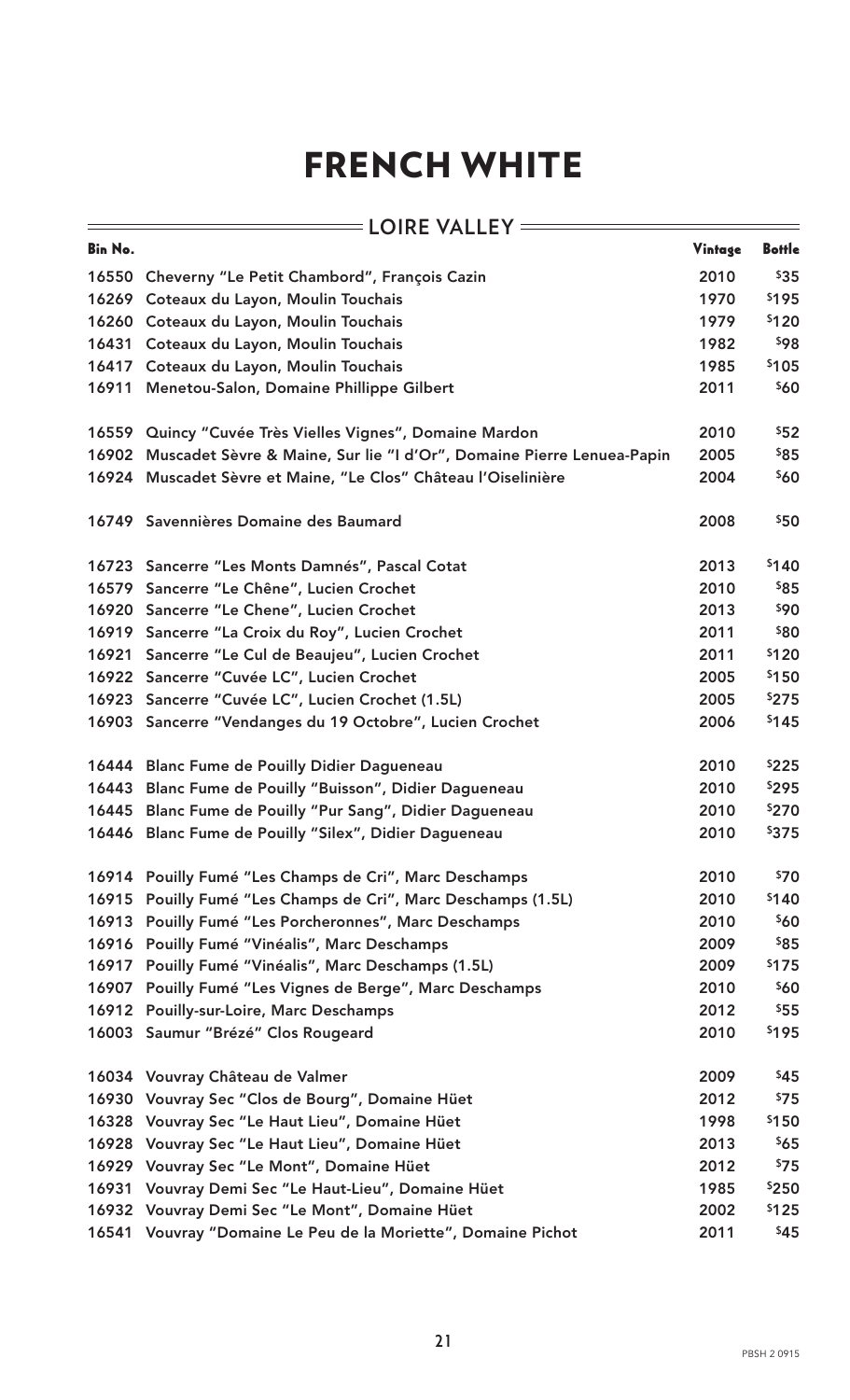### FRENCH WHITE

### **RHÔNE VALLEY**

 $=$ 

| Bin No. |                                                                                                 | Vintage | <b>Bottle</b> |
|---------|-------------------------------------------------------------------------------------------------|---------|---------------|
|         | 18027 Château Grillet                                                                           | 1993    | \$270         |
|         | 18028 Condrieu "La Doriane", E. Guigal                                                          | 1995    | \$235         |
|         | 18887 Condrieu "La Doriane", E. Guigal                                                          | 2007    | \$220         |
|         | 18901 Condrieu "La Doriane", E. Guigal                                                          | 2012    | \$250         |
|         | 18939 Condrieu "Les Chaillets", Yves Cuilleron                                                  | 2004    | \$200         |
|         | 18029 Condrieu "La Bonnette", René Rostaing                                                     | 2005    | \$140         |
|         | 18885 Condrieu "La Bonnette", René Rostaing                                                     | 2007    | \$150         |
| 18031   | Hermitage Blanc "Chante-Alouette", M. Chapoutier                                                | 2001    | \$175         |
| 18948   | Hermitage Blanc, Betts & Scholl                                                                 | 2001    | \$140         |
|         | 18032 Hermitage Blanc, J.L. Chave                                                               | 1995    | \$195         |
|         | 18067 Hermitage Blanc, J.L. Chave                                                               | 2000    | \$210         |
|         | 18004 Hermitage Blanc, J.L. Chave                                                               | 2001    | \$250         |
| 18033   | Hermitage Blanc, J.L. Chave                                                                     | 2003    | \$360         |
| 18018   | Hermitage Blanc, J.L. Chave                                                                     | 2004    | \$285         |
|         | 18902 Hermitage Blanc, J.L. Chave                                                               | 2011    | \$390         |
| 18111   | Ermitage Blanc "Le Reverdy" Ferraton Père & Fils                                                | 2010    | \$200         |
| 18703   | Ermitage Blanc "Ex-Voto", E. Guigal                                                             | 2010    | \$755         |
|         | 18024 Côtes du Rhône Blanc, Château de Fonsalette                                               | 2006    | \$125         |
|         | 60948 Châteauneuf-du-Pape Blanc, Domaine Saint Prefert                                          | 2011    | \$160         |
| 60949   | Châteauneuf-du-Pape Blanc "Cuvée Spéciale Vieilles Clairettes",<br>Domaine Saint Préfert (1.5L) | 2010    | \$375         |
|         | 18597 Châteauneuf-du-Pape Blanc Réservé, Château Rayas                                          | 2000    | \$350         |
| 18851   | Châteauneuf-du-Pape Blanc Réservé, Château Rayas                                                | 2003    | \$245         |
| 18749   | Châteauneuf-du-Pape Blanc Réservé, Château Rayas                                                | 2005    | \$210         |
| 18025   | Châteauneuf-du-Pape Blanc Réservé, Château Rayas                                                | 2006    | \$245         |
| 18555   | Châteauneuf-du-Pape Blanc Réservé, Château Rayas                                                | 2007    | \$315         |
| 18924   | Châteauneuf-du-Pape Blanc Réservé, Château Rayas                                                | 2008    | \$325         |
| 18036   | Châteauneuf-du-Pape Blanc, Château de Beaucastel                                                | 2002    | \$155         |
| 18158   | Châteauneuf-du-Pape Blanc, Château de Beaucastel                                                | 2010    | \$235         |
|         | 18159 Châteauneuf-du-Pape Blanc "Vieilles Vignes", Château de Beaucastel                        | 2010    | \$300         |
|         | 19003 Vin de Pays de l'Hérault Blanc, Domaine de la Grange des Pères                            | 2010    | \$255         |
|         | <b>BORDEAUX =</b>                                                                               |         |               |
| 17419   | Château Haut-Brion (Pessac-Léognan)                                                             | 2000    | \$565         |
| 17919   | Château Larrivet-Haut-Brion (Pessac-Léognan)                                                    | 2005    | \$105         |
|         | 17420 Château Parenchère                                                                        | 2011    | \$45          |
|         | 17088 Blanc de Valandraud No. 1                                                                 | 2005    | \$195         |

 $\equiv$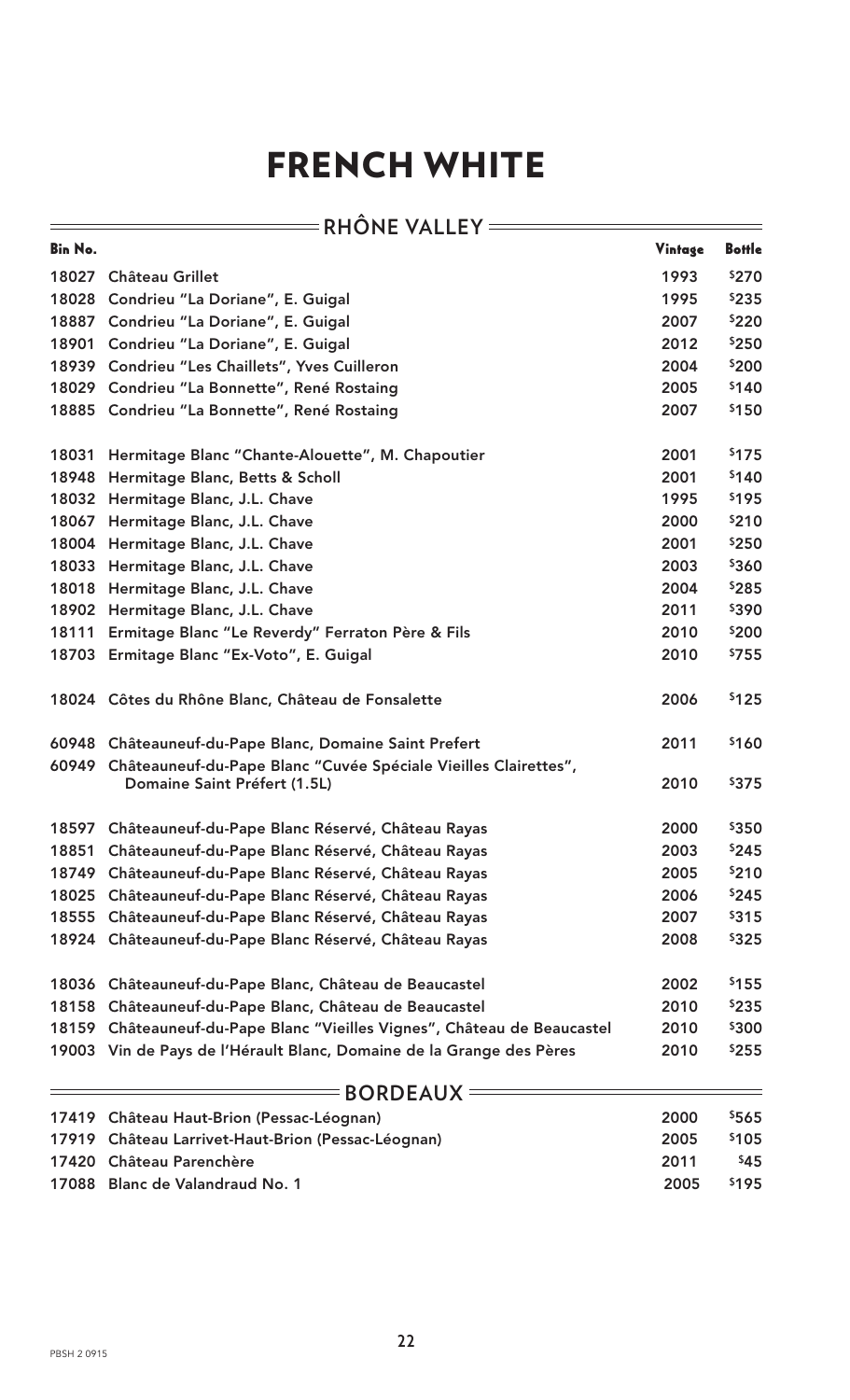## FRENCH WHITE

| $=$ ALSACE $=$ |                                                                                          |         |               |
|----------------|------------------------------------------------------------------------------------------|---------|---------------|
| <b>Bin No.</b> |                                                                                          | Vintage | <b>Bottle</b> |
|                | 15042 Gewürztraminer Vendange Tardive, Hugel                                             | 1983    | \$250         |
|                | 15043 Gewürztraminer Vendange Tardive, Hugel                                             | 1989    | \$210         |
|                | 15905 Gewürztraminer Vendange Tardive, Trimbach                                          | 2007    | \$295         |
|                | 15044 Gewürztraminer "Cuvée Des Seigneurs De Ribeaupierre", Trimbach                     | 2000    | \$80          |
|                | 15904 Gewürztraminer Grand Cru "Cuvée des Seigneurs de Ribeaupierre",<br><b>Trimbach</b> | 2007    | \$150         |
|                | 15954 Gewürztraminer Altenbourg Cuvée Laurence, Domaine Weinbach (1.5L)                  | 2004    | \$335         |
|                | 15045 Muscat "Clos des Capucins", Domaine Weinbach                                       | 2005    | \$90          |
|                | 15112 Muscat "Fronholz", Domaine Ostertag                                                | 2008    | \$80          |
|                | 15046 Muscat Domaine Zind-Humbrecht                                                      | 2005    | \$60          |
|                | 15004 Pinot Blanc, Trimbach                                                              | 2007    | \$35          |
|                | 15903 Pinot Gris Grand Cru "Réserve Personelle", Trimbach                                | 2007    | \$145         |
|                | 15047 Tokay Pinot Gris Vendange Tardive, Hugel                                           | 1983    | \$250         |
|                | 15048 Tokay Pinot Gris Vendange Tardive, Hugel                                           | 1989    | \$210         |
| 15011          | Pinot Gris Muenchberg Grand Cru, Domaine Ostertag                                        | 2008    | \$157         |
|                | 15049 Pinot Gris Altenbourg Cuvée Laurence, Domaine Weinbach (1.5L)                      | 2004    | \$310         |
|                | 15050 Tokay Pinot Gris "Cuvée Laurence", Domaine Weinbach                                | 2000    | \$124         |
|                |                                                                                          |         |               |
| 15051          | <b>Riesling, Trimbach</b>                                                                | 2006    | \$40          |
| 15907          | Riesling "Cuvée Frédéric Emile", Trimbach                                                | 1996    | \$295         |
| 15908          | Riesling "Cuvée Frédéric Emile", Trimbach                                                | 1997    | \$295         |
| 15910          | Riesling "Cuvée Frédéric Emile", Trimbach                                                | 2000    | \$270         |
| 15577          | Riesling "Cuvée Frédéric Emile", Trimbach                                                | 2004    | \$100         |
| 15668          | Riesling "Cuvée Frédéric Emile", Trimbach                                                | 2005    | \$140         |
| 15901          | Riesling "Cuvée Frédéric Emile", Trimbach                                                | 2007    | \$225         |
| 15064          | Riesling "Clos Ste. Hune", Trimbach                                                      | 2002    | \$330         |
|                | 15664 Riesling "Clos Ste. Hune", Trimbach                                                | 2003    | \$295         |
| 15665          | Riesling "Clos Ste. Hune", Trimbach                                                      | 2004    | \$388         |
| 15489          | Riesling "Clos Ste. Hune", Trimbach                                                      | 2005    | \$450         |
| 15902          | Riesling "Clos Ste. Hune", Trimbach                                                      | 2007    | \$475         |
| 15911          | Riesling "Clos Ste. Hune", Trimbach (1.5 L)                                              | 2007    | \$950         |
| 15052          | Riesling Vendange Tardive, Hugel                                                         | 1983    | \$250         |
| 15053          | Riesling Vendange Tardive, Hugel                                                         | 1989    | \$210         |
| 80093          | Riesling Vendange Tardive Muenchberg Grand Cru, Domaine Ostertag                         | 2007    | \$198         |
| 15022          | Riesling "Vignoble d'E", Domaine Ostertag                                                | 2009    | \$65          |
| 15355          | Riesling Grand Cru Kaefferkopf, Meyer Fonné                                              | 2008    | \$95          |
| 15054          | Riesling Rangen de Thann Grand Cru "Clos St. Urbain",<br><b>Domaine Zind Humbrecht</b>   | 1997    | \$150         |
| 15055          | Riesling Schlossberg Grand Cru, Domaine Weinbach                                         | 2003    | \$90          |
| 15431          | Riesling Schlossberg Grand Cru, Domaine Weinbach (1.5L)                                  | 2004    | \$295         |
| 15257          | Riesling Schlossberg Grand Cru "Cuvée Ste-Catherine"                                     |         |               |
|                | "L'inedit", Domaine Weinbach (1.5L)                                                      | 2004    | \$295         |
| 15000          | <b>Riesling Grand Cru Brand, Albert Boxler</b>                                           | 2004    | \$120         |
| 15001          | Riesling Wineck-Schlossberg Grand Cru "Le Samson",<br>Meyer Fonné (500ml)                | 2008    | \$80          |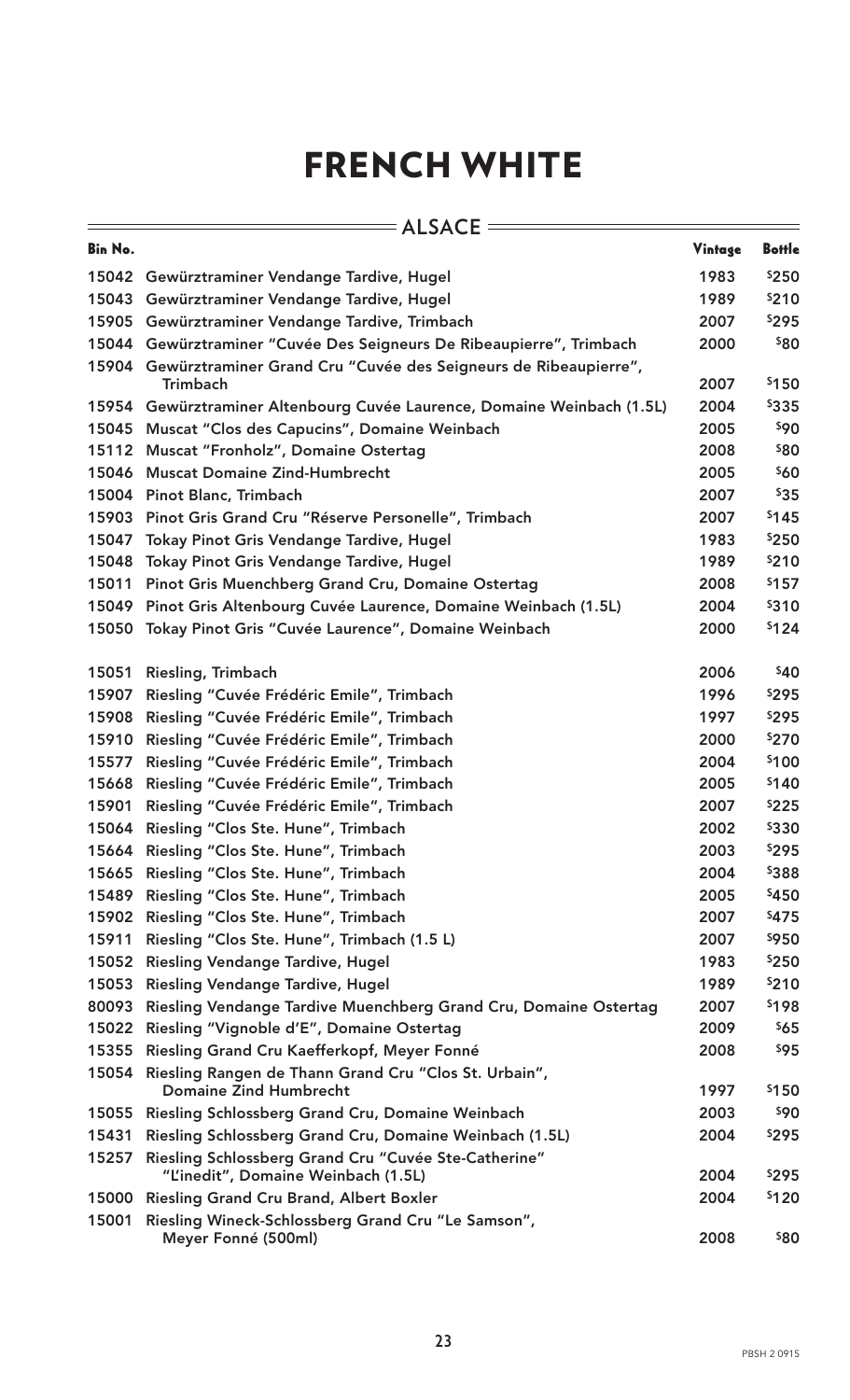| <b>Bin No.</b> |                                                                     | Vintage   | <b>Bottle</b> |
|----------------|---------------------------------------------------------------------|-----------|---------------|
| 21257          | Bourgogne "Les Violettes", Domaine Bizot                            | 2007      | \$170         |
| 21072          | Bourgogne, Arnaud Ente                                              | 2006      | \$115         |
| 21258          | Bourgogne Aligoté, Arnaud Ente                                      | 2010      | \$100         |
| 21101          | <b>Bourgogne, Maison Leroy</b>                                      | 2011      | \$195         |
| 21244          | Hautes Côtes de Beaune, Domaine Denis Carré                         | 2011      | \$60          |
| 21100          | Bourgogne "Fleurs de Vignes", Leroy                                 | <b>NV</b> | \$125         |
|                | = CHABLIS =                                                         |           |               |
|                | 20810 Chablis, Vincent Dauvissat                                    | 2012      | \$105         |
| 20916          | <b>Chablis, Vincent Dauvissat</b>                                   | 2013      | \$120         |
|                | 20006 Chablis, Jean-Paul and Benoit Droin                           | 2011      | \$60          |
| 20041          | Chablis, Domaine François Raveneau                                  | 2009      | \$120         |
|                | 20747 Chablis, Domaine François Raveneau                            | 2010      | \$135         |
|                | 20013 Chablis "Domaine de la Boissonneuse", Julien Brocard          | 2008      | \$60          |
|                | 20004 Chablis 1er Cru Butteaux, Domaine François Raveneau           | 2011      | \$270         |
|                | 20498 Chablis 1er Cru Montée de Tonnerre, Raveneau (1.5L)           | 2006      | \$715         |
|                | 20514 Chablis 1er Cru Montée de Tonnerre, Raveneau (1.5L)           | 2008      | \$585         |
|                | 20042 Chablis 1er Cru Montée de Tonnerre, Raveneau                  | 2009      | \$290         |
|                | 20746 Chablis 1er Cru Montée de Tonnerre, Raveneau                  | 2010      | \$265         |
|                | 20598 Chablis 1er Cru Côte de Lechet, Domaine Daniel-Etienne Defaix | 2001      | \$120         |
| 20007          | Chablis 1er Cru Côte de Lechet, Domaine Daniel-Etienne Defaix       | 2002      | \$140         |
|                | 20809 Chablis 1er Cru "La Forest", Vincent Dauvissat                | 2012      | \$145         |
| 20917          | Chablis 1er Cru "La Forest", Vincent Dauvissat                      | 2013      | \$175         |
| 20699          | Chablis 1er Cru Montmains, Jean-Marc Brocard (1.5L)                 | 1998      | \$280         |
| 20391          | Chablis 1er Cru Les Lys, Domaine Daniel-Etienne Defaix              | 2001      | \$125         |
| 20008          | Chablis 1er Cru Les Lys, Domaine Daniel-Etienne Defaix              | 2002      | \$140         |
| 20571          | Chablis 1er Cru Vaillons, Domaine Daniel-Etienne Defaix             | 2002      | \$125         |
| 20904          | Chablis Grand Cru Les Blanchots, Domaine Billaud-Simon              | 2006      | \$260         |
|                | 20718 Chablis Grand Cru Les Blanchots, Domaine Laroche              | 1996      | \$155         |
|                | 20717 Chablis Grand Cru Les Blanchots, Domaine Servin               | 2008      | \$135         |
|                | 20780 Chablis Grand Cru Bougros, Jean-Marc Brocard (1.5L)           | 1995      | \$440         |
| 20720          | <b>Chablis Grand Cru Bougros, Jean-Marc Brocard (1.5L)</b>          | 2007      | \$280         |

 $\overline{a}$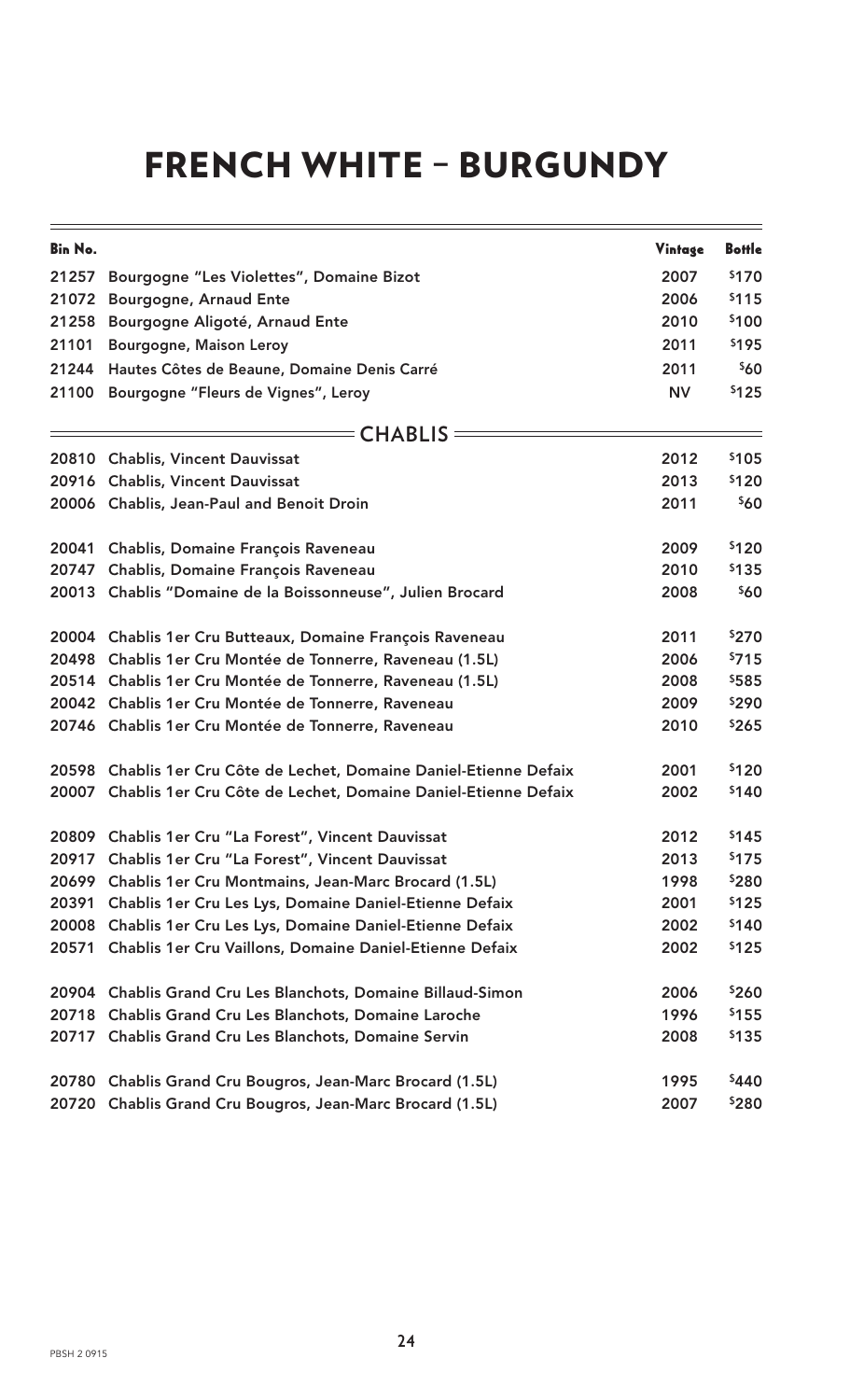|                | $=$ CHABLIS $=$                                                                                   |         |               |  |  |
|----------------|---------------------------------------------------------------------------------------------------|---------|---------------|--|--|
| <b>Bin No.</b> |                                                                                                   | Vintage | <b>Bottle</b> |  |  |
| 20001          | Chablis Grand Cru Les Clos, Domaine Long-Depaquit, Albert Bichot                                  | 2011    | \$150         |  |  |
|                | 20808 Chablis Grand Cru Les Clos, Vincent Dauvissat                                               | 2012    | \$250         |  |  |
|                | 20541 Chablis Grand Cru Grenouilles, Louis Michel et Fils                                         | 2006    | \$150         |  |  |
|                | 20546 Chablis Grand Cru Grenouilles, Louis Michel et Fils                                         | 2009    | \$150         |  |  |
| 20059          | <b>Chablis Grand Cru Les Preuses, Billaud-Simon</b>                                               | 2008    | \$210         |  |  |
| 20721          | Chablis Grand Cru Les Preuses, Jean-Marc Brocard                                                  | 2008    | \$210         |  |  |
|                | 20880 Chablis Grand Cru Les Preuses, Jean Dauvissat                                               | 2002    | \$200         |  |  |
|                | 20974 Chablis Grand Cru Les Preuses, Jean Dauvissat                                               | 2003    | \$200         |  |  |
|                | 20919 Chablis Grand Cru Les Preuses, Jean Dauvissat                                               | 2013    | \$295         |  |  |
| 20785          | Chablis Grand Cru Les Preuses, Domaine Servin                                                     | 2007    | \$145         |  |  |
|                | 20002 Chablis Grand Cru Moutonne, Monopole,<br>Domaine Long-Depaquit, Albert Bichot               | 2011    | \$215         |  |  |
|                | 20723 Chablis Grand Cru Valmur, Jean-Marc Brocard (1.5L)                                          | 2007    | \$325         |  |  |
|                | $=$ CÔTE DE NUITS $=$                                                                             |         |               |  |  |
|                | 12337 Hautes-Côtes-de Nuits Blanc, Domaine Bizot                                                  | 2009    | \$165         |  |  |
|                | 21212 Hautes-Côtes de Nuits Blanc, "Cuvée Marine" Domaine Anne Gros                               | 2012    | \$145         |  |  |
|                | 21166 Hautes-Côtes-de Nuits Blanc Clos Saint-Philibert Monopole, Méo-Camuzet                      | 2009    | \$95          |  |  |
|                | 21330 Morey-Saint-Denis 1er Cru Clos des Monts Luisants, Domaine Ponsot                           | 2008    | \$175         |  |  |
| 21386          | Morey-Saint-Denis Blanc "En la rue de Vergy", Domaine Bruno Clair                                 | 2008    | \$150         |  |  |
|                | 57084 Morey-Saint-Denis 1er Cru Clos des Monts Luisants Vieilles Vignes,<br>Domaine Ponsot (1.5L) | 2007    | \$450         |  |  |
|                | 21303 Nuits-St.-Georges "Les Terrasses" Chateau Gris, Albert Bichot                               | 2011    | \$150         |  |  |
| 21301          | Nuits-St.-Georges "Cuvée La Gerbotte" Domaine de L'Arlot                                          | 2011    | \$155         |  |  |
|                | 21336 Vougeot 1er Cru les Clos Blanc de Vougeot, Domaine de la Vougeraie                          | 2006    | \$250         |  |  |
|                | 21902 Vougeot 1er Cru Les Cras Blanc, Domaine Bertagna                                            | 2010    | \$250         |  |  |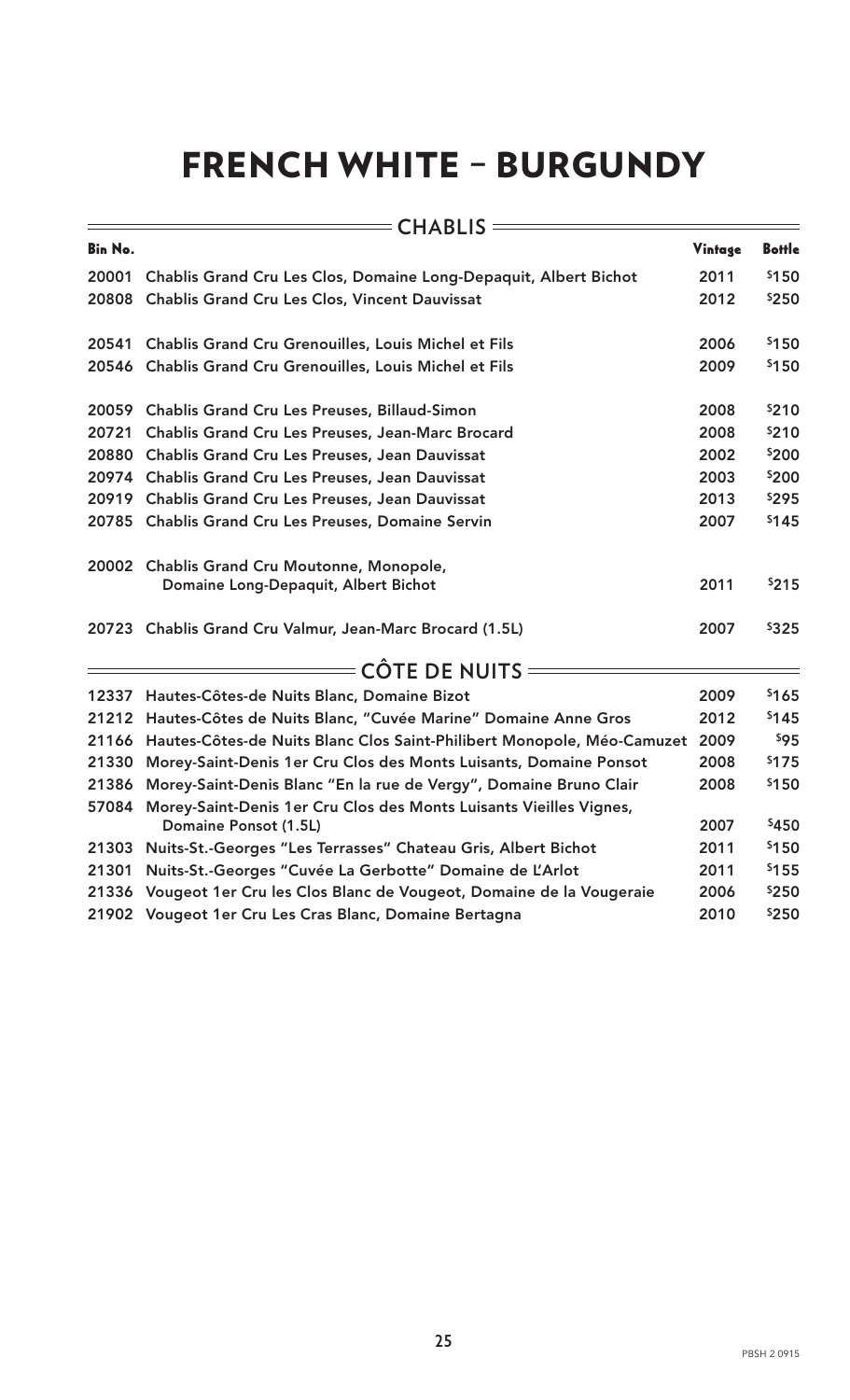|                | <code>=CÔTE</code> DE BEAUNE $=$                                                |         |               |
|----------------|---------------------------------------------------------------------------------|---------|---------------|
| <b>Bin No.</b> |                                                                                 | Vintage | <b>Bottle</b> |
|                | 25102 Corton Grand Cru, Domaine de Montille                                     | 2011    | \$295         |
|                | 25113 Corton-Charlemagne Grand Cru, Domaine de Montille (1.5 L)                 | 2009    | \$750         |
|                | 25003 Corton-Charlemagne Grand Cru Domaine du Pavillon, Albert Bichot           | 2011    | \$285         |
|                | 25100 Corton-Charlemagne Grand Cru, Henri Boillot                               | 2012    | \$395         |
|                | 25000 Corton-Charlemagne Grand Cru, Domaine Bruno Clair                         | 2007    | \$370         |
|                | 25002 Corton-Charlemagne Grand Cru, Domaine Bruno Clair                         | 2008    | \$345         |
|                | 25077 Corton-Charlemagne Grand Cru, J.F. Coche-Dury                             | 2005    | \$1,980       |
|                | 25004 Corton-Charlemagne Grand Cru, Domaine de Montille                         | 2007    | \$225         |
|                | 25030 Corton-Charlemagne Grand Cru "Quintessence", Domain Vincent Girardin 2008 |         | \$300         |
| 25171          | Corton-Charlemagne Grand Cru "Quintessence", Domain Vincent Girardin 2012       |         | \$450         |
| 25111          | <b>Corton-Charlemagne, Maison Morey-Coffinet</b>                                | 2011    | \$350         |
| 25101          | Corton-Charlemagne Grand Cru, Maison L'Oree                                     | 2010    | \$375         |
| 25005          | Corton-Charlemagne Grand Cru, Pierre Yves Colin-Morey                           | 2011    | \$420         |
|                | 25008 Corton-Charlemagne Grand Cru, Rollin                                      | 2002    | \$245         |
|                | 25086 Corton-Charlemagne Grand Cru, Rollin (1.5L)                               | 2002    | \$545         |
|                | 25084 Corton-Charlemagne Grand Cru, Domaine Rollin Père et Fils                 | 2003    | \$245         |
|                | 21302 Beaune 1er Cru Clos des Mouches, Domaine du Pavillon, Albert Bichot       | 2011    | \$160         |
|                | 21520 Beaune Clos des Mouches 1er Cru, J. Drouhin                               | 1999    | \$155         |
|                | 24686 Meursault, Arnaud Ente                                                    | 2006    | \$195         |
| 24390          | <b>Meursault, Domaine Des Mariaudes</b>                                         | 2002    | \$90          |
| 24827          | Meursault, Domaine des Comtes Lafon                                             | 2007    | \$160         |
| 24501          | Meursault, Domaine des Comtes Lafon                                             | 2011    | \$315         |
|                | 24502 Meursault, Domaine des Comtes Lafon (1.5 L)                               | 2011    | \$625         |
| 24905          | Meursault, Domaine Dominique Lafon                                              | 2008    | \$210         |
| 24391          | Meursault, J.F. Coche-Dury                                                      | 1996    | \$525         |
|                | 24904 Meursault, Domaine Coche-Dury                                             | 2011    | \$450         |
| 24128          | Meursault, Domaine Jean Grivault                                                | 2007    | \$145         |
| 24910          | <b>Meursault, Thierry Matrot</b>                                                | 2011    | \$95          |
| 24013          | Meursault "Clos de la Baronne" Domaine des Comte Lafon                          | 2012    | \$315         |
| 24388          | Meursault "Clos de la Barre", Domaine des Comtes Lafon                          | 2003    | \$200         |
|                | 24129 Meursault "Clos de la Barre", Domaine des Comtes Lafon                    | 2007    | \$245         |
|                | 24503 Meursault "Clos de la Barre", Domaine des Comtes Lafon                    | 2011    | \$295         |
|                | 24203 Meursault "Clos de la Barre", Domaine des Comtes Lafon                    | 2012    | \$300         |
|                | 24745 Meursault "Clos de Ambres", Arnaud Ente                                   | 2006    | \$240         |
|                | 24766 Meursault "Les Grands Charrons", Michel Bouzereau et Fils                 | 2010    | \$130         |
|                | 24074 Meursault "Les Chevalieres" Jean-Philippe Fichet                          | 2011    | \$195         |
|                | 24073 Meursault "Les Gruyaches" Jean-Philippe Fichet                            | 2011    | \$195         |
| 24925          | Meursault "Les Tessons, Clos de Mon Plaisir", Domaine Roulot                    | 2007    | \$300         |
| 24701          | Meursault "Sous Le Dos d'Ane" Domaine Leflaive                                  | 2009    | \$460         |
|                | 24002 Meursault "Sous Le Dos d'Ane" Domaine Leflaive                            | 2011    | \$255         |
|                | 24600 Meursault "Sous Le Dos d'Ane" Domaine Leflaive                            | 2012    | \$350         |
|                | 24613 Meursault "Les Narvaux", Maison Leroy                                     | 1983    | \$200         |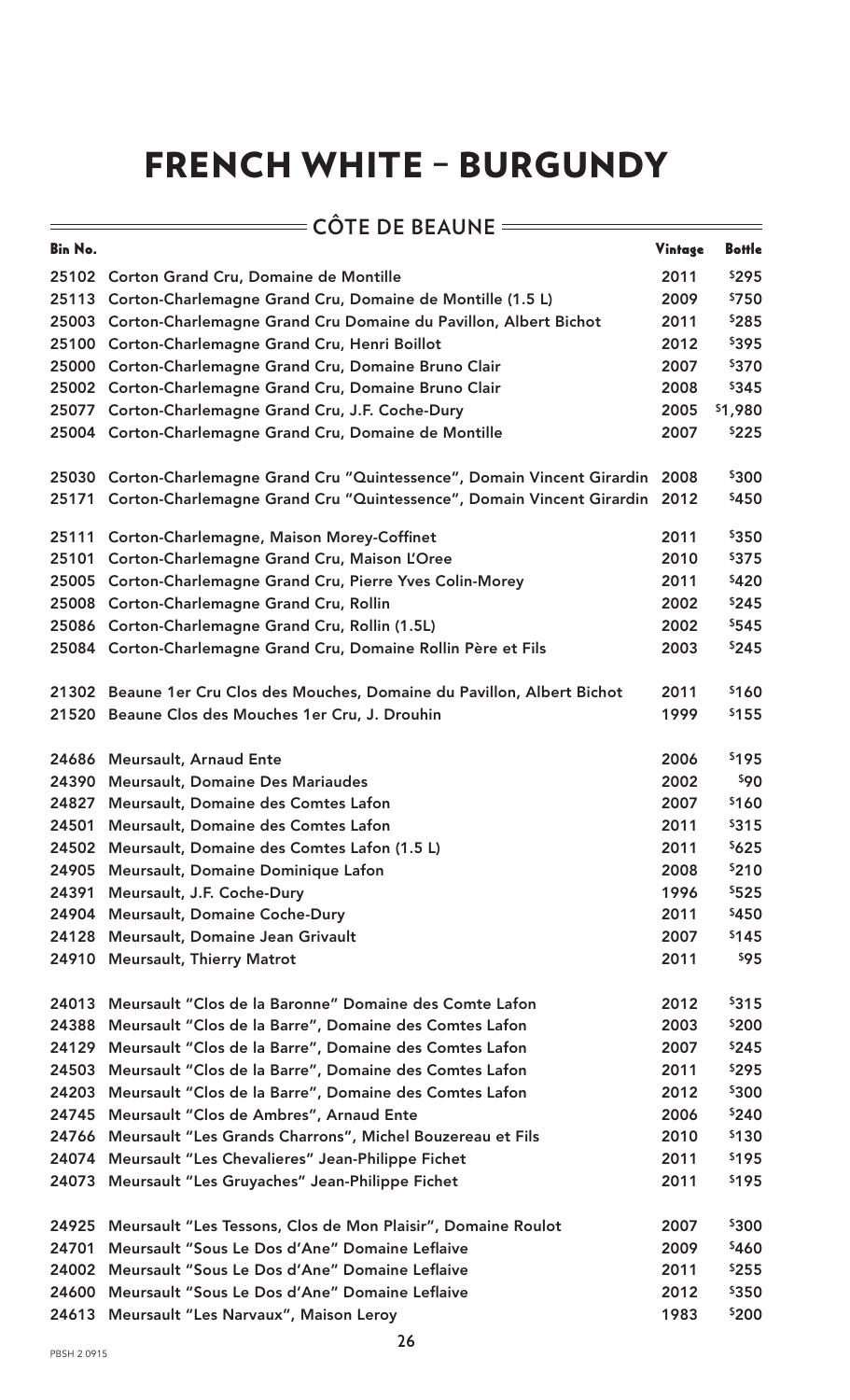|         | $C\hat{O}$ TE DE BEAUNE =                                                   |         |               |
|---------|-----------------------------------------------------------------------------|---------|---------------|
| Bin No. |                                                                             | Vintage | <b>Bottle</b> |
| 24394   | Meursault-Blagny 1er Cru, Domaine Joseph Matrot                             | 2001    | \$125         |
| 24067   | Meursault-Blagny 1er Cru, Thierry Matrot                                    | 2006    | \$125         |
| 24971   | Meursault-Blagny 1er Cru, Thierry Matrot                                    | 2009    | \$145         |
| 24173   | Meursault-Blagny 1er Cru "La Genelotte" Bernard de Cherisey (1.5L)          | 2010    | \$430         |
| 24976   | Meursault-Charmes 1er Cru, Thierry Matrot                                   | 2009    | \$150         |
| 24091   | Meursault-Charmes 1er Cru, Domaine Antoine Jobard                           | 2008    | \$210         |
| 24504   | Meursault-Charmes 1er Cru, Domaine des Comtes Lafon                         | 2011    | \$490         |
| 24920   | Meursault 1er Cru Clos des Boucheres, Domaine Roulot                        | 2012    | \$750         |
| 24395   | Meursault 1er Cru Les Charmes, Domaine Henri Boillot                        | 1999    | \$150         |
| 24396   | Meursault 1er Cru Les Charmes, Bitouzet-Prieur                              | 1996    | \$270         |
| 24397   | Meursault 1er Cru Les Charmes, Domaine Joseph Matrot                        | 2001    | \$145         |
| 24658   | Meursault 1er Cru Les Charmes, Pierre-Yves Colin-Morey                      | 2007    | \$170         |
| 24702   | Meursault 1er Cru Genevrières, Domaine Vincent Girardin                     | 2012    | \$200         |
| 24131   | Meursault 1er Cru Genevrières, Domaine François et Antoine Jobard           | 2006    | \$250         |
| 24704   | Meursault 1er Cru Genevrières, Leroy                                        | 1979    | \$450         |
| 24399   | Meursault 1er Cru Genevrières, Domaine des Comtes Lafon                     | 1996    | \$450         |
| 25405   | Meursault-Goutte d'Or 1er Cru, Domaine des Comtes Lafon                     | 2011    | \$490         |
|         | 24010 Meursault 1er Cru Les Goutte d'Or, François Gaunoux                   | 2003    | \$185         |
| 24796   | Meursault 1er Cru Les Goutte d'Or, Domaine François Gaunoux                 | 2006    | \$195         |
| 24847   | Meursault 1er Cru Les Goutte d'Or, Pierre-Yves Colin-Morey                  | 2006    | \$195         |
| 24900   | Meursault 1er Cru Les Goutte d'Or, Domaine Henri Darnat                     | 2010    | \$185         |
| 24006   | Meursault-Perrieres 1er Cru, Domaine des Comtes Lafon                       | 2012    | \$480         |
|         | 24400 Meursault 1er Cru Les Perrières, Leroy                                | 1996    | \$240         |
| 24431   | Meursault 1er Cru Les Perrières, Pierre Morey                               | 2000    | \$145         |
| 24401   | Meursault 1er Cru Clos des Perrières Domaine Albert Grivault                | 1998    | \$240         |
| 24577   | Meursault 1er Cru Les Poruzots, Domaine Antoine Jobard                      | 2010    | \$240         |
| 24965   | Meursault 1er Cru Les Poruzots, Château de Puligny Montrachet               | 2008    | \$170         |
| 24901   | Meursault 1er Cru Clos Richemont, Monopole, Domaine Henri Darnat            | 2009    | \$180         |
| 22919   | Puligny-Montrachet, Benjamin Leroux                                         | 2011    | \$190         |
| 22044   | Puligny-Montrachet, Domaine Étienne Sauzet                                  | 2010    | \$155         |
| 22134   | Puligny-Montrachet "Le Trézin", Domaine François Jobard                     | 2006    | \$255         |
| 22490   | Puligny-Montrachet, Château de Puligny Montrachet                           | 2008    | \$160         |
| 22305   | Puligny-Montrachet 1er Cru "Hameau de Blagny", Bernard de Cherisey          | 2011    | \$220         |
| 22992   | Puligny-Montrachet 1er Cru Le Cailleret, Domaine de Montille                | 1998    | \$340         |
| 22991   | Puligny-Montrachet 1er Cru Le Cailleret, Domaine de Montille                | 1996    | \$340         |
| 22047   | Puligny-Montrachet 1er Cru Les Chalumeaux, Domaine Cherisey                 | 2008    | \$200         |
| 22499   | Puligny-Montrachet 1er Cru Les Chalumeaux,<br>Château de Puligny Montrachet | 2008    | \$195         |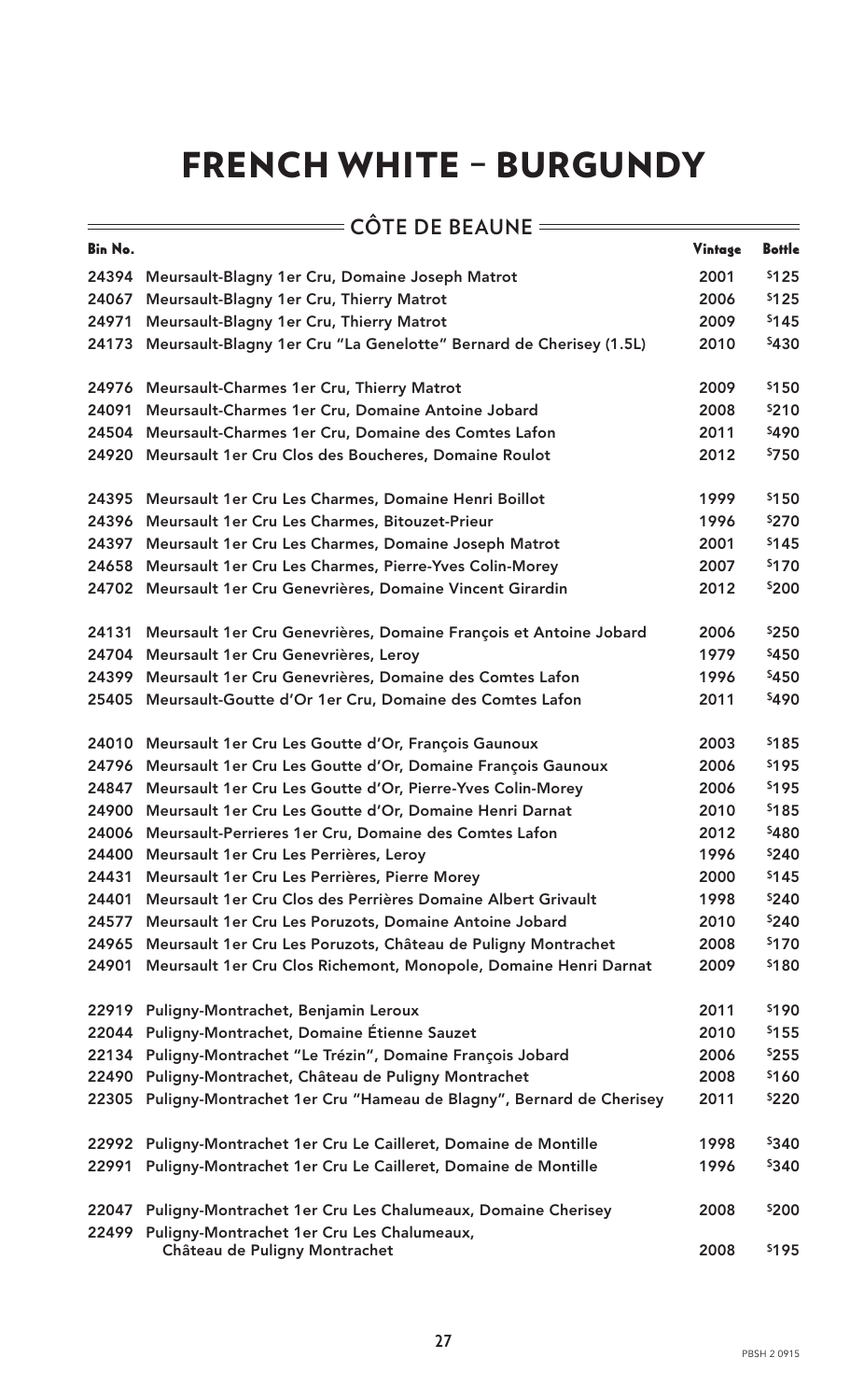|                | <b>CÔTE DE BEAUNE =</b>                                                             |         |               |
|----------------|-------------------------------------------------------------------------------------|---------|---------------|
| <b>Bin No.</b> |                                                                                     | Vintage | <b>Bottle</b> |
| 22041          | Puligny-Montrachet 1er Cru Champs Canet, L. Carillon                                | 2008    | \$195         |
| 22902          | Puligny-Montrachet 1er Cru Les Champs Gains, Domaine Henri Darnat                   | 2009    | \$225         |
| 22099          | Puligny-Montrachet 1er Cru Champgain Dominique Lafon                                | 2008    | \$315         |
| 22498          | Puligny-Montrachet 1er Cru Le Cailleret, Domaine de Montille                        | 2009    | \$250         |
| 22567          | Puligny-Montrachet 1er Cru Clavoillon, Domaine Leflaive (1.5L)                      | 2006    | \$405         |
| 22001          | Puligny-Montrachet 1er Cru Les Clavoillon Domaine Leflaive                          | 2011    | \$295         |
| 22301          | Puligny-Montrachet 1er Cru Clavoillon, Domaine Leflaive                             | 2012    | \$295         |
| 22000          | Puligny-Montrachet 1er Cru Les Combettes, L. Carillon                               | 2008    | \$200         |
| 22924          | Puligny-Montrachet 1er Cru Les Combettes, Domaine Leflaive                          | 2009    | \$595         |
| 22881          | Puligny-Montrachet 1er Cru Les Demoiselles, Domaine Guy Amiot                       | 2002    | \$250         |
| 22186          | Puligny-Montrachet 1er Cru Les Demoiselles, Domaine Guy Amiot                       | 2007    | \$215         |
| 22764          | Puligny-Montrachet 1er Cru Les Demoiselles, Michel Colin-Deléger                    | 2008    | \$330         |
| 22901          | Puligny-Montrachet 1er Cru Les Demoiselles,                                         |         |               |
|                | <b>Domaine Michel Colin-Deleger</b>                                                 | 2011    | \$395         |
| 22546          | Puligny-Montrachet 1er Cru Les Folatières, Domaine Étienne Sauzet                   | 2009    | \$195         |
| 22491          | Puligny-Montrachet 1er Cru Les Folatières, Château de Puligny Montrachet            | 2008    | \$250         |
| 22775          | Puligny-Montrachet 1er Cru Les Folatières, Château de Puligny Montrachet            | 2010    | \$225         |
| 22927          | Puligny-Montrachet 1er Cru Les Folatières,<br>Château de Puligny-Montrachet (1.5 L) | 2011    | \$575         |
| 22102          | Puligny-Montrachet 1er Cru Les Perrières, L. Carillon                               | 1996    | \$297         |
| 22021          | Puligny-Montrachet 1er Cru Les Perrières, L. Carillon                               | 2003    | \$230         |
| 22034          | Puligny-Montrachet 1er Cru Les Perrières, L. Carillon                               | 2008    | \$195         |
| 22479          | Puligny-Montrachet 1er Cru Les Perrières, Domaine Gerard Chavy                      | 1996    | \$205         |
| 22925          | Puligny-Montrachet 1er Cru Les Pucelles, Domaine Leflaive                           | 2009    | \$795         |
| 22002          | Puligny-Montrachet 1er Cru Les Pucelles, Domaine Leflaive                           | 2011    | \$400         |
| 22302          | Puligny-Montrachet 1er Cru Les Pucelles, Domaine Leflaive                           | 2012    | \$500         |
| 22908          | Puligny-Montrachet 1er Cru Les Pucelles Domaine Morey-Coffinet                      | 2012    | \$265         |
| 22073          | Puligny-Montrachet 1er Cru Les Referts, Jean-Philippe Fichet                        | 2011    | \$270         |
| 22918          | Puligny-Montrachet 1er Cru Sous le Puits, Domaine d'Ardhuy                          | 2010    | \$180         |
| 23103          | Chassagne-Montrachet, L. Carillon                                                   | 2008    | \$105         |
| 23904          | Chassagne-Montrachet 1er Cru Les Caillerets, Domaine Coffinet-Duvernay              | 2010    | \$215         |
| 23905          | Chassagne-Montrachet 1er Cru Les Caillerets,<br>Domaine Coffinet-Duvernay (1.5 L)   | 2010    | \$430         |
|                | 23917 Chassagne-Montrachet 1er Cru En Cailleret Domaine Morey-Coffinet              | 2012    | \$195         |
| 23480          | Chassagne-Montrachet 1er Cru Champs Gains, Jean-Marc Morey                          | 2008    | \$170         |
| 23924          | Chassagne-Montrachet 1er Cru Les Champgain, Domaine Michel Niellon                  | 2002    | \$185         |
| 23285          | Chassagne-Montrachet 1er Cru Les Chenevottes, Michel Colin-Deléger                  | 1992    | \$225         |
| 23286          | Chassagne-Montrachet 1er Cru Les Chenevottes, Michel Colin-Deléger                  | 2002    | \$130         |
| 23902          | Chassagne-Montrachet 1er Cru Dents de Chien, Domaine Coffinet-Duvernay 2011         |         | \$215         |
| 23903          | Chassagne-Montrachet 1er Cru Fairendes, Domaine Coffinet-Duvernay                   | 2011    | \$215         |
| 23287          | Chassagne-Montrachet 1er Cru Les Embrazees, Domaine Borgeot                         | 2000    | \$135         |
| 23735          | Chassagne-Montrachet 1er Cru Clos de La Maltroie,                                   |         |               |
|                | <b>Domaine Michel Niellon</b>                                                       | 2002    | \$180         |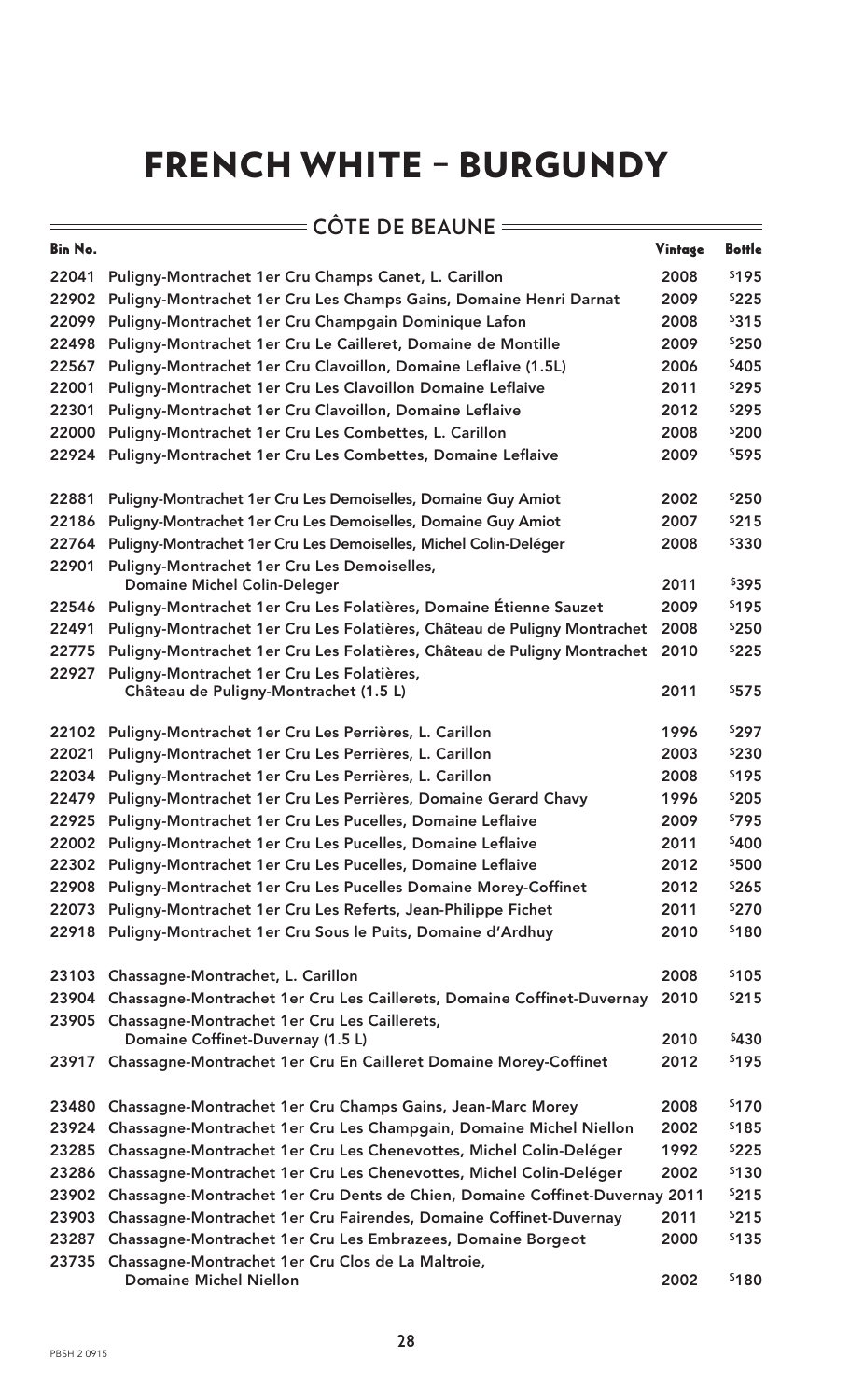| $\overline{\phantom{a}}$ = CÔTE DE BEAUNE $\overline{\phantom{a}}$ |                                                                     |         |               |
|--------------------------------------------------------------------|---------------------------------------------------------------------|---------|---------------|
| <b>Bin No.</b>                                                     |                                                                     | Vintage | <b>Bottle</b> |
| 23901                                                              | Chassagne-Montrachet 1er Cru La Maltroie, Domaine Coffinet-Duvernay | 2009    | \$215         |
| 23953                                                              | Chassagne-Montrachet 1er Cru La Maltroie, Michel Colin-Deléger      | 2002    | \$130         |
| 23005                                                              | Chassagne-Montrachet 1er Cru Morgeot, Christophe Buisson            | 2012    | \$240         |
| 23301                                                              | Chassagne-Montrachet 1er Cru Morgeot, Leroy                         | 2011    | \$425         |
| 23006                                                              | Chassagne-Montrachet 1er Cru Morgeot Remoissenet Père et Fils       | 2012    | \$265         |
| 23292                                                              | Chassagne-Montrachet 1er Cru Clos Saint Jean, Domaine Amiot         | 2002    | \$140         |
| 23293                                                              | Chassagne-Montrachet 1er Cru Les Vergers, Domaine Amiot             | 2002    | \$145         |
|                                                                    | 21679 Santenay "Clos de la Comme-Dessus", Domaine Vincent Girardin  | 2008    | \$50          |
|                                                                    | 21522 Saint Aubin 1er Cru Sur Gamay Deux Montille                   | 2007    | \$80          |
| 25201                                                              | Bâtard-Montrachet Grand Cru, Albert Bichot                          | 2011    | \$590         |
| 25208                                                              | Bâtard-Montrachet Grand Cru, Domaine Fontaine-Gagnard               | 2008    | \$330         |
| 25311                                                              | Bâtard-Montrachet Grand Cru, Domaine Fontaine-Gagnard               | 2009    | \$360         |
| 25290                                                              | Bâtard-Montrachet Grand Cru, Henri Boillot                          | 2010    | \$685         |
| 25209                                                              | Bâtard-Montrachet Grand Cru, Domaine Henri Boillot                  | 2012    | \$1,100       |
| 25204                                                              | Bâtard-Montrachet Grand Cru, Domaine Leflaive                       | 2009    | \$1,375       |
| 25301                                                              | Bâtard-Montrachet Grand Cru, Domaine Leflaive                       | 2012    | \$945         |
| 25206                                                              | Bâtard-Montrachet Grand Cru, Domaine Morey-Coffinet                 | 2012    | \$540         |
| 25275                                                              | Bâtard-Montrachet Grand Cru, Michel Niellon                         | 1999    | \$430         |
| 25349                                                              | Bâtard-Montrachet Grand Cru, Château de Puligny Montrachet          | 2009    | \$620         |
| 25288                                                              | Bâtard-Montrachet Grand Cru, Etienne Sauzet                         | 2009    | \$545         |
| 25430                                                              | Bienvenues-Bâtard-Montrachet Grand Cru, Domaine Vincent Girardin    | 2008    | \$350         |
| 25481                                                              | Bienvenues-Bâtard-Montrachet Grand Cru, Domaine Leflaive            | 2006    | \$545         |
| 25403                                                              | Bienvenues-Bâtard-Montrachet Grand Cru, Domaine Leflaive            | 2009    | \$1,275       |
| 25401                                                              | Bienvenues-Bâtard-Montrachet Grand Cru, Domaine Leflaive            | 2011    | \$700         |
| 25406                                                              | Bienvenues-Bâtard-Montrachet Grand Cru, Domaine Leflaive            | 2012    | \$945         |
| 25408                                                              | Bienvenues-Bâtard-Montrachet Grand Cru, Domaine Ramonet             | 2002    | \$320         |
| 25488                                                              | Bienvenues-Bâtard-Montrachet Grand Cru, Etienne Sauzet              | 2009    | \$521         |
| 25507                                                              | Chevalier-Montrachet Grand Cru, Michel Colin-Deléger                | 2008    | \$490         |
| 25502                                                              | Chevalier-Montrachet Grand Cru Domaine Michel Colin-Deleger         | 2011    | \$625         |
| 25555                                                              | Chevalier-Montrachet Grand Cru, Georges Deléger                     | 1997    | \$395         |
| 25552                                                              | Chevalier-Montrachet Grand Cru "Les Demoiselles", Louis Jadot       | 2007    | \$795         |
| 25510                                                              | Chevalier-Montrachet Grand Cru "Les Demoiselles", Louis Latour      | 2008    | \$365         |
| 25546                                                              | Chevalier-Montrachet Grand Cru, Domaine Leflaive                    | 1997    | \$485         |
| 25601                                                              | Chevalier-Montrachet Grand Cru, Domaine Leflaive                    | 2009    | \$1,500       |
| 25645                                                              | <b>Chevalier-Montrachet Grand Cru, Domaine Leflaive</b>             | 2010    | \$925         |
| 25504                                                              | <b>Chevalier-Montrachet Grand Cru, Domaine Leflaive</b>             | 2012    | \$1,200       |
|                                                                    | 25553 Chevalier-Montrachet Grand Cru, Domaine Leroy                 | 1995    | \$1,250       |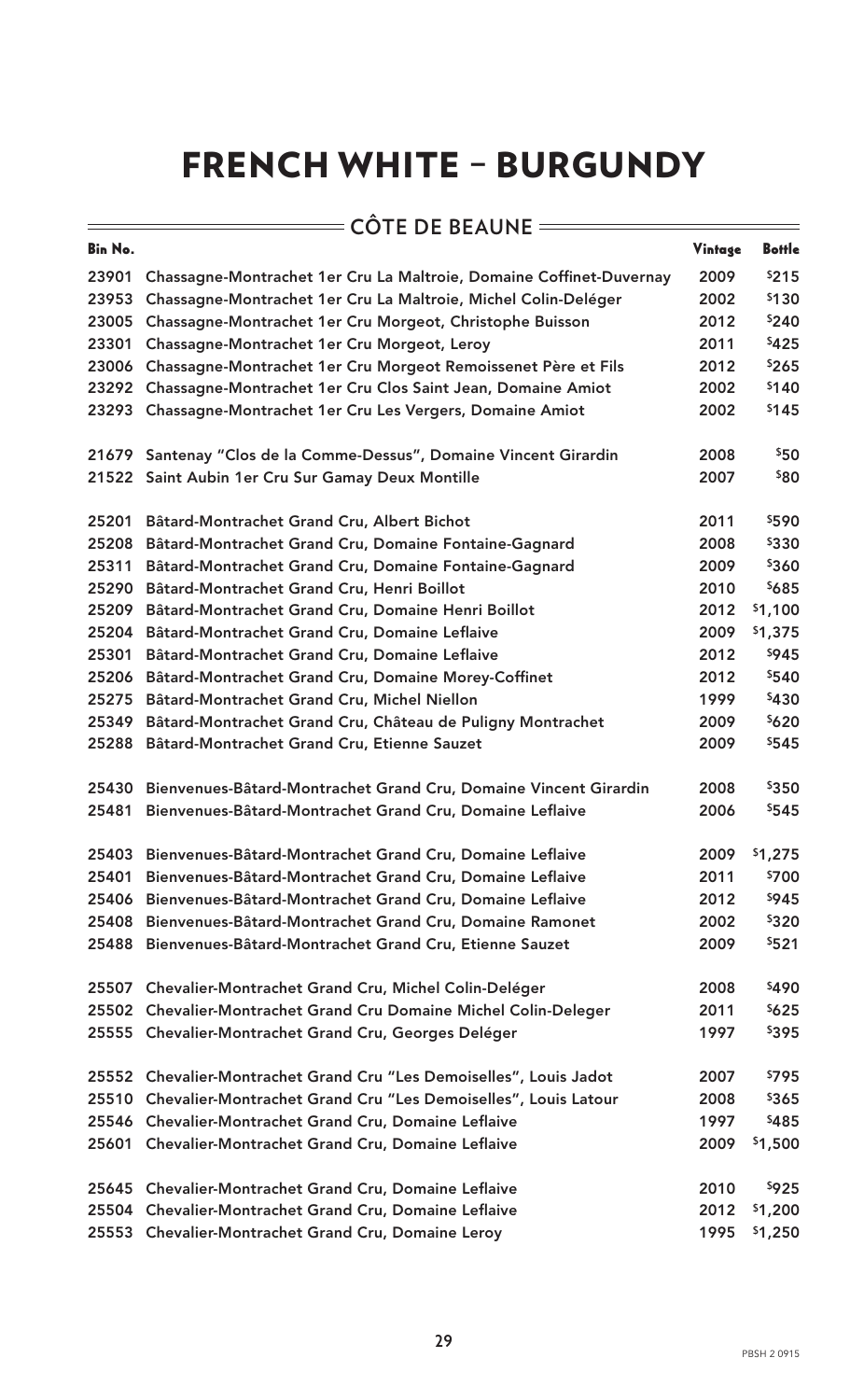|                | <b>CÔTE DE BEAUNE =</b>                                                                    |         |                   |
|----------------|--------------------------------------------------------------------------------------------|---------|-------------------|
| <b>Bin No.</b> |                                                                                            | Vintage | <b>Bottle</b>     |
|                | 25533 Chevalier-Montrachet Grand Cru, Michel Niellon                                       | 1999    | \$625             |
|                | 25643 Chevalier-Montrachet Grand Cru, Michel Niellon                                       | 2002    | \$605             |
|                | 25683 Chevalier-Montrachet Grand Cru, Michel Niellon                                       | 2004    | \$600             |
|                | 25687 Chevalier-Montrachet Grand Cru, Jean-Marc Pillot                                     | 2008    | \$650             |
| 25658          | Chevalier-Montrachet Grand Cru, Château de Puligny-Montrachet                              | 2005    | \$490             |
| 25506          | Chevalier-Montrachet Grand Cru, Château de Puligny-Montrachet                              | 2008    | \$590             |
| 25511          | Chevalier Montrachet Grand Cru, Château de Puligny-Montrachet (1.5 L)                      | 2011    | \$1,500           |
| 25701          | Criots-Bâtard-Montrachet Grand Cru, Maison Albert Bichot                                   | 2012    | \$725             |
|                | 25710 Criots-Bâtard-Montrachet Grand Cru, Domaine Fontaine-Gagnard                         | 2005    | \$385             |
|                | 25716 Criots-Bâtard-Montrachet Grand Cru, Domaine Leroy                                    | 1995    | \$1,500           |
|                | 25700 Criots-Bâtard-Montrachet Grand Cru, Domaine Leroy                                    | 2004    | \$1,750           |
|                | 25822 Montrachet Grand Cru, Domaine Amiot Guy et Fils                                      | 2002    | \$825             |
| 25877          | Montrachet Grand Cru, Domaine Amiot Guy et Fils                                            | 2006    | \$1,675           |
|                | 25854 Le Montrachet Grand Cru, Domaine Amiot Guy et Fils                                   | 2007    | \$900             |
| 25803          | Montrachet Grand Cru, Bouchard Père et Fils                                                | 2006    | \$1,150           |
|                | 25812 Montrachet Grand Cru, Bouchard Père et Fils                                          | 2007    | \$1,195           |
|                | 25914 Montrachet Grand Cru "Domaines du Château de Beaune"<br><b>Bouchard Père et Fils</b> | 1992    | \$375             |
|                | 25874 Montrachet Grand Cru, Marc Colin                                                     | 1995    | \$1,100           |
| 25807          | Montrachet Grand Cru, Domaine des Comtes Lafon                                             | 2011    | \$3,450           |
|                | 25817 Montrachet Grand Cru, Domaine des Comtes Lafon                                       | 2012    | \$3,000           |
| 25875          | Montrachet Grand Cru "Marquis de Laguiche", J. Drouhin                                     | 1994    | \$450             |
|                | 25860 Montrachet Grand Cru "Marquis de Laguiche", J. Drouhin                               | 1995    | \$390             |
| 25818          | Montrachet Grand Cru, Domaine Fontaine-Gagnard                                             | 2007    | \$815             |
|                | 25806 Montrachet Grand Cru, Domaine Fontaine-Gagnard                                       | 2008    | \$790             |
|                | 25900 Montrachet Grand Cru, Domaine Fontaine-Gagnard                                       | 2009    | \$840             |
|                | 25876 Le Montrachet Grand Cru, Gagnard-Delagrange                                          | 1990    | \$750             |
|                | 25808 Le Montrachet Grand Cru, Domaine Vincent Girardin                                    | 2008    | <sup>\$</sup> 750 |
|                | 25820 Le Montrachet Grand Cru, Remoissenet Père et Fils                                    | 2006    | \$1,100           |
| 25857          | <b>Montrachet Grand Cru, Leroy</b>                                                         | 1966    | \$2,500           |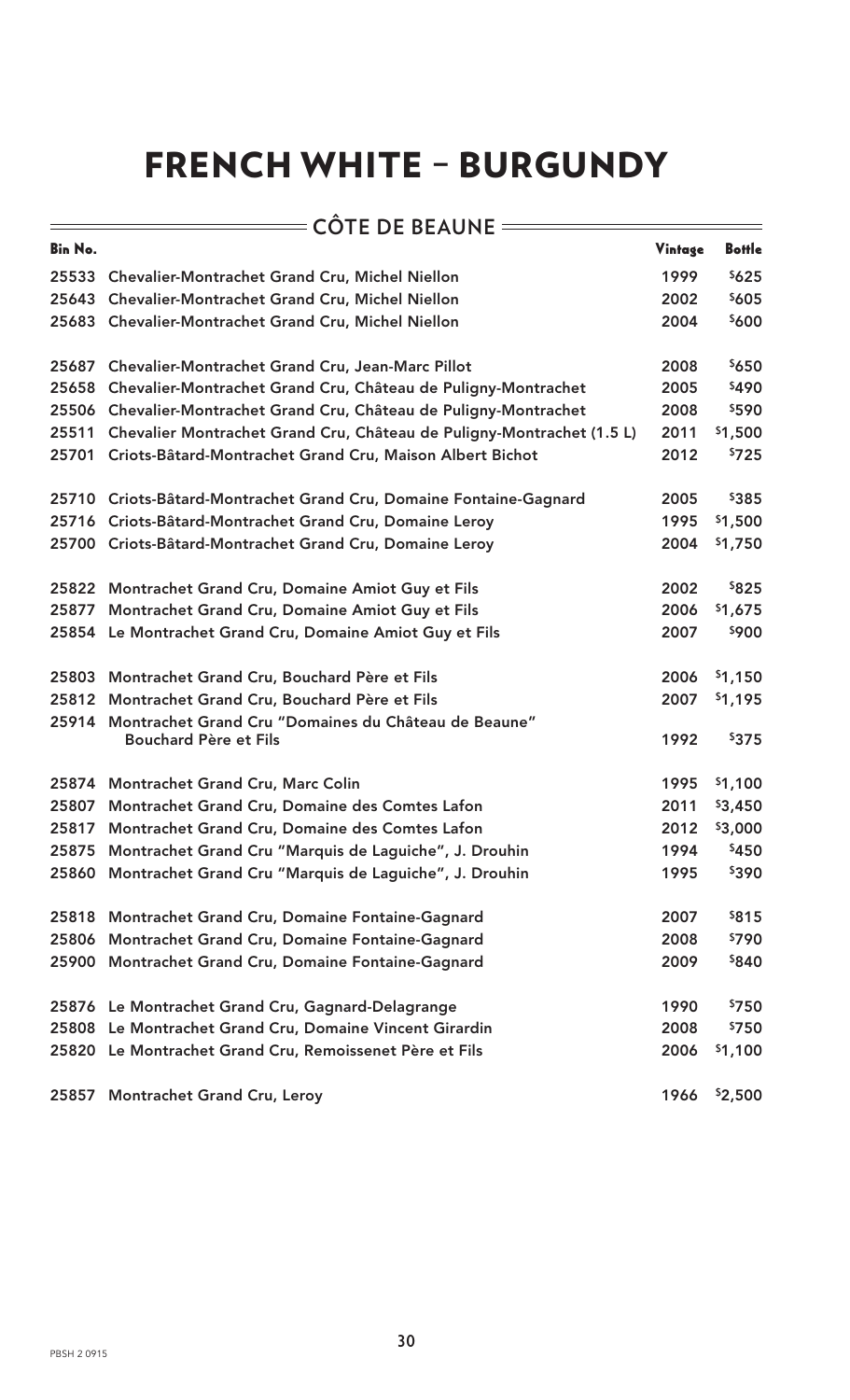|                | = CÔTE DE BEAUNE =                                                 |         |               |
|----------------|--------------------------------------------------------------------|---------|---------------|
| <b>Bin No.</b> |                                                                    | Vintage | <b>Bottle</b> |
| 25941          | Montrachet Grand Cru, Château de Puligny Montrachet                | 2008    | \$1,200       |
| 25881          | Montrachet Grand Cru, Domaine de la Romanée-Conti                  | 1991    | \$3,000       |
| 25880          | Montrachet Grand Cru, Domaine de la Romanée-Conti                  | 1994    | \$1,800       |
| 25856          | Montrachet Grand Cru, Domaine de la Romanée-Conti                  | 2001    | \$3,500       |
| 25882          | Montrachet Grand Cru, Domaine de la Romanée-Conti                  | 2004    | \$3,275       |
| 25883          | Montrachet Grand Cru, Domaine de la Romanée-Conti                  | 2005    | \$6,500       |
| 25884          | Montrachet Grand Cru, Domaine de la Romanée-Conti                  | 2007    | \$3,900       |
| 25802          | Montrachet Grand Cru, Domaine de la Romanée-Conti                  | 2008    | \$3,800       |
| 25844          | Montrachet Grand Cru, Domaine de la Romanée-Conti                  | 2009    | \$3,600       |
| 25828          | <b>Montrachet Grand Cru, Remoissenet</b>                           | 1990    | \$400         |
| 25801          | Montrachet Grand Cru, Domaine Étienne Sauzet                       | 2008    | \$745         |
| 25841          | Montrachet Grand Cru, Domaine Étienne Sauzet                       | 2009    | \$865         |
| 21901          | Saint-Aubin 1er Cru En Remilly, Domaine Amiot Guy et Fils          | 2011    | \$130         |
|                | $=$ MÁCONNAIS =                                                    |         |               |
| 21254          | Mâcon Fuissé "Les Grandes Bruyères" Domaine Cheveau                | 2010    | \$50          |
| 21703          | Pouilly-Fuissé "Les Ménétrières", Ferret                           | 2000    | \$135         |
|                | 21299 Saint-Véran "Les Pommards" "Vielles Vignes", Robert-Denogent | 2010    | \$85          |
|                | <b>ECÔTE CHALONNAISE</b>                                           |         |               |
|                | 21705 Mercurey 1er Cru Les Champs-Martin, L. Carillon              | 2002    | \$105         |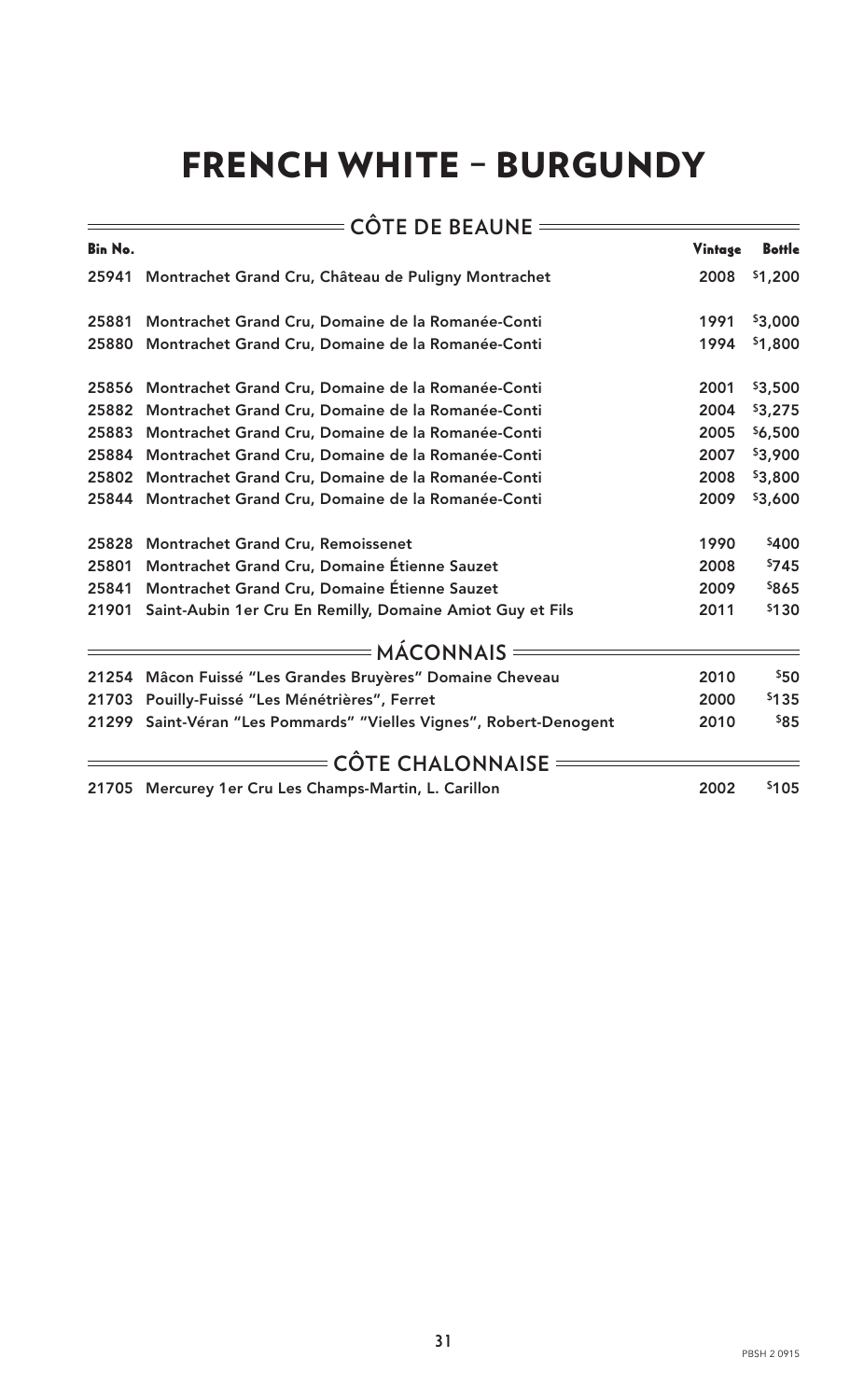### AMERICAN RED

### **ENSING AMERICAN CABERNET SAUVIGNON & BLENDS**

| <b>Bin No.</b> |                                               |                           | Vintage | <b>Bottle</b> |
|----------------|-----------------------------------------------|---------------------------|---------|---------------|
| 30415          | <b>75 Wine Company</b>                        | <b>North Coast</b>        | 2013    | \$50          |
| 36985          | A. Rafanelli Winery                           | <b>Dry Creek Valley</b>   | 2011    | \$160         |
|                |                                               |                           |         | \$500         |
| 30075          | Abreu Vineyard "Madrona Ranch"                | Napa Valley               | 1992    |               |
| 30802          | Abreu Vineyard "Madrona Ranch"                | Napa Valley               | 1993    | \$625         |
| 30090          | Aia by Miner Family Vineyards                 | <b>Napa Valley</b>        | 2009    | \$60          |
| 30901          | Altamura                                      | Napa Valley               | 2011    | \$200         |
| 30605          | <b>Amuse Bouche Winery</b>                    | Napa Valley               | 2011    | \$420         |
| 30094          | Andrew Will Cellars "Champoux Vineyard"       | <b>Horse Heaven Hills</b> | 2010    | \$130         |
| 30095          | Andrew Will Cellars "Ciel du Cheval Vineyard" | <b>Red Mountain</b>       | 2010    | \$130         |
| 30994          | Andrew Will Cellars "Sorella"                 | <b>Horse Heaven Hills</b> | 2010    | \$160         |
| 30053          | Amapola Creek Vineyards and Winery "Estate"   | Sonoma Valley             | 2009    | \$130         |
| 30934          | Anakota "Helena Dakota Vineyard"              | <b>Knights Valley</b>     | 2010    | \$165         |
| 30312          | Anakota "Helena Montana Vineyard"             | <b>Knights Valley</b>     | 2010    | \$165         |
| 30096          | <b>Anomaly Vineyards</b>                      | Napa Valley               | 2003    | \$215         |
| 30987          | Araujo Estate Wines "Altagracia"              | Napa Valley               | 2011    | \$315         |
| 30101          | Araujo Estate Wines "Eisele Vineyard" (6.0L)  | Napa Valley               | 1991    | \$18,000      |
| 30102          | Araujo Estate Wines "Eisele Vineyard"         | <b>Napa Valley</b>        | 1993    | \$525         |
| 30193          | Araujo Estate Wines "Eisele Vineyard"         | <b>Napa Valley</b>        | 1994    | \$810         |
| 31295          | Araujo Estate Wines "Eisele Vineyard"         | <b>Napa Valley</b>        | 1995    | \$800         |
| 30194          | Araujo Estate Wines "Eisele Vineyard"         | <b>Napa Valley</b>        | 1996    | \$650         |
| 30195          | Araujo Estate Wines "Eisele Vineyard"         | <b>Napa Valley</b>        | 1997    | \$725         |
| 30103          | Araujo Estate Wines "Eisele Vineyard"         | Napa Valley               | 1998    | \$300         |
| 30104          | Araujo Estate Wines "Eisele Vineyard"         | <b>Napa Valley</b>        | 2000    | \$320         |
| 30290          | Araujo Estate Wines "Eisele Vineyard"         | <b>Napa Valley</b>        | 2004    | \$430         |
| 30108          | Araujo Estate Wines "Eisele Vineyard" (1.5L)  | <b>Napa Valley</b>        | 2005    | \$1,380       |
| 30110          | Araujo Estate Wines "Eisele Vineyard"         | Napa Valley               | 2007    | \$600         |
| 30882          | Araujo Estate Wines "Eisele Vineyard"         | Napa Valley               | 2008    | \$450         |
|                |                                               |                           |         |               |
| 30023          | Arietta "H Block-Hudson Vineyard"             | <b>Napa Valley</b>        | 2004    | \$280         |
| 30680          | Arietta "Variation One"                       | <b>Napa Valley</b>        | 2004    | \$250         |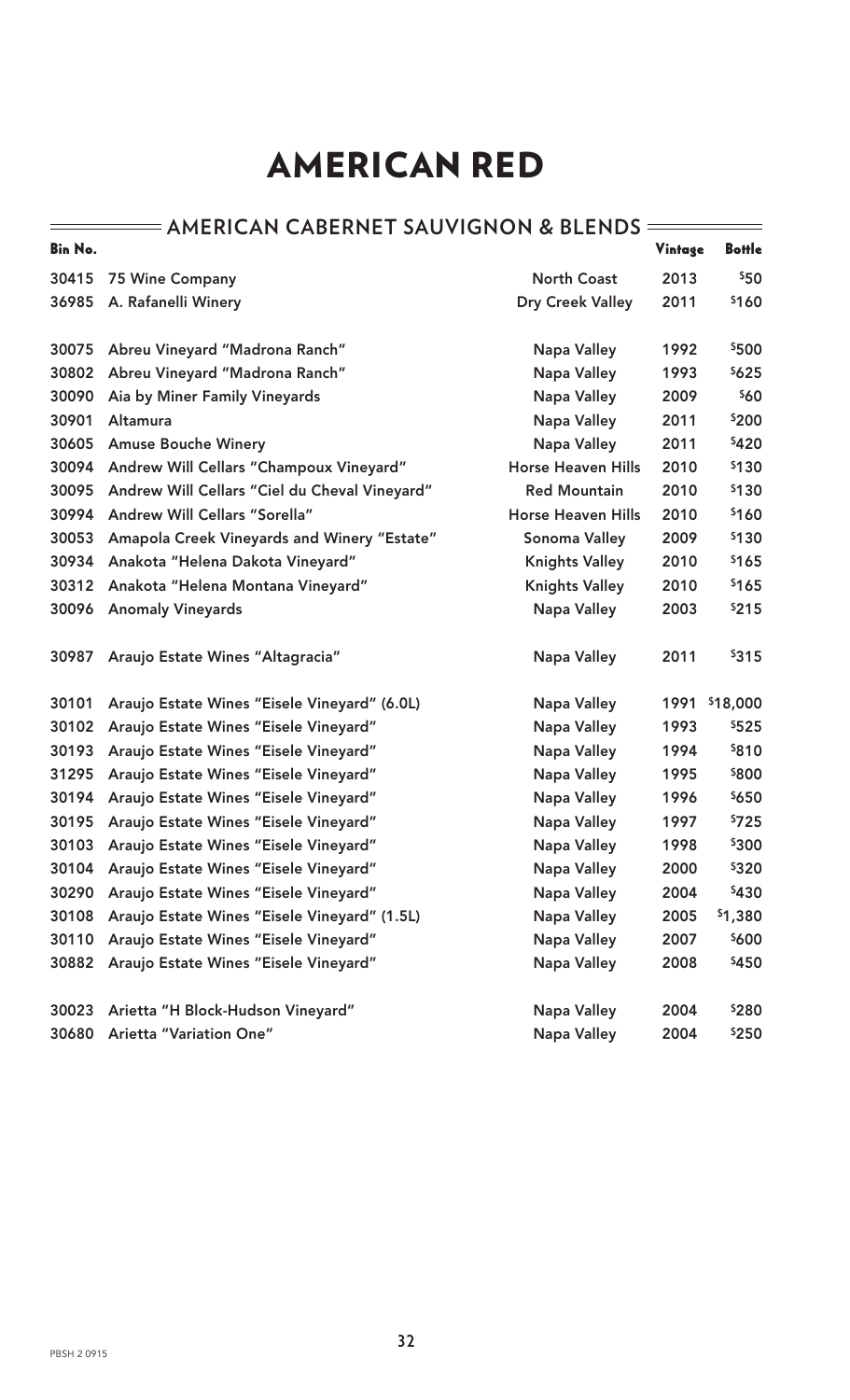### **ENSING AMERICAN CABERNET SAUVIGNON & BLENDS**

| Bin No. |                                                  | <b>Region</b>            | Vintage | <b>Bottle</b> |
|---------|--------------------------------------------------|--------------------------|---------|---------------|
| 30691   | Arizona Stronghold "Lozen"                       | Arizona                  | 2010    | \$95          |
| 30112   | Arizona Stronghold "Mangus"                      | <b>Cochise County</b>    | 2011    | \$55          |
| 30707   | <b>Azur Wines</b>                                | <b>Napa Valley</b>       | 2012    | \$160         |
| 30704   | <b>Azur Wines "Reserve"</b>                      | <b>Napa Valley</b>       | 2012    | \$240         |
| 30718   | <b>Barbour Vineyards (1.5L)</b>                  | Napa Valley              | 2006    | \$795         |
| 30976   | <b>Barbour Vineyards</b>                         | <b>Napa Valley</b>       | 2009    | \$225         |
| 31020   | <b>Barbour Vineyards</b>                         | <b>Napa Valley</b>       | 2010    | \$255         |
| 30908   | <b>Barbour Vineyards</b>                         | <b>Napa Valley</b>       | 2011    | \$255         |
| 30019   | <b>Barbour Vineyards</b>                         | St. Helena               | 2012    | \$285         |
| 34974   | <b>Barboursville Vineyards "Octagon"</b>         | Virginia                 | 2008    | \$105         |
| 30304   | Barnett Vineyards "Rattlesnake Hill"             | <b>Spring Mountain</b>   | 2012    | \$395         |
| 30117   | Barrack "Piocho"                                 | <b>Santa Ynez Valley</b> | 2011    | \$75          |
| 30996   | <b>Beaulieu Vineyard "Clone 6"</b>               | Rutherford               | 2003    | \$300         |
| 30119   | Beaulieu Vineyard "Georges de Latour"            | <b>Rutherford</b>        | 1975    | \$280         |
| 30120   | Beaulieu Vineyard "Georges de Latour"            | Rutherford               | 1979    | \$285         |
| 30121   | Beaulieu Vineyard "Georges de Latour"            | Rutherford               | 1980    | \$245         |
| 30954   | Beaulieu Vineyard "Georges de Latour"            | Rutherford               | 2002    | \$225         |
| 30487   | Beaulieu Vineyard "Georges de Latour"            | Rutherford               | 2009    | \$260         |
| 30124   | <b>Beaulieu Vineyard "Tapestry"</b>              | <b>Napa Valley</b>       | 2012    | \$120         |
| 30489   | <b>Bell Wine Cellars "Claret"</b>                | <b>Napa Valley</b>       | 2010    | \$90          |
| 30609   | <b>Bell Wine Cellars "Clone 6"</b>               | Rutherford               | 2010    | \$240         |
| 30824   | <b>Beringer Vineyards</b>                        | <b>Knights Valley</b>    | 2012    | \$65          |
| 30135   | Betz Family Winery "Père de Famille"             | <b>Columbia Valley</b>   | 2005    | \$170         |
| 30951   | <b>Bevan Cellars "EE"</b>                        | Oakville                 | 2012    | \$350         |
| 30948   | Bevan Cellars "Sugarloaf Mountain Vineyard"      | <b>Napa Valley</b>       | 2012    | \$300         |
| 30147   | <b>Blankiet Estate "Paradise Hills Vineyard"</b> | <b>Napa Valley</b>       | 2004    | \$420         |
| 30400   | Bond "Melbury" (1.5L)                            | <b>Napa Valley</b>       | 2003    | \$1,030       |
| 30622   | Bond "Melbury"                                   | <b>Napa Valley</b>       | 2005    | \$585         |
| 30139   | Bond "Melbury"                                   | <b>Napa Valley</b>       | 2006    | \$600         |
| 30409   | Bond "Melbury" (1.5L)                            | <b>Napa Valley</b>       | 2006    | \$1,125       |
| 30570   | Bond "Melbury"                                   | <b>Napa Valley</b>       | 2007    | \$625         |
| 30645   | Bond "Melbury" (1.5L)                            | <b>Napa Valley</b>       | 2007    | \$1,500       |
| 30663   | Bond "Melbury"                                   | <b>Napa Valley</b>       | 2008    | \$585         |
| 30252   | Bond "Melbury"                                   | <b>Napa Valley</b>       | 2009    | \$630         |
| 30257   | Bond "Melbury" (1.5L)                            | <b>Napa Valley</b>       | 2009    | \$1,490       |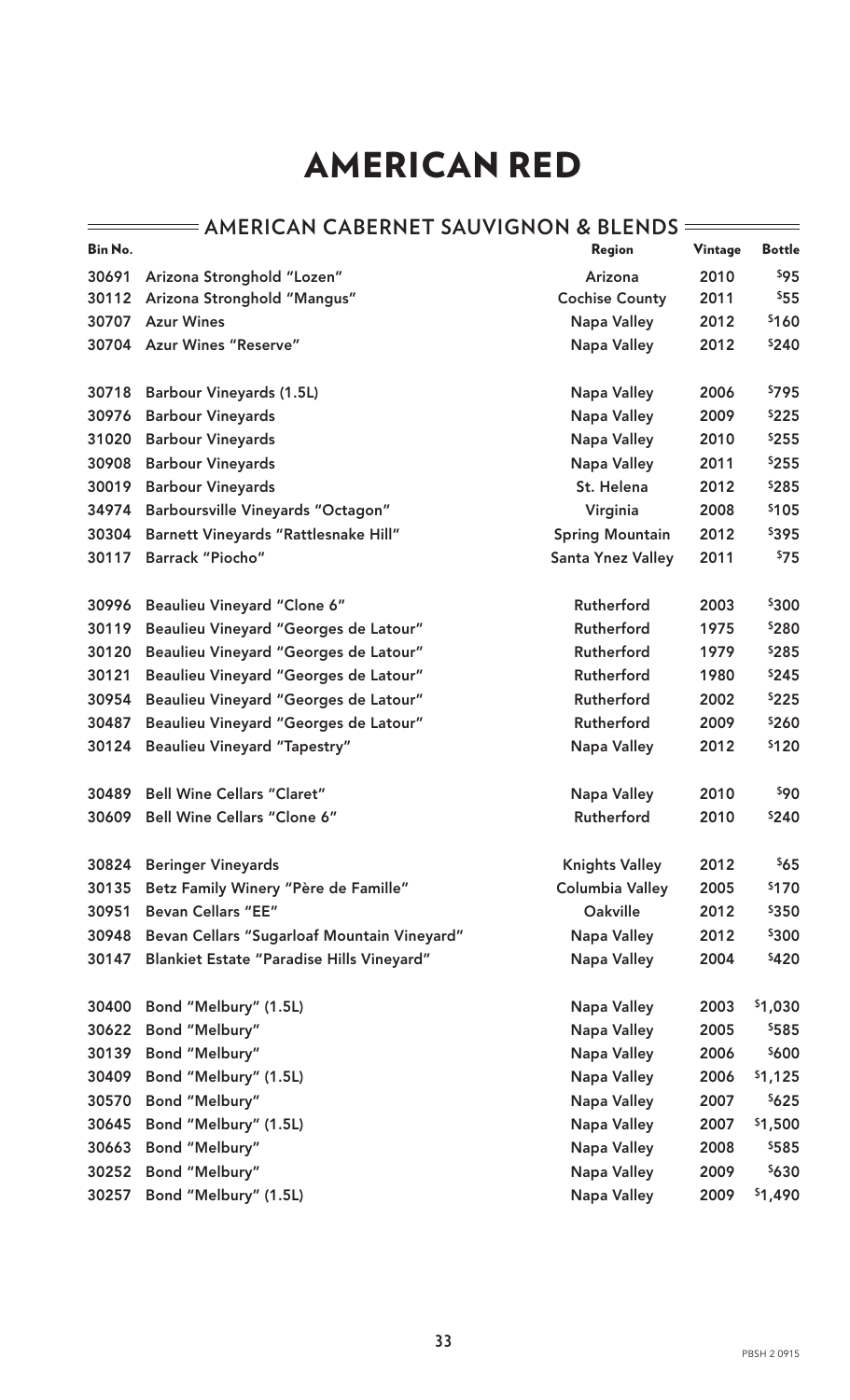| Bin No. |                                      | <b>Region</b>          | Vintage | <b>Bottle</b> |
|---------|--------------------------------------|------------------------|---------|---------------|
| 30634   | <b>Bond "Pluribus"</b>               | Napa Valley            | 2003    | \$485         |
| 30407   | <b>Bond "Pluribus"</b>               | <b>Napa Valley</b>     | 2005    | \$585         |
| 30373   | <b>Bond "Pluribus"</b>               | <b>Napa Valley</b>     | 2006    | \$600         |
| 30662   | Bond "Pluribus"                      | <b>Napa Valley</b>     | 2008    | \$585         |
| 30525   | <b>Bond "Pluribus"</b>               | Napa Valley            | 2009    | \$630         |
|         |                                      |                        |         |               |
| 30141   | Bond "Quella"                        | Napa Valley            | 2006    | \$600         |
| 30408   | Bond "Quella" (1.5L)                 | Napa Valley            | 2006    | \$1,125       |
| 30531   | Bond "Quella"                        | <b>Napa Valley</b>     | 2007    | \$625         |
| 30410   | Bond "Quella" (1.5L)                 | Napa Valley            | 2007    | \$1,500       |
| 30557   | Bond "Quella"                        | <b>Napa Valley</b>     | 2008    | \$585         |
| 30527   | <b>Bond "Quella"</b>                 | <b>Napa Valley</b>     | 2009    | \$630         |
| 30258   | Bond "Quella" (1.5L)                 | Napa Valley            | 2009    | \$1,490       |
| 30440   | Bond "St. Eden"                      | Napa Valley            | 2003    | \$485         |
| 30620   | Bond "St. Eden"                      | <b>Napa Valley</b>     | 2005    | \$585         |
| 30405   | Bond "St. Eden" (1.5L)               | Napa Valley            | 2005    | \$1,170       |
| 30250   | Bond "St. Eden"                      | <b>Napa Valley</b>     | 2006    | \$600         |
| 30544   | Bond "St. Eden"                      | Napa Valley            | 2007    | \$625         |
| 30558   | Bond "St. Eden"                      | <b>Napa Valley</b>     | 2008    | \$585         |
| 30411   | Bond "St. Eden" (1.5L)               | Napa Valley            | 2009    | \$1,490       |
|         |                                      |                        |         |               |
| 30760   | Bond "Vecina"                        | Napa Valley            | 2003    | \$485         |
| 30401   | Bond "Vecina" (1.5L)                 | <b>Napa Valley</b>     | 2003    | \$1,125       |
| 30621   | Bond "Vecina"                        | <b>Napa Valley</b>     | 2005    | \$585         |
| 30406   | Bond "Vecina" (1.5L)                 | Napa Valley            | 2005    | \$1,170       |
| 30602   | Bond "Vecina"                        | <b>Napa Valley</b>     | 2006    | \$600         |
| 30559   | Bond "Vecina"                        | <b>Napa Valley</b>     | 2008    | \$585         |
| 30526   | Bond "Vecina"                        | <b>Napa Valley</b>     | 2009    | \$630         |
| 30413   | Bond "Vecina" (1.5L)                 | <b>Napa Valley</b>     | 2009    | \$1,490       |
| 30003   | <b>Bridesmaid Wines</b>              | Napa Valley            | 2004    | \$155         |
| 30340   | <b>Bridesmaid Wines</b>              | <b>Napa Valley</b>     | 2012    | \$98          |
|         |                                      |                        |         | \$60          |
| 30145   | <b>Buehler Vineyards</b>             | <b>Napa Valley</b>     | 2013    |               |
| 31737   | Cade Winery "Napa Cuvée"             | <b>Napa Valley</b>     | 2010    | \$215         |
| 31640   | <b>Cade Winery "Estate"</b>          | <b>Howell Mountain</b> | 2011    | \$335         |
| 31976   | <b>Caduceus Cellars "Anubis"</b>     | Arizona                | 2011    | \$115         |
| 31977   | Caduceus Cellars "Nagual de la Naga" | Arizona                | 2010    | \$100         |
| 31670   | Cain "Five"                          | <b>Napa Valley</b>     | 2010    | \$255         |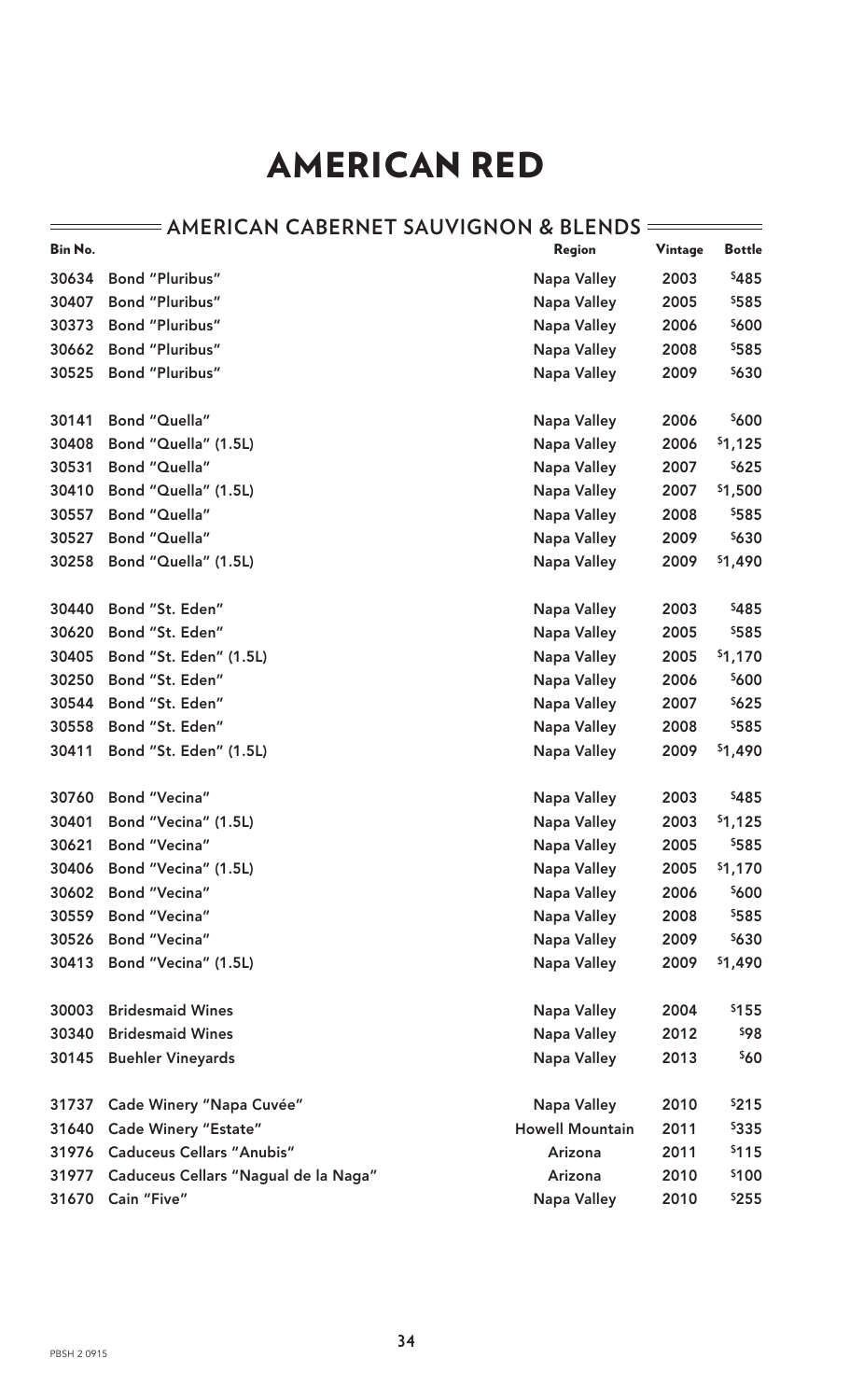| Bin No. |                                                    | Region               | Vintage | <b>Bottle</b> |
|---------|----------------------------------------------------|----------------------|---------|---------------|
| 31341   | Cardinale                                          | Napa Valley          | 2006    | \$600         |
| 31990   | <b>Cardinale</b>                                   | <b>Napa Valley</b>   | 2007    | \$575         |
| 31555   | <b>Cardinale</b>                                   | <b>Napa Valley</b>   | 2008    | \$600         |
| 31973   | Cardinale                                          | <b>Napa Valley</b>   | 2009    | \$600         |
| 31602   | <b>Cardinale</b>                                   | <b>Napa Valley</b>   | 2010    | \$600         |
| 31375   | Cardinale                                          | <b>Napa Valley</b>   | 2012    | \$695         |
| 31342   | <b>Castle Rock</b>                                 | <b>Paso Robles</b>   | 2011    | \$40          |
|         |                                                    |                      |         |               |
| 31444   | Caymus                                             | <b>Napa Valley</b>   | 2013    | \$180         |
| 31345   | <b>Caymus "Special Selection" (6.0L)</b>           | <b>Napa Valley</b>   | 1978    | \$7,500       |
| 31346   | <b>Caymus "Special Selection" (3.0L)</b>           | <b>Napa Valley</b>   | 1979    | \$3,500       |
| 31347   | <b>Caymus "Special Selection" (6.0L)</b>           | <b>Napa Valley</b>   | 1979    | \$7,300       |
| 31348   | <b>Caymus "Special Selection" (6.0L)</b>           | Napa Valley          | 1980    | \$3,900       |
| 31354   | <b>Caymus "Special Selection" (1.5L)</b>           | Napa Valley          | 1981    | \$1,600       |
| 31355   | <b>Caymus "Special Selection" (6.0L)</b>           | <b>Napa Valley</b>   | 1981    | \$3,800       |
| 31356   | <b>Caymus "Special Selection" (1.5L)</b>           | <b>Napa Valley</b>   | 1982    | \$1,400       |
| 31359   | <b>Caymus "Special Selection" (6.0L)</b>           | <b>Napa Valley</b>   | 1983    | \$5,100       |
| 31923   | <b>Caymus "Special Selection"</b>                  | <b>Napa Valley</b>   | 1984    | \$445         |
| 31360   | <b>Caymus "Special Selection" (3.0L)</b>           | Napa Valley          | 1984    | \$2,900       |
| 31361   | <b>Caymus "Special Selection" (3.0L)</b>           | Napa Valley          | 1985    | \$3,200       |
| 31362   | <b>Caymus "Special Selection" (6.0L)</b>           | <b>Napa Valley</b>   | 1986    | \$6,300       |
| 31566   | <b>Caymus "Special Selection" (1.5L)</b>           | Napa Valley          | 1987    | \$800         |
| 31506   | <b>Caymus "Special Selection"</b>                  | <b>Napa Valley</b>   | 1990    | \$465         |
| 31995   | <b>Caymus "Special Selection"</b>                  | <b>Napa Valley</b>   | 1991    | \$455         |
| 31905   | <b>Caymus "Special Selection"</b>                  | Napa Valley          | 1992    | \$460         |
| 31416   | <b>Caymus "Special Selection" (1.5L)</b>           | <b>Napa Valley</b>   | 2006    | \$700         |
| 31448   | Caymus "Special Selection" (3.0L)                  | <b>Napa Valley</b>   | 2006    | \$1,400       |
| 31443   | <b>Caymus "Special Selection" (1.5L)</b>           | <b>Napa Valley</b>   | 2007    | \$710         |
| 31750   | <b>Caymus "Special Selection"</b>                  | <b>Napa Valley</b>   | 2012    | \$395         |
|         |                                                    |                      |         |               |
| 31420   | Caymus "Grace Family Vineyard" (3.0L)              | Napa Valley          | 1981    | \$3,800       |
| 31421   | Caymus "Grace Family Vineyard" (3.0L)              | <b>Napa Valley</b>   | 1982    | \$3,800       |
| 31324   | Cenyth                                             | <b>Sonoma County</b> | 2010    | \$120         |
|         |                                                    |                      |         |               |
| 31422   | <b>Chappellet "Mountain Cuvee"</b>                 | <b>Napa Valley</b>   | 2012    | \$70          |
| 31423   | Chappellet "Signature" (1.5L)                      | <b>Napa Valley</b>   | 1993    | \$795         |
| 31912   | Chappellet "Signature" (1.5L)                      | <b>Napa Valley</b>   | 1994    | \$725         |
| 31933   | Chappellet "Signature" (3.0L)                      | <b>Napa Valley</b>   | 2007    | \$1,020       |
|         |                                                    |                      |         |               |
| 31930   | Chappellet "Pritchard Hill Estate Vineyard" (3.0L) | <b>Napa Valley</b>   | 2001    | \$7,000       |
| 31852   | Chappellet "Pritchard Hill Estate Vineyard" (5.0L) | <b>Napa Valley</b>   | 2004    | \$2,500       |
| 31929   | Chappellet "Pritchard Hill Estate Vineyard" (3.0L) | <b>Napa Valley</b>   | 2005    | \$5,000       |
| 31833   | Chappellet "Pritchard Hill Estate Vineyard"        | <b>Napa Valley</b>   | 2008    | \$280         |
|         |                                                    |                      |         |               |
| 31483   | <b>Charles Krug</b>                                | <b>Napa Valley</b>   | 2012    | \$65          |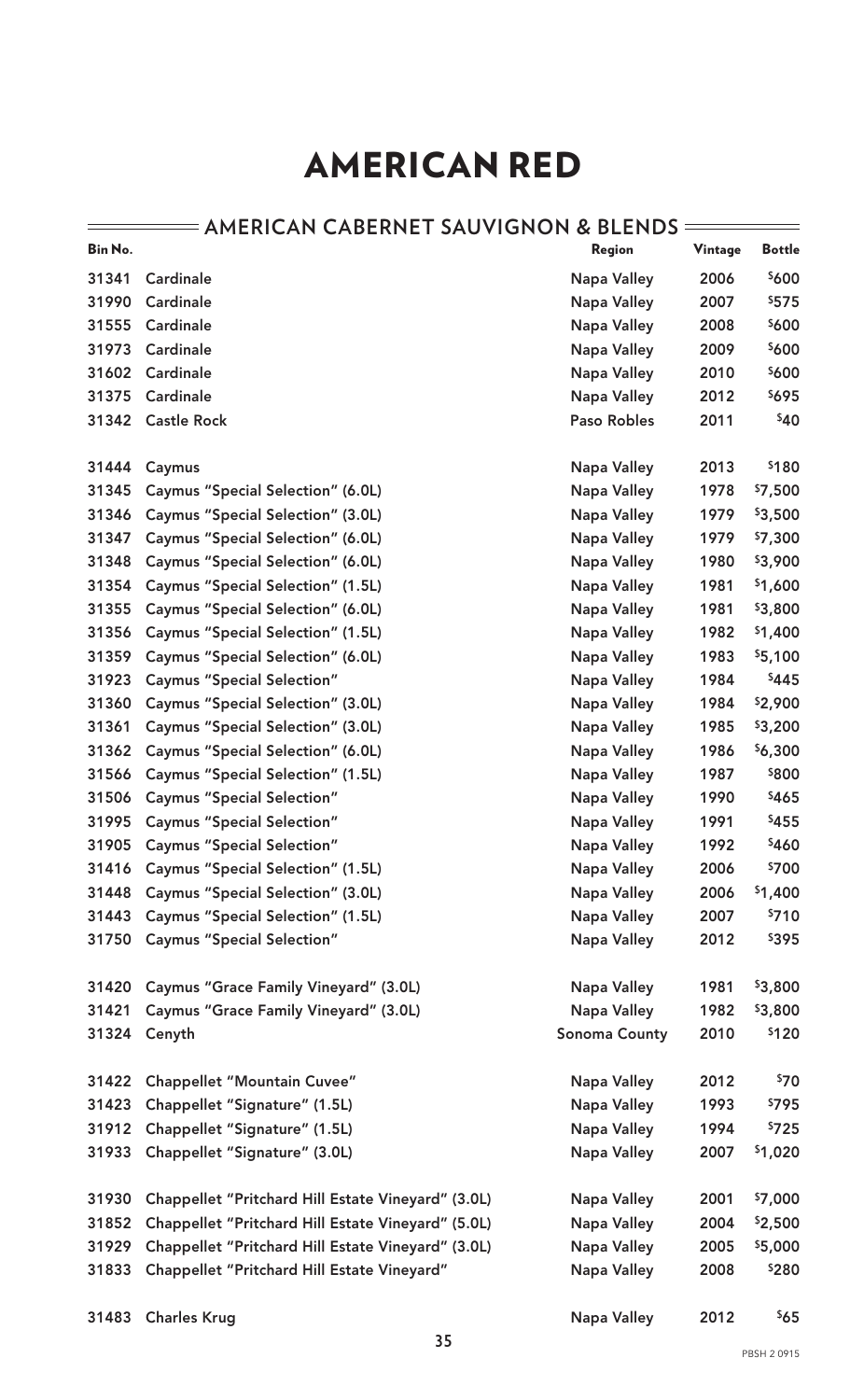| Bin No. |                                                     | Region                      | Vintage | <b>Bottle</b> |
|---------|-----------------------------------------------------|-----------------------------|---------|---------------|
| 31484   | Château Montelena                                   | Calistoga                   | 2012    | \$95          |
| 31250   | Château Montelena Estate                            | <b>Napa Valley</b>          | 2009    | \$300         |
| 31609   | <b>Chateau Montelena Estate</b>                     | <b>Napa Valley</b>          | 2010    | \$250         |
| 31488   | Château St. Jean "Cinq Cépages"                     | <b>Sonoma County</b>        | 2011    | \$155         |
| 31323   | Château Ste. Michelle "Artist Series"               | <b>Columbia Valley</b>      | 2009    | \$95          |
| 31300   | Chester's Anvil by Pott Wine "Hattori Hanzo"        | <b>Napa Valley</b>          | 2012    | \$100         |
| 31969   | <b>Chimney Rock Winery</b>                          | <b>Stag's Leap District</b> | 2012    | \$160         |
| 31652   | Cimarossa Vineyards "Rive di Cimarossa"             | <b>Howell Mountain</b>      | 2011    | \$145         |
| 31632   | Cimarossa Vineyards "Riva di Levante Vineyard"      | <b>Howell Mountain</b>      | 2010    | \$260         |
| 31490   | Clark-Claudon (1.5L)                                | <b>Napa Valley</b>          | 2001    | \$545         |
| 31494   | <b>Colgin Cellars "IX Estate"</b>                   | Napa Valley                 | 2004    | \$945         |
| 31622   | <b>Colgin Cellars "IX Estate"</b>                   | <b>Napa Valley</b>          | 2006    | \$900         |
| 31713   | <b>Colgin Cellars "IX Estate"</b>                   | <b>Napa Valley</b>          | 2009    | \$1000        |
| 31036   | <b>Colgin Cellars "IX Estate"</b>                   | Napa Valley                 | 2010    | \$1,100       |
| 31095   | <b>Colgin Cellars "Cariad"</b>                      | <b>Napa Valley</b>          | 2005    | \$1,300       |
| 31518   | <b>Colgin Cellars "Cariad"</b>                      | Napa Valley                 | 2006    | \$750         |
| 31097   | <b>Colgin Cellars "Cariad"</b>                      | <b>Napa Valley</b>          | 2010    | \$1,080       |
| 31098   | Colgin Cellars "Tychson Hill Vineyard"              | <b>Napa Valley</b>          | 2010    | \$1,100       |
| 31495   | <b>Conn Creek</b>                                   | Napa Valley                 | 2012    | \$70          |
| 31496   | <b>Constant "Diamond Mtn. Vineyard"</b>             | Napa Valley                 | 1996    | \$330         |
| 31684   | Constant "Diamond Mtn. Vineyard" (1.5L)             | Napa Valley                 | 2006    | \$490         |
| 31579   | Continuum (1.5L)                                    | <b>Oakville</b>             | 2008    | \$635         |
| 31469   | Continuum                                           | Oakville                    | 2009    | \$300         |
| 31006   | Continuum                                           | <b>Napa Valley</b>          | 2010    | \$350         |
| 31062   | Continuum (1.5L)                                    | Oakville                    | 2010    | \$675         |
| 31005   | Continuum (6.0L)                                    | Oakville                    | 2010    | \$4,100       |
| 31307   | Continuum                                           | <b>Napa Valley</b>          | 2011    | \$395         |
| 31310   | Continuum (1.5L)                                    | Napa Valley                 | 2011    | \$850         |
|         | 31112 Continuum (6.0 L)                             | <b>Oakville</b>             | 2011    | \$3,995       |
| 31568   | Corra                                               | Napa Valley                 | 2010    | \$275         |
| 31615   | Corra                                               | <b>Napa Valley</b>          | 2012    | \$330         |
| 31205   | <b>Cosentino "The Poet"</b>                         | <b>Napa Valley</b>          | 2011    | \$95          |
| 31201   | "Cuttings" by The Prisoner Wine Company             | <b>Napa Valley</b>          | 2012    | \$130         |
| 31939   | <b>Crocker &amp; Starr "Stone Place"</b>            | St. Helena                  | 2010    | \$220         |
| 31533   | D.R. Stephens Estate "Moose Valley Vineyard" (1.5L) | <b>Napa Valley</b>          | 2007    | \$640         |
| 31056   | Dalla Valle Vineyards                               | <b>Napa Valley</b>          | 1991    | \$330         |
| 31177   | <b>Dalla Valle Vineyards</b>                        | <b>Napa Valley</b>          | 2001    | \$305         |
| 31887   | Dalla Valle Vineyards                               | <b>Napa Valley</b>          | 2009    | \$365         |
| 31660   | Dalla Valle Vineyards "Maya"                        | <b>Napa Valley</b>          | 2009    | \$525         |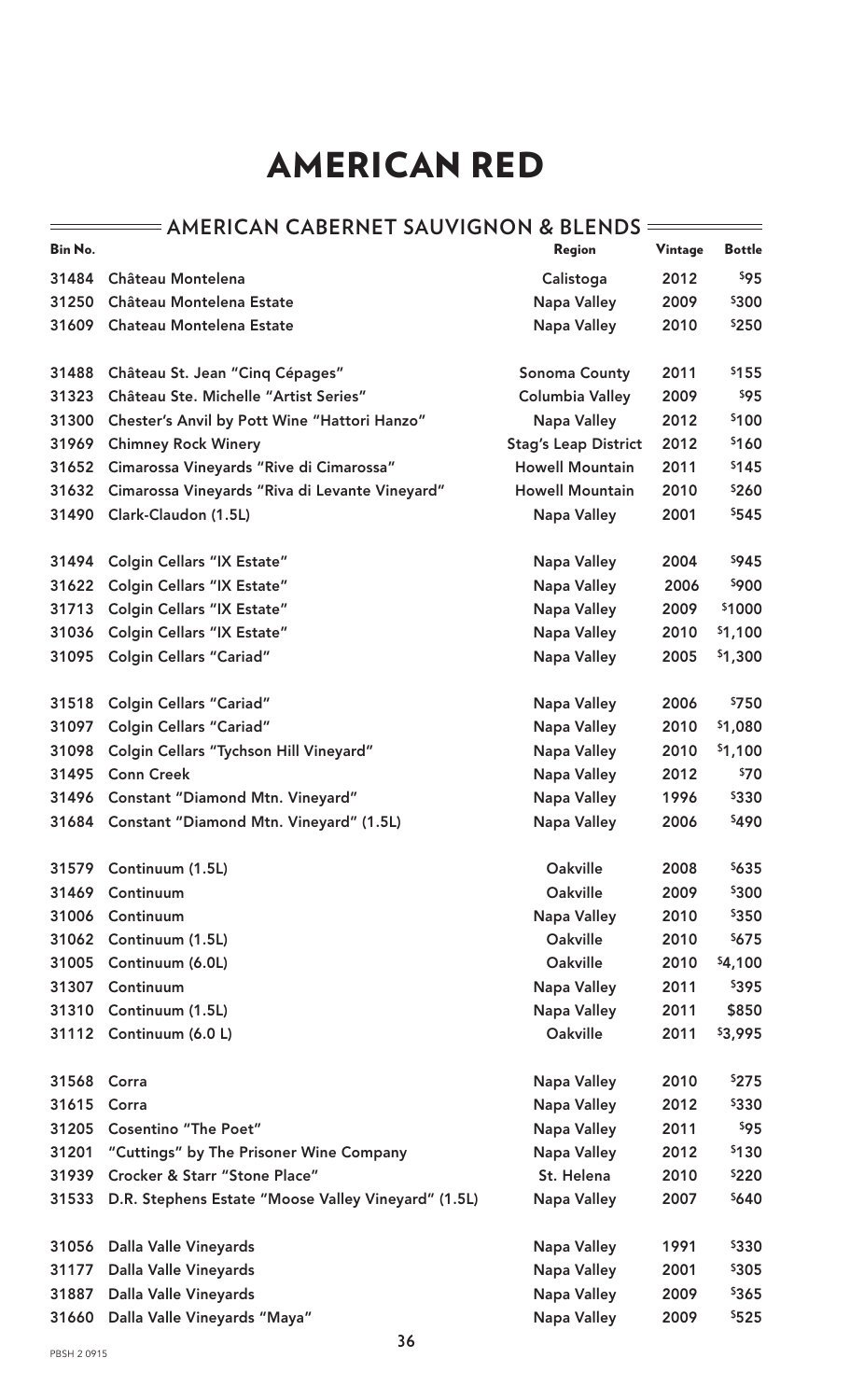#### **ENSING AMERICAN CABERNET SAUVIGNON & BLENDS**

| Bin No. |                                                    | Region                 | Vintage | <b>Bottle</b> |
|---------|----------------------------------------------------|------------------------|---------|---------------|
| 31524   | Dana Estates "Helms Vineyard"                      | Rutherford             | 2008    | \$595         |
| 31877   | Dana Estates "Helms Vineyard"                      | Rutherford             | 2009    | \$590         |
| 31004   | Dana Estates "Helms Vineyard"                      | Rutherford             | 2010    | \$925         |
| 31121   | Dana Estates "Helms Vineyard"                      | Rutherford             | 2011    | \$815         |
| 31846   | Dana Estates "Hershey Vineyard"                    | <b>Howell Mountain</b> | 2009    | \$660         |
| 31013   | Dana Estates "Hershey Vineyard"                    | <b>Howell Mountain</b> | 2010    | \$860         |
| 31123   | Dana Estates "Hershey Vineyard"                    | <b>Howell Mountain</b> | 2011    | \$815         |
| 31658   | Dana Estates "Lotus Vineyard"                      | <b>Napa Valley</b>     | 2008    | \$510         |
| 31847   | Dana Estates "Lotus Vineyard"                      | <b>Howell Mountain</b> | 2009    | \$660         |
| 31003   | Dana Estates "Lotus Vineyard"                      | <b>Napa Valley</b>     | 2010    | \$860         |
| 31120   | Dana Estates "Lotus Vineyard"                      | <b>Napa Valley</b>     | 2011    | \$815         |
| 31607   | Dana Estates "Onda"                                | <b>Napa Valley</b>     | 2010    | \$390         |
|         |                                                    |                        |         |               |
| 31576   | Dancing Hares (1.5 L)                              | Napa Valley            | 2003    | \$350         |
| 31016   | Dancing Hares (3.0 L)                              | <b>Napa Valley</b>     | 2005    | \$1,300       |
| 31978   | <b>Dancing Hares</b>                               | <b>Napa Valley</b>     | 2009    | \$275         |
| 31007   | Dancing Hares (1.5 L)                              | <b>Napa Valley</b>     | 2009    | \$625         |
| 31037   | <b>Dancing Hares "Mad Hatter"</b>                  | <b>Napa Valley</b>     | 2010    | \$135         |
| 31371   | Darioush                                           | Napa Valley            | 2012    | \$270         |
| 31936   | David Arthur Estate "Elevation 1147" (6.0L)        | <b>Napa Valley</b>     | 2007    | \$3,750       |
| 31391   | Delectus "Cuvee Julia"                             | <b>Napa Valley</b>     | 2004    | \$295         |
| 31701   | Derenoncourt                                       | <b>Howell Mountain</b> | 2009    | \$350         |
| 31980   | Derenoncourt "Red Hills Vineyard"                  | <b>Lake County</b>     | 2010    | \$135         |
|         |                                                    |                        |         |               |
| 31528   | Diamond Creek Vineyards "Gravelly Meadow"          | <b>Napa Valley</b>     | 1993    | \$315         |
| 31542   | Diamond Creek Vineyards "Gravelly Meadow" (1.5L)   | <b>Napa Valley</b>     | 2000    | \$1,000       |
| 31229   | Diamond Creek Vineyards "Gravelly Meadow" (1.5L)   | <b>Napa Valley</b>     | 2008    | \$780         |
| 31187   | Diamond Creek Vineyards "Gravelly Meadow"          | <b>Napa Valley</b>     | 2009    | \$315         |
| 31255   | Diamond Creek Vineyards "Gravelly Meadow" (1.5L)   | <b>Napa Valley</b>     | 2009    | \$750         |
| 31063   | Diamond Creek Vineyards "Gravelly Meadow"          | <b>Napa Valley</b>     | 2010    | \$400         |
| 31717   | Diamond Creek Vineyards "Gravelly Meadow"          | Napa Valley            | 2012    | \$425         |
| 31543   | Diamond Creek Vineyards "Lake"                     | <b>Napa Valley</b>     | 1984    | \$650         |
| 31544   | Diamond Creek Vineyards "Lake"                     | <b>Napa Valley</b>     | 1996    | \$630         |
|         |                                                    |                        |         |               |
| 31546   | Diamond Creek Vineyards "Red Rock Terrace" (1.5L)  | <b>Napa Valley</b>     | 2000    | \$990         |
| 31225   | Diamond Creek Vineyards "Red Rock Terrace"         | Napa Valley            | 2008    | \$315         |
| 31189   | Diamond Creek Vineyards "Red Rock Terrace"         | <b>Napa Valley</b>     | 2009    | \$315         |
| 31720   | Diamond Creek Vineyards "Red Rock Terrace" (3.0 L) | <b>Napa Valley</b>     | 2009    | \$1,450       |
| 31064   | Diamond Creek Vineyards "Red Rock Terrace"         | <b>Napa Valley</b>     | 2010    | \$400         |
| 31718   | Diamond Creek Vineyards "Red Rock Terrace"         | <b>Napa Valley</b>     | 2012    | \$425         |
| 31726   | Diamond Creek Vineyards "Red Rock Terrace" (3.0 L) | Napa Valley            | 2010    | \$1,650       |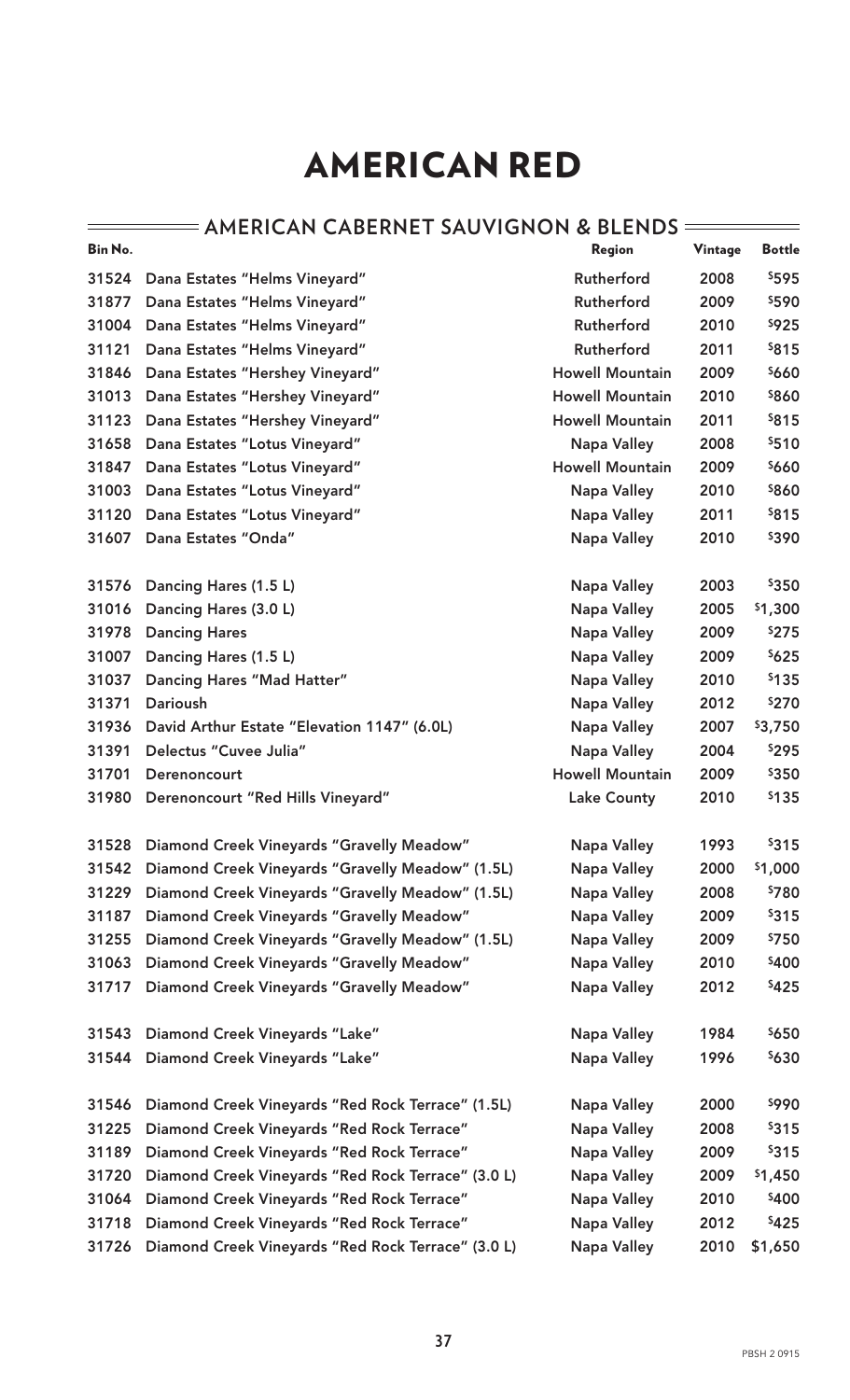|         | = AMERICAN CABERNET SAUVIGNON & BLENDS          |                        |         |               |
|---------|-------------------------------------------------|------------------------|---------|---------------|
| Bin No. |                                                 | Region                 | Vintage | <b>Bottle</b> |
| 31547   | Diamond Creek Vineyards "Volcanic Hill" (12.0L) | Napa Valley            |         | 1985 \$11,000 |
| 31291   | Diamond Creek Vineyards "Volcanic Hill"         | <b>Napa Valley</b>     | 2006    | \$375         |
| 31227   | Diamond Creek Vineyards "Volcanic Hill"         | <b>Napa Valley</b>     | 2008    | \$315         |
| 31230   | Diamond Creek Vineyards "Volcanic Hill" (1.5L)  | <b>Napa Valley</b>     | 2008    | \$780         |
| 31188   | Diamond Creek Vineyards "Volcanic Hill"         | <b>Napa Valley</b>     | 2009    | \$315         |
| 31065   | Diamond Creek Vineyards "Volcanic Hill"         | <b>Napa Valley</b>     | 2010    | \$400         |
| 31719   | Diamond Creek Vineyards "Volcanic Hill"         | <b>Napa Valley</b>     | 2012    | \$425         |
| 31742   | Diamond Creek Vineyards "Volcanic Hill" (1.5 L) | <b>Napa Valley</b>     | 2012    | \$825         |
| 31974   | <b>Doubleback</b>                               | Walla Walla Valley     | 2010    | \$245         |
| 31548   | <b>Dominus Estate</b>                           | <b>Napa Valley</b>     | 1997    | \$400         |
| 31455   | <b>Dominus Estate</b>                           | <b>Napa Valley</b>     | 2006    | \$300         |
| 31029   | <b>Dominus Estate</b>                           | <b>Napa Valley</b>     | 2007    | \$270         |
| 33680   | <b>Dominus Estate</b>                           | <b>Napa Valley</b>     | 2008    | \$350         |
| 31588   | <b>Dominus Estate</b>                           | <b>Napa Valley</b>     | 2009    | \$350         |
| 31091   | <b>Dominus Estate</b>                           | <b>Napa Valley</b>     | 2010    | \$525         |
| 31353   | <b>Duckhorn Vineyards</b>                       | <b>Napa Valley</b>     | 2012    | \$155         |
| 31565   | <b>Dunn Vineyards</b>                           | <b>Napa Valley</b>     | 1987    | \$320         |
| 31175   | <b>Dunn Vineyards</b>                           | Napa Valley            | 1998    | \$230         |
| 31915   | Dunn Vineyards (1.5L)                           | <b>Napa Valley</b>     | 1998    | \$410         |
| 31916   | Dunn Vineyards (1.5L)                           | <b>Napa Valley</b>     | 1999    | \$390         |
| 31780   | <b>Dunn Vineyards</b>                           | <b>Napa Valley</b>     | 2000    | \$215         |
| 31559   | <b>Dunn Vineyards</b>                           | <b>Napa Valley</b>     | 2002    | \$230         |
| 31014   | <b>Dunn Vineyards</b>                           | <b>Napa Valley</b>     | 2003    | \$200         |
| 31199   | Dunn Vineyards                                  | <b>Howell Mountain</b> | 1988    | \$265         |
| 31018   | <b>Dunn Vineyards</b>                           | <b>Howell Mountain</b> | 1998    | \$270         |
| 31919   | Dunn Vineyards (1.5L)                           | <b>Howell Mountain</b> | 1998    | \$450         |
| 31958   | Dunn Vineyards (1.5L)                           | <b>Howell Mountain</b> | 2000    | \$525         |
| 31021   | <b>Dunn Vineyards</b>                           | <b>Howell Mountain</b> | 2003    | \$240         |
| 31612   | Dunn Vineyards (5.0 L)                          | <b>Howell Mountain</b> | 2005    | \$2,695       |
| 31617   | Dunn Vineyards (5.0 L)                          | <b>Howell Mountain</b> | 2007    | \$2,750       |
| 31618   | Dunn Vineyards (5.0 L)                          | <b>Howell Mountain</b> | 2009    | \$2,435       |
| 31619   | Dunn Vineyards (5.0 L)                          | <b>Howell Mountain</b> | 2010    | \$2,355       |
| 32926   | Egelhoff (3.0 L)                                | <b>Napa Valley</b>     | 2007    | \$1,250       |
| 32749   | Egelhoff (9.0L)                                 | <b>Napa Valley</b>     | 2007    | \$4,500       |
| 32927   | Egelhoff (3.0 L)                                | <b>Napa Valley</b>     | 2009    | \$1,185       |
| 32303   | <b>Entre Nous</b>                               | <b>Oakville</b>        | 2011    | \$345         |
| 32078   | <b>Etude</b>                                    | <b>Napa Valley</b>     | 2009    | \$180         |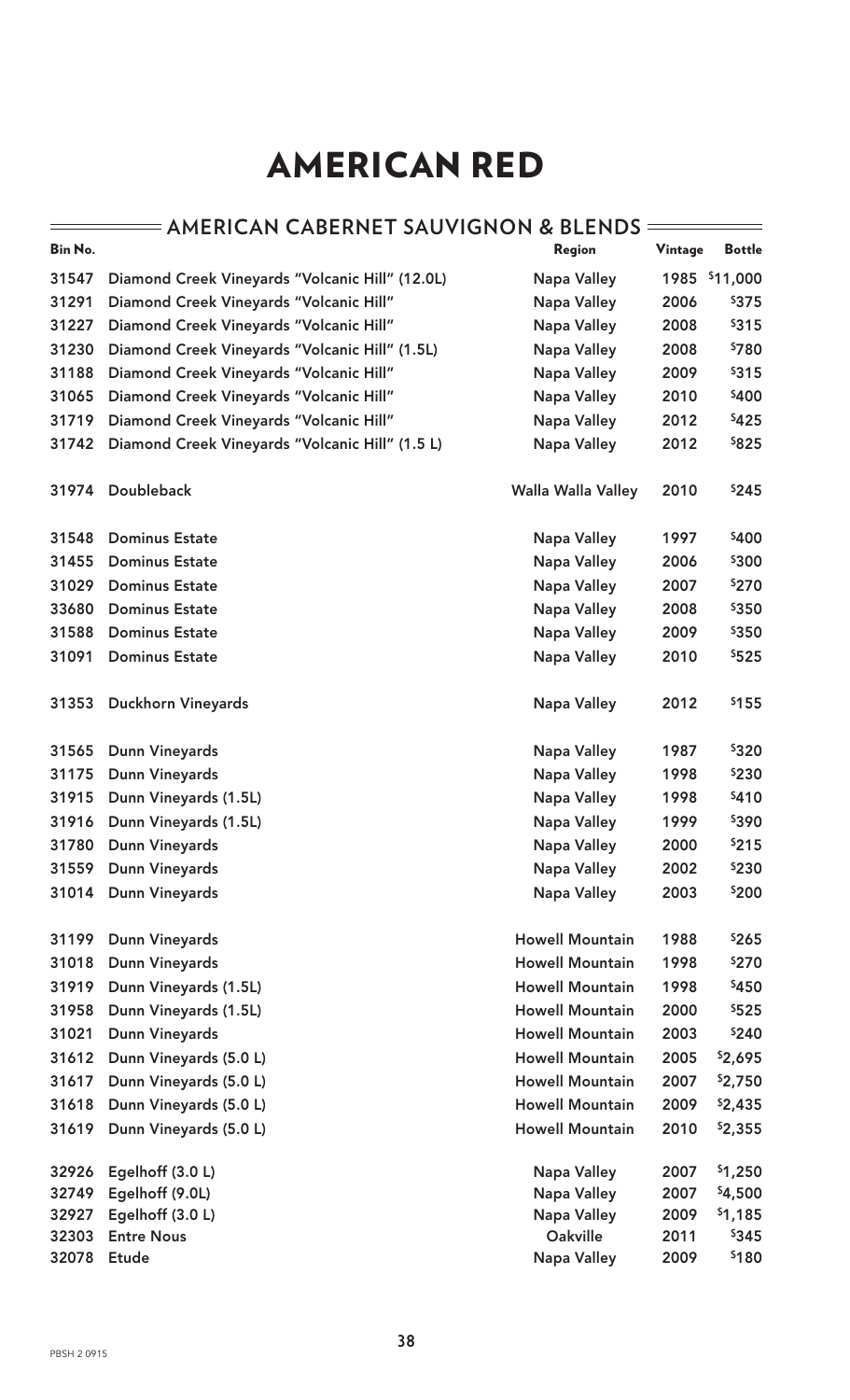| Bin No. |                                                               | Region                  | Vintage | <b>Bottle</b> |
|---------|---------------------------------------------------------------|-------------------------|---------|---------------|
| 32588   | Far Niente (1.5L)                                             | <b>Oakville</b>         | 2012    | \$540         |
| 32496   | <b>Far Niente</b>                                             | Oakville                | 2012    | \$295         |
| 32843   | Faust                                                         | <b>Napa Valley</b>      | 2012    | \$120         |
| 32084   | <b>Faust (1.5L)</b>                                           | <b>Napa Valley</b>      | 2012    | \$250         |
| 32400   | Favia                                                         | <b>Napa Valley</b>      | 2011    | \$275         |
| 32233   | Favia "Cerro Sur"                                             | <b>Napa Valley</b>      | 2008    | \$270         |
| 32300   | Favia "La Magdalena"                                          | Napa Valley             | 2011    | \$275         |
| 32567   | Ferrari-Carano                                                | <b>Alexander Valley</b> | 2012    | \$75          |
| 32451   | Ferrari-Carano "Tresor"                                       | <b>Sonoma County</b>    | 2011    | \$90          |
| 32789   | <b>Fisher Vineyards "Wedding Vineyard"</b>                    | Sonoma Mountain         | 2005    | \$325         |
| 32579   | <b>Flora Springs Wine Company "Trilogy"</b>                   | <b>Napa Valley</b>      | 2011    | \$150         |
| 32440   | Franciscan                                                    | Oakville                | 2012    | \$70          |
| 32917   | <b>Frank Family Vineyards (6.0 L)</b>                         | Napa Valley             | 2008    | \$960         |
| 32441   | <b>Frank Family Vineyards</b>                                 | <b>Napa Valley</b>      | 2012    | \$125         |
| 32638   | <b>Frank Family Vineyards (1.5L)</b>                          | <b>Napa Valley</b>      | 2012    | \$230         |
| 32325   | Frank Family Vineyards "Patriarch"                            | <b>Napa Valley</b>      | 2012    | \$365         |
| 32306   | Frank Family Vineyards "Reserve" (1.5 L)                      | Rutherford              | 2002    | \$380         |
| 32921   | Frank Family Vineyards "Reserve" (6.0 L)                      | <b>Napa Valley</b>      | 2005    | \$1,425       |
| 32637   | <b>Frank Family Vineyards "Reserve" (1.5L)</b>                | Rutherford              | 2009    | \$375         |
| 32920   | Frank Family Vineyards "Reserve" (3.0 L)                      | <b>Napa Valley</b>      | 2010    | \$920         |
| 32922   | Frank Family Vineyards "Reserve" (6.0 L)                      | <b>Napa Valley</b>      | 2010    | \$1,400       |
| 32612   | <b>Frank Family Vineyards "Reserve"</b>                       | Rutherford              | 2012    | \$235         |
| 32310   | Frank Family Vineyards "Winston Hill" Red Blend (3.0 L)       | Rutherford              | 2003    | \$1,450       |
|         | 32311 Frank Family Vineyards "Winston Hill" Red Blend (3.0 L) | Rutherford              | 2005    | \$1,500       |
| 32094   | <b>Frazier</b>                                                | <b>Napa Valley</b>      | 1997    | \$240         |
| 32055   | Freemark Abbey Winery "Bosche Estate"                         | <b>Napa Valley</b>      | 1990    | \$275         |
| 32097   | <b>Freemark Abbey Winery</b>                                  | <b>Napa Valley</b>      | 2011    | \$90          |
| 32923   | <b>Futo Wines</b>                                             | Oakville                | 2011    | \$565         |
| 32323   | Futo Wines "OV"                                               | <b>Oakville</b>         | 2011    | \$255         |
| 32324   | Futo Wines "OV/SL" "Estate"                                   | Napa Valley             | 2012    | \$375         |
| 32101   | Galante "Red Rose Hill" (3.0L)                                | <b>Carmel Valley</b>    | 1995    | \$1,875       |
| 32644   | Gallica                                                       | Napa Valley             | 2008    | <b>\$270</b>  |
| 32661   | Gallica                                                       | <b>Napa Valley</b>      | 2009    | \$300         |
| 32126   | Gallica                                                       | <b>Napa Valley</b>      | 2010    | <b>\$285</b>  |
| 32914   | Gargiulo Vineyards "Money Road Ranch Vineyard"                | Oakville                | 2011    | \$300         |
| 32902   | Gargiulo Vineyards "Money Road Ranch Vineyard"                | Oakville                | 2012    | \$210         |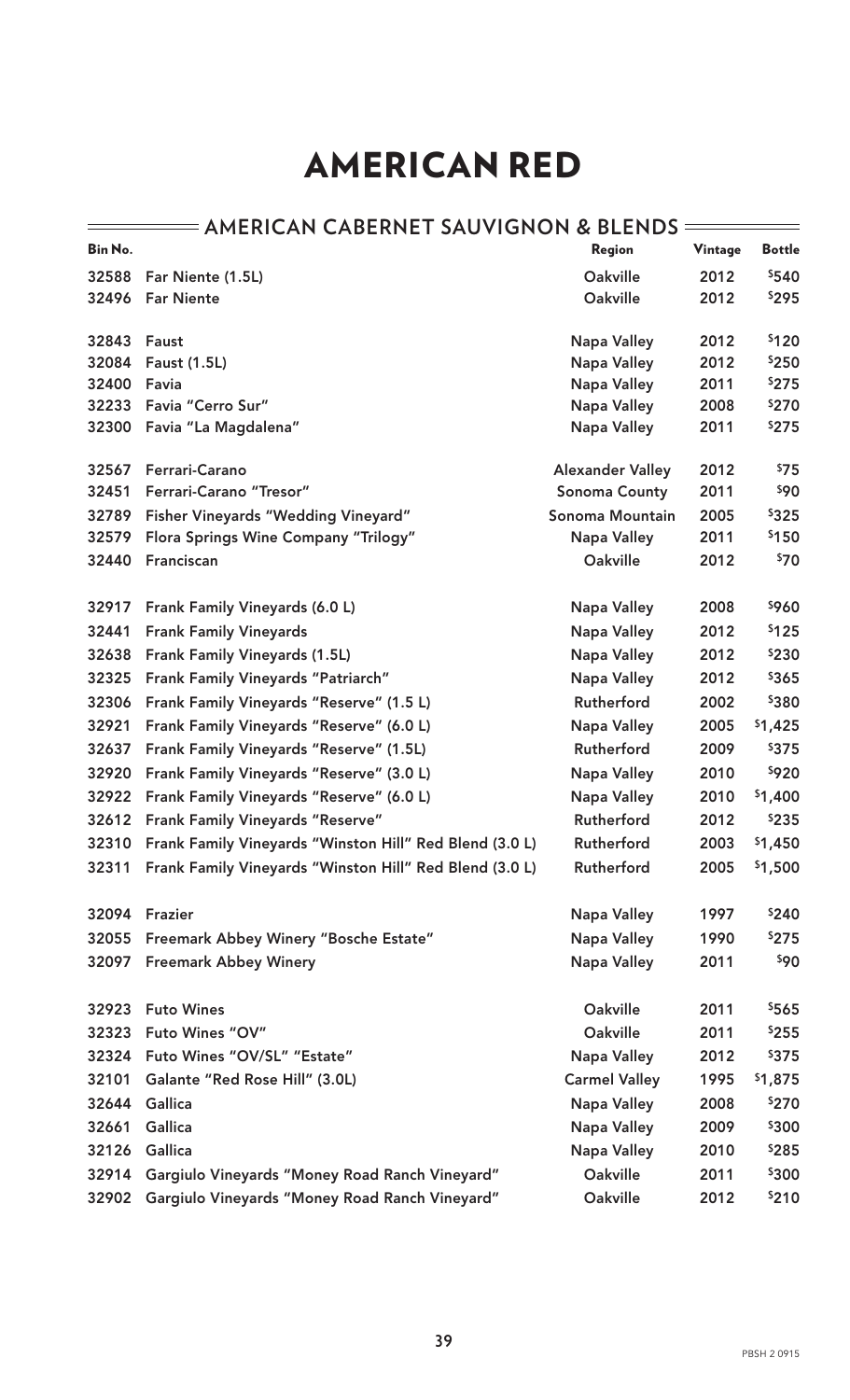| Bin No. |                                             | Region                     | Vintage | <b>Bottle</b> |
|---------|---------------------------------------------|----------------------------|---------|---------------|
| 32102   | <b>Gemstone Vineyard</b>                    | Yountville                 | 2005    | \$315         |
| 32955   | <b>Ghost Block</b>                          | <b>Oakville</b>            | 2012    | \$135         |
| 32104   | <b>Girard Winery "Artistry"</b>             | <b>Napa Valley</b>         | 2011    | \$105         |
| 32106   | <b>Grace Family Vineyard (3.0L)</b>         | Napa Valley                | 1983    | \$4,025       |
| 32074   | <b>Grace Family Vineyard</b>                | Napa Valley                | 1984    | \$755         |
| 32654   | <b>Grace Family Vineyard</b>                | <b>Napa Valley</b>         | 1985    | \$1,000       |
| 32385   | <b>Grace Family Vineyard</b>                | Napa Valley                | 1986    | \$650         |
| 32075   | <b>Grace Family Vineyard</b>                | <b>Napa Valley</b>         | 1988    | \$600         |
| 32650   | <b>Grace Family Vineyard</b>                | <b>Napa Valley</b>         | 1991    | \$600         |
| 32111   | <b>Grace Family Vineyard (1.5L)</b>         | <b>Napa Valley</b>         | 1991    | \$1,500       |
| 32117   | <b>Grace Family Vineyard</b>                | <b>Napa Valley</b>         | 1993    | \$890         |
| 32121   | Groth Vineyards and Winery "Reserve" (3.0L) | Oakville                   | 2005    | \$2,100       |
| 32907   | <b>Groth Vineyards and Winery "Reserve"</b> | Oakville                   | 2011    | \$225         |
| 32157   | Gundlach Bundschu "Estate"                  | Sonoma Valley              | 2011    | \$95          |
| 33749   | <b>Hanzell Vineyards</b>                    | Sonoma Valley              | 1979    | \$560         |
| 33241   | <b>Hanzell Vineyards</b>                    | Sonoma Valley              | 1981    | \$540         |
| 33028   | <b>Hanzell Vineyards</b>                    | Sonoma Valley              | 1983    | \$520         |
| 33488   | <b>Hanzell Vineyards</b>                    | Sonoma Valley              | 1985    | \$500         |
| 33018   | <b>Hanzell Vineyards</b>                    | Sonoma Valley              | 1987    | \$445         |
| 33256   | <b>Hanzell Vineyards</b>                    | Sonoma Valley              | 1989    | \$415         |
| 33143   | <b>Hanzell Vineyards</b>                    | Sonoma Valley              | 1990    | \$415         |
|         | 33337 Hanzell Vineyards                     | Sonoma Valley              | 1991    | \$405         |
| 33623   | <b>Harlan Estate</b>                        | <b>Napa Valley</b>         | 2004    | \$1,650       |
| 33362   | <b>Harlan Estate</b>                        | <b>Napa Valley</b>         | 2008    | \$1,425       |
| 33608   | <b>Harlan Estate</b>                        | <b>Napa Valley</b>         | 2009    | \$1,450       |
| 33912   | <b>Harlan Estate</b>                        | <b>Napa Valley</b>         | 2010    | \$1,900       |
| 33816   | <b>Hartwell Vineyards</b>                   | <b>Stags Leap District</b> | 2003    | \$270         |
| 33661   | Hayfork Wine Company "Lewelling Ranch"      | St. Helena                 | 2011    | \$150         |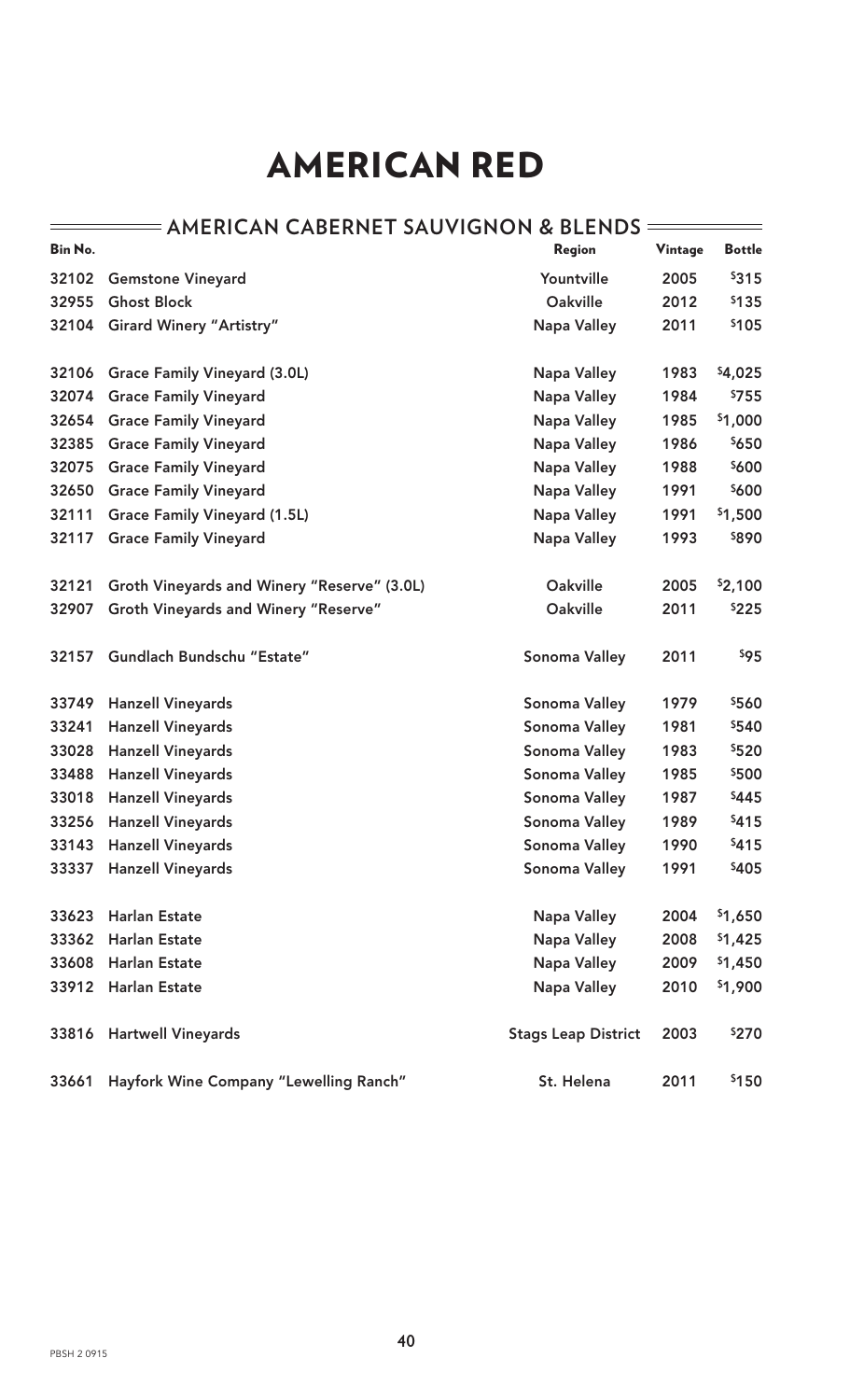### **ENSING AMERICAN CABERNET SAUVIGNON & BLENDS**

| Bin No. |                                            | Region             | Vintage | <b>Bottle</b> |
|---------|--------------------------------------------|--------------------|---------|---------------|
| 33441   | <b>Heitz Cellars</b>                       | Napa Valley        | 2010    | \$125         |
| 33167   | Heitz Cellars "Bella Oaks Vineyard" (1.5L) | <b>Napa Valley</b> | 1981    | \$800         |
| 33374   | Heitz Cellars "Bella Oaks Vineyard"        | Napa Valley        | 1996    | \$240         |
|         |                                            |                    |         |               |
| 33085   | Heitz Cellars "Trailside Vineyard"         | <b>Napa Valley</b> | 1989    | \$400         |
| 33086   | Heitz Cellars "Trailside Vineyard"         | Napa Valley        | 1994    | \$380         |
|         |                                            |                    |         |               |
| 33168   | Heitz Cellars "Martha's Vineyard"          | <b>Napa Valley</b> | 1966    | \$900         |
| 33738   | Heitz Cellars "Martha's Vineyard"          | <b>Napa Valley</b> | 1967    | \$600         |
|         |                                            |                    |         |               |
| 33604   | Heitz Cellars "Martha's Vineyard"          | Napa Valley        | 1972    | \$450         |
| 33616   | Heitz Cellars "Martha's Vineyard"          | Napa Valley        | 1973    | \$525         |
| 33312   | Heitz Cellars "Martha's Vineyard"          | <b>Napa Valley</b> | 1975    | \$500         |
| 33170   | Heitz Cellars "Martha's Vineyard"          | Napa Valley        | 1976    | \$450         |
| 33504   | Heitz Cellars "Martha's Vineyard"          | <b>Napa Valley</b> | 1977    | \$500         |
| 33720   | Heitz Cellars "Martha's Vineyard"          | <b>Napa Valley</b> | 1978    | \$525         |
| 33565   | Heitz Cellars "Martha's Vineyard"          | <b>Napa Valley</b> | 1979    | \$500         |
|         |                                            |                    |         |               |
| 33171   | Heitz Cellars "Martha's Vineyard"          | <b>Napa Valley</b> | 1980    | \$325         |
| 33722   | Heitz Cellars "Martha's Vineyard"          | <b>Napa Valley</b> | 1981    | \$345         |
| 33172   | Heitz Cellars "Martha's Vineyard"          | <b>Napa Valley</b> | 1982    | \$775         |
| 33112   | Heitz Cellars "Martha's Vineyard"          | <b>Napa Valley</b> | 1983    | \$355         |
| 33642   | Heitz Cellars "Martha's Vineyard"          | Napa Valley        | 1984    | \$475         |
| 33146   | Heitz Cellars "Martha's Vineyard"          | Napa Valley        | 1985    | \$625         |
| 33913   | Heitz Cellars "Martha's Vineyard"          | <b>Napa Valley</b> | 1987    | \$500         |
| 33744   | Heitz Cellars "Martha's Vineyard"          | <b>Napa Valley</b> | 1988    | <b>\$240</b>  |
| 33478   | Heitz Cellars "Martha's Vineyard"          | <b>Napa Valley</b> | 1989    | \$665         |
|         |                                            |                    |         |               |
| 33144   | Heitz Cellars "Martha's Vineyard"          | Napa Valley        | 1990    | \$500         |
| 33330   | Heitz Cellars "Martha's Vineyard"          | Napa Valley        | 1991    | \$325         |
| 33005   | Heitz Cellars "Martha's Vineyard"          | <b>Napa Valley</b> | 1996    | \$610         |
| 33092   | Heitz Cellars "Martha's Vineyard"          | <b>Napa Valley</b> | 1997    | \$615         |
| 33115   | Heitz Cellars "Martha's Vineyard"          | <b>Napa Valley</b> | 1998    | \$275         |
| 33820   | Heitz Cellars "Martha's Vineyard"          | <b>Napa Valley</b> | 1999    | \$325         |
|         |                                            |                    |         |               |
| 33088   | Heitz Cellars "Martha's Vineyard"          | <b>Napa Valley</b> | 2000    | \$290         |
| 33173   | Heitz Cellars "Martha's Vineyard"          | <b>Napa Valley</b> | 2001    | \$330         |
| 33174   | Heitz Cellars "Martha's Vineyard"          | <b>Napa Valley</b> | 2002    | \$325         |
| 33090   | Heitz Cellars "Martha's Vineyard"          | <b>Napa Valley</b> | 2003    | \$295         |
| 33087   | Heitz Cellars "Martha's Vineyard"          | <b>Napa Valley</b> | 2004    | \$325         |
| 33074   | Heitz Cellars "Martha's Vineyard"          | <b>Napa Valley</b> | 2005    | \$385         |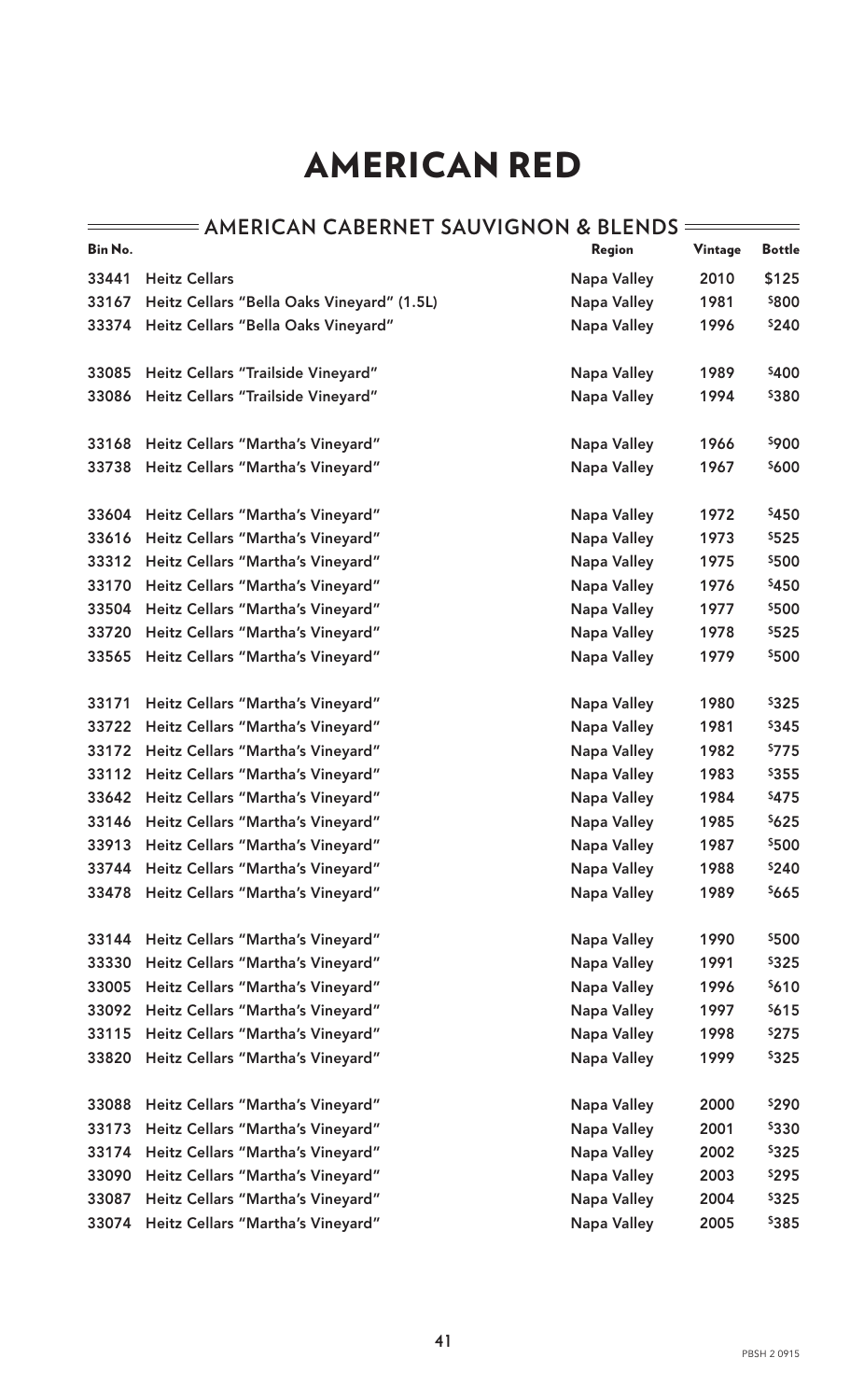### **ENGLEST COMERICAN CABERNET SAUVIGNON & BLENDS**

| \$405<br>33013<br><b>Napa Valley</b><br>2008<br><b>Herb Lamb Vineyards</b><br>\$405<br>33014<br>2009<br><b>Herb Lamb Vineyards</b><br><b>Napa Valley</b><br>33015<br>2010<br>\$405<br><b>Herb Lamb Vineyards</b><br><b>Napa Valley</b><br>33920<br><b>Herb Lamb Vineyards</b><br><b>Napa Valley</b><br>2011<br>\$385<br>2012<br>\$385<br>33921<br><b>Herb Lamb Vineyards</b><br><b>Napa Valley</b><br>\$200<br>33300<br><b>Hess Collection Winery</b><br><b>Mount Veeder</b><br>1992<br>\$125<br>33435<br><b>Hess Collection Winery</b><br><b>Mount Veeder</b><br>2011<br>Rutherford<br>\$231<br>33578<br><b>Hewitt Vineyard "Estate"</b><br>2011<br>\$120<br>33007<br><b>Hill Family Estate</b><br><b>Napa Valley</b><br>2011<br>\$70<br>33008<br>Hill Family Estate "The Barrel Blend"<br><b>Napa Valley</b><br>2012<br>33615<br>\$90<br>Honig<br>Napa Valley<br>2012<br>33833<br>Hollywood & Vine Cellars "2480"<br><b>Napa Valley</b><br>2011<br>\$220<br>33011<br>\$105<br><b>Hoopes Vineyard</b><br>Napa Valley<br>2012<br>Oakville<br>\$145<br>33012<br><b>Hoopes Vineyard</b><br>2012<br>\$55<br>33009<br>Hoopes Vineyard "Hoopla" "The Mutt"<br><b>Napa Valley</b><br>2011<br>2011<br>33129<br>Hourglass "Blueline Vineyard" (3.0L)<br><b>Napa Valley</b><br>\$1,325<br>\$600<br>33181<br>Hundred Acre "Ark Vineyard"<br>St. Helena<br>2005<br>\$675<br>33903<br>Hundred Acre "Ark Vineyard"<br><b>Napa Valley</b><br>2010<br>33906<br>Hundred Acre "Kayli Morgan"<br><b>Napa Valley</b><br>2010<br>\$675<br>2011<br>\$150<br>33641<br>Inglenook "Cask"<br><b>Napa Valley</b><br>\$75<br>Inwood Estates Vineyards (Tempranillo/Cabernet)<br><b>Texas</b><br>2010<br>33145<br>\$135<br>33908<br>Inwood Estates Vineyards "Mericana"<br>2010<br><b>Texas</b><br>\$325<br>Januik Winery "Champoux Vineyard" (1.5 L)<br>34201<br><b>Horse Heaven Hills</b><br>2008<br>\$100<br>34605<br><b>Jax Vineyards</b><br>Calistoga<br>2012<br>Jax Vineyards "Taureau"<br><b>Napa Valley</b><br>\$50<br>2012<br>34606<br>\$2,600<br><b>Alexander Valley</b><br>2000<br>34223<br>Jordan Vineyard & Winery (6.0L)<br><b>Alexander Valley</b><br>2001<br>34224<br>Jordan Vineyard & Winery (6.0L)<br>\$2,700<br>\$185<br><b>Alexander Valley</b><br>2002<br>34281<br>Jordan Vineyard & Winery<br><b>Alexander Valley</b><br>2003<br>\$180<br>34282<br>Jordan Vineyard & Winery<br><b>Alexander Valley</b><br>2011<br>\$125<br>34853<br>Jordan Vineyard & Winery<br>\$150<br><b>Joseph Phelps Vineyards</b><br><b>Napa Valley</b><br>2012<br>34603<br>Napa Valley<br>\$495<br>34009<br>Joseph Phelps Vineyards "Backus Vineyard"<br>2001<br>Joseph Phelps Vineyards "Eisele Vineyard"<br>\$550<br>34023<br><b>Napa Valley</b><br>1985<br>34024<br>Joseph Phelps Vineyards "Eisele Vineyard" (3.0L)<br><b>Napa Valley</b><br>1985<br>\$2,100<br>\$415<br>34083<br>Joseph Phelps Vineyards "Eisele Vineyard"<br><b>Napa Valley</b><br>1986<br>34026<br>Joseph Phelps Vineyards "Eisele Vineyard" (3.0L)<br><b>Napa Valley</b><br>1986<br>\$1,800<br>Joseph Phelps Vineyards "Eisele Vineyard" (1.5L)<br><b>Napa Valley</b><br>\$1,100<br>34690<br>1987 | Bin No. | <b>Region</b> | Vintage | <b>Bottle</b> |
|---------------------------------------------------------------------------------------------------------------------------------------------------------------------------------------------------------------------------------------------------------------------------------------------------------------------------------------------------------------------------------------------------------------------------------------------------------------------------------------------------------------------------------------------------------------------------------------------------------------------------------------------------------------------------------------------------------------------------------------------------------------------------------------------------------------------------------------------------------------------------------------------------------------------------------------------------------------------------------------------------------------------------------------------------------------------------------------------------------------------------------------------------------------------------------------------------------------------------------------------------------------------------------------------------------------------------------------------------------------------------------------------------------------------------------------------------------------------------------------------------------------------------------------------------------------------------------------------------------------------------------------------------------------------------------------------------------------------------------------------------------------------------------------------------------------------------------------------------------------------------------------------------------------------------------------------------------------------------------------------------------------------------------------------------------------------------------------------------------------------------------------------------------------------------------------------------------------------------------------------------------------------------------------------------------------------------------------------------------------------------------------------------------------------------------------------------------------------------------------------------------------------------------------------------------------------------------------------------------------------------------------------------------------------------------------------------------------------------------------------------------------------------------------------------------------------------------------------------------------------------------------------------------------------------------------------------------------------------------------------------------------------------------------------------------------------------------------------------------------------------------------------|---------|---------------|---------|---------------|
|                                                                                                                                                                                                                                                                                                                                                                                                                                                                                                                                                                                                                                                                                                                                                                                                                                                                                                                                                                                                                                                                                                                                                                                                                                                                                                                                                                                                                                                                                                                                                                                                                                                                                                                                                                                                                                                                                                                                                                                                                                                                                                                                                                                                                                                                                                                                                                                                                                                                                                                                                                                                                                                                                                                                                                                                                                                                                                                                                                                                                                                                                                                                             |         |               |         |               |
|                                                                                                                                                                                                                                                                                                                                                                                                                                                                                                                                                                                                                                                                                                                                                                                                                                                                                                                                                                                                                                                                                                                                                                                                                                                                                                                                                                                                                                                                                                                                                                                                                                                                                                                                                                                                                                                                                                                                                                                                                                                                                                                                                                                                                                                                                                                                                                                                                                                                                                                                                                                                                                                                                                                                                                                                                                                                                                                                                                                                                                                                                                                                             |         |               |         |               |
|                                                                                                                                                                                                                                                                                                                                                                                                                                                                                                                                                                                                                                                                                                                                                                                                                                                                                                                                                                                                                                                                                                                                                                                                                                                                                                                                                                                                                                                                                                                                                                                                                                                                                                                                                                                                                                                                                                                                                                                                                                                                                                                                                                                                                                                                                                                                                                                                                                                                                                                                                                                                                                                                                                                                                                                                                                                                                                                                                                                                                                                                                                                                             |         |               |         |               |
|                                                                                                                                                                                                                                                                                                                                                                                                                                                                                                                                                                                                                                                                                                                                                                                                                                                                                                                                                                                                                                                                                                                                                                                                                                                                                                                                                                                                                                                                                                                                                                                                                                                                                                                                                                                                                                                                                                                                                                                                                                                                                                                                                                                                                                                                                                                                                                                                                                                                                                                                                                                                                                                                                                                                                                                                                                                                                                                                                                                                                                                                                                                                             |         |               |         |               |
|                                                                                                                                                                                                                                                                                                                                                                                                                                                                                                                                                                                                                                                                                                                                                                                                                                                                                                                                                                                                                                                                                                                                                                                                                                                                                                                                                                                                                                                                                                                                                                                                                                                                                                                                                                                                                                                                                                                                                                                                                                                                                                                                                                                                                                                                                                                                                                                                                                                                                                                                                                                                                                                                                                                                                                                                                                                                                                                                                                                                                                                                                                                                             |         |               |         |               |
|                                                                                                                                                                                                                                                                                                                                                                                                                                                                                                                                                                                                                                                                                                                                                                                                                                                                                                                                                                                                                                                                                                                                                                                                                                                                                                                                                                                                                                                                                                                                                                                                                                                                                                                                                                                                                                                                                                                                                                                                                                                                                                                                                                                                                                                                                                                                                                                                                                                                                                                                                                                                                                                                                                                                                                                                                                                                                                                                                                                                                                                                                                                                             |         |               |         |               |
|                                                                                                                                                                                                                                                                                                                                                                                                                                                                                                                                                                                                                                                                                                                                                                                                                                                                                                                                                                                                                                                                                                                                                                                                                                                                                                                                                                                                                                                                                                                                                                                                                                                                                                                                                                                                                                                                                                                                                                                                                                                                                                                                                                                                                                                                                                                                                                                                                                                                                                                                                                                                                                                                                                                                                                                                                                                                                                                                                                                                                                                                                                                                             |         |               |         |               |
|                                                                                                                                                                                                                                                                                                                                                                                                                                                                                                                                                                                                                                                                                                                                                                                                                                                                                                                                                                                                                                                                                                                                                                                                                                                                                                                                                                                                                                                                                                                                                                                                                                                                                                                                                                                                                                                                                                                                                                                                                                                                                                                                                                                                                                                                                                                                                                                                                                                                                                                                                                                                                                                                                                                                                                                                                                                                                                                                                                                                                                                                                                                                             |         |               |         |               |
|                                                                                                                                                                                                                                                                                                                                                                                                                                                                                                                                                                                                                                                                                                                                                                                                                                                                                                                                                                                                                                                                                                                                                                                                                                                                                                                                                                                                                                                                                                                                                                                                                                                                                                                                                                                                                                                                                                                                                                                                                                                                                                                                                                                                                                                                                                                                                                                                                                                                                                                                                                                                                                                                                                                                                                                                                                                                                                                                                                                                                                                                                                                                             |         |               |         |               |
|                                                                                                                                                                                                                                                                                                                                                                                                                                                                                                                                                                                                                                                                                                                                                                                                                                                                                                                                                                                                                                                                                                                                                                                                                                                                                                                                                                                                                                                                                                                                                                                                                                                                                                                                                                                                                                                                                                                                                                                                                                                                                                                                                                                                                                                                                                                                                                                                                                                                                                                                                                                                                                                                                                                                                                                                                                                                                                                                                                                                                                                                                                                                             |         |               |         |               |
|                                                                                                                                                                                                                                                                                                                                                                                                                                                                                                                                                                                                                                                                                                                                                                                                                                                                                                                                                                                                                                                                                                                                                                                                                                                                                                                                                                                                                                                                                                                                                                                                                                                                                                                                                                                                                                                                                                                                                                                                                                                                                                                                                                                                                                                                                                                                                                                                                                                                                                                                                                                                                                                                                                                                                                                                                                                                                                                                                                                                                                                                                                                                             |         |               |         |               |
|                                                                                                                                                                                                                                                                                                                                                                                                                                                                                                                                                                                                                                                                                                                                                                                                                                                                                                                                                                                                                                                                                                                                                                                                                                                                                                                                                                                                                                                                                                                                                                                                                                                                                                                                                                                                                                                                                                                                                                                                                                                                                                                                                                                                                                                                                                                                                                                                                                                                                                                                                                                                                                                                                                                                                                                                                                                                                                                                                                                                                                                                                                                                             |         |               |         |               |
|                                                                                                                                                                                                                                                                                                                                                                                                                                                                                                                                                                                                                                                                                                                                                                                                                                                                                                                                                                                                                                                                                                                                                                                                                                                                                                                                                                                                                                                                                                                                                                                                                                                                                                                                                                                                                                                                                                                                                                                                                                                                                                                                                                                                                                                                                                                                                                                                                                                                                                                                                                                                                                                                                                                                                                                                                                                                                                                                                                                                                                                                                                                                             |         |               |         |               |
|                                                                                                                                                                                                                                                                                                                                                                                                                                                                                                                                                                                                                                                                                                                                                                                                                                                                                                                                                                                                                                                                                                                                                                                                                                                                                                                                                                                                                                                                                                                                                                                                                                                                                                                                                                                                                                                                                                                                                                                                                                                                                                                                                                                                                                                                                                                                                                                                                                                                                                                                                                                                                                                                                                                                                                                                                                                                                                                                                                                                                                                                                                                                             |         |               |         |               |
|                                                                                                                                                                                                                                                                                                                                                                                                                                                                                                                                                                                                                                                                                                                                                                                                                                                                                                                                                                                                                                                                                                                                                                                                                                                                                                                                                                                                                                                                                                                                                                                                                                                                                                                                                                                                                                                                                                                                                                                                                                                                                                                                                                                                                                                                                                                                                                                                                                                                                                                                                                                                                                                                                                                                                                                                                                                                                                                                                                                                                                                                                                                                             |         |               |         |               |
|                                                                                                                                                                                                                                                                                                                                                                                                                                                                                                                                                                                                                                                                                                                                                                                                                                                                                                                                                                                                                                                                                                                                                                                                                                                                                                                                                                                                                                                                                                                                                                                                                                                                                                                                                                                                                                                                                                                                                                                                                                                                                                                                                                                                                                                                                                                                                                                                                                                                                                                                                                                                                                                                                                                                                                                                                                                                                                                                                                                                                                                                                                                                             |         |               |         |               |
|                                                                                                                                                                                                                                                                                                                                                                                                                                                                                                                                                                                                                                                                                                                                                                                                                                                                                                                                                                                                                                                                                                                                                                                                                                                                                                                                                                                                                                                                                                                                                                                                                                                                                                                                                                                                                                                                                                                                                                                                                                                                                                                                                                                                                                                                                                                                                                                                                                                                                                                                                                                                                                                                                                                                                                                                                                                                                                                                                                                                                                                                                                                                             |         |               |         |               |
|                                                                                                                                                                                                                                                                                                                                                                                                                                                                                                                                                                                                                                                                                                                                                                                                                                                                                                                                                                                                                                                                                                                                                                                                                                                                                                                                                                                                                                                                                                                                                                                                                                                                                                                                                                                                                                                                                                                                                                                                                                                                                                                                                                                                                                                                                                                                                                                                                                                                                                                                                                                                                                                                                                                                                                                                                                                                                                                                                                                                                                                                                                                                             |         |               |         |               |
|                                                                                                                                                                                                                                                                                                                                                                                                                                                                                                                                                                                                                                                                                                                                                                                                                                                                                                                                                                                                                                                                                                                                                                                                                                                                                                                                                                                                                                                                                                                                                                                                                                                                                                                                                                                                                                                                                                                                                                                                                                                                                                                                                                                                                                                                                                                                                                                                                                                                                                                                                                                                                                                                                                                                                                                                                                                                                                                                                                                                                                                                                                                                             |         |               |         |               |
|                                                                                                                                                                                                                                                                                                                                                                                                                                                                                                                                                                                                                                                                                                                                                                                                                                                                                                                                                                                                                                                                                                                                                                                                                                                                                                                                                                                                                                                                                                                                                                                                                                                                                                                                                                                                                                                                                                                                                                                                                                                                                                                                                                                                                                                                                                                                                                                                                                                                                                                                                                                                                                                                                                                                                                                                                                                                                                                                                                                                                                                                                                                                             |         |               |         |               |
|                                                                                                                                                                                                                                                                                                                                                                                                                                                                                                                                                                                                                                                                                                                                                                                                                                                                                                                                                                                                                                                                                                                                                                                                                                                                                                                                                                                                                                                                                                                                                                                                                                                                                                                                                                                                                                                                                                                                                                                                                                                                                                                                                                                                                                                                                                                                                                                                                                                                                                                                                                                                                                                                                                                                                                                                                                                                                                                                                                                                                                                                                                                                             |         |               |         |               |
|                                                                                                                                                                                                                                                                                                                                                                                                                                                                                                                                                                                                                                                                                                                                                                                                                                                                                                                                                                                                                                                                                                                                                                                                                                                                                                                                                                                                                                                                                                                                                                                                                                                                                                                                                                                                                                                                                                                                                                                                                                                                                                                                                                                                                                                                                                                                                                                                                                                                                                                                                                                                                                                                                                                                                                                                                                                                                                                                                                                                                                                                                                                                             |         |               |         |               |
|                                                                                                                                                                                                                                                                                                                                                                                                                                                                                                                                                                                                                                                                                                                                                                                                                                                                                                                                                                                                                                                                                                                                                                                                                                                                                                                                                                                                                                                                                                                                                                                                                                                                                                                                                                                                                                                                                                                                                                                                                                                                                                                                                                                                                                                                                                                                                                                                                                                                                                                                                                                                                                                                                                                                                                                                                                                                                                                                                                                                                                                                                                                                             |         |               |         |               |
|                                                                                                                                                                                                                                                                                                                                                                                                                                                                                                                                                                                                                                                                                                                                                                                                                                                                                                                                                                                                                                                                                                                                                                                                                                                                                                                                                                                                                                                                                                                                                                                                                                                                                                                                                                                                                                                                                                                                                                                                                                                                                                                                                                                                                                                                                                                                                                                                                                                                                                                                                                                                                                                                                                                                                                                                                                                                                                                                                                                                                                                                                                                                             |         |               |         |               |
|                                                                                                                                                                                                                                                                                                                                                                                                                                                                                                                                                                                                                                                                                                                                                                                                                                                                                                                                                                                                                                                                                                                                                                                                                                                                                                                                                                                                                                                                                                                                                                                                                                                                                                                                                                                                                                                                                                                                                                                                                                                                                                                                                                                                                                                                                                                                                                                                                                                                                                                                                                                                                                                                                                                                                                                                                                                                                                                                                                                                                                                                                                                                             |         |               |         |               |
|                                                                                                                                                                                                                                                                                                                                                                                                                                                                                                                                                                                                                                                                                                                                                                                                                                                                                                                                                                                                                                                                                                                                                                                                                                                                                                                                                                                                                                                                                                                                                                                                                                                                                                                                                                                                                                                                                                                                                                                                                                                                                                                                                                                                                                                                                                                                                                                                                                                                                                                                                                                                                                                                                                                                                                                                                                                                                                                                                                                                                                                                                                                                             |         |               |         |               |
|                                                                                                                                                                                                                                                                                                                                                                                                                                                                                                                                                                                                                                                                                                                                                                                                                                                                                                                                                                                                                                                                                                                                                                                                                                                                                                                                                                                                                                                                                                                                                                                                                                                                                                                                                                                                                                                                                                                                                                                                                                                                                                                                                                                                                                                                                                                                                                                                                                                                                                                                                                                                                                                                                                                                                                                                                                                                                                                                                                                                                                                                                                                                             |         |               |         |               |
|                                                                                                                                                                                                                                                                                                                                                                                                                                                                                                                                                                                                                                                                                                                                                                                                                                                                                                                                                                                                                                                                                                                                                                                                                                                                                                                                                                                                                                                                                                                                                                                                                                                                                                                                                                                                                                                                                                                                                                                                                                                                                                                                                                                                                                                                                                                                                                                                                                                                                                                                                                                                                                                                                                                                                                                                                                                                                                                                                                                                                                                                                                                                             |         |               |         |               |
|                                                                                                                                                                                                                                                                                                                                                                                                                                                                                                                                                                                                                                                                                                                                                                                                                                                                                                                                                                                                                                                                                                                                                                                                                                                                                                                                                                                                                                                                                                                                                                                                                                                                                                                                                                                                                                                                                                                                                                                                                                                                                                                                                                                                                                                                                                                                                                                                                                                                                                                                                                                                                                                                                                                                                                                                                                                                                                                                                                                                                                                                                                                                             |         |               |         |               |
|                                                                                                                                                                                                                                                                                                                                                                                                                                                                                                                                                                                                                                                                                                                                                                                                                                                                                                                                                                                                                                                                                                                                                                                                                                                                                                                                                                                                                                                                                                                                                                                                                                                                                                                                                                                                                                                                                                                                                                                                                                                                                                                                                                                                                                                                                                                                                                                                                                                                                                                                                                                                                                                                                                                                                                                                                                                                                                                                                                                                                                                                                                                                             |         |               |         |               |
|                                                                                                                                                                                                                                                                                                                                                                                                                                                                                                                                                                                                                                                                                                                                                                                                                                                                                                                                                                                                                                                                                                                                                                                                                                                                                                                                                                                                                                                                                                                                                                                                                                                                                                                                                                                                                                                                                                                                                                                                                                                                                                                                                                                                                                                                                                                                                                                                                                                                                                                                                                                                                                                                                                                                                                                                                                                                                                                                                                                                                                                                                                                                             |         |               |         |               |
|                                                                                                                                                                                                                                                                                                                                                                                                                                                                                                                                                                                                                                                                                                                                                                                                                                                                                                                                                                                                                                                                                                                                                                                                                                                                                                                                                                                                                                                                                                                                                                                                                                                                                                                                                                                                                                                                                                                                                                                                                                                                                                                                                                                                                                                                                                                                                                                                                                                                                                                                                                                                                                                                                                                                                                                                                                                                                                                                                                                                                                                                                                                                             |         |               |         |               |
|                                                                                                                                                                                                                                                                                                                                                                                                                                                                                                                                                                                                                                                                                                                                                                                                                                                                                                                                                                                                                                                                                                                                                                                                                                                                                                                                                                                                                                                                                                                                                                                                                                                                                                                                                                                                                                                                                                                                                                                                                                                                                                                                                                                                                                                                                                                                                                                                                                                                                                                                                                                                                                                                                                                                                                                                                                                                                                                                                                                                                                                                                                                                             |         |               |         |               |
|                                                                                                                                                                                                                                                                                                                                                                                                                                                                                                                                                                                                                                                                                                                                                                                                                                                                                                                                                                                                                                                                                                                                                                                                                                                                                                                                                                                                                                                                                                                                                                                                                                                                                                                                                                                                                                                                                                                                                                                                                                                                                                                                                                                                                                                                                                                                                                                                                                                                                                                                                                                                                                                                                                                                                                                                                                                                                                                                                                                                                                                                                                                                             |         |               |         |               |
|                                                                                                                                                                                                                                                                                                                                                                                                                                                                                                                                                                                                                                                                                                                                                                                                                                                                                                                                                                                                                                                                                                                                                                                                                                                                                                                                                                                                                                                                                                                                                                                                                                                                                                                                                                                                                                                                                                                                                                                                                                                                                                                                                                                                                                                                                                                                                                                                                                                                                                                                                                                                                                                                                                                                                                                                                                                                                                                                                                                                                                                                                                                                             |         |               |         |               |
|                                                                                                                                                                                                                                                                                                                                                                                                                                                                                                                                                                                                                                                                                                                                                                                                                                                                                                                                                                                                                                                                                                                                                                                                                                                                                                                                                                                                                                                                                                                                                                                                                                                                                                                                                                                                                                                                                                                                                                                                                                                                                                                                                                                                                                                                                                                                                                                                                                                                                                                                                                                                                                                                                                                                                                                                                                                                                                                                                                                                                                                                                                                                             |         |               |         |               |
|                                                                                                                                                                                                                                                                                                                                                                                                                                                                                                                                                                                                                                                                                                                                                                                                                                                                                                                                                                                                                                                                                                                                                                                                                                                                                                                                                                                                                                                                                                                                                                                                                                                                                                                                                                                                                                                                                                                                                                                                                                                                                                                                                                                                                                                                                                                                                                                                                                                                                                                                                                                                                                                                                                                                                                                                                                                                                                                                                                                                                                                                                                                                             |         |               |         |               |
|                                                                                                                                                                                                                                                                                                                                                                                                                                                                                                                                                                                                                                                                                                                                                                                                                                                                                                                                                                                                                                                                                                                                                                                                                                                                                                                                                                                                                                                                                                                                                                                                                                                                                                                                                                                                                                                                                                                                                                                                                                                                                                                                                                                                                                                                                                                                                                                                                                                                                                                                                                                                                                                                                                                                                                                                                                                                                                                                                                                                                                                                                                                                             |         |               |         |               |
|                                                                                                                                                                                                                                                                                                                                                                                                                                                                                                                                                                                                                                                                                                                                                                                                                                                                                                                                                                                                                                                                                                                                                                                                                                                                                                                                                                                                                                                                                                                                                                                                                                                                                                                                                                                                                                                                                                                                                                                                                                                                                                                                                                                                                                                                                                                                                                                                                                                                                                                                                                                                                                                                                                                                                                                                                                                                                                                                                                                                                                                                                                                                             |         |               |         |               |
|                                                                                                                                                                                                                                                                                                                                                                                                                                                                                                                                                                                                                                                                                                                                                                                                                                                                                                                                                                                                                                                                                                                                                                                                                                                                                                                                                                                                                                                                                                                                                                                                                                                                                                                                                                                                                                                                                                                                                                                                                                                                                                                                                                                                                                                                                                                                                                                                                                                                                                                                                                                                                                                                                                                                                                                                                                                                                                                                                                                                                                                                                                                                             |         |               |         |               |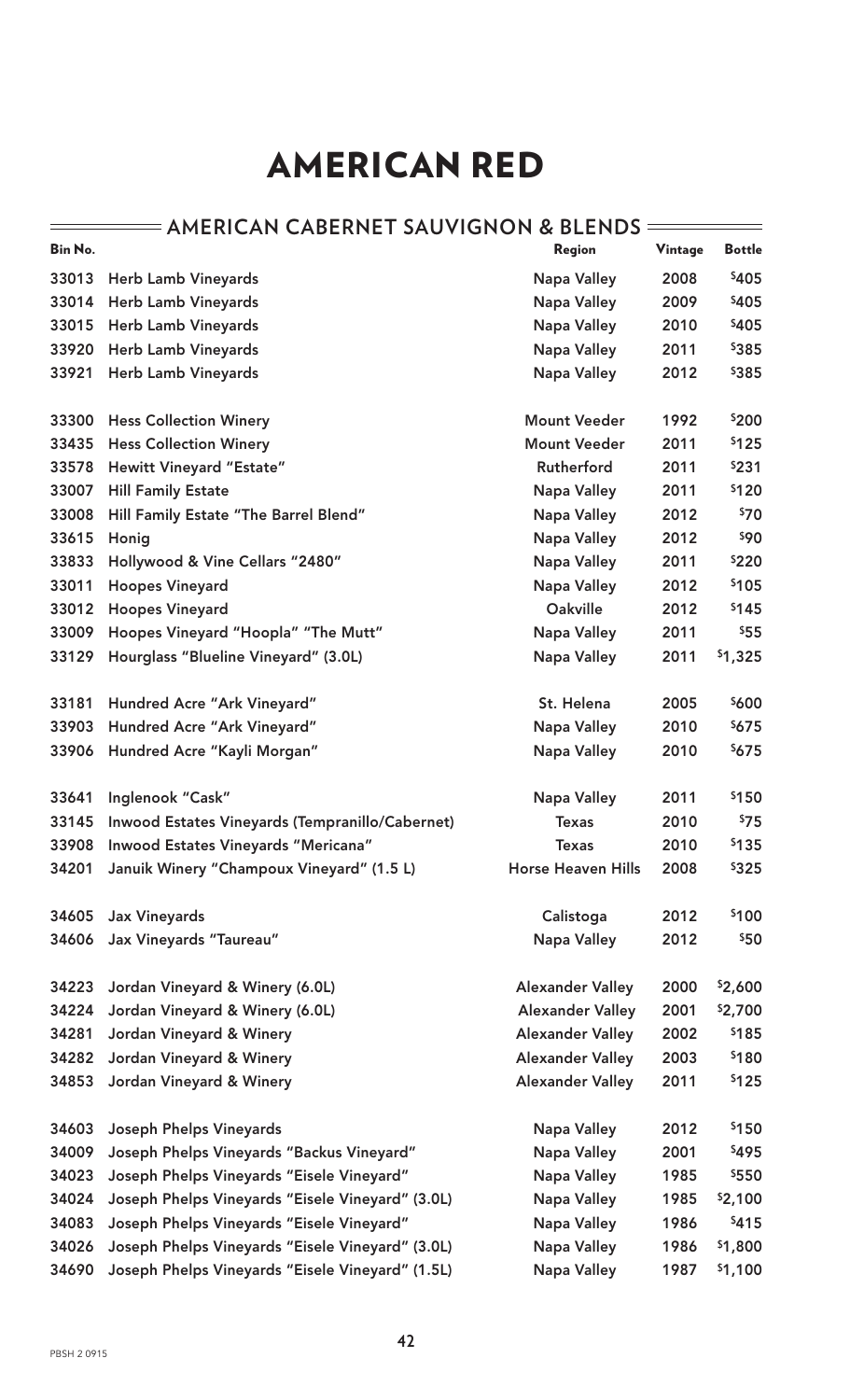|         | <b>- AMERICAN CABERNET SAUVIGNON &amp; BLENDS</b>                           |                             |                |               |
|---------|-----------------------------------------------------------------------------|-----------------------------|----------------|---------------|
| Bin No. |                                                                             | Region                      | <b>Vintage</b> | <b>Bottle</b> |
| 34028   | Joseph Phelps Vineyards "Insignia" (3.0L)                                   | <b>Napa Valley</b>          | 1985           | \$2,200       |
| 34029   | Joseph Phelps Vineyards "Insignia" (3.0L)                                   | <b>Napa Valley</b>          | 1986           | \$2,100       |
| 34030   | Joseph Phelps Vineyards "Insignia" (3.0L)                                   | <b>Napa Valley</b>          | 1990           | \$1,850       |
| 33377   | Joseph Phelps Vineyards "Insignia"                                          | <b>Napa Valley</b>          | 1999           | \$450         |
| 34008   | Joseph Phelps Vineyards "Insignia"                                          | Napa Valley                 | 2005           | \$450         |
| 34031   | Joseph Phelps Vineyards "Insignia" (1.5L)                                   | <b>Napa Valley</b>          | 2006           | \$840         |
| 34608   | Joseph Phelps Vineyards "Insignia"                                          | <b>Napa Valley</b>          | 2011           | \$475         |
| 34054   | Justin Vineyards & Winery "Isosceles" (3.0L)                                | <b>Paso Robles</b>          | 2007           | \$750         |
| 34508   | Justin Vineyards & Winery "Isosceles"                                       | <b>Paso Robles</b>          | 2012           | \$168         |
| 34919   | Justin Vineyards & Winery "Isosceles Reserve"                               | <b>Paso Robles</b>          | 2008           | \$275         |
| 34061   | <b>Justin Vineyards &amp; Winery</b>                                        | <b>Paso Robles</b>          | 2012           | \$52          |
| 34705   | K Vintners "The Creator"                                                    | Walla Walla Valley          | 2012           | \$125         |
| 34927   | Kamen Estate Wines (1.5L)                                                   | Sonoma Valley               | 2010           | \$395         |
| 34923   | <b>Kamen Estate Wines</b>                                                   | Sonoma Valley               | 2011           | \$170         |
| 34305   | Kamen Estate Wines "Kashmir"                                                | Sonoma Valley               | 2009           | \$345         |
| 34904   | Karl Lawrence Cellars (1.5L)                                                | <b>Napa Valley</b>          | 2006           | \$375         |
| 34669   | Karl Lawrence Cellars (6.0L)                                                | <b>Napa Valley</b>          | 2006           | \$1,176       |
| 34688   | Karl Lawrence "Reserve" "Gary Morisoli Vineyard"                            | <b>Napa Valley</b>          | 2007           | \$290         |
| 34687   | Karl Lawrence "Reserve" "Herb Lamb Vineyard"                                | <b>Napa Valley</b>          | 2007           | \$290         |
| 34903   | Karl Lawrence "Reserve" "Herb Lamb Vineyard" (3.0L)                         | <b>Napa Valley</b>          | 2008           | \$1,200       |
| 34905   | Karl Lawrence "Reserve" "Beckstoffer/ Dr. Crane Vineyard" (1.5L) St. Helena |                             | 2009           | \$580         |
| 34767   | Karl Lawrence "Reserve" "Beckstoffer/ To Kalon Vineyard"                    | Oakville                    | 2009           | \$290         |
| 34768   | Karl Lawrence "Reserve" "Henry Brothers Ranch"                              | <b>Howell Mountain</b>      | 2009           | \$290         |
| 34010   | Kathryn Kennedy Winery                                                      | Santa Cruz Mtn.             | 1997           | \$375         |
| 34038   | Kathryn Kennedy Winery                                                      | Santa Cruz Mtn.             | 2000           | \$315         |
| 34039   | Kathryn Kennedy Winery                                                      | Santa Cruz Mtn.             | 2002           | \$380         |
| 34041   | Kathryn Kennedy Winery "Lateral"                                            | <b>Napa Valley</b>          | 2012           | \$105         |
| 34042   | Kathryn Kennedy Winery "Small Lot"                                          | <b>Santa Cruz Mountains</b> | 2011           | \$150         |
| 34930   | Keenan (3.0L)                                                               | <b>Napa Valley</b>          | 1982           | \$1,300       |
| 34932   | Keenan (5.0L)                                                               | <b>Napa Valley</b>          | 1985           | \$1,650       |
| 34100   | Keenan (3.0L)                                                               | <b>Napa Valley</b>          | 1987           | \$775         |
| 34111   | Keenan "Reserve"                                                            | <b>Spring Mtn. District</b> | 2001           | \$280         |
| 34478   | Keenan                                                                      | <b>Napa Valley</b>          | 2005           | \$190         |
| 34929   | Keenan "Reserve"                                                            | <b>Spring Mtn. District</b> | 2007           | \$195         |
| 34053   | Kenzo Estate "Ai"                                                           | Napa Valley                 | 2010           | \$495         |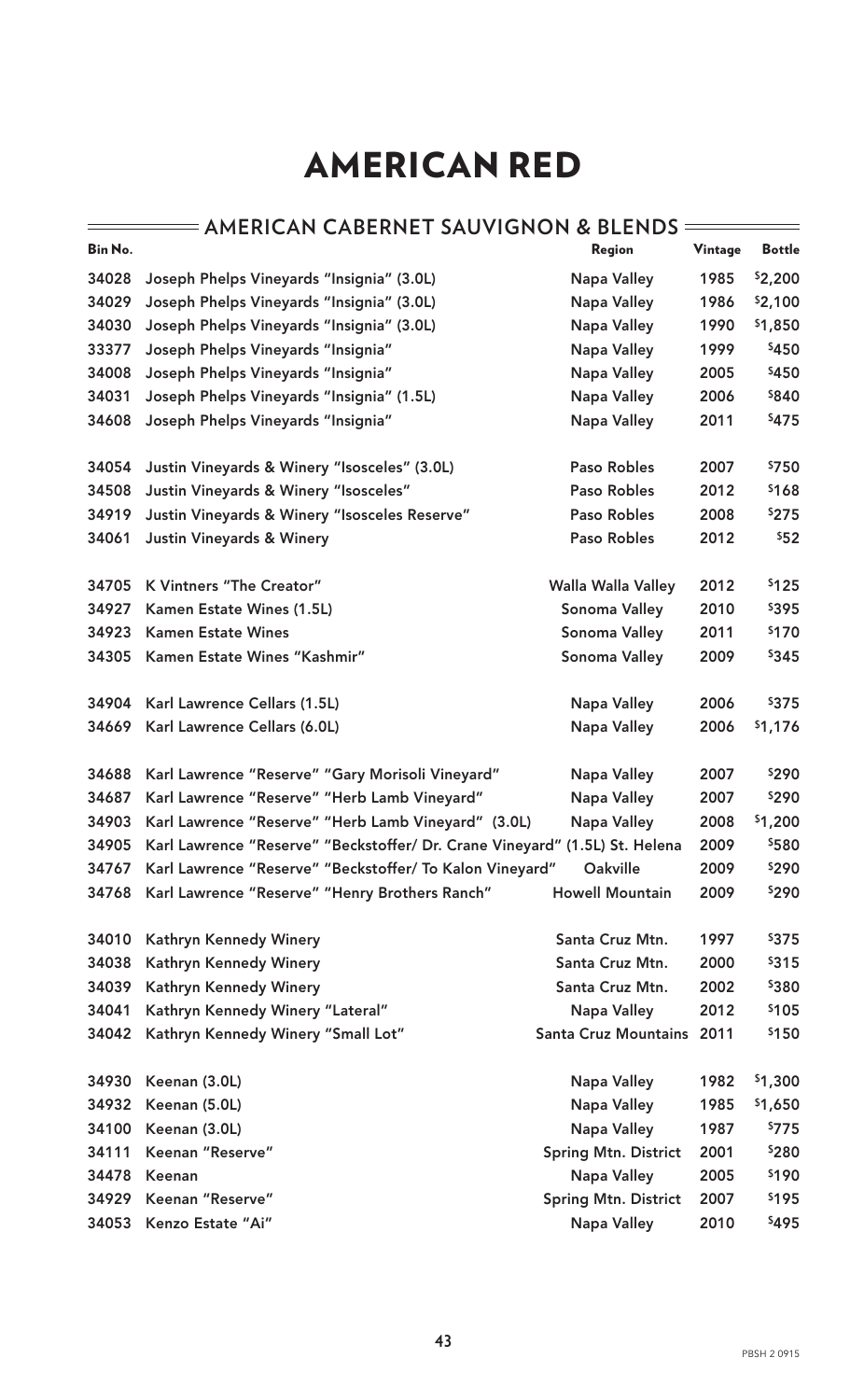| Bin No. |                                                        | Region                     | Vintage | <b>Bottle</b> |
|---------|--------------------------------------------------------|----------------------------|---------|---------------|
| 34084   | <b>Kobalt</b>                                          | Napa Valley                | 2011    | \$215         |
| 34997   | Kobalt "Window Pane"                                   | <b>Napa Valley</b>         | 2012    | \$90          |
| 38000   | Krupp Brothers "Veraison" "Stagecoach Vineyard" (1.5L) | <b>Napa Valley</b>         | 2008    | \$340         |
| 34999   | Krupp Brothers "Veraison" "Stagecoach Vineyard"        | <b>Napa Valley</b>         | 2009    | \$180         |
| 34680   | Krupp Brothers "Veraison" "Proprietary Red Blend"      | <b>Napa Valley</b>         | 2009    | \$115         |
| 34065   | La Jota Vineyard Co.                                   | <b>Howell Mountain</b>     | 1996    | \$300         |
| 34700   | La Jota Vineyard Co.                                   | <b>Howell Mountain</b>     | 2011    | \$150         |
| 34101   | La Jota Vineyard Co. "13th Anniversary Release"        | <b>Howell Mountain</b>     | 1994    | \$410         |
| 34069   | <b>Laird Family Estate</b>                             | <b>Napa Valley</b>         | 2011    | \$120         |
| 34052   | <b>Lamborn Family Vineyards</b>                        | <b>Howell Mountain</b>     | 2006    | \$175         |
| 34018   | <b>Lamborn Family Vineyards</b>                        | <b>Howell Mountain</b>     | 2010    | \$210         |
| 34661   | <b>Laurel Glen Vineyard</b>                            | Sonoma Mountain            | 1997    | \$175         |
| 34441   | <b>Laurel Glen Vineyard</b>                            | Sonoma Mountain            | 1998    | \$175         |
| 34442   | <b>Laurel Glen Vineyard</b>                            | Sonoma Mountain            | 2003    | \$170         |
| 34660   | <b>Laurel Glen Vineyard</b>                            | Sonoma Mountain            | 2009    | \$145         |
| 34945   | Leonetti Cellar                                        | Walla Walla Valley         | 2011    | \$220         |
| 34297   | Leonetti Cellar "Reserve"                              | Walla Walla Valley         | 2010    | \$360         |
| 34937   | Levendi "Sweetwater Ranch"                             | <b>Napa Valley</b>         | 2009    | \$90          |
| 32668   | Leviathan Wine Company                                 | California                 | 2011    | \$125         |
| 34119   | Levy & McClellan                                       | <b>Napa Valley</b>         | 2005    | \$1,350       |
| 34118   | Levy & McClellan                                       | Napa Valley                | 2006    | \$1,300       |
| 34117   | Levy & McClellan                                       | <b>Napa Valley</b>         | 2008    | \$1,125       |
| 34176   | Levy & McClellan                                       | Napa Valley                | 2009    | \$1,125       |
| 34333   | Levy & McClellan "Ampersand"                           | Napa Valley                | 2009    | \$500         |
| 34951   | <b>Lewelling Vineyards</b>                             | St. Helena                 | 2011    | \$150         |
| 34147   | Lewis Cellars "Cuvee L"                                | Napa Valley                | 2005    | \$495         |
| 34199   | <b>Lindstrom Wines</b>                                 | <b>Stags Leap District</b> | 2011    | \$240         |
| 34322   | Liparita Cellars "V Block"                             | Yountville                 | 2009    | \$115         |
| 34802   | Livingston-Moffett "Gemstone Vineyard"                 | <b>Napa Valley</b>         | 2007    | \$205         |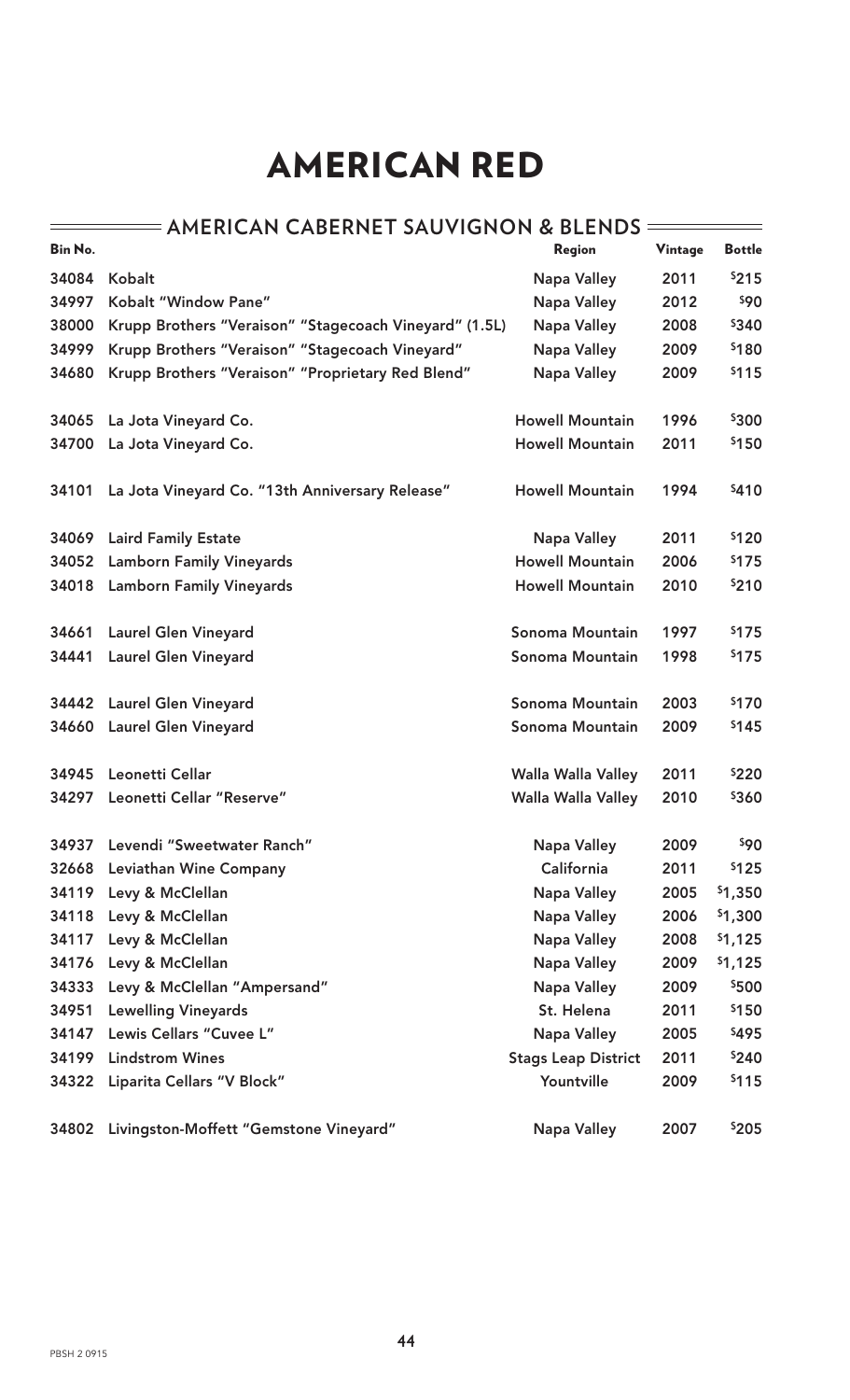| Bin No. |                                                | Region                 | Vintage | <b>Bottle</b> |
|---------|------------------------------------------------|------------------------|---------|---------------|
| 34183   | Lokoya Winery                                  | <b>Spring Mountain</b> | 2006    | \$440         |
| 34094   | Lokoya Winery                                  | <b>Spring Mountain</b> | 2007    | \$550         |
| 34004   | Lokoya Winery                                  | <b>Spring Mountain</b> | 2009    | \$525         |
| 34902   | Lokoya Winery                                  | <b>Spring Mountain</b> | 2010    | \$600         |
| 34711   | Lokoya Winery                                  | <b>Spring Mountain</b> | 2011    | \$695         |
| 34095   | Lokoya Winery                                  | <b>Howell Mountain</b> | 2006    | \$440         |
| 34002   | Lokoya Winery                                  | <b>Howell Mountain</b> | 2008    | \$700         |
| 34003   | Lokoya Winery                                  | <b>Howell Mountain</b> | 2009    | \$600         |
| 34912   | Lokoya Winery                                  | <b>Howell Mountain</b> | 2010    | \$700         |
| 34712   | Lokoya Winery                                  | <b>Howell Mountain</b> | 2011    | \$695         |
| 34309   | Lokoya Winery                                  | <b>Howell Mountain</b> | 2012    | \$700         |
| 34706   | Lokoya Winery                                  | Diamond Mtn.           | 2005    | \$800         |
| 34081   | Lokoya Winery                                  | Diamond Mtn.           | 2007    | \$550         |
| 34000   | Lokoya Winery                                  | Diamond Mtn.           | 2008    | \$525         |
| 34001   | Lokoya Winery                                  | Diamond Mtn.           | 2009    | \$525         |
| 34731   | Lokoya Winery                                  | Diamond Mtn.           | 2011    | \$695         |
| 34915   | Lokoya Winery                                  | <b>Mount Veeder</b>    | 2005    | \$400         |
| 34707   | Lokoya Winery                                  | <b>Mount Veeder</b>    | 2006    | \$440         |
| 34079   | Lokoya Winery                                  | <b>Mount Veeder</b>    | 2007    | \$775         |
| 34005   | Lokoya Winery                                  | <b>Mount Veeder</b>    | 2008    | \$525         |
| 34007   | Lokoya Winery                                  | <b>Mount Veeder</b>    | 2009    | \$525         |
| 34910   | Lokoya Winery                                  | <b>Mount Veeder</b>    | 2010    | \$700         |
| 34732   | Lokoya Winery                                  | <b>Mount Veeder</b>    | 2011    | \$695         |
| 34325   | Lokoya Winery                                  | <b>Mount Veeder</b>    | 2012    | \$700         |
| 34098   | Long Shadows Vintners "Chester Kidder"         | <b>Columbia Valley</b> | 2010    | \$105         |
| 34203   | Long Shadows Vintners "Feather" (1.5 L)        | <b>Columbia Valley</b> | 2006    | \$295         |
| 36926   | Long Shadows Vintners "Pirouette"              | <b>Columbia Valley</b> | 2012    | \$125         |
| 34090   | Louis M. Martini Winery "Monte Rosso Vineyard" | Sonoma Valley          | 2010    | \$180         |
| 35558   | Macauley Vineyard "Beckstoffer/To Kalon"       | <b>Oakville</b>        | 2005    | \$320         |
| 35176   | Macauley "Beckstoffer/To Kalon" (3.0 L)        | Oakville               | 2009    | \$1,250       |
| 35177   | Macauley "Beckstoffer/To Kalon" (6.0 L)        | <b>Oakville</b>        | 2009    | \$2,100       |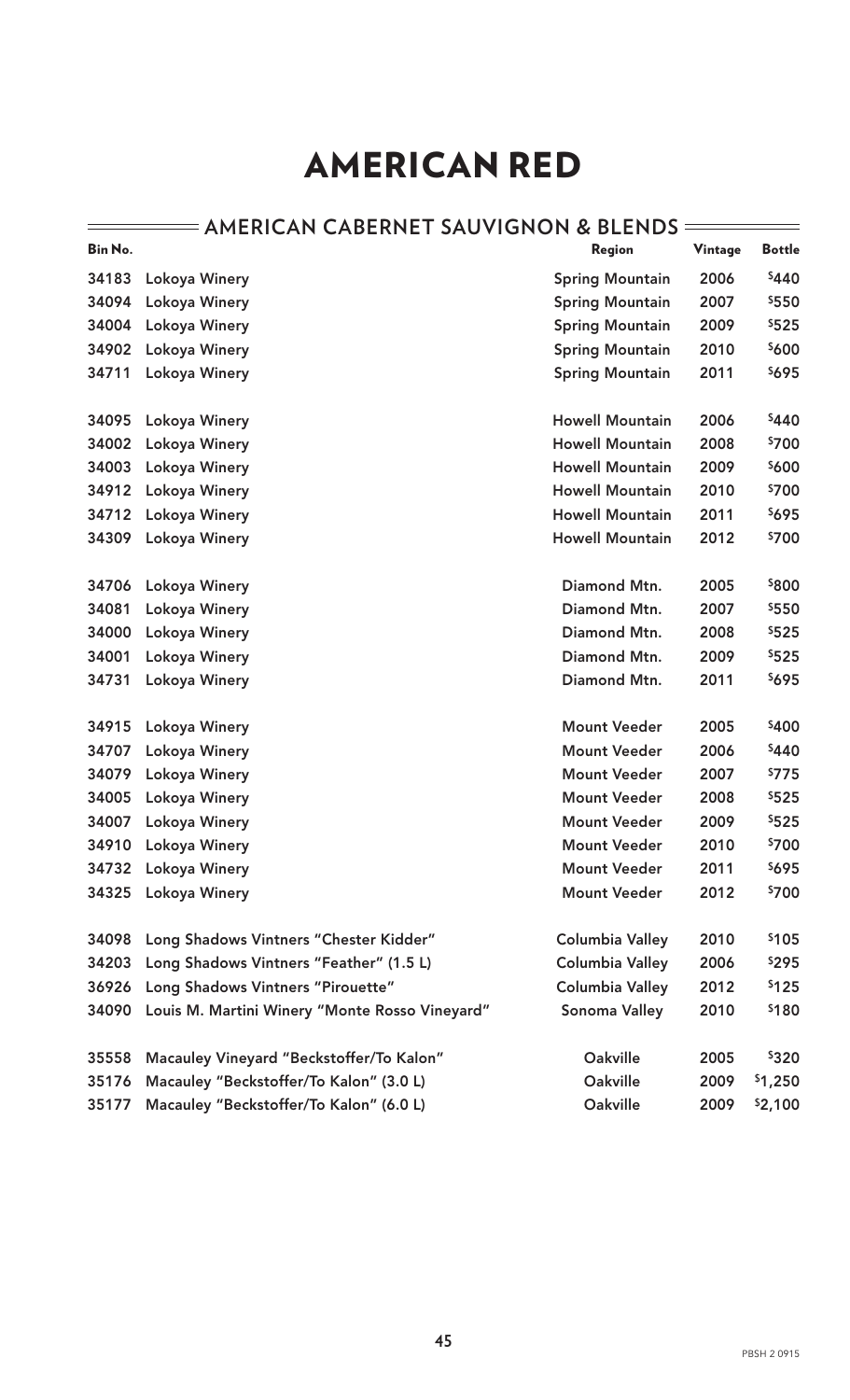### **EXECUTE:** AMERICAN CABERNET SAUVIGNON & BLENDS

| Bin No. |                                              | Region                 | Vintage | <b>Bottle</b> |
|---------|----------------------------------------------|------------------------|---------|---------------|
| 33302   | <b>Maiden</b>                                | <b>Napa Valley</b>     | 2006    | \$385         |
| 30636   | <b>Matriarch</b>                             | <b>Napa Valley</b>     | 2004    | \$270         |
| 30637   | <b>Matriarch</b>                             | <b>Napa Valley</b>     | 2005    | \$255         |
| 33055   | <b>Matriarch</b>                             | <b>Napa Valley</b>     | 2006    | \$255         |
| 30642   | <b>Matriarch</b>                             | <b>Napa Valley</b>     | 2007    | \$315         |
| 30643   | <b>Matriarch</b>                             | <b>Napa Valley</b>     | 2008    | \$300         |
| 30644   | <b>Matriarch</b>                             | <b>Napa Valley</b>     | 2009    | \$325         |
| 35311   | <b>Matthew Wallace</b>                       | <b>Napa Valley</b>     | 2012    | \$160         |
| 35008   | <b>Mauritson</b>                             | <b>Sonoma County</b>   | 2011    | \$70          |
| 35362   | <b>Mayacamas Vineyards</b>                   | <b>Napa Valley</b>     | 1998    | \$350         |
| 35605   | <b>Mayacamas Vineyards</b>                   | <b>Mount Veeder</b>    | 2009    | \$185         |
| 35933   | <b>Melka Wines "CJ"</b>                      | <b>Napa Valley</b>     | 2011    | \$125         |
| 35287   | Merkin Vineyards "Shinola"                   | <b>New Mexico</b>      | 2012    | \$55          |
| 35039   | <b>Merus</b>                                 | <b>Napa Valley</b>     | 2006    | \$450         |
| 35040   | <b>Merus</b>                                 | <b>Napa Valley</b>     | 2007    | \$450         |
| 35498   | <b>Meteor Vineyard "Perseid"</b>             | Coombsville            | 2009    | \$270         |
| 35043   | Miner Family Vineyards "The Oracle"          | <b>Napa Valley</b>     | 2009    | \$185         |
| 35952   | <b>Moffett Vineyards</b>                     | <b>Howell Mountain</b> | 2012    | \$170         |
| 35200   | Montagna "Tre Vigneti"                       | <b>Napa Valley</b>     | 2011    | \$150         |
| 35608   | Mt. Brave                                    | <b>Mount Veeder</b>    | 2011    | \$160         |
| 35934   | Mount Eden Vineyards (1.5L)                  | Santa Cruz Mtn.        | 2008    | \$360         |
| 35005   | <b>Mount Eden Vineyards</b>                  | Santa Cruz Mtn.        | 2009    | \$141         |
| 35481   | Napanook                                     | <b>Napa Valley</b>     | 2012    | \$120         |
| 35954   | Newton "The Puzzle"                          | <b>Napa Valley</b>     | 2012    | \$275         |
| 35674   | Nicholas Allen Wines "Carte Blanche"         | <b>Napa Valley</b>     | 2009    | \$270         |
| 35305   | Nickel & Nickel "Branding Iron"              | <b>Oakville</b>        | 2012    | \$210         |
| 35314   | Nickel & Nickel "Rock Cairn Vineyard"        | <b>Oakville</b>        | 2012    | \$195         |
| 35408   | Nickel & Nickel "Hayne Vineyard"             | St. Helena             | 2012    | <b>\$210</b>  |
| 35106   | Nickel & Nickel "John C. Sullenger Vineyard" | <b>Oakville</b>        | 2012    | \$180         |
| 35101   | Nickel & Nickel "Quarry Vineyard"            | Rutherford             | 2010    | \$195         |
| 35306   | Nickel & Nickel "C. C. Ranch"                | Rutherford             | 2012    | \$195         |

 $\equiv$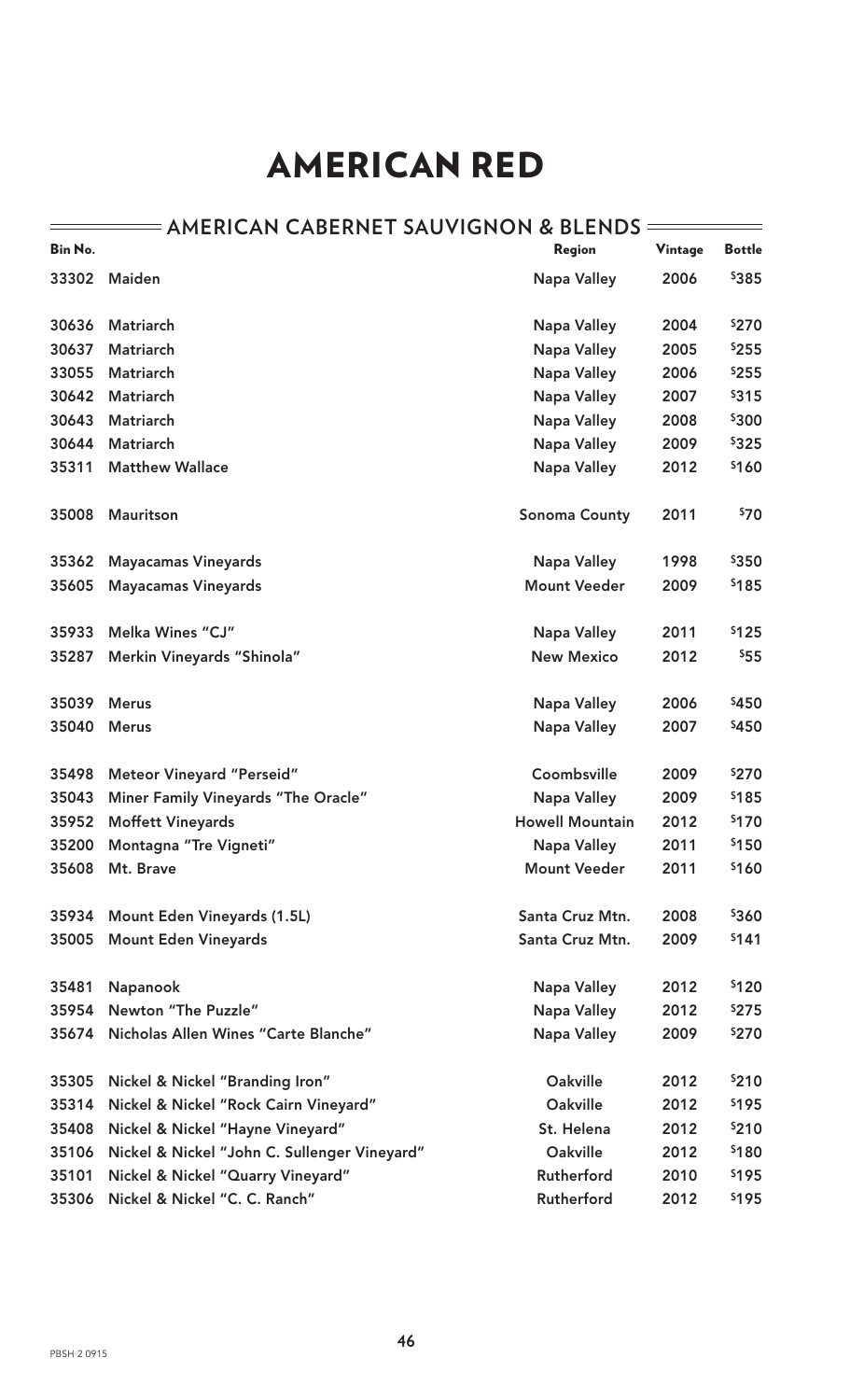| Bin No. |                                            | Region                     | <b>Vintage</b> | <b>Bottle</b> |
|---------|--------------------------------------------|----------------------------|----------------|---------------|
| 35014   | Odette                                     | <b>Stags Leap District</b> | 2012           | \$230         |
| 35883   | Opus One (6.0L)                            | Napa Valley                | 1984           | \$3,500       |
| 35003   | <b>Opus One</b>                            | Napa Valley                | 1985           | \$750         |
| 35225   | Opus One (6.0L)                            | Napa Valley                | 1985           | \$4,000       |
| 35614   | Opus One (6.0L)                            | Napa Valley                | 1986           | \$5,400       |
| 35736   | <b>Opus One</b>                            | Napa Valley                | 1992           | \$675         |
| 35062   | Opus One (1.5L)                            | Napa Valley                | 1995           | \$1,300       |
| 35668   | Opus One (3.0L)                            | <b>Napa Valley</b>         | 1996           | \$2,400       |
| 35419   | <b>Opus One</b>                            | Napa Valley                | 2004           | \$575         |
| 33208   | Opus One (1.5L)                            | Napa Valley                | 2006           | \$1,000       |
| 34225   | Opus One (6.0L)                            | Napa Valley                | 2006           | \$4,575       |
| 35236   | <b>Opus One</b>                            | <b>Napa Valley</b>         | 2009           | \$480         |
| 35935   | Opus One (1.5L)                            | Napa Valley                | 2009           | \$1,750       |
| 35091   | <b>Opus One</b>                            | <b>Napa Valley</b>         | 2010           | \$425         |
| 35936   | <b>Opus One</b>                            | <b>Napa Valley</b>         | 2011           | \$515         |
| 35937   | <b>Opus One "Overture"</b>                 | <b>Napa Valley</b>         | <b>NV</b>      | \$245         |
| 35001   | Orin Swift "Papillon" (1.5L)               | Napa Valley                | 2010           | \$300         |
| 35007   | Orin Swift "Papillon"                      | <b>Napa Valley</b>         | 2012           | \$150         |
| 35612   | <b>O'Shaughnessy Estate Winery</b>         | <b>Howell Mountain</b>     | 2011           | \$195         |
| 35930   | <b>Ovid Vineyards</b>                      | Napa Valley                | 2011           | \$495         |
| 36602   | Pahlmeyer                                  | Napa Valley                | 2012           | \$325         |
| 36001   | Pahlmeyer "Jayson"                         | Napa Valley                | 2011           | \$170         |
| 39930   | Palazzo "Right Bank Proprietary Red Blend" | <b>Napa Valley</b>         | 2009           | \$145         |
|         |                                            |                            |                |               |
| 36708   | <b>Paul Hobbs</b>                          | <b>Napa Valley</b>         | 2011           | \$220         |
| 36793   | <b>Paradigm Winery</b>                     | <b>Oakville</b>            | 2011           | \$145         |
| 36711   | <b>Peju Province Winery</b>                | <b>Napa Valley</b>         | 2012           | \$115         |
| 36307   | Peju Province Winery "Reserve" (1.5L)      | Rutherford                 | 2006           | \$750         |
| 36934   | Peju Province Winery "Reserve" (6.0L)      | Rutherford                 | 2009           | \$2,700       |
| 36322   | Pepper Bridge (1.5L)                       | Walla Walla Valley         | 2008           | \$300         |
| 36663   | <b>Pepper Bridge Winery</b>                | Walla Walla Valley         | 2009           | \$130         |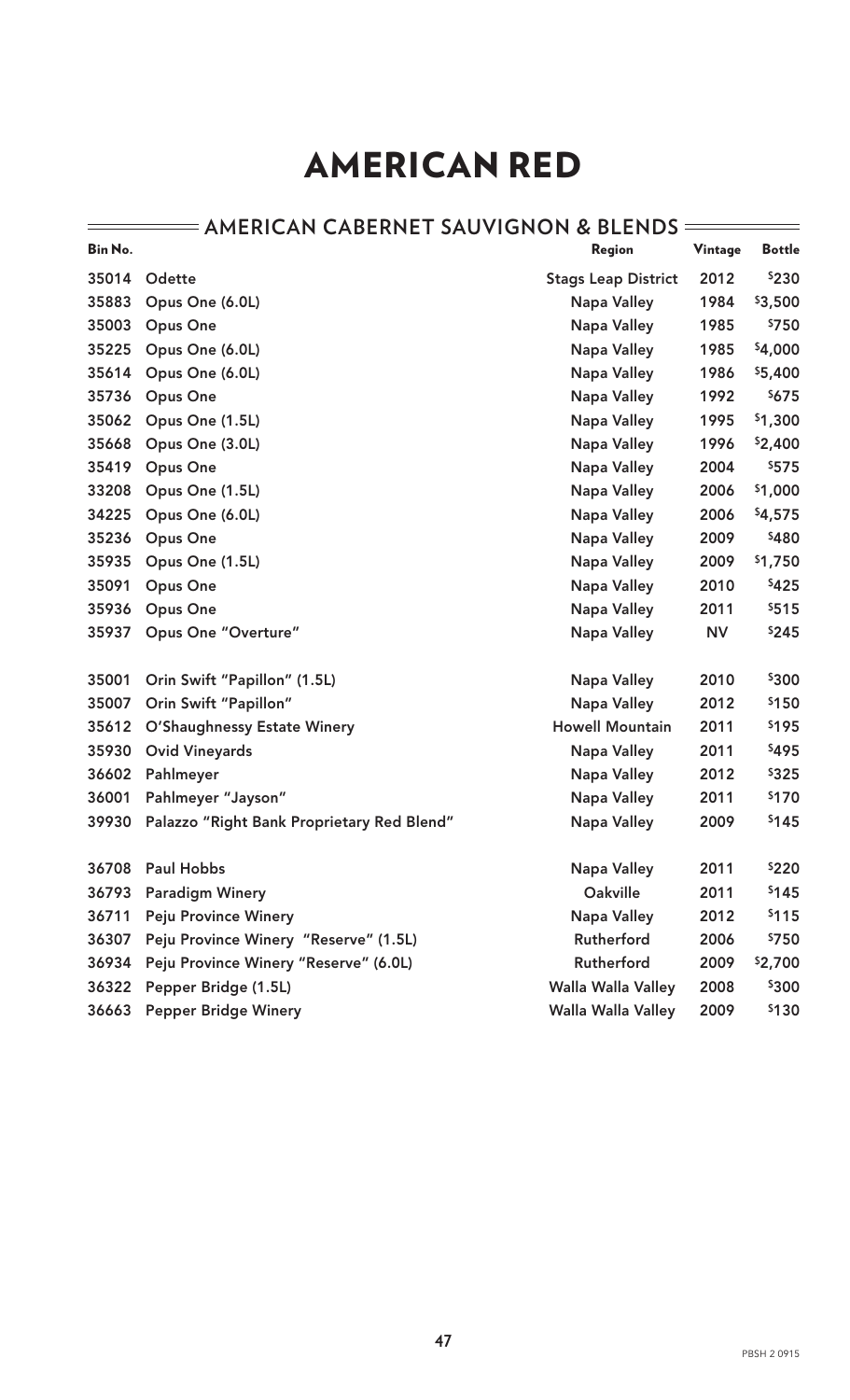| Bin No. |                                                                   | Region                      | Vintage | <b>Bottle</b> |
|---------|-------------------------------------------------------------------|-----------------------------|---------|---------------|
| 36404   | <b>Peter Michael "Les Pavots"</b>                                 | <b>Knights Valley</b>       | 1995    | \$675         |
| 36008   | <b>Peter Michael "Les Pavots"</b>                                 | <b>Knights Valley</b>       | 2003    | \$390         |
| 36403   | <b>Peter Michael "Les Pavots"</b>                                 | <b>Knights Valley</b>       | 2004    | \$550         |
| 36402   | Peter Michael "Les Pavots" (1.5 L)                                | <b>Knights Valley</b>       | 2008    | \$990         |
| 32002   | <b>Peter Michael "Les Pavots"</b>                                 | <b>Knights Valley</b>       | 2010    | \$400         |
| 36905   | <b>Plumpjack "Estate"</b>                                         | Oakville                    | 2012    | \$240         |
| 36311   | Plumpjack "Reserve"                                               | Oakville                    | 2005    | \$520         |
| 36111   | <b>Plumpjack "Reserve"</b>                                        | <b>Oakville</b>             | 2006    | \$500         |
| 36048   | Pott Wine "Her Majesty's Secret Service"<br>"Stagecoach Vineyard" | <b>Napa Valley</b>          | 2012    | \$285         |
| 36300   | Pott Wine "Kaliholmanok" "Kicu Me Vineyard"                       | <b>Spring Mtn. District</b> | 2012    | \$285         |
| 36016   | <b>Pride Mountain Vineyards "Reserve"</b>                         | <b>Napa Valley</b>          | 1998    | \$450         |
| 36502   | <b>Pride Mountain Vineyards</b>                                   | Napa & Sonoma County 2012   |         | \$160         |
|         | 36019 Pride Mountain Vineyards (1.5L)                             | Napa & Sonoma County 2010   |         | \$420         |
| 36784   | <b>Provenance Vineyards</b>                                       | Rutherford                  | 2011    | \$93          |
| 36306   | Pulido Walker "Melanson Vineyard"                                 | <b>Napa Valley</b>          | 2011    | \$350         |
| 36318   | Pulido Walker "Panek Vineyard"                                    | <b>Napa Valley</b>          | 2012    | \$350         |
| 36459   | <b>Quilceda Creek Vintners</b>                                    | <b>Columbia Valley</b>      | 2008    | \$415         |
| 36460   | <b>Quilceda Creek Vintners</b>                                    | <b>Columbia Valley</b>      | 2009    | \$440         |
| 36891   | Quilceda Creek Vintners                                           | Columbia Valley             | 2010    | \$475         |
| 36917   | <b>Quilceda Creek Vintners</b>                                    | <b>Columbia Valley</b>      | 2011    | \$460         |
|         | 36964 Quilceda Creek Vintners                                     | Columbia Valley             | 2012    | \$395         |
| 36025   | <b>Ramey Wine Cellars (1.5L)</b>                                  | Diamond Mtn. District 2003  |         | \$675         |
| 36046   | Realm Cellars "Farella Vineyard"                                  | Coombsville                 | 2010    | \$256         |
| 36918   | <b>Realm Cellars "The Tempest"</b>                                | <b>Napa Valley</b>          | 2010    | \$195         |
| 36885   | <b>Regusci Winery</b>                                             | <b>Stags Leap District</b>  | 2011    | \$115         |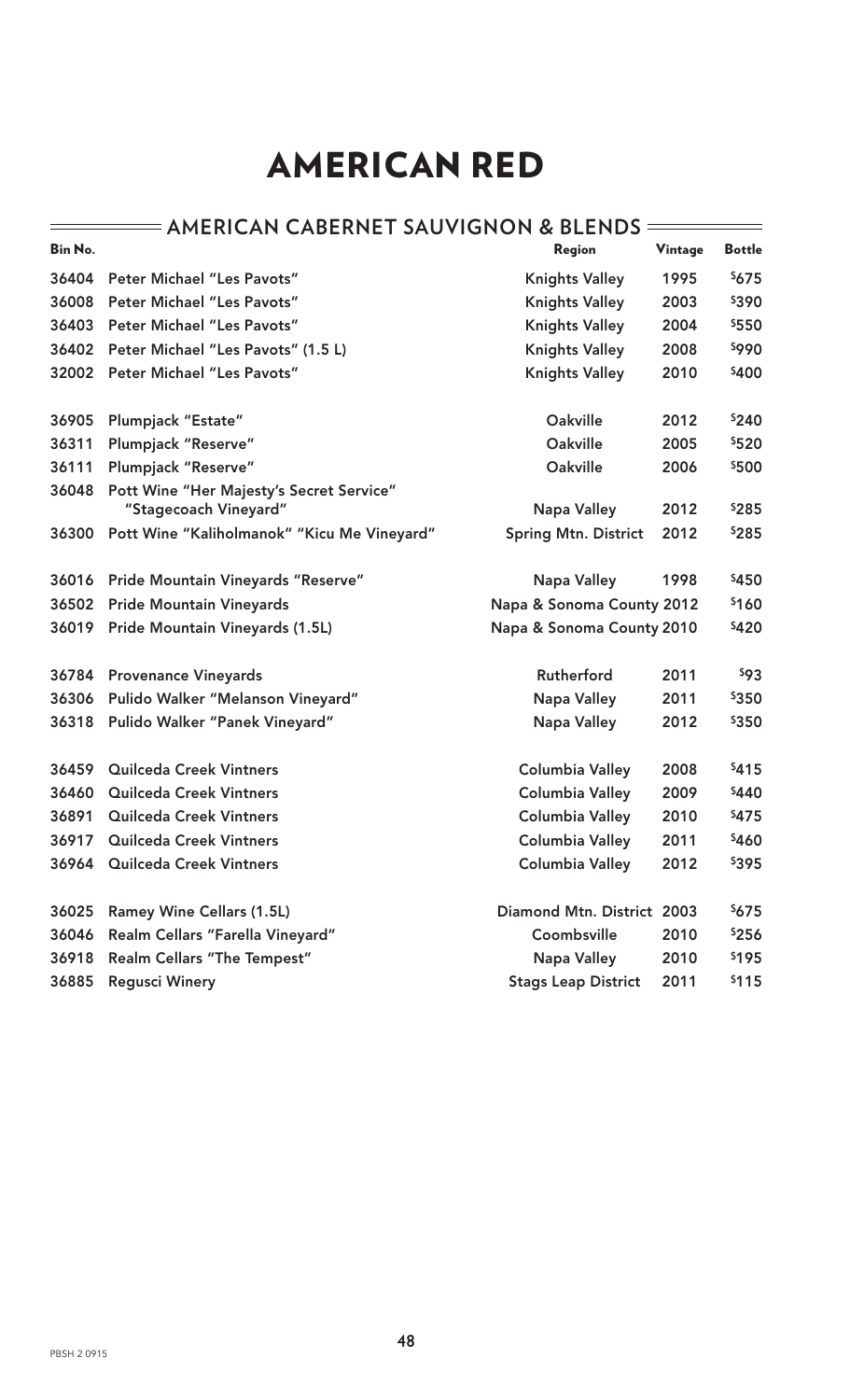| Bin No. |                                               | Region                        | Vintage | <b>Bottle</b> |
|---------|-----------------------------------------------|-------------------------------|---------|---------------|
| 36109   | Renteria                                      | Napa Valley                   | 2011    | \$90          |
| 36908   | Renteria                                      | <b>Stags Leap District</b>    | 2009    | \$130         |
| 36026   | Renteria "Tres Perlas" (1.5L)                 | Napa Valley                   | 2003    | \$825         |
| 36029   | <b>Reynolds Family Winery Estate Select</b>   | <b>Napa Valley</b>            | 2011    | \$110         |
| 36098   | Ridge Vineyards "Monte Bello"                 | Santa Cruz Mtn.               | 1988    | \$450         |
| 36100   | Ridge Vineyards "Monte Bello"                 | Santa Cruz Mtn.               | 1990    | \$410         |
| 36879   | Ridge Vineyards "Monte Bello"                 | Santa Cruz Mtn.               | 1991    | \$450         |
| 36974   | Ridge Vineyards "Monte Bello"                 | Santa Cruz Mtn.               | 1992    | \$450         |
| 36095   | Ridge Vineyards "Monte Bello"                 | Santa Cruz Mtn.               | 1995    | \$450         |
| 36923   | Ridge Vineyards "Monte Bello" (1.5L)          | Santa Cruz Mtn.               | 1995    | \$1,500       |
| 36096   | Ridge Vineyards "Monte Bello"                 | Santa Cruz Mtn.               | 1997    | \$450         |
| 36097   | Ridge Vineyards "Monte Bello"                 | Santa Cruz Mtn.               | 1999    | \$450         |
| 36099   | Ridge Vineyards "Monte Bello"                 | Santa Cruz Mtn.               | 2006    | \$295         |
| 36984   | Ridge Vineyards "Monte Bello"                 | Santa Cruz Mtn.               | 2008    | \$360         |
| 36031   | <b>Ritchie Creek Vineyard</b>                 | Napa Valley                   | 1991    | \$175         |
| 36140   | <b>Robert Foley "Claret"</b>                  | <b>Napa Valley</b>            | 2011    | \$255         |
| 36802   | Robert Mondavi Winery "Reserve"               | <b>Napa Valley</b>            | 1994    | \$365         |
| 36407   | Robert Mondavi Winery "Reserve"               | Napa Valley                   | 2003    | \$270         |
| 36408   | Robert Mondavi Winery "Reserve"               | Napa Valley                   | 2008    | \$295         |
| 36904   | Robert Mondavi Winery "Reserve"               | <b>Oakville</b>               | 2010    | \$225         |
| 31688   | <b>Robert Sinskey Vineyards "Marcien"</b>     | Los Carneros Napa Valley 2008 |         | \$195         |
| 36421   | <b>Rombauer Vineyards "Diamond Selection"</b> | Napa Valley                   | 2010    | \$160         |
| 36034   | <b>Round Pond</b>                             | Rutherford                    | 2012    | \$120         |
| 36180   | <b>Rubicon Estate "Rubicon"</b>               | Rutherford                    | 2008    | \$355         |
| 36257   | Rudd "Oakville Estate"                        | Napa Valley                   | 2005    | \$400         |
| 36398   | Rudd "Oakville Estate"                        | <b>Napa Valley</b>            | 2006    | \$375         |
| 36399   | <b>Rudd "Oakville Estate"</b>                 | <b>Napa Valley</b>            | 2007    | \$400         |
| 36394   | Rudd "Oakville Estate"                        | Napa Valley                   | 2008    | \$390         |
| 36156   | Rudd "Oakville Estate"                        | <b>Napa Valley</b>            | 2009    | \$400         |
| 36218   | Rudd "Samantha's"                             | <b>Napa Valley</b>            | 2008    | \$265         |
| 36933   | <b>Rudius Wines</b>                           | <b>Oakville</b>               | 2012    | \$160         |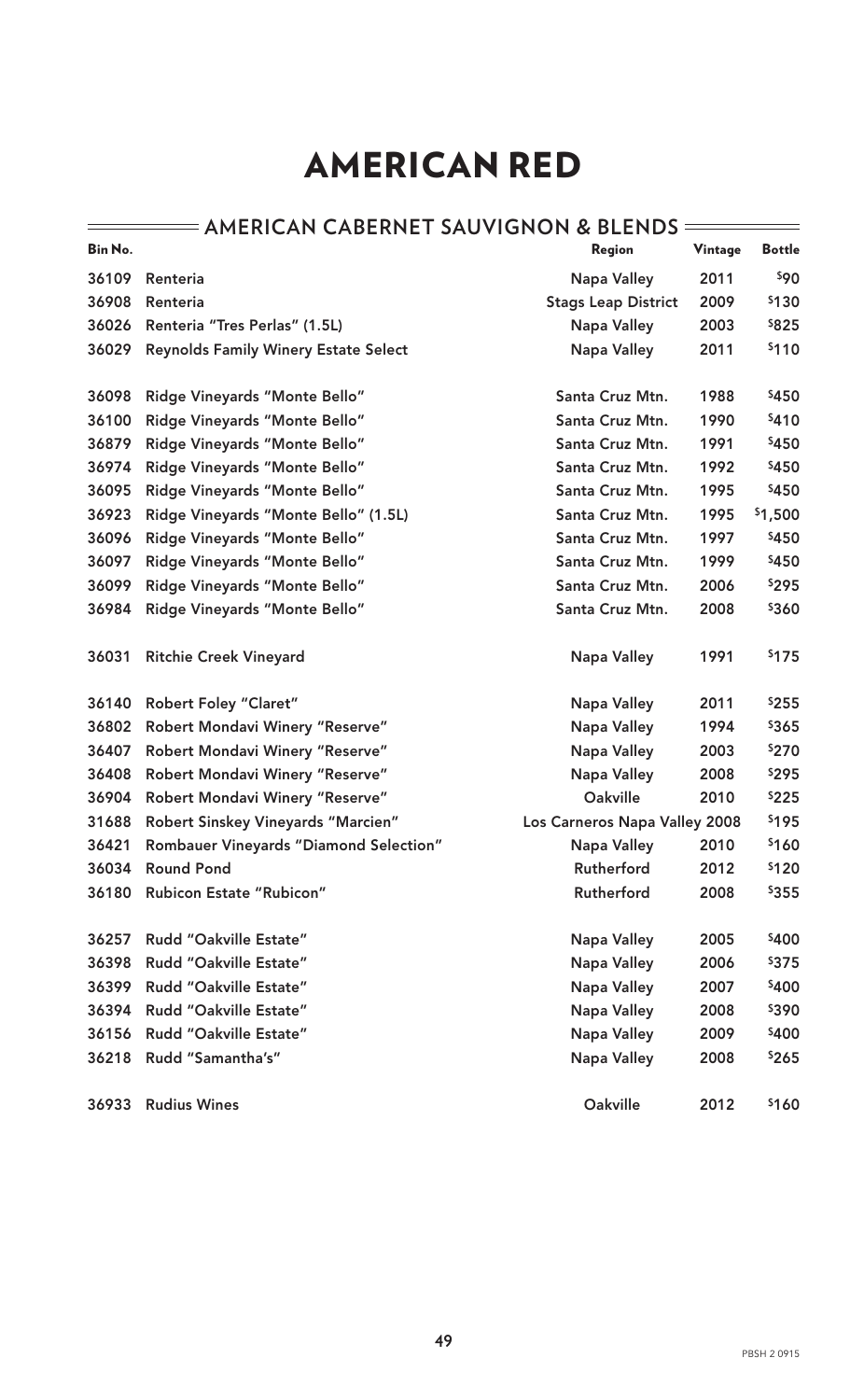| Bin No. |                                                           | Region                      | Vintage | <b>Bottle</b> |
|---------|-----------------------------------------------------------|-----------------------------|---------|---------------|
| 37330   | <b>Scarecrow</b>                                          | <b>Napa Valley</b>          | 2012    | \$650         |
| 37444   | Scarecrow "M. Étain"                                      | Rutheford                   | 2012    | \$325         |
| 37225   | Schrader Cellars "T6" "Beckstoffer/To Kalon Vineyard"     | <b>Napa Valley</b>          | 2009    | \$600         |
| 37589   | Schrader Cellars "CCS" "Beckstoffer/To Kalon Vineyard"    | <b>Napa Valley</b>          | 2009    | \$600         |
| 37854   | Schrader Cellars "GIII" "Beckstoffer/To Kalon Vineyard"   | Rutherford                  | 2009    | \$600         |
| 37201   | Schrader Cellars "LPV" "Beckstoffer/Las Piedras Vineyard" | <b>Napa Valley</b>          | 2012    | \$770         |
| 37498   | Schrader Cellars "Old Sparky"                             |                             |         |               |
|         | "Beckstoffer/To Kalon Vineyard" (1.5L)                    | <b>Napa Valley</b>          | 2009    | \$1,300       |
| 37777   | Schrader Cellars "RBS" "Beckstoffer/To Kalon Vineyard"    | <b>Napa Valley</b>          | 2009    | \$600         |
| 37415   | Schrader Cellars "Beckstoffer/To Kalon Vineyard"          | Napa Valley                 | 2009    | \$600         |
| 37105   | <b>Screaming Eagle (3.0L)</b>                             | <b>Napa Valley</b>          | 1993    | \$50,000      |
|         |                                                           |                             |         |               |
| 37240   | <b>Screaming Eagle</b>                                    | <b>Napa Valley</b>          | 1996    | \$4,800       |
| 37679   | <b>Shafer Vineyards "One Point Five"</b>                  | <b>Stags Leap District</b>  | 2012    | \$178         |
| 37110   | Shafer Vineyards "Hillside Select" (3.0L)                 | <b>Stags Leap District</b>  | 1986    | \$2,250       |
| 37402   | Shafer Vineyards "Hillside Select"                        | <b>Stags Leap District</b>  | 1990    | \$600         |
| 37486   | Shafer Vineyards "Hillside Select" (5.0L)                 | <b>Stags Leap District</b>  | 1990    | \$3,500       |
| 37360   | Shafer Vineyards "Hillside Select"                        | <b>Stags Leap District</b>  | 1991    | \$420         |
| 37768   | Shafer Vineyards "Hillside Select"                        | <b>Stags Leap District</b>  | 1992    | \$415         |
| 37082   | Shafer Vineyards "Hillside Select"                        | <b>Stags Leap District</b>  | 1993    | \$390         |
| 37111   | Shafer Vineyards "Hillside Select" (3.0L)                 | <b>Stags Leap District</b>  | 1993    | \$1,700       |
| 37115   | Shafer Vineyards "Hillside Select" (1.5L)                 | <b>Stag's Leap District</b> | 2004    | \$950         |
| 37855   | Shafer Vineyards "Hillside Select"                        | <b>Stags Leap District</b>  | 2008    | \$510         |
| 37625   | Shafer Vineyards "Hillside Select" (1.5L)                 | <b>Stags Leap District</b>  | 2008    | \$825         |
|         | 37306 Shafer Vineyards "Hillside Select"                  | <b>Stags Leap District</b>  | 2009    | \$510         |
| 37908   | Shafer Vineyards "Hillside Select" (1.5 L)                | <b>Stags Leap District</b>  | 2009    | \$950         |
| 37905   | Shafer Vineyards "Hillside Select" (3.0L)                 | <b>Stags Leap District</b>  | 2009    | \$2,100       |
| 37301   | Shafer Vineyards "Hillside Select"                        | <b>Stags Leap District</b>  | 2010    | \$570         |
| 37120   | Shafer Vineyards "Sunspot Vineyard" (1.5L)                | <b>Stags Leap District</b>  | 2001    | \$1,450       |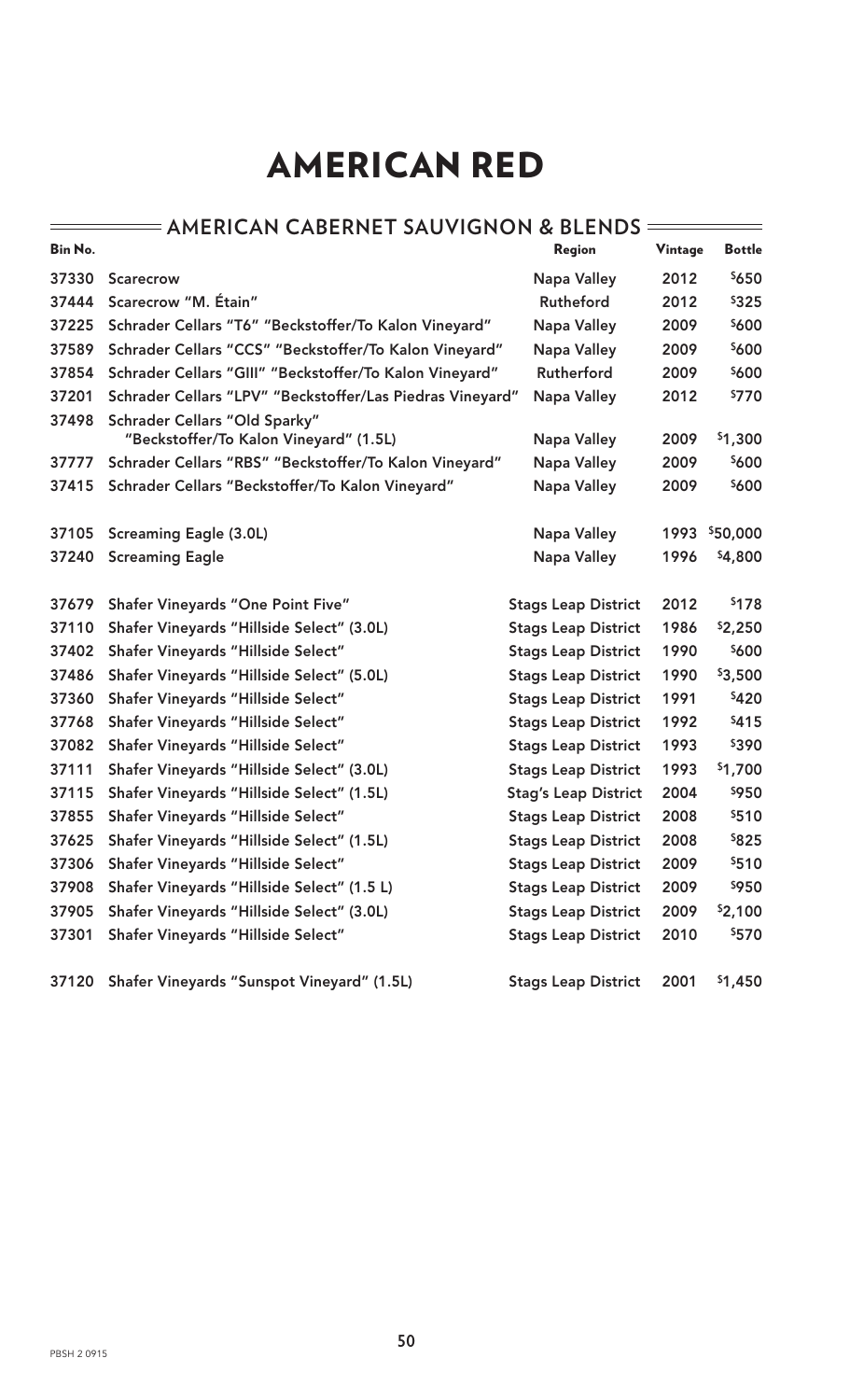### **ENGLEST COMERICAN CABERNET SAUVIGNON & BLENDS**

| Bin No. |                                              | Region                  | Vintage | <b>Bottle</b> |
|---------|----------------------------------------------|-------------------------|---------|---------------|
| 37123   | Silverado                                    | <b>Napa Valley</b>      | 2011    | \$100         |
| 37324   | <b>Silver Oak Cellars</b>                    | <b>Alexander Valley</b> | 2003    | \$280         |
| 37326   | <b>Silver Oak Cellars</b>                    | <b>Alexander Valley</b> | 2004    | \$280         |
| 37305   | <b>Silver Oak Cellars</b>                    | <b>Alexander Valley</b> | 2005    | \$280         |
| 37943   | <b>Silver Oak Cellars</b>                    | <b>Alexander Valley</b> | 2006    | \$250         |
| 37554   | <b>Silver Oak Cellars</b>                    | <b>Alexander Valley</b> | 2010    | \$160         |
| 37404   | Silver Oak Cellars (1.5L)                    | <b>Alexander Valley</b> | 2010    | \$320         |
| 37403   | Silver Oak Cellars (3.0L)                    | <b>Alexander Valley</b> | 2010    | \$640         |
| 37663   | Silver Oak Cellars (6.0L)                    | <b>Alexander Valley</b> | 2010    | \$1,280       |
| 37130   | Silver Oak Cellars (6.0L)                    | <b>Napa Valley</b>      | 2003    | \$2,300       |
| 37134   | Silver Oak Cellars (6.0L)                    | <b>Napa Valley</b>      | 2005    | \$2,100       |
| 37641   | Silver Oak Cellars (6.0L)                    | <b>Napa Valley</b>      | 2006    | \$2,100       |
| 37719   | <b>Silver Oak Cellars</b>                    | <b>Napa Valley</b>      | 2010    | \$230         |
| 37135   | Silver Oak Cellars "Bonny's Vineyard" (3.0L) | <b>Napa Valley</b>      | 1985    | \$3,300       |
| 37136   | Silver Oak Cellars "Bonny's Vineyard" (5.0L) | <b>Napa Valley</b>      | 1985    | \$6,000       |
| 37139   | Simi Winery "Landslide Vineyard"             | <b>Alexander Valley</b> | 2011    | \$75          |
| 37312   | Spottswoode Vineyard & Winery "Lyndenhurst"  | St. Helena              | 2011    | \$150         |
| 37141   | Spottswoode Vineyard & Winery                | Napa Valley             | 1982    | \$340         |
| 37142   | Spottswoode Vineyard & Winery (3.0L)         | <b>Napa Valley</b>      | 1982    | \$1,385       |
| 37144   | Spottswoode Vineyard & Winery                | <b>Napa Valley</b>      | 1990    | \$265         |
| 37317   | Spottswoode Vineyard & Winery                | <b>Napa Valley</b>      | 1991    | \$300         |
| 37145   | Spottswoode Vineyard & Winery                | <b>Napa Valley</b>      | 1992    | \$310         |
| 37147   | Spottswoode Vineyard & Winery (3.0L)         | <b>Napa Valley</b>      | 2001    | \$1,625       |
| 37150   | Spottswoode Vineyard & Winery (3.0L)         | St. Helena              | 2005    | \$2,365       |
| 37094   | Spottswoode Vineyard & Winery                | <b>Napa Valley</b>      | 2008    | \$300         |
| 37446   | Spottswoode Vineyard & Winery                | St. Helena              | 2009    | \$315         |
| 37008   | Spottswoode Vineyard & Winery (1.5L)         | St. Helena              | 2010    | \$630         |
| 37310   | Spottswoode Vineyard & Winery                | St. Helena              | 2011    | \$325         |
| 37469   | <b>Spring Mountain Vineyards</b>             | <b>Napa Valley</b>      | 1987    | \$285         |
| 37490   | <b>Spring Mountain Vineyards</b>             | <b>Napa Valley</b>      | 2009    | \$160         |
| 37412   | <b>Spring Mountain Vineyards "Elivette"</b>  | Napa Valley             | 2008    | \$260         |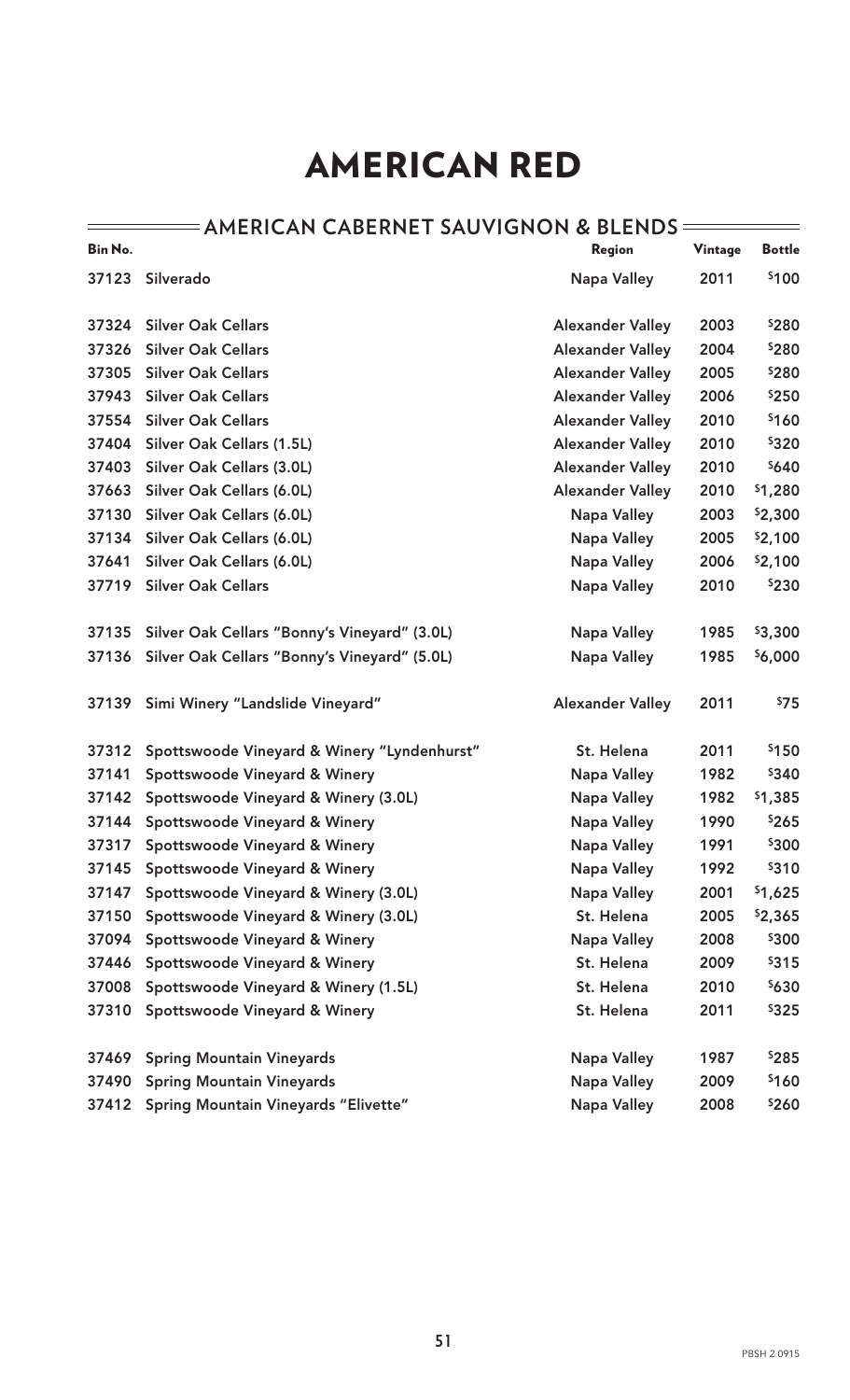| Bin No. |                                                      | Region                  | Vintage | <b>Bottle</b> |
|---------|------------------------------------------------------|-------------------------|---------|---------------|
|         | 37742 St. Francis                                    | <b>Sonoma County</b>    | 2012    | \$55          |
| 37956   | <b>Stag's Leap Wine Cellars "Artemis"</b>            | <b>Napa Valley</b>      | 2012    | \$145         |
| 37155   | Stag's Leap Wine Cellars "Cask 23"                   | <b>Napa Valley</b>      | 1992    | \$600         |
| 37914   | Stag's Leap Wine Cellars "Cask 23"                   | Napa Valley             | 1993    | \$425         |
| 37845   | Stag's Leap Wine Cellars "Cask 23" (3.0L)            | <b>Napa Valley</b>      | 1999    | \$1,840       |
| 37922   | Stag's Leap Wine Cellars "Cask 23"                   | <b>Napa Valley</b>      | 2010    | \$495         |
| 37846   | Stag's Leap Wine Cellars "SLV" (5.0L)                | Napa Valley             | 1998    | \$3,000       |
| 37842   | Stag's Leap Wine Cellars "SLV" (3.0L)                | <b>Napa Valley</b>      | 2000    | \$2,100       |
| 37076   | <b>Stag's Leap Wine Cellars "Fay"</b>                | <b>Napa Valley</b>      | 1992    | \$300         |
| 37847   | Stag's Leap Wine Cellars "Fay" (5.0L)                | <b>Napa Valley</b>      | 1998    | \$2,125       |
| 37327   | <b>Stag's Leap Wine Cellars "Fay"</b>                | <b>Napa Valley</b>      | 2012    | \$260         |
| 37476   | Staglin Family Vineyard "Estate" (1.5 L)             | Napa Valley             | 2007    | \$1,000       |
| 37102   | <b>Star Lane Vineyard</b>                            | <b>Happy Canyon</b>     | 2009    | \$110         |
| 37166   | Steltzner                                            | Napa Valley             | 2012    | \$90          |
| 37947   | <b>Sterling Vineyards "Platinum"</b>                 | Napa Valley             | 2011    | \$125         |
| 37168   | Stonestreet "Alexander Mountain Estate" "Bear Point" | <b>Alexander Valley</b> | 2007    | \$230         |
| 37974   | Stonestreet "Alexander Mountain Estate" "Rockfall"   | <b>Alexander Valley</b> | 2010    | \$240         |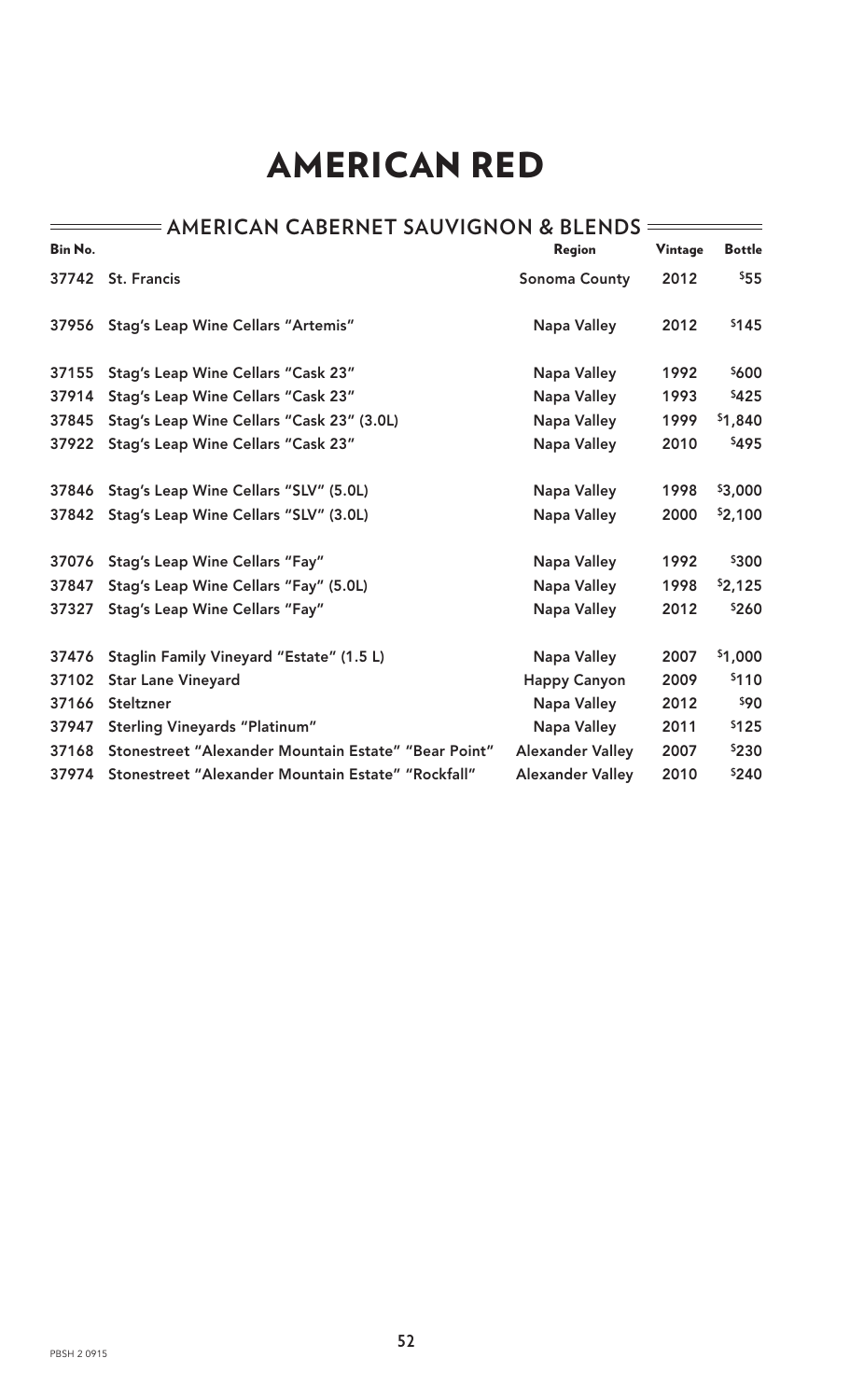| Bin No. |                                                                    | Region                      | Vintage | <b>Bottle</b> |
|---------|--------------------------------------------------------------------|-----------------------------|---------|---------------|
| 37987   | <b>Stony Hill Vineyard</b>                                         | <b>Napa Valley</b>          | 2009    | \$150         |
| 37938   | Surh Luchtel "Mosaique"                                            | <b>Napa Valley</b>          | 2009    | \$75          |
| 37912   | Switchback Ridge "Peterson Family Vineyard"                        | <b>Napa Valley</b>          | 2010    | \$186         |
| 37951   | Switchback Ridge "Anniversary Blend"<br>"Peterson Family Vineyard" | <b>Napa Valley</b>          | 2010    | \$210         |
| 37937   | Tate Wines "Jack's Vineyard"                                       | <b>Howell Mountain</b>      | 2012    | \$175         |
| 37936   | Tate Wines "Joan Ellen Vineyard"                                   | St. Helena                  | 2011    | \$130         |
| 37642   | <b>Terra Valentine</b>                                             | <b>Spring Mtn. District</b> | 2012    | \$90          |
| 37001   | Three Sticks Wines "Head High"                                     | Sonoma Valley               | 2011    | \$90          |
| 37174   | <b>Tom Eddy</b>                                                    | <b>Napa Valley</b>          | 1997    | \$275         |
| 37014   | <b>Tor Kenward Family Vineyards</b>                                | <b>Napa Valley</b>          | 2011    | \$165         |
| 37946   | Tor Kenward Family Vineyards "Cimarossa Vineyard"                  | <b>Howell Mountain</b>      | 2011    | \$195         |
| 37007   | <b>Tortuga Vineyards</b>                                           | <b>Napa Valley</b>          | 2008    | \$195         |
| 37009   | <b>Tortuga Vineyards</b>                                           | <b>Napa Valley</b>          | 2009    | \$195         |
| 37010   | <b>Tortuga Vineyards</b>                                           | <b>Napa Valley</b>          | 2010    | \$195         |
| 37959   | Tortuga Vineyards (6.0 L)                                          | Napa Valley                 | 2010    | \$1,560       |
| 37383   | <b>Trefethen Family Vineyards</b>                                  | <b>Napa Valley</b>          | 2012    | \$130         |
| 37177   | Trefethen Family Vineyards "Library Selection" (6.0L)              | <b>Napa Valley</b>          | 1991    | \$2,300       |
| 37958   | Trujillo                                                           | <b>Napa Valley</b>          | 2012    | \$150         |
| 37181   | <b>Turnbull Wine Cellars</b>                                       | <b>Napa Valley</b>          | 2012    | \$98          |
| 31023   | <b>Tusk Estates</b>                                                | <b>Napa Valley</b>          | 2010    | \$800         |
| 37019   | <b>Tusk Estates</b>                                                | <b>Napa Valley</b>          | 2011    | \$800         |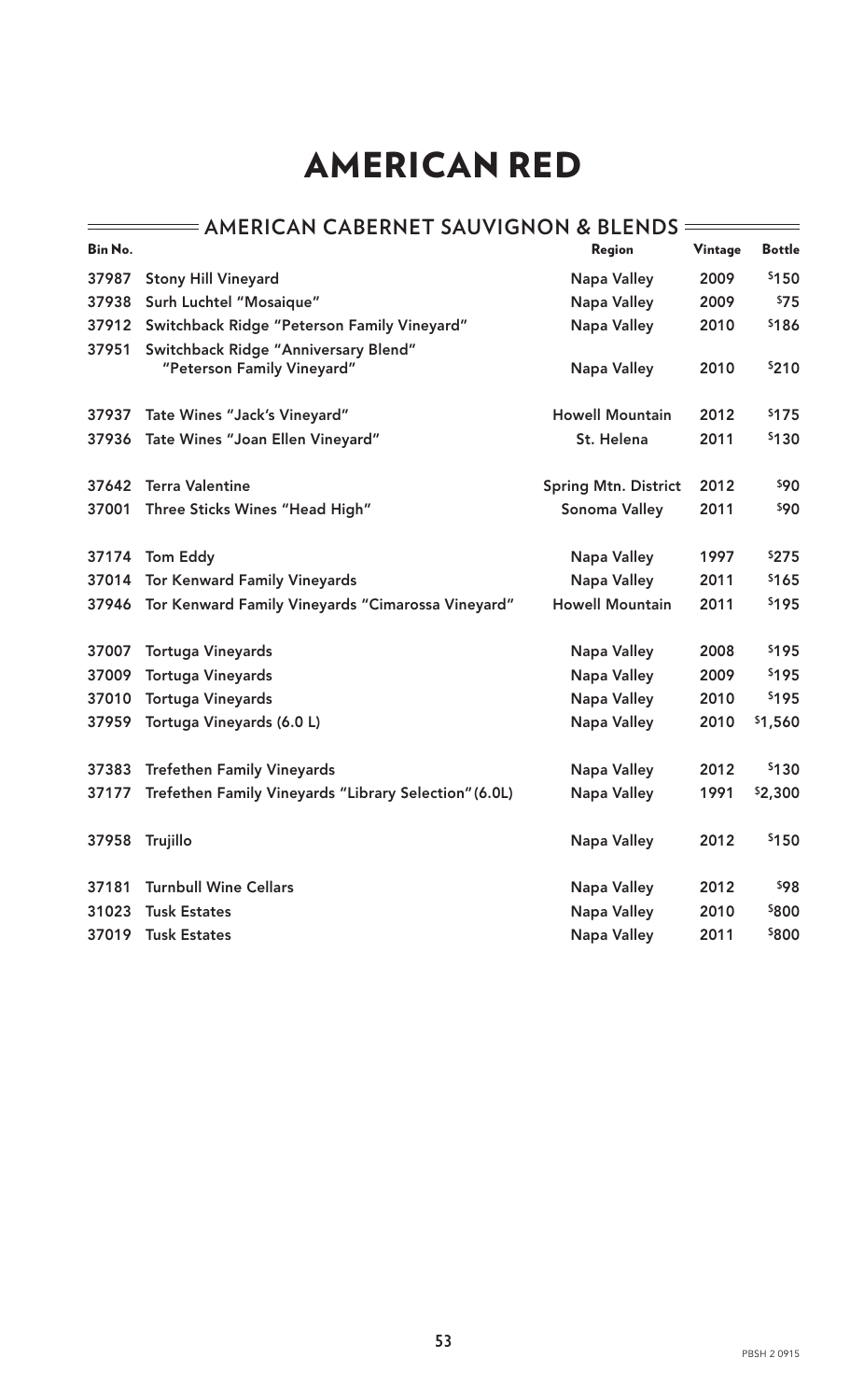### **ENGLEST COMERICAN CABERNET SAUVIGNON & BLENDS**

| Bin No. |                                               | Region                      | Vintage   | <b>Bottle</b> |
|---------|-----------------------------------------------|-----------------------------|-----------|---------------|
| 38001   | Vérité                                        | Sonoma/Napa                 | 1998      | \$335         |
| 38715   | Vérité "La Joie"                              | <b>Sonoma County</b>        | 2004      | \$725         |
| 38003   | Vérité "La Joie"                              | <b>Sonoma County</b>        | 2006      | \$400         |
| 38004   | Vérité "La Joie"                              | Sonoma Valley               | 2007      | \$775         |
| 38444   | Vérité "La Joie"                              | <b>Sonoma County</b>        | 2008      | \$675         |
| 38802   | Verité "La Joie"                              | <b>Sonoma County</b>        | 2009      | \$700         |
| 38312   | Vérité "La Joie"                              | <b>Sonoma County</b>        | 2010      | \$650         |
|         |                                               |                             |           |               |
| 38822   | Vérité "Le Désir"                             | <b>Sonoma County</b>        | 2004      | \$725         |
| 38006   | Vérité "Le Désir"                             | <b>Sonoma County</b>        | 2006      | \$400         |
| 38007   | Vérité "Le Désir"                             | Sonoma Valley               | 2007      | \$700         |
| 38456   | Vérité "Le Désir"                             | <b>Sonoma County</b>        | 2008      | \$675         |
| 38801   | Verité "Le Désir"                             | <b>Sonoma County</b>        | 2009      | \$700         |
| 38311   | Vérité "Le Désir"                             | <b>Sonoma County</b>        | 2010      | \$650         |
| 38580   | Vérité "La Muse"                              | <b>Sonoma County</b>        | 2004      | \$725         |
| 38008   | Vérité "La Muse"                              | <b>Sonoma County</b>        | 2006      | \$400         |
| 38009   | Vérité "La Muse"                              | Sonoma Valley               | 2007      | \$700         |
| 38455   | Vérité "La Muse"                              | <b>Sonoma County</b>        | 2008      | \$675         |
| 38803   | Verité "La Muse"                              | <b>Sonoma County</b>        | 2009      | \$700         |
| 38310   | Vérité "La Muse"                              | <b>Sonoma County</b>        | 2010      | \$650         |
|         |                                               |                             |           |               |
| 38301   | <b>Viader Vineyards</b>                       | Napa Valley                 | 1996      | \$245         |
| 38804   | <b>Viader Vineyards</b>                       | Napa Valley                 | 2008      | \$200         |
| 38805   | <b>Viader Vineyards</b>                       | Napa Valley                 | 2009      | \$220         |
| 38806   | <b>Viader Vineyards</b>                       | Napa Valley                 | 2010      | \$255         |
| 31105   | <b>Viader Vineyards "Dare"</b>                | <b>Napa Valley</b>          | 2012      | \$180         |
|         |                                               |                             |           |               |
| 38549   | <b>Vine Hill Ranch</b>                        | <b>Oakville</b>             | 2009      | \$290         |
| 38308   | Vineyard 7&8 "Estate"                         | <b>Spring Mtn. District</b> | 2007      | \$240         |
| 38309   | Vineyard 7&8 "Estate" (1.5L)                  | <b>Napa Valley</b>          | 2008      | \$475         |
| 38305   | Vineyard 7&8 "Reserve 7" (1.5L)               | <b>Spring Mtn. District</b> | 2008      | \$390         |
| 38645   | Vineyard 29                                   | Napa Valley                 | 1998      | \$375         |
| 38013   | Vineyard 29                                   | <b>Napa Valley</b>          | 2001      | \$350         |
| 38394   | Vineyard 29 "Cru"                             | <b>Napa Valley</b>          | 2012      | \$135         |
| 38481   | <b>Von Strasser</b>                           | Diamond Mtn. District 2010  |           | \$130         |
| 38914   | Whitehall Lane Winery and Vineyards "Reserve" | Napa Valley                 | 2011      | \$155         |
| 38908   | <b>Wolf Family Vineyards "Phaedrus"</b>       | <b>Napa Valley</b>          | 2009      | \$105         |
| 38018   | ZD Wines "Abacus" 8th Bottling                | <b>Napa Valley</b>          | <b>MV</b> | \$750         |
| 38546   | <b>Zeitgeist Cellars</b>                      | <b>Napa Valley</b>          | 2011      | \$150         |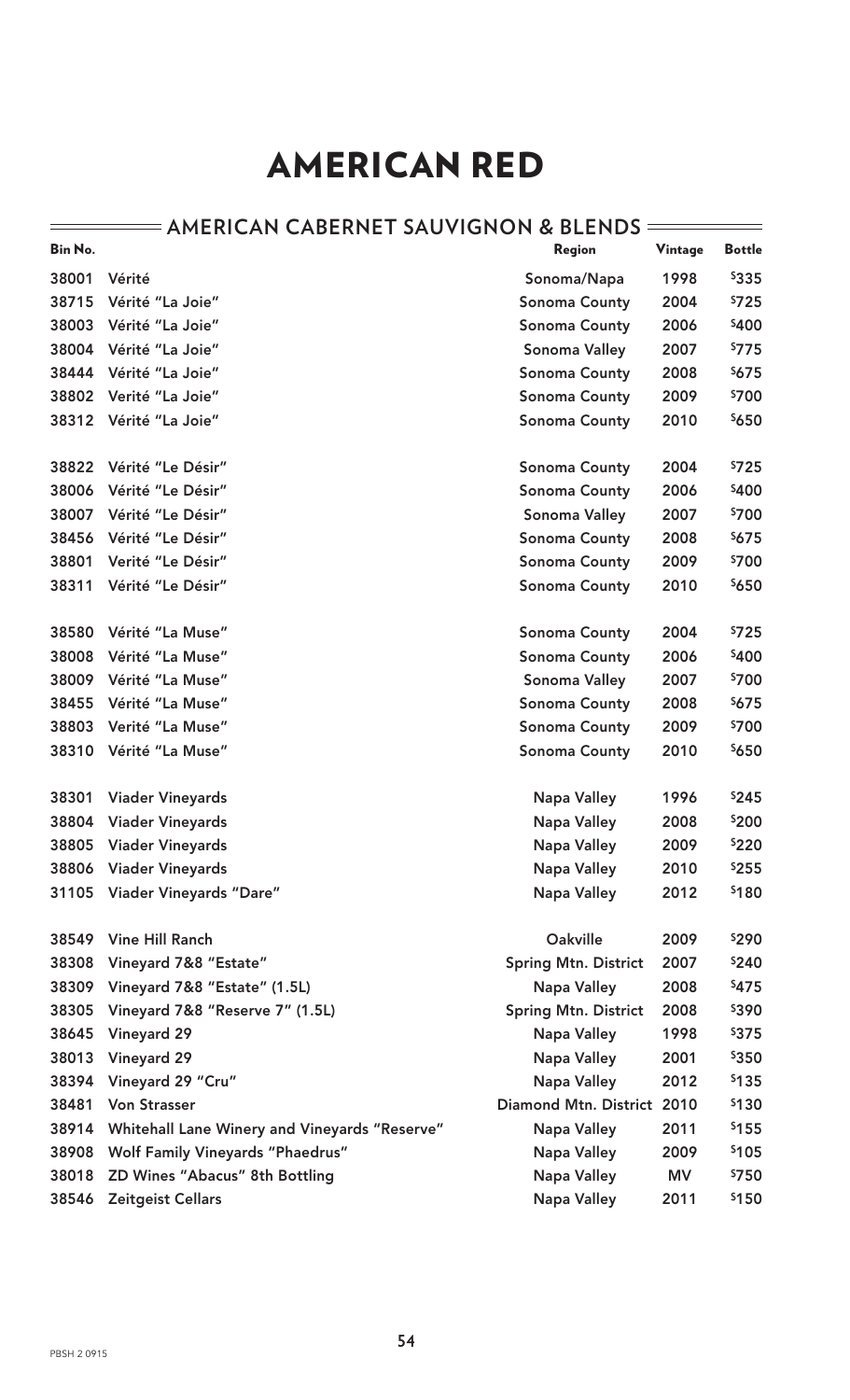### **CABERNET FRANC**

 $=$ 

|       | 39674 Barboursville Vineyards "Reserve"         | Virginia               | 2010 | \$60  |
|-------|-------------------------------------------------|------------------------|------|-------|
|       | 39913 Crocker & Starr                           | St. Helena             | 2011 | \$150 |
| 39199 | <b>Ehlers Estate</b>                            | St. Helena             | 2011 | \$130 |
|       | 49013 Justin Vineyards & Winery "Justification" | Paso Robles            | 2011 | \$110 |
|       | 39104 La Jota Vineyard Co.                      | <b>Howell Mountain</b> | 2011 | \$150 |
|       | 39212 Palazzo                                   | Napa Valley            | 2011 | \$175 |
| 39641 | <b>Ravines</b>                                  | <b>Finger Lakes</b>    | 2013 | \$40  |
|       | 39923 Relic Wine Cellars "The Archive"          | Napa Valley            | 2011 | \$120 |
| 39477 | <b>Relic Wine Cellars "The Prior"</b>           | Napa Valley            | 2011 | \$195 |
|       | 39815 Viader Vineyards "Dare"                   | <b>Napa Valley</b>     | 2012 | \$145 |

#### **MERLOT**

| Bin No. |                                                                         | Region                      | Vintage | Bottle  |
|---------|-------------------------------------------------------------------------|-----------------------------|---------|---------|
| 39972   | Arietta                                                                 | <b>Napa Valley</b>          | 2002    | \$200   |
| 39016   | <b>Beringer "Bancroft Ranch"</b>                                        | <b>Howell Mountain</b>      | 1988    | \$190   |
| 39017   | <b>Beringer "Bancroft Ranch"</b>                                        | <b>Howell Mountain</b>      | 1992    | \$205   |
| 39293   | <b>Buena Vista</b>                                                      | <b>Carneros</b>             | 2010    | \$60    |
| 39021   | <b>Canoe Ridge Vineyard</b>                                             | <b>Horse Heaven Hills</b>   | 2010    | \$55    |
| 39846   | Château St. Michelle "Indian Wells"                                     | <b>Columbia Valley</b>      | 2011    | \$60    |
| 39498   | <b>Duckhorn Vineyards</b>                                               | Napa Valley                 | 2012    | \$100   |
| 39026   | Duckhorn Vineyards "Estate" (3.0L)                                      | <b>Napa Valley</b>          | 1999    | \$1,300 |
| 39027   | Duckhorn "Premier Napa Valley Auction<br>Lot #32, Three Palms Vineyard" | Napa Valley                 | 1998    | \$415   |
| 39029   | Duckhorn Vineyards "Three Palms Vineyard"                               | <b>Napa Valley</b>          | 1996    | \$290   |
| 39030   | Duckhorn Vineyards "Three Palms Vineyard" (1.5L)                        | <b>Napa Valley</b>          | 1996    | \$685   |
| 39082   | <b>Ferrari-Carano</b>                                                   | <b>Sonoma County</b>        | 2012    | \$55    |
| 39663   | K Vintners "Stoneridge Vineyard"                                        | Washington                  | 2010    | \$100   |
| 39444   | Keenan (1.5L)                                                           | <b>Napa Valley</b>          | 2007    | \$300   |
| 39807   | Keenan "Mailbox Vineyard" "Reserve"                                     | <b>Spring Mtn. District</b> | 2002    | \$175   |
| 39504   | Keenan "Mailbox Vineyard" "Reserve"                                     | <b>Spring Mtn. District</b> | 2003    | \$175   |
| 39446   | Keenan "Mailbox Vineyard" "Reserve"                                     | <b>Spring Mtn. District</b> | 2005    | \$175   |
| 39447   | Keenan "Mailbox Vineyard" "Reserve"                                     | <b>Spring Mtn. District</b> | 2007    | \$175   |
| 39501   | L'Ecole No. 41 "Seven Hills Vineyard"                                   | Walla Walla Valley          | 2010    | \$85    |
| 39645   | Leonetti Cellar                                                         | Walla Walla Valley          | 2009    | \$170   |
| 39005   | Leonetti Cellar                                                         | Walla Walla Valley          | 2012    | \$185   |
| 39201   | Long Shadows Vintners "Pedestal" (1.5 L)                                | <b>Columbia Valley</b>      | 2008    | \$275   |
| 34938   | Long Shadows Vintners "Pedestal" (1.5 L)                                | <b>Columbia Valley</b>      | 2009    | \$240   |
| 39351   | Long Shadows Vintners "Pedestal"                                        | <b>Columbia Valley</b>      | 2012    | \$120   |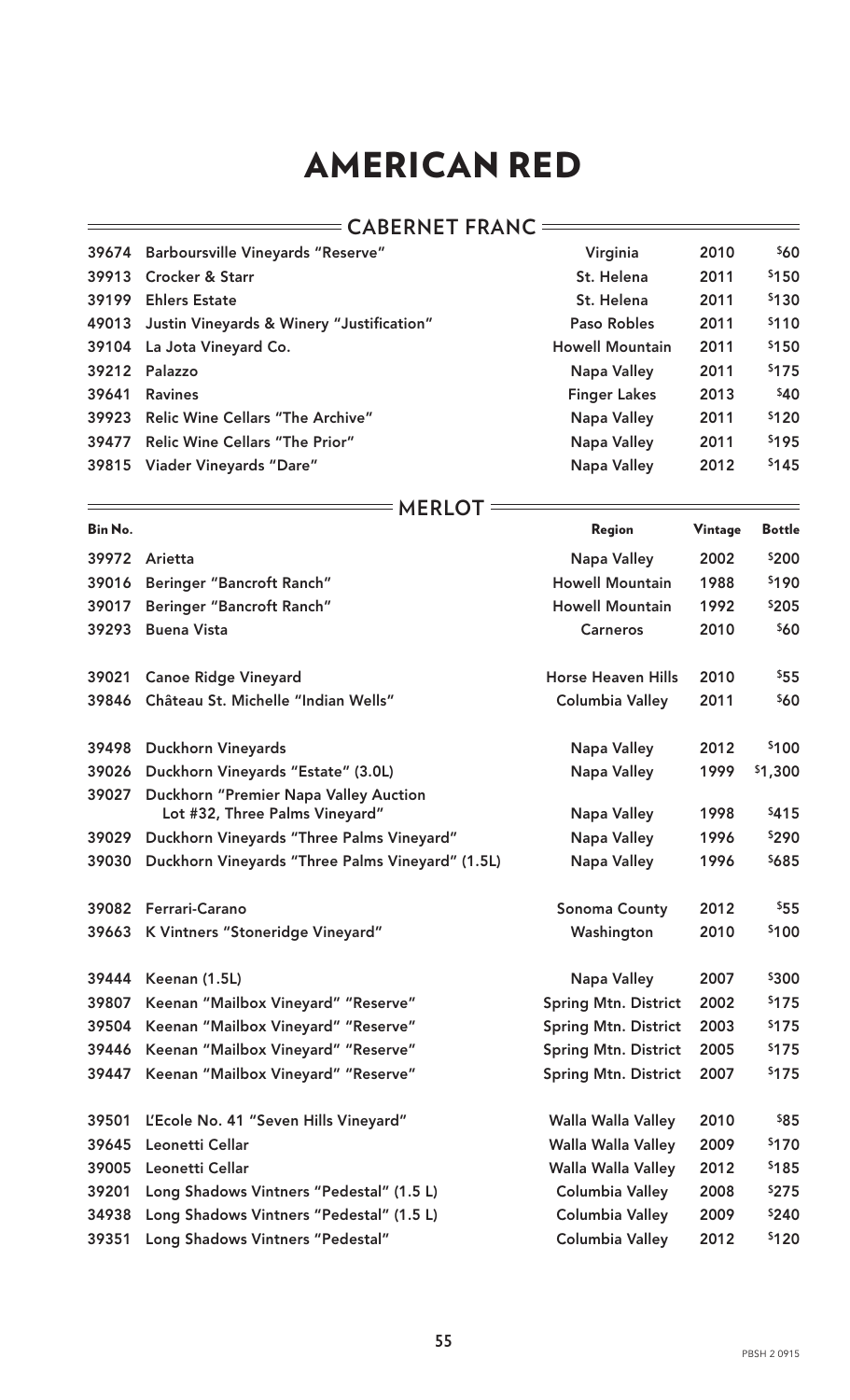|         | <b>MERLOT</b>                                          |                            |         |               |
|---------|--------------------------------------------------------|----------------------------|---------|---------------|
| Bin No. |                                                        | Region                     | Vintage | <b>Bottle</b> |
| 39039   | Northstar                                              | <b>Columbia Valley</b>     | 2011    | \$65          |
| 39189   | Pahlmeyer (1.5L)                                       | <b>Napa Valley</b>         | 2007    | \$435         |
| 39750   | Pahlmeyer                                              | <b>Napa Valley</b>         | 2012    | \$170         |
| 39423   | <b>Pepper Bridge Winery</b>                            | Walla Walla Valley         | 2011    | \$98          |
| 39647   | <b>Pride Mountain Vineyards</b>                        | Sonoma & Napa County 2011  |         | \$145         |
| 39755   | <b>Rombauer Vineyards (3.0L)</b>                       | <b>Napa Valley</b>         | 2002    | \$850         |
| 39877   | <b>Shafer Vineyards</b>                                | Napa Valley                | 2012    | \$115         |
| 39644   | Steltzner                                              | <b>Stags Leap District</b> | 2007    | \$75          |
| 39047   | Stonestreet "Alexander Mountain Estate"<br>"Lost Pine" | <b>Alexander Valley</b>    | 2007    | \$230         |
| 39002   | "Thorn" by The Prisoner Wine Company                   | <b>Napa Valley</b>         | 2012    | \$100         |
|         |                                                        |                            |         |               |
|         | <b>PINOT NOIR</b>                                      |                            |         |               |
| 44712   | Aberrant Cellars "Virtus ex"                           | <b>Eola-Amity Hills</b>    | 2011    | \$95          |
| 40941   | Acacia                                                 | <b>Carneros</b>            | 2013    | \$70          |
| 44311   | Antica Terra "Botanica"                                | <b>Willamette Valley</b>   | 2012    | \$175         |
| 40943   | Au Bon Climat "Isabelle"                               | California                 | 2011    | \$120         |
| 43692   | Au Bon Climat "Knox Alexander"                         | Santa Maria Valley         | 2010    | \$105         |
| 40944   | Adrian Fog "Demuth Vineyard"                           | <b>Anderson Valley</b>     | 2003    | \$180         |
| 40945   | Adrian Fog "Hawkeye Vineyard"                          | <b>Mendocino County</b>    | 2000    | \$170         |
| 40949   | Archery Summit "Premier Cuvee"                         | <b>Willamette Valley</b>   | 2011    | \$110         |
| 43041   | Aston Estate "Clone 777"                               | <b>Sonoma Coast</b>        | 2006    | \$180         |
| 40097   | Alexana "Revana Vineyard"                              | <b>Dundee Hills</b>        | 2012    | \$85          |
| 44928   | <b>Aubert Wines "CIX Estate Vineyard"</b>              | <b>Sonoma Coast</b>        | 2011    | \$185         |
|         | 44926 Aubert Wines "UV Vineyard"                       | Sonoma Coast               | 2011    | \$185         |
|         | 44402 Aubert Wines "UV Vineyard"                       | Sonoma Coast               | 2012    | \$185         |
| 44927   | <b>Aubert Wines "UV-SL Vineyard"</b>                   | Sonoma Coast               | 2011    | \$185         |
| 44403   | Aubert Wines "UV-SL Vineyard"                          | <b>Sonoma Coast</b>        | 2012    | \$185         |
| 40003   | <b>Auteur Wines</b>                                    | Sonoma Coast               | 2012    | \$95          |
|         | 40004 Auteur Wines "Savoy Vineyard"                    | <b>Anderson Valley</b>     | 2011    | \$130         |
| 44336   | <b>Beaux Frères</b>                                    | <b>Willamette Valley</b>   | 2013    | \$130         |
| 40425   | <b>Beaux Frères "Beaux-Beaux"</b>                      | <b>Ribbon Ridge</b>        | 2008    | \$195         |
| 43680   | <b>Beaux Frères "Beaux-Beaux"</b>                      | <b>Ribbon Ridge</b>        | 2012    | \$195         |
| 40427   | <b>Beaux Frères "Beaux- Beaux"</b>                     | <b>Ribbon Ridge</b>        | 2013    | \$190         |
| 40424   | Beaux Frères "Zena Crown Vineyard"                     | <b>Eola-Amity Hills</b>    | 2012    | \$160         |
| 40055   | <b>Bell Wine Cellars</b>                               | <b>Willamette Valley</b>   | 2012    | \$60          |
| 40423   | Boars' View by Schrader                                | Sonoma Coast               | 2012    | \$395         |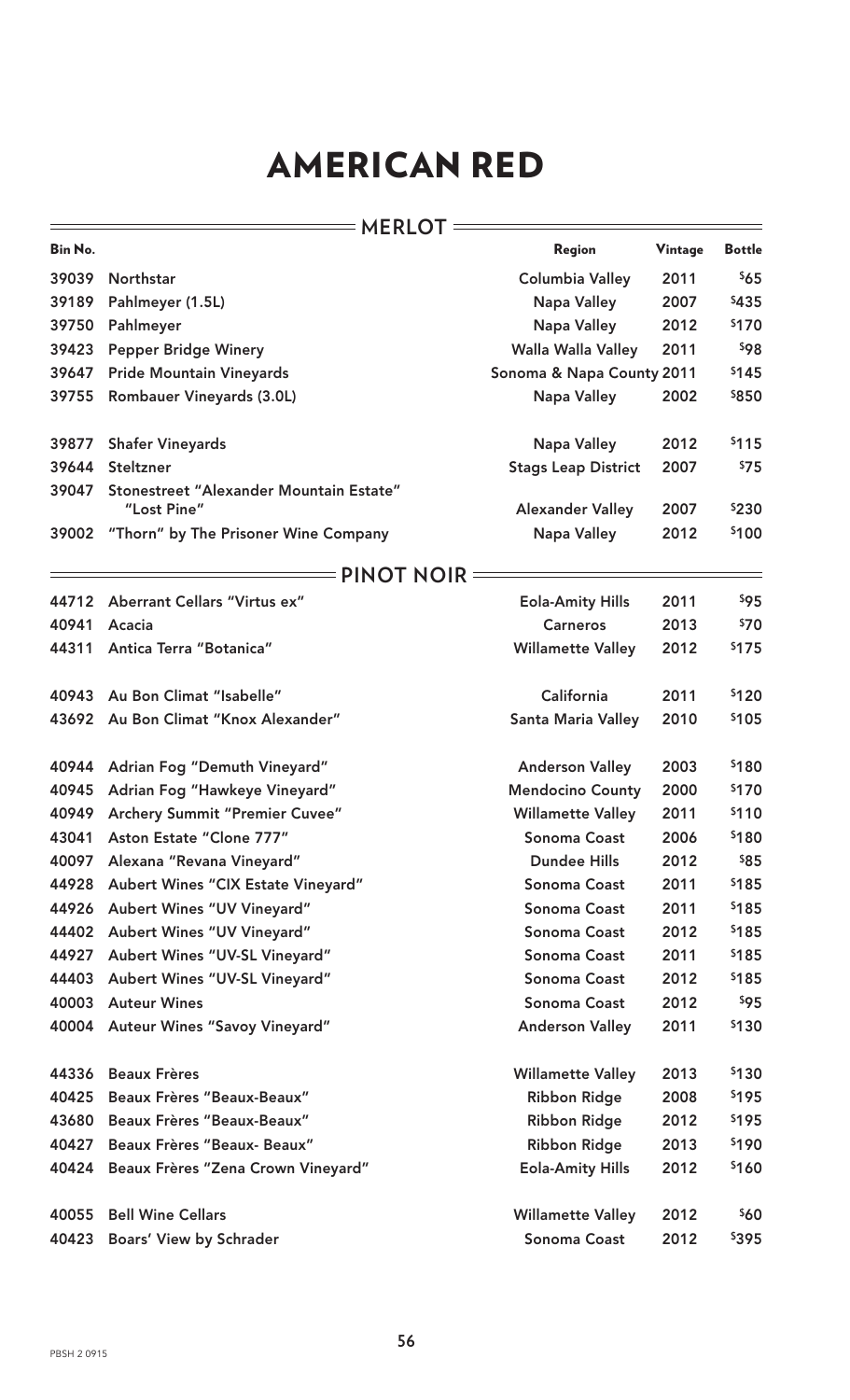#### **PINOT NOIR**

 $\equiv$ 

| Bin No. |                                                        | Region                      | Vintage | <b>Bottle</b> |
|---------|--------------------------------------------------------|-----------------------------|---------|---------------|
| 43071   | <b>Buena Vista</b>                                     | <b>Sonoma County</b>        | 2013    | \$50          |
| 40957   | <b>Castle Rock Winery</b>                              | <b>Mendocino County</b>     | 2013    | \$30          |
| 44601   | Chapter 24 "The Fire"                                  | <b>Willamette Valley</b>    | 2012    | \$135         |
| 44602   | Chapter 24 "The Flood"                                 | <b>Willamette Valley</b>    | 2012    | \$135         |
| 44607   | Chapter 24 Vineyards "The Last Chapter"                | <b>Willamette Valley</b>    | 2012    | \$210         |
| 44968   | <b>Clendenen Family Vineyards</b>                      | <b>Santa Maria Valley</b>   | 2008    | \$105         |
| 40964   | Domaine Drouhin "Laurène"                              | <b>Dundee Hills</b>         | 2011    | \$135         |
| 40037   | Domaine de la Côte "Bloom's Field"                     | Santa Rita Hills            | 2012    | \$160         |
| 44806   | Domaine Serene "Grace Vineyard"                        | <b>Dundee Hills</b>         | 2012    | \$285         |
| 40113   | Domaine Serene "Evenstad Reserve"                      | <b>Willamette Valley</b>    | 2000    | \$235         |
| 40115   | Domaine Serene "Evenstad Reserve"                      | <b>Willamette Valley</b>    | 2002    | \$230         |
| 44805   | Domaine Serene "Evenstad Reserve"                      | <b>Willamette Valley</b>    | 2011    | \$150         |
| 44717   | Domaine Serene "Evenstad Reserve" (1.5L)               | <b>Willamette Valley</b>    | 2011    | \$345         |
| 44807   | Domaine Serene "Jeruselum Hill Vineyard"               | <b>Willamette Valley</b>    | 2012    | \$180         |
| 40121   | Domaine Serene "Yamhill Cuvee"                         | <b>Willamette Valley</b>    | 2011    | \$120         |
| 40534   | <b>El Molino Winery</b>                                | Rutherford                  | 2007    | \$150         |
| 44401   | Elk Cove Vineyards "Mount Richmond Vineyard"           | <b>Willamette Valley</b>    | 2013    | \$110         |
| 42031   | <b>Emeritus Vineyards "Hallberg Ranch"</b>             | <b>Russian River Valley</b> | 2012    | \$83          |
| 40967   | Evening Land Vineyards "The Occidental Vineyard"       | Sonoma Coast                | 2008    | \$250         |
| 40036   | <b>Evening Land Vineyards "Seven Springs Vineyard"</b> | Eola-Amity                  | 2012    | \$120         |
| 40852   | <b>Eyrie Vineyards</b>                                 | <b>Willamette Valley</b>    | 2013    | \$85          |
| 44937   | <b>Eyrie Vineyards "Original Vines Reserve"</b>        | <b>Dundee Hills</b>         | 2012    | \$150         |
| 42199   | Failla                                                 | Sonoma Coast                | 2013    | \$80          |
| 43073   | Failla "Hirsch Vineyard"                               | <b>Sonoma Coast</b>         | 2012    | \$170         |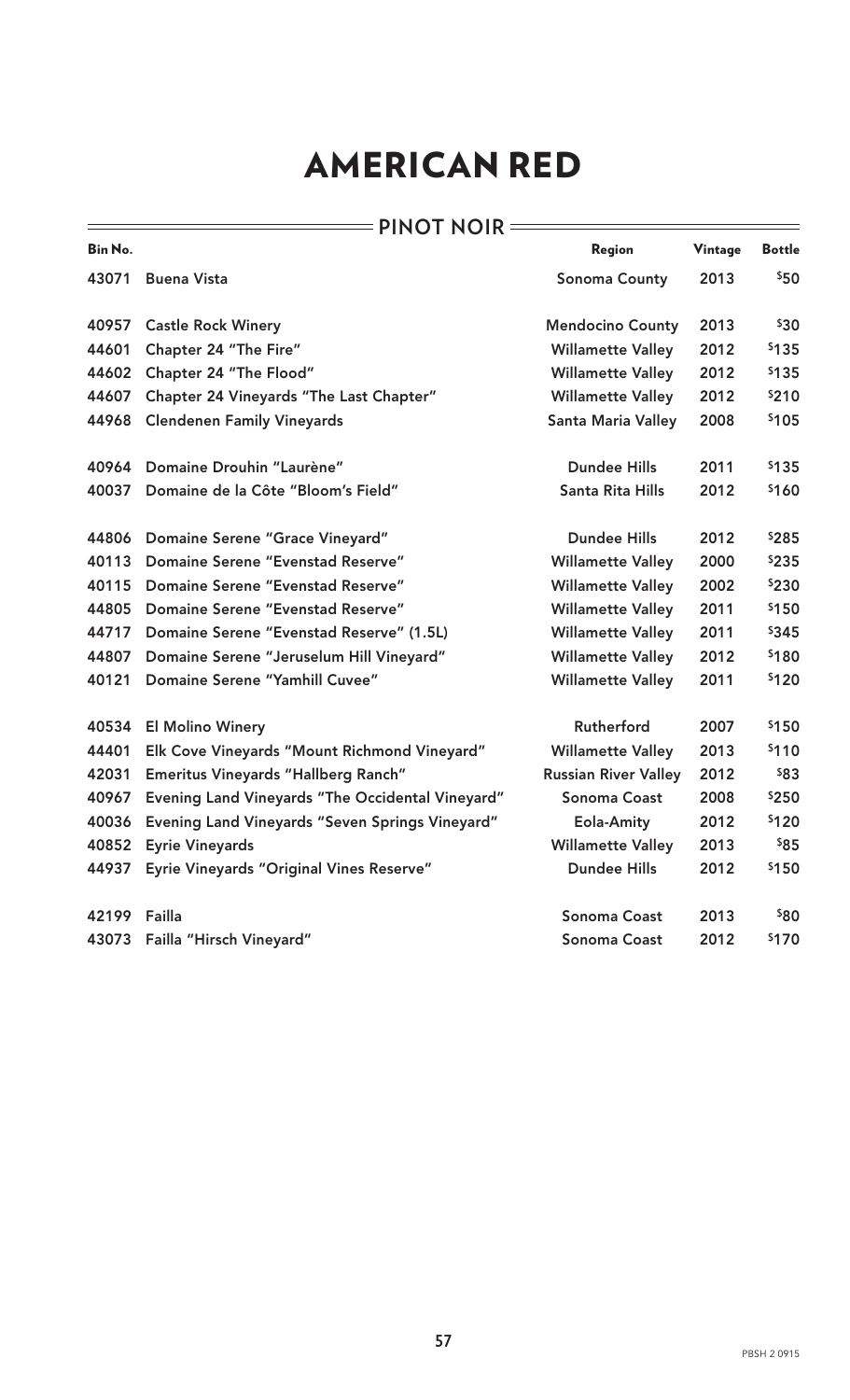#### **PINOT NOIR**  $\qquad$

 $=$ 

|                                                    | Region                      | Vintage | <b>Bottle</b> |
|----------------------------------------------------|-----------------------------|---------|---------------|
| <b>Flowers Vineyard &amp; Winery</b>               | <b>Sonoma Coast</b>         | 2012    | \$120         |
| <b>Fulcrum Wines</b>                               | <b>Anderson Valley</b>      | 2011    | \$110         |
| Fulcrum "Brosseau Vineyard"                        | Chalone                     | 2011    | \$110         |
| <b>George "Ceremonial Vineyard"</b>                | <b>Russian River Valley</b> | 2010    | \$195         |
| George "Hansen Vineyards"                          | <b>Russian River Valley</b> | 2010    | \$195         |
| <b>George "Leras Family Vineyard"</b>              | <b>Russian River Valley</b> | 2010    | \$195         |
| George "Martaella Vineyard" "King Family Vineyard" | <b>Russian River Valley</b> | 2009    | \$195         |
| <b>Gran Moraine Winery</b>                         | Yamhill-Carlton             | 2012    | \$85          |
| <b>Greg Linn Wines "Rancho Ontiveros"</b>          | Santa Maria Valley          | 2008    | \$185         |
| Habit Wine Company "La Encantada Vineyard"         | Santa Rita Hills            | 2012    | \$120         |
| <b>Hanzell Vineyards</b>                           | Sonoma Valley               | 1997    | \$275         |
| <b>Hanzell Vineyards</b>                           | Sonoma Valley               | 2003    | \$265         |
| <b>Hanzell Vineyards</b>                           | Sonoma Valley               | 2009    | \$165         |
| <b>Hartford Court</b>                              | <b>Russian River Valley</b> | 2013    | \$80          |
| Hartford Court "Arrendell Vineyard"                | <b>Russian River Valley</b> | 2012    | \$250         |
| Hartford Court "Velvet Sisters"                    | <b>Anderson Valley</b>      | 2012    | \$140         |
| Hirsch Vineyards "Reserve" (1.5L)                  | <b>Sonoma Coast</b>         | 2009    | \$600         |
| Hirsch Vineyards "Reserve" (1.5L)                  | <b>Sonoma Coast</b>         | 2011    | \$525         |
| Hirsch Vineyards "San Andreas"                     | Sonoma Coast                | 2011    | \$144         |
| <b>Kistler Vineyards</b>                           | <b>Sonoma Coast</b>         | 1997    | \$500         |
| Kistler "Kistler Vineyard"                         | <b>Russian River Valley</b> | 1999    | \$525         |
| <b>Kistler Vineyards</b>                           | <b>Russian River Valley</b> | 2013    | \$135         |
| <b>Knez Winery</b>                                 | <b>Anderson Valley</b>      | 2012    | \$60          |
| Laetitia Winery 'Estate'                           | <b>Arroyo Grande</b>        | 2013    | \$70          |
| Littorai                                           | Sonoma Coast                | 2013    | \$110         |
| Littorai "Cerise Vineyard"                         | <b>Anderson Valley</b>      | 2012    | \$155         |
| Littorai "Les Larmes"                              | <b>Anderson Valley</b>      | 2013    | \$100         |
| Littorai "Mays Canyon"                             | Sonoma Coast                | 2012    | \$155         |
| Littorai "Platt Vineyard"                          | Sonoma Coast                | 2012    | \$135         |
| Littorai "Pivot Vineyard                           | <b>Sonoma Coast</b>         | 2012    | \$155         |
| Littorai "Savoy Vineyard"                          | <b>Anderson Valley</b>      | 2013    | \$143         |
|                                                    |                             |         |               |

 $\equiv$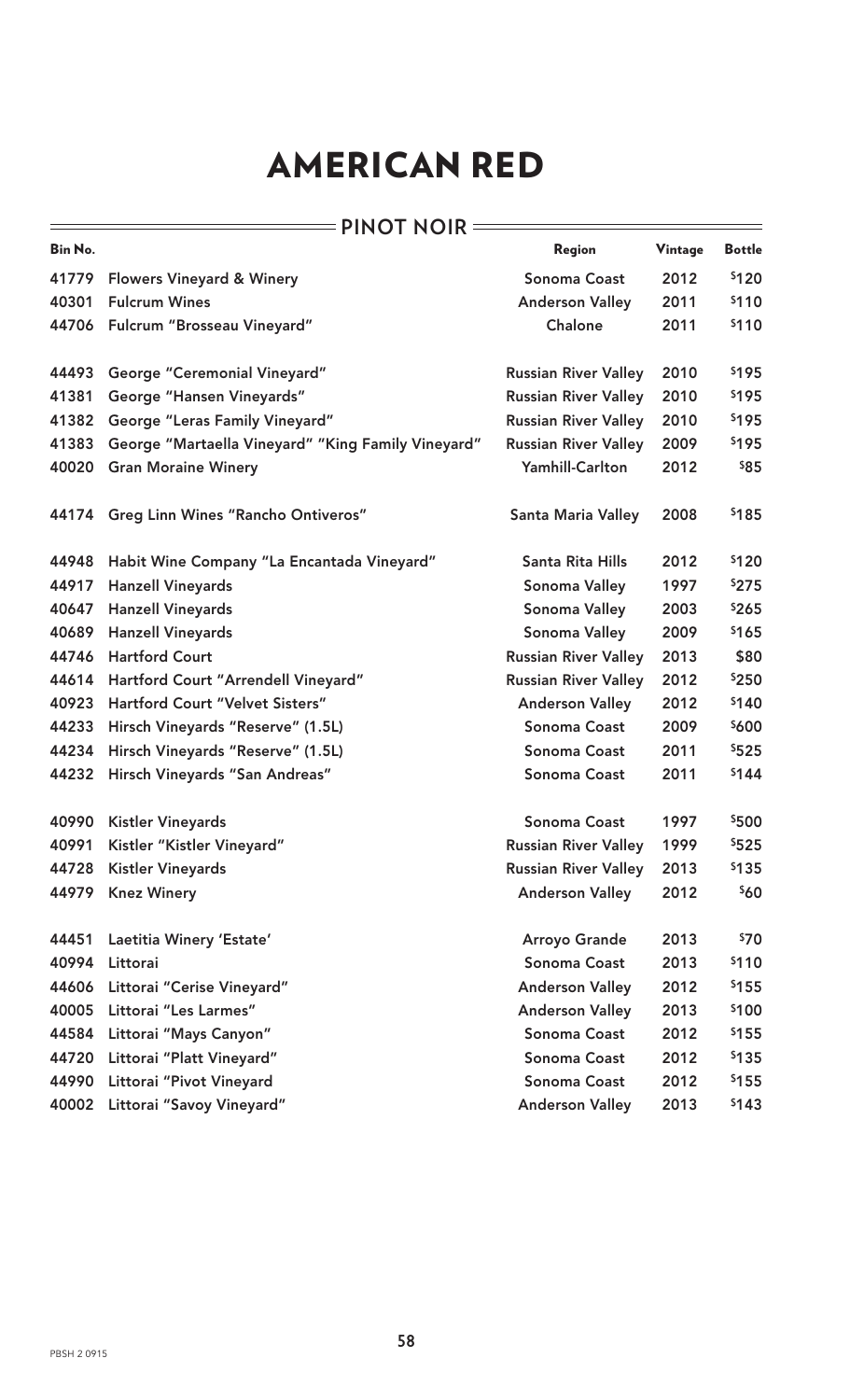### **PINOT NOIR**  $\overline{\hspace{1cm}}$

 $\equiv$ 

| Bin No. |                                             | Region                           | Vintage | <b>Bottle</b> |
|---------|---------------------------------------------|----------------------------------|---------|---------------|
| 44101   | Maison L'Envoy "The Attaché"                | <b>Willamette Valley</b>         | 2013    | \$110         |
| 40007   | Martinelli Winery "Bondi Home Ranch"        |                                  |         |               |
|         | "Water Trough Vineyard"                     | <b>Green Valley</b>              | 2007    | \$150         |
| 43295   | Martinelli "Zio Tony Ranch"                 | <b>Russian River Valley</b>      | 2008    | \$152         |
| 43179   | Martinelli "Zio Tony Ranch" (9.0L)          | <b>Russian River Valley</b>      | 2009    | \$2,000       |
| 40851   | <b>Masút Vineyard and Winery</b>            | <b>Mendocino</b>                 | 2011    | 575           |
| 44945   | <b>Mayacamas Vineyards</b>                  | <b>Mount Veeder</b>              | 2009    | \$110         |
| 44382   | <b>Melville "Estate"</b>                    | <b>Santa Rita Hills</b>          | 2012    | \$80          |
| 44380   | Melville "Block M"                          | <b>Santa Rita Hills</b>          | 2012    | \$120         |
| 44381   | <b>Melville "Terraces"</b>                  | Santa Rita Hills                 | 2012    | \$120         |
| 41000   | <b>Merry Edwards</b>                        | <b>Sonoma Coast</b>              | 2012    | \$120         |
| 41002   | Merry Edwards "Klopp Ranch"                 | <b>Russian River Valley</b>      | 2012    | \$195         |
| 41003   | Mi Sueño Winery                             | <b>Russian River Valley</b>      | 2010    | \$110         |
| 44993   | <b>Miura</b>                                | <b>Monterey County</b>           | 2009    | \$65          |
| 44991   | Miura "Silacci Vineyard"                    | Santa Lucia Highlands            | 2009    | \$130         |
| 44944   | Miura "Williams Vineyard"                   | <b>Anderson Valley</b>           | 2009    | \$130         |
| 40008   | <b>Mount Eden Vineyards</b>                 | Santa Cruz Mtn.                  | 2011    | \$165         |
| 44727   | <b>Mount Eden Vineyards</b>                 | Santa Cruz Mtn.                  | 2012    | \$150         |
| 44056   | <b>Native 9 Vineyards &amp; Winery</b>      |                                  |         |               |
|         | "Rancho Ontiveros Vineyards"                | Santa Maria Valley               | 2010    | \$125         |
| 40480   | <b>Navarro Cellars</b>                      | <b>Anderson Valley</b>           | 2009    | 599           |
| 44705   | <b>On Point</b>                             | Chalone                          | 2011    | <b>\$85</b>   |
| 41009   | <b>Paul Hobbs</b>                           | <b>Russian River Valley</b>      | 2012    | \$135         |
| 41384   | Paul Lato "Suerte" "Solomon Hills Vineyard" | Santa Maria Valley               | 2011    | \$180         |
| 44876   | <b>Peay Vineyards</b>                       | <b>Sonoma Coast</b>              | 2010    | \$105         |
| 40558   | Peter Michael "Ma Danseuse"                 | <b>Fort Ross-Sea View</b>        | 2011    | \$250         |
| 40026   | <b>Robert Foley Vineyards</b>               | <b>Carneros</b>                  | 2011    | \$135         |
| 40793   | <b>Robert Sinskey Vineyards</b>             | Los Carneros Napa Valley 2012    |         | \$85          |
| 41014   | Rochioli Vineyards                          | <b>Russian River Valley 2012</b> |         | \$120         |

 $\overline{\phantom{0}}$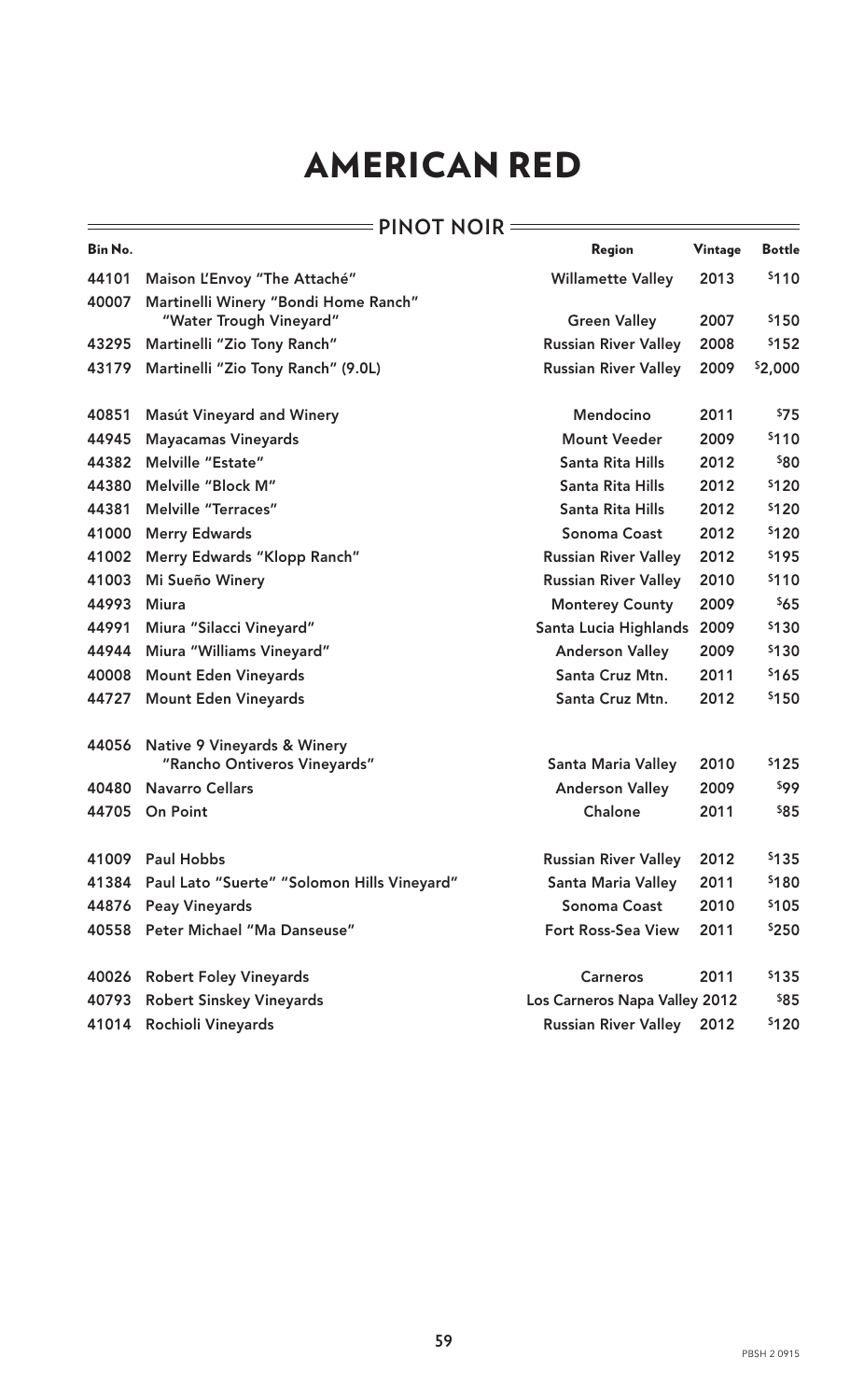#### **PINOT NOIR**

 $=$ 

| Bin No.                                          |                                                                                                                                                                                                                                                                                                                                                                                                                                           | <b>Bottle</b>                                                                                                                                                                                                                                                                                                                               |
|--------------------------------------------------|-------------------------------------------------------------------------------------------------------------------------------------------------------------------------------------------------------------------------------------------------------------------------------------------------------------------------------------------------------------------------------------------------------------------------------------------|---------------------------------------------------------------------------------------------------------------------------------------------------------------------------------------------------------------------------------------------------------------------------------------------------------------------------------------------|
| <b>Sandhi Wines</b>                              |                                                                                                                                                                                                                                                                                                                                                                                                                                           | \$80                                                                                                                                                                                                                                                                                                                                        |
| 44964<br>Sanford Winery "La Rinconada"           |                                                                                                                                                                                                                                                                                                                                                                                                                                           | \$130                                                                                                                                                                                                                                                                                                                                       |
| Semper Wines "Ellenbach Vineyard"<br>40813       |                                                                                                                                                                                                                                                                                                                                                                                                                                           | \$190                                                                                                                                                                                                                                                                                                                                       |
| Semper Wines "Gold Ridge Vineyard"               |                                                                                                                                                                                                                                                                                                                                                                                                                                           | \$190                                                                                                                                                                                                                                                                                                                                       |
| Sokol Blosser "Redland"                          |                                                                                                                                                                                                                                                                                                                                                                                                                                           | \$170                                                                                                                                                                                                                                                                                                                                       |
| Soter Vineyards "Mineral Springs Ranch"          |                                                                                                                                                                                                                                                                                                                                                                                                                                           | \$105                                                                                                                                                                                                                                                                                                                                       |
| Soter Vineyards "North Valley"<br>40585          |                                                                                                                                                                                                                                                                                                                                                                                                                                           | \$60                                                                                                                                                                                                                                                                                                                                        |
| <b>Talley Vineyards</b>                          |                                                                                                                                                                                                                                                                                                                                                                                                                                           | \$85                                                                                                                                                                                                                                                                                                                                        |
| Talley Vineyards "Rosemary's Vineyard"           |                                                                                                                                                                                                                                                                                                                                                                                                                                           | \$145                                                                                                                                                                                                                                                                                                                                       |
| <b>Wilde Farm "Donnelly Creek Vineyard"</b>      |                                                                                                                                                                                                                                                                                                                                                                                                                                           | \$95                                                                                                                                                                                                                                                                                                                                        |
| Williams-Selyem Winery "Bucher Vineyard"         |                                                                                                                                                                                                                                                                                                                                                                                                                                           | <b>\$270</b>                                                                                                                                                                                                                                                                                                                                |
|                                                  |                                                                                                                                                                                                                                                                                                                                                                                                                                           | \$295                                                                                                                                                                                                                                                                                                                                       |
| Williams-Selyem Winery "Eastside Road Neighbors" |                                                                                                                                                                                                                                                                                                                                                                                                                                           | \$250                                                                                                                                                                                                                                                                                                                                       |
| Williams-Selyem Winery "Ferrington Vineyard"     |                                                                                                                                                                                                                                                                                                                                                                                                                                           | \$295                                                                                                                                                                                                                                                                                                                                       |
| Williams-Selyem Winery "Vista Verde Vineyard"    |                                                                                                                                                                                                                                                                                                                                                                                                                                           | \$265                                                                                                                                                                                                                                                                                                                                       |
| Williams-Selyem Winery "Weir Vineyard"           |                                                                                                                                                                                                                                                                                                                                                                                                                                           | \$265                                                                                                                                                                                                                                                                                                                                       |
|                                                  |                                                                                                                                                                                                                                                                                                                                                                                                                                           | \$395                                                                                                                                                                                                                                                                                                                                       |
| <b>Wind Gap Wines</b>                            |                                                                                                                                                                                                                                                                                                                                                                                                                                           | \$80                                                                                                                                                                                                                                                                                                                                        |
| Woodenhead "Elk Prairie Vineyard"<br>41049       |                                                                                                                                                                                                                                                                                                                                                                                                                                           | \$150                                                                                                                                                                                                                                                                                                                                       |
| <b>SANGIOVESE</b>                                |                                                                                                                                                                                                                                                                                                                                                                                                                                           |                                                                                                                                                                                                                                                                                                                                             |
|                                                  | Region<br>Santa Rita Hills<br>Santa Rita Hills<br>Sonoma Coast<br><b>Russian River Valley</b><br><b>Yamhill County</b><br><b>Willamette Valley</b><br><b>Willamette Valley</b><br><b>Arroyo Grande Valley</b><br><b>Anderson Valley</b><br><b>Russian River Valley</b><br><b>Russian River Valley</b><br><b>Anderson Valley</b><br><b>San Benito County</b><br><b>Yorkville Highlands</b><br><b>Sonoma Coast</b><br><b>Humbolt County</b> | Vintage<br>2012<br>2010<br>2007<br>2007<br>1990<br>2011<br>2012<br>2012<br>Arroyo Grande Valley 2010<br>2012<br>2012<br>Williams-Selyem Winery "Burt Williams' Morning Dew Ranch" Anderson Valley 2012<br>2012<br>2012<br>2012<br>2012<br>Williams-Selyem Winery "Williams Selyem Estate Vineyard" Russian River Valley2012<br>2012<br>2000 |

|       | 49018 Caduceus Cellars "Kitsuné"                         | Arizona                   | 2011 | \$125 |
|-------|----------------------------------------------------------|---------------------------|------|-------|
|       | 49017 Caduceus Cellars "Nagual del Marzo"                | Arizona                   | 2011 | \$155 |
|       | 49005 Bacio Divino Cellars "Pazzo" Sangiovese Blend      | Napa Valley               | 2012 | \$70  |
| 49089 | Dalla Valle "Pietre Rosse"                               | <b>Napa Valley</b>        | 1996 | \$165 |
|       | 49038 Gargiulo Vineyards "Aprile" "Super Oakville Blend" | Oakville                  | 2011 | \$115 |
| 49585 | Leonetti Cellar                                          | <b>Walla Walla Valley</b> | 2008 | \$170 |
|       | 49302 Long Shadows Vintners "Saggi" (1.5 L)              | <b>Columbia Valley</b>    | 2006 | \$285 |
| 49563 | Long Shadows Vintners "Saggi"                            | <b>Columbia Valley</b>    | 2012 | \$100 |
| 49091 | Stagliano                                                | Napa Valley               | 1997 | \$192 |

 $\equiv$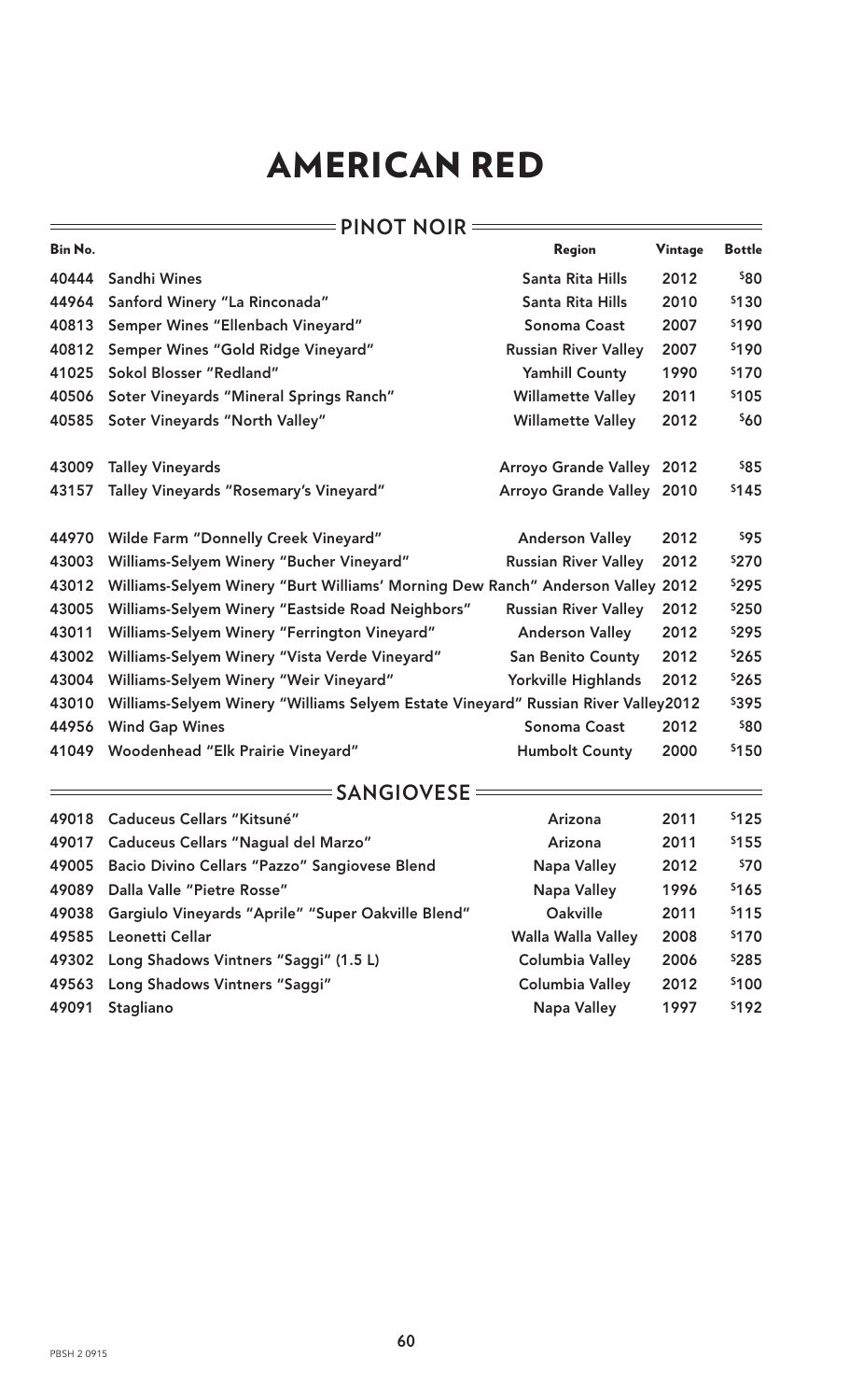#### **ZINFANDEL**

 $\frac{1}{\sqrt{1-\frac{1}{2}}}\left( \frac{1}{\sqrt{1-\frac{1}{2}}}\right) ^{2}$ 

| Bin No. |                                                              | Region                      | Vintage | <b>Bottle</b> |
|---------|--------------------------------------------------------------|-----------------------------|---------|---------------|
| 45215   | A. Rafanelli Winery                                          | <b>Dry Creek Valley</b>     | 2012    | \$105         |
| 46779   | Amapola Creek Vineyards and Winery<br>"Monte Rosso Vineyard" | Sonoma Valley               | 2012    | \$75          |
| 45701   | <b>Bedrock Wine Company "Old Vine"</b>                       | Sonoma Valley               | 2013    | \$60          |
| 45071   | Elyse "Morisoli Vineyard"                                    | Napa Valley                 | 2008    | \$80          |
| 45558   | <b>Frank Family Vineyards</b>                                | <b>Napa Valley</b>          | 2011    | \$80          |
| 45018   | Gamba Vineyards & Winery "Estate Vineyard"                   | <b>Russian River Valley</b> | 2011    | \$90          |
| 45017   | Gamba Vineyards & Winery "Starr Road Ranch"                  | <b>Russian River Valley</b> | 2011    | \$90          |
| 47384   | Green & Red Vineyard "Chiles Mill Vineyard"                  | Napa Valley                 | 2010    | \$60          |
| 45704   | Hartford Court "Highwire Vineyard" "Old Vine"                | <b>Russian River Valley</b> | 2011    | \$125         |
| 45674   | Lamborn Family Vineyards "The Pupil Vintage"                 | <b>Howell Mountain</b>      | 2011    | \$125         |
| 47903   | Martinelli "Giuseppe and Luisa"                              | <b>Russian River Valley</b> | 2012    | \$125         |
| 45734   | <b>Mauritson "Cemetery Vineyard"</b>                         | Rockpile                    | 2012    | \$85          |
| 45004   | Mauritson "Jack's Cabin"                                     | Rockpile                    | 2012    | \$85          |
| 45052   | <b>Mauritson "Rockpile Ridge"</b>                            | Rockpile                    | 2013    | \$90          |
| 36350   | Paraduxx "Proprietary Red Blend"                             | Napa Valley                 | 2011    | \$115         |
| 49097   | <b>The Prisoner</b>                                          | <b>Napa Valley</b>          | 2013    | \$95          |
| 46789   | <b>Renwood Winery "Gold Crest"</b>                           | <b>Amador County</b>        | 2010    | \$80          |
| 45091   | Robert Biale Vineyards "Black Chicken"                       | <b>Napa Valley</b>          | 2013    | \$95          |
| 46098   | Robert Biale Vineyards "Monte Rosso"                         | Sonoma Valley               | 2011    | \$110         |
| 45847   | Seven Lions "Joe and Emily's Vineyard"                       | <b>Russian River Valley</b> | 1999    | \$150         |
|         | 46104 Seven Lions "John Marcucci Vineyards"                  | <b>Sonoma County</b>        | 2000    | \$325         |
| 45187   | <b>Tofanelli Family Vineyard</b>                             | <b>Napa Valley</b>          | 2010    | \$85          |

 $=$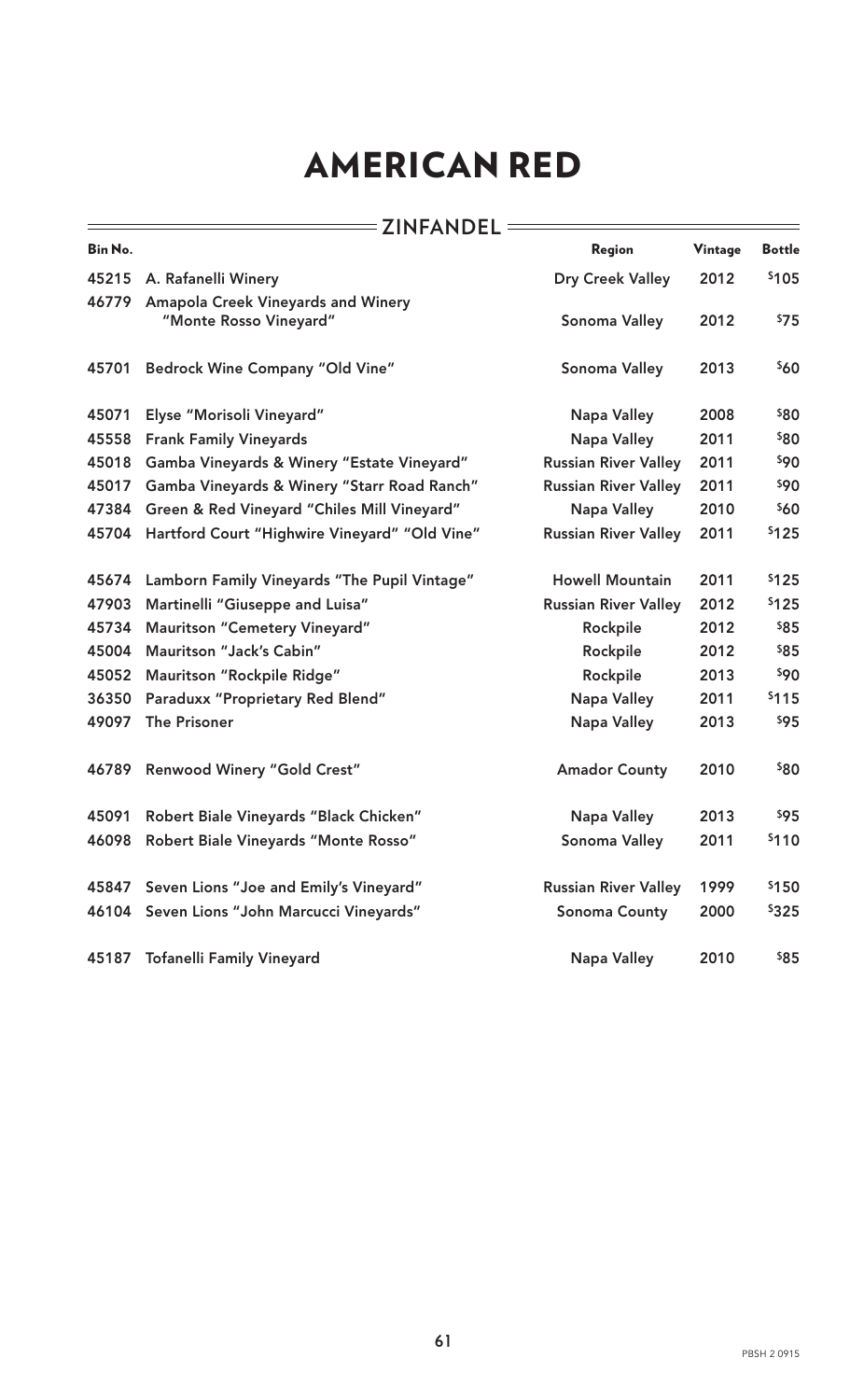|         | <b>PETITE SYRAH</b>                                                      |                        |         |               |
|---------|--------------------------------------------------------------------------|------------------------|---------|---------------|
| Bin No. |                                                                          | Region                 | Vintage | <b>Bottle</b> |
| 49792   | Robert Biale Vineyards "Royal Punishers"                                 | Napa Valley            | 2008    | \$115         |
| 49900   | <b>Robert Foley Vineyards</b>                                            | <b>Napa Valley</b>     | 2008    | \$120         |
| 49040   | The Scholium Project "Babylon"                                           | California             | 2008    | \$180         |
| 49496   | <b>Stags' Leap Winery</b>                                                | <b>Napa Valley</b>     | 2012    | \$85          |
| 49261   | <b>Switchback Ridge</b>                                                  | Napa Valley            | 2011    | \$135         |
| 49054   | Switchback Ridge "Old Vine Block" "Peterson Family Vineyard" Napa Valley |                        | 2011    | \$165         |
|         | <b>RHÔNE STYLE BLENDS</b>                                                |                        |         |               |
| 49092   | Arizona Stronghold "Nachise"                                             | <b>Cochise County</b>  | 2011    | \$55          |
| 49093   | Bonny Doon Vineyard "Le Cigare Volant"                                   | California             | 2008    | \$75          |
| 49914   | Bonny Doon Vineyard "Le Cigare Volant" "Reserve"                         | California             | 2009    | \$170         |
| 49031   | <b>Booker Vineyard "RLF"</b>                                             | <b>Paso Robles</b>     | 2012    | \$120         |
| 49546   | Donkey and Goat "Five Thirteen"                                          | <b>El Dorado</b>       | 2010    | \$75          |
| 49584   | Epoch Estate Wines "Estate Blend"                                        | <b>Paso Robles</b>     | 2012    | \$105         |
| 49903   | <b>Epoch Estate Wines "Veracity"</b>                                     | <b>Paso Robles</b>     | 2012    | \$150         |
| 48669   | Favia "Rompecabezas"                                                     | <b>Amador County</b>   | 2010    | \$175         |
| 48102   | Favia "Rompecabezas"                                                     | <b>Amador County</b>   | 2011    | \$175         |
| 49045   | Gallica "Suzuri"                                                         | <b>Amador County</b>   | 2010    | \$115         |
| 49126   | Gallica "Suzuri"                                                         | <b>Amador County</b>   | 2011    | \$110         |
| 49165   | <b>Gramercy Cellars "The Third Man"</b>                                  | <b>Columbia Valley</b> | 2009    | \$108         |
| 49748   | Keplinger Wines "Caldera"                                                | El Dorado              | 2010    | \$160         |
| 49915   | Keplinger Wines "Lithic"                                                 | Amador                 | 2010    | \$155         |
| 49916   | <b>Keplinger Wines "Sumo"</b>                                            | Amador                 | 2010    | \$155         |
| 48930   | Pax "The Vicar"                                                          | <b>North Coast</b>     | 2010    | <b>\$85</b>   |
| 49851   | Paul Dolan Vineyards "Deep Red"                                          | Mendocino              | 2009    | \$80          |
| 49099   | R Wines "Amazed"                                                         | California             | 2006    | \$130         |
| 49952   | <b>Relic Wine Cellars "Ritual"</b>                                       | <b>Napa Valley</b>     | 2010    | \$135         |
| 49787   | Sanglier "Boar's Camp" "Kick Ranch"                                      | <b>Sonoma County</b>   | 2009    | \$95          |
| 49564   | Saxum Vineyards "Broken Stones"                                          | <b>Paso Robles</b>     | 2010    | \$270         |
| 49562   | Saxum Vineyards "Heart Stone Vineyard"                                   | <b>Paso Robles</b>     | 2010    | \$270         |
| 49953   | Saxum Vineyards "Heart Stone Vineyard"                                   | <b>Paso Robles</b>     | 2011    | \$315         |
|         |                                                                          |                        |         |               |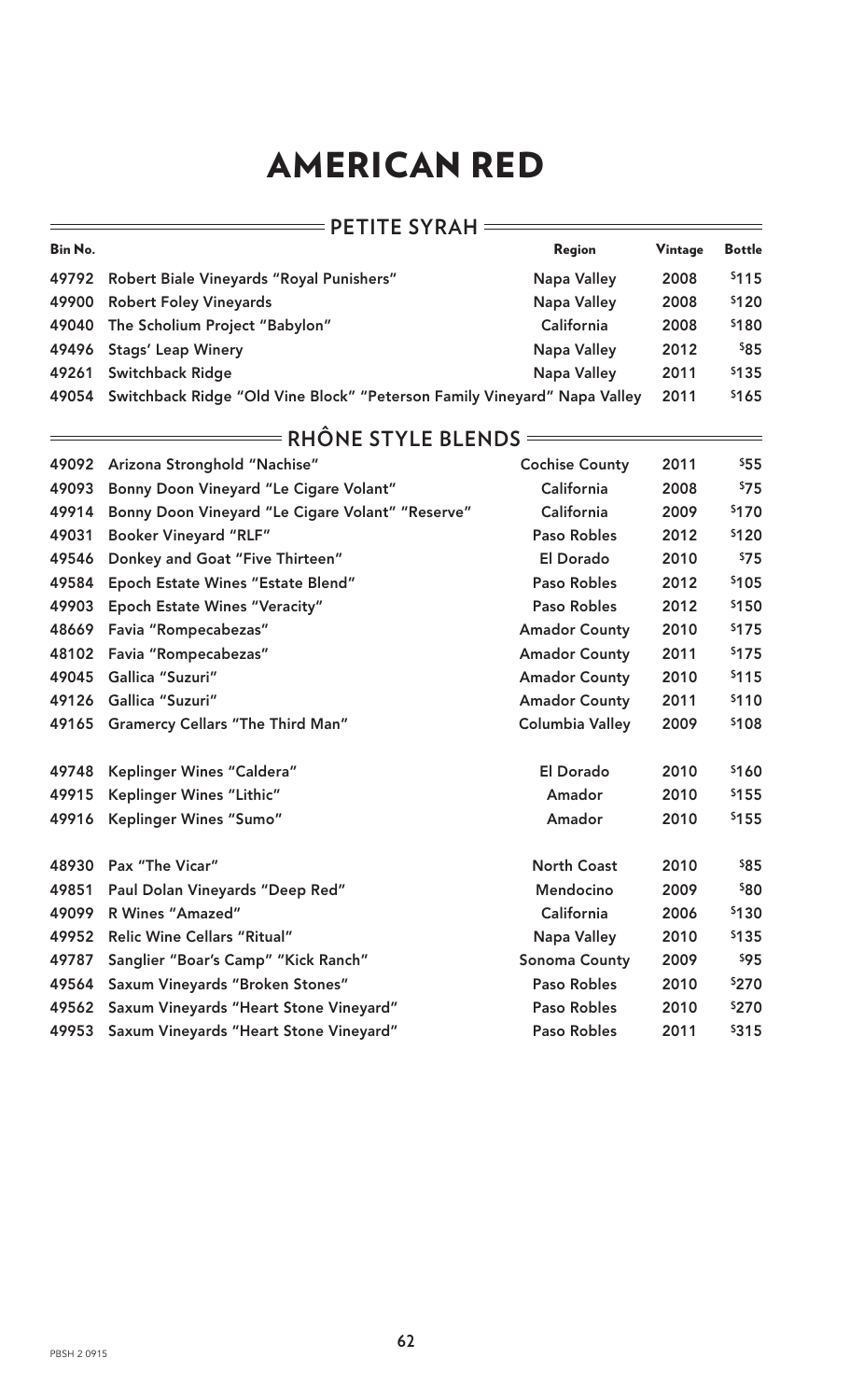|         | <b>GRENACHE =</b>                                    |                            |                |                 |  |
|---------|------------------------------------------------------|----------------------------|----------------|-----------------|--|
| Bin No. |                                                      | Region                     | <b>Vintage</b> | <b>Bottle</b>   |  |
| 49962   | <b>Bedrock Wine Company "Gibson Ranch"</b>           | <b>McDowell Valley</b>     | 2012           | \$65            |  |
| 49207   | Favia "The Lincoln"                                  | <b>Amador County</b>       | 2011           | \$180           |  |
| 49027   | Pott Wine "Original Gangster" "Stagecoach Vineyard"  | <b>Napa Valley</b>         | 2012           | \$210           |  |
| 49919   | Sine Qua Non "Dark Blossom"                          | California                 | 2011           | \$465           |  |
| 49477   | Sine Qua Non "Five Shooter"                          | California                 | 2010           | \$420           |  |
| 49999   | Sine Qua Non "The Line"                              | California                 | 2008           | \$480           |  |
| 49012   | Tor Kenward Family Vineyards "ROCK" "Cuvee Cooper"   | <b>Napa Valley</b>         | 2011           | \$95            |  |
| 49921   | Wind Gap Wines "Rána"                                | California                 | 2009           | \$100           |  |
| 49922   | <b>Wind Gap Wines "Sceales Vineyard"</b>             | <b>Sonoma County</b>       | 2011           | \$75            |  |
|         | <b>OTHER</b>                                         |                            |                |                 |  |
| 49015   | Atrea by Saracina "Old Soul Red"                     | <b>Mendocino County</b>    | 2011           | \$55            |  |
| 49022   | <b>Caduceus Cellars "Le Cortigiane Oneste"</b>       | <b>New Mexico</b>          | 2011           | \$115           |  |
| 49998   | <b>Chester's Anvil by Pott Wine Malbec</b>           | <b>Mount Veeder</b>        | 2012           | \$100           |  |
| 49991   | <b>Clendenen Family Vineyards Nebbiolo</b>           | Santa Maria Valley         | 2008           | \$75            |  |
| 49663   | <b>Clendenen Family Vineyards Petit Verdot</b>       | Santa Maria Valley         | 2008           | \$90            |  |
| 49544   | Epoch Estate Wines "Paderewski Vineyard" Tempranillo | <b>Paso Robles</b>         | 2011           | \$150           |  |
| 49951   | K Vintners "Broncho" "Stoneridge Vineyard" Malbec    | Washington                 | 2010           | \$155           |  |
| 49985   | La Cruz de Comal "Cohete Rojo"                       | <b>Texas Hill Country</b>  | 2005           | \$95            |  |
| 49652   | La Cruz de Comal "Cohete Rojo"                       | <b>Texas Hill Country</b>  | 2006           | \$95            |  |
| 49513   | Donkey and Goat "The Prospector" Mourvèdre           | <b>El Dorado</b>           | 2011           | <sup>\$70</sup> |  |
| 49043   | Sandstone Cellars "VII" Touriga Nacional             | <b>Texas</b>               | 2009           | \$65            |  |
| 49551   | <b>Robert Foley Vineyards Charbono</b>               | Napa Valley                | 2011           | <b>\$85</b>     |  |
| 49016   | Saracina "Skid Row Vineyard" Malbec                  | <b>Mendocino County</b>    | 2012           | \$75            |  |
| 49500   | <b>Shypoke Cellars Charbono</b>                      | Calistoga                  | 2010           | \$65            |  |
| 49960   | Saxum Vineyards "Paderewski Vineyard"                | <b>Paso Robles</b>         | 2011           | \$315           |  |
| 49700   | <b>Tofanelli Family Vineyard Charbono</b>            | <b>Napa Valley</b>         | 2010           | \$75            |  |
| 49945   | Venge Vineyards "Scout's Honor"                      | <b>Napa Valley</b>         | 2012           | \$89            |  |
|         | <b>SYRAH</b>                                         |                            |                |                 |  |
| 48921   | Antiqv <sup>2</sup> s "Gary's Vineyard"              | Santa Lucia Highlands 2007 |                | \$75            |  |
| 48922   | Antiqv <sup>2</sup> s "Pisoni Vineyard"              | Santa Lucia Highlands 2007 |                | \$75            |  |
| 48900   | Araujo Estate Wines "Eisele Vineyard"                | Napa Valley                | 1999           | \$265           |  |
| 48204   | Araujo Estate Wines "Eisele Vineyard"                | <b>Napa Valley</b>         | 2000           | \$210           |  |
| 48006   | Araujo Estate Wines "Eisele Vineyard" (1.5L)         | <b>Napa Valley</b>         | 2007           | \$575           |  |
| 48560   | Betts & Scholl                                       | California                 | 2005           | \$160           |  |
| 48027   | <b>Castle Rock</b>                                   | <b>Columbia Valley</b>     | 2010           | \$30            |  |
| 48664   | Charles Smith "Royal City" "Stoneridge Vineyard"     | <b>Columbia Valley</b>     | 2008           | \$295           |  |
| 48304   | <b>Colgin Cellars "IX Estate"</b>                    | <b>Napa Valley</b>         | 2008           | \$625           |  |
| 31039   | <b>Colgin Cellars "IX Estate"</b>                    | <b>Napa Valley</b>         | 2009           | \$575           |  |
| 31035   | <b>Colgin Cellars "IX Estate"</b>                    | <b>Napa Valley</b>         | 2010           | \$600           |  |
|         |                                                      |                            |                |                 |  |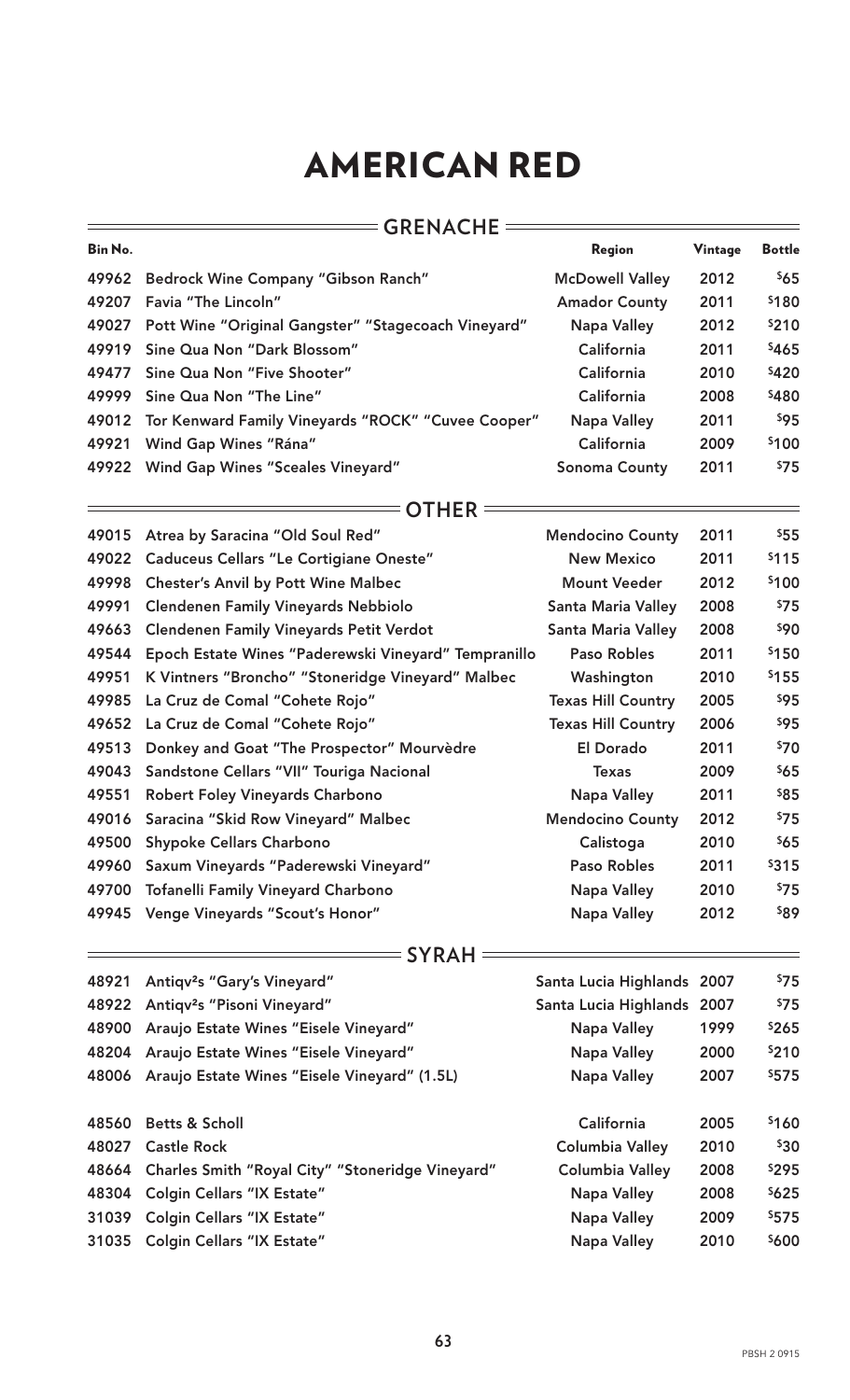|         | <b>SYRAH</b>                                                   |                             |         |               |
|---------|----------------------------------------------------------------|-----------------------------|---------|---------------|
| Bin No. |                                                                | Region                      | Vintage | <b>Bottle</b> |
| 48923   | Drew Family Cellars "Valenti Vineyard"                         | <b>Mendocino Ridge</b>      | 2011    | \$75          |
| 48029   | DuMOL "Eddie's Patch"                                          | <b>Russian River Valley</b> | 2011    | \$175         |
|         | 48644 Favia "Quarzo"                                           | <b>Amador County</b>        | 2010    | \$175         |
|         | 48892 Foxen "Toasted Rope"                                     | <b>Santa Ynez Valley</b>    | 2010    | \$90          |
| 48002   | K Vintners "Milbrandt"                                         | <b>Wahluke Slope</b>        | 2013    | \$70          |
| 48524   | K Vintners "Motor City Kitty"                                  | Washington                  | 2012    | \$75          |
| 48203   | K Vintners "River Rock"                                        | Walla Walla Valley          | 2011    | \$90          |
| 48091   | Kathryn Kennedy "Maridon Vineyards"                            | <b>Santa Cruz</b>           | 1997    | \$199         |
| 48032   | Kongsgaard                                                     | <b>Napa Valley</b>          | 2004    | \$350         |
| 48972   | Lillian "Gold Series No. 1"                                    | California                  | 2011    | \$225         |
|         | 48034 Long Shadows Vintners "Sequel"                           | <b>Columbia Valley</b>      | 2012    | \$120         |
| 48037   | Neyers "Hudson Vineyard"                                       | <b>Carneros</b>             | 1998    | \$110         |
| 48038   | Owen Roe "Ex Umbris"                                           | <b>Columbia Valley</b>      | 2012    | \$50          |
| 48927   | Pax "Alder Springs"                                            | <b>Mendocino County</b>     | 2010    | \$135         |
| 48928   | Pax "Griffin's Lair Vineyard"                                  | Sonoma Coast                | 2010    | \$144         |
| 48929   | Pax "The Hermit"                                               | <b>North Coast</b>          | 2010    | \$85          |
| 48104   | Piedrasassi "Rim Rock Vineyard"                                | <b>Arroyo Grande</b>        | 2012    | \$160         |
|         | 48010 Saxum Vineyards "Bone Rock" "Jim Berry Vineyard"         | Paso Robles                 | 2012    | \$300         |
| 48022   | The Scholium Project "Androkteinos" "Hudson Vineyard"          | California                  | 2008    | \$160         |
| 48303   | <b>Shafer Vineyards "Relentless"</b>                           | <b>Napa Valley</b>          | 2011    | \$195         |
| 48004   | Sine Qua Non "Dark Blossom"                                    | California                  | 2011    | \$425         |
| 48557   | Sine Qua Non "Five Shooter"                                    | California                  | 2010    | \$420         |
| 48790   | Sine Qua Non "In Flagrante"                                    | California                  | 2000    | \$525         |
| 48047   | <b>Terlato Vineyards</b>                                       | <b>Dry Creek Valley</b>     | 2005    | 575           |
| 48556   | Tor Kenward Family Vineyards "ROCK" "Hommage Allan"            | <b>Napa Valley</b>          | 2010    | \$95          |
| 48933   | Tor Kenward Family Vineyards "ROCK"<br>"Judge Family Vineyard" | Napa Valley                 | 2006    | \$110         |
| 48926   | <b>Wind Gap Wines</b>                                          | <b>Sonoma Coast</b>         | 2011    | <b>\$80</b>   |
| 48602   | Wind Gap "Nellessen Vineyard"                                  | Sonoma Coast                | 2012    | \$90          |
|         |                                                                |                             |         |               |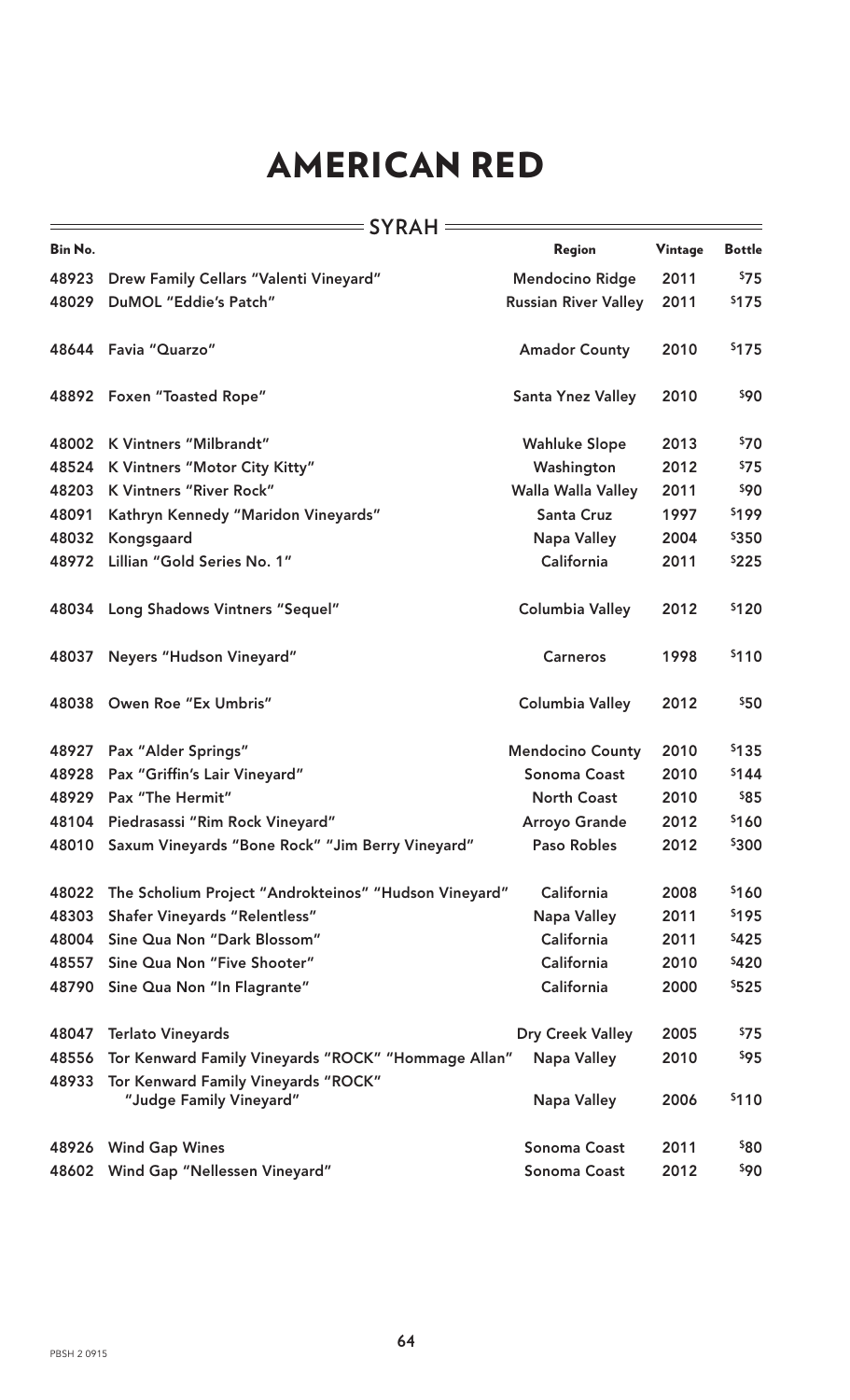|                | <b>-HAUT-MEDOC</b>               |         |               |
|----------------|----------------------------------|---------|---------------|
| <b>Bin No.</b> |                                  | Vintage | <b>Bottle</b> |
| 50108          | Château Greysac                  | 2010    | \$38          |
| 50119          | Château La Lagune                | 1982    | \$385         |
| 50101          | Château La Lagune                | 2009    | \$185         |
| 50035          | Château La Lagune                | 2010    | \$200         |
| 50034          | Château La Tour Carnet           | 2010    | \$115         |
| 50098          | <b>Château Sociando-Mallet</b>   | 2005    | \$165         |
|                | = ST. ESTEPHE                    |         |               |
|                | 53366 Château Calon-Ségur        | 1988    | \$300         |
| 53495          | Château Calon-Ségur              | 1995    | \$410         |
| 53044          | Château Calon-Ségur              | 1996    | \$305         |
|                | 53453 Château Calon-Ségur        | 2005    | \$260         |
| 53481          | Château Calon-Ségur (1.5L)       | 2005    | \$575         |
| 53410          | Château Calon-Ségur              | 2006    | \$175         |
|                | 53402 Château Calon Segur (3.0L) | 2006    | \$1,125       |
| 52026          | Château Cos D'Estournel          | 1978    | \$300         |
| 53229          | Château Cos D'Estournel          | 1982    | \$700         |
| 53195          | Château Cos D'Estournel          | 1988    | \$460         |
| 53140          | Château Cos D'Estournel          | 1989    | \$525         |
| 53141          | Château Cos D'Estournel          | 1990    | \$615         |
| 53086          | Château Cos D'Estournel          | 1996    | \$410         |
| 53403          | Château Cos D'Estournel          | 2000    | \$550         |
| 53488          | Château Cos D'Estournel          | 2001    | \$470         |
| 53088          | Château Cos D'Estournel          | 2003    | \$515         |
| 52029          | Château Cos D'Estournel (1.5L)   | 2004    | \$600         |
|                | 53039 Château Cos D'Estournel    | 2005    | \$510         |
| 53114          | Château Cos D'Estournel          | 2006    | \$375         |
|                | 53005 Château Cos D'Estournel    | 2009    | \$795         |
| 53008          | <b>Château Montrose</b>          | 1989    | \$525         |
| 53181          | <b>Château Montrose</b>          | 1994    | \$275         |
| 52034          | <b>Château Montrose</b>          | 1996    | \$460         |
| 53412          | <b>Château Montrose</b>          | 1998    | \$375         |
|                | 53003 Château Montrose (1.5 L)   | 1998    | \$625         |
|                | 52000 Château Montrose           | 2000    | \$400         |
| 53001          | <b>Château Montrose</b>          | 2003    | \$525         |
| 53451          | <b>Château Montrose</b>          | 2005    | \$410         |
| 53002          | <b>Château Montrose</b>          | 2006    | \$310         |
|                | 53004 Château Ormes de Pez       | 2010    | \$150         |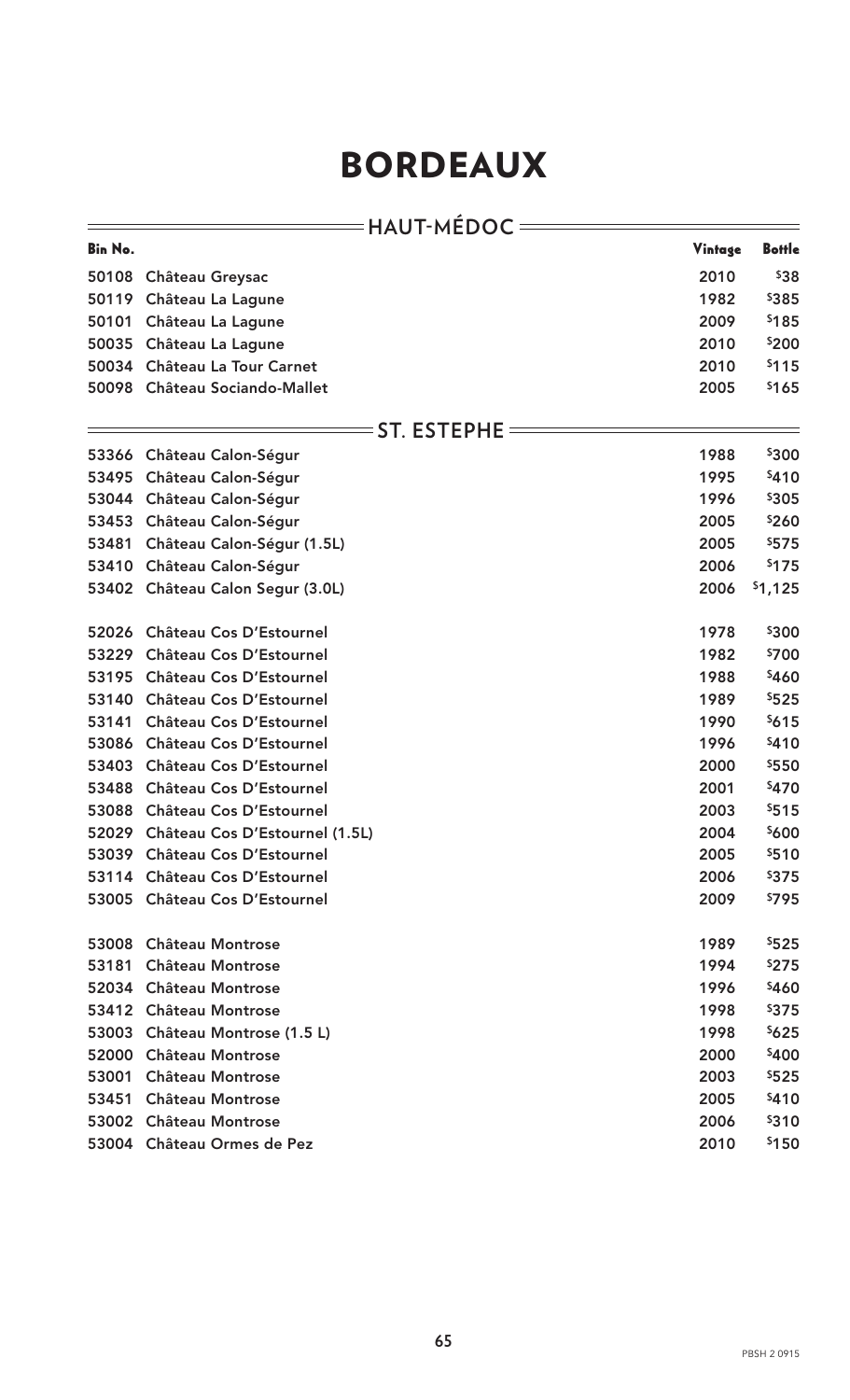|                | <b>MARGAUX:</b>                           |         |               |
|----------------|-------------------------------------------|---------|---------------|
| <b>Bin No.</b> |                                           | Vintage | <b>Bottle</b> |
| 50291          | Château Cantenac Brown                    | 2009    | \$220         |
| 50239          | Château Cantenac Brown                    | 2010    | \$185         |
| 50229          | Château de La Coste                       | 2009    | \$100         |
| 50943          | Château D'Issan                           | 2004    | \$165         |
| 50200          | Château D'Issan (1.5L)                    | 2005    | \$575         |
| 50286          | Château D'Issan                           | 2009    | \$300         |
|                | 50944 Château Ferriere                    | 1995    | \$210         |
| 50288          | <b>Château Ferriere</b>                   | 2009    | \$120         |
| 50999          | <b>Château Giscours</b>                   | 2006    | \$155         |
|                | 50598 Château Kirwan                      | 2005    | \$180         |
|                | 50296 Château Malescot St. Exupery        | 2006    | \$200         |
|                | 50996 Château Malescot St. Exupery (1.5L) | 2008    | \$415         |
|                | 50293 Château Malescot St. Exupery        | 2009    | \$295         |
|                | 50258 Margaux du Château Margaux          | 2009    | \$160         |
|                | 50240 Pavillon Rouge du Château Margaux   | 2005    | \$350         |
|                | 50249 Pavillon Rouge du Château Margaux   | 2012    | \$375         |
|                | 50270 Château Margaux                     | 1953    | \$4,500       |
| 50259          | Château Margaux                           | 1959    | \$4,100       |
| 50505          | <b>Château Margaux</b>                    | 1961    | \$3,000       |
| 50271          | Château Margaux                           | 1981    | \$650         |
| 50289          | Château Margaux                           | 1982    | \$2,500       |
| 50963          | Château Margaux                           | 1983    | \$1,500       |
|                | 50272 Château Margaux                     | 1985    | \$1,100       |
| 50774          | Château Margaux                           | 1986    | \$1,550       |
| 50273          | Château Margaux (6.0L)                    | 1986    | \$7,500       |
|                | 50274 Château Margaux                     | 1988    | \$1,300       |
| 50964          | Château Margaux                           | 1990    | \$2,500       |
| 50211          | Château Margaux                           | 1995    | \$1,640       |
| 50841          | Château Margaux                           | 1996    | \$1,495       |
| 50277          | Château Margaux (3.0L)                    | 2004    | \$3,500       |
| 50244          | Château Margaux                           | 2005    | \$2,025       |
| 50279          | Château Margaux (1.5L)                    | 2005    | \$6,500       |
| 50995          | Château Margaux                           | 2006    | \$1,320       |
|                | 50248 Château Margaux                     | 2012    | \$895         |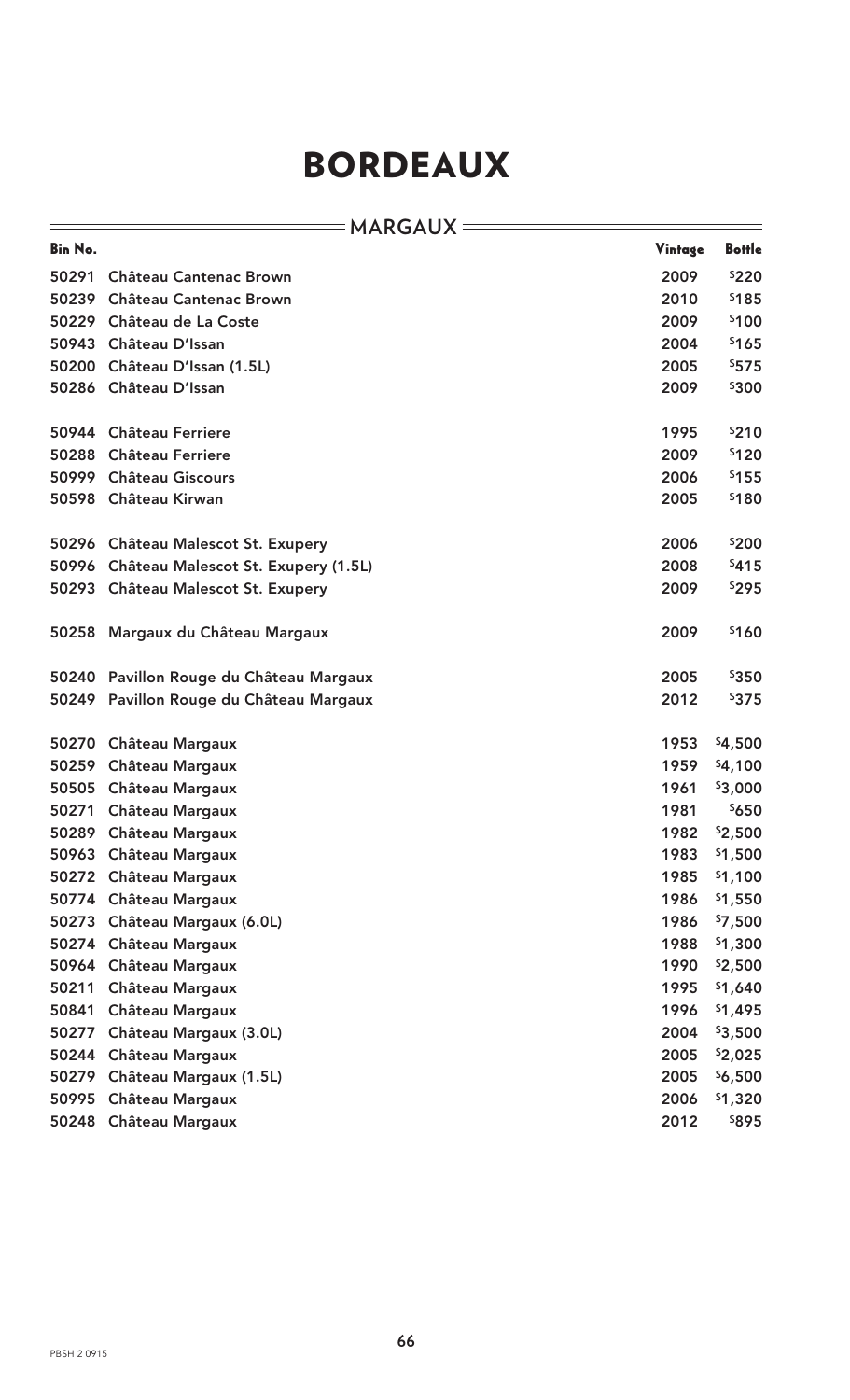| <b>MARGAUX =</b> |                                   |         |               |  |
|------------------|-----------------------------------|---------|---------------|--|
| Bin No.          |                                   | Vintage | <b>Bottle</b> |  |
| 50245            | Chateau Palmer "Alter Ego" (1.5L) | 2005    | \$550         |  |
| 50214            | <b>Chateau Palmer "Alter Ego"</b> | 2009    | \$230         |  |
| 50209            | <b>Château Palmer</b>             | 1990    | \$780         |  |
| 50225            | <b>Chateau Palmer</b>             | 1995    | \$750         |  |
| 50224            | <b>Chateau Palmer</b>             | 1996    | \$725         |  |
| 50281            | <b>Château Palmer</b>             | 1999    | \$750         |  |
| 50204            | <b>Château Palmer</b>             | 2000    | \$625         |  |
| 50282            | Château Palmer (3.0L)             | 2000    | \$4,500       |  |
| 50223            | <b>Chateau Palmer</b>             | 2001    | \$565         |  |
| 50267            | Château Palmer                    | 2002    | \$400         |  |
| 50222            | <b>Chateau Palmer</b>             | 2003    | \$570         |  |
| 50252            | <b>Chateau Palmer (1.5L)</b>      | 2003    | \$1,400       |  |
| 50213            | <b>Château Palmer</b>             | 2004    | \$400         |  |
| 50991            | <b>Château Palmer</b>             | 2006    | \$550         |  |
| 50220            | <b>Chateau Palmer</b>             | 2008    | \$595         |  |
| 50219            | <b>Chateau Palmer</b>             | 2009    | \$900         |  |
| 50197            | <b>Château Poujeaux (Moulis)</b>  | 2009    | \$150         |  |
| 50901            | <b>Château Prieuré Lichine</b>    | 2009    | \$185         |  |
| 50909            | Château Rauzan-Ségla              | 2005    | \$375         |  |
| 50900            | Château Rauzan Ségla              | 2009    | \$360         |  |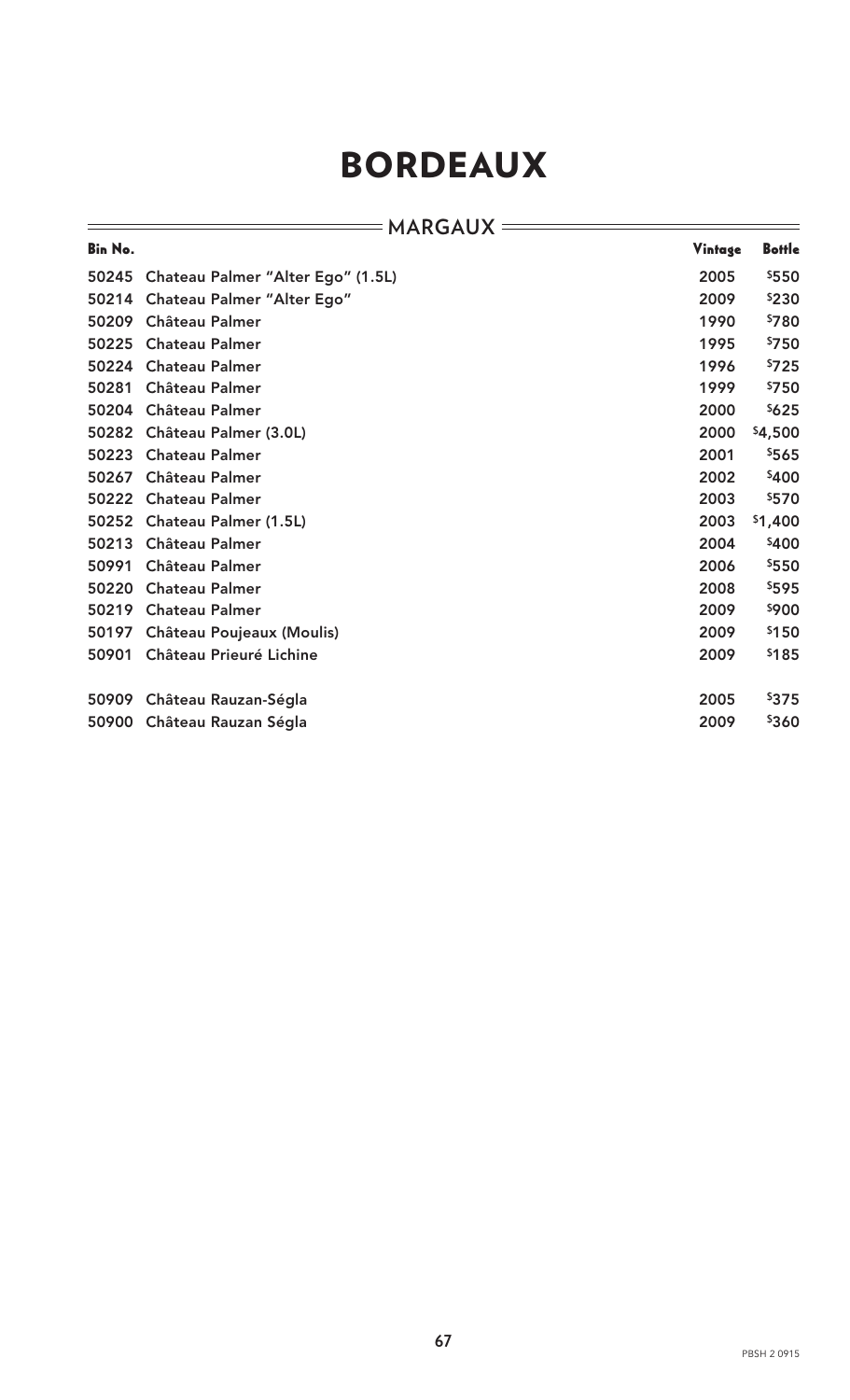|                | <b>PAUILLAC</b>                  |         |               |
|----------------|----------------------------------|---------|---------------|
| <b>Bin No.</b> |                                  | Vintage | <b>Bottle</b> |
| 51993          | Château D'Armailhac              | 2006    | \$130         |
| 51994          | Château Clerc-Milon (1.5L)       | 1998    | \$365         |
| 51482          | <b>Château Clerc-Milon</b>       | 2005    | \$190         |
| 51992          | <b>Château Duhart-Milon</b>      | 2008    | \$300         |
| 51914          | Château Duhart-Milon             | 2010    | \$350         |
| 51103          | Château Grand-Puy-Lacoste        | 1982    | \$440         |
| 51104          | Château Grand-Puy-Lacoste (3.0L) | 2000    | \$1,100       |
| 51909          | Château Grand-Puy-Lacoste        | 2010    | \$295         |
|                | 51105 Château Grand-Puy-Lacoste  | 2005    | \$285         |
| 51908          | Château Haut-Bages Libéral       | 2010    | \$100         |
| 51563          | Château Lafite-Rothschild        | 1961    | \$4,300       |
| 51107          | Château Lafite-Rothschild (6.0L) | 1961    | \$58,000      |
| 51034          | Château Lafite-Rothschild        | 1982    | \$7,000       |
|                | 51108 Château Lafite-Rothschild  | 1985    | \$1,985       |
| 51109          | Château Lafite-Rothschild        | 1989    | \$2,100       |
| 51163          | Château Lafite-Rothschild        | 1990    | \$2,200       |
| 51836          | Château Lafite-Rothschild        | 2005    | \$3,000       |
|                | 51916 Château Lafite-Rothschild  | 2010    | \$3,450       |
| 51112          | Château Latour                   |         | 1900 \$13,000 |
| 51113          | Château Latour                   | 1945    | \$9,000       |
| 51114          | Château Latour                   | 1955    | \$2,600       |
| 51506          | Château Latour                   | 1978    | \$1,345       |
| 51998          | Château Latour                   | 1982    | \$5,100       |
| 51390          | Château Latour                   | 1985    | \$750         |
| 51116          | Château Latour                   | 1990    | \$1,500       |
| 51911          | Château Latour (1.5 L)           | 2001    | \$2,450       |
| 51024          | Château Latour                   | 2002    | \$1,125       |
| 51733          | Château Latour                   | 2005    | \$3,000       |
| 51990          | Château Latour                   | 2006    | \$1,275       |
| 51995          | Château Latour                   | 2007    | \$825         |
| 51996          | Château Latour                   | 2008    | \$1,675       |
| 51207          | Château Lynch-Bages              | 1982    | \$710         |
| 51084          | Château Lynch-Bages              | 1989    | \$825         |
| 51070          | <b>Château Lynch-Bages</b>       | 1990    | \$825         |
| 51927          | Château Lynch-Bages              | 1998    | \$695         |
| 51555          | Château Lynch-Bages              | 2000    | \$775         |
| 51880          | Château Lynch-Bages (1.5L)       | 2000    | \$1500        |
| 51359          | Château Lynch-Bages              | 2006    | \$250         |
| 51997          | Château Lynch-Bages              | 2008    | \$300         |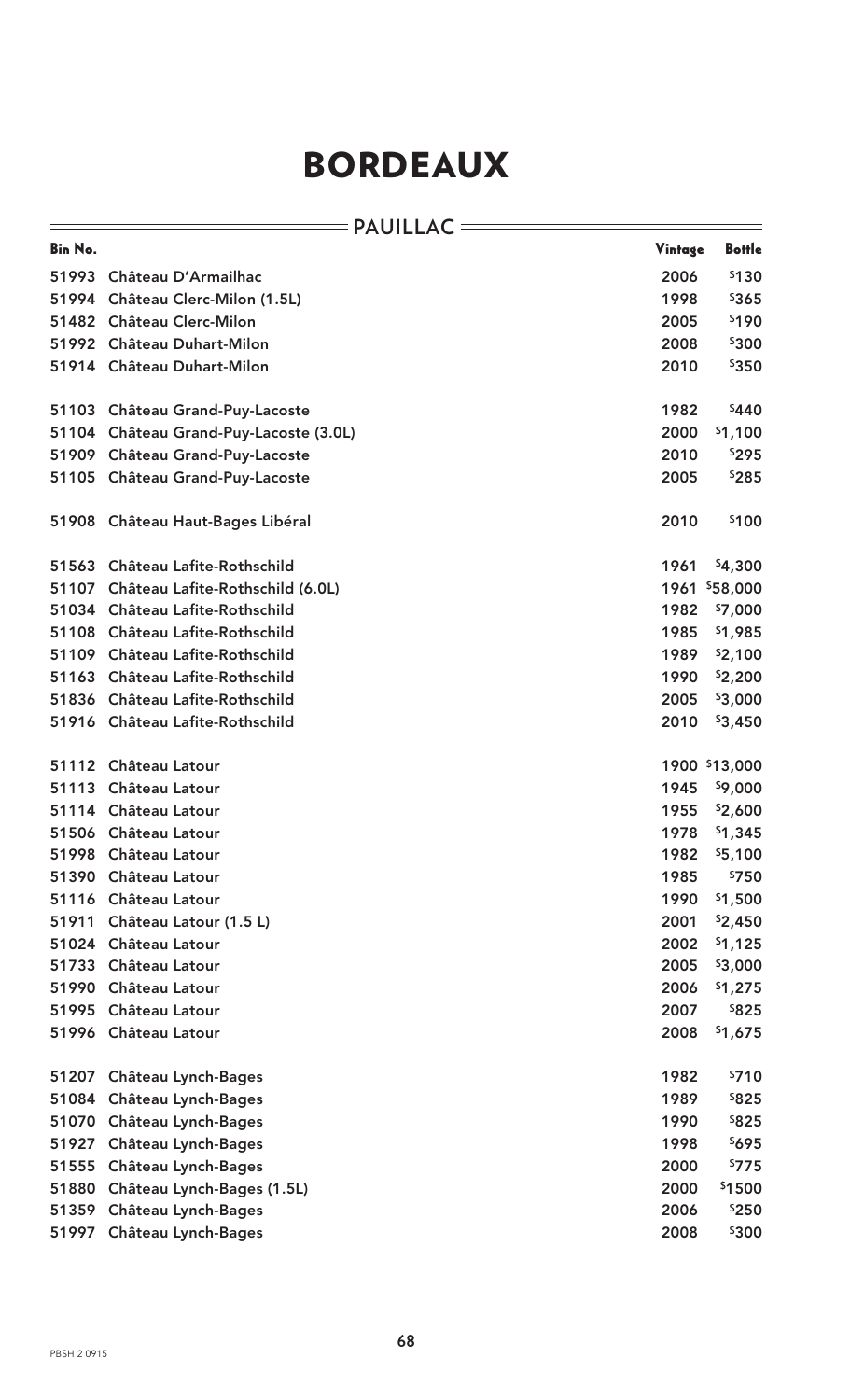| <b>= PAUILLAC</b> |                                                |         |               |
|-------------------|------------------------------------------------|---------|---------------|
| <b>Bin No.</b>    |                                                | Vintage | <b>Bottle</b> |
|                   | 51886 Le Petit Mouton de Mouton-Rothschild     | 2008    | \$350         |
| 51123             | Château Mouton-Rothschild                      | 1955    | \$5,250       |
| 51710             | Château Mouton-Rothschild                      | 1959    | \$4,500       |
| 51176             | Château Mouton-Rothschild                      | 1985    | \$800         |
| 51679             | Château Mouton-Rothschild                      | 1986    | \$1,600       |
| 51124             | Château Mouton-Rothschild                      | 1989    | <b>\$875</b>  |
| 51923             | Château Mouton-Rothschild                      | 1990    | \$650         |
| 51574             | Château Mouton-Rothschild                      | 1996    | \$1,500       |
| 51130             | Château Mouton-Rothschild                      | 2005    | \$2,200       |
| 51947             | Château Mouton Rothschild                      | 2006    | \$1,350       |
| 51131             | Château Pichon-Longueville-Baron               | 1988    | \$325         |
| 51952             | Château Pichon-Longueville-Baron               | 1996    | \$300         |
| 51101             | Château Pichon-Longueville-Baron               | 2000    | \$540         |
| 51220             | Château Pichon-Longueville-Baron               | 2005    | \$300         |
| 51999             | Château Pichon-Longueville-Baron               | 2006    | \$320         |
| 51919             | Château Pichon-Longueville-Baron               | 2009    | \$475         |
| 51136             | Château Pichon-Longueville Comtesse de Lalande | 1976    | \$340         |
| 51171             | Château Pichon-Longueville Comtesse de Lalande | 1982    | \$1,100       |
| 51174             | Château Pichon-Longueville Comtesse de Lalande | 1990    | \$400         |
| 51457             | Château Pichon-Longueville Comtesse de Lalande | 2002    | \$285         |
| 51033             | Château Pichon-Longueville Comtesse de Lalande | 2003    | \$650         |
| 51507             | Château Pichon-Longueville Comtesse de Lalande | 2005    | \$350         |
| 51142             | <b>Château Pontet-Canet</b>                    | 1975    | \$225         |
| 51945             | <b>Château Pontet-Canet</b>                    | 2000    | \$300         |
|                   | 51922 Château Pontet Canet                     | 2003    | \$300         |
| 51006             | Château Pontet-Canet (1.5L)                    | 2004    | \$285         |
|                   | 51244 Château Pontet-Canet                     | 2005    | \$275         |
|                   | 51007 Château Pontet-Canet (1.5L)              | 2005    | \$550         |
| 51888             | Château Pontet-Canet                           | 2006    | \$210         |
|                   | 51887 Château Pontet-Canet                     | 2008    | \$300         |
|                   | 51920 Château Pontet-Canet (1.5L)              | 2008    | \$600         |
|                   | 51300 Château Pontet-Canet                     | 2010    | \$750         |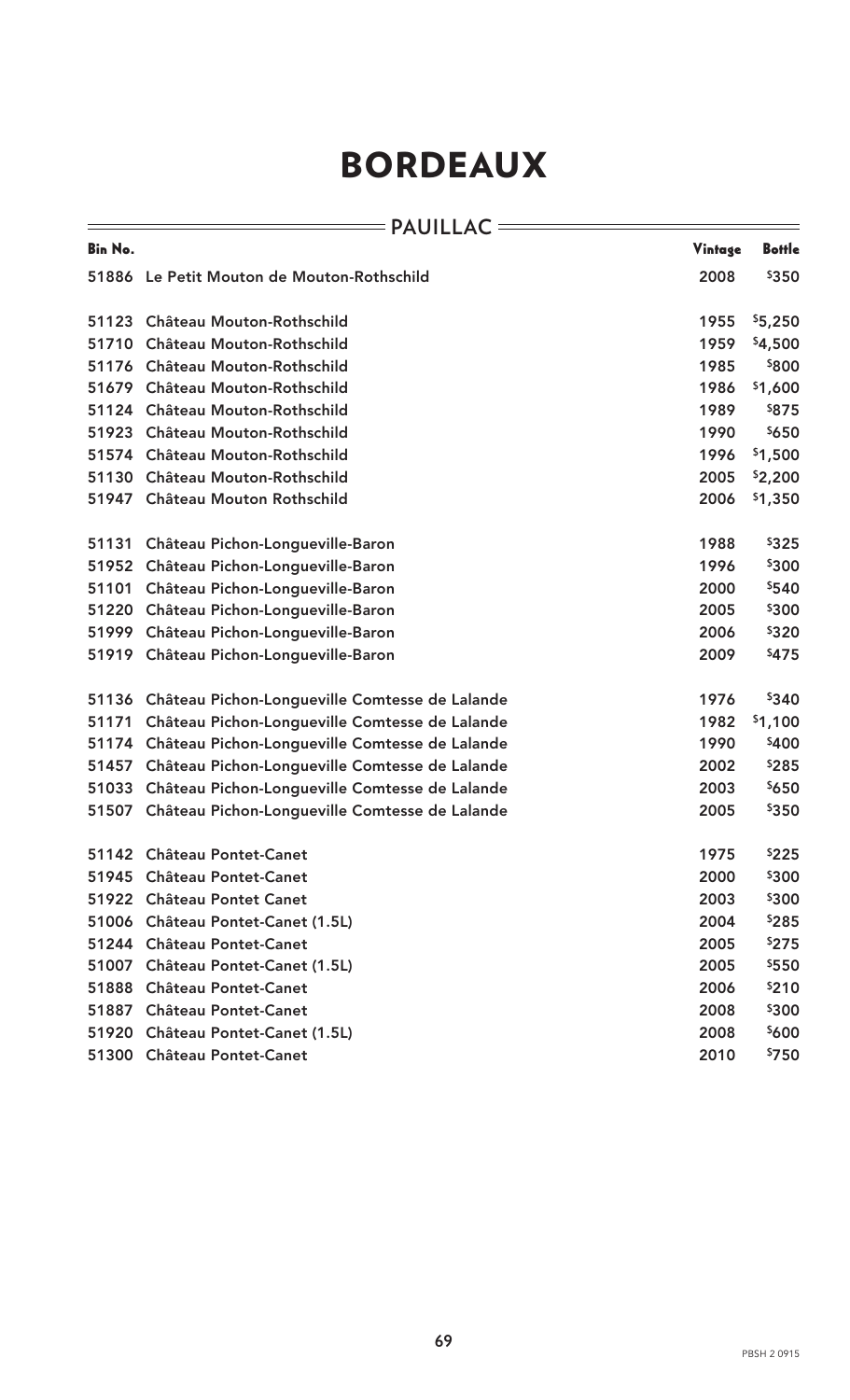#### **ST. JULIEN**

 $=$ 

| <b>Bin No.</b> |                                     | Vintage | <b>Bottle</b> |
|----------------|-------------------------------------|---------|---------------|
| 52607          | Château Beychevelle                 | 1989    | \$375         |
| 52609          | <b>Château Branaire Ducru</b>       | 2000    | \$345         |
| 52188          | <b>Château Branaire-Ducru</b>       | 2003    | \$210         |
| 52679          | <b>Château Branaire-Ducru</b>       | 2005    | \$190         |
|                | 52774 Château Branaire-Ducru        | 2006    | \$165         |
|                | 52450 Château Branaire-Ducru (3.0L) | 2006    | \$925         |
| 52399          | <b>Château Branaire-Ducru</b>       | 2009    | \$295         |
| 52301          | Château Branaire-Ducru              | 2010    | \$245         |
|                | 52260 Château Ducru-Beaucaillou     | 1982    | \$900         |
|                | 52356 Château Ducru-Beaucaillou     | 1995    | \$405         |
| 52931          | Château Ducru-Beaucaillou           | 2000    | \$500         |
| 52451          | Château Ducru-Beaucaillou (1.5L)    | 2000    | \$1,050       |
| 52452          | Château Ducru-Beaucaillou (3.0L)    | 2000    | \$2,200       |
| 52981          | Château Ducru-Beaucaillou           | 2001    | \$230         |
| 52327          | Château Ducru-Beaucaillou           | 2002    | \$210         |
| 52608          | Château Ducru-Beaucaillou           | 2003    | \$420         |
|                | 52130 Château Ducru-Beaucaillou     | 2004    | \$335         |
|                | 52392 Château Ducru-Beaucaillou     | 2005    | \$625         |
| 52775          | Château Ducru-Beaucaillou           | 2006    | \$375         |
|                | 52066 Château Gruaud-Larose         | 1982    | \$900         |
|                | 52612 Château Gruaud-Larose         | 1986    | \$490         |
|                | 52455 Château Gruaud-Larose         | 2005    | \$215         |
| 52800          | Château Langoa Barton               | 1996    | \$225         |
| 52801          | Château Langoa Barton               | 2000    | \$270         |
| 52000          | Château Langoa Barton               | 2005    | \$270         |
| 52459          | Château Langoa Barton (1.5L)        | 2005    | \$575         |
| 52460          | Château Langoa Barton (3.0L)        | 2005    | \$1,175       |
|                | 52802 Château Langoa Barton         | 2009    | \$250         |

 $\equiv$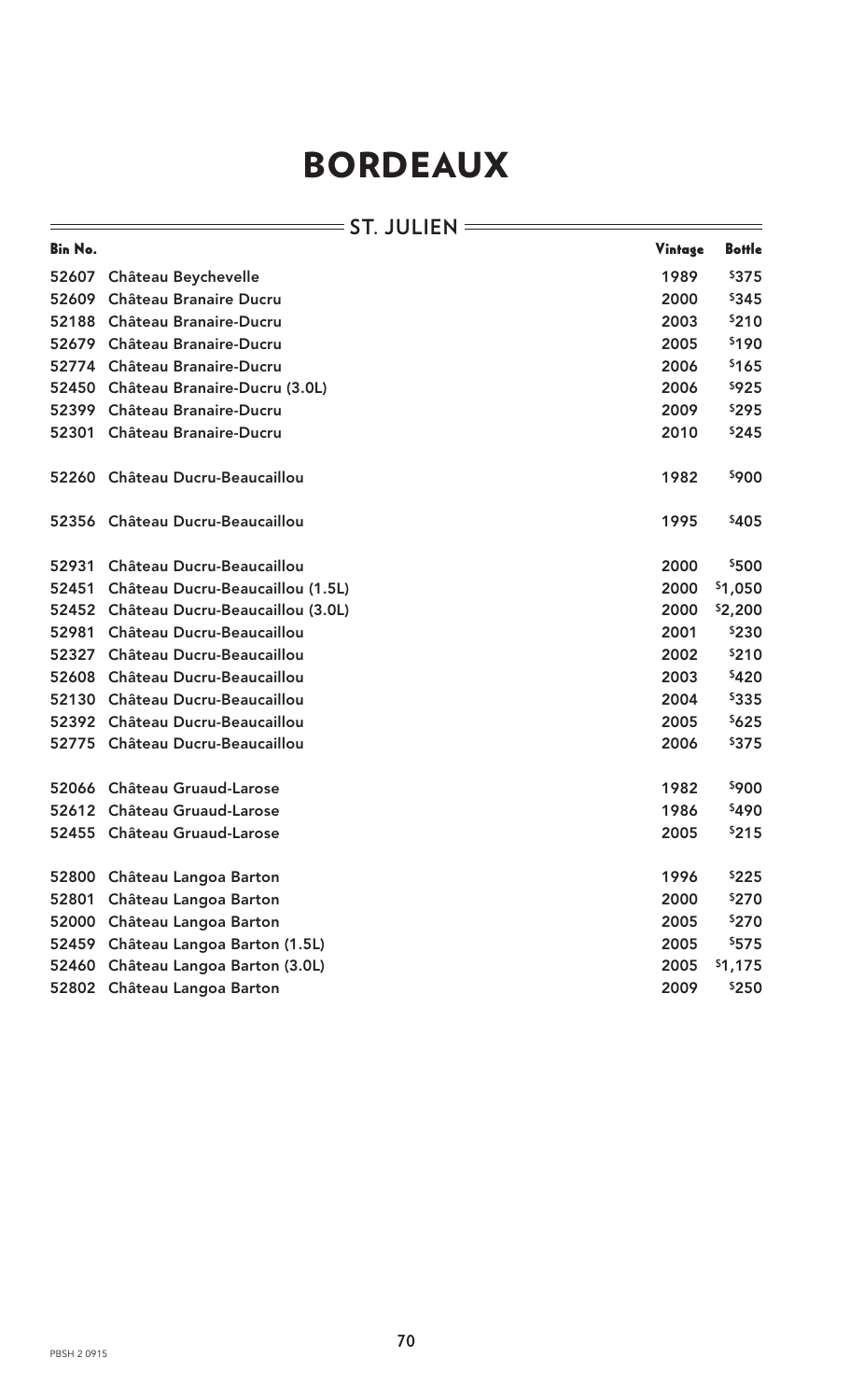|         |                                         | $=$ ST. JULIEN $=$ |               |
|---------|-----------------------------------------|--------------------|---------------|
| Bin No. |                                         | Vintage            | <b>Bottle</b> |
| 52700   | <b>Château Léoville Barton</b>          | 1991               | \$180         |
| 52039   | <b>Château Léoville Barton</b>          | 1999               | \$240         |
| 52001   | <b>Château Léoville Barton</b>          | 2003               | \$375         |
|         | 52884 Château Léoville Barton (1.5L)    | 2000               | \$720         |
| 52009   | Château Léoville Barton (1.5L)          | 2004               | \$425         |
|         | 52002 Château Léoville Barton           | 2005               | \$350         |
| 52011   | Château Léoville Barton (1.5L)          | 2005               | \$700         |
| 52003   | <b>Château Léoville Barton</b>          | 2006               | \$240         |
|         | 52010 Château Léoville Barton (1.5L)    | 2006               | \$525         |
|         | 52933 Château Léoville Barton           | 2009               | \$400         |
|         | 52022 Château Léoville-Las-Cases        | 1982               | \$1,060       |
|         | 52462 Château Léoville-Las-Cases (1.5L) | 1989               | \$800         |
| 52990   | <b>Château Léoville-Las-Cases</b>       | 1990               | \$650         |
| 52025   | <b>Château Léoville-Las-Cases</b>       | 1995               | \$300         |
|         | 52464 Château Léoville-Las-Cases        | 1996               | \$900         |
|         | 52839 Château Léoville-Las-Cases        | 1997               | \$350         |
| 52465   | <b>Château Léoville-Las-Cases</b>       | 1998               | \$420         |
| 52008   | <b>Château Léoville-Las-Cases</b>       | 1999               | \$300         |
| 52467   | Château Léoville-Las-Cases (3.0L)       | 2000               | \$1,500       |
| 52005   | <b>Château Léoville-Las-Cases</b>       | 2003               | \$525         |
|         | 52006 Château Léoville-Las-Cases        | 2004               | \$325         |
|         | 52555 Château Léoville-Las-Cases        | 2005               | \$600         |
| 52776   | <b>Château Léoville-Las-Cases</b>       | 2008               | \$365         |
| 52468   | Château Léoville-Poyferré               | 1970               | \$750         |
| 52469   | Château Léoville-Poyferré               | 1997               | \$180         |
| 52470   | <b>Château Léoville-Poyferré</b>        | 2000               | \$300         |
| 52930   | Château Léoville-Poyferre               | 2003               | \$495         |
|         | 52484 Château Léoville-Poyferré         | 2005               | \$265         |
| 52777   | Château Léoville-Poyferré               | 2006               | \$215         |
| 52945   | Château St. Pierre                      | 2006               | \$195         |
| 52960   | Château St. Pierre                      | 2009               | \$300         |
|         | 52302 Château St. Pierre                | 2010               | \$265         |
| 52661   | Château Talbot                          | 1982               | \$400         |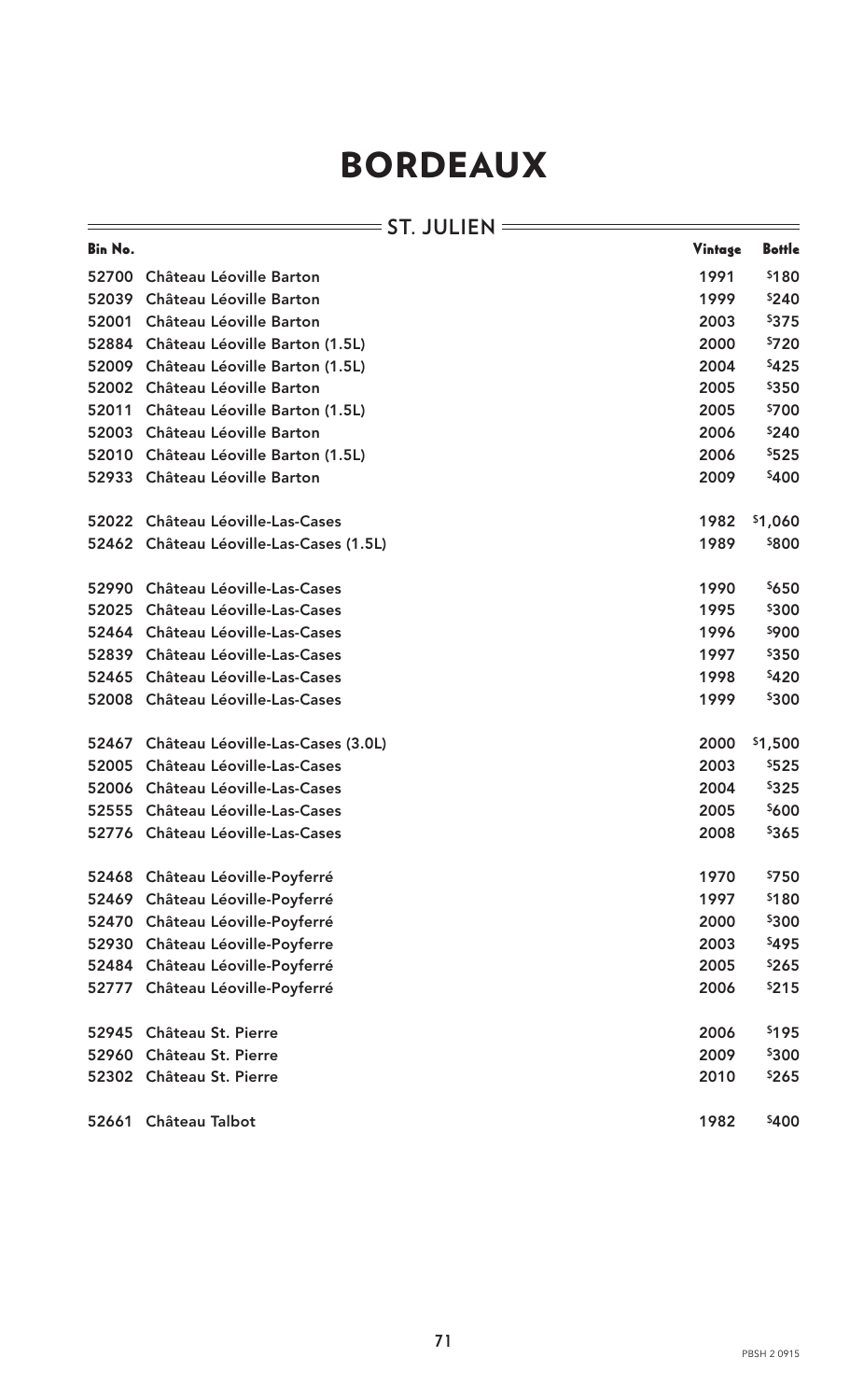|                | <b>FPESSAC-LEOGNAN</b>                     |         |               |  |  |
|----------------|--------------------------------------------|---------|---------------|--|--|
| <b>Bin No.</b> |                                            | Vintage | <b>Bottle</b> |  |  |
| 53501          | <b>Château Haut-Bailly</b>                 | 2005    | \$380         |  |  |
| 53666          | <b>Château Haut-Bailly</b>                 | 2006    | \$155         |  |  |
|                | 53814 Château Haut-Bailly                  | 2009    | \$335         |  |  |
|                | 53913 Château Haut-Brion                   | 1959    | \$3,000       |  |  |
|                | 53774 Château Haut-Brion                   | 1982    | \$2,000       |  |  |
|                | 53577 Château Haut-Brion                   | 1985    | \$1,900       |  |  |
| 53579          | <b>Château Haut-Brion</b>                  | 1988    | \$1,750       |  |  |
|                | 53538 Château Haut-Brion                   | 1989    | \$3,000       |  |  |
|                | 53904 Château Haut-Brion                   | 1999    | \$1,100       |  |  |
|                | 53902 Château Haut-Brion                   | 2003    | \$1,500       |  |  |
|                | 53952 Château Haut-Brion                   | 2005    | \$2,100       |  |  |
|                | 53667 Château Haut-Brion                   | 2006    | \$1,350       |  |  |
|                | 53815 Château Haut-Brion                   | 2009    | \$2,100       |  |  |
|                | 53900 Château La Mission-Haut-Brion        | 1961    | \$6,000       |  |  |
| 53511          | Château La Mission-Haut-Brion              | 1995    | \$1,825       |  |  |
|                | 53503 Château La Mission-Haut-Brion        | 2005    | \$1,500       |  |  |
|                | 53668 Château La Mission-Haut-Brion (1.5L) | 2005    | \$6,000       |  |  |
|                | 53801 Château La Mission-Haut-Brion        | 2006    | \$1,350       |  |  |
| 53557          | <b>Château Pape-Clément</b>                | 2005    | \$375         |  |  |
|                | 53669 Château Pape-Clément                 | 2008    | \$325         |  |  |
| 53901          | Château Smith Haut Lafitte                 | 2000    | \$250         |  |  |
|                | 53500 Château Smith Haut Lafitte (1.5L)    | 2000    | \$450         |  |  |
|                | 53858 Château Smith Haut Lafitte           | 2005    | \$230         |  |  |
|                | 53999 Château Smith Haut Lafitte (1.5L)    | 2005    | \$475         |  |  |
| 53670          | Château Smith Haut Lafitte                 | 2006    | \$180         |  |  |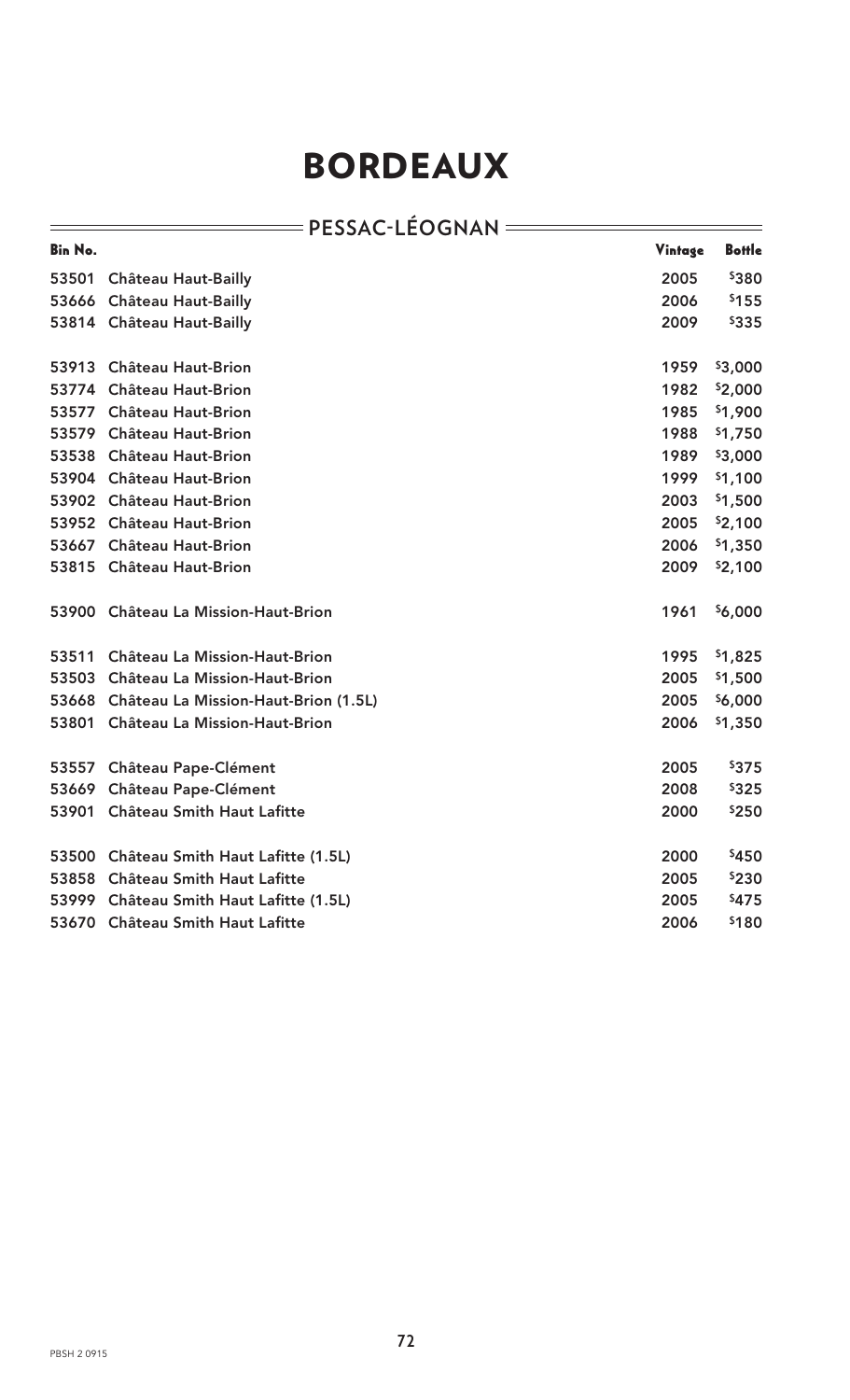|                | $\overline{\ }$ OTHER CÔTES $\equiv$ |         |               |
|----------------|--------------------------------------|---------|---------------|
| <b>Bin No.</b> |                                      | Vintage | <b>Bottle</b> |
|                | 55805 Haut-Carles (Fronsac)          | 2004    | \$125         |
|                | <b>POMEROL</b>                       |         |               |
|                | 55715 Château Bourgneuf-Vayron       | 1990    | \$180         |
|                | 55188 Château Certan De May          | 1995    | \$360         |
|                | 55015 Château Certan de May          | 1998    | \$335         |
|                | 55190 Château Certan De May          | 2005    | \$260         |
| 55191          | <b>Château Clinet</b>                | 1997    | \$270         |
| 55217          | <b>Château Clinet</b>                | 1998    | \$400         |
|                | 55083 Château Clinet (1.5L)          | 1998    | \$510         |
|                | 55755 Château Clinet                 | 2000    | \$400         |
|                | 55213 Château Clos L'Église          | 1999    | \$275         |
|                | 55192 Château La Conseillante        | 1982    | \$650         |
|                | 55064 Château La Conseillante        | 1989    | \$600         |
|                | 55003 Château La Conseillante        | 1998    | \$450         |
| 55001          | Château La Conseillante              | 2000    | \$645         |
|                | 55002 Château La Conseillante        | 2006    | \$360         |
|                | 55022 Château Gazin                  | 2012    | \$225         |
| 55301          | <b>Château Gombaude-Guillot</b>      | 2009    | \$185         |
| 55671          | Château Hosanna                      | 2000    | \$310         |
|                | 55687 Château Lafleur                | 1992    | \$550         |
|                | 55196 Château Lafleur de Gay         | 1986    | \$400         |
|                | 55197 Château Lafleur de Gay         | 1998    | \$375         |
|                | 55767 Château Lafleur Petrus (1.5L)  | 2006    | \$925         |
|                | 55019 Château Lafleur Petrus         | 2012    | \$400         |
|                | 55199 Château Le Bon Pasteur         | 1999    | \$225         |
|                | 55483 Château L'Eglise Clinet        | 1998    | \$550         |
|                | 55004 Château L'Eglise Clinet        | 1999    | \$285         |
|                | 55708 Château l'Eglise Clinet        | 2000    | \$625         |
|                | 55707 Château l'Eglise Clinet        | 2003    | \$400         |
|                | 55604 Château L'Evangile             | 1994    | \$300         |
| 55201          | <b>Château L'Evangile</b>            | 1995    | \$435         |
|                | 55264 Château L'Evangile             | 1997    | \$270         |
|                |                                      |         | \$300         |
|                | 55105 Château L'Evangile             | 1999    |               |
| 55218          | Château L'Evangile (1.5L)            | 1999    | \$600         |
|                | 55005 Château L'Evangile             | 2000    | \$700         |
|                | 55717 Château L'Evangile             | 2009    | \$725         |
|                | 55503 Château la Pointe              | 2000    | \$165         |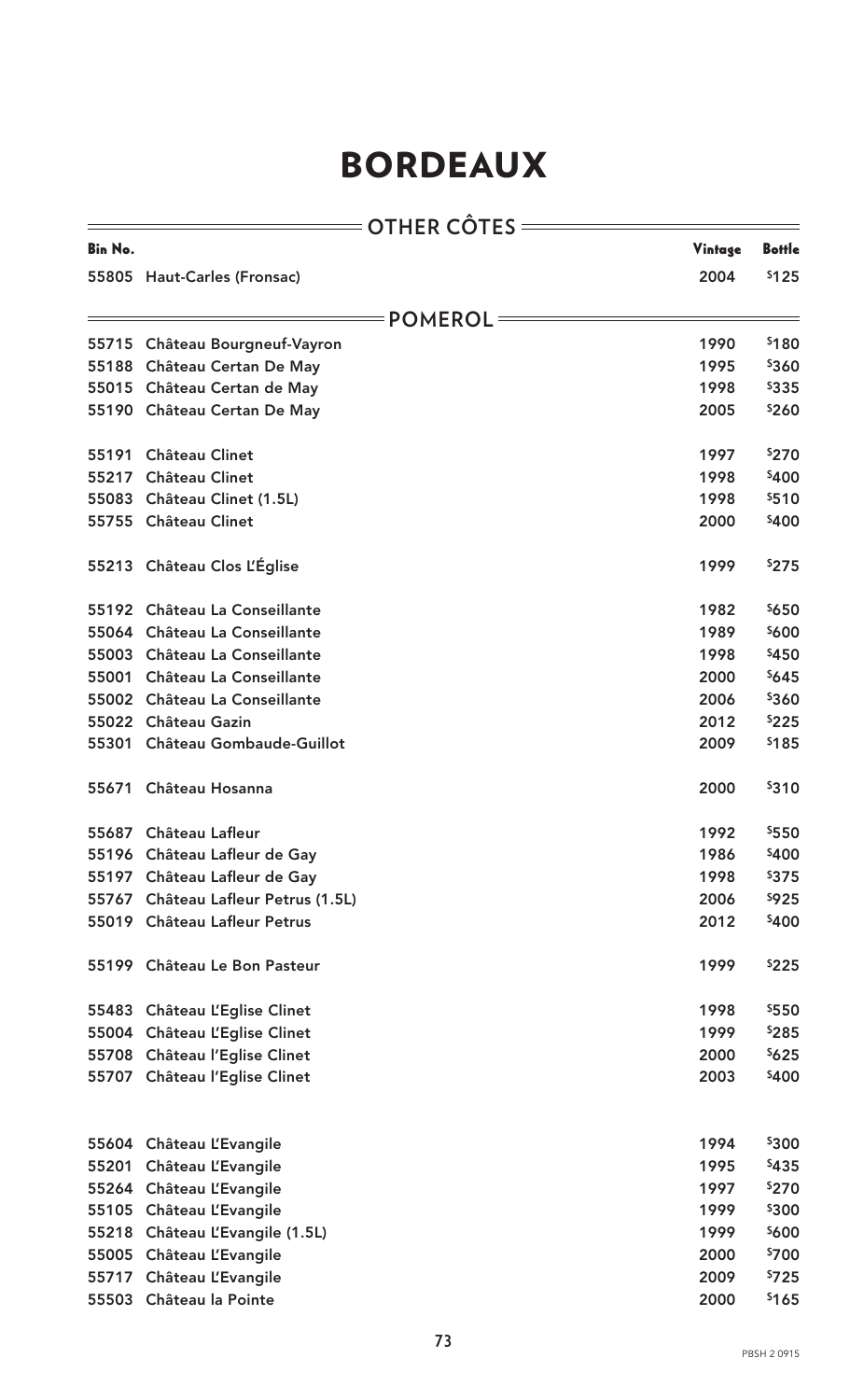|                | <b>= POMEROL</b>                  |         |               |
|----------------|-----------------------------------|---------|---------------|
| <b>Bin No.</b> |                                   | Vintage | <b>Bottle</b> |
| 55480          | <b>Château Le Pin</b>             | 1979    | \$2,100       |
| 55206          | Château Le Pin                    | 1983    | \$2,500       |
| 55207          | Château Le Pin                    | 1988    | \$2,700       |
| 55208          | Château Le Pin                    | 1989    | \$2,500       |
| 55209          | Château Le Pin                    | 1993    | \$2,100       |
| 55294          | Château Le Pin                    | 1996    | \$1,500       |
| 55189          | Château Le Pin                    | 1997    | \$1,800       |
|                | 55034 Château Le Pin              | 1999    | \$1,900       |
|                | 55090 Château Nenin               | 2000    | \$300         |
| 55487          | Château Pétrus                    |         | 1947 \$14,500 |
| 55463          | Château Pétrus                    |         | 1961 \$14,700 |
| 55210          | Château Pétrus (1.5L)             |         | 1961 \$29,000 |
| 55211          | Château Pétrus                    | 1981    | \$1,400       |
| 55471          | Château Pétrus                    | 1985    | \$2,100       |
|                | 55212 Château Pétrus (6.0L)       |         | 1985 \$13,000 |
|                | 55652 Château Pétrus              | 1986    | \$2,200       |
| 55661          | Château Pétrus                    | 1994    | \$1,100       |
| 55147          | <b>Château Pétrus</b>             | 1995    | \$2,900       |
| 55711          | Château Pétrus                    | 2008    | \$5,500       |
|                | 55496 Château Trotanoy            | 1998    | \$460         |
|                | 55709 La Gravette de Certan       | 2010    | \$175         |
|                | 55219 Vieux-Château-Certan (6.0L) | 1995    | \$4,500       |
|                | 55013 Vieux-Château-Certan        | 1997    | \$210         |
| 55220          | Vieux-Château-Certan              | 1998    | \$540         |
|                | 55221 Vieux-Château-Certan        | 1999    | \$300         |
|                | 55222 Vieux-Château-Certan (1.5L) | 2000    | \$1,300       |
| 55006          | Vieux-Château-Certan              | 2001    | \$265         |
|                | 55007 Vieux-Château-Certan        | 2002    | \$225         |
| 55010          | Vieux-Château-Certan              | 2004    | \$275         |
|                | 55608 Vieux-Château-Certan (1.5L) | 2004    | \$675         |
| 55011          | Vieux-Château-Certan              | 2005    | \$525         |
| 55223          | Vieux-Château-Certan (1.5L)       | 2005    | \$1,600       |
|                | 55684 Vieux-Château-Certan        | 2006    | \$475         |
|                | 55607 Vieux-Château-Certan (1.5L) | 2006    | \$1,200       |
| 55018          | Vieux-Château-Certan              | 2009    | \$695         |
|                | 55710 Vieux-Château-Certan        | 2010    | \$725         |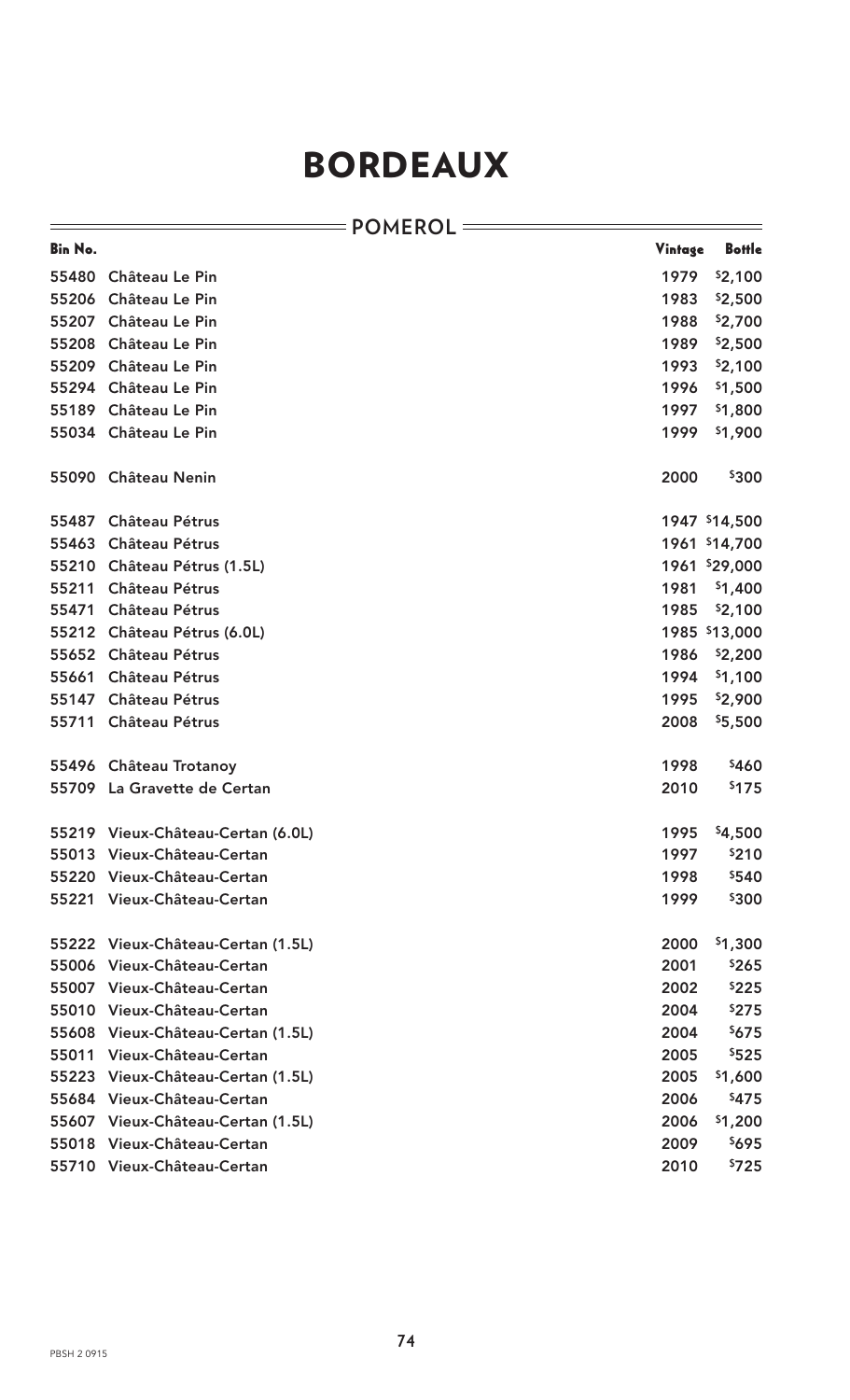#### ST. ÉMILION =

 $\frac{1}{\sqrt{1-\frac{1}{2}}}\left( \frac{1}{\sqrt{1-\frac{1}{2}}}\right) ^{2}$ 

| Bin No. |                                        | Vintage | <b>Bottle</b> |
|---------|----------------------------------------|---------|---------------|
| 54965   | Château Angelus                        | 1989    | \$575         |
| 54799   | <b>Château Angelus</b>                 | 1999    | \$230         |
|         | 54622 Château Angelus                  | 2000    | \$1,035       |
| 54099   | <b>Château Angelus</b>                 | 2005    | \$1,000       |
| 54913   | <b>Château Angelus</b>                 | 2006    | \$650         |
| 54914   | <b>Château Angelus</b>                 | 2007    | \$550         |
| 54915   | <b>Château Angelus</b>                 | 2008    | \$600         |
| 54191   | <b>Château Angelus</b>                 | 2009    | \$975         |
| 54307   | <b>Château Angelus</b>                 | 2012    | \$1,065       |
| 54800   | <b>Château Ausone</b>                  |         | 1900 \$16,000 |
| 54055   | <b>Château Ausone</b>                  | 1990    | \$750         |
| 54651   | <b>Château Ausone</b>                  | 1997    | \$700         |
|         | 54572 Chapelle d'Ausone                | 1999    | \$400         |
| 54976   | Château Beau-Séjour Bécot              | 2005    | \$285         |
|         | 54803 Château Beau-Séjour Bécot (1.5L) | 2005    | \$1,050       |
| 54908   | Château Canon-la-Gaffelière            | 2000    | \$340         |
| 54808   | Château Canon-la-Gaffelière (3.0L)     | 2000    | \$1,575       |
| 54120   | Château Canon-la-Gaffelière            | 2006    | \$195         |
| 54922   | Château Canon-La-Gaffeliere            | 2009    | \$350         |
|         | 54904 Château Canon-la-Gaffelière      | 2010    | \$265         |
| 54809   | <b>Château Cheval Blanc</b>            |         | 1900 \$16,000 |
| 54764   | <b>Château Cheval Blanc</b>            | 2000    | \$2,155       |
| 54003   | <b>Château Cheval Blanc</b>            | 2004    | \$1,125       |
| 54812   | Château Cheval Blanc (1.5L)            | 2004    | \$2,250       |
| 54667   | <b>Château Cheval Blanc</b>            | 2005    | \$2,200       |
|         | 54917 Château Cheval Blanc (1.5L)      | 2005    | \$5,000       |
| 54089   | Château La Couspade                    | 1999    | \$165         |
| 54088   | <b>Château Couspaude</b>               | 2000    | \$240         |
| 54000   | Château Figeac                         | 2000    | \$300         |
| 54001   | <b>Château Clos Fourtet</b>            | 2000    | \$300         |
| 54121   | <b>Château Clos Fourtet</b>            | 2006    | \$175         |
| 54880   | <b>Château Clos Dubreuil</b>           | 1999    | \$270         |
|         | 54004 Château Clos Dubreuil            | 2000    | \$300         |
|         | 54967 Château La Gaffeliere            | 2000    | \$300         |
| 54816   | <b>Château La Gomerie</b>              | 1998    | \$360         |
| 54817   | <b>Château La Gomerie</b>              | 1999    | \$325         |
| 54086   | <b>Château La Gomerie</b>              | 2000    | \$300         |
| 54769   | <b>Château La Gomerie</b>              | 2005    | \$450         |

 $=$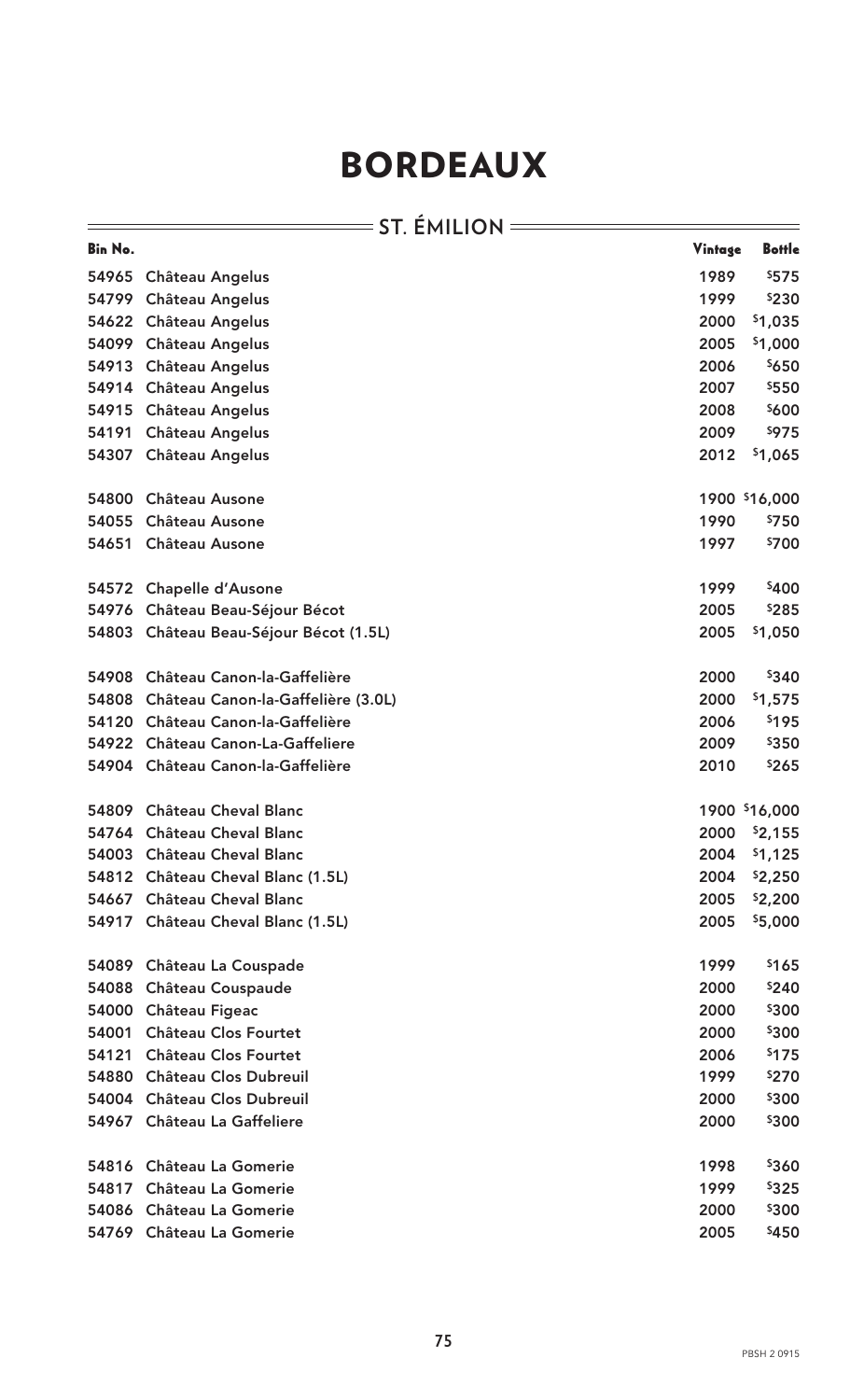| = ST. ÉMILION = |                                  |         |               |
|-----------------|----------------------------------|---------|---------------|
| Bin No.         |                                  | Vintage | <b>Bottle</b> |
| 54054           | <b>Château Gracia</b>            | 2000    | \$200         |
|                 | 54022 La Gravette de Certan      | 2006    | \$165         |
|                 | 54617 Château Haut Segottes      | 2006    | \$95          |
| 54903           | <b>Château Haut Segottes</b>     | 2009    | \$100         |
|                 | 54200 Château Larcis Ducasse     | 1990    | \$198         |
| 54023           | <b>Château Larcis Ducasse</b>    | 2008    | \$185         |
| 54081           | <b>Château Larcis Ducasse</b>    | 2010    | \$295         |
| 54321           | Château Lassègue                 | 2006    | \$85          |
|                 | 54322 Château Lassègue           | 2007    | \$100         |
| 54814           | Château L'Hermitage              | 1999    | \$150         |
|                 | 54005 Château L'Hermitage        | 2000    | \$270         |
|                 | 54910 Château Lyonnat            | 2009    | \$70          |
| 54819           | Château Monbousquet              | 2000    | \$425         |
| 54098           | Château La Mondotte              | 1996    | \$725         |
| 54603           | Château La Mondotte              | 1997    | \$1,200       |
| 54818           | Château La Mondotte              | 1998    | \$1,625       |
| 54705           | Château La Mondotte              | 1999    | \$1,500       |
| 54090           | Château La Mondotte              | 2000    | \$1,125       |
| 54091           | Château La Mondotte              | 2001    | \$585         |
| 54092           | Château La Mondotte              | 2002    | \$495         |
|                 | 54094 Château La Mondotte        | 2003    | \$820         |
| 54095           | Château La Mondotte              | 2004    | \$525         |
|                 | 54096 Château La Mondotte        | 2005    | \$1,200       |
|                 | 54966 Clos de L'Oratoire (1.5 L) | 2005    | \$480         |
| 54821           | <b>Château Pavie</b>             | 1998    | \$600         |
|                 | 54822 Château Pavie              | 1999    | \$285         |
|                 | 54919 Château Pavie (1.5 L)      | 2000    | \$1,700       |
|                 | 54062 Château Pavie              | 2000    | \$1,200       |
|                 | 54823 Château Pavie (3.0L)       | 2000    | \$6,000       |
|                 | 54063 Château Pavie              | 2001    | \$475         |
|                 | 54824 Château Pavie              | 2005    | \$1,125       |
|                 | 54825 Château Pavie-Decesse      | 1999    | \$375         |
|                 | 54217 Château Pavie-Decesse      | 2000    | \$295         |

Château Pavie-Decesse 2001 \$250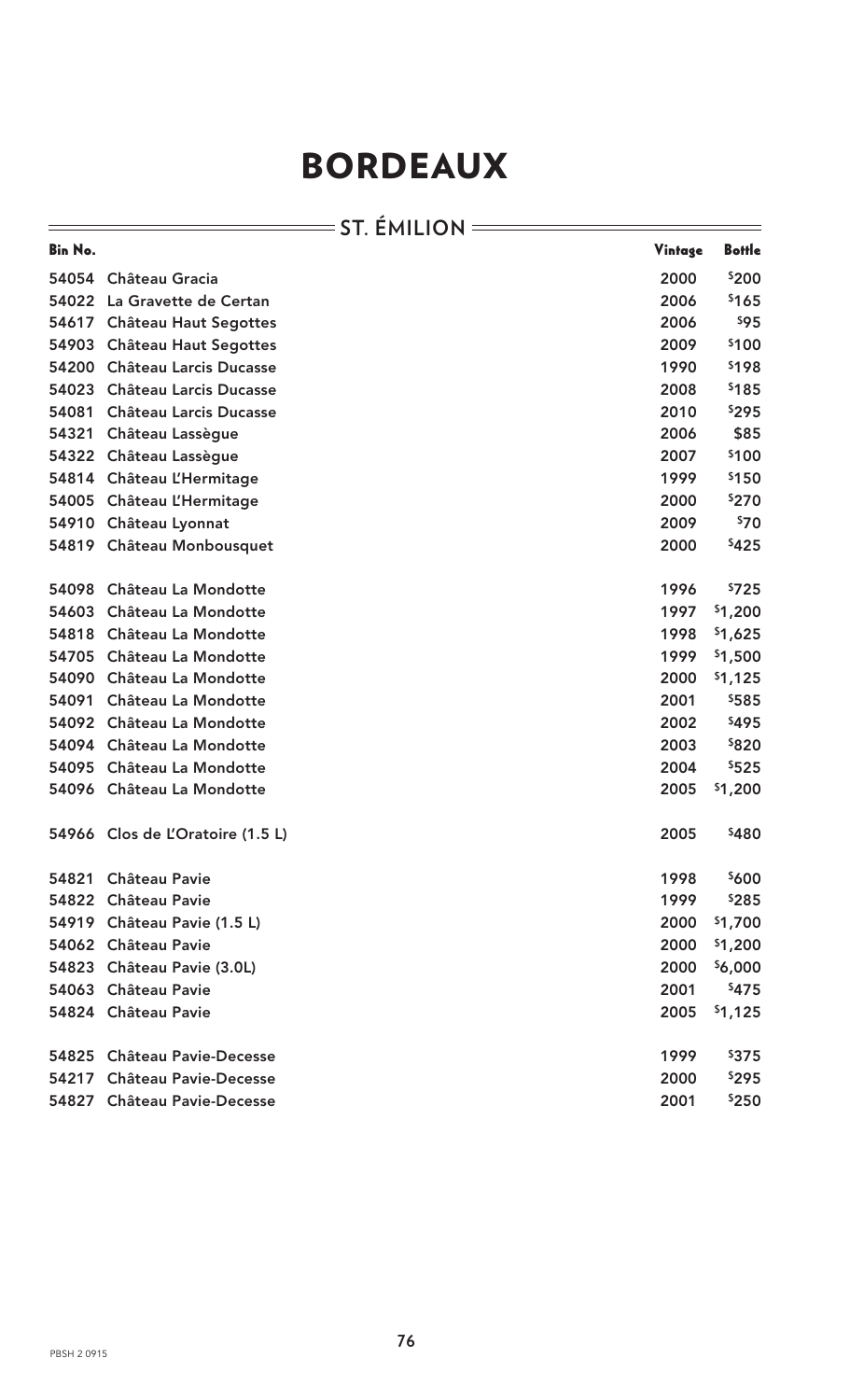#### ST. ÉMILION =

 $\equiv$ 

| <b>Bin No.</b> |                              | Vintage | <b>Bottle</b> |
|----------------|------------------------------|---------|---------------|
| 54068          | Château Pavie-Macquin        | 1998    | \$190         |
| 54069          | Château Pavie-Macquin        | 1999    | \$180         |
|                | 54902 Château Pavie Macquin  | 2000    | \$325         |
| 54828          | Château Pavie-Macquin (1.5L) | 2000    | \$850         |
| 54192          | Château Pavie-Macquin (3.0L) | 2000    | \$1,700       |
| 54065          | <b>Château Pavie-Macquin</b> | 2003    | \$350         |
| 54087          | Château Pavie-Macquin (1.5L) | 2004    | \$475         |
| 54067          | Château Pavie-Macquin        | 2005    | \$450         |
|                | 54122 Château Pavie-Macquin  | 2006    | \$250         |
| 54901          | Château Pavie Macquin        | 2009    | \$335         |
| 54931          | Château Pavie-Macquin        | 2010    | \$335         |
| 54161          | Château Quinault "L'Enclos"  | 2000    | \$210         |
| 54628          | Château Rol Valentin         | 1997    | \$275         |
| 54829          | Château Rol Valentin         | 1998    | \$230         |
| 54693          | <b>Château Rol Valentin</b>  | 1999    | \$190         |
| 54918          | Château Troplong-Mondot      | 2010    | \$415         |
| 54567          | Château de Valandraud        | 1995    | \$1,150       |
| 54710          | Château de Valandraud        | 1997    | \$1,000       |
| 54783          | Château de Valandraud        | 1999    | \$575         |
| 54900          | Château de Valandraud        | 2000    | \$650         |
| 54202          | <b>Château Vignot</b>        | 2005    | \$120         |

 $=$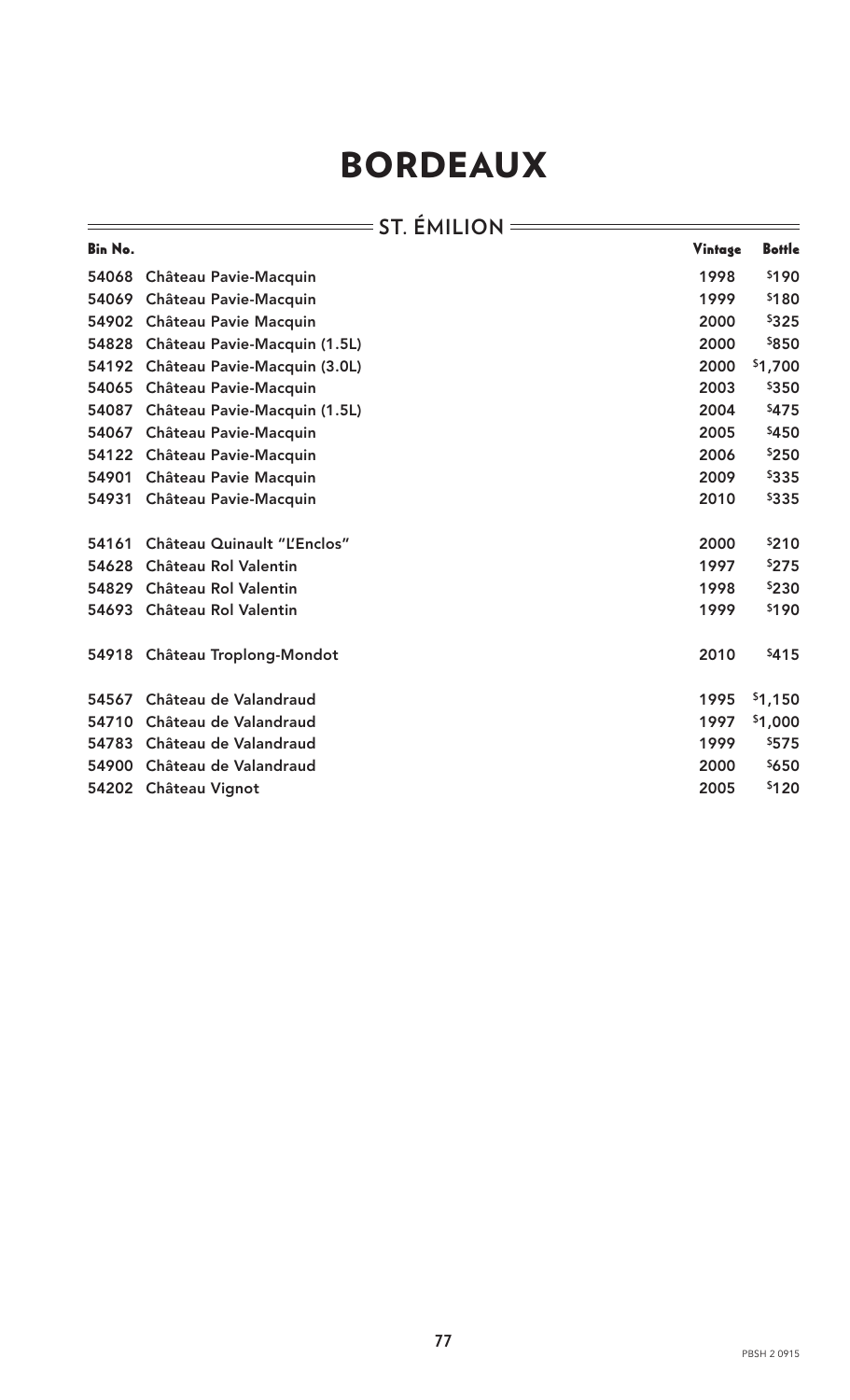#### BURGUNDY

| Bin No. |                                                        | Vintage | <b>Bottle</b> |
|---------|--------------------------------------------------------|---------|---------------|
|         | 56022 Bourgogne "Les Bons Bâtons" Barthod              | 2012    | \$105         |
|         | 56097 Bourgogne Passetoutgrain, Georges Lignier & Fils | 2012    | \$60          |
|         | 56008 Bourgogne Passetoutgrain, Emmanuel Rouget        | 2011    | \$80          |
|         | 56046 Bourgogne "Le Chapitre", Domaine Bizot           | 2009    | \$120         |
|         | 56010 Bourgogne, Maison Leroy                          | 1999    | \$195         |
|         | 56030 Bourgogne, Maison Leroy                          | 2009    | \$140         |
|         | 56004 Bourgogne, Domaine de Montille                   | 2009    | \$75          |
| 56091   | Bourgogne, Lucien Le Moine                             | 2006    | \$75          |
| 56007   | Bourgogne "Vieilles Vignes", Perrot-Minot              | 2010    | \$90          |

## BURGUNDY – CÔTE DE NUITS

|       | 58703 Côte de Nuits Villages, Clos de Chapeau, Domaine de l'Arlot     | 2007 | \$125 |
|-------|-----------------------------------------------------------------------|------|-------|
|       | 58602 Marsannay, Méo-Camuzet Frère & Soeurs                           | 2012 | \$100 |
|       | = GEVREY-CHAMBERTIN =                                                 |      |       |
| 56402 | Gevrey-Chambertin, Méo Camuzet Frère & Sœurs                          | 2011 | \$155 |
| 56347 | Gevrey-Chambertin Vieilles Vignes, Domaine Denis Mortet               | 2012 | \$285 |
| 56122 | Gevrey-Chambertin, Domaine René Leclerc                               | 2010 | \$100 |
|       | 56493 Gevrey-Chambertin "Aux Corvées" Domaine Henri Richard           | 2010 | \$180 |
| 56397 | Gevrey-Chambertin "Coeur de Roy" Tres Vieille Vigne, Dugat-Py         | 2002 | \$350 |
| 56199 | Gevrey-Chambertin "Coeur de Roy" Tres Vieille Vigne, Dugay-Py         | 2004 | \$330 |
| 56270 | Gevrey-Chambertin "Coeur de Roy" Tres Vieille Vigne, Dugat-Py         | 2006 | \$245 |
| 56496 | Gevrey-Chambertin "Coeur de Roy" Tres Vieille Vigne, Dugat-Py         | 2007 | \$245 |
| 56377 | Gevrey-Chambertin "Coeur de Roy" Tres Vieille Vigne, Dugat-Py         | 2008 | \$220 |
| 56161 | Gevrey-Chambertin "En Champs", Denis Mortet                           | 2007 | \$215 |
| 56412 | Gevrey-Chambertin "En Champs" Domaine Philippe Leclerc                | 1995 | \$250 |
| 56237 | Gevrey-Chambertin "Les Evocelles", Bernard Dugat-Py                   | 2002 | \$375 |
| 56101 | Gevrey-Chambertin "Les Murots" Domaine du Clos Frantin, Albert Bichot | 2011 | \$120 |
| 56353 | Gevrey-Chambertin "Mes Favorites" Vieille Vignes, Alain Burguet       | 2003 | \$160 |
| 56473 | Gevrey-Chambertin 1er Cru, Bernard Dugat-Py                           | 2002 | \$310 |
| 56239 | Gevrey-Chambertin 1er Cru, Denis Mortet                               | 2004 | \$350 |
| 56200 | Gevrey-Chambertin 1er Cru, Domaine Maume                              | 2004 | \$180 |
| 56424 | Gevrey-Chambertin 1er Cru Au Closeau, Domaine Drouhin-Laroze          | 2006 | \$210 |
| 56176 | Gevrey-Chambertin 1er Cru Bel-Air, Philippe Pacalet                   | 2006 | \$240 |
| 56413 | Gevrey-Chambertin 1er Cru Combes aux Moines, Domaine René Leclerc     | 2008 | \$160 |

 $\overline{a}$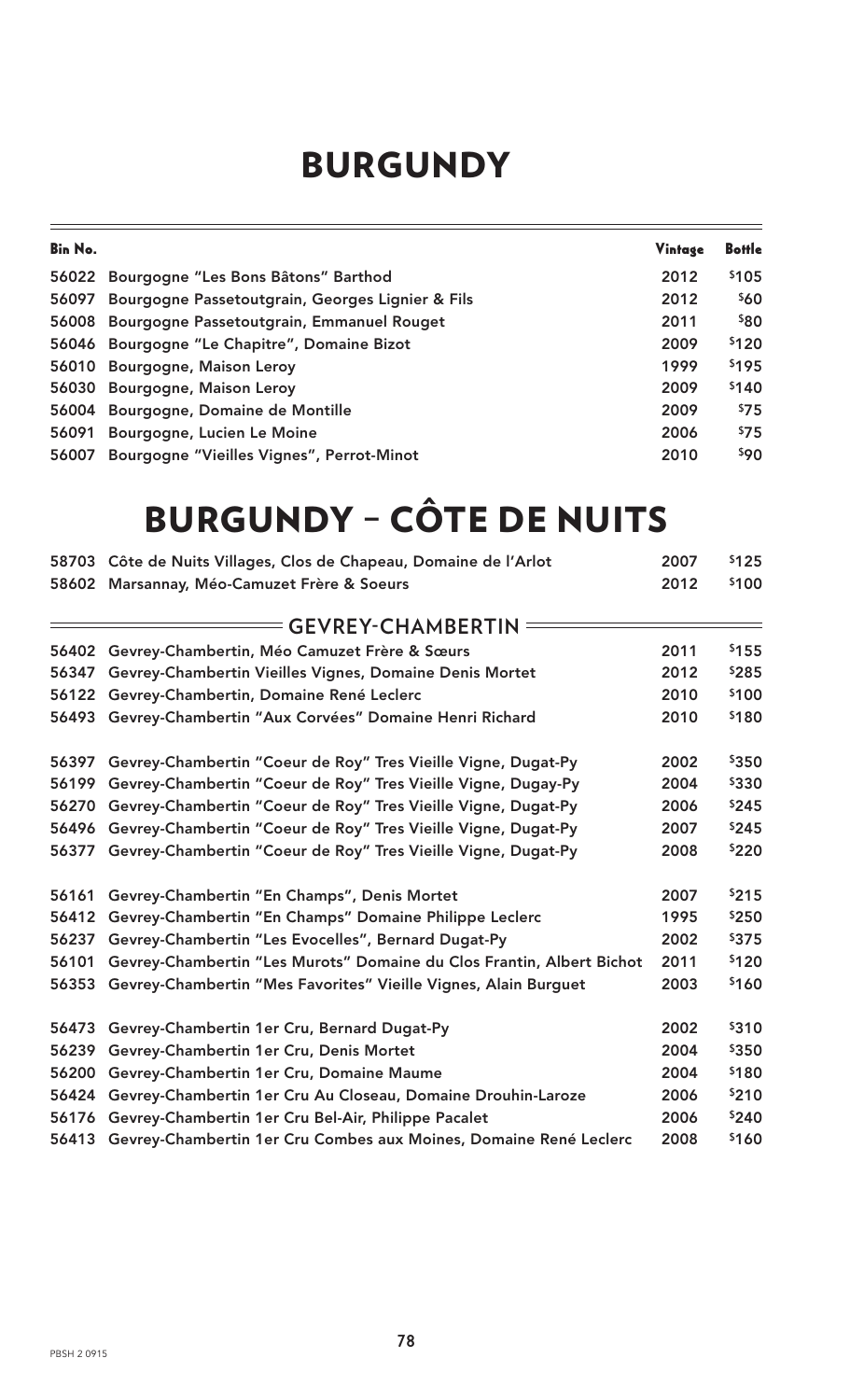|                | = GEVREY-CHAMBERTIN                                                                  |         |               |
|----------------|--------------------------------------------------------------------------------------|---------|---------------|
| <b>Bin No.</b> |                                                                                      | Vintage | <b>Bottle</b> |
| 56489          | Gevrey-Chambertin 1er Cru Champeaux, Domaine Fourrier                                | 2004    | \$185         |
| 56102          | Gevrey-Chambertin 1er Cru Les Champeaux, Domaine Denis Mortet                        | 2007    | \$270         |
| 56346          | Gevrey-Chambertin 1er Cru Cherbaudes, Domaine Fourrier                               | 2004    | \$160         |
| 56144          | Gevrey-Chambertin 1er Cru Les Combottes, Georges Lignier & Fils                      | 2010    | \$285         |
| 56115          | Gevrey-Chambertin 1er Cru Les Combottes, Georges Lignier & Fils                      | 2011    | \$565         |
| 56132          | Gevrey-Chambertin 1er Cru Les Corbeaux, Domaine Bruno Clavelier                      | 2012    | \$355         |
| 56107          | Gevrey-Chambertin 1er Cru Clos-St-Jacques, Domaine Bruno Clair                       | 2008    | \$235         |
| 56356          | Gevrey-Chambertin 1er Cru Clos-St-Jacques, Domaine Fourrier                          | 2004    | \$230         |
| 56292          | Gevrey-Chambertin 1er Cru le Fontenys, Domaine Perrot-Minot                          | 2007    | \$250         |
| 56492          | Gevrey-Chambertin 1er Cru Les Goulots, Domaine Fourrier                              | 2004    | \$160         |
| 56384          | Gevrey-Chambertin 1er Cru La Perrière, Philippe Pacalet                              | 2006    | \$205         |
| 56201          | Gevrey-Chambertin 1er Cru Les Perrières, Perrot-Minot                                | 2006    | \$275         |
| 56242          | Gevrey-Chambertin 1er Cru Lavaux St Jacques, Denis Mortet                            | 2004    | \$350         |
| 56145          | Gevrey-Chambertin 1er Cru Lavaux St Jacques, Domaine Maume                           | 2008    | \$225         |
| 59254          | <b>Chambertin Grand Cru, Domaine Denis Mortet</b>                                    | 2007    | \$765         |
| 59221          | <b>Chambertin Grand Cru, Domaine Denis Mortet</b>                                    | 2012    | \$1,250       |
| 59149          | Chambertin Grand Cru, Domaine Trapet Père & Fils                                     | 2003    | \$465         |
| 59079          | Chambertin Grand Cru, Domaine Trapet Père et Fils                                    | 2006    | \$540         |
| 59044          | <b>Chambertin Grand Cru, Domaine Vincent Girardin</b>                                | 2007    | \$410         |
| 59274          | <b>Chambertin Grand Cru, Domaine Ponsot</b>                                          | 2008    | \$610         |
| 59011          | Chambertin-Clos de Bèze Grand Cru, Domaine Bruno Clair                               | 2002    | \$350         |
| 59043          | Chambertin-Clos de Bèze Grand Cru, Domaine Bruno Clair                               | 2008    | \$330         |
|                | 56420 Chambertin-Clos de Bèze Grand Cru, Domaine Drouhin-Laroze                      | 2007    | \$350         |
|                | 59162 Chambertin-Clos de Bèze Grand Cru, Perrot-Minot                                | 2007    | \$585         |
|                | 59045 Chambertin-Clos de Bèze Grand Cru, Domaine Vincent Girardin                    | 2007    | \$410         |
| 59060          | <b>Chapelle-Chambertin Grand Cru, Domaine Ponsot</b>                                 | 2007    | \$625         |
| 59061          | Chapelle-Chambertin Grand Cru, Domaine Ponsot                                        | 2008    | \$420         |
|                | 59055 Charmes-Chambertin, Domaine Maume                                              | 2008    | \$290         |
| 59041          | <b>Charmes-Chambertin Grand Cru, Domaine Bachelet</b>                                | 2008    | \$360         |
| 59095          | <b>Charmes-Chambertin Grand Cru, Bernard Dugat-Py</b>                                | 2004    | \$410         |
|                | 59012 Charmes-Chambertin Grand Cru, J. Drouhin                                       | 1998    | \$185         |
|                | 59033 Charmes-Chambertin Grand Cru, Camille Giroud                                   | 1971    | \$430         |
| 59080          | <b>Charmes-Chambertin Grand Cru, Camille Giroud</b>                                  | 1978    | \$410         |
| 59018          | <b>Charmes-Chambertin Grand Cru, Hubert Lignier</b>                                  | 2004    | \$545         |
| 59241          | <b>Charmes-Chambertin Grand Cru Vieilles Vignes,</b><br>Domaine Perrot-Minot (1.5 L) | 2000    | \$1,375       |
| 59013          | Charmes-Chambertin Grand Cru "Cuvée des Merles", Domaine Ponsot                      | 2007    | \$915         |
|                | 59288 Charmes-Chambertin Grand Cru "Cuvée des Merles", Domaine Ponsot                | 2008    | \$700         |
|                | 59201 Charmes-Chambertin Grand Cru, Domaine Henri Richard                            | 2010    | \$350         |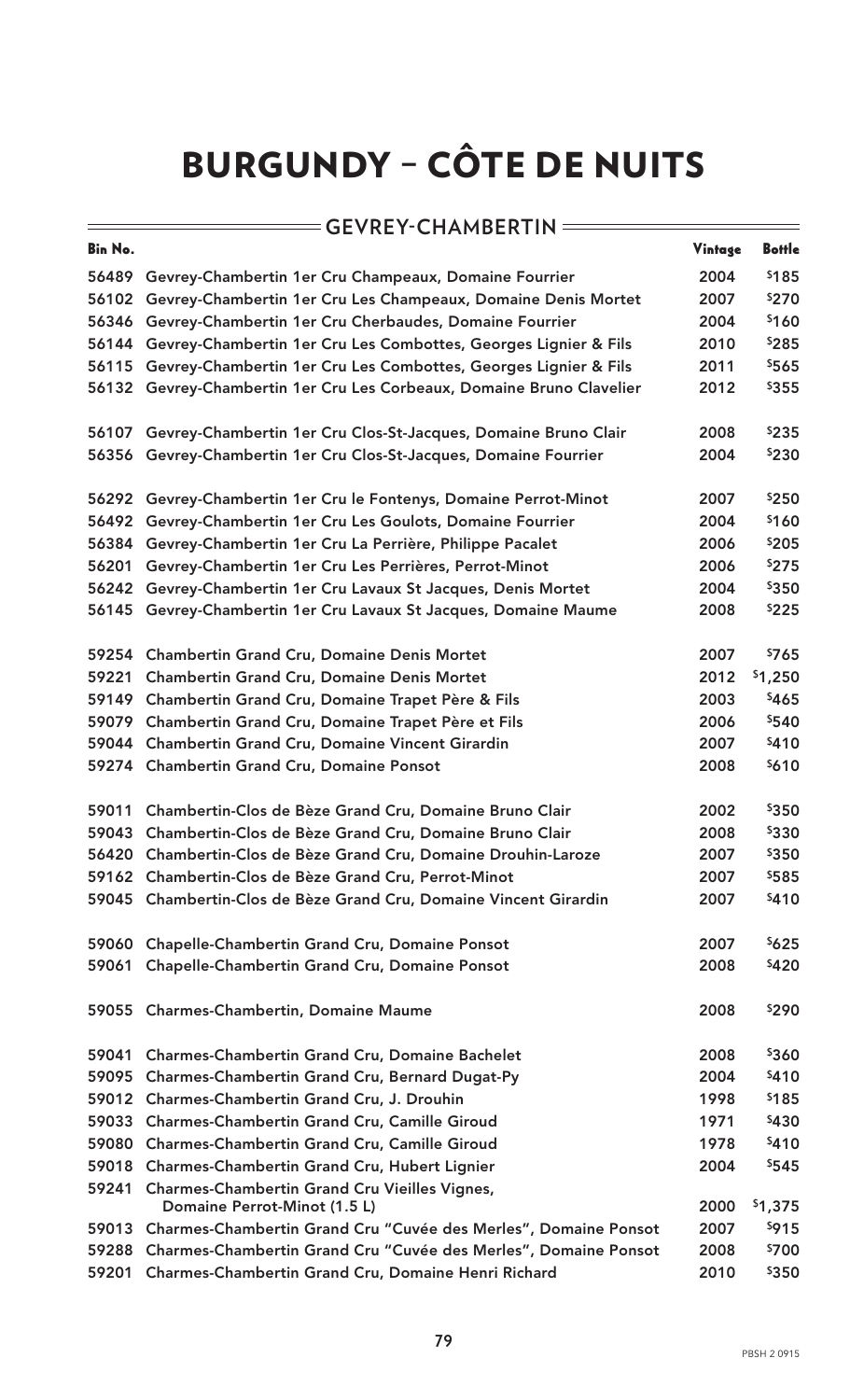| <b>EGEVREY-CHAMBERTIN</b> |                                                                                           |         |               |
|---------------------------|-------------------------------------------------------------------------------------------|---------|---------------|
| <b>Bin No.</b>            |                                                                                           | Vintage | <b>Bottle</b> |
| 59209                     | Griotte-Chambertin Grand Cru, Maison L'Oree                                               | 2010    | \$525         |
| 58819                     | Griotte-Chambertin Grand Cru, Domaine Ponsot                                              | 1988    | \$750         |
| 59291                     | Griotte-Chambertin Grand Cru, Domaine Ponsot                                              | 2001    | \$395         |
|                           | 59042 Griotte-Chambertin Grand Cru, Domaine Ponsot                                        | 2007    | \$665         |
|                           | 59058 Griotte-Chambertin Grand Cru, Domaine Ponsot                                        | 2008    | \$450         |
| 59183                     | Latricières-Chambertin Grand Cru, Faiveley                                                | 1990    | \$210         |
| 59027                     | Latricières-Chambertin Grand Cru, Leroy                                                   | 2000    | \$540         |
| 59101                     | Latricières-Chambertin Grand Cru Domaine Leroy                                            | 2011    | \$3,300       |
| 59091                     | Latricières-Chambertin Grand Cru, Domaine Trapet Père et Fils                             | 1988    | \$475         |
| 59087                     | Latricières-Chambertin Grand Cru, Domaine Trapet Père & Fils                              | 2006    | \$410         |
| 59020                     | Mazis-Chambertin Grand Cru, Bernard Dugat-Py                                              | 2002    | \$650         |
| 59039                     | Mazis-Chambertin Grand Cru, Bernard Dugat-Py                                              | 2004    | \$650         |
| 59021                     | Mazis-Chambertin Grand Cru, Faiveley                                                      | 1987    | \$260         |
| 59122                     | Mazis-Chambertin Grand Cru, Domaine Harmand-Geoffroy                                      | 2002    | \$270         |
| 59271                     | Mazis-Chambertin Grand Cru, Domaine Harmand-Geoffroy                                      | 2006    | \$285         |
| 59200                     | Mazis-Chambertin Grand Cru, Domaine Maume                                                 | 2006    | \$325         |
| 59188                     | Mazis-Chambertin Grand Cru, Domaine Maume                                                 | 2008    | \$300         |
| 59217                     | Mazy-Chambertin Grand Cru, Domaine Joseph Roty                                            | 2011    | \$580         |
| 59028                     | Mazoyères-Chambertin Grand Cru, Bernard Dugat-Py                                          | 2006    | \$625         |
| 59240                     | Mazoyères-Chambertin Grand Cru Vieilles Vignes,<br>Domaine Perrot-Minot (1.5 L)           | 2000    | \$1,450       |
| 59235                     | Mazoyéres-Chambertin Grand Cru, Domaine Perrot-Minot (6.0L)                               | 2006    | \$4,200       |
| 59207                     | Mazoyères-Chambertin Grand Cru Vieilles Vignes, Domaine Perrot-Minot                      | 2011    | \$900         |
|                           | 59297 Ruchottes-Chambertin Grand Cru, Philippe Pacalet                                    | 2007    | \$475         |
| 59110                     | Ruchottes-Chambertin Grand Cru, Clos de Ruchottes,<br>Domaine Armand Rousseau Père & Fils | 2011    | \$590         |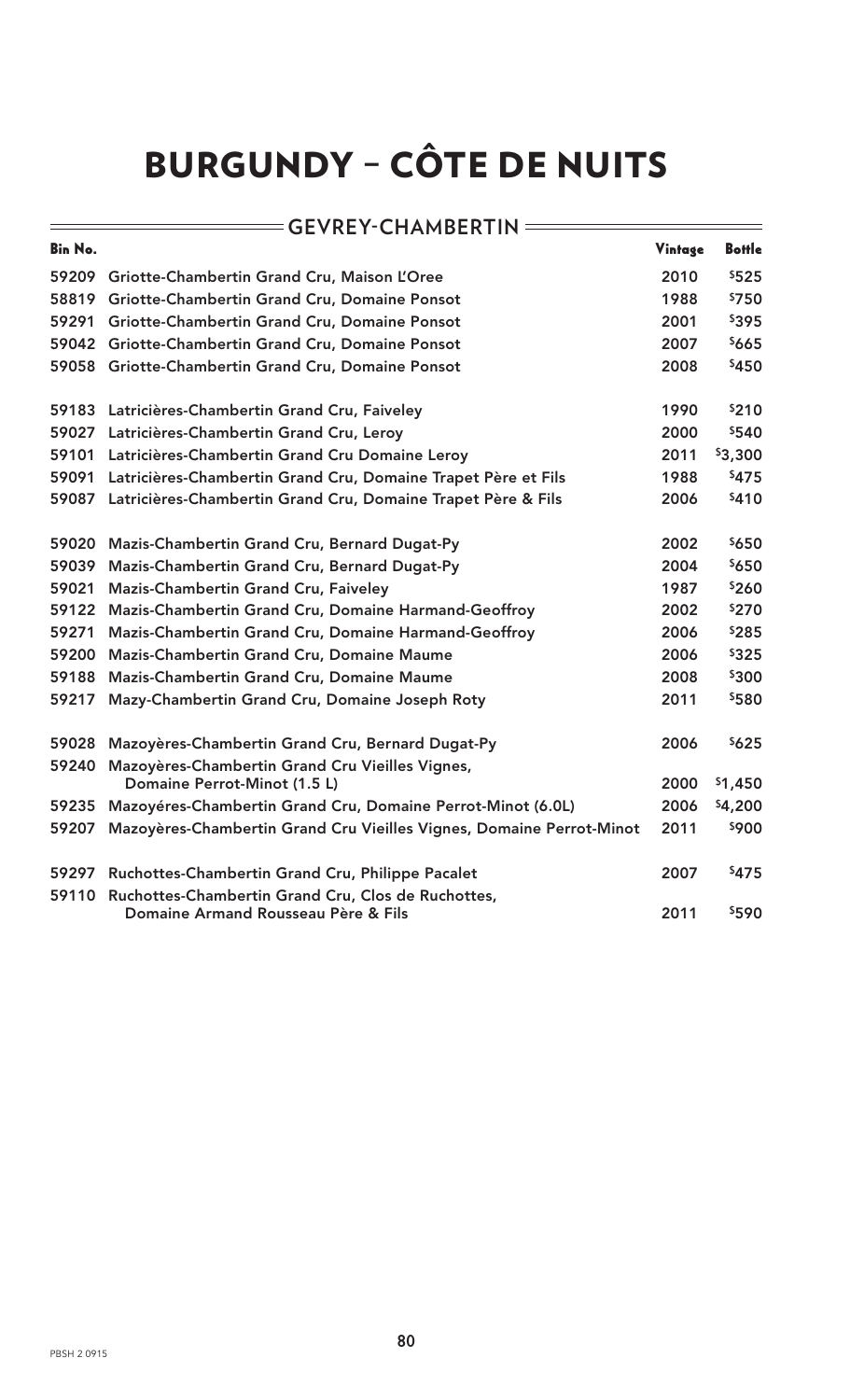|                | $=$ MOREY-SAINT-DENIS =                                                |         |               |
|----------------|------------------------------------------------------------------------|---------|---------------|
| <b>Bin No.</b> |                                                                        | Vintage | <b>Bottle</b> |
| 57400          | Morey-Saint-Denis, Domaine Drouhin-Laroze                              | 2006    | \$135         |
| 57037          | Morey-Saint-Denis "Vergy" Vieilles Vignes, Domaine Perrot-Minot        | 2002    | \$270         |
| 57422          | Morey-Saint-Denis "La Rue Vergy", Domaine Perrot-Minot                 | 2011    | \$200         |
| 57155          | Morey-Saint-Denis 1er Cru Vieille Vignes, Hubert Lignier               | 2002    | \$235         |
| 57035          | Morey-Saint-Denis 1er Cru Vieille Vignes, Hubert Lignier               | 2004    | \$315         |
| 57428          | Morey-Saint-Denis 1er Cru Clos des Ormes, Georges Lignier & Fils       | 2010    | \$180         |
| 57329          | Morey-Saint-Denis 1er Cru Les Chaffots, Hubert Lignier                 | 2002    | \$275         |
| 57041          | Morey-Saint-Denis 1er Cru La Riotte, Hubert Lignier                    | 2000    | \$215         |
| 57042          | Morey-Saint-Denis 1er Cru La Riotte, Hubert Lignier                    | 2004    | \$290         |
|                | 59874 Clos de Tart Grand Cru, Mommessin                                | 1997    | \$270         |
|                | 59852 Clos de Tart Grand Cru, Mommessin                                | 2007    | \$880         |
| 59807          | Clos de la Roche Grand Cru, Leroy                                      | 2001    | \$900         |
|                | 59826 Clos de la Roche Grand Cru Domaine Leroy                         | 2011    | \$3,300       |
|                | 59816 Clos de la Roche Grand Cru, Georges Lignier & Fils               | 2011    | \$900         |
|                | 59882 Clos de la Roche Grand Cru, Hubert Lignier                       | 2002    | \$375         |
| 59858          | Clos de la Roche Grand Cru, Hubert Lignier                             | 2004    | \$545         |
| 59802          | Clos de la Roche Grand Cru Vieille Vignes, Domaine Ponsot              | 1996    | \$325         |
| 59832          | Clos de la Roche Grand Cru Vieille Vignes, Domaine Ponsot              | 1999    | \$385         |
|                | 59809 Clos de la Roche Grand Cru Vieille Vignes, Domaine Ponsot        | 2002    | \$400         |
|                | 59810 Clos de la Roche Grand Cru Vieille Vignes, Domaine Ponsot        | 2007    | \$915         |
| 59888          | Clos de la Roche Grand Cru Vieille Vignes, Domaine Ponsot              | 2008    | \$1,000       |
| 59866          | Clos de la Roche Grand Cru Vieille Vignes, Domaine Ponsot (1.5L)       | 2008    | \$1,800       |
| 59827          | Clos de la Roche Grand Cru Gérard Raphet                               | 2009    | \$300         |
| 59813          | Clos Saint Denis Grand Cru, Domaine Bertagna                           | 2010    | \$425         |
| 59811          | <b>Clos Saint Denis Grand Cru, Camille Giroud</b>                      | 1978    | \$400         |
| 59817          | Clos Saint-Denis Grand Cru, Georges Lignier & Fils                     | 2011    | \$350         |
| 59864          | Clos Saint Denis Grand Cru "Cuvée Très Vielles Vignes", Domaine Ponsot | 2008    | \$700         |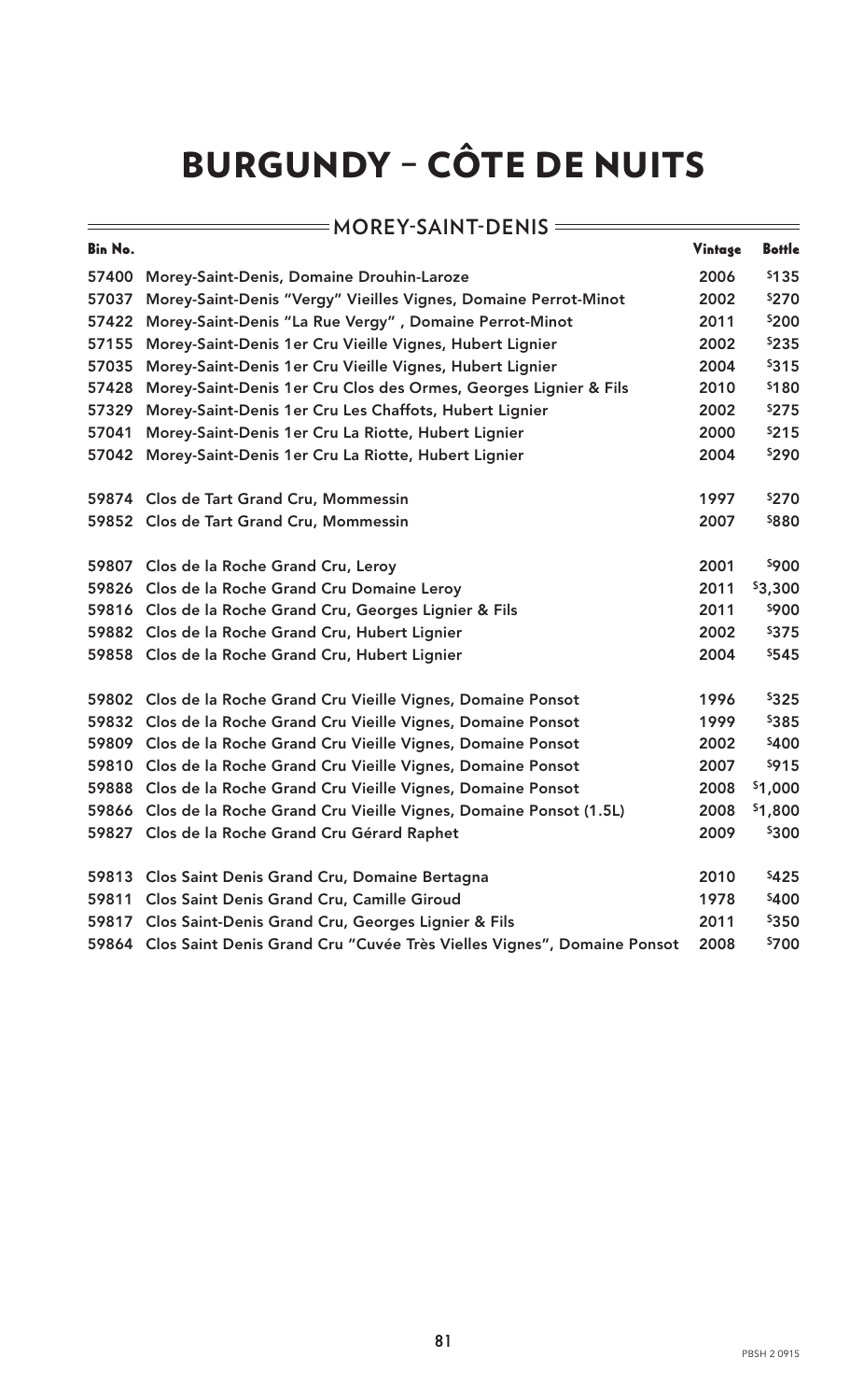| = CHAMBOLLE-MUSIGNY = |                                                                                     |         |               |
|-----------------------|-------------------------------------------------------------------------------------|---------|---------------|
| <b>Bin No.</b>        |                                                                                     | Vintage | <b>Bottle</b> |
|                       | 56562 Chambolle-Musigny, Faiveley                                                   | 1988    | \$205         |
| 56563                 | <b>Chambolle-Musigny, Faiveley</b>                                                  | 1989    | \$175         |
| 56504                 | Chambolle-Musigny, Méo Camuzet Frère & Sœurs                                        | 2011    | \$190         |
|                       | 56522 Chambolle-Musigny, Méo-Camuzet Frère & Soeurs                                 | 2012    | \$170         |
| 56534                 | Chambolle-Musigny "Les Veroilles", Domaine Bruno Clair                              | 2010    | \$195         |
| 56907                 | <b>Chambolle-Musigny Vieilles Vignes, Domaine Perrot-Minot</b>                      | 2011    | \$210         |
| 56910                 | Chambolle-Musigny 1er Cru La Combe d'Orveaux, Domaine Bruno Clavelier               | 2011    | \$335         |
| 56528                 | Chambolle-Musigny 1er Cru La Combe d'Orveaux Domaine Bruno Clavelier                | 2012    | \$390         |
| 56516                 | Chambolle-Musigny 1er Cru "Combe D'Orveau", Domaine Perrot-Minot                    | 2011    | \$450         |
| 56564                 | Chambolle-Musigny 1er Cru, Comte Georges de Vogüé                                   | 1997    | \$305         |
| 56565                 | Chambolle-Musigny 1er Cru, Comte Georges de Vogüé                                   | 1999    | \$300         |
| 56911                 | Chambolle-Musigny 1er Cru, Comte Georges de Vogüé                                   | 2000    | \$395         |
| 56566                 | Chambolle-Musigny 1er Cru, Comte Georges de Vogüé                                   | 2003    | \$370         |
| 56892                 | Chambolle-Musigny 1er Cru les Amoureuses, Robert Groffier Père & Fils               | 2006    | \$415         |
| 56589                 | Chambolle-Musigny 1er Cru Les Amoureuses, Domaine Bertheau                          | 2008    | \$400         |
| 56533                 | Chambolle-Musigny 1er Cru Les Amoureuses, Benjamin Leroux (1.5L)                    | 2011    | \$1,100       |
| 56567                 | Chambolle-Musigny 1er Cru Aux Beaux Bruns, Denis Mortet                             | 2004    | \$350         |
| 56568                 | Chambolle-Musigny 1er Cru Les Baudes, Hubert Lignier                                | 2004    | \$315         |
| 56569                 | Chambolle-Musigny 1er Cru Les Baudes, Serafin                                       | 1998    | \$130         |
| 56602                 | Chambolle-Musigny 1er Cru, Les Chatelots, Barthod                                   | 2012    | \$300         |
| 56744                 | Chambolle-Musigny 1er Cru Les Charmes, Camille Giroud                               | 1978    | \$525         |
| 56509                 | Chambolle-Musigny 1er Cru Les Charmes, Domaine Ponsot                               | 2008    | \$240         |
| 56597                 | Chambolle-Musigny 1er Cru Les Cras, Méo-Camuzet Frère & Soeurs                      | 2008    | \$365         |
| 56997                 | Chambolle-Musigny 1er Cru Les Cras, Méo-Camuzet Frére & Soeurs                      | 2009    | \$275         |
| 56591                 | Chambolle-Musigny 1er Cru Les Cras, Méo-Camuzet Frère & Soeurs                      | 2010    | \$380         |
| 56510                 | Chambolle-Musigny 1er Cru Les Cras, Méo Camuzet Frère & Sœurs                       | 2011    | \$350         |
| 56523                 | Chambolle-Musigny 1er Cru Les Cras, Méo-Camuzet Frère & Soeurs                      | 2012    | \$300         |
| 58902                 | Chambolle-Musigny 1er Cru Les Cras, Domaine Antonin Guyon                           | 2010    | \$175         |
| 56687                 | Chambolle-Musigny 1er Cru Les Fuées<br>Vieilles Vignes, Domaine Perrot-Minot (3.0L) | 2006    | \$1,800       |
| 56600                 | Chambolle-Musigny 1er Cru, Les Fuées Vieilles Vignes,                               |         |               |
|                       | <b>Domaine Perrot-Minot</b>                                                         | 2011    | \$450         |
| 56538                 | Chambolle-Musigny 1er Cru Les Gruenchers, Thibault Ligier-Belair                    | 2012    | \$325         |
| 56601                 | Chambolle-Musigny 1er Cru, Les Véroilles, Barthod                                   | 2012    | \$315         |
| 59702                 | Musigny Grand Cru Jacques-Frédéric Mugnier                                          | 2011    | \$1,450       |
|                       | 59734 Musigny Grand Cru "Vieille Vignes", Comte Georges de Vogüé                    | 1997    | \$535         |
| 59736                 | Bonnes-Mares Grand Cru, Domaine Francois Bertheau                                   | 2008    | \$445         |
| 55798                 | Bonnes-Mares Grand Cru, Domaine Bruno Clair                                         | 2009    | \$350         |
| 57415                 | Bonnes-Mares Grand Cru, Domaine Drouhin-Laroze                                      | 2004    | \$310         |
| 59744                 | <b>Bonnes-Mares Grand Cru, Louis Latour</b>                                         | 1971    | \$400         |
| 59793                 | Bonnes-Mares Grand Cru, Robert Groffier Père & Fils                                 | 2008    | \$470         |
| 59701                 | Bonnes-Mares Grand Cru Jacques-Frédéric Mugnier                                     | 2011    | \$950         |
| 59737                 | Bonnes-Mares Grand Cru, Comte Georges de Vogüé                                      | 1997    | \$455         |
| 59738                 | Bonnes-Mares Grand Cru, Comte Georges de Vogüé                                      | 2003    | \$750         |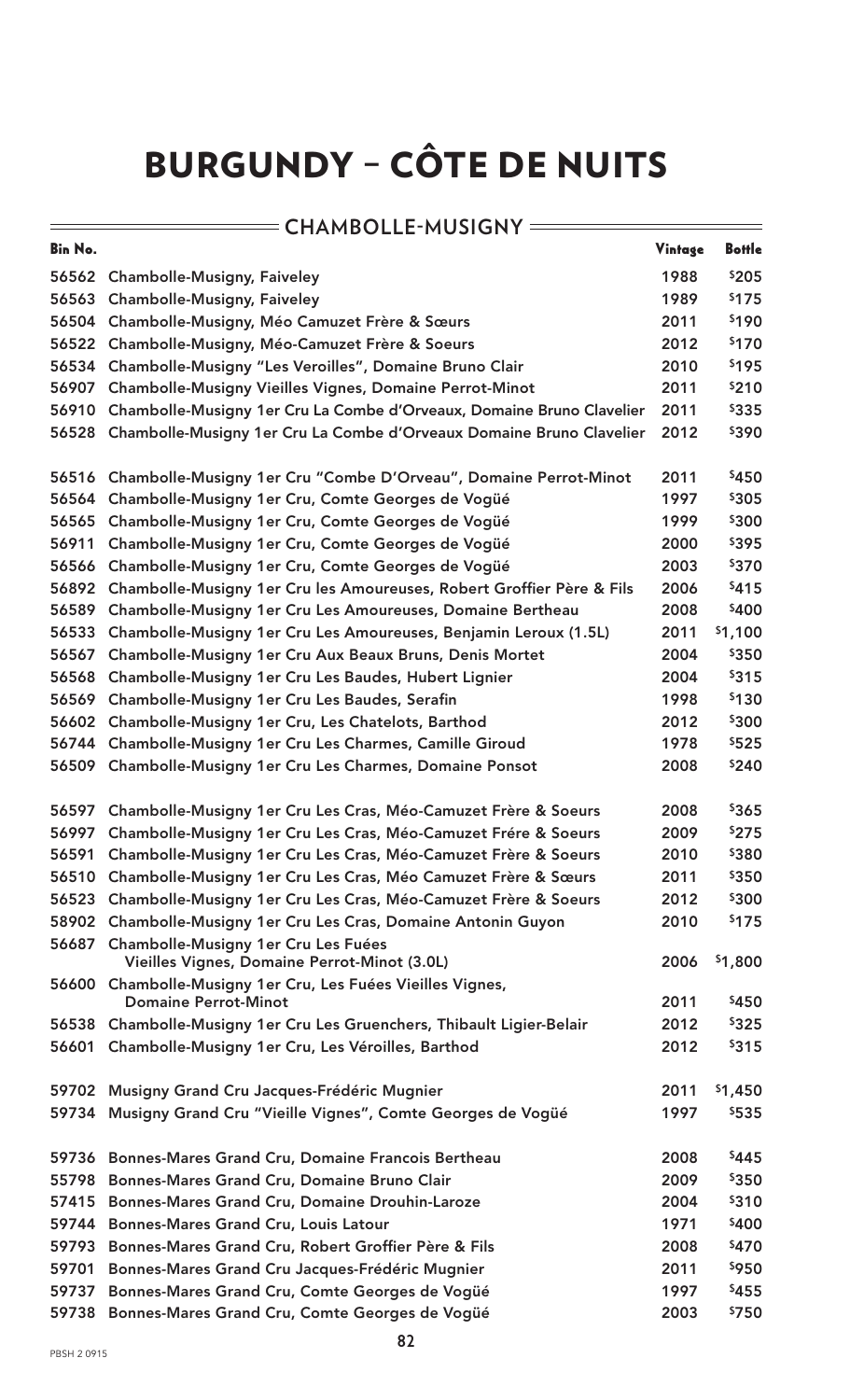|         | $=$ VOSNE-ROMANEE $=$                                                   |         |               |
|---------|-------------------------------------------------------------------------|---------|---------------|
| Bin No. |                                                                         | Vintage | <b>Bottle</b> |
|         | 57747 Vosne-Romanée "Vieilles Vignes", Domaine Bizot                    | 2007    | \$280         |
|         | 57518 Vosne-Romanée "Vieilles Vignes", Domaine Bizot                    | 2009    | \$280         |
|         | 57974 Vosne-Romanée, Comte Liger-Belair (1.5L)                          | 2009    | \$480         |
|         | 57884 Vosne-Romanée, Comte Liger-Belair                                 | 2009    | \$240         |
|         | 57615 Vosne-Romanée, Domaine du Comte Liger-Belair                      | 2012    | \$225         |
|         | 57538 Vosne-Romanée, Domaine Méo-Camuzet                                | 2012    | \$195         |
|         | 57557 Vosne-Romanée, Domaine Michel Gros                                | 2006    | \$160         |
|         | 57605 Vosne-Romanée, Georges Noëllat                                    | 1990    | \$360         |
|         | 57712 Vosne-Romanée, Emmanuel Rouget (1.5L)                             | 2006    | \$400         |
|         | 57549 Vosne-Romanée "La Combe Brûlée", Domaine Bruno Clavelier          | 2012    | \$285         |
|         | 57548 Vosne-Romanée "Les Hauts de Beaux Monts", Domaine Bruno Clavelier | 2012    | \$285         |
|         | 57910 Vosne-Romanée "Les Hautes Maizières" Domaine Bruno Clavelier      | 2011    | \$255         |
|         | 57547 Vosne-Romanée "Les Hautes Maizières, Domaine Bruno Clavelier      | 2012    | \$285         |
|         | 57885 Vosne-Romanée "Clos du Château", Comte Liger-Belair               | 2009    | \$275         |
|         | 57512 Vosne-Romanée "La Colombiére", Comte Liger-Belair                 | 2008    | \$195         |
|         | 57886 Vosne-Romanée "La Colombiére", Comte Liger-Belair                 | 2009    | \$240         |
|         | 57973 Vosne-Romanée "La Colombiére", Comte Liger-Belair (1.5L)          | 2009    | \$480         |
|         | 57504 Vosne-Romanée "La Colombière", Comte Liger-Belair                 | 2011    | \$225         |
|         | 57514 Vosne-Romanée "Aux Reas", Thibault Liger-Belair                   | 2007    | \$190         |
|         | 57597 Vosne-Romanée "Les Jachée", Domaine Bizot                         | 2009    | \$350         |
|         | 57584 Vosne-Romanée "Vieilles Vignes", Maison L'Oree                    | 2010    | \$170         |
|         | 57905 Vosne Romanée "Champs Perdrix", Domaine Perrot-Minot              | 2011    | \$250         |
|         | 57809 Vosne-Romanée 1er Cru, Domaine de la Romanée-Conti                | 1999    | \$800         |
|         | 57677 Vosne-Romanée 1er Cru, Domaine de la Romanée-Conti                | 2002    | \$775         |
|         | 57678 Vosne-Romanée 1er Cru, Domaine de la Romanée-Conti                | 2006    | \$445         |
|         | 57984 Vosne-Romanée 1er Cru, Domaine de la Romanée-Conti                | 2009    | \$475         |
|         | 57550 Vosne-Romanée 1er Cru Aux Brûlées, Domaine Bruno Clavelier        | 2012    | \$365         |
|         | 57679 Vosne-Romanée 1er Cru Aux Brulées, Domaine Leroy                  | 1988    | \$480         |
| 57511   | Vosne-Romanée 1er Cru Aux Reignots, Comte Liger-Belair                  | 2008    | \$415         |
|         | 57943 Vosne-Romanée 1er Cru Aux Reignots, Comte Liger-Belair            | 2009    | \$675         |
|         | 57963 Vosne-Romanée 1er Cru Aux Reignots, Comte Liger-Belair (1.5L)     | 2009    | \$1,345       |
|         | 57750 Vosne-Romanée 1er Cru Aux Reignots, Domaine Robert Arnoux         | 2004    | \$330         |
|         | 57909 Vosne-Romanée 1er Cru Les Beaux Monts Domaine Bruno Clavelier     | 2011    | \$295         |
|         | 57542 Vosne-Romanée 1er Cru Les Beaux Monts, Domaine Bruno Clavelier    | 2012    | \$365         |
|         | 57632 Vosne-Romanée 1er Cru Beaux Monts, Domaine Leroy                  | 2000    | \$550         |
|         | 57601 Vosne-Romanée 1er Cru Beaux Monts, Domaine Leroy                  | 2011    | \$1,500       |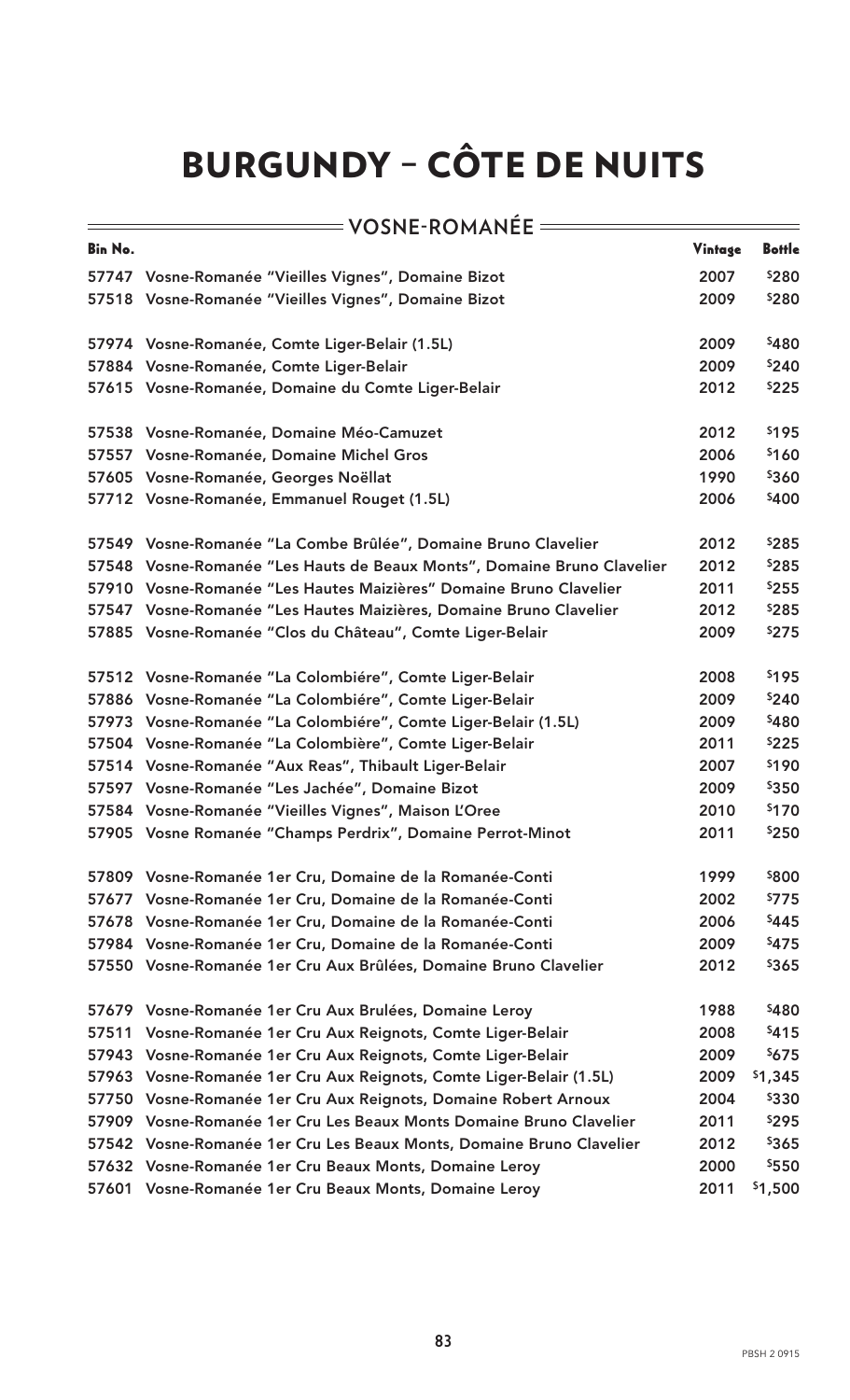| = VOSNE-ROMANÉE = |                                                                                  |         |               |
|-------------------|----------------------------------------------------------------------------------|---------|---------------|
| <b>Bin No.</b>    |                                                                                  | Vintage | <b>Bottle</b> |
|                   | 57681 Vosne-Romanée 1er Cru Beaux Monts, Daniel Rion                             | 1990    | \$555         |
|                   | 57530 Vosne-Romanée 1er Cru Les Chaumes, Georges Noëllat                         | 2001    | \$280         |
|                   | 57942 Vosne-Romanée 1er Cru Les Chaumes, Comte Liger-Belair                      | 2009    | \$600         |
|                   | 57503 Vosne-Romanée 1er Cru Les Chaumes, Comte Liger-Belair                      | 2011    | \$630         |
|                   | 57614 Vosne-Romanée 1er Cru Les Chaumes, Domaine du Comte Liger-Belair           | 2012    | \$500         |
|                   | 57537 Vosne-Romanée 1er Cru Au Cros Parantoux, Domaine Méo-Camuzet               | 2012    | \$875         |
|                   | 57527 Vosne-Romanée 1er Cru Cros Parantoux Emmanuel Rouget                       | 2011    | \$1,650       |
| 57501             | Vosne-Romanée 1er Cru Les Malconsorts<br>Domaine du Clos Frantin, Albert Bichot  | 2011    | \$265         |
|                   | 57513 Vosne-Romanée 1er Cru Les Malconsorts, Domaine de Montille                 | 2007    | \$345         |
|                   | 57831 Vosne-Romanée 1er Cru Les Malconsorts, Domaine de Montille (1.5L)          | 2007    | \$625         |
|                   | 57509 Vosne-Romanée 1er Cru Les Malconsorts "Christiane",<br>Domaine de Montille | 2007    | \$420         |
|                   | 57594 Vosne-Romanée 1er Cru Les Malconsorts "Christiane",<br>Domaine de Montille | 2008    | \$400         |
|                   | 57999 Vosne-Romanée 1er Cru Cros Parantoux, Méo-Camuzet                          | 2009    | \$885         |
|                   | 57528 Vosne-Romanée 1er Cru Les Petits Monts, Georges Noëllat                    | 1995    | \$375         |
|                   | 57941 Vosne-Romanée 1er Cru Les Suchots, Domaine de L'Arlot                      | 2009    | \$315         |
|                   | 57560 Vosne-Romanée 1er Cru Les Suchots, Jérôme Chezeaux                         | 2006    | \$210         |
|                   | 59442 La Tâche Grand Cru, Domaine de la Romanée-Conti                            | 1942    | \$4,000       |
|                   | 59418 La Tâche Grand Cru, Domaine de la Romanée-Conti (3.0L)                     | 1983    | \$5,000       |
|                   | 59422 La Tâche Grand Cru, Domaine de la Romanée-Conti                            | 1988    | \$3,580       |
| 59479             | La Tâche Grand Cru, Domaine de la Romanèe-Conti                                  | 1995    | \$3,200       |
|                   | 59439 La Tâche Grand Cru, Domaine de la Romanée-Conti                            | 2000    | \$3,575       |
| 59303             | La Tâche Grand Cru, Domaine de la Romanée-Conti                                  | 2002    | \$4,000       |
|                   | 59392 La Tâche Grand Cru, Domaine de la Romanée-Conti                            | 2004    | \$3,100       |
|                   | 59308 La Tâche Grand Cru, Domaine de la Romanée-Conti                            | 2006    | \$3,125       |
| 59394             | La Tâche Grand Cru, Domaine de la Romanée-Conti                                  | 2007    | \$2,935       |
| 59300             | La Tâche Grand Cru, Domaine de la Romanée-Conti                                  | 2008    | \$2,750       |
| 59491             | Romanée Saint-Vivant Grand Cru, Domaine Robert Arnoux                            | 2004    | \$875         |
| 59400             | Romanée Saint-Vivant Grand Cru, Jean-Jacques Confuron                            | 1994    | \$350         |
| 59401             | Romanée Saint-Vivant Grand Cru, Drouhin                                          | 1996    | \$325         |
| 59431             | Romanée Saint-Vivant Grand Cru, Domaine de L'Arlot                               | 2009    | \$995         |
| 59340             | Romanée-Saint-Vivant Grand Cru Domaine Leroy                                     | 2011    | \$3,300       |
| 59385             | Romanée Saint-Vivant Grand Cru "Les Quatre Journaux", Louis Latour               | 1990    | \$270         |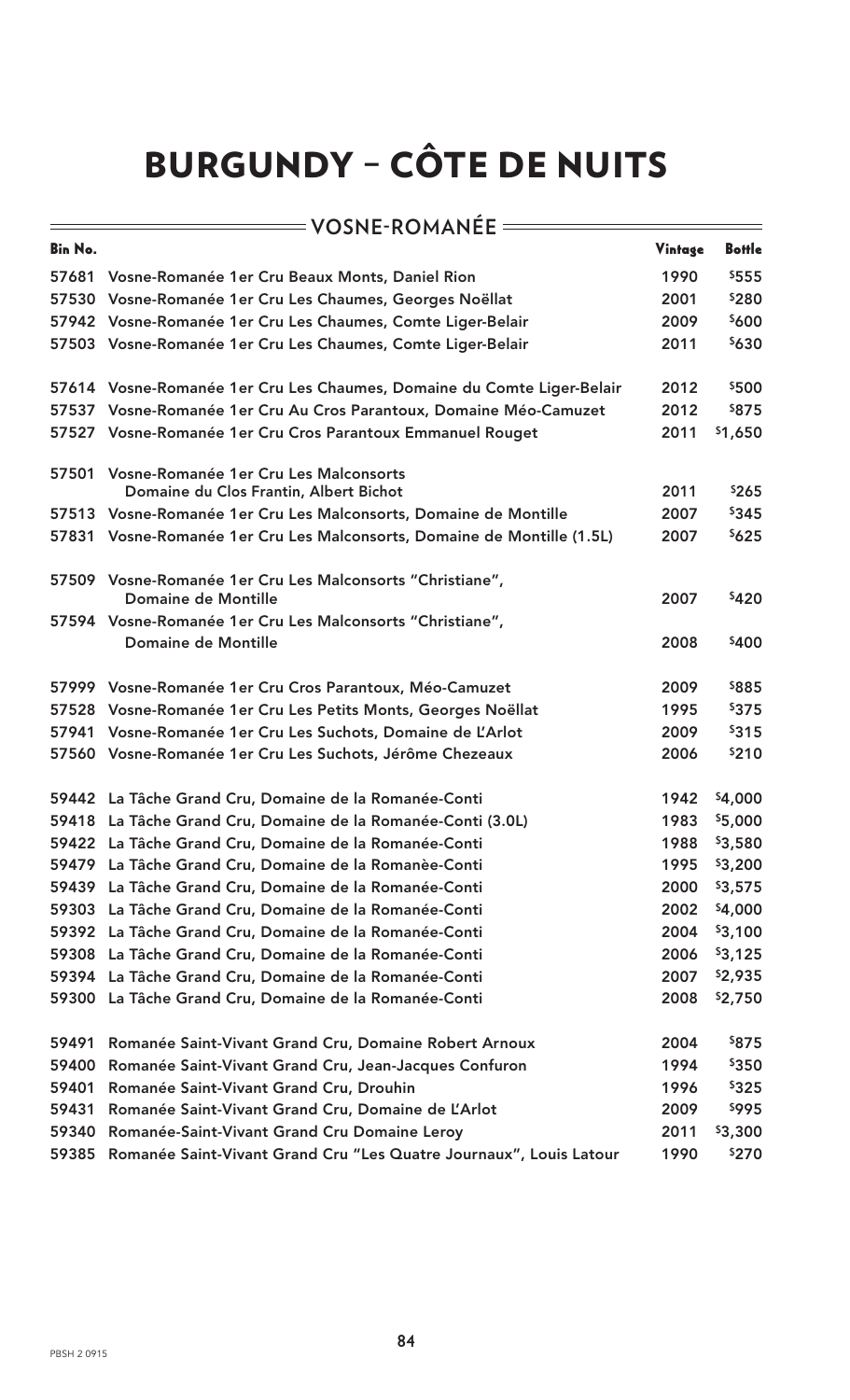|                | $=$ VOSNE-ROMANEE $=$                                               |         |               |
|----------------|---------------------------------------------------------------------|---------|---------------|
| <b>Bin No.</b> |                                                                     | Vintage | <b>Bottle</b> |
| 59434          | Romanée-Saint-Vivant Grand Cru, Domaine de la Romanée-Conti         | 1990    | \$2,900       |
| 59301          | Romanée-Saint-Vivant Grand Cru, Domaine de la Romanée-Conti         | 2000    | \$2,800       |
| 59448          | Romanée-Saint-Vivant Grand Cru, Domaine de la Romanée-Conti         | 2002    | \$2,850       |
| 59411          | Romanée-Saint-Vivant Grand Cru, Domaine de la Romanée-Conti (1.5L)  | 2002    | \$5,700       |
| 59351          | Romanée-Saint-Vivant Grand Cru, Domaine de la Romanée-Conti         | 2003    | \$2,300       |
| 59412          | Romanée-Saint-Vivant Grand Cru, Domaine de la Romanée-Conti         | 2004    | \$2,700       |
| 59413          | Romanée-Saint-Vivant Grand Cru, Domaine de la Romanée-Conti         | 2006    | \$2,500       |
| 59414          | Romanée-Saint-Vivant Grand Cru, Domaine de la Romanée-Conti         | 2007    | \$2,050       |
| 59388          | Romanée-Saint-Vivant Grand Cru, Domaine de la Romanée-Conti         | 2008    | \$3,200       |
| 59493          | Romanée-Saint-Vivant Grand Cru, Domaine de la Romanée-Conti         | 2009    | \$3,400       |
| 59309          | Romanée-Saint-Vivant Grand Cru, Domaine de la Romanée-Conti         | 2010    | \$4,100       |
|                | 59424 Romanée-Conti Grand Cru, Domaine de la Romanée-Conti          | 2004    | \$5,500       |
|                | 59320 La Romanée Grand Cru, Domaine du Comte Liger-Belair           | 2008    | \$2,600       |
|                | 59344 La Romanée Grand Cru, Domaine du Comte Liger-Belair           | 2009    | \$2,600       |
| 59480          | La Romanée Grand Cru, Domaine du Comte Liger-Belair (1.5L)          | 2009    | \$5,200       |
|                | 59314 La Romanée Grand Cru, Domaine du Comte Liger-Belair           | 2011    | \$3,300       |
|                | 59352 La Romanée Grand Cru, Domaine du Comte Liger-Belair           | 2012    | \$4,000       |
|                | 59325 La Grande Rue, Grand Cru, Monopole, Domiane François Lamarche | 2011    | \$1,000       |
| 59489          | <b>Richebourg Grand Cru, Domaine Anne Gros</b>                      | 2007    | \$695         |
| 59341          | Richebourg Grand Cru, Domaine Leroy                                 | 2011    | \$3,800       |
| 59323          | Richebourg Grand Cru, Thibault Liger-Belair                         | 2007    | \$598         |
| 59337          | Richebourg Grand Cru, Thibault Ligier-Belair                        | 2012    | \$1,000       |
|                | 59307 Richebourg Grand Cru, P. Maufoux                              | 1949    | \$1,100       |
| 59321          | <b>Richebourg Grand Cru, Mongeard-Mugneret</b>                      | 2007    | \$480         |
| 59322          | Richebourg Grand Cru, Mongeard-Mugneret                             | 2008    | \$395         |
| 59334          | <b>Richebourg Grand Cru, Mongeard-Mugneret</b>                      | 2012    | \$800         |
| 59332          | Richebourg Grand Cru, Domaine de la Romanée-Conti                   | 1988    | \$1,500       |
| 59396          | Richebourg Grand Cru, Domaine de la Romanée-Conti                   | 1997    | \$2,100       |
| 59302          | Richebourg Grand Cru, Domaine de la Romanée-Conti                   | 1998    | \$2,400       |
| 59441          | Richebourg Grand Cru, Domaine de la Romanée-Conti                   | 2000    | \$3,050       |
| 59397          | Richebourg Grand Cru, Domaine de la Romanée-Conti (1.5L)            | 2000    | \$6,000       |
| 59444          | Richebourg Grand Cru, Domaine de la Romanée-Conti                   | 2004    | \$2,900       |
| 59398          | Richebourg Grand Cru, Domaine de la Romanée-Conti                   | 2005    | \$3,200       |
| 59311          | Richebourg Grand Cru, Domaine de la Romanée-Conti                   | 2006    | \$2,475       |
| 59399          | Richebourg Grand Cru, Domaine de la Romanée-Conti                   | 2007    | \$2,275       |
| 59355          | Richebourg Grand Cru, Domaine de la Romanée-Conti                   | 2008    | \$3,300       |
| 59496          | Richebourg Grand Cru, Domaine de la Romanée-Conti                   | 2009    | \$3,250       |
| 59359          | Richebourg Grand Cru, Domaine de la Romanée-Conti                   | 2010    | \$3,400       |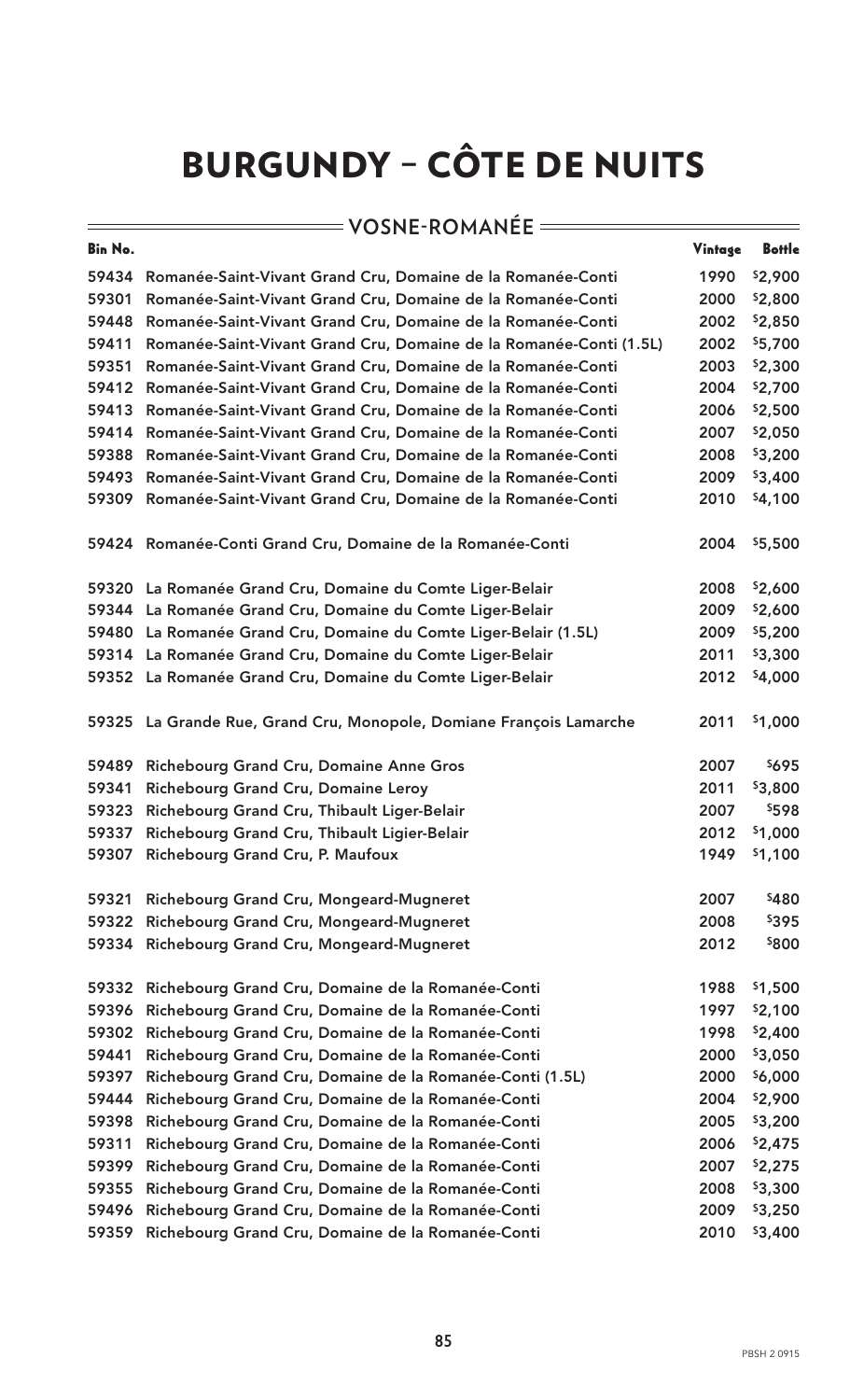| $=$ <code>FLAGEY-ECHEZEAUX</code> $\,$ $\,$ |                                                                       |         |               |
|---------------------------------------------|-----------------------------------------------------------------------|---------|---------------|
| Bin No.                                     |                                                                       | Vintage | <b>Bottle</b> |
| 59511                                       | Echézeaux Grand Cru, Domaine Robert Arnoux                            | 2004    | \$400         |
| 59513                                       | Echézeaux Grand Cru, Domaine Bizot                                    | 2007    | \$520         |
|                                             | 59576 Echézeaux Grand Cru, Domaine Bizot                              | 2008    | \$525         |
|                                             | 59510 Echézeaux Grand Cru, Domaine Bizot                              | 2009    | \$520         |
|                                             | 59536 Echézeaux Grand Cru, Domaine du Comte Liger-Belair              | 2008    | \$600         |
|                                             | 59599 Echézeaux Grand Cru, Domaine du Comte Liger-Belair              | 2009    | \$825         |
|                                             | 59535 Echezeaux Grand Cru, Domaine du Comte Liger-Belair              | 2011    | \$850         |
|                                             | 59537 Echézeaux Grand Cru, Mongeard-Mugneret                          | 2008    | \$600         |
|                                             | 59594 Echézeaux Grand Cru, Mongeard-Mugneret                          | 2012    | \$245         |
|                                             | 59598 Echézeaux Grand Cru "La Grande Complication", Mongeard-Mugneret | 2012    | \$350         |
|                                             | 59526 Echézeaux Grand Cru, Camille Giroud                             | 1990    | \$625         |
|                                             | 59500 Echézeaux Grand Cru, Domaine Jean Grivot                        | 2007    | \$375         |
|                                             | 59567 Echézeaux Grand Cru, Georges Noëllat                            | 1989    | \$650         |
|                                             | 59515 Echézeaux Grand Cru, Domaine de la Romanée-Conti                | 2002    | \$1,950       |
| 59588                                       | Echézeaux Grand Cru, Domaine de la Romanée-Conti                      | 2004    | \$1,650       |
|                                             | 59502 Echézeaux Grand Cru, Domaine de la Romanée-Conti                | 2005    | \$1,900       |
|                                             | 59503 Echézeaux Grand Cru, Domaine de la Romanée-Conti                | 2007    | \$1,400       |
|                                             | 59505 Echézeaux Grand Cru, Domaine de la Romanée-Conti                | 2008    | \$1,650       |
|                                             | 59570 Echézeaux Grand Cru, Domaine de la Romanée-Conti                | 2009    | \$1,520       |
|                                             | 59507 Echézeaux Grand Cru, Domaine de la Romanée-Conti                | 2010    | \$785         |
| 59541                                       | Echézeaux Grand Cru, Emmanuel Rouget                                  | 2001    | \$400         |
|                                             | 59522 Echézeaux Grand Cru, Emmanuel Rouget                            | 2002    | \$995         |
|                                             | 59523 Echézeaux Grand Cru, Emmanuel Rouget                            | 2003    | \$325         |
|                                             | 59354 Echézeaux Grand Cru, Emmanuel Rouget                            | 2006    | \$400         |
|                                             | 59593 Échezeaux Grand Cru, Emmanuel Rouget                            | 2011    | \$700         |
|                                             | 59596 Échezeaux Grand Cru, "Georges Jayer" E. Rouget                  | 2011    | \$695         |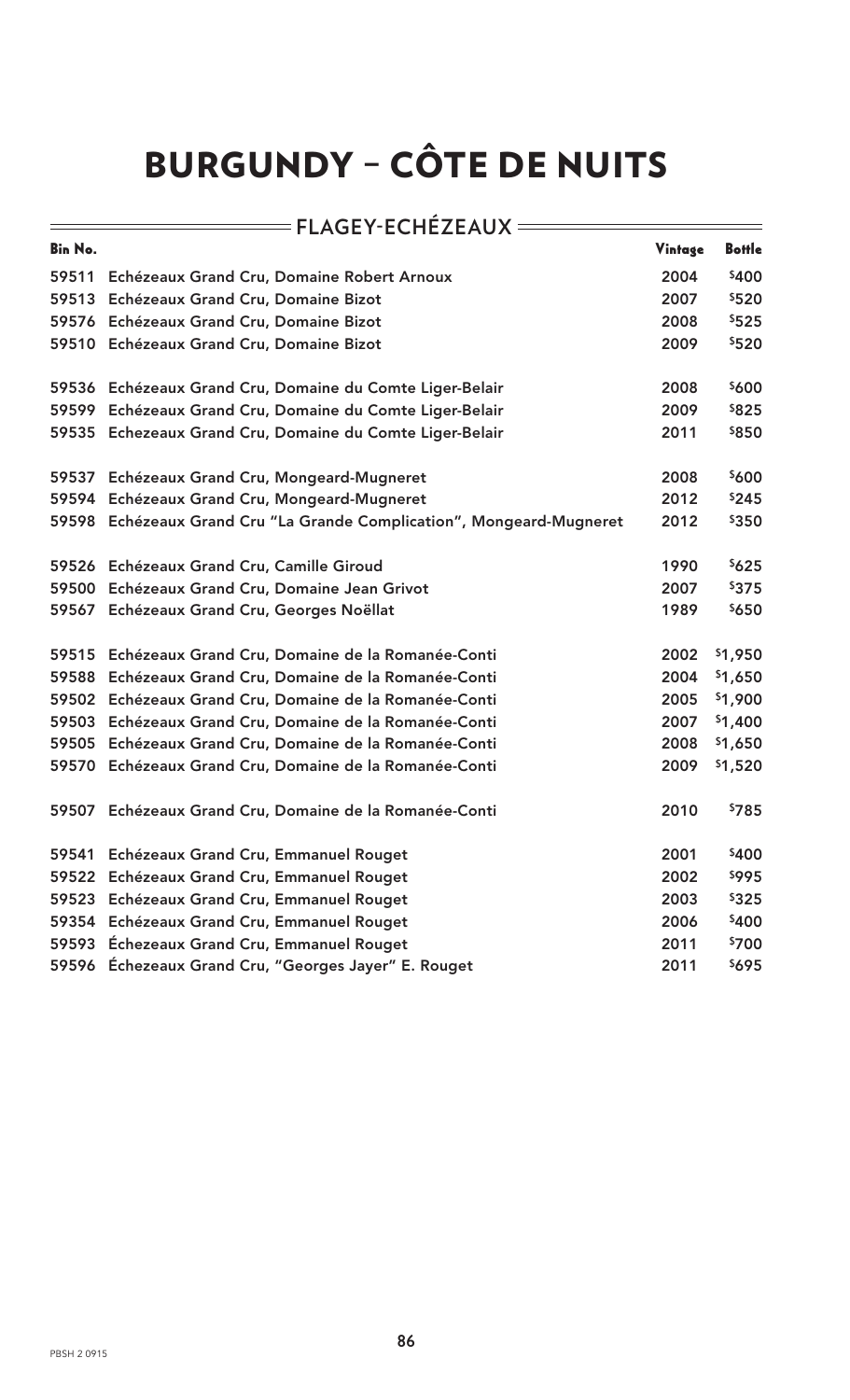| = FLAGEY-ECHÉZEAUX = |                                                                        |         |               |
|----------------------|------------------------------------------------------------------------|---------|---------------|
| <b>Bin No.</b>       |                                                                        | Vintage | <b>Bottle</b> |
|                      | 59554 Grands Echézeaux Grand Cru, Leroy                                | 1966    | \$975         |
| 59556                | Grands Echézeaux Grand Cru, Mongeard-Mugneret                          | 2012    | \$360         |
| 59568                | Grands Echézeaux Grand Cru, Georges Noëllat                            | 1989    | \$825         |
| 59525                | Grands Echézeaux Grand Cru, Domaine de la Romanée-Conti                | 1978    | \$2,500       |
| 59517                | Grands Echézeaux Grand Cru, Domaine de la Romanée-Conti                | 1997    | \$2,300       |
| 59589                | Grands Echézeaux Grand Cru, Domaine de la Romanée-Conti                | 2002    | \$2,000       |
| 59530                | Grands Echézeaux Grand Cru, Domaine de la Romanée-Conti (1.5L)         | 2002    | \$4,000       |
| 59531                | Grands Echézeaux Grand Cru, Domaine de la Romanée-Conti (3.0L)         | 2002    | \$8,000       |
| 59551                | Grands Echézeaux Grand Cru, Domaine de la Romanée-Conti                | 2004    | \$1,535       |
| 59532                | Grands Echézeaux Grand Cru, Domaine de la Romanée-Conti                | 2005    | \$2,100       |
| 59538                | Grands Echézeaux Grand Cru, Domaine de la Romanée-Conti                | 2006    | \$1,980       |
| 59533                | Grands Echézeaux Grand Cru, Domaine de la Romanée-Conti                | 2007    | \$1,950       |
| 59574                | Grands Echézeaux Grand Cru, Domaine de la Romanée-Conti                | 2008    | \$1,900       |
| 59571                | Grands Echézeaux Grand Cru, Domaine de la Romanée-Conti                | 2009    | \$1,975       |
|                      | 59506 Grands Echézeaux Grand Cru, Domaine de la Romanée-Conti          | 2010    | \$2,300       |
|                      | <b>VOUGEOT</b>                                                         |         |               |
|                      | 58746 Vougeot "Le Village", Domaine Bertagna                           | 2008    | \$105         |
|                      | 58700 Vougeot 1er Cru Clos de la Perriere, Monopole, Domaine Bertagna  | 2009    | \$255         |
| 59631                | Clos de Vougeot Grand Cru "Grand Maupertuis", Michel Gros              | 2006    | \$395         |
| 59665                | Clos de Vougeot Grand Cru "Le Grand Maupertui", Anne Gros              | 2007    | \$305         |
|                      | 59606 Clos de Vougeot Grand Cru, Domaine Bertagna                      | 2010    | \$425         |
|                      | 59691 Clos de Vougeot Grand Cru, Jérôme Chezeaux                       | 2006    | \$235         |
|                      | 59692 Clos de Vougeot Grand Cru, Domaine Drouhin-Laroze                | 2004    | \$325         |
|                      | 59641 Clos de Vougeot Grand Cru, Domaine Leroy                         | 1989    | \$620         |
|                      | 59612 Clos de Vougeot Grand Cru, Domaine Leroy                         | 1996    | \$1,150       |
|                      | 59613 Clos de Vougeot Grand Cru, Thibault Liger-Belair                 | 2008    | \$225         |
| 59699                | Clos de Vougeot Grand Cru Près de Cellier, Domaine Méo Camuzet         | 2009    | \$495         |
| 59601                | Clos de Vougeot Grand Cru, Domaine Méo Camuzet                         | 2006    | \$565         |
|                      | 59608 Clos de Vougeot Grand Cru, Domaine Méo Camuzet                   | 2010    | \$680         |
|                      | 59629 Clos de Vougeot Grand Cru, Domaine Méo-Camuzet                   | 2012    | \$620         |
|                      | 59620 Clos de Vougeot Grand Cru, Mongeard-Mugneret                     | 2012    | \$350         |
|                      | 59604 Clos de Vougeot Grand Cru, Denis Mortet                          | 2004    | \$450         |
|                      | 59652 Clos de Vougeot Grand Cru, Denis Mortet                          | 2007    | \$515         |
|                      | 59646 Clos de Vougeot Grand Cru "Cuvée Vieille Vignes", Domaine Ponsot | 2007    | \$915         |
|                      | 59655 Clos de Vougeot Grand Cru, Domaine Ponsot                        | 2008    | \$700         |
|                      | 59666 Clos de Vougeot Grand Cru, Domaine de la Vougeraie               | 2006    | \$305         |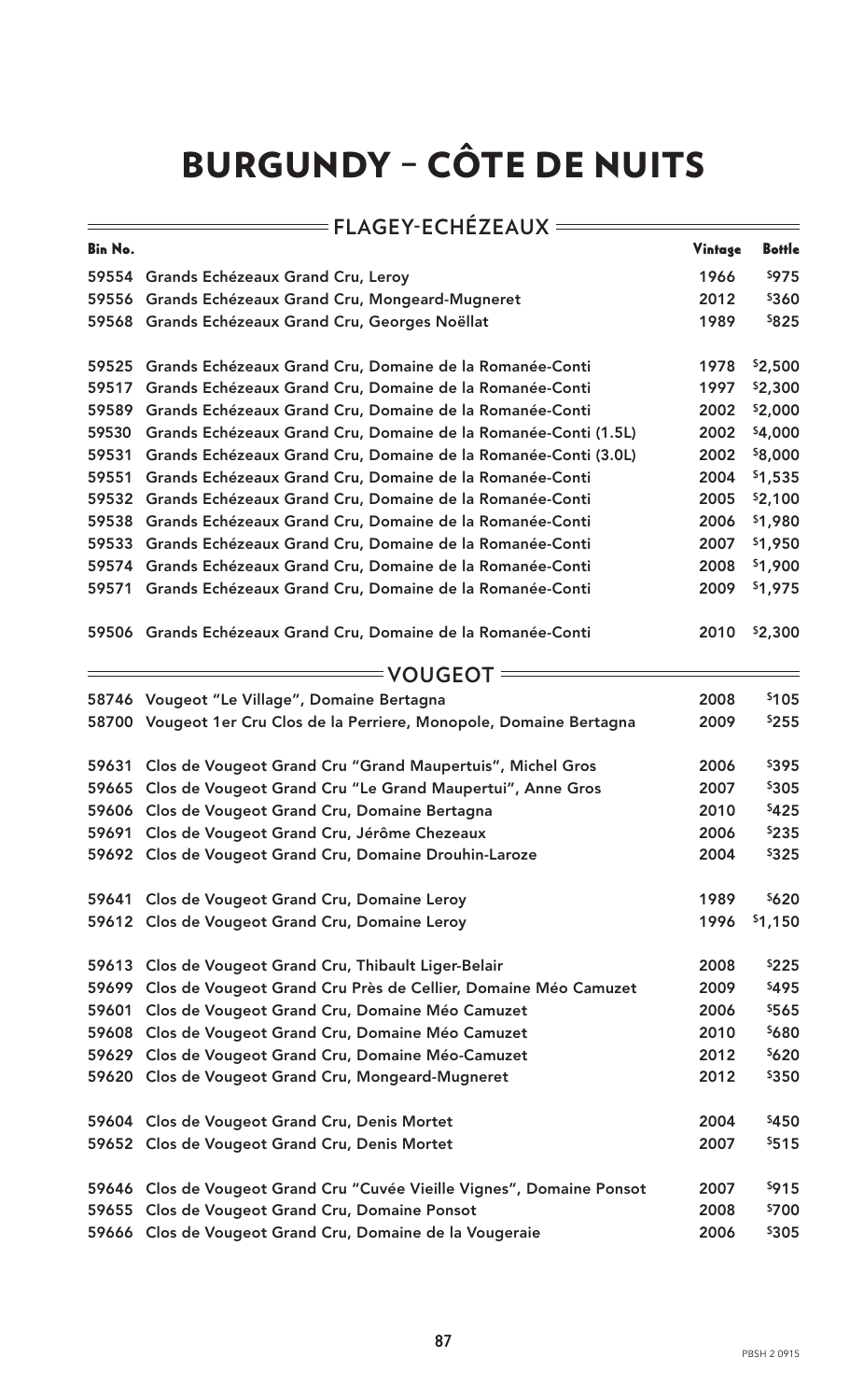|                | = NUITS-SAINT-GEORGES =                                                                                      |         |               |
|----------------|--------------------------------------------------------------------------------------------------------------|---------|---------------|
| <b>Bin No.</b> |                                                                                                              | Vintage | <b>Bottle</b> |
|                | 58316 Nuits-St.-Georges "Les Chenes Carteaux", Domaine Henri Gouges                                          | 2012    | \$158         |
| 58317          | Nuits-St.-Georges "Clos Les Porrets St.-Georges",                                                            |         |               |
|                | Monopole, Domaine Henri Gouges                                                                               | 2012    | \$195         |
|                | 58498 Nuits-St.-Georges, Méo-Camuzet                                                                         | 2008    | \$210         |
| 58428          | Nuits-St.-Georges, Georges Noëllat                                                                           | 1990    | \$470         |
| 58438          | Nuits-St.-Georges "Aux Allots" Domaine Leroy                                                                 | 1994    | \$390         |
| 58040          | Nuits-St.-Georges "Bas De Combe" Vieille Vignes, Perrot-Minot                                                | 2002    | \$125         |
| 58297          | Nuits-St.-Georges 1er Cru Aux Argillas, Méo-Camuzet                                                          | 2006    | \$360         |
| 58494          | Nuits-St.-Georges "Georges Jayer" E. Rouget                                                                  | 2011    | \$300         |
| 58203          | Nuits-Saint-Georges 1er Cru Aux Argillas, Domaine Jean Chauvenet                                             | 2012    | \$235         |
| 58211          | Nuits-St.-Georges 1er Cru Aux Boudots, Domaine Leroy                                                         | 2011    | \$1,500       |
| 58074          | Nuits-St.-Georges 1er Cru Aux Boudots, Domaine Méo-Camuzet                                                   | 2008    | \$320         |
| 58499          | Nuits-St.-Georges 1er Cru Aux Boudots, Domaine Méo-Camuzet                                                   | 2009    | \$300         |
| 58597          | Nuits-St.-Georges 1er Cru Aux Boudots, Domaine Méo-Camuzet                                                   | 2010    | \$410         |
| 58405          | Nuits-St.-Georges 1er Cru Aux Boudots, Domaine Méo Camuzet                                                   | 2011    | \$360         |
| 58200          | Nuits-St.-Georges 1er Cru Aux Boudots, Georges Noëllat                                                       | 2001    | \$320         |
| 58202          | Nuits-Saint-Georges 1er Cru Les Bousselots, Domaine Jean Chauvenet                                           | 2012    | \$220         |
| 58384          | Nuits-St.-Georges 1er Cru Bousselots, Domaine Robert Chevillon                                               | 2008    | \$185         |
| 58418          | Nuits-St.-Georges 1er Cru Clos de Grande Vignes,<br>Monopole, Domaine du Comte Liger-Belair                  | 2012    | \$410         |
| 58431          | Nuits-St.-Georges 1er Cru Clos de Grande Vignes,                                                             |         |               |
|                | Monopole, Domaine du Comte Liger-Belair (1.5L)                                                               | 2012    | \$820         |
|                | 58421 Nuits-St-Georges 1er Cru Clos des Grandes, Vignes, Monopole,<br>Domaine de Montille                    | 2005    | \$210         |
| 58823          | Nuits-St-Georges 1er Cru Clos des Grandes Vignes, Monopole,                                                  |         |               |
|                | Château de Puligny Montrachet                                                                                | 2010    | \$155         |
|                | 58019 Nuits-Saint-Georges 1er Cru Clos des Grandes Vignes Monopole,<br>Château de Puligny-Montrachet (1.5 L) | 2011    | \$400         |
|                | 58066 Nuits-St.-Georges 1er Cru Clos des Corvées Pagets, Robert Arnoux                                       | 2004    | \$240         |
| 58427          | Nuits-St.-Georges 1er Cru Aux Cras Domaine Bruno Clavalier                                                   | 2011    | \$300         |
|                | 58005 Nuits-St.-Georges 1er Cru Aux Cras, Domaine Bruno Clavelier                                            | 2012    | \$355         |
| 58491          | Nuits-St.-Georges 1er Cru Aux Cras, Comte Liger-Belair                                                       | 2009    | \$525         |
| 58020          | Nuits-Saint-Georges 1er Cru Clos des Forets Saint Georges,<br>Domaine de l'Arlot (1.5 L)                     | 2006    | \$575         |
| 58400          | Nuits-St.-Georges 1er Cru Clos des Forets Saint Georges,<br>Domaine de L'Arlot (3.0L)                        | 2009    | \$1,300       |
|                | 58406 Nuits-St-Georges 1er Cru Les Murgers, Domaine Bertagna                                                 | 2009    | \$255         |
| 58014          | Nuits-St.-Georges 1er Cru Aux Murgers, Domaine Sylvain Cathaird & Fils                                       | 2008    | \$415         |
|                |                                                                                                              |         |               |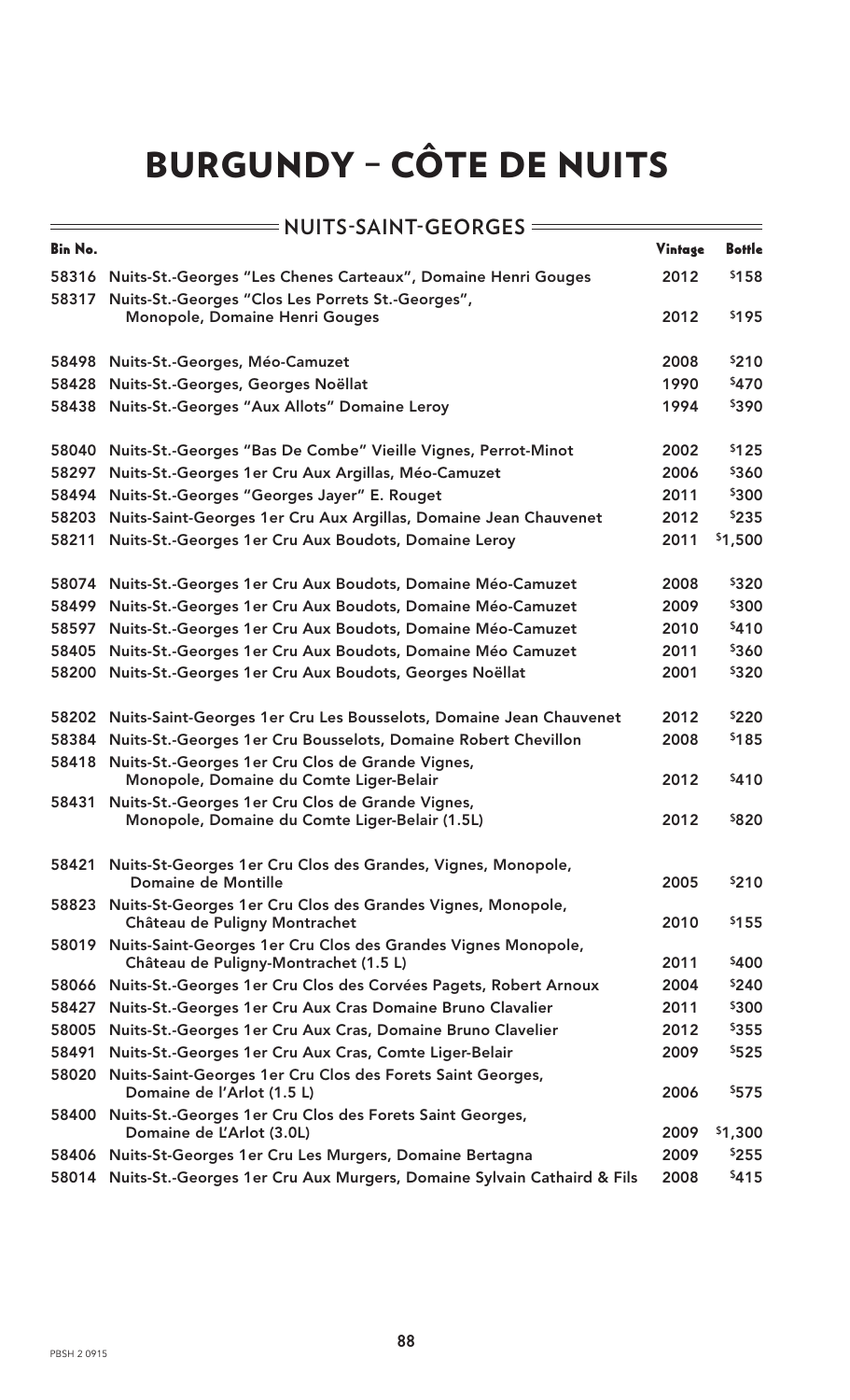|                | <b>= NUITS-SAINT-GEORGES =</b>                                                                  |         |               |  |
|----------------|-------------------------------------------------------------------------------------------------|---------|---------------|--|
| <b>Bin No.</b> |                                                                                                 | Vintage | <b>Bottle</b> |  |
| 58497          | Nuits-St.-Georges 1er Cru Aux Murgers, Domaine Méo-Camuzet                                      | 2008    | \$310         |  |
| 58556          | Nuits-St.-Georges 1er Cru Aux Murgers, Domaine Méo-Camuzet                                      | 2009    | \$300         |  |
| 58598          | Nuits-St.-Georges 1er Cru Aux Murgers, Domaine Méo-Camuzet                                      | 2010    | \$415         |  |
| 58404          | Nuits-St.-Georges 1er Cru Aux Murgers, Domaine Méo Camuzet                                      | 2011    | \$360         |  |
| 58429          | Nuits-St.-Georges 1er Cru Aux Murgers, Domaine Méo-Camuzet                                      | 2012    | \$275         |  |
| 58303          | Nuits-St.-Georges 1er Cru Clos de la Maréchale, Jacques-Frédéric Mugnier 2009                   |         | \$255         |  |
| 58101          | Nuits-St.-Georges 1er Cru Clos de la Maréchale,<br>Jacques-Frédéric Mugnier (1.5 L)             | 2010    | \$475         |  |
| 58403          | Nuits-St.-Georges 1er Cru Clos de la Maréchale,<br>Jacques-Frédéric Mugnier (3.0L)              | 2011    | \$1,100       |  |
| 58204          | Niuts-Saint-Georges 1er Cru Les Poulettes, Domaine Jean Chauvenet                               | 2011    | \$240         |  |
| 58197          | Nuits-St.-Georges 1er Cru Les Roncières, Domaine Robert Chevillon                               | 2008    | \$185         |  |
| 58159          | Nuits-St.-Georges 1er Cru La Richemone, Domaine Perrot-Minot                                    | 2002    | \$365         |  |
| 58334          | Nuits-St.-Georges 1er Cru La Richemone "Vieilles Vignes"<br>"Cuvée Ultra", Domaine Perrot-Minot | 2007    | \$460         |  |
| 58402          | Nuits-St.-Georges 1er Cru La Richemone, Domaine Perrot-Minot                                    | 2007    | \$300         |  |
| 58309          | Nuits-St.-Georges 1er Cru La Richemone, Domaine Perrot-Minot                                    | 2010    | \$325         |  |
| 58036          | Nuits-St.-Georges 1er Cru Les Saint-Georges, Domaine Gouges                                     | 2007    | \$265         |  |
| 58037          | Nuits-St.-Georges 1er Cru Les Saint-Georges, Domaine Gouges                                     | 2008    | \$225         |  |
| 58038          | Nuits-St.-Georges 1er Cru Les Saint-Georges, Thibault Liger-Belair                              | 2007    | \$250         |  |
| 58039          | Nuits-St.-Georges 1er Cru Les Saint Georges, Thibault Liger-Belair                              | 2008    | \$175         |  |
| 58205          | Nuits-Saint-Georges 1er Cru Les Vaucrains, Domaine Jean Chauvenet                               | 2007    | \$275         |  |
| 58319          | Nuits-St.-Georges 1er Cru Les Vaucrains, Henri Gouges                                           | 2012    | \$295         |  |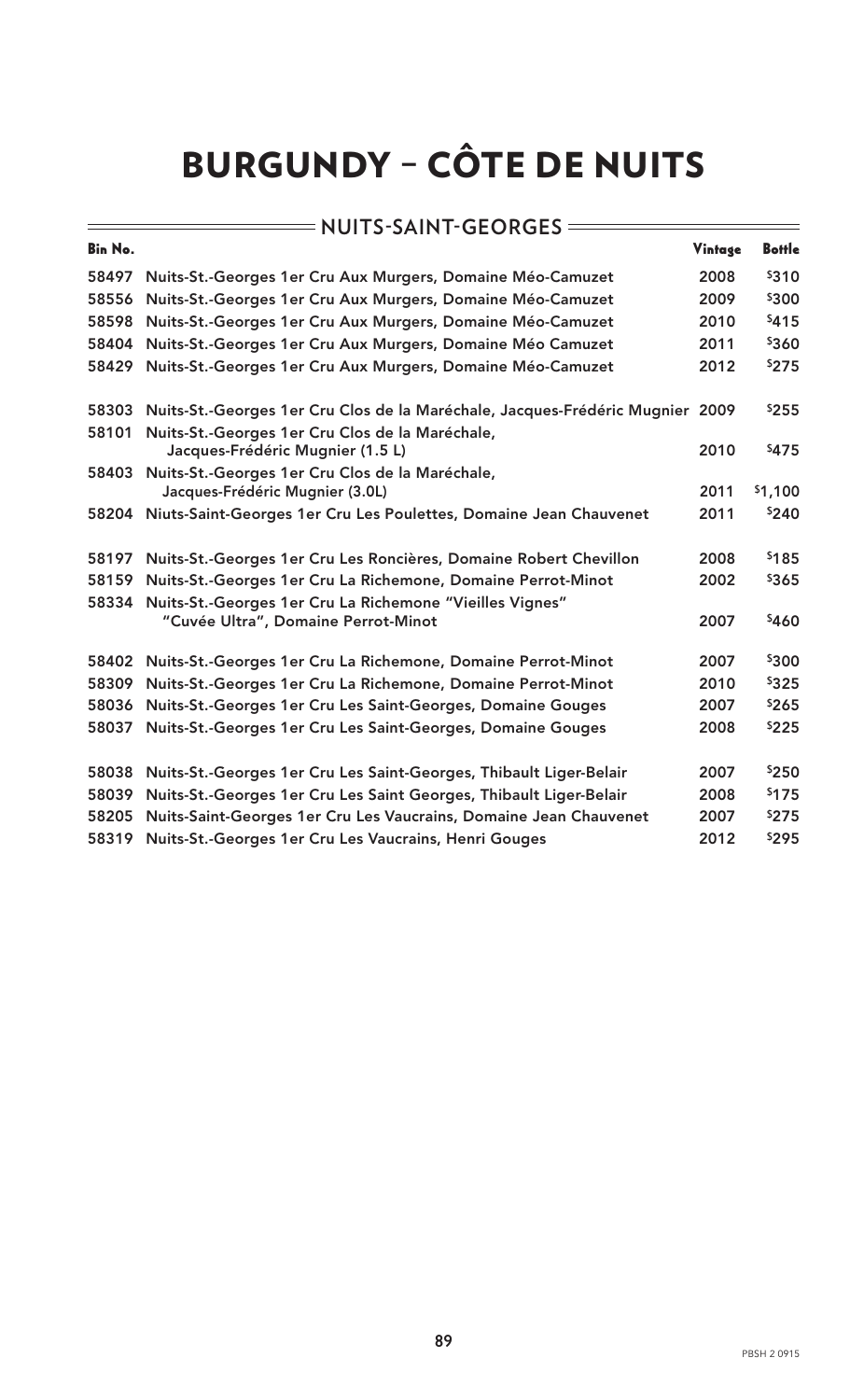### BURGUNDY – CÔTE DE BEAUNE

|       | $=$ <code>ALOXE-CORTON</code> $=$                               |      |              |
|-------|-----------------------------------------------------------------|------|--------------|
| 58801 | Aloxe Corton 1er Cru "La Toppe au Vert", Thibault Ligier-Belair | 2012 | \$250        |
|       | 58836 Aloxe-Corton 1er Clos du Chapitre, Domaine Follin-Arbelet | 2012 | \$200        |
| 59917 | Le Corton Grand Cru, Bonneau du Martray                         | 1987 | \$225        |
| 59918 | Corton-Bressandes Grand Cru, La Pousse d'Or                     | 2006 | \$210        |
| 59902 | Corton-Les Bressandes Grand Cru, Prince Florent de Merode       | 2007 | \$165        |
| 59921 | Corton-Clos des Cortons Grand Cru, Faiveley                     | 1988 | \$205        |
| 56391 | Corton-Clos du Roi Grand Cru, Prince Florent de Merode          | 1991 | \$295        |
| 59930 | Corton-Clos du Roi Grand Cru, Domaine de Montille               | 2008 | \$200        |
| 58954 | Corton Les Perrières Grand Cru, Domaine Méo-Camuzet             | 2012 | \$360        |
| 59913 | <b>Corton-Renardes Grand Cru, Domaine Leroy</b>                 | 2000 | \$650        |
| 59912 | Corton-Renardes Grand Cru, Thibault Liger-Belair                | 2008 | \$185        |
|       | 59910 Corton-les Rognets Grand Cru, Thibault Liger-Belair       | 2008 | \$195        |
| 59901 | Corton "Prince Florent de Merode"                               |      |              |
|       | Grand Cru Domaine de la Romané-Conti                            | 2010 | \$625        |
|       | = POMMARD                                                       |      |              |
| 58828 | Pommard, Domaine Henri Darnat                                   | 2011 | \$130        |
| 58822 | Pommard "Clos des Ursulines" Domaine du Pavillon, Albert Bichot | 2011 | \$115        |
| 58975 | Pommard "Les Vignots", Domaine Leroy                            | 1996 | \$530        |
| 58925 | <b>Pommard "Les Vignots", Domaine Leroy</b>                     | 2001 | \$330        |
| 58986 | Pommard "Les Vignots", Domaine Leroy                            | 2002 | \$305        |
|       | 58996 Pommard "La Chanière" Domaine Maréchal                    | 2012 | \$155        |
|       | 58892 Pommard "Les Tavannes", Domaine François Gaunoux          | 2006 | \$100        |
|       | 58879 Pommard 1er Cru, Philippe Pacalet                         | 2006 | \$205        |
| 58976 | Pommard 1er Cru Chaponnières, Domaine Nicolas Rossignol         | 2011 | <b>\$240</b> |
| 58868 | Pommard 1er Cru Clos des Epeneaux, Camille Giroud               | 1990 | \$290        |
| 58891 | Pommard 1er Cru Les Epenots, Domaine François Gaunoux           | 2006 | \$115        |
| 58926 | Pommard 1er Cru Jarolières Domaine Nicolas Rossignol            | 2008 | \$230        |
| 58820 | Pommard 1er Cru Les Pézerolles, Hubert de Montille              | 1990 | \$375        |
| 58841 | Pommard 1er Cru Les Pézerolles, Hubert de Montille              | 1997 | \$320        |
| 58863 | Pommard 1er Cru Les Pézerolles, Hubert de Montille              | 1999 | \$345        |
| 58905 | Pommard 1er Cru Les Pézerolles, Domaine de Montille (1.5 L)     | 1988 | \$895        |
| 58990 | Pommard 1er Cru Les Pézerolles, Domaine de Montille (1.5 L)     | 1997 | \$675        |
| 58995 | Pommard 1er Cru Les Pézerolles, Domaine de Montille (1.5 L)     | 1999 | \$750        |
| 58876 | Pommard 1er Cru Les Pézerolles, Domaine de Montille             | 2010 | \$240        |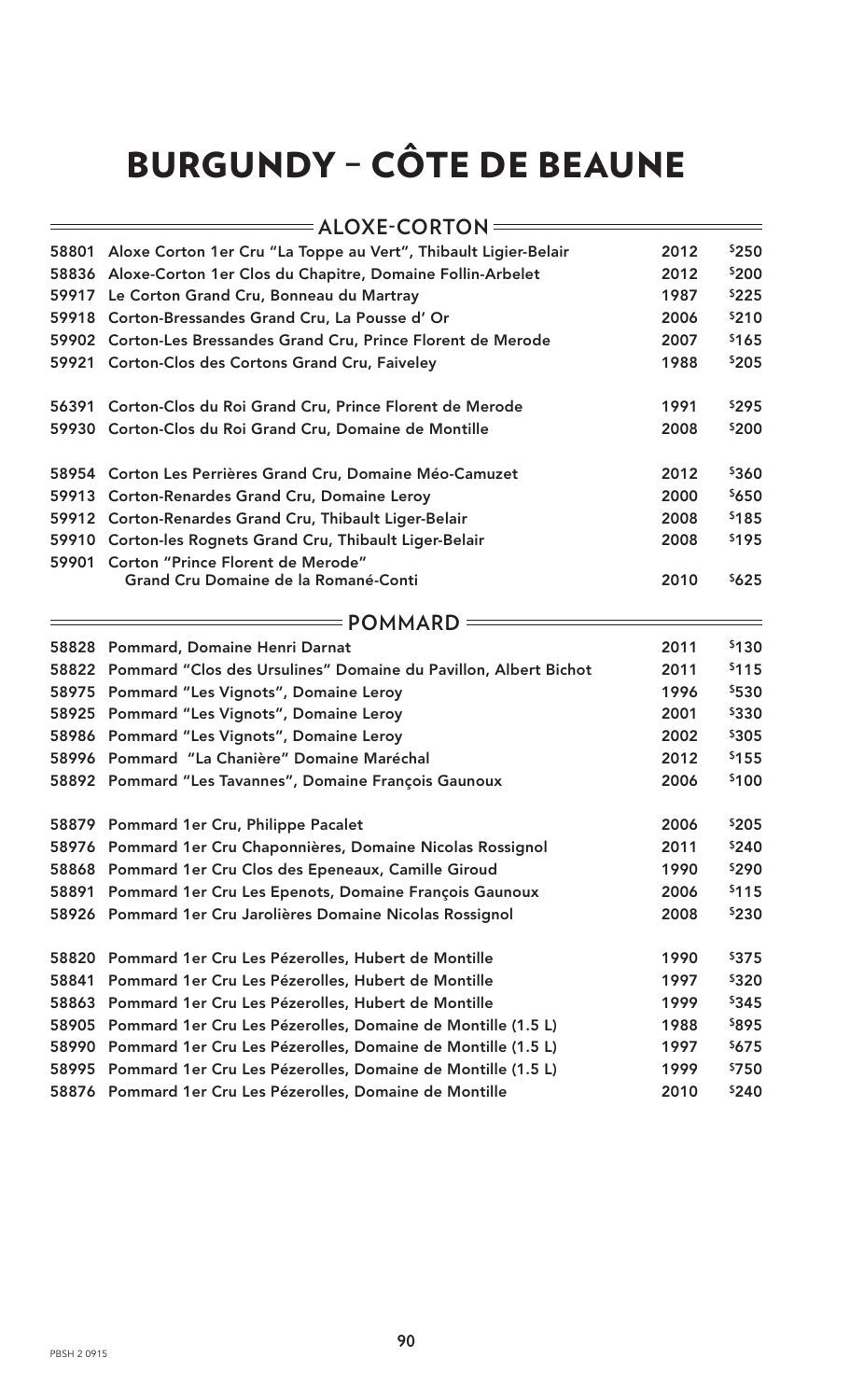## BURGUNDY – CÔTE DE BEAUNE

| $=$ <code>POMMARD</code> = |                                                                             |         |               |
|----------------------------|-----------------------------------------------------------------------------|---------|---------------|
| Bin No.                    |                                                                             | Vintage | <b>Bottle</b> |
| 58821                      | Pommard 1er Cru Les Rugiens, Hubert de Montille                             | 1990    | \$450         |
| 58854                      | Pommard 1er Cru Les Rugiens, Hubert de Montille                             | 1997    | \$400         |
|                            | 58869 Pommard 1er Cru Les Rugiens, Hubert de Montille                       | 1999    | \$390         |
|                            | 58882 Pommard 1er Cru Les Rugiens, Domaine de Montille (1.5 L)              | 1997    | \$725         |
| 58851                      | Pommard 1er Cru Les Rugiens, Domaine de Montille (1.5 L)                    | 1998    | \$825         |
|                            | 56029 Pommard 1er Cru Les Rugiens, Jean-Marc Boillot                        | 2008    | \$180         |
|                            | $\overline{\ }$ = OTHER $\equiv$                                            |         |               |
|                            | 58870 Côte de Beaune Villages, Maison Leroy                                 | 2009    | \$215         |
|                            | 58923 Hautes Côtes de Beaune "La Perrière", Domaine Denis Carré             | 2010    | \$60          |
|                            | 58968 Beaune Domaine Réyane & Pascal Bouley                                 | 2005    | \$90          |
| 58917                      | Beaune 1er Cru Clos des Mouches, Domaine François Gaunoux                   | 2005    | \$145         |
| 58998                      | Beaune 1er Cru Teurons, Albert Morot                                        | 2006    | \$145         |
|                            | 58999 Beaune 1er Cru Bressandes, Albert Morot                               | 2006    | \$145         |
| 58911                      | Beaune 1er Cru Les Grèves, Domaine de Montille                              | 2010    | \$190         |
|                            | 58912 Beaune 1er Cru Les Sizies, Domaine de Montille                        | 2010    | \$140         |
|                            | 58422 Beaune 1er Cru Les Perrières, Domaine de Montille                     | 2005    | \$160         |
|                            | 58840 Pernand- Vergelesses, Maison Leroy                                    | 2009    | \$295         |
|                            | 58900 Pernand- Vergelesses "Les Boutières" Vieilles Vignes, Marius Delarche | 2009    | \$120         |
| 58919                      | Santenay 1er Cru Les Gravières, La Pousse d'Or                              | 2008    | \$115         |
|                            | 58956 Savigny-lés-Beaune, Domaine Michel & Joanna Ecard                     | 2009    | \$105         |
| 58831                      | Savigny-lés-Beaune, Faiveley                                                | 1990    | \$150         |
| 58898                      | Savigny-lès-Beaune 1er Cru Marconnets, Domaine de la Vougeraie              | 2006    | \$100         |
|                            | 58880 Savigny aux Serpentières 1er Cru, Domaine Pierre Guillemot            | 2012    | \$115         |
| 58837                      | Chassagne-Montrachet, Domaine Ramonet                                       | 1990    | \$200         |
| 58991                      | Chassagne-Montrachet, Domaine Ramonet                                       | 2012    | \$100         |
| 58817                      | <b>Meursault Rouge, Thierry Matrot</b>                                      | 2008    | \$75          |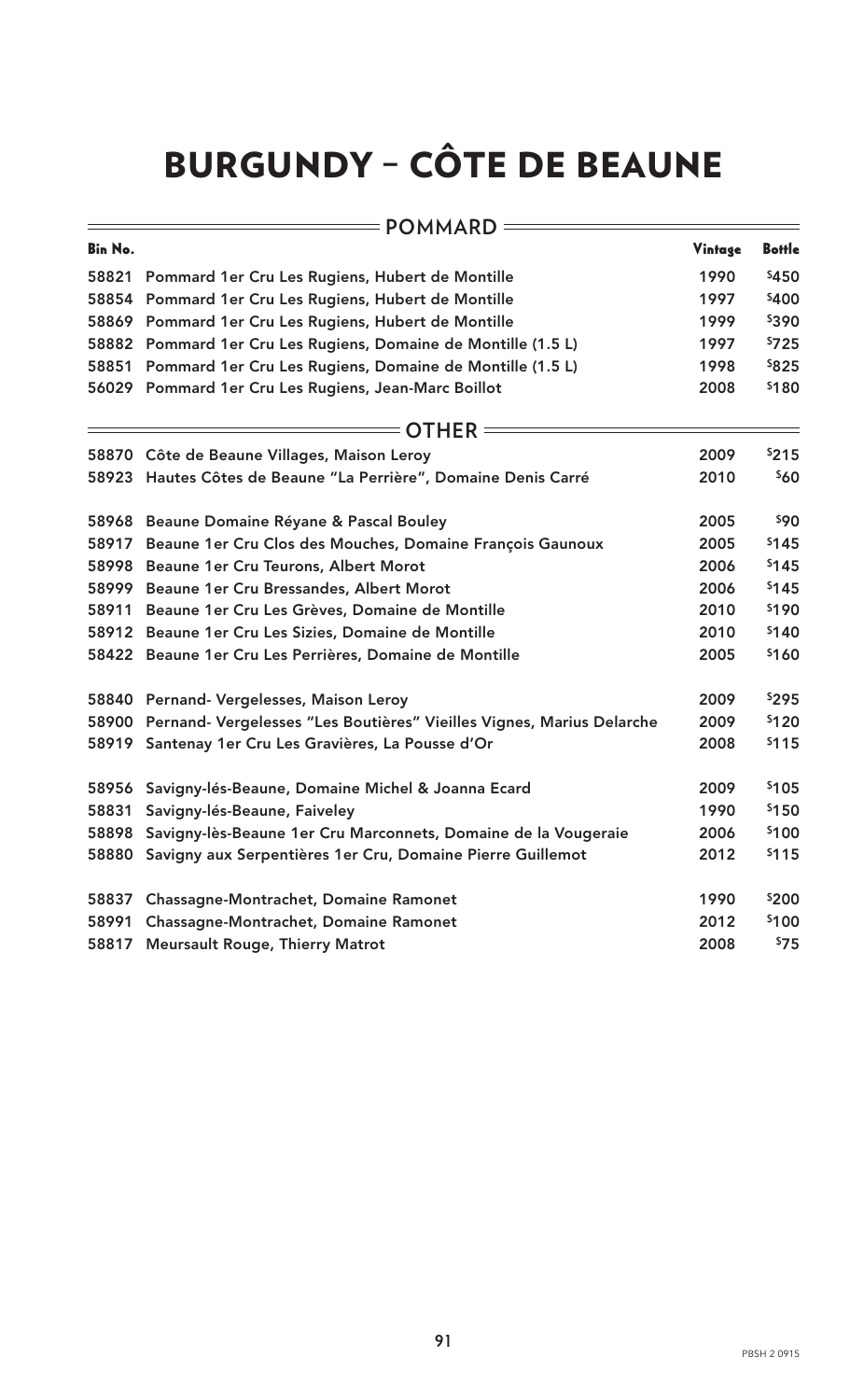## BURGUNDY – CÔTE DE BEAUNE

|                | $=$ <code>VOLNAY</code> $=$                                           |         |               |
|----------------|-----------------------------------------------------------------------|---------|---------------|
| <b>Bin No.</b> |                                                                       | Vintage | <b>Bottle</b> |
|                | 58803 Volnay, Dominique Lafon                                         | 2008    | \$170         |
|                | 58470 Volnay 1er Cru "Les Angles" Domaine Louis Boillot & Fils        | 2010    | \$155         |
|                | 58988 Volnay 1er Cru "Les Angles" Domaine Louis Boillot               | 2012    | \$185         |
|                | 58989 Volnay "Les Grands Poisots" Domaine Louis Boillot               | 2012    | \$120         |
|                | 58859 Volnay 1er Cru Clos de la Bousse d'Or, La Pousse d'Or           | 2006    | \$170         |
|                | 58419 Volnay 1er Cru Clos de la Bousse d'Or, La Pousse d'Or           | 2008    | \$220         |
|                | 58800 Volnay 1er Cru Clos Des 60 Ouvrées, La Pousse d'Or              | 2006    | \$170         |
|                | 58846 Volnay 1er Cru Clos des Chênes, Domaine François Gaunoux        | 2006    | \$110         |
|                | 58959 Volnay 1er Cru Clos des Ducs, Marquis D'Angerville              | 2011    | \$440         |
|                | 58918 Volnay 1er Cru Caillerets, La Pousse d'Or                       | 2008    | \$195         |
|                | 58834 Volnay 1er Cru les Carelles, Jean-Marc Bouley                   | 1988    | \$170         |
| 58901          | Volnay 1er Cru En Champans, Domaine de Montille                       | 2010    | \$235         |
|                | 58967 Volnay 1er Cru En Champans, Domaine de Montille (1.5 L)         | 2010    | \$460         |
|                | 58932 Volnay 1er Cru Les Chevrets, Domaine Henri Boillot              | 2012    | \$310         |
|                | 58874 Volnay 1er Cru Les Mitans, Hubert de Montille                   | 1995    | \$315         |
|                | 58873 Volnay 1er Cru Les Mitans, Hubert de Montille                   | 1996    | \$315         |
|                | 58871 Volnay 1er Cru Les Mitans, Hubert de Montille                   | 1999    | \$350         |
|                | 58983 Volnay 1er Cru Les Mitans, Domaine de Montille (1.5 L)          | 1990    | \$900         |
|                | 58970 Volnay 1er Cru Les Mitans, Domaine de Montille (1.5 L)          | 1995    | \$700         |
|                | 58813 Volnay 1er Cru Les Mitans, Domaine de Montille                  | 2007    | \$175         |
|                | 58924 Volnay 1er Cru Le Ronceret, Château Génot-Boulanger             | 2009    | \$105         |
|                | 58872 Volnay 1er Cru Les Taillepieds, Hubert de Montille              | 1996    | \$340         |
|                | 58867 Volnay 1er Cru Les Taillepieds, Hubert de Montille              | 1997    | \$285         |
|                | 58865 Volnay 1er Cru Les Taillepieds, Hubert de Montille              | 1998    | \$340         |
|                | 58862 Volnay 1er Cru Les Taillepieds, Hubert de Montille              | 1999    | \$375         |
|                | 58952 Volnay 1er Cru Les Taillepieds, Domaine de Montille (1.5 L)     | 1996    | \$725         |
|                | 58903 Volnay 1er Cru Les Taillepieds, Domaine de Montille (1.5 L)     | 1998    | \$725         |
|                | 58894 Volnay 1er Cru Les Taillepieds, Domaine de Montille             | 2010    | \$250         |
|                | 58875 Volnay 1er Cru Les Taillepieds, Domaine de Montille (1.5L)      | 2010    | \$500         |
|                | 58830 Volnay 1er Cru Fremiets, Camille Giroud                         | 1978    | \$525         |
|                | 58804 Volnay 1er Cru Les Lurets, Dominique Lafon                      | 2008    | \$285         |
|                | 58929 Volnay-Champans 1er Cru, Domaine des Comtes Lafon               | 2011    | \$375         |
| 58847          | Volnay Pitures 1er Cru, Domaine Bitouzet-Prieur                       | 2003    | \$110         |
| 58906          | Volnay Santenots-du-Milieu 1er Cru, Domaines des Comtes Lafon         | 2003    | \$225         |
|                | 58802 Volnay Santenots-du-Milieu 1er Cru, Domaines des Comtes Lafon   | 2007    | \$275         |
|                | 58930 Volnay Santenots-du-Milieu 1er Cru, Domaines des Comtes Lafon   | 2011    | \$375         |
| 58931          | Volnay Santenots-du-Milieu 1er Cru, Domaines des Comtes Lafon (1.5 L) | 2011    | \$775         |
| 58997          | Volnay Santenots-du-Milieu 1er Cru, Domaines des Comtes Lafon (1.5 L) | 2012    | \$795         |
| 58977          | Volnay 1er Cru Santenots-du-Milieu, François Mikulski                 | 2011    | \$195         |
| 58818          | Volnay-Santenots 1er Cru, Thierry Matrot                              | 2007    | 599           |
| 58955          | Volnay-Santenots 1er Cru, Thierry et Pascale Matrot                   | 2012    | \$140         |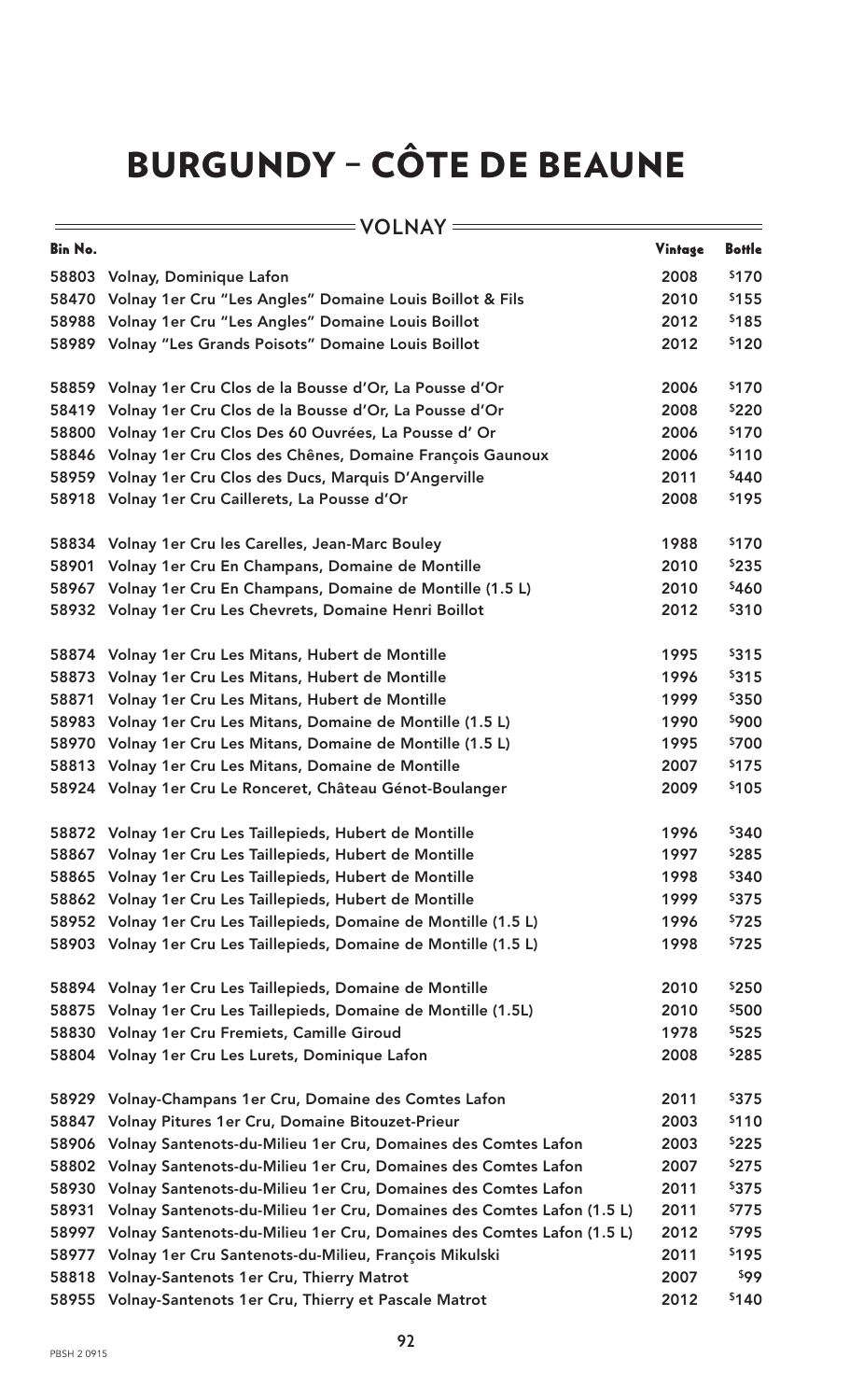### BURGUNDY – OTHER

|         | <b>CÔTE CHALONNAISE =</b>                                               |         |               |  |
|---------|-------------------------------------------------------------------------|---------|---------------|--|
| Bin No. |                                                                         | Vintage | <b>Bottle</b> |  |
| 56001   | Côte Chalonnaise Givry 1er Cru Les Bois Chevaux, Domaine Thenard        | 2006    | \$65          |  |
|         | 58838 Mercurey 1er Cru Les Veleys, Paul de Launay                       | 2002    | \$90          |  |
|         | $=$ BEAUJOLAIS                                                          |         |               |  |
|         | 63194 Beaujolais "Les Grandes Coasses" Vieilles Vignes, Paul Durdilly   | 2009    | \$50          |  |
|         | 63195 Beaujolais Le Perreon "Domaine de la Madone", Jean Bererd et Fils | 2009    | \$55          |  |
|         | 63196 Beaujolais-Villages "Celebration", Evening Land Vineyards         | 2008    | \$40          |  |
|         | 63088 Brouilly, Château de la Chaize                                    | 2008    | \$35          |  |
|         | 63263 Côte de Brouilly Vieilles Vignes, Domaine Georges Viornery        | 2009    | \$80          |  |
|         | 56044 Côte de Brouilly, Château Thivin                                  | 2009    | \$58          |  |
|         | 56074 Côte de Brouilly, Château Thivin (1.5L)                           | 2009    | \$126         |  |
| 63000   | Fleurie "Clos de Quatre Vents", George Duboeuf                          | 2009    | \$45          |  |
| 63499   | Juliénas, "Château des Capitans" George Duboeuf                         | 2009    | \$45          |  |
| 63179   | Juliénas, "L'Unique" Pascal Granger                                     | 2009    | \$60          |  |
| 63198   | Régnié "Domaine des Braves", Paul Cinquin                               | 2009    | \$60          |  |
| 63331   | Moulin-a-Vent "Domaine les Gryphées", Pierre Durdilly                   | 2009    | <b>\$80</b>   |  |
| 63199   | Morgon Vieilles Vignes, Domaine Calot                                   | 2009    | \$75          |  |

#### COTEAUX CHAMPENOIS

| = COTEAUX CHAMPENOIS $=\,$ |                                                    |      |                  |
|----------------------------|----------------------------------------------------|------|------------------|
|                            | 64983 René Geoffroy "Cumières Rouge" Pinot Noir    | 2006 | <sup>\$140</sup> |
|                            | 64984 René Geoffroy "Cumières Rouge" Pinot Meunier | 2008 | \$125            |

#### ALSACE

| $=$ ALSACE                                      |      |            |
|-------------------------------------------------|------|------------|
| 64566 Pinot Noir "Réserve Personnelle" Trimbach | 2005 | <b>885</b> |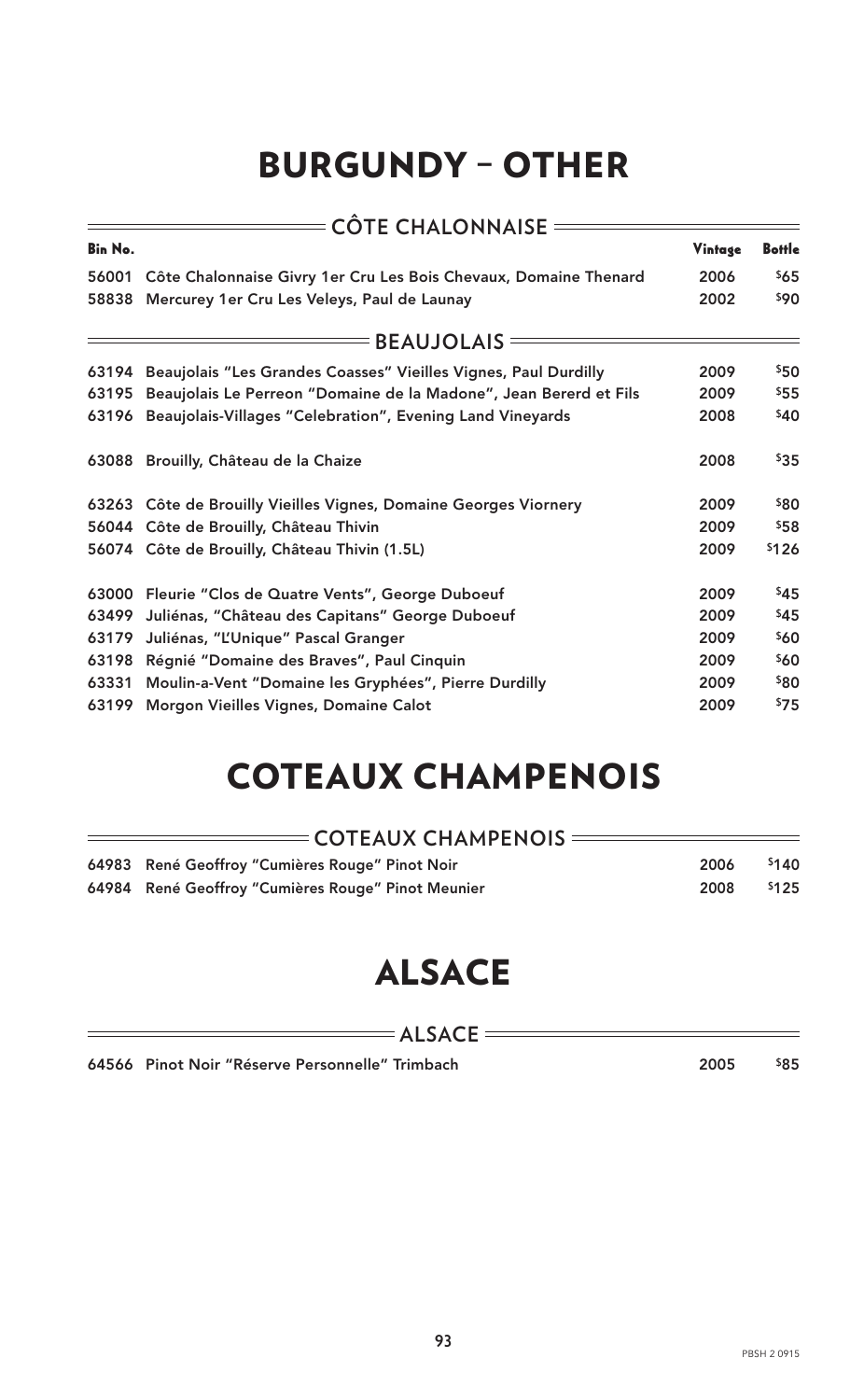| <b>NORTHERN RHONE</b> |  |
|-----------------------|--|
|                       |  |

 $=$ 

| Bin No. |                                                                  | Vintage | <b>Bottle</b> |
|---------|------------------------------------------------------------------|---------|---------------|
|         | 61662 Côte-Rôtie "Les Roses", Louis Barroul                      | 2008    | \$150         |
|         | 61694 Côte-Rôtie "La Dorée", Loius Barroul                       | 2009    | \$165         |
|         | 61008 Côte-Rôtie, Bernard Burgaud                                | 2006    | \$150         |
| 61691   | Côte-Rôtie "Les Elotins", Christophe et Maryline Billon          | 2006    | \$120         |
|         | 61009 Côte-Rôtie "Bassenon", Yves Cuilleron                      | 2005    | \$170         |
|         | 61365 Côte-Rôtie "Terres Sombres", Yves Cuilleron                | 2005    | \$230         |
| 61011   | Côte-Rôtie "La Mordoree", M. Chapoutier                          | 1997    | \$375         |
|         | 61527 Côte-Rôtie, Domaine Faury                                  | 2008    | \$140         |
|         | 61625 Côte-Rôtie "Les Grandes Places", Domaine Jean-Michel Gérin | 2006    | \$250         |
|         | 61568 Côte-Rôtie "La Landonne", Domaine Jean-Michel Gérin        | 2006    | \$295         |
|         | 61012 Côte-Rôtie "Brune et Blonde", E. Guigal                    | 2003    | \$225         |
|         | 61631 Côte-Rôtie "Brune et Blonde", E. Guigal                    | 2006    | \$150         |
|         | 61381 Côte-Rôtie "Château d'Ampuis", E. Guigal                   | 2004    | \$295         |
| 61537   | Côte-Rôtie "Château d'Ampuis", E. Guigal                         | 2005    | \$350         |
|         | 61213 Côte-Rôtie "Château d'Ampuis", E. Guigal                   | 2009    | \$400         |
|         | 61602 Côte-Rôtie "Château d'Ampuis", E. Guigal                   | 2010    | \$365         |
|         |                                                                  |         |               |
|         | 61013 Côte-Rôtie "La Landonne", E. Guigal                        | 1993    | \$465         |
|         | 61607 Côte-Rôtie "La Landonne", E. Guigal                        | 1994    | \$500         |
|         | 61592 Côte Rôtie "La Landonne", E. Guigal                        | 1996    | \$680         |
|         | 61115 Côte-Rôtie "La Landonne", E. Guigal                        | 2000    | \$600         |
|         | 61014 Côte-Rôtie "La Landonne", E. Guigal                        | 2001    | \$650         |
|         | 61015 Côte-Rôtie "La Landonne", E. Guigal                        | 2002    | \$475         |
|         | 61600 Côte-Rôtie "La Landonne", E. Guigal                        | 2006    | \$800         |
|         | 61214 Côte-Rôtie "La Landonne", E. Guigal                        | 2009    | \$1,025       |
|         | 61604 Côte-Rôtie "La Landonne", E. Guigal                        | 2010    | \$1,250       |
|         | 61636 Côte-Rôtie "La Mouline", E. Guigal                         | 1998    | \$400         |
|         | 61116 Côte-Rôtie "La Mouline", E. Guigal                         | 2000    | \$600         |
|         | 61016 Côte-Rôtie "La Mouline", E. Guigal                         | 2002    | \$475         |
|         | 61292 Côte-Rôtie "La Mouline", E. Guigal                         | 2006    | \$800         |
|         | 61215 Côte-Rôtie "La Mouline", E. Guigal                         | 2009    | \$1,025       |
|         | 61603 Côte-Rôtie "La Mouline", E. Guigal                         | 2010    | \$1,250       |
|         | 61108 Côte-Rôtie "La Turque", E. Guigal                          | 1996    | \$700         |
|         | 61584 Côte-Rôtie "La Turque", E. Guigal                          | 1997    | \$550         |
|         | 61672 Côte-Rôtie "La Turque", E. Guigal                          | 2000    | \$600         |
|         | 61017 Côte-Rôtie "La Turque", E. Guigal                          | 2002    | \$475         |
|         | 61608 Côte-Rôtie "La Turque", E. Guigal                          | 2006    | \$800         |
|         | 61216 Côte-Rôtie "La Turque", E. Guigal                          | 2009    | \$1,025       |
|         | 61605 Côte-Rôtie "La Turque", E, Guigal                          | 2010    | \$1,250       |
|         |                                                                  |         |               |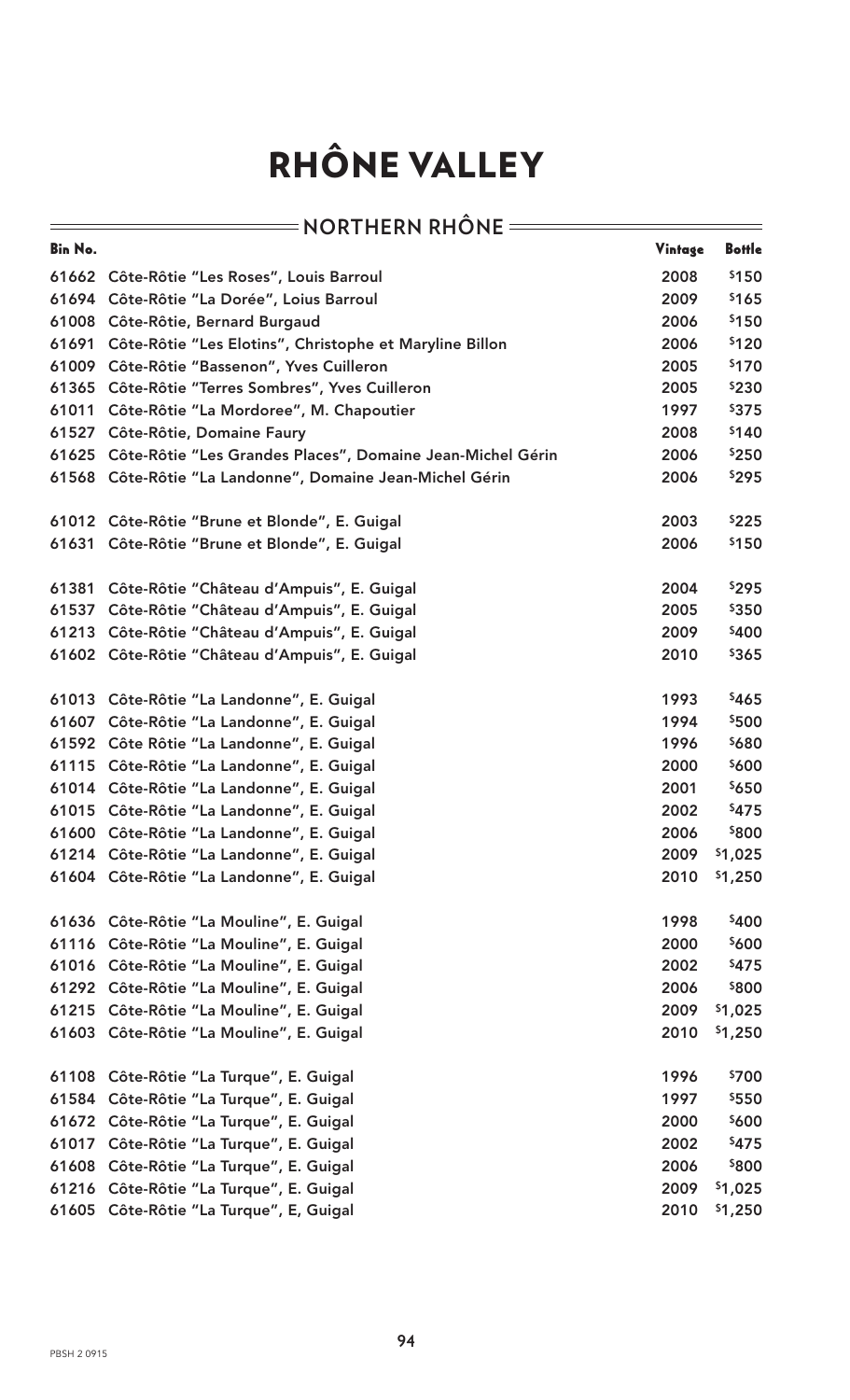÷.

|                | = NORTHERN RHÖNE =                                      |         |               |
|----------------|---------------------------------------------------------|---------|---------------|
| <b>Bin No.</b> |                                                         | Vintage | <b>Bottle</b> |
|                | 61195 Côte-Rôtie, Patrick Jasmin                        | 2007    | \$150         |
|                | 61080 Côte-Rôtie "La Belle Hélène de Michel & Stéphane" |         |               |
|                | Côte Rozier, Domaine Michel Ogier                       | 2006    | \$500         |
|                | 61500 Côte-Rôtie "Ampodium" Domaine Rostaing            | 2010    | \$170         |
|                | 61612 Côte Rôtie "Ampodium" Domaine Rostaing            | 2012    | \$180         |
|                | 61397 Côte-Rôtie "Classique", René Rostaing             | 2007    | \$150         |
|                | 61078 Côte-Rôtie "Cote Blonde", René Rostaing           | 2004    | \$310         |
|                | 61455 Côte-Rôtie "Cote Blonde", René Rostaing           | 2006    | \$270         |
|                | 61695 Côte-Rôtie "Cote Blonde", René Rostaing           | 2007    | \$300         |
|                | 61613 Côte Rôtie "Côte Blonde" Domaine Rostaing         | 2012    | \$315         |
|                | 61652 Côte-Rôtie "La Landonne", René Rostaing           | 2004    | \$240         |
|                | 61104 Côte-Rôtie "La Landonne", René Rostaing           | 2006    | \$245         |
|                | 61339 Côte-Rôtie "La Landonne", René Rostaing           | 2007    | \$250         |
|                | 61444 Côte-Rôtie "La Landonne" Domaine Rostaing         | 2010    | \$290         |
|                | 61614 Côte Rôtie "La Landonne" Domaine Rostaing         | 2012    | \$300         |
|                | 61829 Cornas "Chaillot", Thierry Allemand               | 2006    | \$205         |
|                | 61999 Cornas "Chaillot", Thierry Allemand               | 2008    | \$195         |
|                | 60008 Cornas "Chaillot", Thierry Allemand               | 2009    | \$220         |
|                | 61710 Cornas "Chaillot", Thierry Allemand               | 2011    | \$250         |
|                | 61729 Cornas "Chaillot", Thierry Allemand               | 2012    | \$325         |
|                | 61544 Cornas "Reynard", Thierry Allemand                | 2008    | \$230         |
|                | 60009 Cornas "Reynard", Thierry Allemand                | 2009    | \$265         |
|                | 61711 Cornas "Reynard", Thierry Allemand                | 2011    | \$295         |
|                | 61730 Cornas "Reynard", Thierry Allemand                | 2012    | \$360         |
|                | 61778 Cornas, Domaine Clape                             | 2005    | \$215         |
|                | 61785 Cornas, Domaine Clape                             | 2006    | \$245         |
|                | 61700 Cornas, Domaine Clape                             | 2008    | \$225         |
|                | 61701 Cornas, Domaine Clape (1.5L)                      | 2008    | \$450         |
|                | 61708 Cornas "Cuvée Renaissance", Domaine Clape         | 2008    | \$145         |
|                | 61723 Cornas "Champelrose", Domaine Courbis             | 2010    | \$110         |
|                | 61725 Cornas "La Sabarotte", Domaine Courbis            | 2010    | \$205         |
|                | 61726 Cornas "Les Eygats", Domaine Courbis              | 2010    | \$165         |
|                | 61702 Cornas, "Coteaux" Tardieu-Laurent                 | 2006    | \$130         |
| 61851          | St. Joseph "Offerus", Jean Louis Chave                  | 2012    | \$80          |
|                | 61722 St. Joseph "Les Royes", Domaine Courbis           | 2010    | \$100         |
|                | 61947 St. Joseph "Lieu-Dit", E. Guigal                  | 2009    | \$120         |
|                | 61780 St. Joseph "Vignes de L'Hospice", E. Guigal       | 2009    | \$225         |
|                | 61718 St. Joseph "Vignes de l'Hospice", E. Guigal       | 2011    | \$300         |
|                |                                                         |         |               |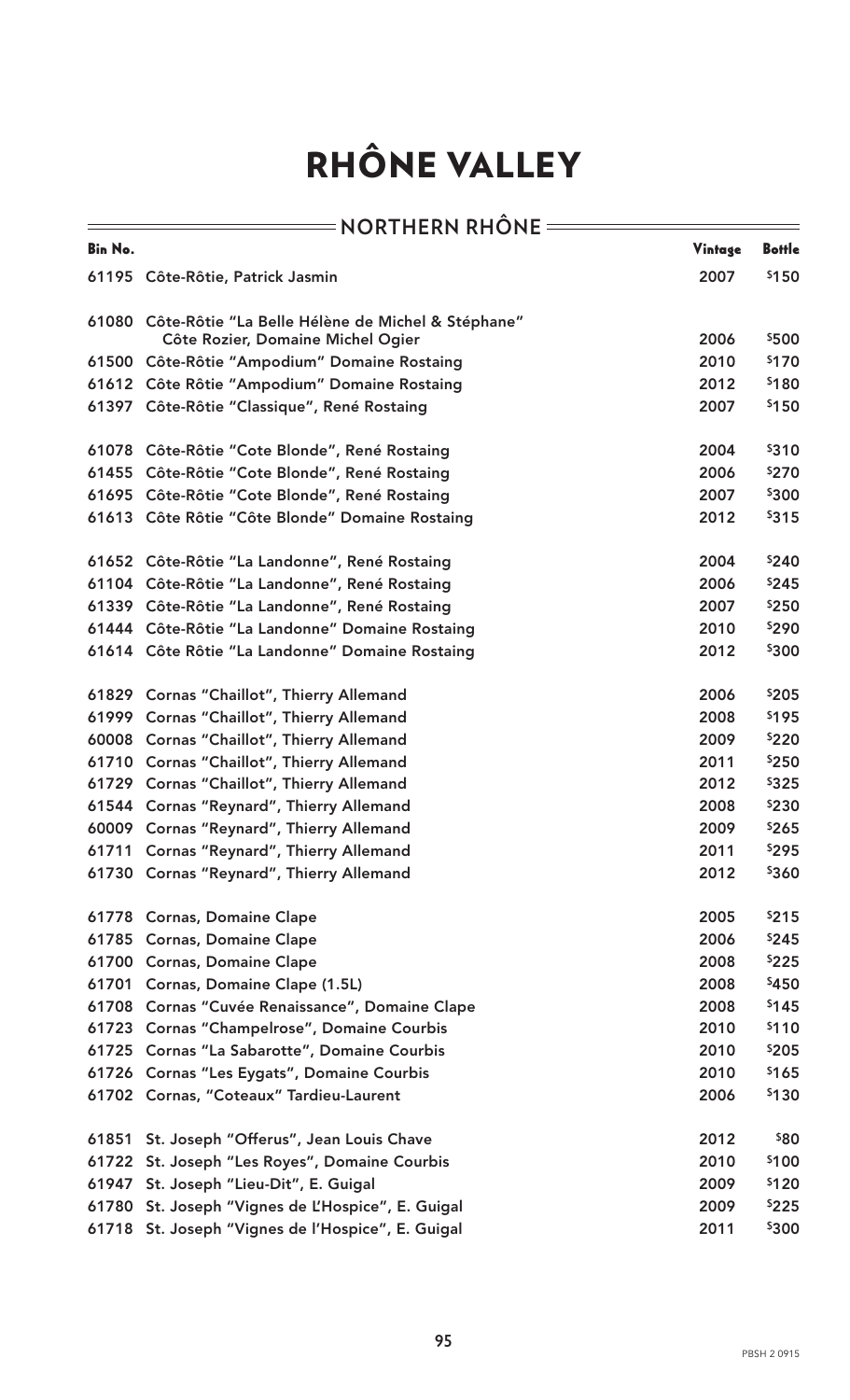#### $=$ NORTHERN RHÔNE  $=$ Bin No. Vintage Bottle 62069 Hermitage, Betts & Scholl 2005 \$150 62582 Hermitage, Jean Louis Chave 1997 \$300 62335 Hermitage, Jean Louis Chave (1.5L) 1997 5700 62406 Hermitage, Jean Louis Chave 2000 5245 62657 Hermitage, Jean Louis Chave (1.5L) 2000 \$900 62067 Hermitage, Jean Louis Chave 2001 \$280 62522 Hermitage, Jean Louis Chave 2002 5300 62189 Hermitage, Jean Louis Chave 2004 5350 62242 Hermitage, Jean Louis Chave 2005 5350 62610 Hermitage, Jean Louis Chave 2006 575 62169 Hermitage, Jean Louis Chave (1.5L) 2006 \$1,150 62601 Hermitage, Jean Louis Chave 2011 5400 62645 Ermitage "Cuvée Cathelin", Jean Louis Chave 2003 2003 55,000 62070 Hermitage "L'Sizeranne", M. Chapoutier 1990 1990 5550 62073 Hermitage "L'Sizeranne", M. Chapoutier 2003 \$175 62074 Hermitage "L'Sizeranne", M. Chapoutier 2004 \$198 62003 Hermitage "Les Bessards", Delas 2009 \$390 62005 Hermitage "Les Bessards", Delas (1.5 L) 2009 \$780 62004 Hermitage "Les Bessards", Delas 2010 \$435 62691 Hermitage, Domaine des Martinelles 2005 5150 62116 Ermitage "Le Méal" Ferraton Père & Fils 2010 \$250 62605 Ermitage "Ex Voto", E. Guigal 2001 \$665 62606 Ermitage "Ex Voto", E. Guigal 2005 \$665 62075 Ermitage "Ex Voto", E. Guigal 2006 5800 62600 Ermitage "Ex Voto", E. Guigal 2007 \$705 62604 Ermitage "Ex-Voto", E. Guigal 2010 \$1,250 62076 Hermitage, E. Guigal 2003 5250 62077 Hermitage "La Chapelle", Paul Jaboulet Aîné 1982 1982 \$300 62078 Hermitage "La Chapelle", Paul Jaboulet Aîné 1996 1996 5225 62666 Hermitage "La Chapelle", Paul Jaboulet Aîné 1997 1997 5270 62421 Hermitage "La Chapelle", Paul Jaboulet Aîné 1999 1999 5180 62694 Hermitage "Les Chirats de Saint-Christophe", Les Vins de Vienne 2006 <sup>\$110</sup> 62080 Hermitage, Bernard & Yann Chave 2007 5185 62609 Hermitage, Gilles Robin 2010 \$150 62981 Crozes-Hermitage, Domaine Alain Graillot 2007 565 62702 Crozes-Hermitage "La Guiraude", Alain Graillot 2009 \$115 62712 Crozes-Hermitage, E. Guigal 2009 565 62705 Crozes-Hermitage "Les Amandiers", Domaine du Murinais 2008 \$75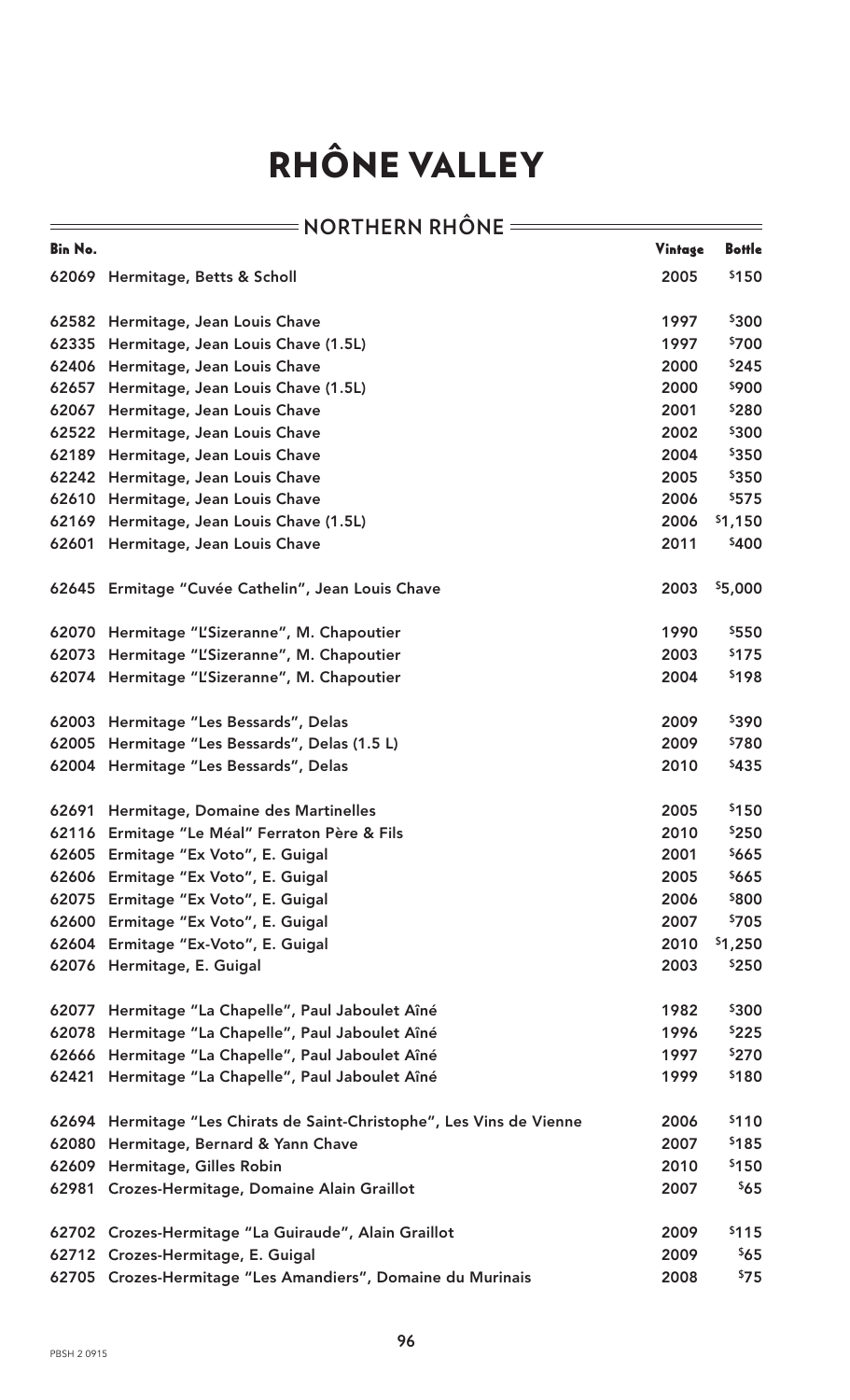|                | = SOUTHERN RHONE =                                                                    |         |               |
|----------------|---------------------------------------------------------------------------------------|---------|---------------|
| <b>Bin No.</b> |                                                                                       | Vintage | <b>Bottle</b> |
| 60147          | Côtes du Rhône, Coudelet de Beaucastel                                                | 2012    | \$65          |
| 60083          | Côtes du Rhône, E. Guigal                                                             | 2011    | \$40          |
| 60187          | Côtes du Rhône "Réservé", Château de Fonsalette                                       | 1999    | \$250         |
|                | 60013 Côtes du Rhône "Réservé", Château de Fonsalette                                 | 2000    | \$285         |
|                | 60204 Côtes du Rhône "Réservé", Château de Fonsalette                                 | 2003    | \$225         |
| 60016          | Côtes du Rhône "Réservé", Château de Fonsalette                                       | 2004    | \$215         |
|                | 60023 Côtes du Rhône "Réservé", Château de Fonsalette                                 | 2006    | \$125         |
|                | 60294 Côtes du Rhône "Réservé", Château de Fonsalette                                 | 2007    | \$145         |
| 60281          | Côtes du Rhône "Réservé", Château de Fonsalette                                       | 2008    | \$180         |
|                | 60134 Côtes du Rhône Réservé, "Cuvée Syrah", Château de Fonsalette                    | 2005    | \$165         |
| 60055          | Côtes du Rhône Réservé, "Cuvée Syrah", Château de Fonsalette                          | 2006    | \$150         |
|                | 60295 Côtes du Rhône Réservé, "Cuvée Syrah", Château de Fonsalette                    | 2007    | \$225         |
|                | 60231 Côtes du Rhône Réservé, "Cuvée Syrah", Château de Fonsalette                    | 2008    | \$180         |
|                | 60189 Côtes du Rhône "Terre d'Argile", Domaine de la Janasse                          | 2010    | \$60          |
| 60015          | Côtes du Rhône Villages Cairanne "L'Exigence", Domaine Boisson                        | 2010    | \$60          |
| 60207          | Côtes du Rhône, Domaine de la Mordorée                                                | 2013    | \$60          |
|                | 60293 Côtes du Rhône, "Réservé", Château des Tours                                    | 2010    | \$68          |
| 60381          | Châteauneuf-du-Pape "Domaine de la Solitude", Cuvée Barberini                         | 2000    | \$190         |
| 60670          | Châteauneuf-du-Pape, Château de Beaucastel                                            | 1983    | \$395         |
| 60318          | Châteauneuf-du-Pape, Château de Beaucastel "Oenotheque"                               | 1998    | \$450         |
| 60984          | Châteauneuf-du-Pape, Château de Beaucastel                                            | 2001    | \$385         |
| 60320          | Châteauneuf-du-Pape, Château de Beaucastel "Oenotheque"                               | 2001    | \$385         |
| 60323          | Châteauneuf-du-Pape, Château de Beaucastel "Oenotheque"                               | 2004    | \$395         |
|                | 60324 Châteauneuf-du-Pape, Château de Beaucastel "Oenotheque"                         | 2006    | \$350         |
|                | 60355 Châteauneuf-du-Pape, Château de Beaucastel                                      | 2010    | \$250         |
| 60871          | Châteauneuf-du-Pape, Château de Beaucastel (1.5 L)                                    | 2010    | \$525         |
|                | 60429 Châteauneuf-du-Pape, Château de Beaucastel                                      | 2012    | \$225         |
|                | 60680 Châteauneuf-du-Pape, "Hommage a Jacques Perrin",<br>Château de Beaucastel       | 2000    | \$575         |
|                | 60628 Châteauneuf-du-Pape "Hommage a Jacques Perrin",<br>Château de Beaucastel        | 2001    | \$600         |
|                | 60458 Châteauneuf-du-Pape "Hommage a Jacques Perrin",<br>Château de Beaucastel (1.5L) | 2001    | \$1,500       |
|                | 60326 Châteauneuf-du-Pape "Hommage a Jacques Perrin",<br>Château de Beaucastel (3.0L) | 2001    | \$2,400       |
|                | 60508 Châteauneuf-du-Pape, "Hommage a Jacques Perrin",<br>Château de Beaucastel       | 2003    | \$650         |
| 60311          | Châteauneuf-du-Pape "Hommage a Jacques Perrin",<br>Château de Beaucastel (3.0L)       | 2003    | \$2,400       |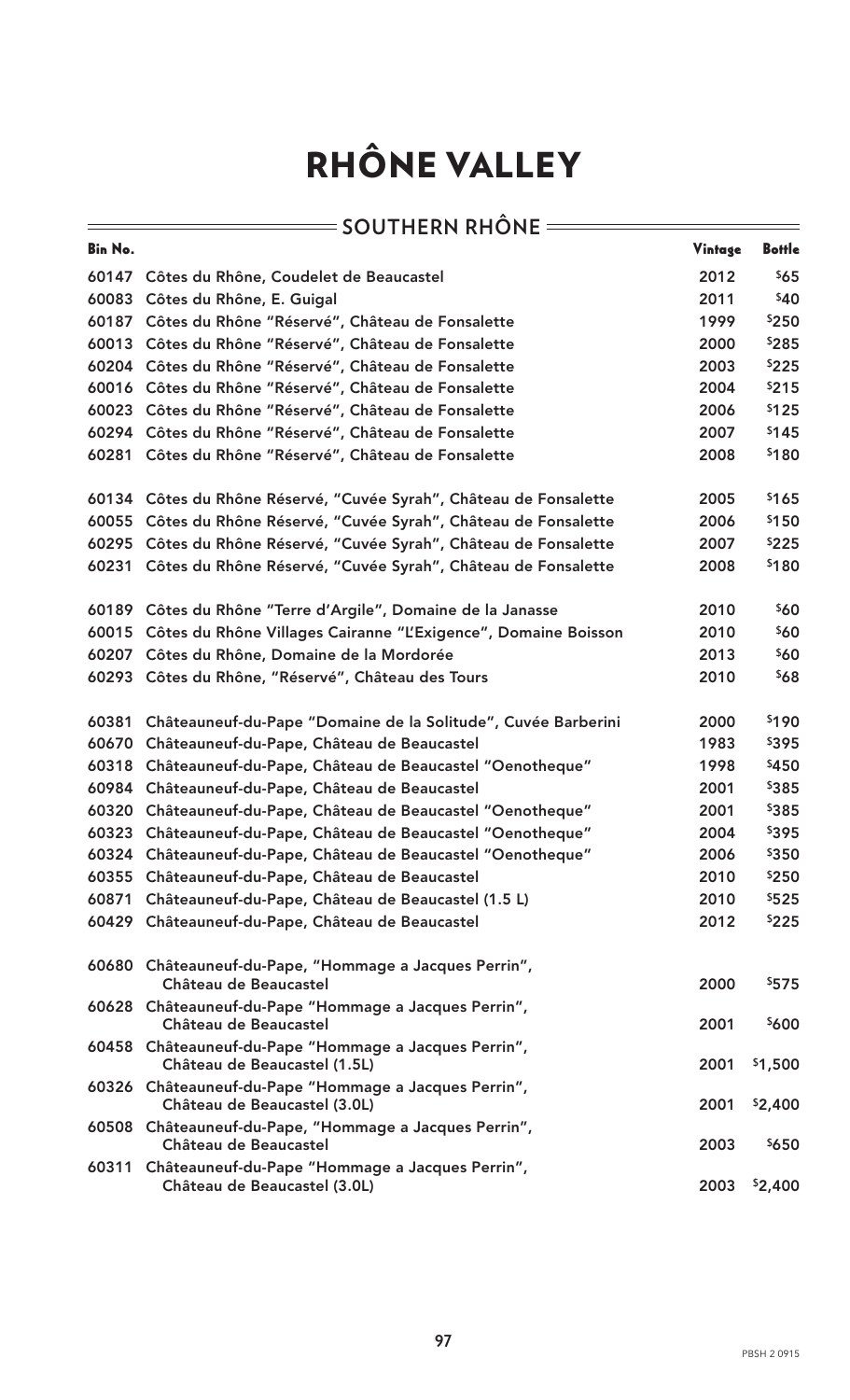|                | = SOUTHERN RHÔNE =                                                                     |         |               |
|----------------|----------------------------------------------------------------------------------------|---------|---------------|
| <b>Bin No.</b> |                                                                                        | Vintage | <b>Bottle</b> |
|                | 60385 Châteauneuf-du-Pape "Hommage a Jacques Perrin",<br>Château de Beaucastel         | 2009    | \$1,100       |
|                | 60384 Châteauneuf-du-Pape "Hommage a Jacques Perrin",<br>Château de Beaucastel (1.5L)  | 2009    | \$2,200       |
|                | 60387 Châteauneuf-du-Pape "Hommage a Jacques Perrin",<br>Château de Beaucastel (3.0L)  | 2009    | \$4,400       |
|                | 60432 Châteauneuf-du-Pape "Hommage a Jacques Perrin",<br>Château de Beaucastel         | 2010    | \$1,000       |
|                | 60299 Châteauneuf-du-Pape, "Hommage a Jacques Perrin",<br>Château de Beaucastel (1.5L) | 2010    | \$2,290       |
|                | 60304 Châteauneuf-du-Pape "Réserve des Célestins"<br>Domaine Henri Bonneau et Fils     | 2007    | \$625         |
|                | 60469 Châteauneuf-du-Pape, Bosquet des Papes                                           | 2010    | \$95          |
|                | 60975 Châteauneuf-du-Pape, "Cuvée Chante le Merle",                                    |         |               |
|                | <b>Bosquet des Papes</b>                                                               | 2010    | \$155         |
|                | 60743 Châteauneuf-du-Pape, Charvin                                                     | 2007    | \$190         |
|                | 60478 Châteauneuf-du-Pape, Clos des Papes                                              | 2007    | \$240         |
|                | 60470 Châteauneuf-du-Pape, Clos des Papes                                              | 2010    | \$270         |
|                | 60452 Châteauneuf-du-Pape "La Combe des Fous", Clos Saint Jean                         | 2007    | \$410         |
|                | 60301 Châteauneuf-du-Pape "La Combe des Fous", Clos Saint Jean                         | 2008    | \$195         |
|                | 60692 Châteauneuf-du-Pape "Deus ex Machina", Clos Saint Jean                           | 2007    | \$455         |
|                | 60300 Châteauneuf-du-Pape "Deus ex Machina", Clos Saint Jean                           | 2008    | \$195         |
| 60853          | Châteauneuf-du-Pape "Colombis", Domaine Isabel Ferrando                                | 2006    | \$150         |
| 60947          | Châteauneuf-du-Pape "Colombis", Domaine Isabel Ferrando                                | 2010    | \$160         |
|                | 60312 Châteauneuf-du-Pape "Les Parvis" Ferraton Père & Fils                            | 2008    | \$95          |
| 60976          | Châteauneuf-du-Pape, "Cuvée du Baron", Château Fortia                                  | 2010    | 570           |
| 60811          | Châteauneuf-du-Pape "Grenaches de Pierre", Domaine Giraud                              | 2010    | \$210         |
| 60343          | Châteauneuf-du-Pape "Vieilles Vignes", Domaine de la Janasse                           | 2008    | \$250         |
|                | 60459 Châteauneuf-du-Pape "Cuvée Classique", Domaine Oliver Hillaire                   | 2010    | \$105         |
| 60440          | Châteauneuf-du-Pape "Les Petits Pieds d'Armand", Domaine Oliver Hillaire               | 2007    | \$240         |
| 60341          | Châteauneuf-du-Pape, Domaine de Marcoux                                                | 2006    | \$160         |
| 60906          | Châteauneuf-du-Pape "Cuvee da Capo", Domaine du Pegau                                  | 2000    | \$795         |
| 60325          | Châteauneuf-du-Pape "Cuvee da Capo", Domaine du Pegau                                  | 2010    | \$830         |
|                | 60403 Châteauneuf-du-Pape "Cuvée Réservée" Domaine du Pegau                            | 2005    | \$240         |
|                | 60922 Châteauneuf-du-Pape "Cuvée Réservée" Domaine du Pegau                            | 2010    | \$195         |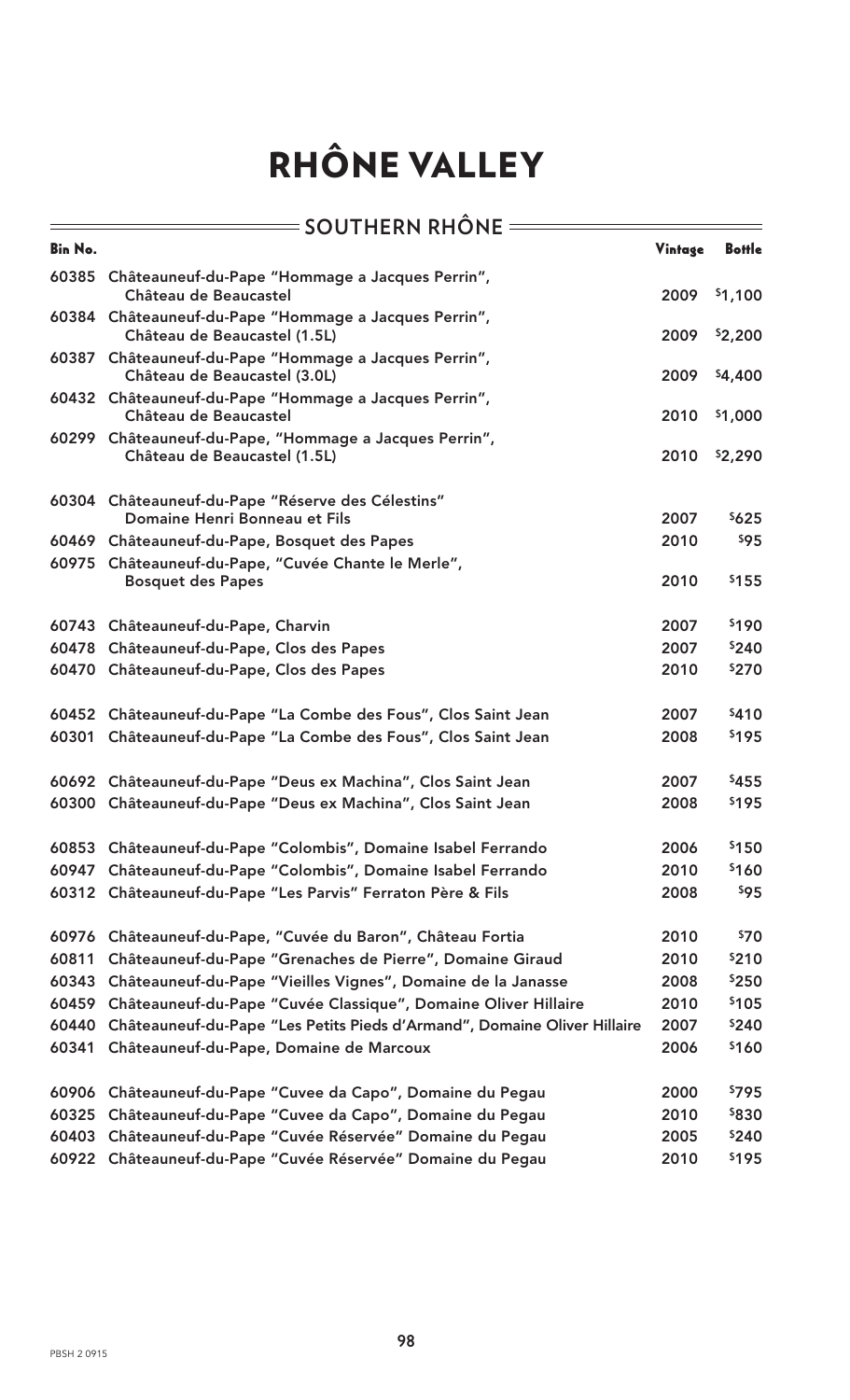|         | <b>= SOUTHERN RHÔNE =</b>                                              |         |               |
|---------|------------------------------------------------------------------------|---------|---------------|
| Bin No. |                                                                        | Vintage | <b>Bottle</b> |
| 60964   | Châteauneuf-du-Pape Réservé "Pignan", Château Rayas                    | 2007    | \$285         |
| 60317   | Châteauneuf-du-Pape Réservé "Pignan", Château Rayas                    | 2008    | \$325         |
| 60477   | Châteauneuf-du-Pape Réservé, Château Rayas                             | 1997    | \$800         |
| 60685   | Châteauneuf-du-Pape Réservé, Château Rayas                             | 1998    | \$450         |
| 60993   | Châteauneuf-du-Pape Réservé, Château Rayas                             | 1999    | \$490         |
| 60347   | Châteauneuf-du-Pape Réservé, Château Rayas                             | 2000    | \$775         |
| 60415   | Châteauneuf-du-Pape Réservé, Château Rayas                             | 2003    | \$600         |
| 60305   | Châteauneuf-du-Pape Réservé, Château Rayas                             | 2004    | \$725         |
| 60307   | Châteauneuf-du-Pape Réservé, Château Rayas                             | 2006    | \$600         |
| 60388   | Châteauneuf-du-Pape Réservé, Château Rayas                             | 2007    | \$750         |
| 60330   | Châteauneuf-du-Pape Réservé, Château Rayas                             | 2008    | \$535         |
| 60951   | Châteauneuf-du-Pape, "Collection Charles Giraud" Domaine Saint Prefert | 2010    | \$215         |
| 60946   | Châteauneuf-du-Pape, "Reserve Auguste Favier" Domaine Saint Prefert    | 2010    | \$160         |
| 60319   | Châteauneuf-du-Pape, Domaine des Saumades                              | 2011    | \$100         |
| 60404   | Châteauneuf-du-Pape, "Vieilles Vignes", Tardieu-Laurent                | 2007    | \$190         |
| 60392   | Châteauneuf-du-Pape "Feminessance", Domaine Tour Saint Michel          | 2010    | \$145         |
| 60417   | Châteauneuf-du-Pape, Domaine Raymond Usseglio                          | 1990    | \$250         |
| 60471   | Châteauneuf-du-Pape, Domaine Pierre Usseglio & Fils                    | 2010    | \$100         |
| 60418   | Châteauneuf-du-Pape, "Cuvée de mon Aïeul", Pierre Usseglio             | 2004    | \$210         |
| 60977   | Châteauneuf-du-Pape, Le Vieux Donjon                                   | 2010    | \$140         |
| 62158   | <b>Gigondas Domaine Bertrand Stehelin</b>                              | 2010    | \$65          |
|         | 60088 Gigondas Château De Saint Cosme                                  | 2010    | \$105         |
| 62914   | Gigondas "Hominis Fides" Château de Saint Cosme                        | 2010    | \$155         |
| 62915   | Gigondas "Le Claux" Château de Saint Cosme                             | 2010    | \$130         |
| 62706   | Gigondas "Le Claux" Château de Saint Cosme                             | 2011    | \$130         |
| 62916   | Gigondas "Le Poste" Château de Saint Cosme                             | 2010    | \$160         |
| 62917   | Gigondas "Valbelle" Château de Saint Cosme                             | 2010    | \$135         |
| 62704   | Gigondas "Valbelle" Château de Saint Cosme                             | 2011    | \$145         |
| 60032   | Gigondas "La Gille", Perrin & Fils                                     | 2010    | \$85          |
| 60091   | Vacqueyras "Les Christins", Perrin & Fils                              | 2010    | \$75          |
| 60211   | Vacqueyras, Château des Tours                                          | 2007    | \$150         |
|         | 63509 Vins de Pays de Vaucluse, Domaine des Tours                      | 2010    | \$75          |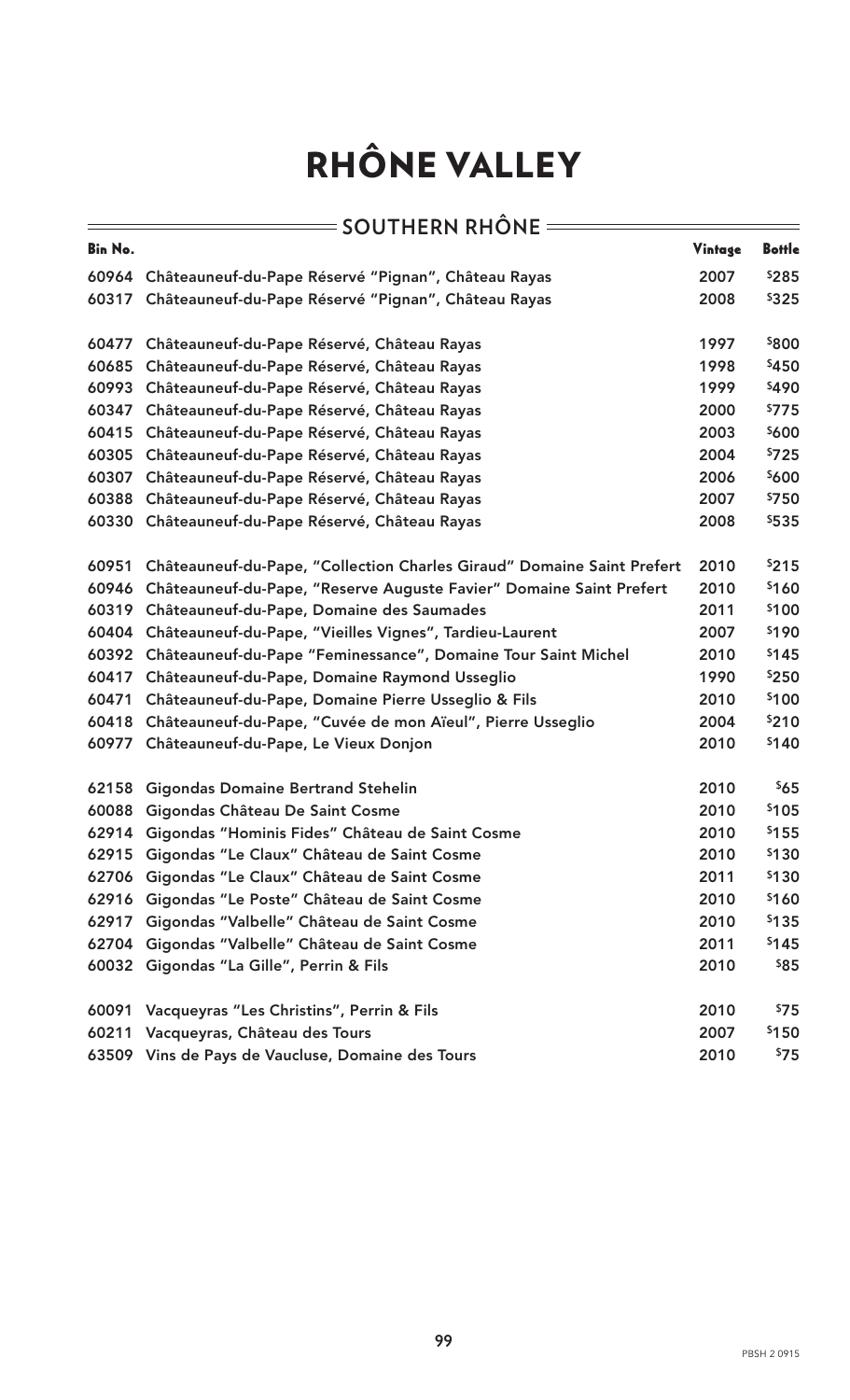#### FRENCH RED

|         | $=$ PROVENCE $=$                                                  |         |               |  |  |
|---------|-------------------------------------------------------------------|---------|---------------|--|--|
| Bin No. |                                                                   | Vintage | <b>Bottle</b> |  |  |
|         | 63663 Bandol, Domaine de La Laidiere                              | 1993    | \$165         |  |  |
|         | 63511 Côtes de Provence "Cuvée Spéciale Tibouren", Clos Cibonne   | 2012    | \$60          |  |  |
|         | $\overline{\ }$ <code>south</code> & southwest $\overline{\ }$    |         |               |  |  |
|         | 63502 Madiran "La Tyre", Montus                                   | 2001    | \$265         |  |  |
|         | 63600 Coteaux du Languedoc "Vassal de Puech Noble", Rene Rostaing | 2010    | \$55          |  |  |
|         | 63976 Côtes du Roussillon Villages, Domaine Calvet-Thunevin       | 2001    | \$115         |  |  |
|         | 63624 Vin de Pays de l'Hérault, Domaine de la Grange des Pères    | 2005    | \$185         |  |  |
|         | 63745 Vin de Pays de l'Herault, Domaine de la Grange des Pères    | 2006    | \$210         |  |  |
|         | 63506 Vin de Pays de l'Hérault, Domaine de la Grange des Pères    | 2009    | \$245         |  |  |
|         | 62787 Vin de Pays de l'Hérault, Mas de Daumas Gassac              | 2010    | \$110         |  |  |
|         | 64970 Vin de Pays des Côtes Catalanes, "L'Agent" Department 66    | 2010    | \$155         |  |  |
|         | 64509 Vin de Pays des Côtes Catalanes, Domaine de l'Horizon       | 2009    | \$120         |  |  |
|         | $=$ LOIRE $=$                                                     |         |               |  |  |
|         | 64499 Chinon "Clos du Chêne Vert", Joguet                         | 2009    | \$120         |  |  |
|         | 64915 Chinon "Clos de la Dioterie", Joguet                        | 2008    | \$120         |  |  |
|         | 64403 Menetou-Salon Rouge, Domaine Phillippe Gilbert              | 2010    | \$60          |  |  |
|         | 64405 Sancerre Rouge "La Croix du Roy", Lucien Crochet            | 2009    | \$90          |  |  |
|         | 64406 Sancerre Rouge "La Croix du Roy", Lucien Crochet            | 2008    | \$85          |  |  |
|         | 64407 Sancerre Rouge "La Croix du Roy", Lucien Crochet (1.5L)     | 2009    | \$275         |  |  |
|         | 64408 Sancerre Rouge "Cuvée LC", Lucien Crochet                   | 2005    | \$155         |  |  |
| 64401   | Touraine "In Côt We Trust", Puzelat-Bonhomme                      | 2011    | \$60          |  |  |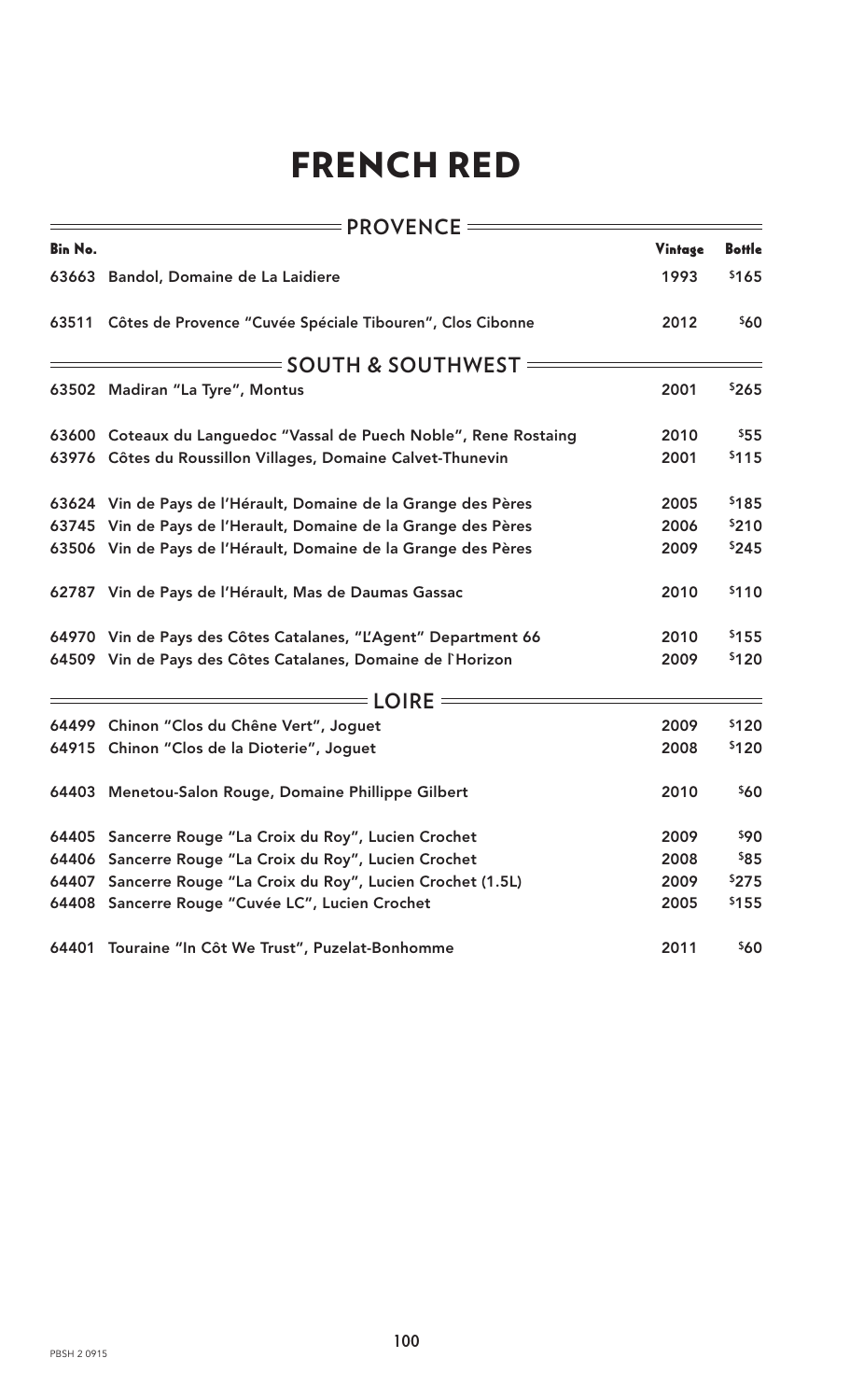|         | = PIEDMONT =                                |         |               |  |  |
|---------|---------------------------------------------|---------|---------------|--|--|
| Bin No. |                                             | Vintage | <b>Bottle</b> |  |  |
| 66041   | <b>Barbaresco "Mantico" Bersano</b>         | 2009    | \$85          |  |  |
|         | 66100 Barbaresco "Maria di Brun", Ca' Rome' | 2006    | \$180         |  |  |
|         | 66767 Barbaresco "Maria di Brun", Ca' Rome' | 2009    | \$190         |  |  |
|         | 66226 Barbaresco "Bricco Asili", Ceretto    | 2005    | \$290         |  |  |
|         | 66259 Barbaresco, Gaja                      | 1967    | \$750         |  |  |
|         | 66102 Barbaresco, Gaja                      | 2000    | \$470         |  |  |
|         | 66734 Barbaresco, Gaja (3.0L)               | 2000    | \$1,800       |  |  |
|         | 66103 Barbaresco, Gaja                      | 2005    | \$470         |  |  |
|         | 66104 Barbaresco, Gaja (1.5L)               | 2005    | \$975         |  |  |
|         | 66105 Barbaresco, Gaja (3.0L)               | 2006    | \$2,100       |  |  |
|         | 66255 Barbaresco "Costa Russi", Gaja        | 1982    | \$650         |  |  |
| 66091   | Barbaresco "Costa Russi", Gaja              | 1993    | \$525         |  |  |
|         | 66775 Barbaresco "Costa Russi", Gaja        | 1995    | \$445         |  |  |
|         | 66454 "Costa Russi", Gaja (3.0L)            | 2000    | \$3,000       |  |  |
| 66107   | "Costa Russi", Gaja                         | 2005    | \$1,045       |  |  |
| 66108   | "Costa Russi", Gaja (1.5L)                  | 2005    | 2,250         |  |  |
|         | 66139 Barbaresco "Sorì San Lorenzo", Gaja   | 1979    | \$500         |  |  |
|         | 66109 Barbaresco "Sorì San Lorenzo", Gaja   | 1988    | \$525         |  |  |
| 66175   | Barbaresco "Sorì San Lorenzo", Gaja         | 1993    | \$350         |  |  |
|         | 66385 Barbaresco "Sorì San Lorenzo", Gaja   | 1995    | \$400         |  |  |
| 66653   | "Sorì San Lorenzo", Gaja                    | 2000    | \$600         |  |  |
| 66111   | "Sorì San Lorenzo", Gaja (1.5L)             | 2000    | \$1,700       |  |  |
| 66148   | "Sorì San Lorenzo", Gaja (3.0L)             | 2000    | \$2,800       |  |  |
|         | 66112 "Sorì San Lorenzo", Gaja              | 2005    | \$750         |  |  |
| 66113   | Barbaresco "Sorì Tildìn", Gaja              | 1988    | \$530         |  |  |
| 66075   | Barbaresco "Sorì Tildìn", Gaja              | 1993    | \$350         |  |  |
|         | 66689 Barbaresco "Sorì Tildìn", Gaja        | 1995    | \$360         |  |  |
|         | 66114 "Sorì Tildìn", Gaja                   | 2000    | \$800         |  |  |
| 66489   | "Sorì Tildìn", Gaja (1.5L)                  | 2000    | \$1,700       |  |  |
|         | 66099 "Sorì Tildìn", Gaja (3.0L)            | 2000    | \$3,400       |  |  |
|         | 66456 "Sorì Tildìn", Gaja                   | 2005    | \$900         |  |  |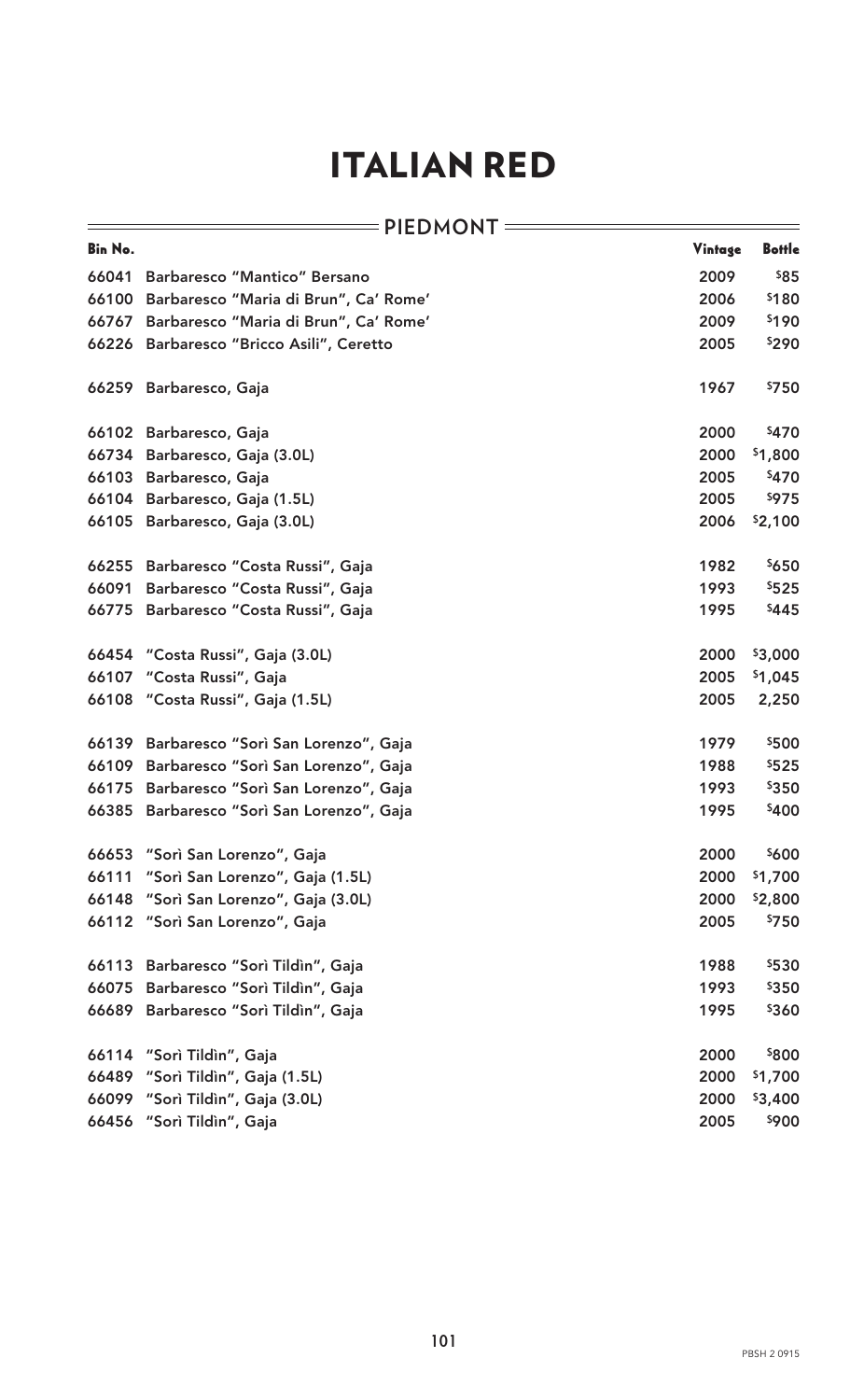| $=$ PIEDMONT $=$ |                                                                |         |               |  |  |  |
|------------------|----------------------------------------------------------------|---------|---------------|--|--|--|
| Bin No.          |                                                                | Vintage | <b>Bottle</b> |  |  |  |
| 66727            | Barbaresco "Gaiun-Martinenga", Marchesi de Gresy               | 1997    | \$245         |  |  |  |
| 66256            | Barbaresco "Gaiun-Martinenga", Marchesi de Gresy               | 1998    | \$175         |  |  |  |
| 66728            | Barbaresco "Gaiun-Martinenga", Marchesi de Gresy               | 1999    | \$245         |  |  |  |
| 66726            | Barbaresco "Camp Gros-Martinenga", Marchesi de Gresy           | 1995    | \$245         |  |  |  |
| 66132            | Barbaresco "Camp Gros-Martinenga", Marchesi de Gresy           | 1998    | \$180         |  |  |  |
|                  | 66117 Barbaresco "Sori Paitin", Paitin                         | 1998    | \$130         |  |  |  |
| 66708            | Barbaresco "Vigneto Gallina", La Spinetta G. Rivetti           | 1999    | \$265         |  |  |  |
| 66118            | Barbaresco "Vigneto Starderi", La Spinetta G. Rivetti          | 1999    | \$265         |  |  |  |
| 66420            | Barbaresco "Vigneto Valeirano", La Spinetta G. Rivetti         | 2001    | \$230         |  |  |  |
|                  | 66399 Barbaresco, Bruno Rocca                                  | 2007    | \$115         |  |  |  |
|                  | 66528 Barbaresco "Maria Adelaide", Bruno Rocca                 | 2006    | \$260         |  |  |  |
|                  | 66088 Barbaresco Riserva "Baluchin", Cocito                    | 2003    | \$130         |  |  |  |
| 66335            | Barbaresco Riserva "Pora", Produttori del Barbaresco           | 2007    | \$145         |  |  |  |
| 66336            | Barbaresco Riserva "Rio Sordo", Produttori del Barbaresco      | 2007    | \$145         |  |  |  |
| 66340            | Barbaresco Riserva "Montestefano", Produttori del Barbaresco   | 2007    | \$145         |  |  |  |
| 66187            | Barbaresco Riserva "Rabaja", Produttori del Barbaresco         | 2007    | \$145         |  |  |  |
| 66334            | Barbaresco Riserva "Paje", Produttori del Barbaresco           | 2007    | \$145         |  |  |  |
| 66701            | Barbaresco Riserva "Asili", Produttori del Barbaresco          | 2007    | \$135         |  |  |  |
| 66702            | Barbaresco Riserva "Montefico", Produttori del Barbaresco      | 2007    | \$135         |  |  |  |
|                  | 66712 Barbaresco Riserva "Muncagota" Produttori del Barbaresco | 2007    | \$145         |  |  |  |
| 66705            | Barbaresco Riserva "Ovello", Produttori del Barbaresco         | 2007    | \$135         |  |  |  |
| 66503            | Barbaresco "Cottá", Sottimano                                  | 2011    | \$150         |  |  |  |
| 66501            | Barbaresco "Fausoni", Sottimano                                | 2011    | \$150         |  |  |  |
| 66502            | Barbaresco "Pajoré", Sottimano                                 | 2011    | \$150         |  |  |  |
|                  | 65506 Barolo "Garblèt Sue", Brovia                             | 2010    | \$180         |  |  |  |
| 65505            | Barolo " Rocche Di Castiglione", Brovia                        | 2010    | \$210         |  |  |  |
|                  | 65504 Barolo " Villero", Brovia                                | 2010    | \$210         |  |  |  |
| 65078            | Barolo "Bricco Rocche", Ceretto                                | 2004    | \$398         |  |  |  |
| 65914            | Barolo, Poderi Aldo Conterno                                   | 2006    | \$175         |  |  |  |
| 65997            | Barolo "Romirasco", Poderi Aldo Conterno                       | 2006    | \$325         |  |  |  |
| 65305            | Barolo "Romirasco", Poderi Aldo Conterno                       | 2009    | \$390         |  |  |  |
| 65998            | Barolo "Colonello", Poderi Aldo Conterno                       | 2006    | \$285         |  |  |  |
| 65301            | Barolo "Colonello", Poderi Aldo Conterno                       | 2008    | \$285         |  |  |  |
| 65302            | Barolo "Colonello", Poderi Aldo Conterno                       | 2009    | \$300         |  |  |  |
| 65999            | Barolo "Cicala", Poderi Aldo Conterno                          | 2006    | \$285         |  |  |  |
| 65300            | Barolo "Cicala", Poderi Aldo Conterno                          | 2008    | \$285         |  |  |  |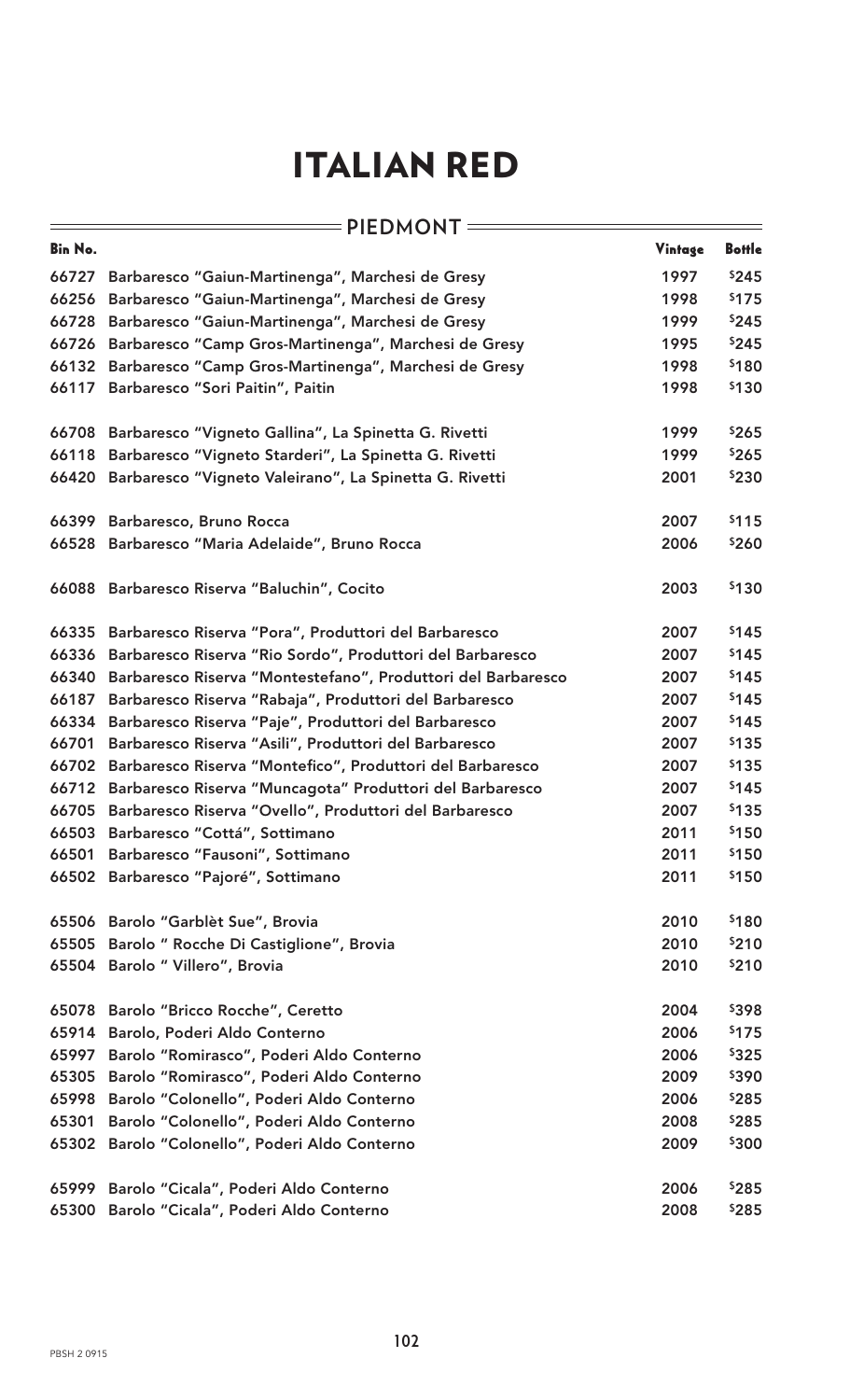| <b>Bin No.</b> | <b>PIEDMONT</b>                                             | Vintage | <b>Bottle</b> |
|----------------|-------------------------------------------------------------|---------|---------------|
| 65528          | Barolo "Ciabot Mentin Ginestra", Domenico Clerico           | 2005    | \$245         |
| 65124          | Barolo, "Cascina Nuova", Cogno                              | 2008    | \$98          |
| 65310          | Barolo "Cannubi", Poderi Luigi Einaudi                      | 2009    | \$185         |
|                | 65526 Barolo "Costa Grimaldi", Poderi Luigi Einaudi         | 2004    | \$220         |
| 65225          | Barolo "Costa Grimaldi", Poderi Luigi Einaudi               | 2005    | \$225         |
| 65311          | Barolo "Costa Grimaldi", Poderi Luigi Einaudi               | 2009    | \$180         |
| 65224          | Barolo "Nei Cannubi", Poderi Luigi Einaudi                  | 1999    | \$415         |
| 65522          | Barolo "Nei Cannubi", Poderi Luigi Einaudi                  | 2004    | \$220         |
| 65309          | Barolo "Terlo", Poderi Luigi Einaudi                        | 2009    | \$135         |
| 65220          | Barolo, Fontanafredda                                       | 1961    | \$1,300       |
| 65314          | Barolo "Vigna La Rosa", Fontanafredda                       | 1996    | \$275         |
| 65316          | Barolo "Vigna Lazzarito, Fontanafredda                      | 1996    | \$270         |
| 65315          | Barolo "Vigna la Villa", Fontanafredda                      | 1996    | \$255         |
| 65915          | Barolo "Vigna la Villa", Fontanafredda                      | 1999    | \$180         |
| 65079          | Barolo "Vigna del Gris", Conterno Fantino                   | 2006    | \$195         |
| 65080          | Barolo "Sorì Ginestra", Conterno Fantino                    | 2005    | \$210         |
| 65081          | Barolo "Sorì Ginestra", Conterno Fantino                    | 2006    | \$210         |
| 65306          | Barolo "Sori Ginestra", Conterno Fantino                    | 2009    | \$195         |
| 65308          | Barolo "Vigna del Gris", Conterno Fantino                   | 2009    | \$180         |
| 65121          | Barolo "Sperss", Gaja                                       | 1988    | \$450         |
| 65126          | Barolo "Sperss", Gaja                                       | 1990    | \$600         |
| 65129          | Barolo "Sperss", Gaja                                       | 2000    | \$590         |
| 65520          | Barolo "Falletto", Bruno Giacosa                            | 2008    | \$450         |
| 65852          | Barolo "Marenca", Pira Luigi                                | 2008    | \$150         |
| 65851          | Barolo "Margheria", Pira Luigi                              | 2008    | \$125         |
| 65853          | Barolo "Vignarionda", Pira Luigi                            | 2008    | \$225         |
| 65920          | Barolo "Leon", Cascina Luisin                               | 2007    | \$135         |
| 65524          | Barolo "Vigna Capella di Santo Stefano", Rocche dei Manzoni | 1997    | \$210         |
| 65324          | Barolo "Brunate", Marcarini (1.5L)                          | 2007    | \$275         |
| 65313          | Barolo "La Serra", Marcarini                                | 2009    | \$100         |
| 65112          | Barolo, Bartolo Mascarello                                  | 2008    | \$250         |
| 65624          | Barolo, Bartolo Mascarello                                  | 2009    | \$250         |
| 65924          | Barolo, Bartolo Mascarello                                  | 2010    | \$250         |
| 65963          | Barolo "Monprivato", Giuseppe E. Figlio Mascarello          | 2007    | \$225         |
| 65259          | Barolo "Monprivato", Giuseppe E. Figlio Mascarello          | 2008    | \$245         |
| 65626          | Barolo, "Monprivato" Giuseppe E. Figlio Mascarello          | 2010    | \$395         |
| 65625          | Barolo, "Monprivato" Giuseppe E. Figlio Mascarello (1.5 L)  | 2010    | \$790         |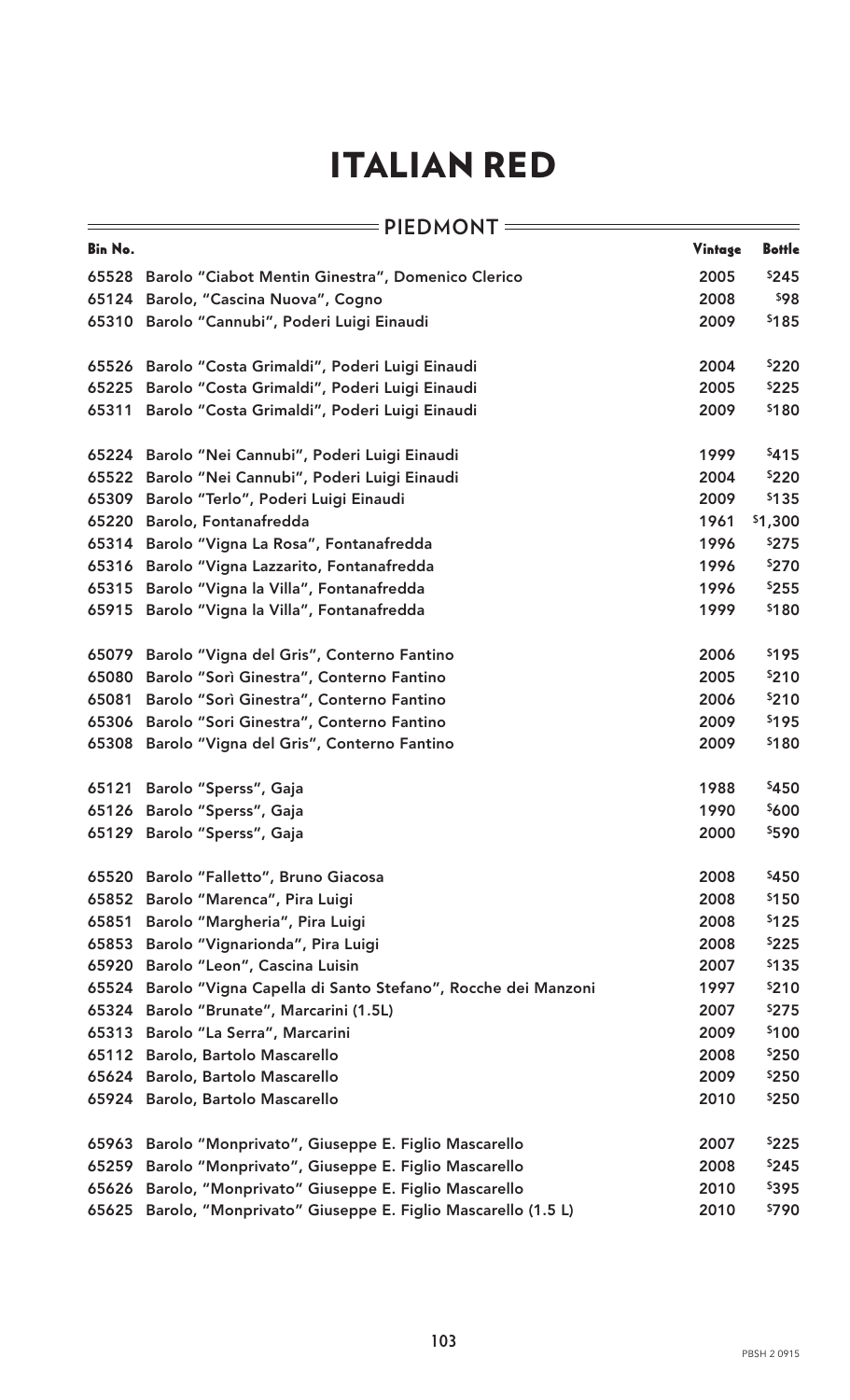| $=$ PIEDMONT = |                                                   |         |               |  |  |  |  |
|----------------|---------------------------------------------------|---------|---------------|--|--|--|--|
| Bin No.        |                                                   | Vintage | <b>Bottle</b> |  |  |  |  |
| 65130          | Barolo "Brunate-Le Coste", Giuseppe Rinaldi       | 2000    | \$240         |  |  |  |  |
| 65429          | Barolo "Cannubi Boschis", Luciano Sandrone        | 2000    | \$290         |  |  |  |  |
| 65849          | Barolo "Cannubi Boschis", Luciano Sandrone (1.5L) | 2006    | \$725         |  |  |  |  |
| 65822          | Barolo "Cannubi Boschis", Luciano Sandrone (3.0L) | 2006    | \$1,550       |  |  |  |  |
| 65928          | Barolo "Cannubi Boschis", Luciano Sandrone        | 2009    | \$325         |  |  |  |  |
| 65996          | Barolo "Le Vigne", Luciano Sandrone               | 2000    | \$250         |  |  |  |  |
| 65321          | Barolo "Le Vigne", Luciano Sandrone (3.0L)        | 2000    | \$1,000       |  |  |  |  |
| 65525          | Barolo "Le Vigne", Luciano Sandrone               | 2004    | \$210         |  |  |  |  |
| 65817          | Barolo "Le Vigne", Luciano Sandrone (1.5L)        | 2006    | \$675         |  |  |  |  |
| 65099          | Barolo "Le Vigne", Luciano Sandrone (3.0L)        | 2006    | \$1,425       |  |  |  |  |
| 65176          | Barolo "Le Vigne", Luciano Sandrone               | 2008    | \$280         |  |  |  |  |
| 65929          | Barolo "Le Vigne", Luciano Sandrone               | 2009    | \$300         |  |  |  |  |
|                | 65922 Barolo, Paolo Scavino                       | 2010    | \$120         |  |  |  |  |
| 65614          | Barolo "Bric dël Fiasc", Paolo Scavino (3.0 L)    | 1998    | \$2,300       |  |  |  |  |
| 65601          | Barolo "Bric dël Fiasc", Paolo Scavino            | 2006    | \$245         |  |  |  |  |
| 65923          | Barolo "Bric dël Fiasc", Paolo Scavino            | 2008    | \$270         |  |  |  |  |
| 65402          | Barolo "Bric dël Fiasc", Paolo Scavino            | 2010    | \$220         |  |  |  |  |
| 65943          | Barolo "Bricco Ambrogio", Paolo Scavino           | 2008    | \$180         |  |  |  |  |
| 65606          | Barolo "Bricco Ambrogio", Paolo Scavino           | 2009    | \$165         |  |  |  |  |
| 65403          | Barolo "Bricco Ambrogio", Paolo Scavino           | 2010    | \$145         |  |  |  |  |
| 65945          | Barolo "Cannubi", Paolo Scavino                   | 2008    | \$230         |  |  |  |  |
| 65620          | Barolo "Cannubi", Paolo Scavino                   | 2009    | \$260         |  |  |  |  |
| 65405          | Barolo "Cannubi", Paolo Scavino                   | 2010    | \$220         |  |  |  |  |
|                | 65616 Barolo "Carobric", Paolo Scavino (3.0 L)    | 1998    | \$2,100       |  |  |  |  |
| 65925          | Barolo "Carobric", Paolo Scavino                  | 2008    | \$175         |  |  |  |  |
| 65617          | Barolo "Carobric", Paolo Scavino                  | 2009    | \$195         |  |  |  |  |
| 65406          | Barolo "Carobric", Paolo Scavino                  | 2010    | \$170         |  |  |  |  |
| 65938          | Barolo "Monvigliero", Paolo Scavino               | 2008    | \$180         |  |  |  |  |
| 65409          | Barolo "Monvigliero", Paolo Scavino               | 2010    | \$155         |  |  |  |  |
| 65907          | Barolo, Seghesio                                  | 2009    | \$85          |  |  |  |  |
| 65991          | Barolo, Edoardo Sobrino                           | 2006    | \$165         |  |  |  |  |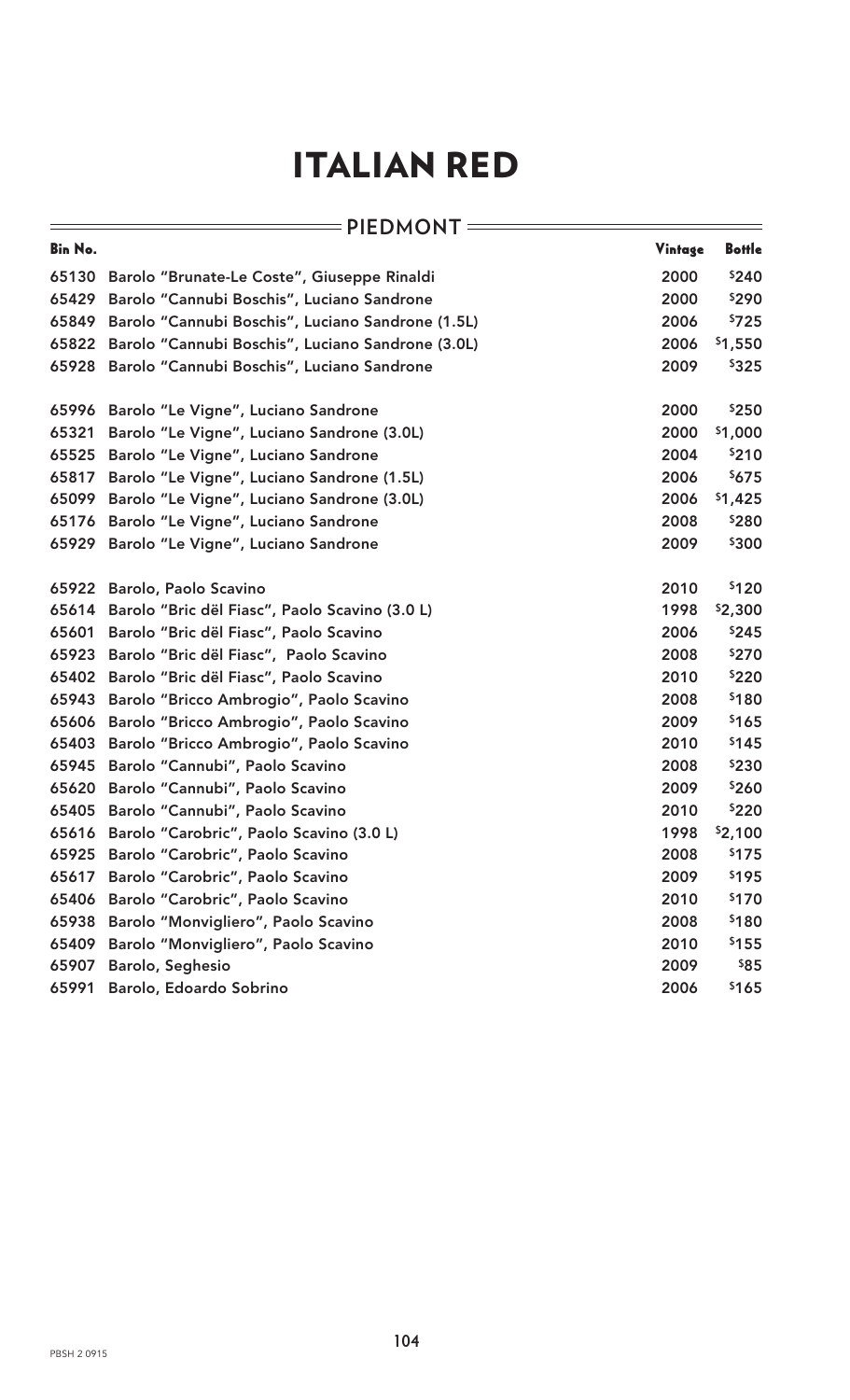|                | $=$ PIEDMONT                                                                   |         |               |
|----------------|--------------------------------------------------------------------------------|---------|---------------|
| <b>Bin No.</b> |                                                                                | Vintage | <b>Bottle</b> |
| 65957          | <b>Barolo "Castiglione", Vietti</b>                                            | 2010    | \$125         |
| 65956          | Barolo "Lazarito", Vietti                                                      | 2010    | \$225         |
| 65955          | Barolo "Ravera", Vietti                                                        | 2010    | \$225         |
| 65507          | Barolo Riserva "Edizione limitata 150° anniversario", "Villero", Brovia (1.5L) | 2005    | \$820         |
| 65995          | Barolo Riserva "Gran Bussia", Aldo Conterno                                    | 1997    | \$420         |
| 65971          | Barolo Riserva "Monfortino", Giacomo Conterno                                  | 2002    | \$800         |
|                | 65972 Barolo Riserva "Monfortino", Giacomo Conterno (1.5L)                     | 2002    | \$1,600       |
| 65931          | Barolo Riserva, Giacomo Borgogno & Figli                                       | 1961    | \$2,000       |
| 65932          | Barolo Riserva, Giacomo Borgogno & Figli                                       | 1967    | \$2,500       |
| 65933          | Barolo Riserva, Giacomo Borgogno & Figli                                       | 1978    | \$1,200       |
|                | 65934 Barolo Riserva, Giacomo Borgogno & Figli                                 | 1982    | \$1,000       |
| 65906          | Barolo Riserva, Giacomo Borgogno & Figli                                       | 1985    | \$625         |
|                | 65935 Barolo Riserva, Giacomo Borgogno & Figli                                 | 1997    | \$525         |
|                | 65936 Barolo Riserva, Giacomo Borgogno & Figli                                 | 1999    | \$425         |
| 65937          | Barolo Riserva, Giacomo Borgogno & Figli                                       | 2000    | \$350         |
|                | 65609 Barolo Riserva "Rocche dell Annunziata", Paolo Scavino                   | 2004    | \$395         |
|                | 65610 Barolo Riserva "Rocche dell Annunziata", Paolo Scavino                   | 2005    | \$395         |
|                | 65942 Barolo Riserva "Rocche dell Annunziata", Paolo Scavino                   | 2006    | \$400         |
| 65611          | Barolo Riserva "Rocche dell Annunziata", Paolo Scavino                         | 2007    | \$425         |
|                | 65410 Barolo Riserva "Rocche dell Annunziata", Paolo Scavino                   | 2008    | \$365         |
| 66811          | Barbera d'Alba, Luciano Sandrone                                               | 2011    | \$80          |
| 66948          | Barbera d'Alba, "Castalunga", Bersano                                          | 2010    | \$45          |
| 66815          | Dolcetto d'Alba Palladino                                                      | 2012    | \$50          |
| 66973          | Dolcetto d'Alba, Bruno Rocca                                                   | 2011    | \$50          |
|                | 66812 Nebbiolo d'Alba "Valmaggiore", Luciano Sandrone                          | 2008    | \$110         |
|                | 66813 Rosso delle Langhe "Monprà", Conterno Fantino (1.5 L)                    | 2010    | \$250         |
| 66803          | Rosso delle Langhe "Luigi Einaudi", Poderi Luigi Einaudi (3.0L)                | 2009    | \$650         |
| 66851          | "Conteisa", Gaja                                                               | 2000    | \$445         |
| 66852          | "Darmagi" Cabernet Sauvignon, Angelo Gaja                                      | 2000    | \$550         |
| 66925          | "Darmagi" Cabernet Sauvignon, Angelo Gaja (3.0L)                               | 2000    | \$1,900       |
| 66826          | "Maté", Sottimano                                                              | 2012    | \$45          |
| 66874          | "Pin" Monferrato Rosso, La Spinetta G. Rivetti                                 | 2000    | \$125         |
| 66854          | "Pin" Monferrato Rosso, La Spinetta G. Rivetti                                 | 2001    | \$135         |
| 66855          | "Sito Moresco", Gaja                                                           | 2011    | \$140         |
| 66825          | Nebbiolo, Sottimano                                                            | 2012    | \$60          |
|                | 66820 Pinot Noir, "Marchese Leopoldo" Marchesi Incisa Della Rocchetta          | 2010    | \$50          |
|                | = TRENTINO/ALTO ADIGE =                                                        |         |               |
| 69929          | Lagrein Riserva Tenutæ Lageder "Conus"                                         | 2011    | \$65          |
| 69954          | "San Leonardo", Marchese Carlo Guerrieri Gonzaga                               | 1999    | \$150         |
| 69901          | Teroldego Rotaliano Riserva, Mezzacorona                                       | 2006    | \$45          |

69902 Teroldego Rotaliano Riserva "NOS", Mezzacorona 2004 1975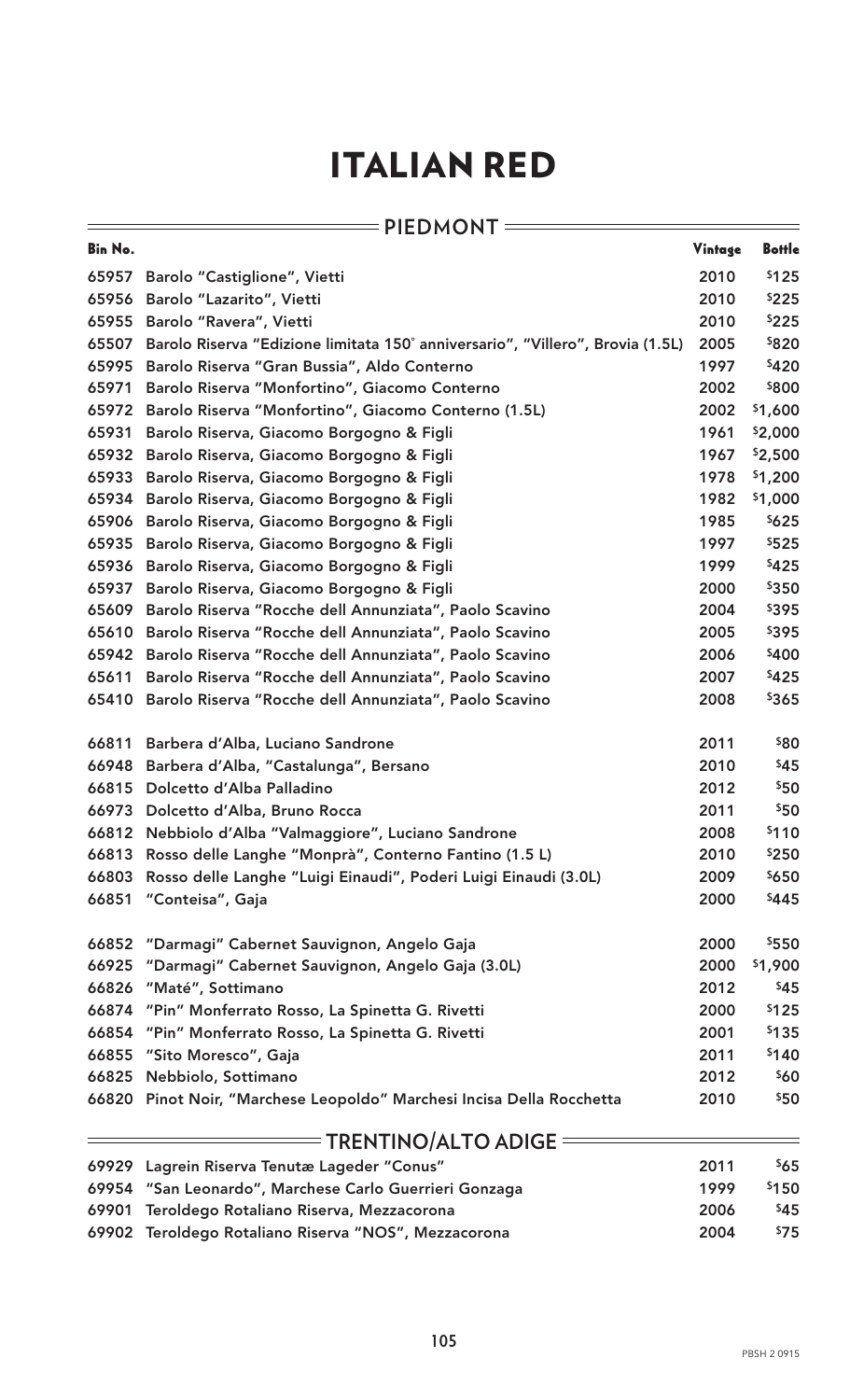|                | <b>OTHER REGIONS =</b>                                                         |         |               |
|----------------|--------------------------------------------------------------------------------|---------|---------------|
| <b>Bin No.</b> |                                                                                | Vintage | <b>Bottle</b> |
|                | 69709 Rosso Sicilia, Passopisciaro                                             | 2007    | \$90          |
|                | 69906 Nino Negri "Inferno" Valtellina Superiore (Lombardy)                     | 2009    | \$60          |
| 69905          | Nino Negri "5 Stelle Sfursat" Sforzato di Valtellina (Lombardy)                | 2009    | \$165         |
|                | 69904 Sagrantino di Montefalco, Fratelli Pardi                                 | 2008    | \$95          |
| 69601          | Taurasi Riserva "Piano di Montevergine", Feudi di San Gregorio (Campania) 2002 |         | \$150         |
| 69501          | Taurasi "Vigna Cinque Querce", Salvatore Molettieri (Campania)                 | 2007    | \$100         |
| 69502          | Irpinia Aglianico "Serpico", Feudi Di San Gregorio (Campania)                  | 2001    | \$175         |
|                | <b>= VENETO</b>                                                                |         |               |
|                | 69487 Corvina "Jèma", Cesari                                                   | 2008    | \$120         |
| 69087          | "Privilegia", Giuseppe Lonardi                                                 | 2010    | \$85          |
| 69192          | "Alzero", Guiseppe Quintarelli                                                 | 2004    | \$895         |
| 69205          | "Primofiore", Giuseppe Quintarelli                                             | 2010    | \$130         |
| 69006          | "Rosso Ca' del Merlo" Guiseppe Quintarelli                                     | 2004    | \$200         |
|                | 69412 Valpolicella Superiore, Dal Forno Romano                                 | 2000    | \$250         |
| 69088          | Valpolicella Superiore, Dal Forno Romano                                       | 2001    | \$300         |
| 69013          | Valpolicella Superiore, "30th Anniversary" Dal Forno Romano (1.5 L)            | 2004    | \$3,200       |
|                | 69207 Valpolicella Superiore, Dal Forno Romano                                 | 2007    | \$295         |
|                | 69410 Valpolicella Classico, Buglioni                                          | 2011    | \$50          |
|                | 69474 Amarone della Valpolicella Classico, Bertani                             | 1960    | \$1,175       |
|                | 69477 Amarone della Valpolicella Classico, Bertani                             | 1962    | \$1,175       |
| 69401          | Amarone della Valpolicella Classico, Bertani                                   | 1964    | \$950         |
|                | 66914 Amarone della Valpolicella Classico, Bertani                             | 1967    | \$660         |
| 69478          | Amarone della Valpolicella Classico, Bertani                                   | 1970    | \$1,275       |
|                | 64789 Amarone della Valpolicella Classico, Bertani                             | 1971    | \$1,100       |
|                | 69402 Amarone della Valpolicella Classico, Bertani                             | 1973    | \$650         |
| 69417          | Amarone della Valpolicella Classico, Bertani                                   | 1975    | \$725         |
| 69473          | Amarone della Valpolicella Classico, Bertani                                   | 1978    | \$475         |
| 69476          | Amarone della Valpolicella Classico, Bertani                                   | 1980    | \$400         |
| 69403          | Amarone della Valpolicella Classico, Bertani                                   | 1981    | \$550         |
| 69475          | Amarone della Valpolicella Classico, Bertani                                   | 1988    | \$900         |
| 69201          | Amarone della Valpolicella Classico, Bertani                                   | 1993    | \$495         |
| 69206          | Amarone della Valpolicella Classico, Bertani                                   | 1994    | \$475         |
| 69405          | Amarone della Valpolicella Classico, Bertani                                   | 1996    | \$425         |
| 13884          | Amarone della Valpolicella Classico, Bertani                                   | 2004    | \$255         |
| 9409           | L'Amarone della Valpolicella Classico, Buglioni                                | 2008    | \$150         |
| 69089          | Amarone della Valpolicella Classico, Cesari                                    | 2009    | \$100         |
| 69014          | Amarone della Valpolicella, "30th Anniversary" Dal Forno Romano (1.5 L)        | 2004    | \$3,700       |
| 69208          | Amarone della Valopolicella, Dal Forno Romano                                  | 2006    | \$810         |
| 69094          | Amarone della Valpolicella Classico, Giuseppe Lonardi                          | 2010    | \$140         |
| 69095          | Amarone della Valpolicella Classico, Tommaso Bussola                           | 2008    | \$125         |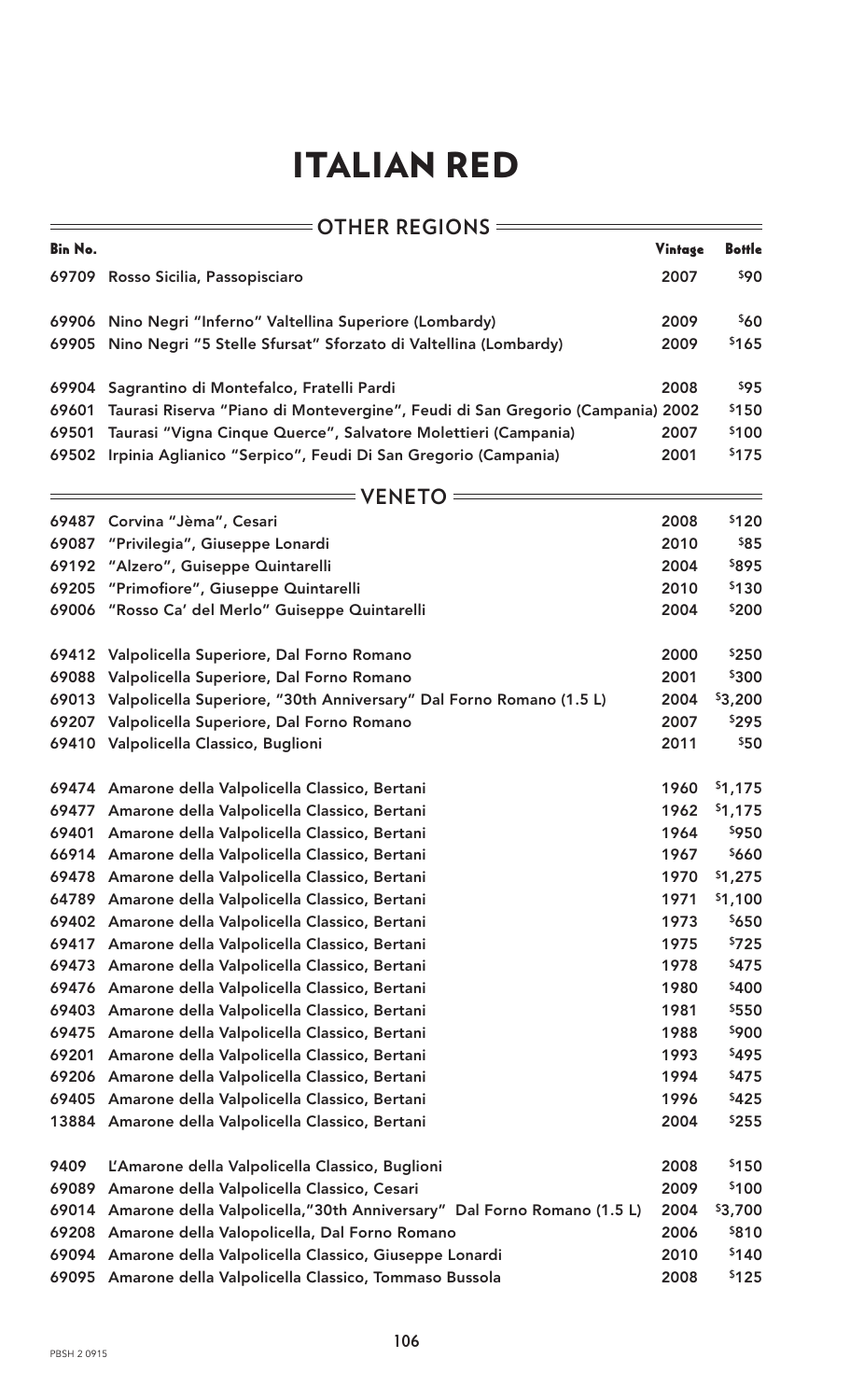|         | <b>VENETO</b>                                                                 |         |               |
|---------|-------------------------------------------------------------------------------|---------|---------------|
| Bin No. |                                                                               | Vintage | <b>Bottle</b> |
|         | 669149 Amarone della Valpolicella Classico "TB" Tommaso Bussola               | 2007    | \$265         |
|         | 69313 Amarone della Valpolicella Classico "TB", Vigneto Alto, Tommaso Bussola | 2007    | \$335         |
| 69086   | Amarone della Valpolicella Classico, Guiseppe Quintarelli                     | 1998    | \$600         |
| 69004   | Amarone della Valpolicella Classico, Giuseppe Quintarelli                     | 2003    | \$670         |
|         | 69202 Amarone della Valpolicella Classico, Giuseppe Quintarelli               | 2004    | \$795         |
| 66901   | Amarone della Valpolicella Classico "Monte Sant'Urbano", Speri                | 1983    | \$540         |
| 69444   | Amarone della Valpolicella Classico "Monte Sant'Urbano", Speri                | 1985    | \$495         |
| 69666   | Amarone della Valpolicella Classico "Monte Sant'Urbano", Speri                | 1988    | \$435         |
| 69415   | Amarone della Valpolicella Classico "Monte Sant'Urbano", Speri                | 1990    | \$475         |
| 69001   | Amarone della Valpolicella Classico "Monte Sant'Urbano", Speri                | 1997    | \$330         |
| 69041   | Amarone della Valpolicella Classico "Monte Sant'Urbano", Speri                | 1998    | \$255         |
| 69665   | Amarone della Valpolicella Classico "Monte Sant'Urbano", Speri                | 2000    | \$240         |
| 69416   | Amarone della Valpolicella Classico "Monte Sant'Urbano", Speri                | 2001    | \$310         |
| 69007   | Amarone della Valpolicella Classico "Monte Sant'Urbano", Speri                | 2003    | \$270         |
| 69314   | Amarone della Valpolicella Classico "Monte Sant'Urbano", Speri                | 2007    | \$190         |
| 69407   | L'Amarone Riserva della Valpolicella Classico, Buglioni                       | 2007    | \$375         |

|       | $=$ TUSCANY $=$                                            |      |             |  |  |
|-------|------------------------------------------------------------|------|-------------|--|--|
| 68977 | Carmignano, Barco Reale di Carmignano, Tenuta di Capezzana | 2009 | \$40        |  |  |
| 68978 | Carmignano, Villa di Capezzana, Tenuta di Capezzana        | 2006 | <b>\$60</b> |  |  |
| 67032 | Chianti Classico "Berardenga", Felsina                     | 2011 | \$40        |  |  |
| 67001 | Chianti Classico Riserva, Badia a Coltibuono               | 2009 | 575         |  |  |
| 67309 | Chianti Classico Riserva "Berardenga Rancia", Fèlsina      | 2009 | \$100       |  |  |
| 68994 | Vino Nobile di Montelpulciano, Poliziano                   | 2011 | \$60        |  |  |
| 68813 | Vino Nobile di Montelpulciano "Asinone", Poliziano         | 2000 | \$225       |  |  |
| 68814 | Vino Nobile di Montelpulciano "Asinone", Poliziano         | 2003 | \$225       |  |  |
| 68815 | Vino Nobile di Montelpulciano "Asinone", Poliziano         | 2007 | \$225       |  |  |
| 68846 | Vino Nobile di Montelpulciano, Poderi Boscarelli           | 2010 | \$75        |  |  |
| 68821 | Vino Nobile di Montepulciano Riserva, Fanetti              | 2005 | \$80        |  |  |
| 68807 | Vino Nobile di Montepulciano Riserva, Fanetti              | 2010 | 570         |  |  |
|       | 67606 Rosso di Montalcino, Tenuta Caparzo                  | 2012 | \$50        |  |  |
| 67505 | Rosso di Montalcino, Cerbaiona                             | 2010 | \$120       |  |  |
| 67508 | Rosso di Montalcino, Biondi-Santi                          | 2009 | \$150       |  |  |
|       | 67504 Rosso di Montalcino, Siro Pacenti                    | 2009 | \$85        |  |  |
| 68117 | Brunello di Montalcino, Biondi-Santi                       | 2005 | \$300       |  |  |
| 68199 | Brunello di Montalcino, Biondi-Santi                       | 2008 | \$350       |  |  |
| 68428 | Brunello di Montalcino, Casanova di Neri                   | 2009 | \$115       |  |  |
| 68015 | Brunello di Montalcino, Casanova di Neri                   | 2010 | \$145       |  |  |
| 68439 | Brunello di Montalcino "Tenuta Nuova", Casanova di Neri    | 2009 | \$175       |  |  |
| 68012 | Brunello di Montalcino "Tenuta Nuova", Casanova di Neri    | 2010 | \$240       |  |  |
| 68300 | Brunello di Montalcino "Cerretalto", Casanova di Neri      | 2006 | \$450       |  |  |
| 68451 | Brunello di Montalcino, Cerbaiona                          | 2010 | \$175       |  |  |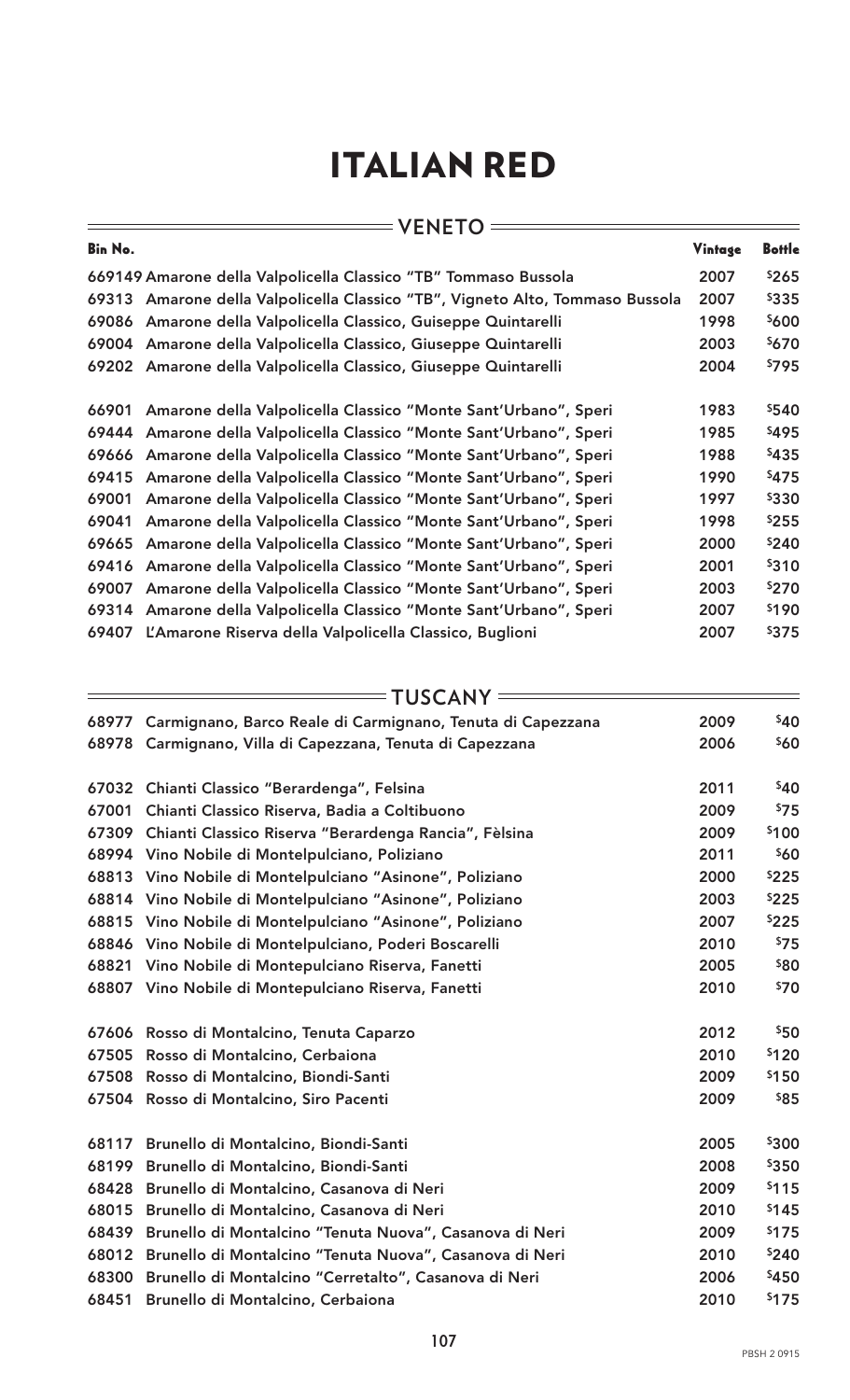| $= {\sf TUSCANY} =$ |                                                                              |         |               |  |
|---------------------|------------------------------------------------------------------------------|---------|---------------|--|
| Bin No.             |                                                                              | Vintage | <b>Bottle</b> |  |
| 68450               | Brunello di Montalcino, Ciacci Piccolomini d'Aragona                         | 2010    | \$125         |  |
| 68448               | Brunello di Montalcino "Pianrosso" Ciacci Piccolomini d'Aragona              | 2010    | \$150         |  |
| 68447               | Brunello di Montalcino "Pianrosso" Ciacci Piccolomini d'Aragona (1.5 L)      | 2010    | \$310         |  |
| 68422               | Brunello di Montalcino E. Fuligni                                            | 2008    | \$148         |  |
| 68210               | Brunello di Montalcino, Poggio di Sotto                                      | 2001    | \$375         |  |
| 65858               | Brunello di Montalcino, Poggio di Sotto                                      | 2006    | \$300         |  |
| 68342               | Brunello di Montalcino, Tenuta Col d'Orcia                                   | 1990    | \$375         |  |
| 68343               | Brunello di Montalcino, Tenuta Col d'Orcia                                   | 1991    | \$350         |  |
| 68344               | Brunello di Montalcino, Tenuta Col d'Orcia                                   | 1995    | \$345         |  |
| 68440               | Brunello di Montalcino Valdicava                                             | 2010    | \$275         |  |
| 68437               | Brunello di Montalcino "Zebras", Villa i Cipressi                            | 2007    | \$150         |  |
| 68101               | Brunello di Montalcino Riserva, Biondi-Santi                                 | 1975    | \$3,475       |  |
| 68102               | Brunello di Montalcino Riserva, Biondi-Santi                                 | 1982    | \$5,775       |  |
| 68103               | Brunello di Montalcino Riserva, Biondi-Santi                                 | 1983    | \$1,950       |  |
| 68104               | Brunello di Montalcino Riserva, Biondi-Santi                                 | 1985    | \$2,300       |  |
| 68105               | Brunello di Montalcino Riserva, Biondi-Santi                                 | 1988    | \$3,100       |  |
| 68106               | Brunello di Montalcino Riserva, Biondi-Santi                                 | 1990    | \$3,675       |  |
| 68107               | Brunello di Montalcino Riserva, Biondi-Santi                                 | 1995    | \$2,100       |  |
| 68109               | Brunello di Montalcino Riserva, Biondi-Santi                                 | 1998    | \$975         |  |
| 68110               | Brunello di Montalcino Riserva, Biondi-Santi                                 | 1999    | \$1,800       |  |
| 68111               | Brunello di Montalcino Riserva, Biondi-Santi                                 | 2001    | \$1,375       |  |
| 68112               | Brunello di Montalcino Riserva, Biondi-Santi                                 | 2004    | \$1,675       |  |
|                     | 68424 Brunello di Montalcino Riserva, Biondi-Santi                           | 2006    | \$1,525       |  |
|                     | 68113 Brunello di Montalcino Riserva, Biondi-Santi                           | 2007    | \$1,425       |  |
|                     | 68345 Brunello di Montalcino Riserva, Tenuta Col d'Orcia                     | 1977    | \$425         |  |
| 68346               | Brunello di Montalcino Riserva, Tenuta Col d'Orcia                           | 1978    | \$415         |  |
|                     | 68348 Brunello di Montalcino Riserva, Tenuta Col d'Orcia                     | 1980    | \$400         |  |
| 68400               | Brunello di Montalcino Riserva, Conti Costanti                               | 2007    | \$250         |  |
| 68267               | Brunello di Montalcino Riserva "Pertimali", Livio Sassetti                   | 2001    | \$315         |  |
| 68000               | Brunello di Montalcino Riserva "Pertimali", Livio Sassetti                   | 2004    | \$225         |  |
| 68148               | Brunello di Montalcino Riserva "Santa Caterina d'Oro",                       |         |               |  |
|                     | Ciacci Piccolomini d'Aragona                                                 | 2004    | \$200         |  |
| 68305               | Brunello di Montalcino Riserva, Casa Basse Soldera                           | 1998    | \$650         |  |
| 68047               | Brunello di Montalcino Riserva, Casa Basse Soldera                           | 1999    | \$700         |  |
| 68492               | Brunello di Montalcino Riserva "Poggio al Vento" Tenuta Col d'Orcia          | 1988    | \$695         |  |
| 68351               | Brunello di Montalcino Riserva "Poggio al Vento", Tenuta Col d'Orcia         | 2001    | \$315         |  |
| 68455               | Brunello di Montalcino Riserva "Poggio al Vento", Tenuta Col D'Orcia         | 2004    | \$295         |  |
| 68350               | Brunello di Montalcino Riserva "Poggio al Vento", Tenuta Col d'Orcia (1.5 L) | 2004    | \$675         |  |
| 68352               | Brunello di Montalcino Riserva "Poggio al Vento", Tenuta Col d'Orcia         | 2006    | \$305         |  |
| 68048               | Brunello di Montalcino Riserva "Il Quercione", San Felice                    | 1999    | \$330         |  |
| 68008               | Brunello di Montalcino Riserva, Uccelliera                                   | 2007    | \$260         |  |
| 68441               | Brunello di Montalcino Riserva "Madonna del Piano" Valdicava                 | 2009    | \$425         |  |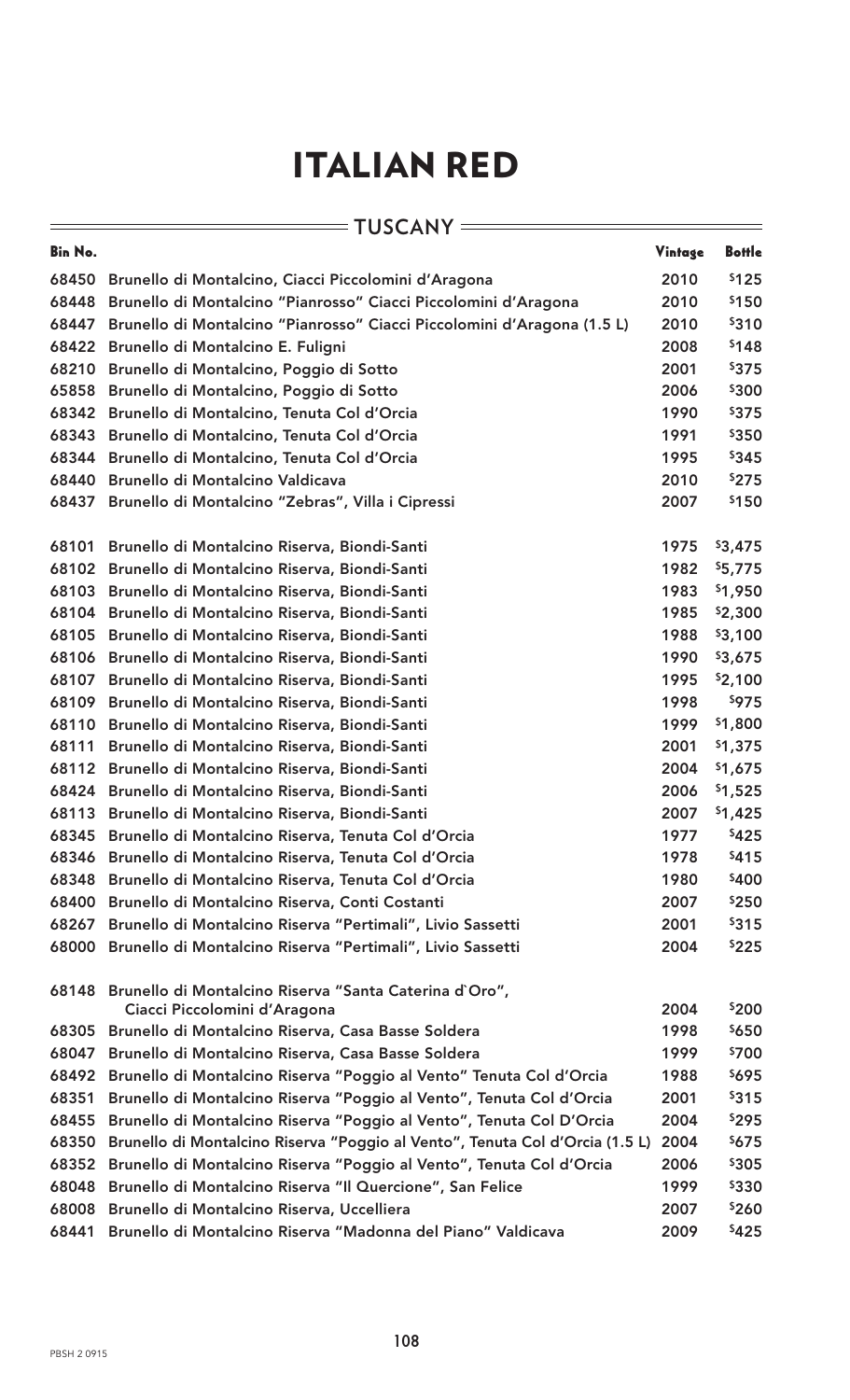#### **SUPER-TUSCAN** ——————

 $\frac{1}{\sqrt{2\pi}}\left( \frac{1}{\sqrt{2\pi}}\right) ^{2}+\frac{1}{\sqrt{2\pi}}\left( \frac{1}{\sqrt{2\pi}}\right) ^{2}+\frac{1}{\sqrt{2\pi}}\left( \frac{1}{\sqrt{2\pi}}\right) ^{2}+\frac{1}{\sqrt{2\pi}}\left( \frac{1}{\sqrt{2\pi}}\right) ^{2}+\frac{1}{\sqrt{2\pi}}\left( \frac{1}{\sqrt{2\pi}}\right) ^{2}+\frac{1}{\sqrt{2\pi}}\left( \frac{1}{\sqrt{2\pi}}\right) ^{2}+\frac{1}{\sqrt{2\pi}}\left( \$ 

| Bin No. |                                                 | Vintage | <b>Bottle</b> |
|---------|-------------------------------------------------|---------|---------------|
| 68806   | "Belial", Poggio Anima                          | 2011    | \$40          |
| 68526   | "Camarcanda", Ca' Marcanda, Gaja                | 2007    | \$275         |
| 68505   | "Camarcanda", Ca' Marcanda, Gaja                | 2009    | \$250         |
| 68544   | Cerbaiona, Cerbaiona                            | 2010    | \$100         |
| 68049   | "Magari", Camarcanda, Gaja                      | 2011    | \$165         |
| 68053   | "Giusto di Notri", Tua Rita                     | 2004    | \$190         |
| 69999   | CiFRA, Duemani                                  | 2012    | \$60          |
| 68057   | "Masseto", Tenuta Dell'Ornellaia                | 2000    | \$600         |
| 68059   | "Masseto", Tenuta Dell'Ornellaia                | 2002    | \$475         |
| 68060   | "Masseto", Tenuta Dell'Ornelaia                 | 2003    | \$850         |
| 68606   | "Masseto", Tenuta Dell'Ornellaia                | 2011    | \$965         |
| 68604   | "Masseto", Tenuta Dell'Ornellaia (3.0L)         | 2011    | \$4,800       |
| 68061   | "Mazzoni", Mazzoni                              | 2009    | \$40          |
|         | 67128 "Mix 36", Castello di Fonterutoli, Mazzei | 2010    | \$175         |
|         | 68063 "Ornellaia", Tenuta Dell'Ornellaia (1.5L) | 2006    | \$1,200       |
| 68655   | "Ornellaia", Tenuta Dell'Ornellaia              | 2007    | \$370         |
| 68501   | "Ornellaia", Tenuta Dell'Ornellaia              | 2010    | \$425         |
| 68530   | "Le Pergole Torte", Monteverine                 | 2010    | \$275         |
| 68503   | "Philip", Mazzei                                | 2009    | \$100         |
| 68532   | "Philip" Mazzei (3.0 L)                         | 2009    | \$415         |
| 68274   | "Promis", Camarcanda, Gaja                      | 2011    | \$95          |
|         | 68065 "Redigaffi", Tua Rita                     | 2004    | \$500         |
|         | 68067 "Sammarco", Castello dei Rampolla         | 2000    | \$245         |
| 68069   | "Sassicaia", Tenuta San Guido (1.5L)            | 2005    | \$1,200       |
| 68514   | "Sassicaia", Tenuta San Guido                   | 2008    | \$398         |
| 68742   | "Solaia", Antinori                              | 2006    | \$750         |
| 68072   | "Solengo", Argiano                              | 2002    | \$190         |
| 68967   | Tenuta de Trinoro                               | 2003    | \$330         |
| 68715   | "Testamatta", Bibi Graetz                       | 2009    | \$280         |
| 68700   | "Tignanello", Antinori                          | 2011    | \$230         |
| 68515   | "Valadorna", Arcanum                            | 2009    | \$150         |
| 68077   | "Vigna d'Alceo", Castello dei Rampolla          | 2000    | \$400         |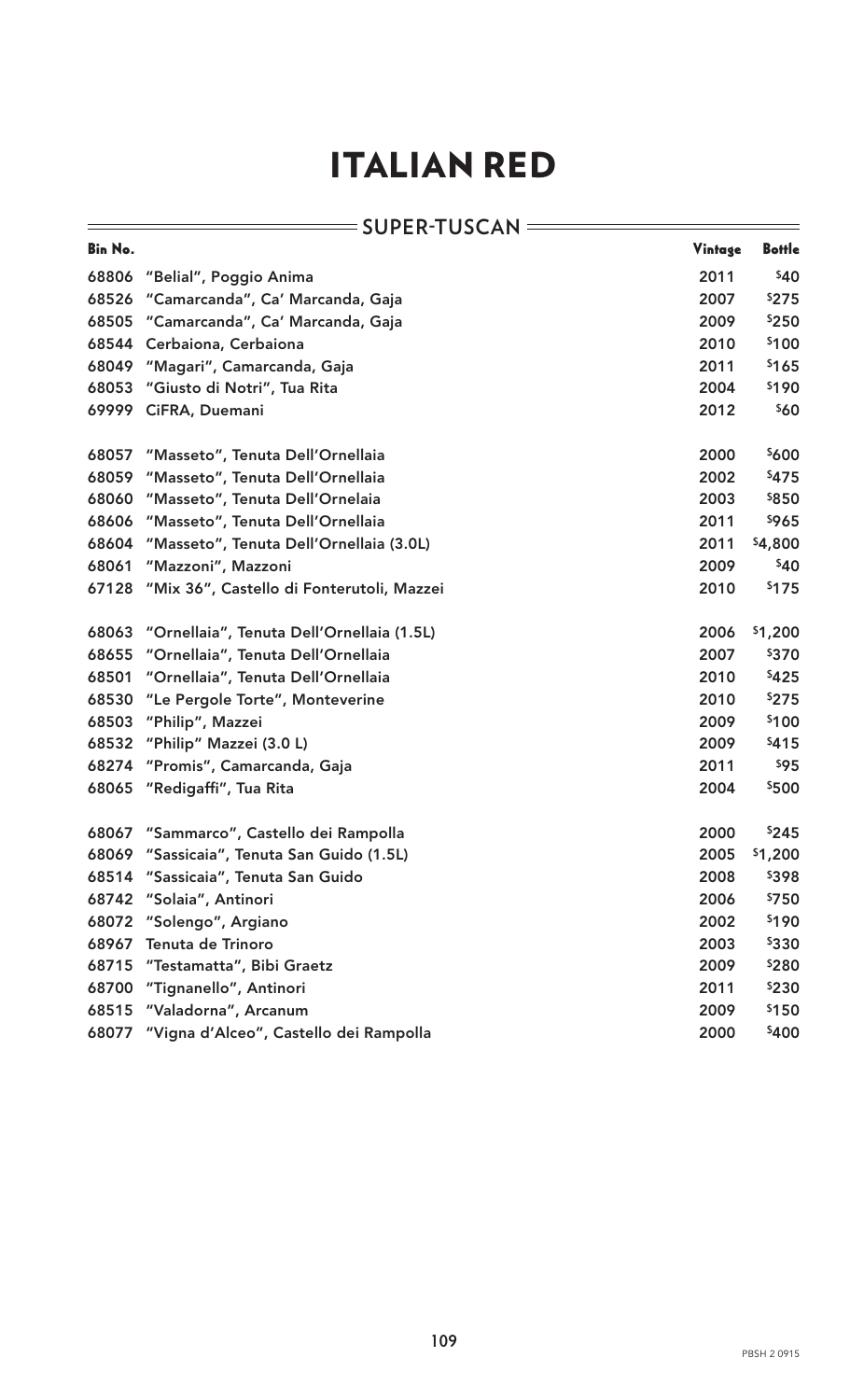|                | $=$ RIOJA =                                         |         |               |
|----------------|-----------------------------------------------------|---------|---------------|
| <b>Bin No.</b> |                                                     | Vintage | <b>Bottle</b> |
|                | 70126 "Calvario", Allende                           | 2002    | \$180         |
| 70128          | "La Cueva del Contador", Benjamin Romeo             | 2002    | \$260         |
| 70675          | "La Cueva del Contador", Benjamín Romeo             | 2006    | \$250         |
|                | 70129 "Contador", Benjamin Romeo                    | 2001    | \$600         |
|                | 70132 Reserva "Grandes Añadas", Artadi              | 1994    | \$290         |
| 70941          | Reserva "Viña Tondonia", R. Lopez de Heredia (1.5L) | 2001    | \$240         |
|                | 70903 Reserva "Viña Tondonia" R. Lopez de Heredia   | 2002    | \$100         |
|                | 70306 Reserva, Marqués de Cáceres                   | 2009    | \$55          |
|                | 70993 Gran Reserva "Viña Real" C.V.N.E.             | 1946    | \$1,100       |
|                | 70992 Gran Reserva "Viña Real" C.V.N.E.             | 1949    | \$1,400       |
|                | 70990 Gran Reserva "Viña Real" C.V.N.E.             | 1950    | \$1,000       |
|                | 70989 Gran Reserva "Viña Real" C.V.N.E.             | 1952    | \$1,200       |
|                | 70988 Gran Reserva "Viña Real" C.V.N.E.             | 1975    | \$500         |
|                | 70986 Gran Reserva "Viña Real" C.V.N.E.             | 1985    | \$300         |
| 70985          | Gran Reserva "Viña Real" C.V.N.E.                   | 1987    | \$400         |
|                | 70984 Gran Reserva "Viña Real" C.V.N.E.             | 1988    | \$275         |
|                | 70998 Gran Reserva "Imperial" C.V.N.E.              | 1966    | \$900         |
|                | 70995 Gran Reserva "Imperial" C.V.N.E.              | 1994    | \$1,200       |
|                | 70994 Gran Reserva "Imperial" C.V.N.E.              | 1995    | \$350         |
|                | 70912 Gran Reserva "Imperial" C.V.N.E.              | 2004    | \$175         |
|                | 70915 Gran Reserva "Imperial" C.V.N.E. (3.0 L)      | 2004    | \$925         |
| 70817          | Gran Reserva, Bodegas Faustino                      | 1964    | \$420         |
| 70818          | Gran Reserva, Bodegas Faustino                      | 1970    | \$295         |
|                | 70300 Gran Reserva, Bodegas Faustino                | 1986    | \$225         |
| 70301          | Gran Reserva, Bodegas Faustino                      | 1995    | \$165         |
|                | 70302 Gran Reserva, Bodegas Faustino                | 2001    | \$85          |
| 70487          | Gran Reserva, Marques de Murietta Castillo "Ygay"   | 2005    | \$150         |
|                | 70909 Gran Reserva, Marqués de Cáceres              | 1990    | \$190         |
| 70910          | Gran Reserva, Marqués de Cáceres                    | 1994    | \$190         |
| 70911          | Gran Reserva, Marqués de Cáceres                    | 1995    | \$190         |
|                | 70134 Gran Reserva, Marqués de Cáceres              | 2005    | \$70          |
|                | 70464 Gran Reserva "Prado Enea", Muga               | 1981    | \$295         |
| 70303          | Gran Reserva, La Rioja Alta "890"                   | 1998    | \$325         |
|                | 70304 Gran Reserva, La Rioja Alta "890"             | 2001    | \$300         |
|                | 70914 Gran Reserva La Rioja Alta "904"              | 2001    | \$115         |
| 70305          | Gran Reserva, La Rioja Alta "904" (1.5 L)           | 2004    | \$275         |
| 70703          | Gran Reserva "Viña Bosconia" R. Lopez de Heredia    | 1964    | \$1,200       |
| 70630          | Gran Reserva "Viña Bosconia" R. Lopez de Heredia    | 1970    | \$850         |
| 70871          | Gran Reserva "Viña Bosconia" R. Lopez de Heredia    | 1976    | \$500         |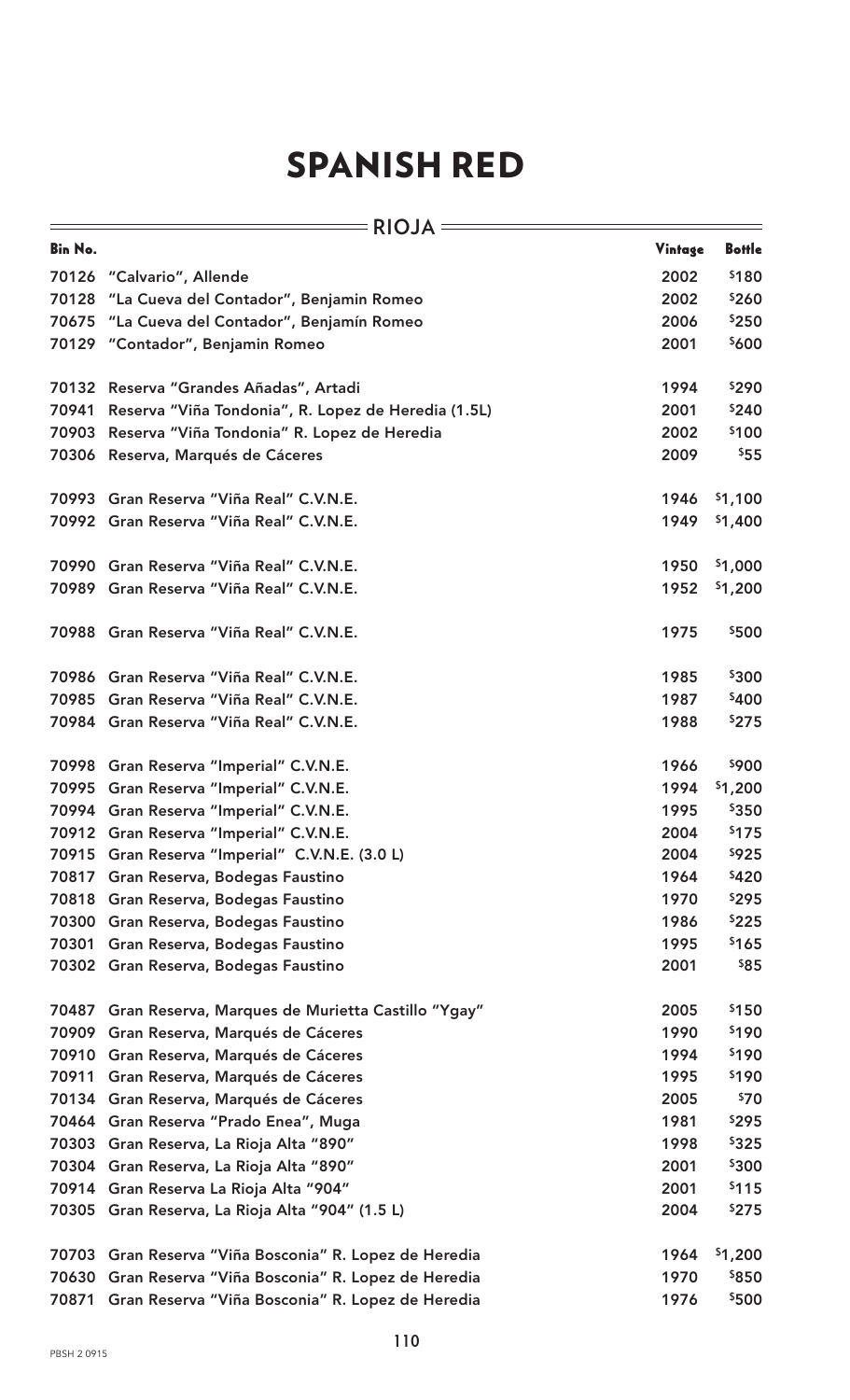|                | <b>RIOJA</b>                                            |         |               |  |  |
|----------------|---------------------------------------------------------|---------|---------------|--|--|
| <b>Bin No.</b> |                                                         | Vintage | <b>Bottle</b> |  |  |
| 70190          | Gran Reserva "Viña Tondonia", R. Lopez de Heredia       | 1954    | \$1,400       |  |  |
| 70438          | Gran Reserva "Viña Tondonia", R. Lopez de Heredia       | 1968    | \$900         |  |  |
| 70006          | Gran Reserva "Viña Tondonia", R. Lopez de Heredia       | 1976    | \$540         |  |  |
| 70608          | Gran Reserva "Viña Tondonia", R. Lopez de Heredia       | 1985    | \$330         |  |  |
|                | 70164 Gran Reserva "Viña Tondonia", R. Lopez de Heredia | 1987    | \$195         |  |  |
| 70572          | Gran Reserva "Viña Tondonia", R. Lopez de Heredia       | 1994    | \$220         |  |  |
| 70917          | Gran Reserva Señorío de P. Peciña                       | 2003    | \$120         |  |  |
|                | TORO                                                    |         |               |  |  |
| 72827          | "Pintia", Bodegas y Viñedos Pintia                      | 2006    | \$160         |  |  |
| 72403          | "San Roman", Bodegas Maurodos                           | 2002    | \$120         |  |  |
| 72404          | "Termes" Numanthia-Termes                               | 2011    | \$75          |  |  |
| 72923          | "Numanthia", Numanthia-Termes (1.5 L)                   | 2007    | \$270         |  |  |
| 72890          | "Numanthia", Numanthia-Termes                           | 2010    | \$120         |  |  |
| 72914          | "Termanthia", Numanthia-Termes                          | 2000    | \$390         |  |  |
| 72406          | "Termanthia", Numanthia-Termes                          | 2002    | \$400         |  |  |
| 72407          | "Termanthia", Numanthia-Termes                          | 2003    | \$375         |  |  |
| 72482          | "Termanthia", Numanthia-Termes                          | 2005    | \$415         |  |  |
| 72915          | "Termanthia", Numanthia-Termes                          | 2009    | \$435         |  |  |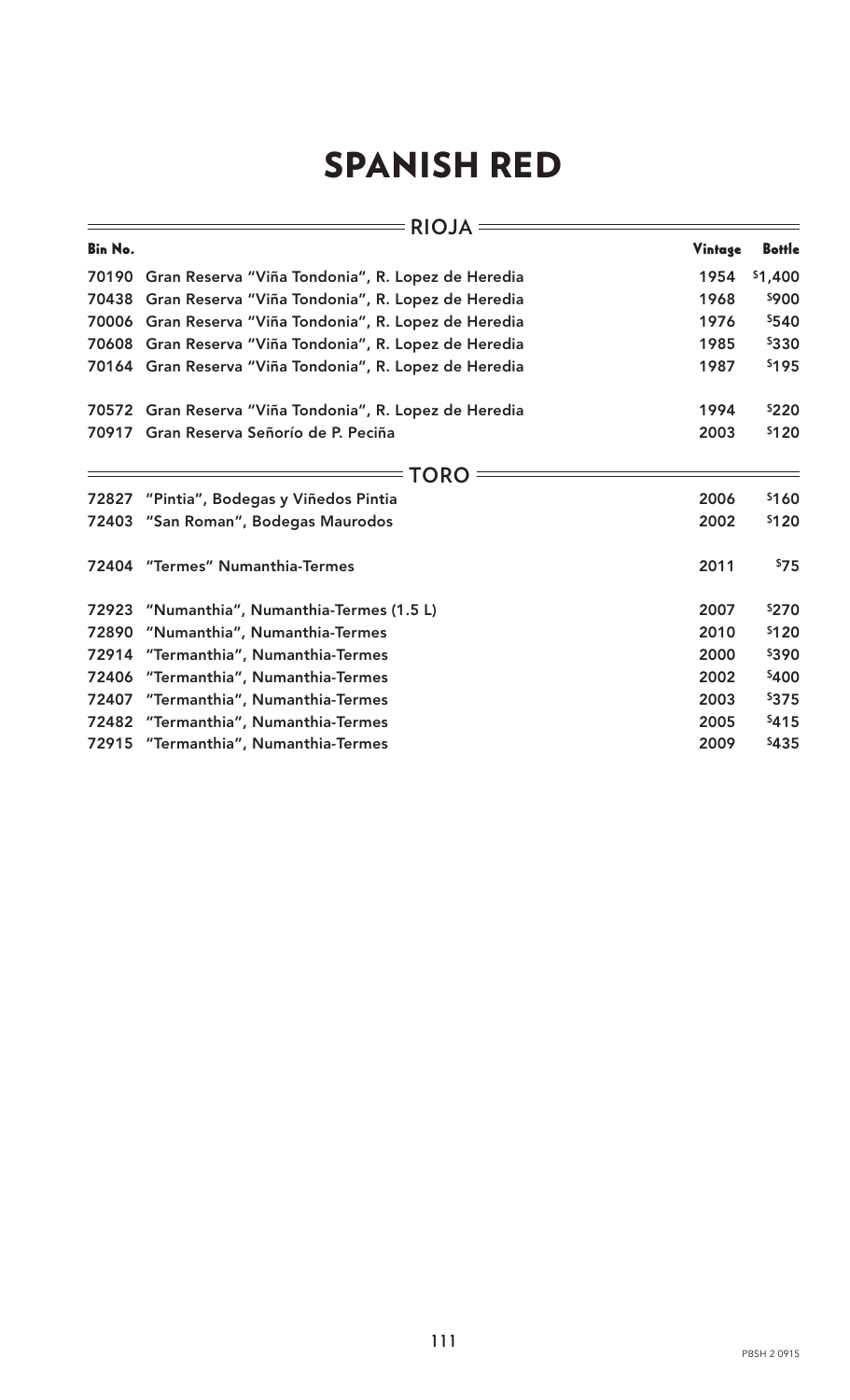#### **RIBERA DEL DUERO ANDELISTE EN ENGLISHER**

 $=$ 

| Bin No. |                                                                 | Vintage   | <b>Bottle</b> |
|---------|-----------------------------------------------------------------|-----------|---------------|
|         | 71312 Cepa 21                                                   | 2009      | \$55          |
| 71379   | <b>Emilio Moro</b>                                              | 2011      | \$80          |
| 71003   | <b>Tinto Pesquera</b>                                           | 2012      | \$70          |
|         |                                                                 |           |               |
| 71004   | "Pingus", Domino de Pingus                                      | 1996      | \$825         |
| 71005   | "Pingus", Domino de Pingus                                      | 1998      | \$815         |
| 71043   | "Pingus", Domino de Pingus                                      | 1999      | \$895         |
| 71006   | "Pingus", Domino de Pingus                                      | 2000      | \$850         |
| 71301   | "Pingus", Domino de Pingus                                      | 2001      | \$950         |
| 71302   | "Pingus", Domino de Pingus                                      | 2003      | \$1,050       |
| 71303   | "Pingus", Domino de Pingus                                      | 2004      | \$1,200       |
| 71203   | "Pingus", Domino de Pingus                                      | 2006      | \$1,100       |
| 71245   | "Pingus", Domino de Pingus                                      | 2007      | \$975         |
| 71112   | "Pingus", Domino de Pingus                                      | 2008      | \$1,095       |
| 71304   | "Pingus", Domino de Pingus                                      | 2010      | \$1,050       |
| 71428   | "Flor de Pingus", Domino de Pingus                              | 2012      | \$195         |
| 71300   | "Psi", Domino de Pingus                                         | 2012      | \$90          |
| 71402   | "Regina Vides" Viña Sastre                                      | 2010      | \$180         |
|         |                                                                 |           |               |
| 71449   | Crianza, Valduero                                               | 2007      | \$60          |
| 71008   | "Alion" Vega-Sicilia                                            | 2005      | \$195         |
| 71412   | "Alion" Vega-Sicilia (1.5L)                                     | 2006      | \$400         |
| 71318   | Reserva "Valbuena 5°", Vega-Sicilia                             | 2002      | \$350         |
|         | 71054 Reserva "Valbuena 5°", Vega-Sicilia                       | 2004      | \$375         |
| 71321   | Reserva "Valbuena 5°", Vega-Sicilia                             | 2007      | \$450         |
| 71403   | "Pesus", Viña Sastre                                            | 2009      | \$825         |
|         | 71401 Pago de Santa Cruz, Viña Sastre                           | 2010      | \$155         |
|         | 71400 Pago de Santa Cruz Gran Reserva, Viña Sastre              | 1996      | \$240         |
|         | 71408 Gran Reserva "Janus", Tinto Pesquera                      | 1995      | \$345         |
|         | 71012 Gran Reserva "Unico", Vega-Sicilia                        | 1967      | \$1,000       |
|         | 71257 Gran Reserva "Unico", Vega-Sicilia                        | 1974      | \$750         |
|         | 71014 Gran Reserva "Unico", Vega-Sicilia                        | 1989      | \$700         |
|         | 71479 Gran Reserva "Unico", Vega-Sicilia                        | 1990      | \$825         |
| 71015   | Gran Reserva "Unico", Vega-Sicilia                              | 1991      | \$825         |
|         | 71252 Gran Reserva "Unico", Vega-Sicilia                        | 1996      | \$715         |
|         | 71016 Gran Reserva "Unico", Vega-Sicilia                        | 1998      | \$1,050       |
|         | 71413 Gran Reserva "Unico", Vega-Sicilia (1.5L)                 | 1998      | \$2,800       |
|         | 71155 Gran Reserva "Unico", Vega-Sicilia                        | 1999      | \$850         |
|         | 71114 Gran Reserva "Unico" "Artist Series" Vega Sicilia (1.5 L) | 2000      | \$1,775       |
|         |                                                                 |           |               |
|         | 71017 Reserva Especial "Unico", Vega-Sicilia                    | <b>MV</b> | \$850         |
|         | 71018 Reserva Especial "Unico", Vega-Sicilia                    | <b>MV</b> | \$600         |
|         | 71113 Reserva Especial "Unico" "R13" Vega Sicilia MV            | <b>MV</b> | \$860         |

 $\equiv$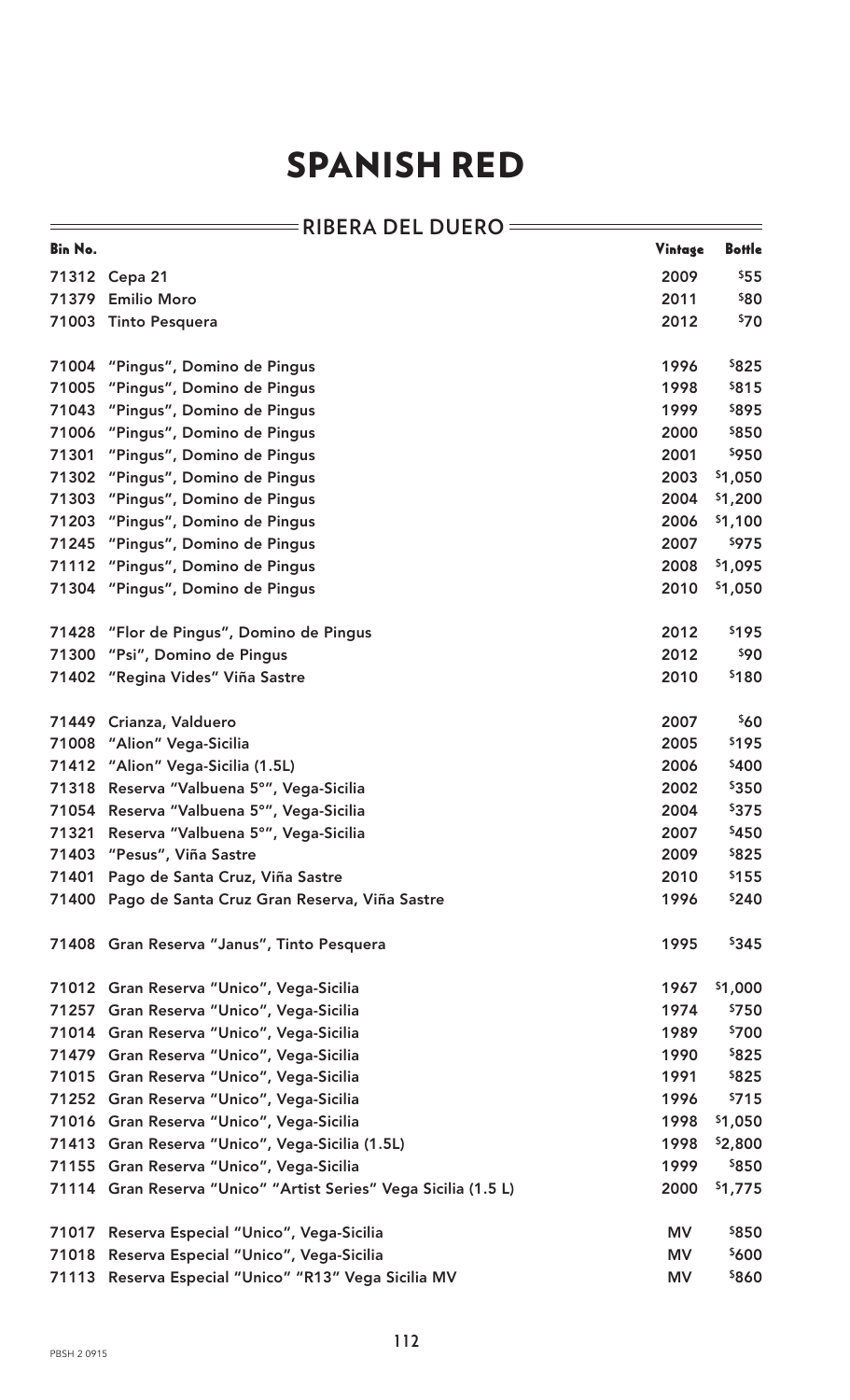|         | <b>OTHER REGIONS =</b>                                   |         |                 |  |  |
|---------|----------------------------------------------------------|---------|-----------------|--|--|
| Bin No. |                                                          | Vintage | <b>Bottle</b>   |  |  |
| 72905   | Bierzo "Moncerbal", Descendientes de J. Palacios         | 2006    | \$200           |  |  |
| 72906   | Bierzo "San Martin", Descendientes de J. Palacios        | 2006    | \$175           |  |  |
| 72981   | Bierzo "Villa de Corullón", Descendientes de J. Palacios | 2006    | \$98            |  |  |
|         |                                                          |         |                 |  |  |
|         | 72113 Jumilla "El Nido", Bodegas El Nido                 | 2008    | \$325           |  |  |
|         | 72499 Jumilla "Clio", Bodegas El Nido                    | 2011    | \$135           |  |  |
| 72595   | Campo de Borja Garnacha "Aquilon", Alto Moncayo          | 2005    | \$310           |  |  |
| 72591   | Campo de Borja Garnacha "Veraton", Alto Moncayo          | 2012    | 570             |  |  |
| 72368   | Manchuela, Finca Sandoval                                | 2004    | \$95            |  |  |
| 72055   | Manchuela Crianza, El Vinculo                            | 2005    | \$65            |  |  |
| 72916   | <b>Penedes Monastrell, Sicus</b>                         | 2012    | \$90            |  |  |
| 72129   | Ribeira Sacra "Lalama", Dominio do Bibei                 | 2009    | <sup>\$70</sup> |  |  |
|         |                                                          |         |                 |  |  |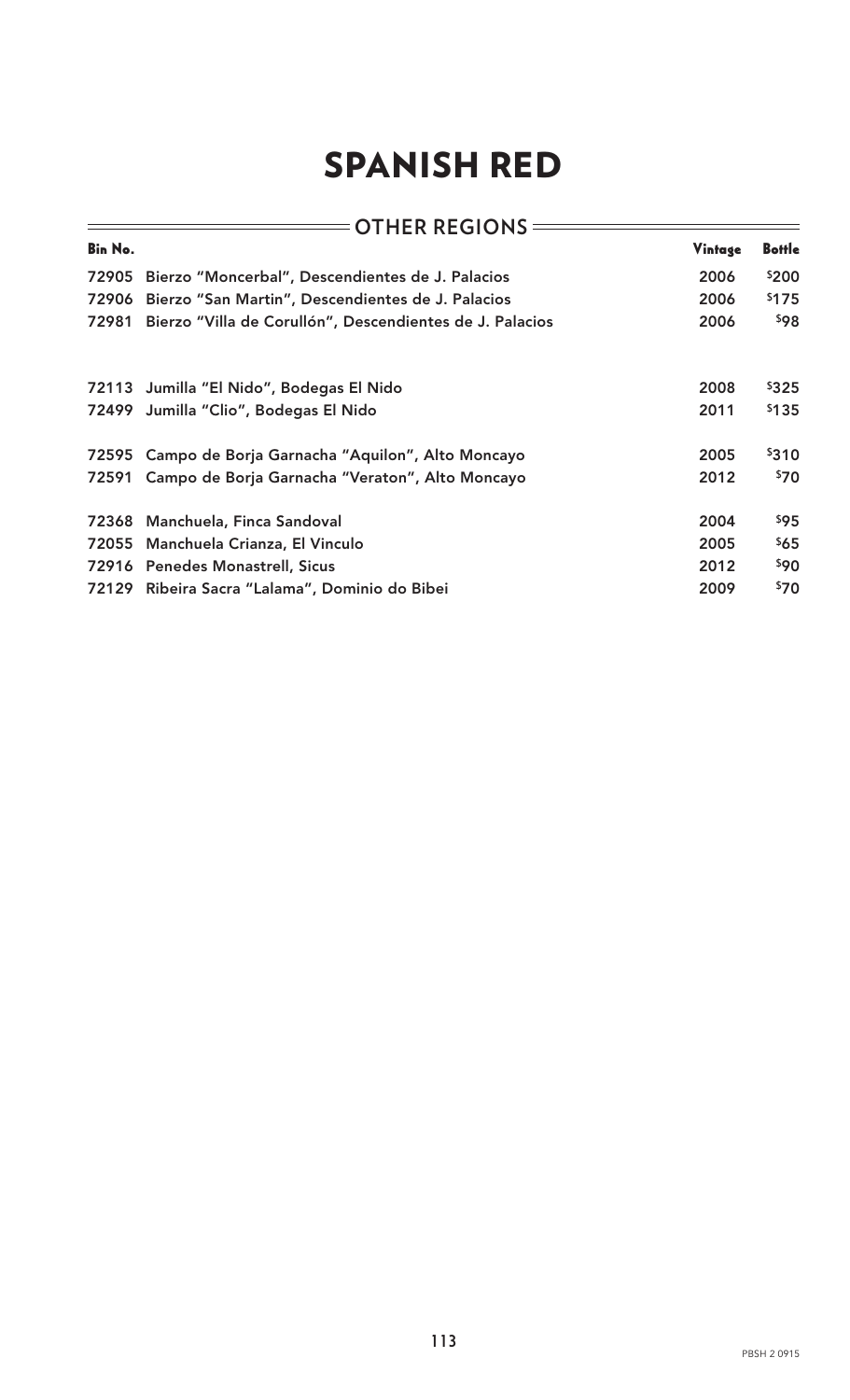| <b>Bin No.</b> | <b>CASTILLA Y LEON</b>                        | Vintage | <b>Bottle</b> |
|----------------|-----------------------------------------------|---------|---------------|
| 72112          | "Vendimia Selecciónada", Bodegas Mauro        | 2004    | \$215         |
|                | 72597 "Terreus", Bodegas Mauro                | 2004    | \$390         |
|                | <b>PRIORAT</b>                                |         |               |
| 71588          | "Clos Erasmus", Daphne Glorian                | 2002    | \$295         |
| 71582          | "Clos Erasmus", Daphne Glorian                | 2008    | \$300         |
| 71885          | <b>Clos Mogador</b>                           | 2007    | \$195         |
|                | 71567 "Manyetes", Clos Mogador                | 2009    | \$165         |
|                | 71932 "Serras del Priorat", Clos Figueres     | 2008    | \$55          |
|                | 71503 "Font de la Figuera", Clos Figueres     | 2007    | \$105         |
|                | 71516 Clos Figueres                           | 2004    | \$175         |
|                | 71544 "Les Terrasses", Alvaro Palacios (1.5L) | 2009    | \$295         |
| 71931          | "Les Terrasses", Alvaro Palacios              | 2010    | \$85          |
| 71591          | "Finca Dofi", Alvaro Palacios (1.5L)          | 1995    | \$570         |
| 71812          | "Finca Dofi", Alvaro Palacios                 | 2007    | \$175         |
| 71510          | "Finca Dofi", Alvaro Palacios                 | 2010    | \$160         |
| 71593          | "L'Ermita", Alvaro Palacios                   | 1997    | \$440         |
| 71967          | "L'Ermita", Alvaro Palacios                   | 1998    | \$480         |
| 71584          | "L'Ermita", Alvaro Palacios                   | 1999    | \$465         |
|                | 71994 "L'Ermita", Alvaro Palacios             | 2002    | \$600         |
| 71995          | "L'Ermita", Alvaro Palacios                   | 2003    | \$750         |
| 71521          | "L'Ermita", Alvaro Palacios                   | 2004    | \$900         |
|                | 71996 "L'Ermita", Alvaro Palacios             | 2005    | \$975         |
| 71997          | "L'Ermita", Alvaro Palacios                   | 2006    | \$950         |
|                | 71670 "L'Ermita", Alvaro Palacios             | 2007    | \$960         |
| 71549          | "Fra Fulco", Celler Alcover Jofre             | 2000    | \$135         |
| 71974          | "La Planeta", Pasanau                         | 2006    | \$105         |
| 71595          | "Melis", Melis                                | 2004    | \$210         |
| 71968          | "Miserere", Costers del Siurana               | 2003    | \$120         |
|                | 71596 "Vall Llach", Celler Vall Llach         | 2002    | \$210         |
|                | 71597 "Vall Llach", Celler Vall Llach         | 2003    | \$185         |
|                | <b>MONTSANT</b>                               |         |               |
|                | 71604 "Altaroses", Joan d'Anguera             | 2012    | \$55          |
| 71920          | "Espectacle del Montsant", Espectacle         | 2006    | \$270         |
|                | 71527 "Laurona", Celler Laurona               | 2004    | \$65          |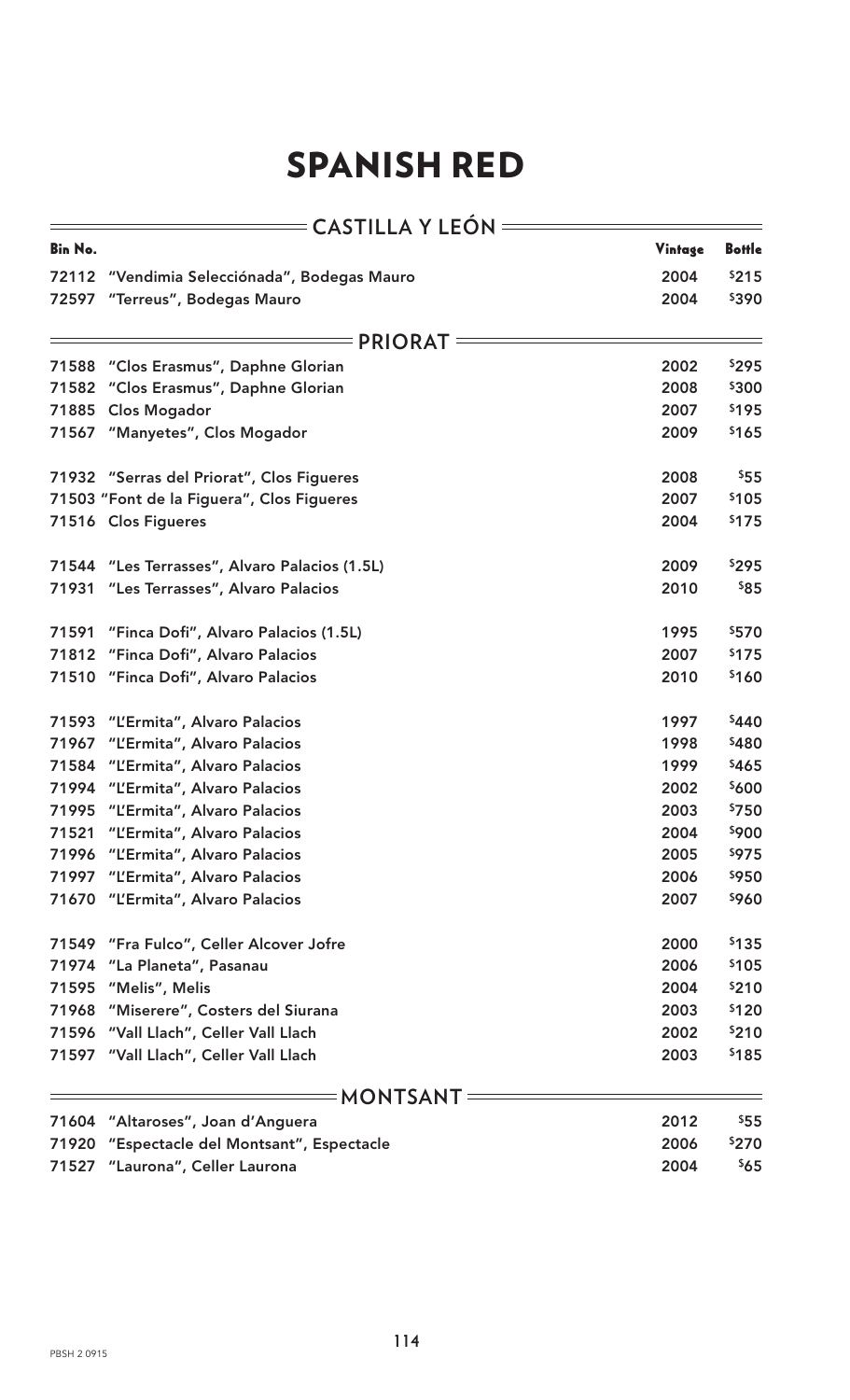|         | <b>MOURVEDRE=</b>                                                                          |                       |         |               |
|---------|--------------------------------------------------------------------------------------------|-----------------------|---------|---------------|
| Bin No. |                                                                                            | Region                | Vintage | <b>Bottle</b> |
| 76565   | Hewitson "Old Garden"                                                                      | <b>Barossa Valley</b> | 2010    | \$185         |
| 46501   | <b>Torbreck "The Pict" Mataro</b>                                                          | <b>Barossa Valley</b> | 2007    | \$300         |
| 76569   | Yangarra Estate Vineyard                                                                   | <b>McLaren Vale</b>   | 2013    | \$65          |
|         | <b>NERLOTE</b> =                                                                           |                       |         |               |
| 76577   | Hickinbotham "Clarendon Vineyard" "The Revivalist"                                         | <b>McLaren Vale</b>   | 2012    | \$150         |
| 76509   | Mollydooker Wines "The Scooter"                                                            | South Australia       | 2010    | \$55          |
|         | = PROPRIETARY BLENDS                                                                       |                       |         |               |
| 76582   | Colonial Estate "Émigré" Shiraz/Grenache/Mourvédre                                         | <b>Barossa Valley</b> | 2004    | \$235         |
| 76518   | Colonial Estate "Émigre" (1.5L)                                                            | <b>Barossa Valley</b> | 2004    | \$450         |
| 75753   | Colonial Estate "Exile" Shiraz/Mourvédre                                                   | <b>Barossa Valley</b> | 2004    | \$475         |
| 76519   | <b>Colonial Estate "Exile" (1.5L)</b>                                                      | <b>Barossa Valley</b> | 2004    | \$800         |
| 76505   | Duval "Plexus" Grenache/Shiraz/Mourvèdre                                                   | <b>Barossa</b>        | 2011    | \$100         |
| 76522   | <b>Gemtree Vineyards "Tatty Road"</b>                                                      | <b>McLaren Vale</b>   | 2007    | \$50          |
| 76523   | Henschke "Abbotts Prayer" "Lenswood Vineyard"<br>Merlot/Cabernet Sauvignon                 | <b>Adelaide Hills</b> | 1997    | \$225         |
| 76524   | Henschke "Abbotts Prayer" "Lenswood Vineyard"<br>Merlot/Cabernet Sauvignon/ Cabernet Franc | <b>Adelaide Hills</b> | 1998    | \$250         |
| 76525   | Henschke "Cyril Henschke"<br>Cabernet Sauvignon/ Merlot/ Cabernet Franc                    | <b>Eden Valley</b>    | 1996    | \$260         |
| 76526   | Henschke "Cyril Henschke"<br><b>Cabernet Sauvignon/ Merlot/ Cabernet Franc</b>             | <b>Eden Valley</b>    | 1997    | \$300         |
| 76801   | Henschke "Euphonium" "Keyneton Estate"<br>Shiraz/Cabernet Sauvignon/Merlot                 | <b>Eden Valley</b>    | 2010    | \$115         |
| 76529   | <b>Hewitson "Miss Harry"</b>                                                               | <b>Barossa Valley</b> | 2012    | \$60          |
| 76530   | Mollydooker Wines "Enchanted Path"                                                         |                       |         |               |
|         | Shiraz/Cabernet Sauvignon                                                                  | <b>McLaren Vale</b>   | 2009    | \$190         |
| 76531   | <b>Mount Mary Vineyards "Quintet"</b>                                                      | <b>Yarra Valley</b>   | 1998    | \$330         |
| 76532   | <b>Mount Mary Vineyards "Quintet"</b>                                                      | <b>Yarra Valley</b>   | 1999    | \$300         |
| 76533   | <b>Mount Mary Vineyards "Quintet"</b>                                                      | <b>Yarra Valley</b>   | 2000    | \$330         |
| 76534   | <b>Mount Mary Vineyards "Quintet"</b>                                                      | <b>Yarra Valley</b>   | 2001    | \$300         |
| 76597   | Noon Winery "Eclipse" Grenache/Shiraz                                                      | South Australia       | 2008    | \$160         |
| 76561   | Ochota Barrels "Green Room" Grenache/Syrah                                                 | <b>McLaren Vale</b>   | 2012    | \$100         |
| 76502   | Penfolds "Bin 389" Cabernet Sauvignon/Shiraz (1.5 L)                                       | South Australia       | 2010    | \$295         |
| 76520   | Penfolds "Bin 389" Cabernet Sauvignon/Shiraz                                               | South Australia       | 2011    | \$135         |
| 76400   | Yalumba "The Signature" Cabernet Sauvignon/Shiraz                                          | <b>Barossa</b>        | 2002    | \$150         |
| 76567   | Yalumba "The Signature" Cabernet Sauvignon/Shiraz                                          | <b>Barossa</b>        | 2003    | \$107         |
| 76401   | Yalumba "The Signature" Cabernet Sauvignon/Shiraz                                          | <b>Barossa</b>        | 2004    | \$115         |
| 76570   | Yangarra Estate Vineyard Grenache/Shiraz/Mourvèdre                                         | <b>McLaren Vale</b>   | 2013    | \$60          |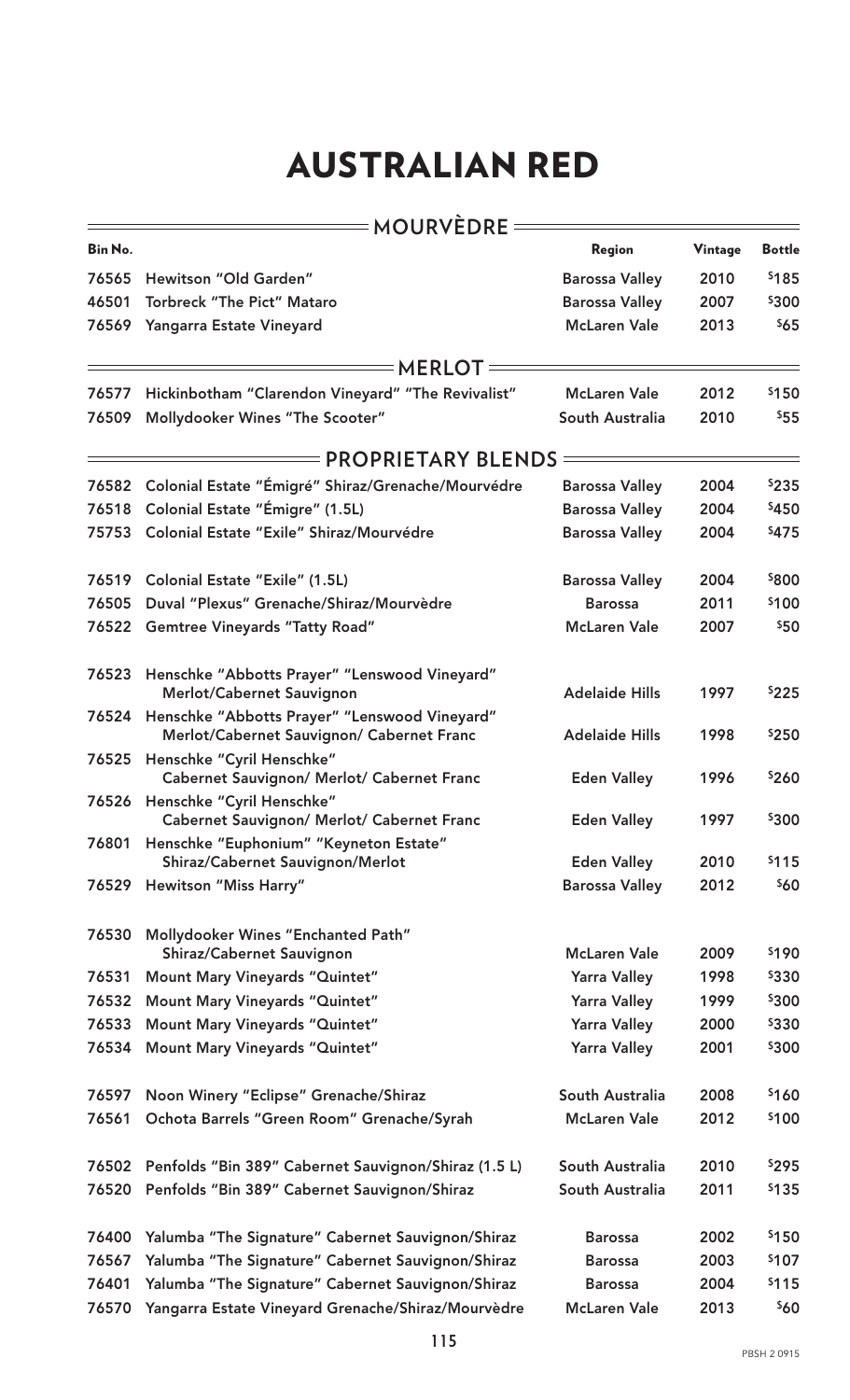| <b>GRENACHE</b> |                                                       |                       |         |               |
|-----------------|-------------------------------------------------------|-----------------------|---------|---------------|
| Bin No.         |                                                       | Region                | Vintage | <b>Bottle</b> |
| 76538           | <b>Burge Family "Garnacha"</b>                        | <b>Barossa Valley</b> | 2003    | \$85          |
| 76778           | <b>Greenock Creek "Cornerstone"</b>                   | <b>Barossa Valley</b> | 2005    | \$145         |
| 76544           | Kaesler "The Fave"                                    | <b>Barossa Valley</b> | 2004    | \$110         |
| 76521           | Ochota Barrels "Fugazi Vineyard" "Onka Blewitt Ridge" | McLaren Vale          | 2013    | \$135         |
| 76546           | Rusden "Christine's Vineyard"                         | <b>Barossa Valley</b> | 2004    | \$150         |
|                 | 76592 Schild Estate "Edgar Schild" "Reserve"          | <b>Barossa Valley</b> | 2012    | \$125         |
| 75691           | <b>Shadow Chaser</b>                                  | McLaren Vale          | 2012    | \$40          |
| 49771           | <b>Torbreck Vintners "Les Amis"</b>                   | <b>Barossa Valley</b> | 2009    | \$300         |
|                 | 76562 Turkey Flat Vineyards                           | <b>Barossa Valley</b> | 2010    | \$55          |
|                 | 76564 Yalumba "Old Bush Vine"                         | <b>Barossa</b>        | 2013    | \$55          |
|                 | 76568 Yalumba "The Tri-Centenary"                     | <b>Barossa Valley</b> | 2008    | \$105         |
| 76571           | Yangarra Estate Vineyard                              | <b>McLaren Vale</b>   | 2013    | \$65          |
|                 | 76572 Yangarra Estate Vineyard "High Sands"           | <b>McLaren Vale</b>   | 2012    | \$175         |

| <b>CABERNET SAUVIGNON</b> |                                             |                           |      |       |
|---------------------------|---------------------------------------------|---------------------------|------|-------|
| 76014                     | <b>Cape Mentelle</b>                        | <b>Margaret River</b>     | 2012 | \$155 |
| 31744                     | <b>Dandelion Vineyards</b>                  | <b>Fleurieu Peninsula</b> | 2009 | 572   |
| 76270                     | Elderton                                    | <b>Barossa Valley</b>     | 2012 | \$65  |
| 76393                     | <b>Gralyn Estate</b>                        | <b>Maragaret River</b>    | 2001 | \$195 |
| 76051                     | <b>Greenock Creek</b>                       | <b>Barossa Valley</b>     | 2001 | \$165 |
| 76017                     | Henschke "Cyril Henschke"                   | <b>Eden Valley</b>        | 2001 | \$220 |
| 76416                     | Hickinbotham "Clarendon Vineyard" "Trueman" | <b>McLaren Vale</b>       | 2012 | \$150 |
| 76499                     | Mollydooker Wines "Maitre D"                | South Australia           | 2013 | \$60  |
| 76587                     | Mollydooker Wines "Gigglepot"               | <b>McLare Vale</b>        | 2013 | \$105 |
| 76404                     | <b>Moss Wood "Moss Wood Vineyard"</b>       | <b>Margaret River</b>     | 2008 | \$100 |
| 76431                     | Noon Winery "Reserve"                       | South Australia           | 2009 | \$210 |
| 76257                     | Penfolds "Kalimna Block 42"                 | <b>Barossa</b>            | 1996 | \$300 |
| 76452                     | Penfolds "Bin 169"                          | Coonawarra                | 2009 | \$475 |
| 76210                     | Penfolds "Bin 707" (1.5L)                   | South Australia           | 1998 | \$750 |
| 76217                     | Penfolds "Bin 707" (1.5L)                   | South Australia           | 1999 | \$750 |
| 76111                     | Penfolds "Bin 707"                          | South Australia           | 2010 | \$595 |
| 76398                     | <b>Penley Estate "Phoenix"</b>              | Coonawarra                | 2009 | \$48  |
| 76019                     | <b>Penley Estate "Reserve"</b>              | Coonawarra                | 2010 | \$120 |
| 76021                     | Rusden "Boundaries"                         | <b>Barossa Valley</b>     | 2003 | \$165 |
| 76023                     | <b>Troll Creek</b>                          | <b>Barossa Valley</b>     | 2002 | \$115 |
| 76202                     | Vasse Felix "Heytesbury"                    | <b>Margaret River</b>     | 2011 | \$165 |

 **PINOT NOIR**  Bindi "Composition" Victoria 2006 \$99 Dalrymple Vineyards Tasmania 2011 \$85 76547 Dalrymple Vineyards "Bicheno" "Single Site" Tasmania 2012 <sup>\$120</sup> Dalrymple Vineyards "Coal River Valley" "Single Site" Tasmania 2012 \$120 76549 Dalrymple Vineyards "Cottage Block" "Estate" "Pipers River" Tasmania 2012 \$115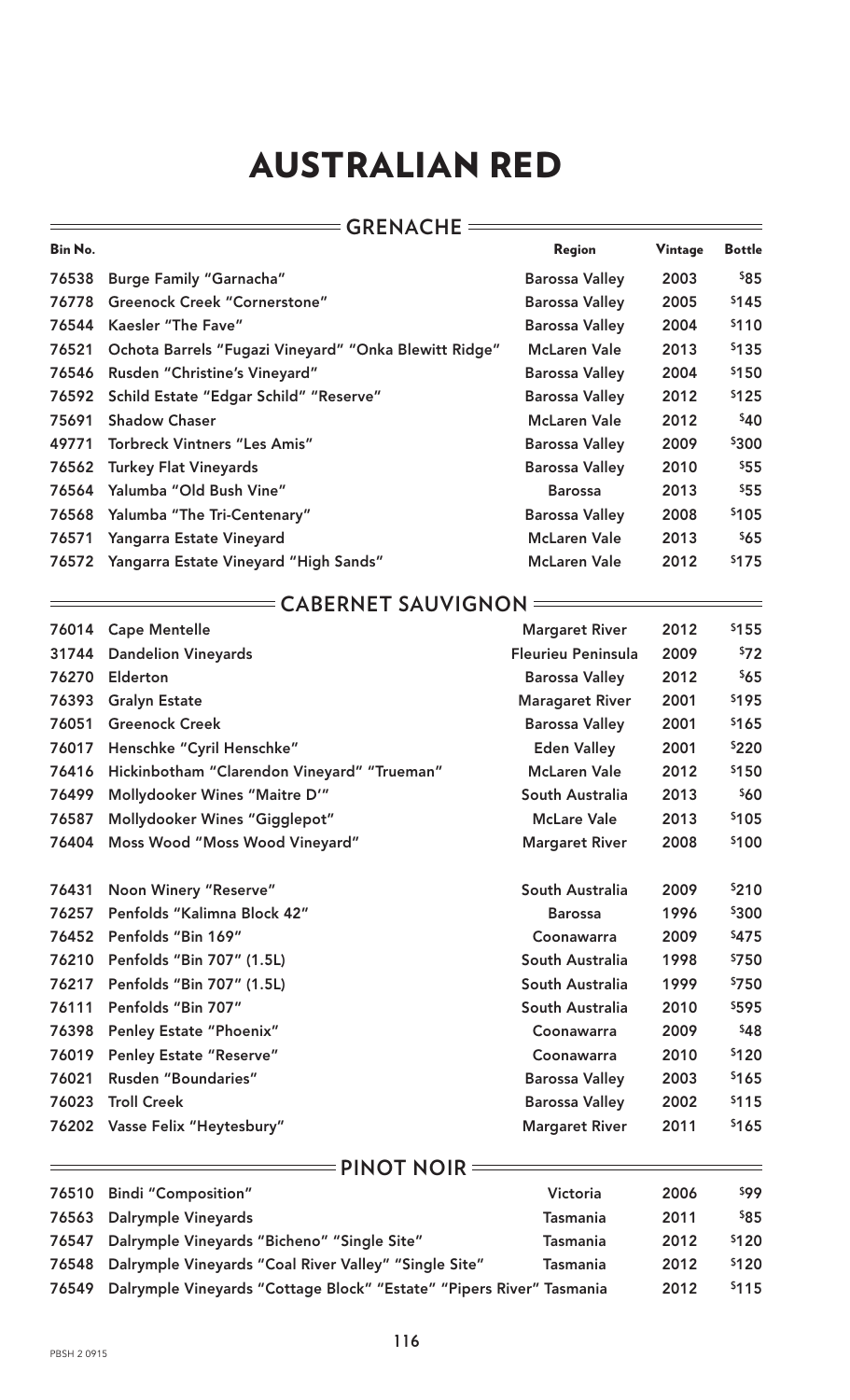#### **SHIRAZ**

 $\frac{1}{2}$  and  $\frac{1}{2}$  and  $\frac{1}{2}$  and  $\frac{1}{2}$  and  $\frac{1}{2}$  and  $\frac{1}{2}$ 

| Bin No. |                                                 | Region                | Vintage | <b>Bottle</b> |
|---------|-------------------------------------------------|-----------------------|---------|---------------|
| 75651   | <b>Barossa Old Vine Company</b>                 | <b>Barossa Valley</b> | 2001    | \$195         |
| 75122   | Barossa Valley Estate "E&E Black Pepper"        | <b>Barossa Valley</b> | 2003    | \$240         |
| 75080   | <b>Burge Family "Draycott"</b>                  | <b>Barossa Valley</b> | 2003    | \$130         |
|         |                                                 |                       |         |               |
| 75999   | <b>Chris Ringland</b>                           | <b>Barossa Ranges</b> | 2000    | 9999          |
| 75198   | <b>Chris Ringland</b>                           | <b>Barossa Ranges</b> | 2003    | \$1,500       |
|         |                                                 |                       |         |               |
| 75201   | d'Arenberg "Laughing Magpie"                    | <b>McLaren Vale</b>   | 2009    | \$80          |
| 75202   | d'Arenberg "The Dead Arm"                       | <b>McLaren Vale</b>   | 2009    | \$140         |
|         |                                                 |                       |         |               |
| 75204   | Dutschke Wines "Single Barrel"                  | <b>Barossa Valley</b> | 2001    | \$225         |
| 75862   | <b>Elderton</b>                                 | <b>Barossa Valley</b> | 2012    | \$62          |
| 75827   | Elderton "Command"                              | <b>Barossa Valley</b> | 2009    | \$215         |
|         |                                                 |                       |         |               |
| 75206   | Gibson                                          | <b>Barossa Valley</b> | 2003    | \$105         |
| 75207   | <b>Gibson Old Vine</b>                          | <b>Barossa Valley</b> | 2002    | \$195         |
| 75209   | Glaetzer                                        | <b>Barossa Valley</b> | 2004    | \$130         |
| 75001   | Glaetzer "Amon-Ra"                              | <b>Barossa Valley</b> | 2012    | \$205         |
| 75915   | <b>Glaetzer "Wallace"</b>                       | <b>Barossa Valley</b> | 2010    | 575           |
| 75226   | <b>Glaymond Wines "The Distance"</b>            | <b>Barossa Valley</b> | 2003    | \$115         |
| 76657   | <b>Glaymond Wines "Landrace"</b>                | <b>Barossa Valley</b> | 2003    | \$125         |
|         |                                                 |                       |         |               |
| 75210   | <b>Greenock Creek "Alices"</b>                  | <b>Barossa Valley</b> | 2004    | \$155         |
| 75211   | <b>Greenock Creek "Apricot Block"</b>           | <b>Barossa Valley</b> | 2004    | \$155         |
| 75961   | Greenock Creek "Roennfeldt Road"                | <b>Barossa Valley</b> | 1999    | \$700         |
|         | 75213 Greenock Creek "Seven Acre"               | <b>Barossa Valley</b> | 2004    | \$185         |
|         |                                                 |                       |         |               |
| 75215   | Hazyblur                                        | <b>Barossa Valley</b> | 2003    | \$165         |
| 75217   | Heathcote "II"                                  | Heathcote             | 2004    | \$110         |
| 75052   | Henschke "Hill of Grace"                        | <b>Eden Valley</b>    | 1999    | \$825         |
| 75909   | Henschke "Hill of Grace"                        | <b>Eden Valley</b>    | 2002    | \$1,250       |
| 75051   | Henschke "Hill of Grace"                        | <b>Eden Valley</b>    | 2004    | \$900         |
| 75910   | Henschke "Hill of Grace"                        | <b>Eden Valley</b>    | 2003    | \$1,100       |
| 75911   | Henschke "Hill of Grace"                        | <b>Eden Valley</b>    | 2008    | \$1,200       |
| 75912   | Henschke "Mount Edelstone"                      | <b>Eden Valley</b>    | 2003    | \$280         |
| 75787   | Henschke "Mount Edelstone"                      | <b>Eden Valley</b>    | 2004    | \$210         |
| 75913   | Henschke "Mount Edelstone"                      | <b>Eden Valley</b>    | 2005    | \$275         |
| 75219   | Henschke "Mount Edelstone" "Keyneton Vineyard"  | <b>Eden Valley</b>    | 1997    | \$325         |
| 75016   | Hewitson "The Mad Hatter"                       | <b>McLaren Vale</b>   | 2012    | \$105         |
| 75923   | Hewitson "The Mother Vine"                      | <b>Barossa Valley</b> | 2012    | \$105         |
| 75932   | Hickinbotham "Clarendon Vineyard" "Brooks Road" | <b>McLaren Vale</b>   | 2012    | \$150         |
|         |                                                 |                       |         |               |
| 75980   | <b>Hobbs</b>                                    | <b>Barossa Ranges</b> | 2004    | \$195         |
| 75536   | Hobbs "Gregor"                                  | <b>Barossa Ranges</b> | 2003    | \$265         |
| 75221   | <b>Hutton Vale Vineyards</b>                    | <b>Eden Valley</b>    | 1999    | \$155         |
|         |                                                 |                       |         |               |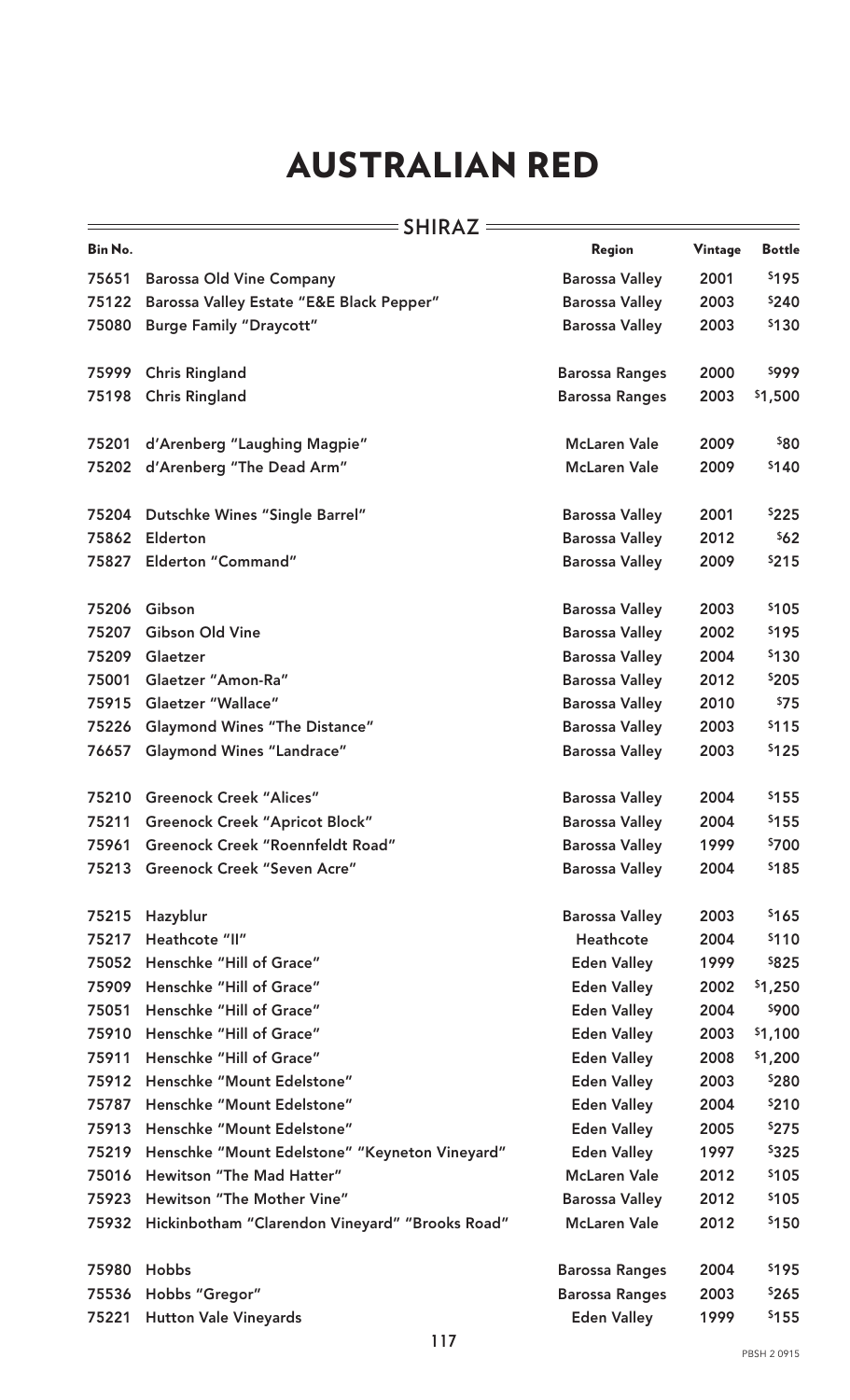#### **SHIRAZ**

 $=$ 

| Bin No. |                                            | Region                | <b>Vintage</b> | <b>Bottle</b> |
|---------|--------------------------------------------|-----------------------|----------------|---------------|
| 75222   | Jasper Hill "Georgia's Paddock"            | Heathcote             | 2005           | \$195         |
| 75903   | Jim Barry "The Armagh"                     | <b>Clare Valley</b>   | 1999           | \$400         |
| 75904   | Jim Barry "The Armagh"                     | <b>Clare Valley</b>   | 2000           | \$395         |
| 76143   | Jim Barry "The Armagh"                     | <b>Clare Valley</b>   | 2001           | \$235         |
| 76486   | Jim Barry "The Armagh"                     | <b>Clare Valley</b>   | 2002           | \$330         |
| 75905   | Jim Barry "The Armagh"                     | <b>Clare Valley</b>   | 2004           | \$380         |
| 75906   | Jim Barry "The Armagh"                     | <b>Clare Valley</b>   | 2005           | \$375         |
| 75907   | Jim Barry "The Armagh"                     | <b>Clare Valley</b>   | 2007           | \$350         |
| 75908   | Jim Barry "The Armagh"                     | <b>Clare Valley</b>   | 2008           | \$350         |
|         |                                            |                       |                |               |
| 75225   | Kaesler "Old Bastard"                      | <b>Barossa</b>        | 2002           | \$255         |
| 75600   | Kaesler "Stonehorse"                       | <b>Barossa Valley</b> | 2008           | \$65          |
| 75227   | Kalleske "Greenock"                        | <b>Barossa Valley</b> | 2004           | \$105         |
| 75427   | Kalleske "Greenock"                        | <b>Barossa Valley</b> | 2005           | \$115         |
| 75995   | Kay Brothers Amery Vineyards "Block 6"     | <b>McLaren Vale</b>   | 2003           | \$185         |
| 75148   | Kay Brothers Amery Vineyards "Block 6"     | <b>McLaren Vale</b>   | 2004           | \$175         |
| 75134   | <b>Kay's Amery Vineyards</b>               | <b>McLaren Vale</b>   | 1999           | \$110         |
| 75228   | Lengs & Cooter "Reserve"                   | <b>McLaren Vale</b>   | 2000           | \$135         |
| 75587   | Mitolo "Savitar"                           | Mc Laren Vale         | 2010           | \$125         |
| 75231   | Mollydooker Wines "Blue Eyed Boy"          | South Australia       | 2013           | \$140         |
| 75551   | Mollydooker Wines "Carnival of Love"       | <b>McLaren Vale</b>   | 2011           | \$180         |
| 48554   | Mollydooker Wines "The Ringmaster General" | <b>McLaren Vale</b>   | 2010           | \$375         |
|         | 75945 Noon Winery "Reserve"                | South Australia       | 2009           | \$210         |
| 75901   | Penfolds "Grange" (1.5L)                   | South Australia       | 1996           | \$1,800       |
| 75982   | Penfolds "Grange" (1.5L)                   | South Australia       | 1997           | \$1,800       |
| 75237   | <b>Penfolds "Grange"</b>                   | South Australia       | 2001           | \$490         |
| 75996   | Penfolds "Grange" (1.5L)                   | South Australia       | 2002           | \$1,800       |
| 75076   | Penfolds "Grange" (1.5L)                   | South Australia       | 2003           | \$1,800       |
| 75875   | <b>Penfolds "Grange"</b>                   | South Australia       | 2004           | \$625         |
| 75553   | Penfolds "Grange" (1.5L)                   | South Australia       | 2004           | \$1,800       |
| 75053   | <b>Penfolds "Grange"</b>                   | South Australia       | 2008           | \$1,050       |
| 75916   | <b>Penfolds "Grange"</b>                   | South Australia       | 2009           | \$1,250       |
| 75100   | Penfolds "RWT"                             | <b>Barossa Valley</b> | 2008           | \$295         |
| 75101   | Penfolds "RWT"                             | <b>Barossa Valley</b> | 2009           | \$295         |
| 75111   | Penfolds "St. Henri"                       | South Australia       | 2009           | \$185         |
| 75102   | Penfolds "St. Henri"                       | South Australia       | 2010           | \$210         |
| 75191   | <b>Poonawatta Estate</b>                   | <b>Eden Valley</b>    | 2003           | \$210         |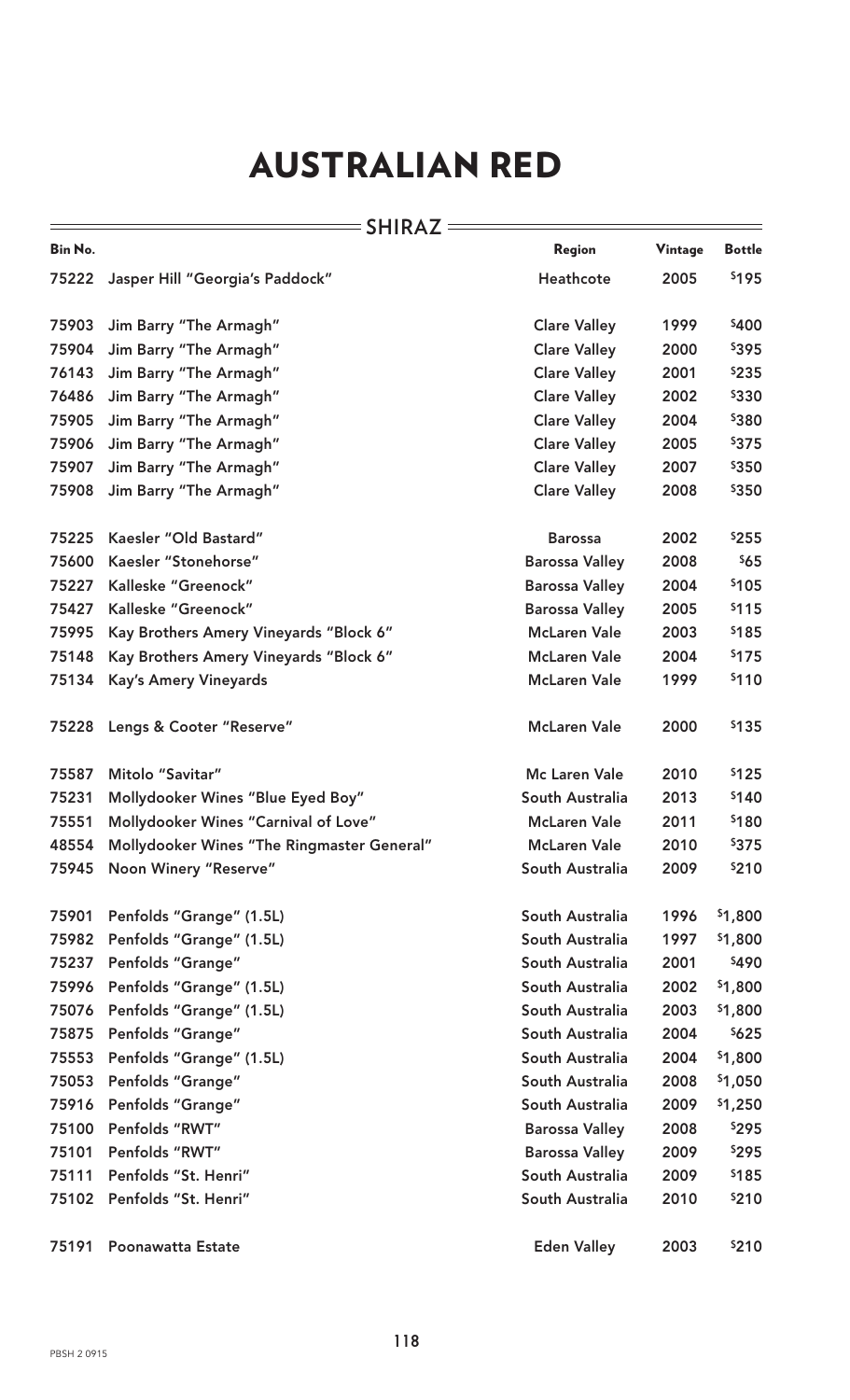#### **SHIRAZ** = THE SHIRAZ

 $\frac{1}{2}$ 

| Bin No. |                                       | Region                | Vintage | <b>Bottle</b> |
|---------|---------------------------------------|-----------------------|---------|---------------|
| 75238   | <b>Red Edge</b>                       | <b>Heathcote</b>      | 2004    | \$125         |
| 48679   | Sami-Odi "Hoffman Dallwitz" "0.534"   | <b>Barossa</b>        | 2010    | \$450         |
| 48678   | Sami-Odi "Hoffman Dallwitz" "MCMXII"  | <b>Barossa</b>        | 2010    | \$450         |
| 75239   | <b>Sanguine Estate</b>                | <b>Heathcote</b>      | 2003    | \$108         |
| 75921   | Schild Estate "Ben Schild" "Reserve"  | <b>Barossa Valley</b> | 2009    | \$85          |
| 75922   | <b>Schild Estate "Moorooroo"</b>      | <b>Barossa Valley</b> | 2007    | \$180         |
| 75243   | <b>Silesian</b>                       | <b>Barossa Valley</b> | 1999    | \$105         |
| 75244   | <b>Small Gully "G Block"</b>          | <b>Barossa Valley</b> | 2002    | \$120         |
| 75246   | <b>Standish</b>                       | <b>Barossa Valley</b> | 2002    | \$180         |
| 75248   | Torbreck Vintners "Run Rig"           | <b>Barossa Valley</b> | 2002    | \$425         |
| 75249   | <b>Torbreck Vintners "Run Rig"</b>    | <b>Barossa Valley</b> | 2003    | \$420         |
| 75252   | <b>Troll Creek</b>                    | <b>Barossa Valley</b> | 2003    | \$160         |
| 48667   | Two Hands "Ares"                      | <b>Barossa Valley</b> | 2007    | \$275         |
| 75253   | Two Hands "Gnarly Dudes"              | <b>Barossa Valley</b> | 2012    | \$80          |
| 75940   | Two Hands "Angels' Share"             | <b>McLaren Vale</b>   | 2012    | \$75          |
| 75256   | Two Hands "Bella's Garden"            | <b>Barossa Valley</b> | 2011    | \$120         |
| 75257   | <b>Whistling Eagle "Eagles Blood"</b> | Heathcote             | 2004    | \$105         |
| 75025   | <b>Wild Duck Creek "Duck Muck"</b>    | <b>Heathcote</b>      | 2002    | \$495         |
| 75914   | Wirra Wirra "RSW"                     | <b>McLaren Vale</b>   | 2009    | \$110         |
| 75760   | Yalumba "The Octavius"                | <b>Barossa</b>        | 2000    | \$235         |
| 75637   | Yalumba "The Octavius"                | <b>Barossa</b>        | 2002    | \$225         |
| 75157   | Yalumba "The Octavius"                | <b>Barossa</b>        | 2003    | \$230         |
| 75902   | Yalumba "The Octavius"                | <b>Barossa</b>        | 2004    | \$240         |
| 75005   | Yangarra Estate Vineyard "Ironheart"  | <b>McLaren Vale</b>   | 2012    | \$175         |
|         |                                       |                       |         |               |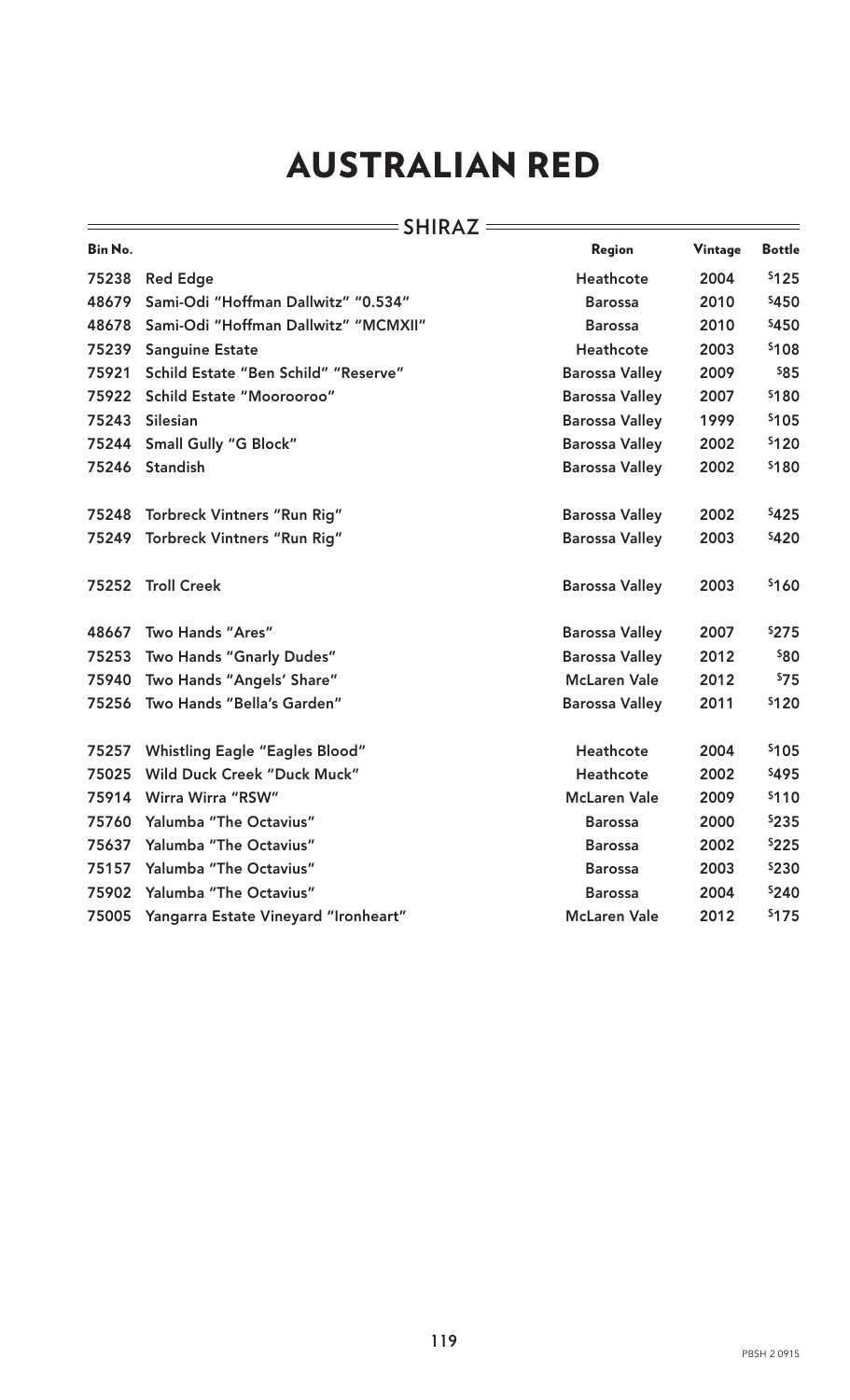## IMPORTED REDS

|         | $=$ AUSTRIA =                                                                       |                            |         |               |
|---------|-------------------------------------------------------------------------------------|----------------------------|---------|---------------|
| Bin No. |                                                                                     | Region                     | Vintage | <b>Bottle</b> |
| 73994   | Blaufrankisch "Johanneshohe", Prieler                                               | <b>Burgenland</b>          | 2008    | \$50          |
|         | $=$ GERMANY =                                                                       |                            |         |               |
| 73986   | <b>Pinot Meunier Trocken, Darting</b>                                               | Pfalz                      | 2009    | \$35          |
| 73985   | <b>Pinot Noir Trocken, Darting</b>                                                  | Pfalz                      | 2009    | \$35          |
|         | <b>=PORTUGAL</b>                                                                    |                            |         |               |
| 73169   | Casa Ferreirinha "Barca-Velha"                                                      | <b>Douro</b>               | 2004    | \$560         |
| 73171   | Casa Ferreirinha "Quinta de Leda"                                                   | <b>Douro</b>               | 2009    | \$180         |
| 73400   | Prats & Symington "Post Scriptum de Chryseia"                                       | <b>Douro</b>               | 2011    | \$55          |
| 73408   | Prats & Symington "Chryseia"                                                        | Douro                      | 2011    | \$135         |
| 73409   | Prats & Symington "Chryseia"                                                        | Douro                      | 2006    | \$145         |
| 73401   | Quinta do Crasto "Reserva" "Vinhas Velhas"                                          | <b>Duoro</b>               | 2011    | \$100         |
| 73403   | Quinto do Crasto "Vinha Maria Teresa"                                               | <b>Douro</b>               | 2011    | \$290         |
| 73402   | Touriga Nacional Quinto do Crasto                                                   | Douro                      | 2011    | \$165         |
| 73113   | Quinta do Vale Meao                                                                 | <b>Douro</b>               | 2007    | \$170         |
|         | <b>MOROCCO</b>                                                                      |                            |         |               |
|         | 73900 Syrocco by Alain Graillot and Thalvin "Zenata"                                | <b>Morocco</b>             | 2010    | \$40          |
|         | $=$ SOUTH AFRICA $\overline{\phantom{a}}$                                           |                            |         |               |
| 74226   | Cabernet Blend Boekenhoutskloof "The Chocolate Block"                               | <b>Western Cape</b>        | 2012    | 575           |
| 74078   | <b>Cabernet Blend Mulderbosch "The Faithful Hound"</b>                              | Stellenbosch               | 2012    | \$45          |
| 74079   | <b>Cabernet Blend De Toren "Fusion V"</b>                                           | Stellenbosch               | 2012    | \$120         |
| 74080   | Merlot Blend De Toren "Z"                                                           | Stellenbosch               | 2010    | \$90          |
| 74208   | <b>Pinot Noir Hamilton Russel Vineyards</b>                                         | Hemel-en-Aarde Valley 2005 |         | \$110         |
| 74209   | <b>Pinot Noir Hamilton Russel Vineyards</b>                                         | Hemel-en-Aarde Valley 2006 |         | \$110         |
| 74210   | <b>Pinot Noir Hamilton Russel Vineyards</b>                                         | Hemel-en-Aarde Valley 2007 |         | \$110         |
| 74211   | <b>Pinot Noir Hamilton Russel Vineyards</b>                                         | Hemel-en-Aarde Valley 2008 |         | \$110         |
| 74212   | <b>Pinot Noir Hamilton Russel Vineyards</b>                                         | Hemel-en-Aarde Valley 2009 |         | \$110         |
| 74207   | <b>Pinot Noir Hamilton Russell Vineyards</b>                                        | Hemel-en-Aarde Valley 2011 |         | \$88          |
| 10705   | Eben Sadie Family "Columella"                                                       | Swartland                  | 2011    | \$245         |
| 74170   | Cinsault Eben Sadie Family Old Vine Series "Pofadder"                               | Swartland                  | 2011    | \$115         |
| 74168   | Cinsault Eben Sadie Family Old Vine Series "Pofadder"                               | Swartland                  | 2013    | \$105         |
| 74172   | Grenache Eben Sadie Family Old Vine Series "Soldaat"                                | Swartland                  | 2010    | \$126         |
| 10704   | Grenache Eben Sadie Family Old Vine Series "Soldaat"                                | Swartland                  | 2013    | \$120         |
| 74213   | Tinta Barocca Eben Sadie Family Old Vine Series "Treinspoor"Swartland               |                            | 2013    | \$105         |
| 74290   | Syrah Graham Beck "The Ridge"                                                       | Robertson                  | 2008    | \$75          |
| 74081   | Syrah Boekenhoutskloof                                                              | <b>Coastal Region</b>      | 2011    | \$120         |
| 74008   | A.A. Badenhorst Family Wines<br>(Shiraz/Grenache/Cinsault/Tinta Barocca)            | <b>Coastal Region</b>      | 2012    | \$85          |
| 74009   | <b>Warwick "Three Cape Ladies"</b><br>(Pinotage/Syrah/Cabernet Sauvignon/Mourvedre) | <b>Western Cape</b>        | 2011    | \$52          |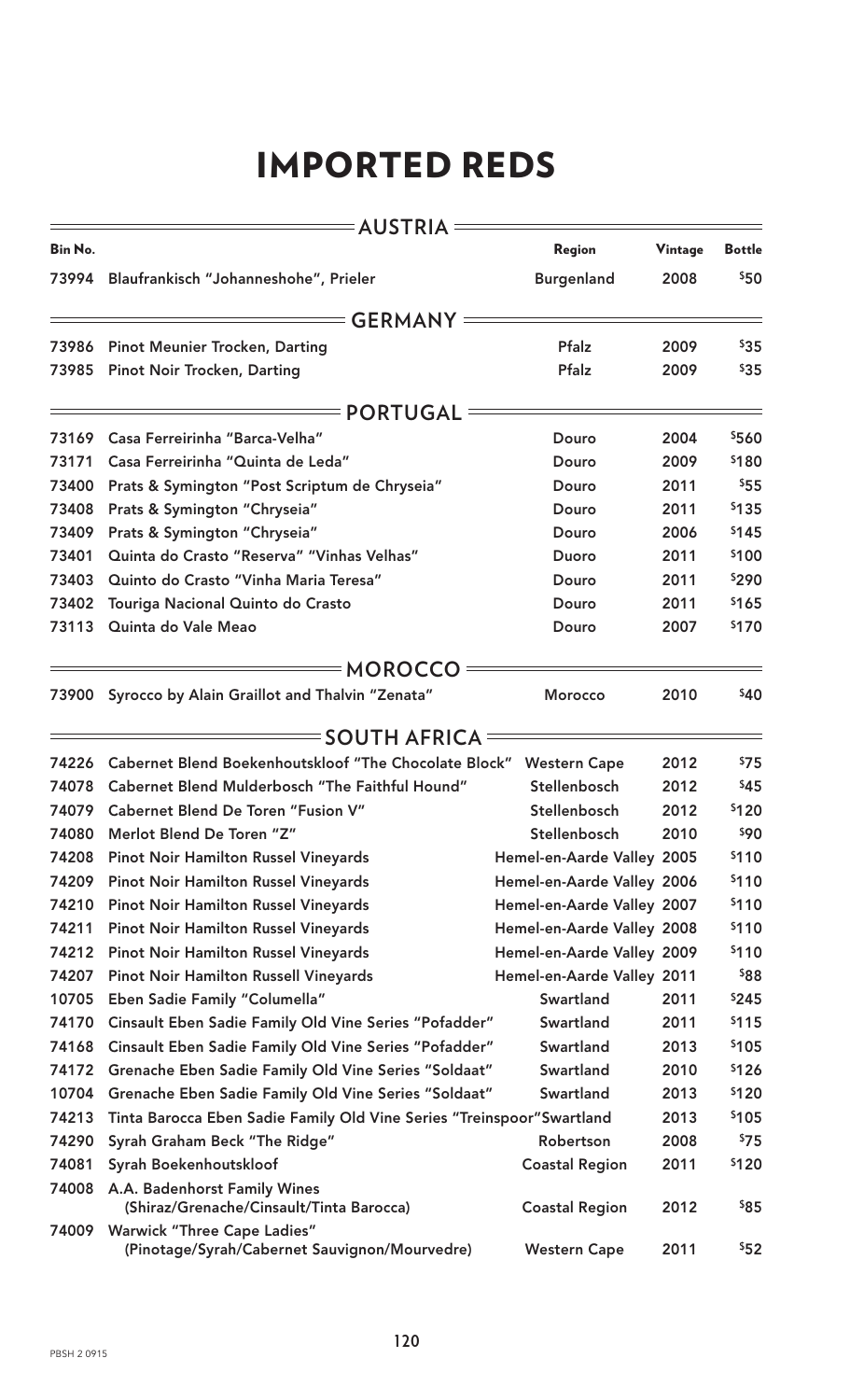# IMPORTED REDS

|         | <b>CHILE</b>                                                 |                         |         |               |
|---------|--------------------------------------------------------------|-------------------------|---------|---------------|
| Bin No. |                                                              | Region                  | Vintage | <b>Bottle</b> |
| 77727   | Cabernet Sauvignon Concha y Toro "Don Melchor"               | <b>Puente Alto</b>      | 2010    | \$240         |
| 77908   | Cabernet Sauvignon Garcia + Schwaderer "Facundo"             | Chile                   | 2010    | \$80          |
| 77089   | Cabernet Blend Casa Lapostolle "Clos Apalta"                 | <b>Rapel Valley</b>     | 2010    | \$190         |
| 77507   | <b>Cabernet Blend Cousiño Macul "Finis Terrae"</b>           | <b>Maipo Valley</b>     | 2010    | \$65          |
| 77013   | <b>Carmenere, Clos Ouvert</b>                                | <b>Cauquenes</b>        | 2011    | \$60          |
| 79903   | <b>Carmenere Montes "Purple Angel"</b>                       | <b>Colchagua Valley</b> | 2012    | \$160         |
| 77549   | Carmenere Blend Neyen "Espiritu de Apalta"                   | Colchagua Valley        | 2010    | \$115         |
| 77005   | Cinsault "Coelemu", Louis-Antoine Luyt                       | <b>Cauquenes</b>        | 2013    | \$50          |
| 77735   | <b>Merlot Montes Alpha</b>                                   | <b>Colchagua Valley</b> | 2009    | \$45          |
| 77907   | Petit Verdot "Toknar", Viña von Siebenthal                   | Panquehe                | 2008    | \$210         |
| 77906   | Pinot Noir, Amayna                                           | Leyda Valley            | 2011    | <b>\$80</b>   |
| 77737   | Syrah Casa Lapostolle "Cuvée Alexandre"<br>"Apalta Vineyard" | <b>Colchagua Valley</b> | 2009    | \$50          |
|         | LEBANON                                                      |                         |         |               |
| 73605   | Château Musar                                                | Vallée de la Békaa      | 1988    | \$525         |
| 73694   | Château Musar                                                | Vallée de la Békaa      | 1989    | \$390         |
| 73618   | Château Musar                                                | Vallée de la Békaa      | 1990    | \$290         |
| 73601   | Château Musar                                                | Vallée de la Békaa      | 1993    | \$240         |
| 73623   | Château Musar                                                | Vallée de la Békaa      | 1995    | \$270         |
| 73609   | Château Musar                                                | Vallée de la Békaa      | 1996    | \$325         |
| 73639   | Château Musar                                                | Vallée de la Békaa      | 1997    | \$145         |
| 73641   | Château Musar                                                | Vallée de la Békaa      | 1998    | \$120         |
| 73608   | <b>Château Musar</b>                                         | Vallée de la Békaa      | 1999    | \$150         |
| 73615   | <b>Château Musar</b>                                         | Vallée de la Békaa      | 2002    | \$100         |
|         | <b>NEW ZEALAND</b> -                                         |                         |         |               |
| 76552   | <b>Pinot Noir Felton Road Wines</b>                          | <b>Central Otago</b>    | 2010    | \$110         |
| 73803   | Pinot Noir Two Paddock Winery                                | <b>Central Otago</b>    | 2011    | \$115         |
| 77098   | Pinot Noir Craggy Range Vineyards "Te Muna Road"             | Martinborough           | 2011    | \$80          |
| 76627   | Merlot/Cabernet/Syrah Unison Selection                       | <b>Gimblett Gravels</b> | 2001    | \$130         |
| 77849   | Syrah Craggy Range Vineyards "Le Sol"                        | <b>Gimblett Gravels</b> | 2007    | \$175         |
|         | <b>GREECE</b>                                                |                         |         |               |
| 73798   | Syrah/Xinomavro "Axia", Alpha Estate                         | Amynteo                 | 2007    | \$45          |
| 73708   | Xinomavro Domaine Karydas                                    | <b>Naoussa</b>          | 2007    | \$60          |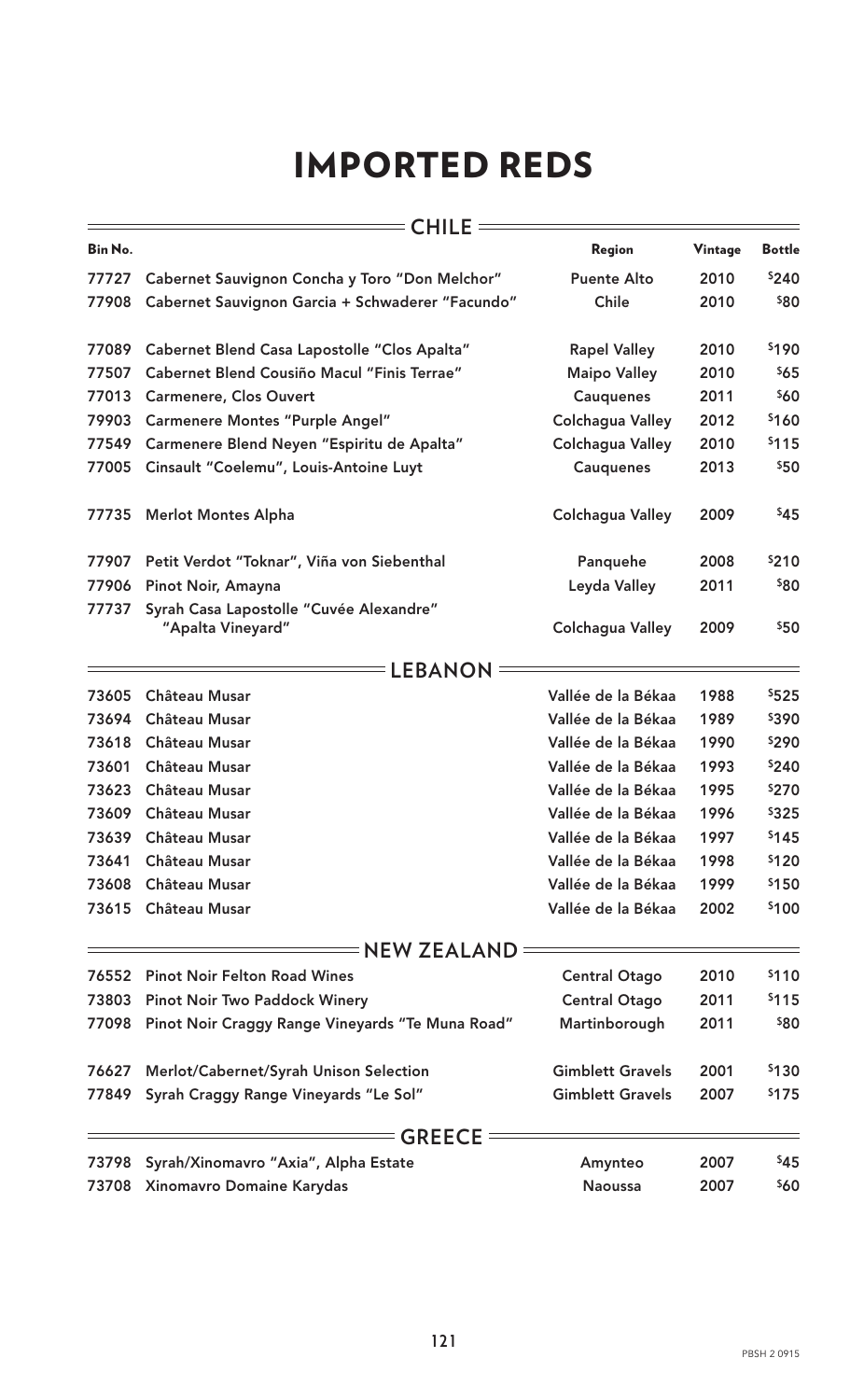# IMPORTED REDS

| Bin No. | <b>ARGENTINA</b>                                                        | Region                  | Vintage | <b>Bottle</b>   |
|---------|-------------------------------------------------------------------------|-------------------------|---------|-----------------|
|         |                                                                         |                         |         |                 |
| 77913   | <b>Cabernet Blend Cheval des Andes</b>                                  | Mendoza                 | 2003    | \$210           |
| 77745   | <b>Cabernet Blend Cheval des Andes (3.0L)</b>                           | <b>Mendoza</b>          | 2004    | \$650           |
| 77914   | <b>Cabernet Blend Cheval des Andes</b>                                  | Mendoza                 | 2007    | \$210           |
| 77724   | <b>Cabernet Blend Cheval des Andes</b>                                  | Mendoza                 | 2009    | \$165           |
| 77373   | Cabernet Blend "Nicolas Catena Zapata",<br><b>Bodegas Catena Zapata</b> | Mendoza                 | 2003    | \$205           |
| 77910   | <b>Malbec Susana Balbo</b>                                              | <b>Mendoza</b>          | 2012    | 575             |
| 78573   | Malbec Bodega Noemía                                                    | <b>Rio Negro Valley</b> | 2001    | \$300           |
| 77752   | Malbec Bramare "Viña Cobos" "Marchiori Vineyard"                        | Mendoza                 | 2007    | \$400           |
| 77002   | <b>Malbec Catena</b>                                                    | Mendoza                 | 2012    | \$60            |
| 77753   | <b>Malbec Catena Alta</b>                                               | Mendoza                 | 2011    | \$130           |
| 78208   | <b>Malbec Luca</b>                                                      | Valle de Uco            | 2012    | \$90            |
| 77759   | Malbec Terrazas de los Andes "Vineyard de Las Compuertas" Mendoza       |                         | 2011    | \$110           |
| 77088   | Malbec Bodegas Weinert "Estrella"                                       | Lujan de Cuyo           | 1977    | \$325           |
| 77060   | Malbec Pascual Toso "Alta Reserve" "Barancas Vineyard"                  | Mendoza                 | 2012    | \$70            |
| 77059   | Malbec Blend Pascual Toso "Finca Pedregal"<br>"Barrancas Vineyard"      | Mendoza                 | 2006    | \$150           |
| 77761   | Malbec Viña Cobos "Marchiori Vineyard"                                  | Mendoza                 | 2004    | \$345           |
| 77436   | Pinot Noir "Barda", Bodega Chacra                                       | Patagonia               | 2013    | \$65            |
| 77912   | Pinot Noir "Barda" "Cincuenta y Cinco", Bodega Chacra                   | Patagonia               | 2012    | \$125           |
| 78904   | Syrah Luca                                                              | Altos de Mendoza        | 2011    | <sup>\$70</sup> |
| 77159   | Syrah Pascual Toso "Alta Reserva" "Barancas Vineyard"                   | Mendoza                 | 2009    | \$70            |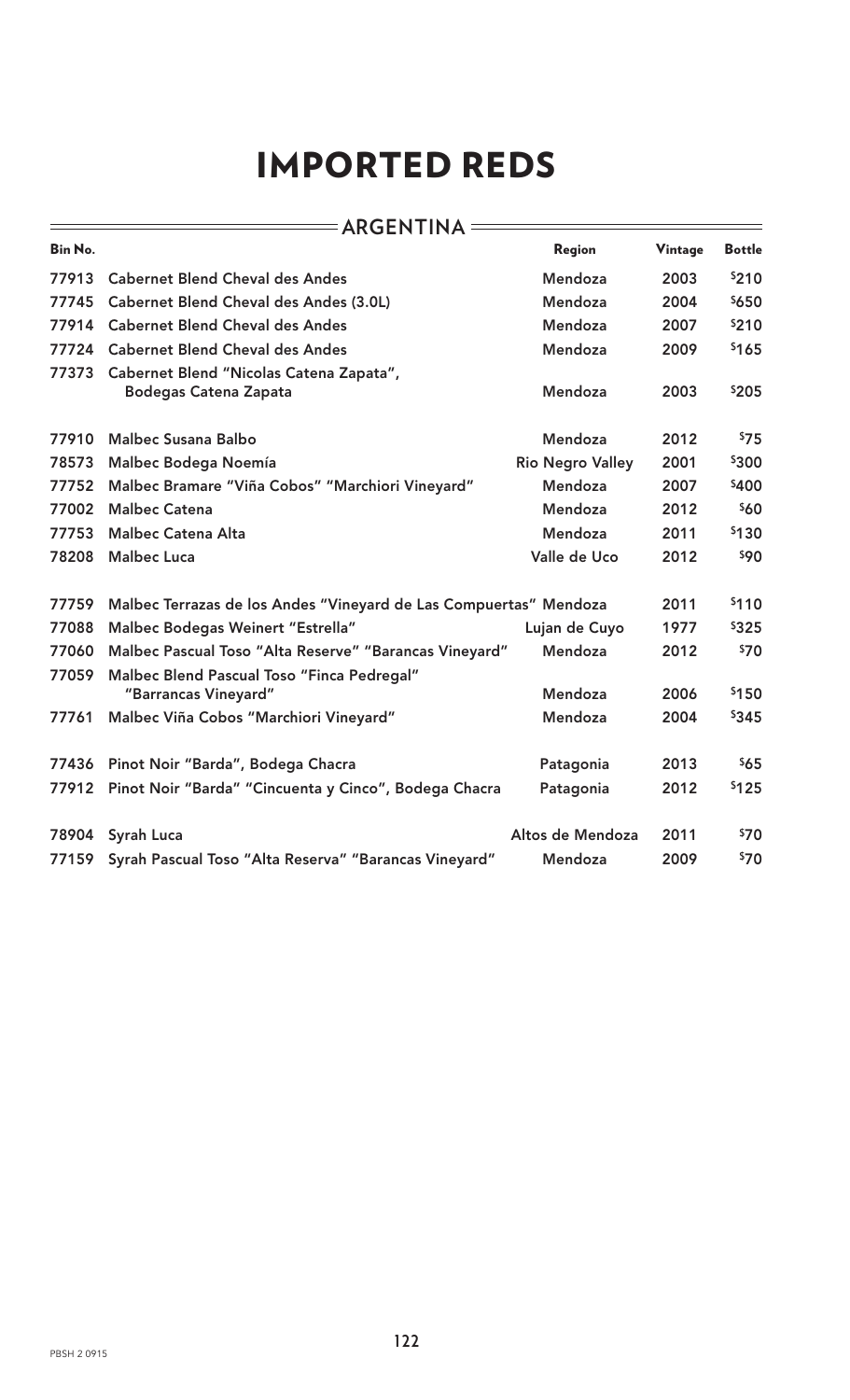# DESSERT WINES

|                | $=$ <code>ALSACE</code> $=$                                         |         |               |
|----------------|---------------------------------------------------------------------|---------|---------------|
| <b>Bin No.</b> |                                                                     | Vintage | <b>Bottle</b> |
| 15990          | Riesling Vendanges Tardive "Clos Ste. Hune" Hors Choix, Trimbach    | 1989    | \$390         |
| 80903          | Gewürztraminer Vendages Tardives                                    |         |               |
|                | Furstentum Grand Cru, Domaine Weinbach (375ml)                      | 2000    | \$105         |
| 80904          | Gewürztraminer Selection De Grains Nobles "Hors Choix", Trimbach    | 2000    | \$450         |
| 85903          | Gewürztraminer Selection de Grains Nobles "Hors Choix", Trimbach    | 2007    | \$495         |
|                | 85412 Pinot Gris Vendanges Tardive Lucien Albrecht (375ml)          | 2007    | \$108         |
| 84679          | <b>Pinot Gris Selection de Grains Nobles, Trimbach</b>              | 2007    | \$125         |
| 85991          | Riesling Vendanges Tardive "Cuvée Frédéric Emile", Trimbach (375ml) | 2001    | \$90          |
|                | $=$ <code>SAUTERNES</code> $=$                                      |         |               |
| 80905          | Château d'Yquem                                                     |         | 1847 \$52,000 |
| 80906          | Château d'Yquem                                                     | 1900    | \$9,900       |
|                |                                                                     |         |               |
| 83237          | Château d'Yquem                                                     | 1975    | \$1,400       |
| 84038          | Château d'Yquem                                                     | 1976    | \$1,300       |
| 80907          | Château d'Yquem                                                     | 1983    | \$865         |
| 80908          | Château d'Yquem (3.0L)                                              | 1983    | \$4,400       |
| 80909          | Château d'Yquem (5.0L)                                              | 1983    | \$6,600       |
| 80910          | Château d'Yquem (5.0L)                                              | 1988    | \$5,500       |
| 80912          | Château d'Yquem                                                     | 1990    | \$750         |
| 85444          | Château d'Yquem (375ml)                                             | 1995    | \$600         |
|                | 80913 Château d'Yquem (375ml)                                       | 1996    | \$400         |
|                | 80914 Château d'Yquem (375ml)                                       | 1999    | \$600         |
|                | 83184 Château d'Yquem (375ml)                                       | 2000    | \$450         |
|                | 80798 Château Gilette "Créme De Téte" (Preignac)                    | 1953    | \$1,055       |
| 85750          | Château Gilette "Créme De Téte" (Preignac)                          | 1961    | \$1,215       |
| 83827          | Château Gilette "Créme De Téte" (Preignac)                          | 1975    | \$450         |
|                | 84212 Château Gilette "Créme De Téte" (Preignac)                    | 1976    | \$560         |
| 84230          | Château Gilette "Créme De Téte" (Preignac)                          | 1981    | \$515         |
| 81237          | Château Gilette "Créme De Téte" (Preignac)                          | 1983    | \$360         |
|                |                                                                     |         |               |
| 85415          | Château Guiraud (375 ml)                                            | 2009    | \$125         |
| 80918          | Château Peyraguey Le Rousset                                        | 1998    | <b>\$60</b>   |
| 83129          | <b>Château Rieussec</b>                                             | 2000    | \$275         |
|                | 80092 Château Suduiraut                                             | 1995    | \$195         |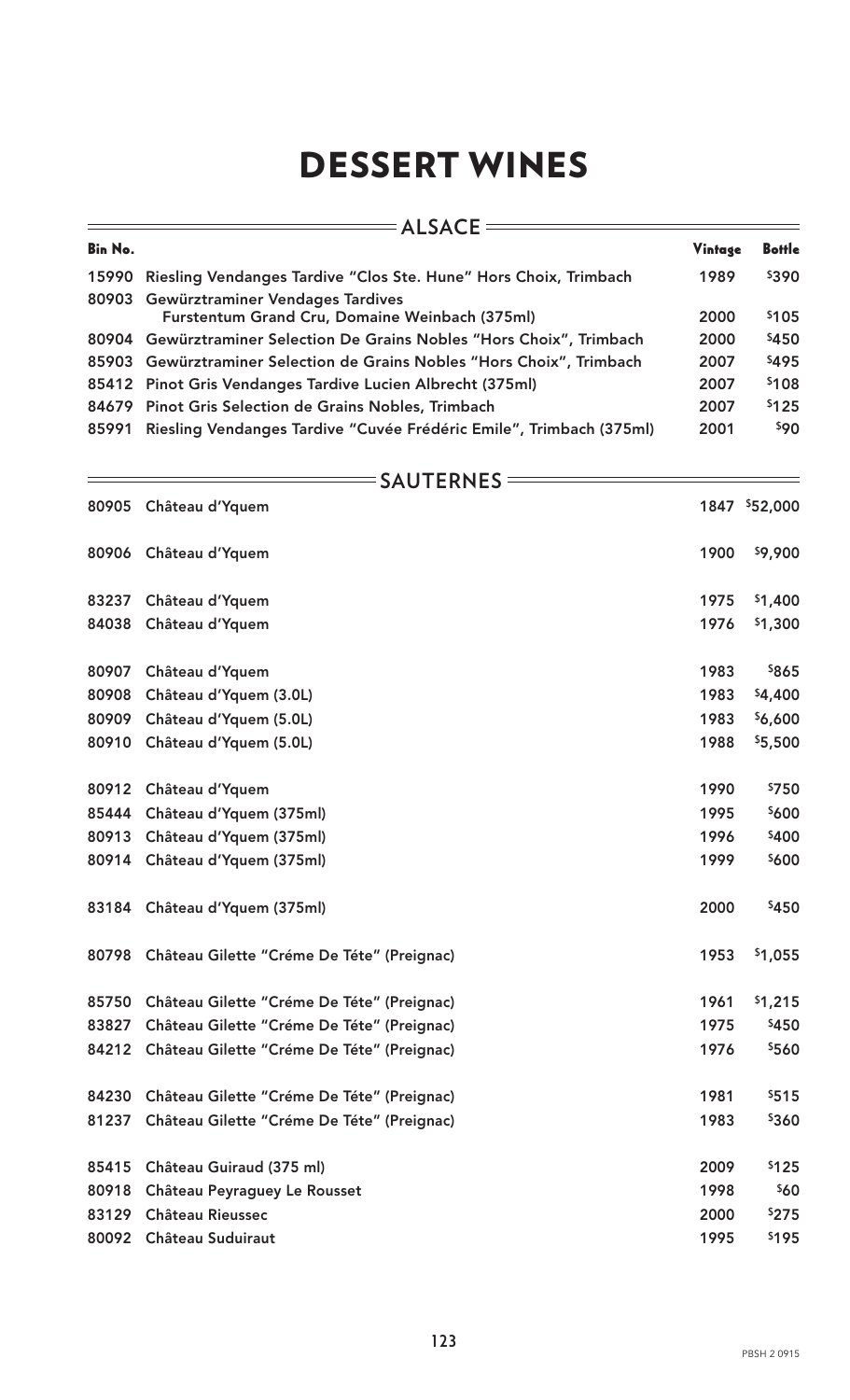### DESSERT WINES

|                | $=$ OTHER FRANCE $=$                                                                             |           |               |
|----------------|--------------------------------------------------------------------------------------------------|-----------|---------------|
| <b>Bin No.</b> |                                                                                                  | Vintage   | <b>Bottle</b> |
| 86598          | Ratafia de Champagne, René Geoffroy                                                              | <b>NV</b> | \$95          |
| 81344          | Condrieu "Ayguets", Yves Cuilleron (500ml)                                                       | 2001      | \$195         |
| 84476          | Condrieu "Cépée Caties" Les Vins de Vienne (500 ml)                                              | 2007      | \$90          |
| 83449          | Hermitage Vin de Paille, Jean-Louis Chave (375ml)                                                | 1996      | \$500         |
| 80597          | Jurançon "La Quintessence", Domaine Bru-Baché                                                    | 2008      | \$105         |
| 85129          | Jurançon "Quintessence du Petit Manseng", Domaine Cauhapé (375ml)                                | 2000      | \$250         |
| 82820          | Jurançon "Noblesse du Temps", Domaine Cauhapé (375ml)                                            | 2007      | \$75          |
| 84714          | Jurançon Jardins de Babylon Didier Dagueneau (500ml)                                             | 2009      | \$405         |
| 80455          | Monbazillac "Cuvèe Madame", Tirecul La Gravière (500ml)                                          | 1997      | \$275         |
| 85947          | Quarts de Chaume "Les Varennes", Domaine Jo Pithon (375ml)                                       | 2004      | \$75          |
| 85941          | Coteaux du Layon Saint Lambert "Les Bonnes Blanches",<br>Domaine Jo Pithon (375ml)               | 2003      | \$75          |
|                | 80529 Vouvray "Cuvée Constance", Domaine Huet (500 ml)                                           | 2009      | \$280         |
|                | 16934 Vouvray Moelleux "Clos de Bourg" Domaine Hüet                                              | 2007      | \$115         |
|                | 16933 Vouvray Moelleux "Le Mont" Domaine Hüet                                                    | 1995      | \$120         |
|                | $=$ GERMANY $=$                                                                                  |           |               |
| 80923          | Riesling Eiswein, Forster Ungeheur, Reichsrat Von Buhl (375ml)                                   | 1998      | \$220         |
| 80924          | Riesling Eiswein, Niersteiner Paterberg, J & H.A. Strub (375ml)                                  | 2004      | \$155         |
| 84344          | Riesling Eiswein, Oberhauser Brücke, Donnhoff (375ml)                                            | 2010      | \$410         |
| 80598          | Riesling Eiswein Ürziger Würzgarten, Joh. Jos. Christoffel Erben (375ml)                         | 2002      | \$750         |
| 80599          | Riesling Beerenauslese, Rüdesheimer Kirchenpfad Leitz (375ml)                                    | 2002      | \$240         |
| 80925          | Rieslaner Beerenauslese, Gimmeldinger Schlössel, Müller-Catoir (375ml)                           | 2005      | \$220         |
| 82959          | Riesling Trockenbeerenauslese, Ürziger Würzgarten,                                               |           |               |
|                | Joh. Jos. Christoffel Erben (375ml)                                                              | 2005      | \$985         |
|                | <b>AUSTRIA:</b>                                                                                  |           |               |
|                | 85902 "Beerenauslese Cuvée", Kracher (375ml)                                                     | 2010      | \$90          |
| 80926          | "Grand Cuvée" Trockenbeerenauslese No. 12<br>"Nouvelle Vague", Kracher (375ml)                   | 1995      | \$265         |
| 80480          | <b>Chardonnay/Welschriesling Trockenbeerenauslese</b><br>No. 4 "Nouvelle Vague", Kracher (375ml) | 1996      | \$145         |
|                | 81877 Welschriesling Trockenbeerenauslese No. 6<br>"Zwischen den Seen", Kracher (375ml)          | 1998      | \$155         |
| 81011          | "Grand Cuvée" Trockenbeerenauslese No. 6<br>"Nouvelle Vague", Kracher (375ml)                    | 1999      | \$165         |
| 82569          | "Grand Cuvée" Trockenbeerenauslese No. 6<br>"Nouvelle Vague", Kracher (1.5L)                     | 2001      | \$900         |
|                | 84957 Furmint Ausbruch "Turner", Heidi Schrock (375ml)                                           | 2005      | \$250         |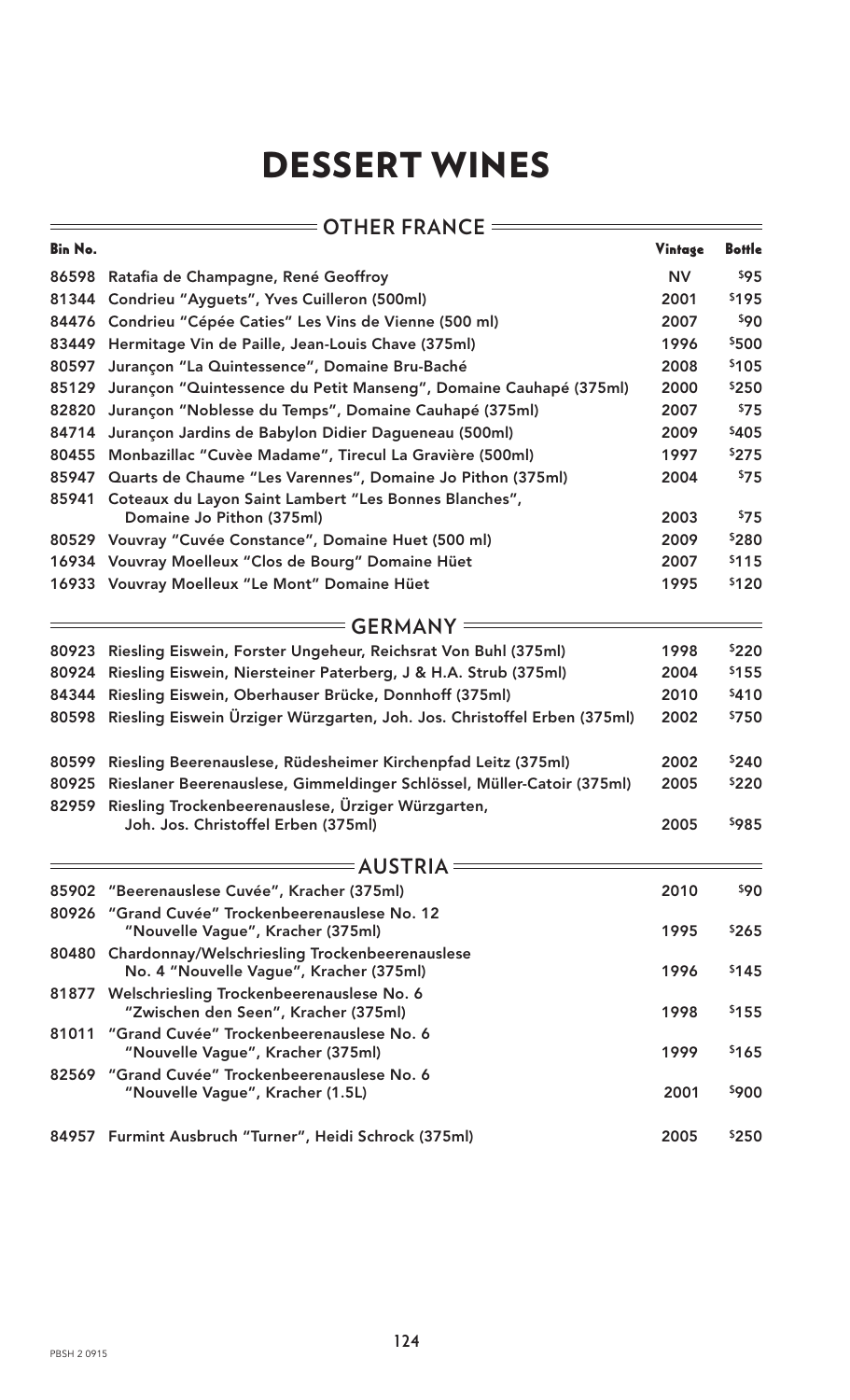# DESSERT WINES

|                | $=$ ITALY =                                                 |           |               |
|----------------|-------------------------------------------------------------|-----------|---------------|
| <b>Bin No.</b> |                                                             | Vintage   | <b>Bottle</b> |
| 80187          | "Arcass" Cascina Chicco (375ml)                             | <b>NV</b> | \$45          |
| 85900          | Barolo Chinato, Marcarini (375 ml)                          | <b>NV</b> | 575           |
| 80931          | Brachetto d'Acqui "Pineto", Marenco                         | 2013      | \$70          |
| 80932          | "Nettare", Dal Forno Romano (375ml)                         | 1997      | \$395         |
| 80008          | Montefalco di Sagrantino Passito, Paolo Bea (375 ml)        | 2003      | \$200         |
| 85164          | Moscato Passito di Pantelleria, Bukkuram (500ml)            | 2003      | \$195         |
| 80004          | "Amabile del Ceré Bandito" Giuseppe Quintarelli             | 2003      | \$880         |
| 80933          | Recioto di Soave, Balestri Valda (375ml)                    | 2001      | 570           |
| 85901          | il Recioto della Valpolicella Classico, Buglioni (375 ml)   | 2008      | \$90          |
| 85920          | Vigne Seré, "30th Anniversary" Dal Forno Romano (1.5 L)     | 2004      | \$3,500       |
|                | <b>=HUNGARY =</b>                                           |           |               |
|                | 80928 Aszu Essencia, Royal Tokaji (500ml)                   | 1995      | \$400         |
|                | 80929 Essencia, Royal Tokaji (500ml)                        | 1993      | \$1,800       |
|                | 80096 Essencia, Royal Tokaji                                | 1999      | \$600         |
|                | = SPAIN                                                     |           |               |
|                | 80477 "Dolc de L'Obac", Costers del Siurana, (500ml)        | 1999      | \$200         |
|                | <b>UNITED STATES</b>                                        |           |               |
| 80011          | Alba Vineyard "Forbidden" (375ml)                           | <b>NV</b> | \$40          |
| 80017          | Beringer "Nightingale" (375ml)                              | <b>NV</b> | \$60          |
| 80934          | Deloach Gewurztraminer "Late Harvest" (375ml)               | 2000      | \$45          |
| 80935          | Darioush "Shahpar" (375ml)                                  | 2003      | \$300         |
| 83522          | Dolce (375ml)                                               | 2003      | \$165         |
| 80023          | Joseph Phelps "Eisrébe" (375ml)                             | <b>NV</b> | \$95          |
|                | 80936 Mer Soleil "Late" (375ml)                             | 2002      | \$75          |
|                |                                                             |           |               |
|                | 80099 Mr. K Chardonnay "Noble Man" "Alban Vineyard" (375ml) | 2006      | \$255         |
|                | 80100 Mr. K Marsanne "Straw Man" "Beckman Vineyard" (375ml) | 2006      | \$255         |
| 80006          | Mr. K Viognier "D.B.S." "Alban Vineyards" (375ml)           | 1999      | \$240         |
|                | 80938 Quady "Essensia" (375ml)                              | 2009      | \$45          |
| 26559          | Roussanne/Grenache Sine Qua Non "Atlantis" (375 ml)         | 2005      | \$300         |
|                | 27498 Roussanne Sine Qua Non "Jinete Bajo"                  | 2008      | \$300         |
|                | 83817 Tablas Creek Vineyard "Vin de Paille" (375ml)         | 2005      | \$135         |
|                | = CANADA =                                                  |           |               |
|                | 85998 Iniskillin Riesling Icewine (375ml)                   | 2007      | \$160         |
|                |                                                             |           |               |
|                | 80940 "Rare" Tokay Chambers (375ml)                         | <b>NV</b> | \$330         |
| 80941          | "La Maggia" Riesling/Traminer Joseph (375ml)                | 2001      | \$45          |
| 84303          | "Noble Blend" Lillypilly (375ml)                            | 2006      | \$45          |
|                | 80942 "The Bothie" Torbreck (375ml)                         | 2003      | \$40          |
|                | =SOUTH AFRICA =                                             |           |               |
|                | 80444 Red Muscadel, Rietvallei Estate Wines                 | 2008      | \$40          |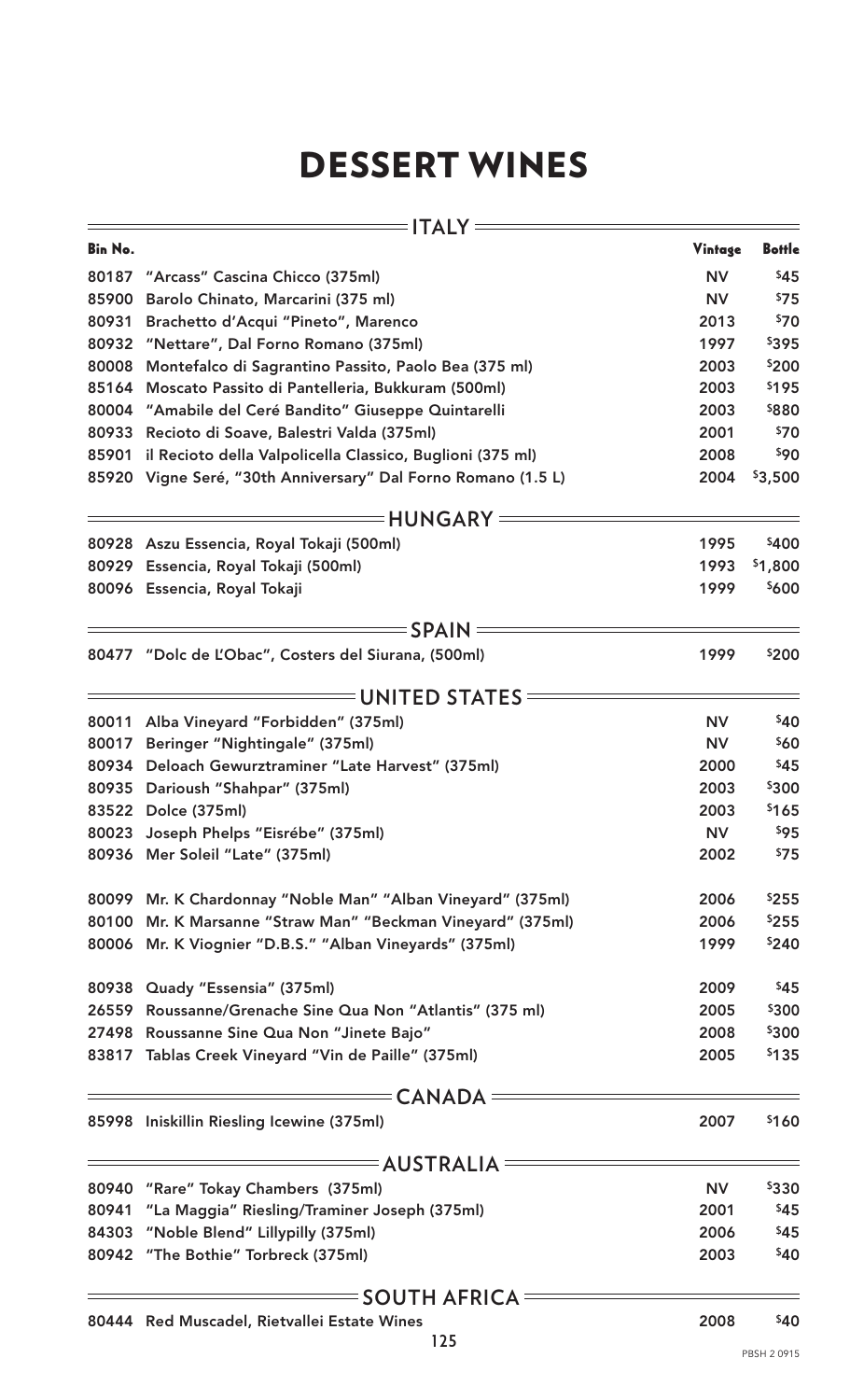### FORTIFIED WINES

#### **VINTAGE PORT**

 $=$ 

| Bin No.     |                                        | Vintage | <b>Bottle</b> |
|-------------|----------------------------------------|---------|---------------|
| 86497       | Churchill Graham (1.5L)                | 1994    | \$300         |
| 87907       | Croft                                  | 1945    | \$1,200       |
| 87909       | Dow's                                  | 1970    | \$540         |
| 86594 Dow's |                                        | 1977    | \$310         |
| 86007       | Dow's                                  | 1980    | \$325         |
| 86008       | Dow's                                  | 1985    | \$275         |
| 87910 Dow's |                                        | 1991    | \$225         |
| 87911       | Fonseca                                | 1963    | \$665         |
| 87912       | Fonseca                                | 1970    | \$380         |
| 87913       | Fonseca                                | 1977    | \$420         |
| 87914       | Fonseca                                | 1985    | \$350         |
| 89765       | Fonseca                                | 1994    | \$750         |
|             |                                        | 1994    | \$1,800       |
|             | 87915 Fonseca (1.5L)                   | 1997    | \$115         |
|             | 87916 Fonseca (375ml)<br>87662 Fonseca | 1997    | \$250         |
|             |                                        |         |               |
| 88858       | <b>Gould Campbell</b>                  | 1977    | \$230         |
| 87917       | Graham's                               | 1963    | \$1,200       |
| 87918       | Graham's                               | 1977    | \$365         |
| 86016       | Graham's                               | 1980    | \$275         |
|             | 86017 Graham's                         | 1983    | \$285         |
| 86015       | Graham's                               | 1991    | \$230         |
| 87919       | Graham's                               | 1994    | \$360         |
|             | 86014 Graham's                         | 1997    | \$275         |
|             |                                        |         |               |
|             | 87920 Quinta do Crasto                 | 1997    | \$110         |
| 87057       | Quinta do Noval                        | 1966    | \$350         |
| 87922       | Quinta do Noval                        | 1994    | \$185         |
| 86073       | Quinta do Noval                        | 2007    | \$125         |
| 86901       | Quinta do Noval Nacional               | 1994    | \$3,800       |
| 86902       | Quinta do Noval Nacional               | 1997    | \$3,800       |
| 87925       | Quinta do Noval Nacional               | 2000    | \$1,800       |
| 87926       | Quinta do Noval Nacional               | 2003    | \$1,600       |
| 86855       | Quinta do Noval Roriz                  | 1995    | \$75          |
| 88752       | Quinta do Noval Silval                 | 1997    | \$45          |
| 87928       | Sandeman (1.5L)                        | 1963    | \$950         |
| 87929       | <b>Taylor Fladgate</b>                 | 1924    | \$1,100       |
| 87930       | <b>Taylor Fladgate</b>                 | 1963    | \$1,050       |
| 87931       | <b>Taylor Fladgate</b>                 | 1970    | \$495         |
| 87932       | <b>Taylor Fladgate</b>                 | 1983    | \$250         |
| 87934       | <b>Taylor Fladgate</b>                 | 1994    | \$900         |
| 87935       | Taylor Fladgate (1.5L)                 | 1994    | \$1,800       |

 $\equiv$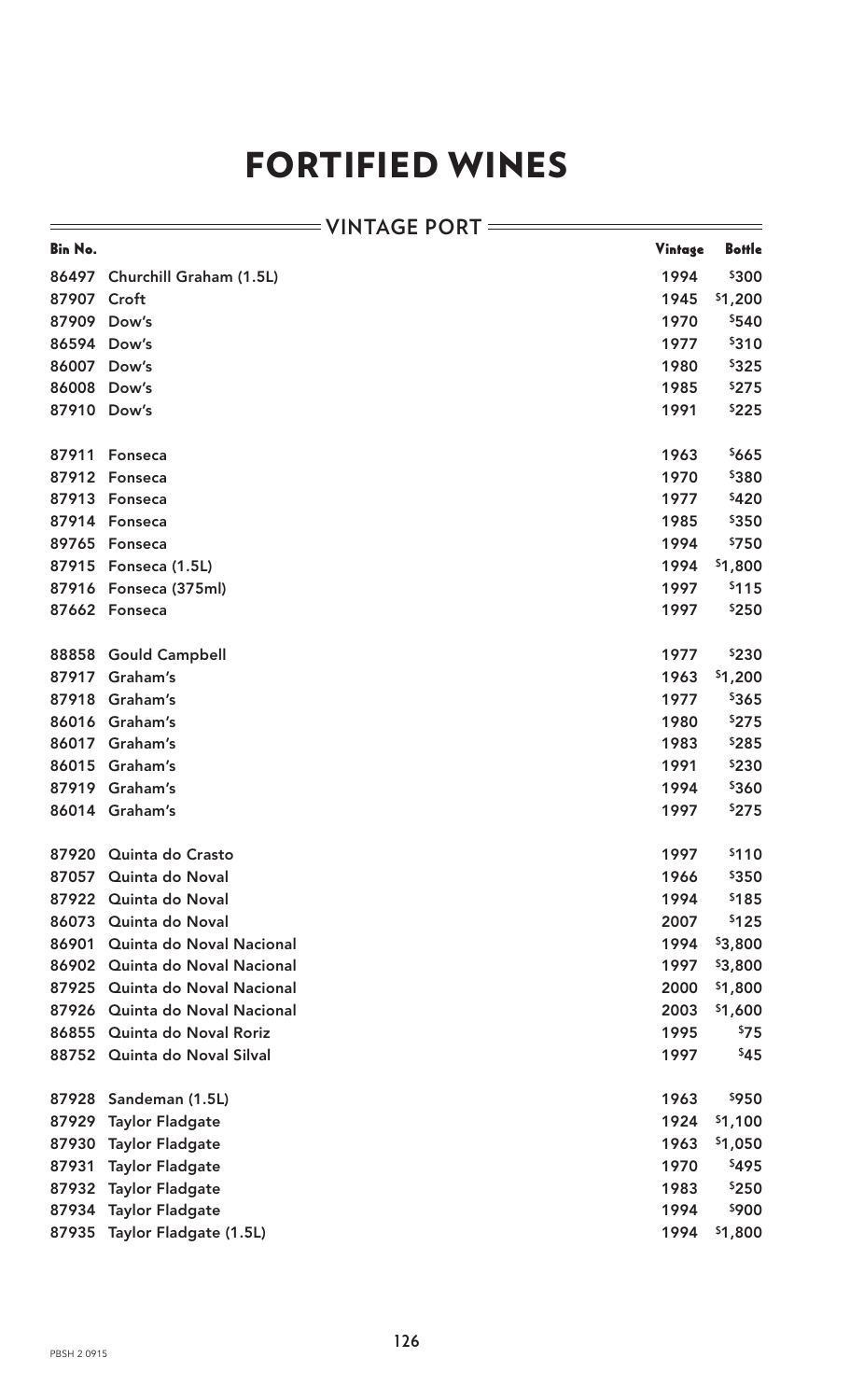## FORTIFIED WINES

|                | <b>VINTAGE PORT =</b>                        |           |               |
|----------------|----------------------------------------------|-----------|---------------|
| <b>Bin No.</b> |                                              | Vintage   | <b>Bottle</b> |
|                | 87937 Warre's                                | 1977      | \$350         |
| 87046          | <b>Warre's (1.5L)</b>                        | 1977      | \$594         |
| 89444          | <b>Warre's</b>                               | 1980      | \$1,250       |
| 87938          | <b>Warre's</b>                               | 1983      | \$300         |
|                | 87939 Warre's                                | 1994      | \$120         |
|                | 87940 Warre's Late Bottled Vintage           | 2003      | \$120         |
|                | <b>TAWNY PORT</b>                            |           |               |
|                | 86974 Porto Kopke Colheita (375ml)           | 1937      | \$505         |
| 87941          | Porto Kopke Colheita                         | 1950      | \$550         |
| 87942          | <b>Porto Moreira Colheita</b>                | 1937      | \$900         |
| 87943          | <b>Porto Moreira Colheita</b>                | 1950      | \$500         |
| 87944          | Porto Rocha Old Tawny "3 Centuries"          | <b>MV</b> | \$375         |
| 87945          | Porto Rocha Colheita (375ml)                 | 1937      | \$750         |
| 88280          | Ramos Pinto 30 Year                          | <b>NV</b> | \$220         |
| 86770          | Taylor Fladgate 40 Year                      | <b>NV</b> | \$300         |
| 86410          | Taylor Fladgate Tawny "Scion"                | 1855      | \$5,850       |
| 86913          | <b>Taylor Fladgate Single Harvest</b>        | 1863      | \$6,100       |
|                | <b>MADEIRA</b>                               |           |               |
| 86025          | <b>D'Oliveiras Bastardo</b>                  | 1927      | \$1,250       |
| 87947          | D'Oliveriras Reserva, Sercial                | 1862      | \$1,745       |
| 86300          | <b>Blandy's Sercial (500ml)</b>              | 1998      | \$110         |
| 86301          | <b>Blandy's Ten Year Old Sercial (500ml)</b> | <b>NV</b> | \$90          |
| 86033          | <b>D'Oliveiras Sercial</b>                   | 1910      | \$1,100       |
|                | 86032 D'Oliveiras Bual                       | 1958      | \$695         |
| 86916          | <b>D'Oliveiras Bual</b>                      | 1968      | \$515         |
| 86302          | <b>Blandy's Verdelho (500ml)</b>             | 1998      | \$120         |
| 87948          | <b>Broadbent, Verdelho</b>                   | 1954      | \$325         |
| 86026          | <b>Barbeito Bual</b>                         | 1863      | \$1,500       |
| 86031          | <b>Barbeito Bual</b>                         | 1952      | \$825         |
| 87949          | <b>Broadbent, Bual</b>                       | 1964      | \$320         |
| 87950          | Barbeito Reserva Velha, Bual                 | 1912      | \$750         |
| 87951          | Barbeito Reserva Velha, Bual                 | 1914      | \$750         |
| 86304          | <b>Blandy's Bual (500ml)</b>                 | 1996      | \$110         |
| 86024          | <b>D'Oliveiras Bual</b>                      | 1908      | \$1,200       |
| 88225          | <b>D'Oliveiras Bual</b>                      | 1922      | \$1,060       |
| 87952          | D'Oliveiras Reserva, Boal                    | 1908      | \$1,050       |
| 87953          | Quinta do Serrado, Boal                      | 1897      | \$800         |
| 86290          | Barbeito Reserva Velha, Malvasia             | 1948      | \$600         |
| 87954          | Barbeito Reserva Velha, Malvasia             | 1958      | \$450         |
| 86306          | <b>Blandy's Malmsey</b>                      | 1988      | \$425         |
| 86305          | <b>Blandy's Ten Year Old Malmsey (500ml)</b> | <b>NV</b> | \$65          |
| 87955          | D'Oliveiras Reserva, Malvazia                | 1907      | \$1,050       |
| 87957          | D'Oliveiras Reserva, Terrantez               | 1880      | \$1,500       |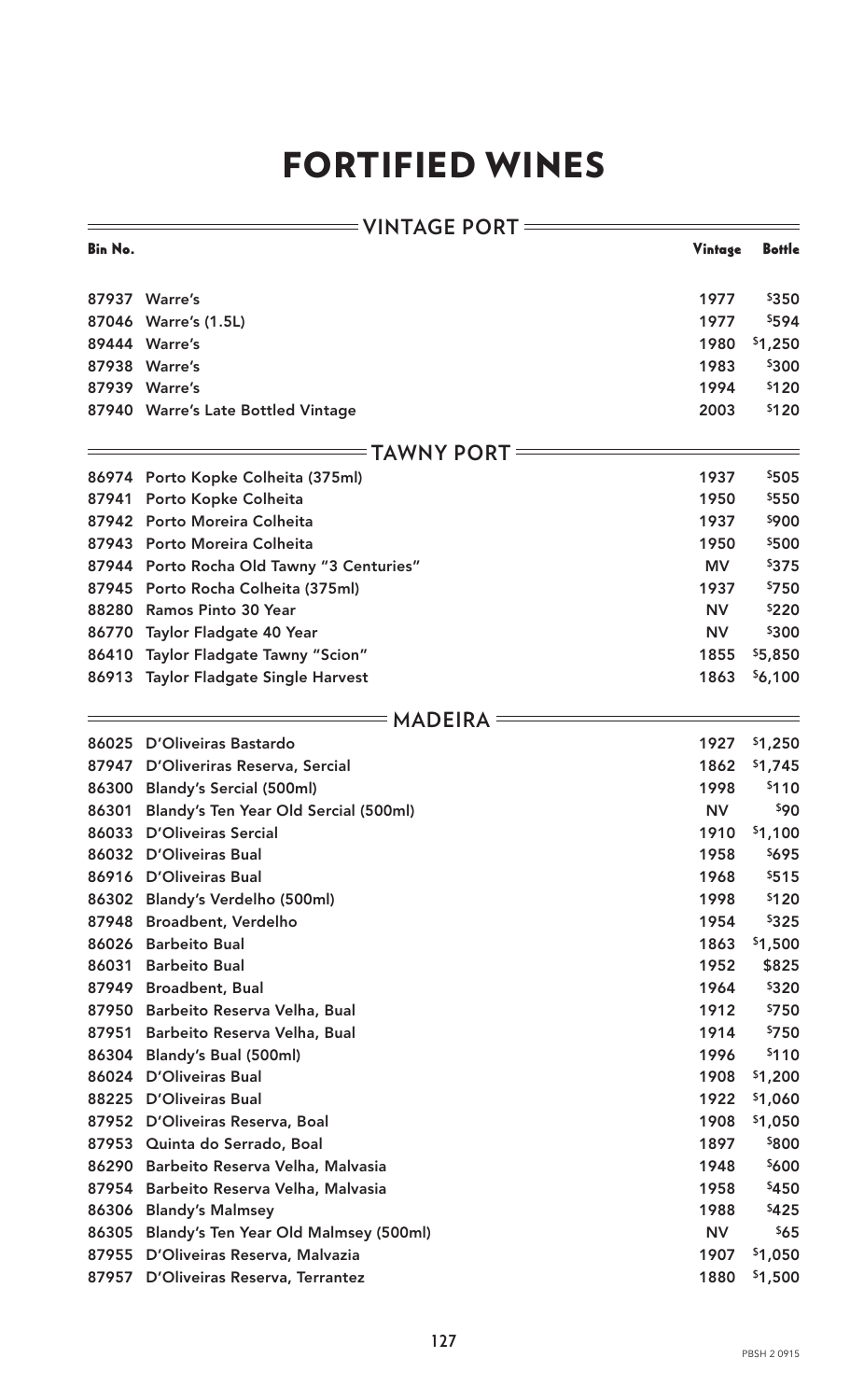### FORTIFIED WINES

|                | $\equiv$ SHERRY $=$                                                 |           |               |
|----------------|---------------------------------------------------------------------|-----------|---------------|
| <b>Bin No.</b> |                                                                     | Vintage   | <b>Bottle</b> |
|                | 86074 Alvear Pedro Ximenez (375ml)                                  | 2002      | \$40          |
|                | 86011 Alvear Solera Cream (375ml)                                   | <b>NV</b> | \$48          |
| 89911          | Bodegas César Florido "Sacristas de Jerez"                          |           |               |
|                | "Peña del Aguila" Palo Cortado (375ml)                              | <b>MV</b> | \$140         |
| 89902          | Bodegas La Cigarerra "Sacristas de Jerez" Amontillado (375ml)       | <b>MV</b> | \$115         |
| 89903          | Bodegas La Cigarerra "Sacristas de Jerez" Manzanilla Pasada (375ml) | <b>MV</b> | \$90          |
| 86541          | Bodegas Tradicion "Muy Viejo" Amontillado V.O.R.S.                  | <b>MV</b> | \$175         |
| 86543          | Bodegas Tradicion "Muy Viejo" Palo Cortado V.O.R.S.                 | <b>MV</b> | \$215         |
|                | 89916 El Maestro Sierra Amontialldo 1830 V.O.R.S.(375 ml)           | <b>MV</b> | \$200         |
|                | 89915 El Maestro Sierra Oloroso 1/14 V.O.R.S.(375 ml)               | <b>MV</b> | \$200         |
|                | 89914 El Maestro Sierra Palo Cortado V.O.R.S. (375 ml)              | <b>MV</b> | \$200         |
|                | 89913 El Maestro Sierra Oloroso 1/7 V.O.R.S. (375 ml)               | <b>MV</b> | \$360         |
|                | 89912 El Maestro Sierra Pedro Ximénez Viejisimo V.O.R.S. (375 ml)   | <b>MV</b> | \$200         |
|                | ———— MARSALA =                                                      |           |               |
|                | 86905 Marsala Superiore 10 Year, Marco de Bartoli (500 ml)          | <b>NV</b> | \$100         |
|                | ====== AUSTRALIA =                                                  |           |               |
|                | 87959 Burge Family "Wilsford Winemakers" VO Tawny (500ml)           | <b>NV</b> | \$150         |
| 80940          | <b>Chambers "Rare Muscat"</b>                                       | <b>NV</b> | \$330         |
|                | 87960 Dutschke Tawny 22 year (375ml)                                | <b>NV</b> | \$90          |
|                | 85477 Hazyblur Settlers Plateau Late Picked Shiraz (375ml)          | 2001      | \$125         |
| 87961          | Noon Winery "Tawny Port" McLaren Vale (500 ml)                      | <b>NV</b> | 599           |
| 87963          | Trevor Jones AA 160 Shiraz Tawny, Barossa Valley (375ml)            | <b>NV</b> | \$45          |
| 89904          | Yalumba Winery "Museum Reserve" "Antique Rare" 50 Year Old Tawny    | <b>NV</b> | \$150         |
|                | $=$ FRANCE $=$                                                      |           |               |
|                | 87965 Muscat de Rivesaltes, Château de Jau (375ml)                  | 2005      | \$45          |
|                | 89744 Banyuls, M. Chapoutier (375ml)                                | 2007      | \$80          |
|                | = UNITED STATES =                                                   |           |               |
|                | 86402 Dickson "Quinta la Cruz" (500ml)                              | 2008      | \$95          |
|                | 86250 Egelhoff "Walton" Tawny Port                                  | <b>NV</b> | \$205         |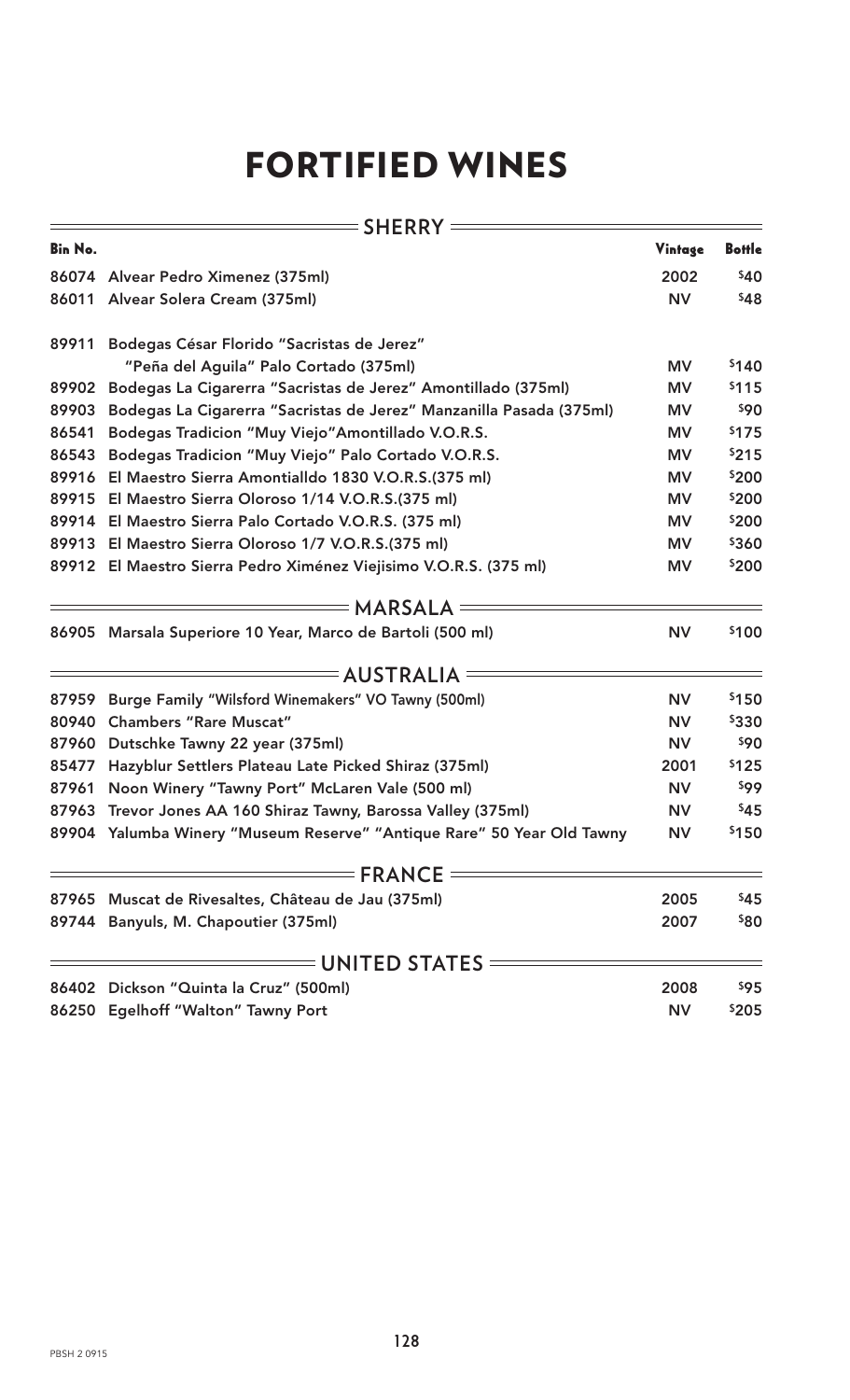# LARGE BOTTLE COLLECTION

 $=$  INDEX  $=$ 

#### Bordeaux Champagne/Burgundy Volume Servings Half Bottle 1975mL 2 Standard Bottle 5tandard Bottle 750mL 4 Magnum Magnum Magnum 1.5L 8 Double Magnum Jeroboam 3.0L 16 Jeroboam Rehoboam 4.5L 24 Imperial Methuselah 6.0L 32 N/A Salmanazar 9.0L 48 N/A Balthazar 12.0L 64 N/A Nebuchadnezzar 15.0L 80

|         | <b>CHARDONNAY MAGNUMS ==</b>              |                        |         |               |  |  |
|---------|-------------------------------------------|------------------------|---------|---------------|--|--|
| Bin No. |                                           | Region                 | Vintage | <b>Bottle</b> |  |  |
| 9511    | <b>Frank Family Vineyards</b>             | <b>Napa Valley</b>     | 2003    | \$410         |  |  |
| 9400    | Ici/La Bas "Philippine Dennison Vineyard" | <b>Anderson Valley</b> | 1999    | \$120         |  |  |
| 9414    | <b>Mount Eden Estate</b>                  | Santa Cruz Mtn.        | 1991    | \$450         |  |  |
| 9416    | <b>Mount Eden Estate</b>                  | Santa Cruz Mtn.        | 1993    | \$365         |  |  |
| 9419    | <b>Mount Eden Estate</b>                  | Santa Cruz Mtn.        | 1997    | \$220         |  |  |
| 9930    | <b>Mount Eden Estate</b>                  | Santa Cruz Mtn.        | 2010    | \$360         |  |  |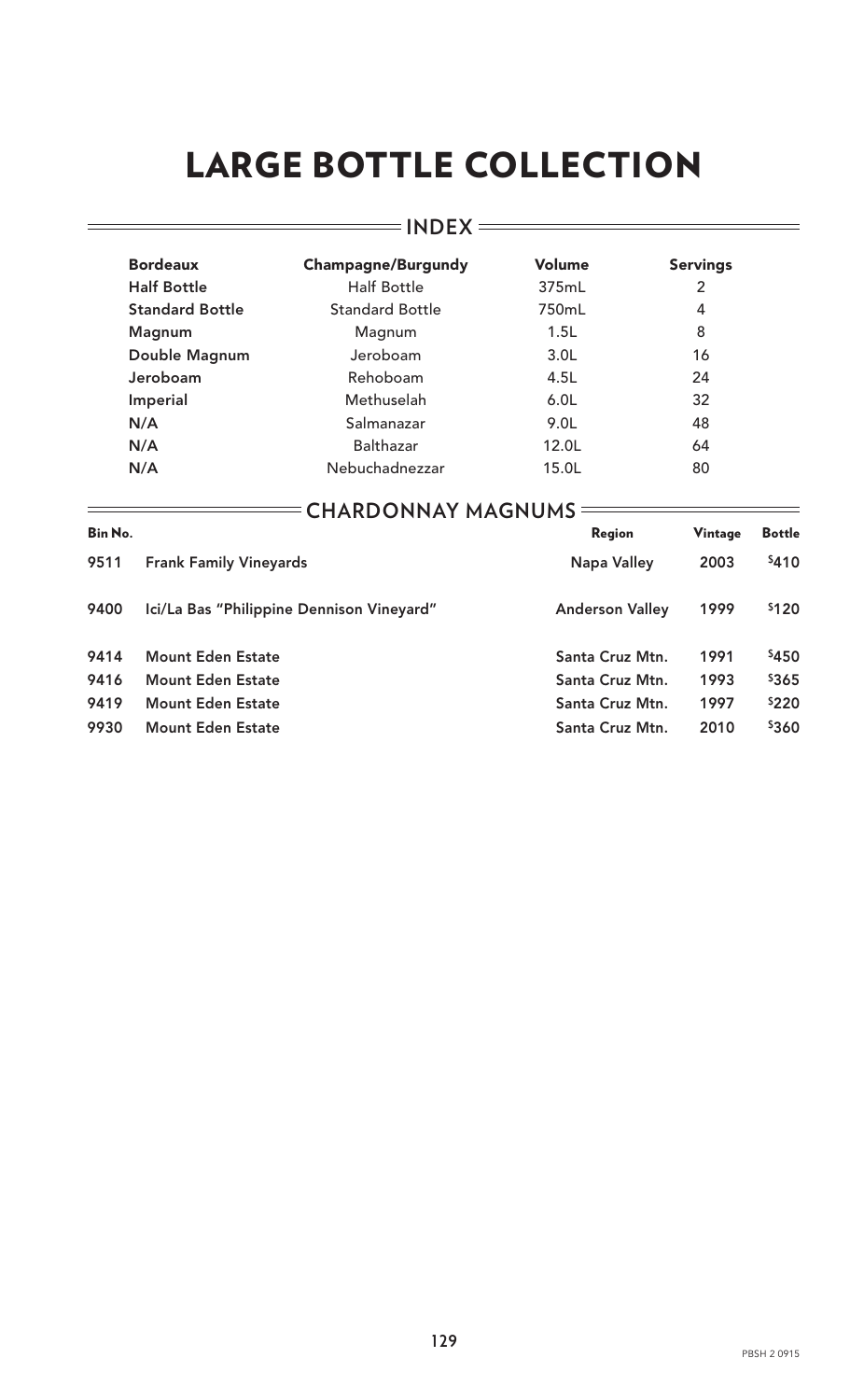#### **FRENCH WHITE MAGNUMS**

| Bin No. |                                                                                          | Region              | Vintage | <b>Bottle</b> |
|---------|------------------------------------------------------------------------------------------|---------------------|---------|---------------|
| 20498   | Chablis 1er Cru Montée de Tonnerre, Raveneau                                             | Yonne               | 2006    | \$715         |
| 20514   | Chablis 1er Cru Montée de Tonnerre,                                                      |                     |         |               |
|         | <b>Domaine François Raveneau</b>                                                         | Yonne               | 2008    | \$585         |
| 20780   | <b>Chablis Grand Cru Bougros, Jean-Marc Brocard</b>                                      | Yonne               | 1995    | \$440         |
| 20720   | <b>Chablis Grand Cru Bougros, Jean-Marc Brocard</b>                                      | Yonne               | 2007    | \$280         |
| 20723   | Chablis Grand Cru Valmur, Jean-Marc Brocard                                              | Yonne               | 2007    | \$325         |
| 25086   | Corton-Charlemagne Grand Cru, Rollin                                                     | Côte de Beaune      | 2002    | \$545         |
| 25113   | Corton-Charlemagne Grand Cru, Domaine de Montille                                        | Côte de Beaune      | 2009    | \$750         |
| 23905   | Chassagne-Montrachet 1er Cru Les Caillerets,<br><b>Domaine Coffinet-Duvernay</b>         | Côte de Beaune      | 2010    | \$430         |
| 24502   | Meursault, Domaine des Comtes Lafon                                                      | Côte de Beaune      | 2011    | \$625         |
| 24173   | Meursault-Blagny 1er Cru "La Genelotte"                                                  |                     |         |               |
|         | <b>Bernard de Cherisey</b>                                                               | Côte de Beaune      | 2010    | \$430         |
| 22567   | Puligny-Montrachet 1er Cru Clavoillon, Domaine Leflaive Côte de Beaune                   |                     | 2006    | \$405         |
| 22927   | Puligny-Montrachet 1er Cru Les Folatières, Château de Puligny-Montrachet                 |                     | 2011    | \$575         |
| 25511   | Chevalier Montrachet Grand Cru, Château de Puligny-Montrachet                            |                     | 2011    | \$1,500       |
|         |                                                                                          |                     |         |               |
| 57084   | Morey-Saint-Denis 1er Cru Clos des Monts Luisants                                        |                     |         |               |
|         | <b>Vieilles Vignes, Domaine Ponsot</b>                                                   | Côte de Nuits       | 2007    | \$450         |
| 16915   | Pouilly Fumé "Les Champs de Cri", Marc Deschamps                                         | <b>Loire Valley</b> | 2010    | <b>\$140</b>  |
| 16917   | Pouilly Fumé "Vinéalis", Marc Deschamps                                                  | <b>Loire Valley</b> | 2009    | \$175         |
| 16923   | Sancerre "Cuvée LC", Lucien Crochet                                                      | <b>Loire Valley</b> | 2005    | \$275         |
| 15911   | Riesling "Clos Ste. Hune" Trimbach                                                       | Alsace              | 2007    | \$950         |
|         |                                                                                          |                     |         |               |
| 15954   | Gewürztraminer Altenbourg Cuvée Laurence,<br>Domaine Weinbach                            | Alsace              | 2004    | \$335         |
| 15049   | Pinot Gris Altenbourg Cuvée Laurence, Weinbach                                           | Alsace              | 2004    | \$310         |
| 15257   | Riesling Grand Cru "Schlossberg Cuvée Ste-Catherine"<br>"L'inedit", Domaine Weinbach     | Alsace              | 2004    | \$295         |
| 15431   | Riesling Schlossberg Grand Cru, Domaine Weinbach                                         | Alsace              | 2004    | \$295         |
|         |                                                                                          |                     |         |               |
| 60949   | Châteauneuf-de-Pape Blanc, "Cuvee Speciale<br>Vieilles Clairettes" Domaine Saint Prefert | Southern Rhône      | 2010    | \$375         |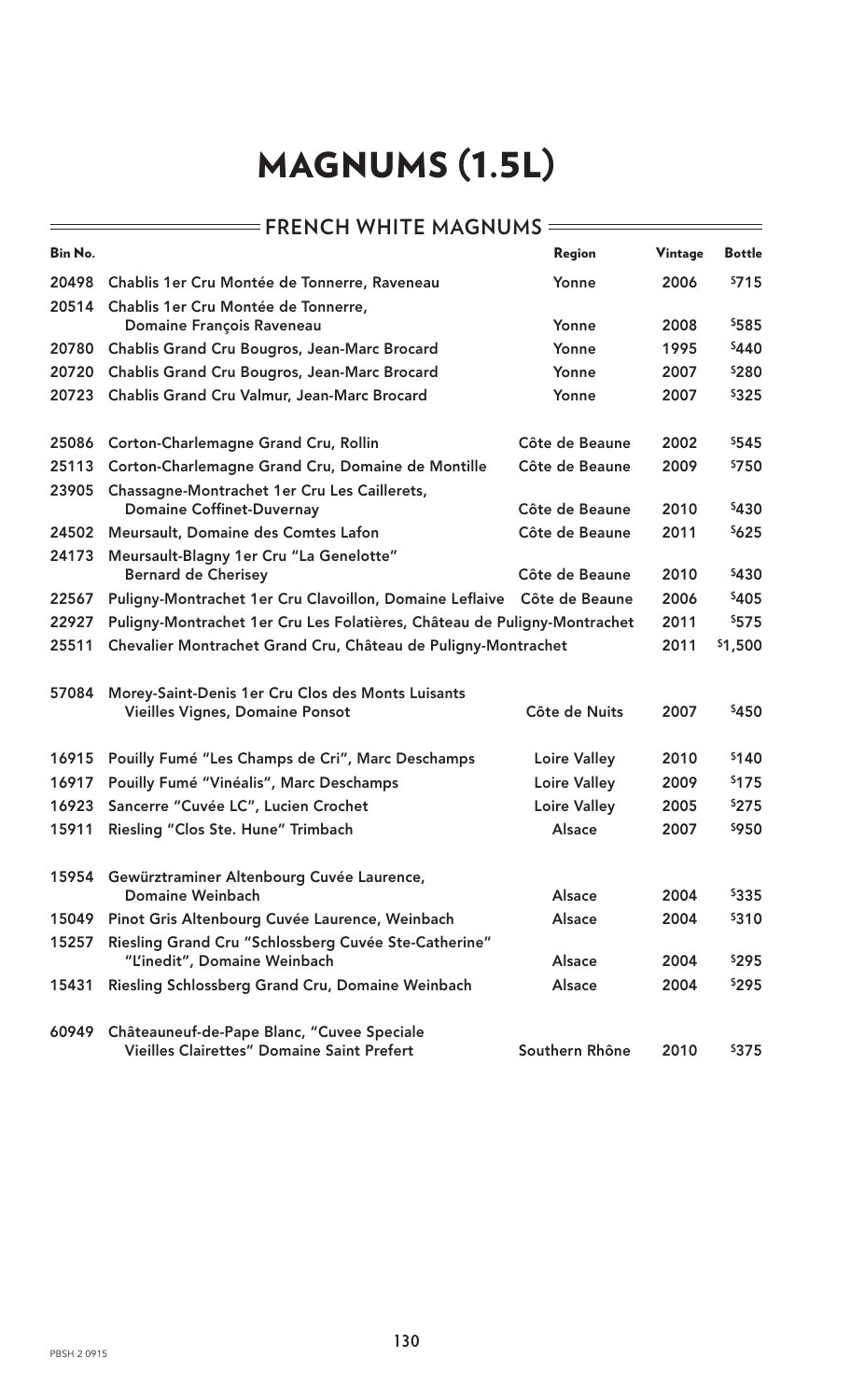#### **BORDEAUX**

 $\equiv$ 

| Bin No. |                                   | Region          | Vintage | <b>Bottle</b> |
|---------|-----------------------------------|-----------------|---------|---------------|
| 54803   | Château Beau-Séjour Bécot         | St.Émilion      | 2005    | \$1,050       |
| 53481   | Château Calon-Ségur               | St. Estephe     | 2005    | \$575         |
| 54812   | <b>Château Cheval Blanc</b>       | St.Émilion      | 2004    | \$2,250       |
| 51994   | <b>Château Clerc-Milon</b>        | <b>Pauillac</b> | 1998    | \$365         |
| 55083   | <b>Château Clinet</b>             | Pomerol         | 1998    | \$510         |
| 52029   | Château Cos D'Estournel           | St. Estephe     | 2004    | \$600         |
| 52451   | Château Ducru-Beaucaillou         | St. Julien      | 2000    | \$1,050       |
| 50200   | Château D'Issan                   | <b>Margaux</b>  | 2005    | \$575         |
| 55218   | Château L'Evangile                | Pomerol         | 1999    | \$600         |
| 55767   | <b>Château Lafleur Petrus</b>     | Pomerol         | 2006    | \$925         |
| 53668   | Château La Mission-Haut-Brion     | Pessac-Léognan  | 2005    | \$6,000       |
| 51911   | Château Latour                    | <b>Paulliac</b> | 2001    | \$2,450       |
| 52459   | Château Langoa Barton             | St. Julien      | 2005    | \$575         |
| 52884   | Château Leoville Barton           | St. Julien      | 2000    | \$720         |
| 52011   | Château Leoville Barton           | St. Julien      | 2005    | \$700         |
| 52010   | Château Leoville Barton           | St. Julien      | 2006    | \$525         |
| 52462   | Château Léoville-Las-Cases        | St. Julien      | 1989    | \$800         |
| 51880   | Château Lynch-Bages               | <b>Pauillac</b> | 2000    | \$1500        |
| 50996   | Château Malescot St. Exupery      | <b>Margaux</b>  | 2008    | \$415         |
|         | 50279 Château Margaux             | <b>Margaux</b>  | 2005    | \$6,500       |
| 53003   | <b>Château Montrose</b>           | St. Estephe     | 1998    | \$625         |
| 54966   | Clos de L'Oratoire                | St. Émilion     | 2005    | \$480         |
| 50245   | <b>Chateau Palmer "Alter Ego"</b> | <b>Margaux</b>  | 2005    | \$550         |
| 50252   | <b>Chateau Palmer</b>             | <b>Margaux</b>  | 2003    | \$1,400       |
| 54919   | <b>Château Pavie</b>              | St. Émilion     | 2000    | \$1,700       |
| 54828   | Château Pavie-Macquin             | St. Émilion     | 2000    | \$850         |
| 55210   | Château Pétrus                    | Pomerol         | 1961    | \$29,000      |
| 51006   | <b>Château Pontet-Canet</b>       | <b>Pauillac</b> | 2004    | \$285         |
| 51007   | <b>Château Pontet-Canet</b>       | <b>Pauillac</b> | 2005    | \$550         |
|         | 51920 Château Pontet-Canet        | <b>Pauillac</b> | 2008    | \$600         |
| 55222   | Vieux-Château-Certan              | Pomerol         | 2000    | \$1,300       |
| 55223   | Vieux-Château-Certan              | Pomerol         | 2005    | \$1,600       |

 $\overline{\phantom{0}}$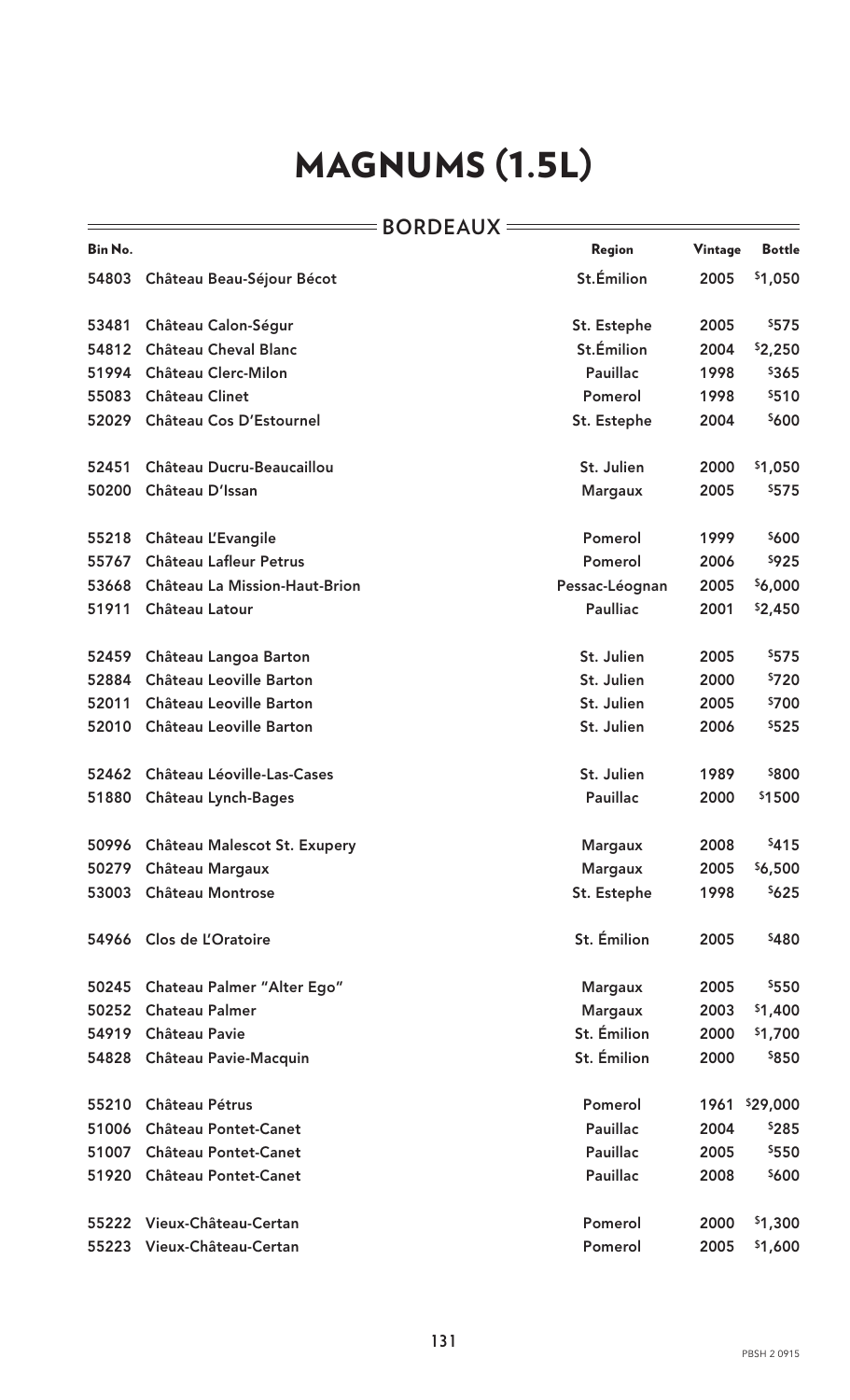|                | <b>BURGUNDY=</b>                                                                                                                                  |                |              |                  |
|----------------|---------------------------------------------------------------------------------------------------------------------------------------------------|----------------|--------------|------------------|
| <b>Bin No.</b> |                                                                                                                                                   |                | Vintage      | <b>Bottle</b>    |
| 59241          | <b>Charmes-Chambertin Grand Cru Vieilles Vignes,</b><br><b>Domaine Perrot-Minot</b>                                                               |                | 2000         | \$1,375          |
| 59240          | Mazoyères-Chambertin Grand Cru Vieilles Vignes,<br><b>Domaine Perrot-Minot</b>                                                                    |                | 2000         | \$1,450          |
|                | 56533 Chambolle-Musigny 1er Cru Les Amoureuses, Benjamin Leroux                                                                                   |                | 2011         | \$1,100          |
| 58020          | 59530 Grands Echézeaux Grand Cru, Domaine de la Romanée-Conti<br>Nuits-Saint-Georges 1er Cru Clos des Forets Saint Georges,<br>Domaine de l'Arlot |                | 2002<br>2006 | \$4,000<br>\$575 |
| 58431          | Nuits-St.-Georges 1er Cru Clos de Grande Vignes,<br>Monopole, Domaine du Comte Liger-Belair                                                       |                | 2012         | \$820            |
| 58101          | Nuits-St.-Georges 1er Cru Clos de la Maréchale,<br>Jacques-Frédéric Mugnier                                                                       |                | 2010         | \$475            |
|                | 58019 Nuits-Saint-Georges 1er Cru Clos des Grandes Vignes Monopole,<br>Château de Puligny-Montrachet                                              |                | 2011         | \$400            |
|                | 59397 Richebourg Grand Cru, Domaine de la Romanée-Conti                                                                                           |                | 2000         | \$6,000          |
| 59411          | Romanée Saint-Vivant Grand Cru, Domaine de la Romanée-Conti                                                                                       |                | 2002         | \$5,700          |
|                | 59480 La Romanée Grand Cru, Domaine du Comte Liger-Belair                                                                                         |                | 2009         | \$5,200          |
|                | 57712 Vosne-Romanée, Emmanuel Rouget                                                                                                              |                | 2006         | \$400            |
|                | 59866 Clos de la Roche Grand Cru Vieille Vignes, Domaine Ponsot                                                                                   |                | 2008         | \$1,800          |
|                | 58905 Pommard 1er Cru Les Pézerolles, Domaine de Montille                                                                                         |                | 1988         | \$895            |
|                | 58990 Pommard 1er Cru Les Pézerolles, Domaine de Montille                                                                                         |                | 1997         | \$675            |
|                | 58995 Pommard 1er Cru Les Pézerolles, Domaine de Montille                                                                                         |                | 1999         | \$750            |
|                | 58882 Pommard 1er Cru Les Rugiens, Domaine de Montille                                                                                            |                | 1997         | \$725            |
| 58851          | Pommard 1er Cru Les Rugiens, Domaine de Montille                                                                                                  |                | 1998         | \$825            |
|                | 58983 Volnay 1er Cru Les Mitans, Domaine de Montille                                                                                              |                | 1990         | \$900            |
| 58970          | Volnay 1er Cru Les Mitans, Domaine de Montille                                                                                                    |                | 1995         | \$700            |
|                | 58952 Volnay 1er Cru Les Taillepieds, Domaine de Montille                                                                                         |                | 1996         | \$725            |
| 58903          | Volnay 1er Cru Les Taillepieds, Domaine de Montille                                                                                               |                | 1998         | \$725            |
| 58931          | Volnay Santenots-du-Milieu 1er Cru, Domaines des Comtes Lafon                                                                                     |                | 2011         | \$775            |
| 58997          | Volnay Santenots-du-Milieu 1er Cru, Domaines des Comtes Lafon                                                                                     |                | 2012         | \$795            |
|                | $=$ RHÔNE VALLEY $=$                                                                                                                              |                |              |                  |
| 61701          | <b>Cornas, Domaine Clape</b>                                                                                                                      | Northern Rhône | 2008         | \$450            |
| 62335          | Hermitage, Jean Louis Chave                                                                                                                       | Northern Rhône | 1997         | \$700            |
| 62657          | Hermitage, Jean Louis Chave                                                                                                                       | Northern Rhône | 2000         | \$900            |
| 60871          | Châteauneuf-du-Pape, Château de Beaucastel                                                                                                        | Southern Rhône | 2010         | \$525            |
| 60458          | Châteauneuf-du-Pape "Hommage a<br>Jacques Perrin", Château de Beaucastel                                                                          | Southern Rhône | 2001         | \$1,500          |
| 60299          | Châteauneuf-du-Pape, "Hommage a<br>Jacques Perrin", Château de Beaucastel                                                                         | Southern Rhône | 2010         | \$2,290          |

#### $=$  LOIRE VALLEY  $=$

64407 Sancerre Rouge "La Croix du Roy", Lucien Crochet 2009 2009 5275

 $\equiv$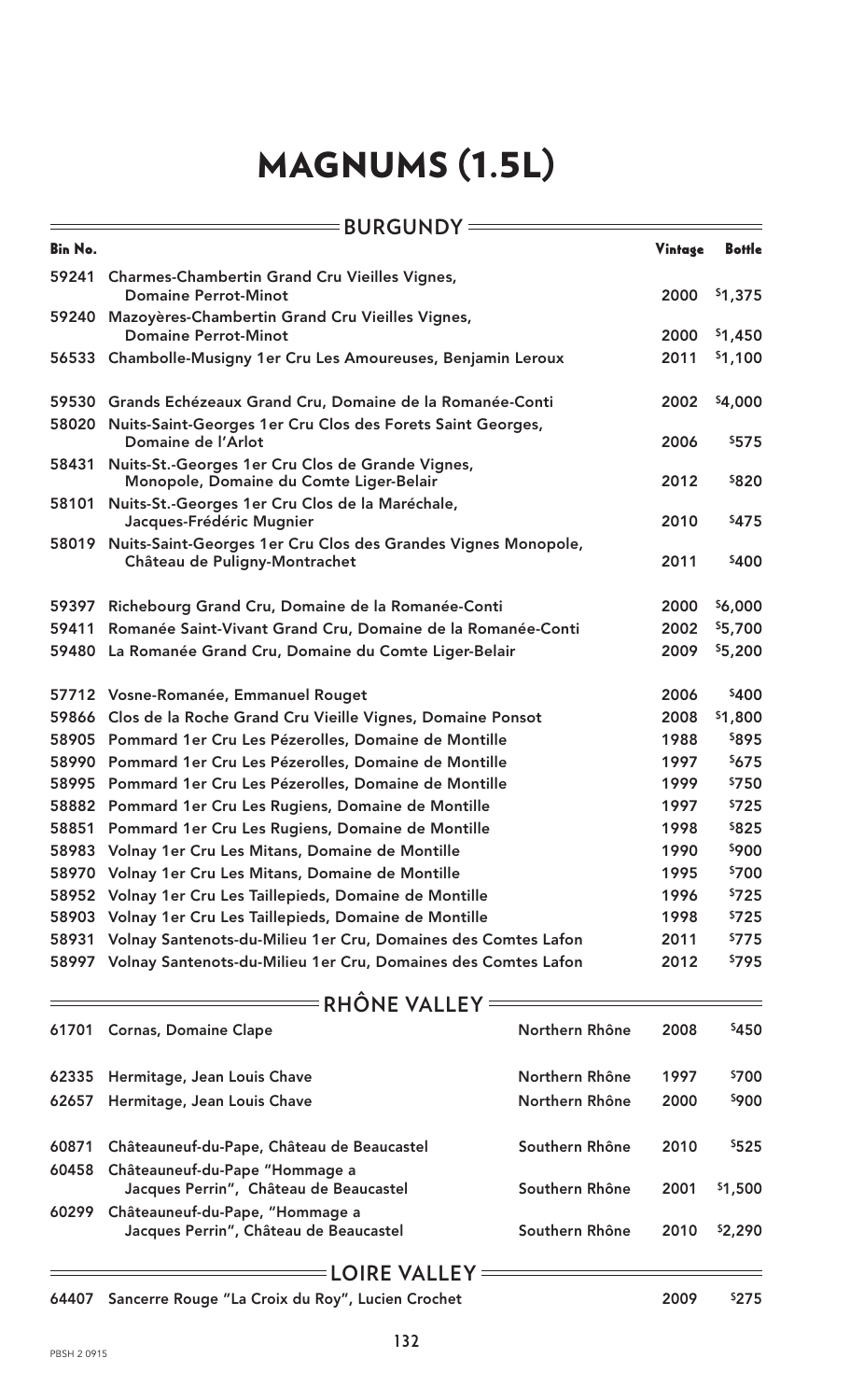|         | ITALY =                                                                    |                  |         |                     |
|---------|----------------------------------------------------------------------------|------------------|---------|---------------------|
| Bin No. |                                                                            | Region           | Vintage | <b>Bottle</b>       |
| 66104   | Barbaresco, Gaja                                                           | Piedmont         | 2005    | \$975               |
| 65507   | Barolo Riserva "Edizione limitata 150° anniversario",<br>"Villero", Brovia |                  | 2005    | \$820               |
| 65324   | Barolo "Brunate", Marcarini                                                | Piedmont         | 2007    | \$275               |
| 65625   | Barolo, "Monprivato" Giuseppe E. Figlio Mascarello                         | Piedmont         | 2010    | \$790               |
| 65849   | Barolo "Cannubi Boschis", Luciano Sandrone                                 | Piedmont         | 2006    | \$725               |
| 65817   | Barolo "Le Vigne", Luciano Sandrone                                        | Piedmont         | 2006    | \$675               |
| 66108   | "Costa Russi", Gaja                                                        | Piedmont         | 2005    | \$2,250             |
| 66111   | "Sorì San Lorenzo", Gaja                                                   | Piedmont         | 2000    | \$1,700             |
| 66489   | "Sorì Tildìn", Gaja                                                        | Piedmont         | 2000    | \$1,700             |
| 69013   | Valpolicella Superiore, "30th Anniversary" Dal Forno Romano                | Veneto           | 2004    | \$3,200             |
| 69014   | Amarone della Valpolicella, "30th Anniversary"                             |                  |         |                     |
|         | Dal Forno Romano                                                           | Veneto           | 2004    | \$3,700             |
| 66813   | Rosso delle Langhe "Monprà", Conterno Fantino                              | Piedmont         | 2010    | \$250               |
| 68447   | Brunello di Montalcino "Pianrosso" Ciacci Piccolomini d'Aragona            | <b>Tuscany</b>   | 2010    | \$310               |
| 68350   | Brunello di Montalcino Riserva "Poggio al Vento",                          |                  |         |                     |
|         | Tenuta Col d'Orcia                                                         | <b>Tuscany</b>   | 2004    | \$675               |
| 68063   | "Ornellaia" Tenuta Dell'Ornellaia                                          | <b>Tuscany</b>   | 2006    | \$1,200             |
| 68069   | "Sassicaia", Tenuta San Guido                                              | <b>Tuscany</b>   | 2005    | \$1,200             |
|         | <b>SPAIN</b>                                                               |                  |         |                     |
| 71544   | <b>Alvaro Palacios "Les Terrasses"</b>                                     | Priorat          | 2009    | \$295               |
| 71591   | <b>Alvaro Palacios "Finca Dofi"</b>                                        | Priorat          | 1995    | \$570               |
|         | 71412 "Alion" Vega-Sicilia                                                 | Ribera del Duero | 2006    | \$400               |
| 71413   | Gran Reserva "Unico", Vega-Sicilia                                         | Ribera del Duero | 1998    | \$2,800             |
| 71114   | Gran Reserva "Unico" "Artist Series" Vega Sicilia                          | Ribera del Duero | 2000    | <sup>\$</sup> 1,775 |
| 70941   | Reserva "Viña Tondonia", R. Lopez de Heredia                               | Rioja            | 2001    | \$240               |
| 70305   | Gran Reserva, La Rioja Alta "904"                                          | Rioja            | 2004    | \$275               |
| 72923   | "Numanthia", Numanthia-Termes                                              | Toro             | 2007    | \$270               |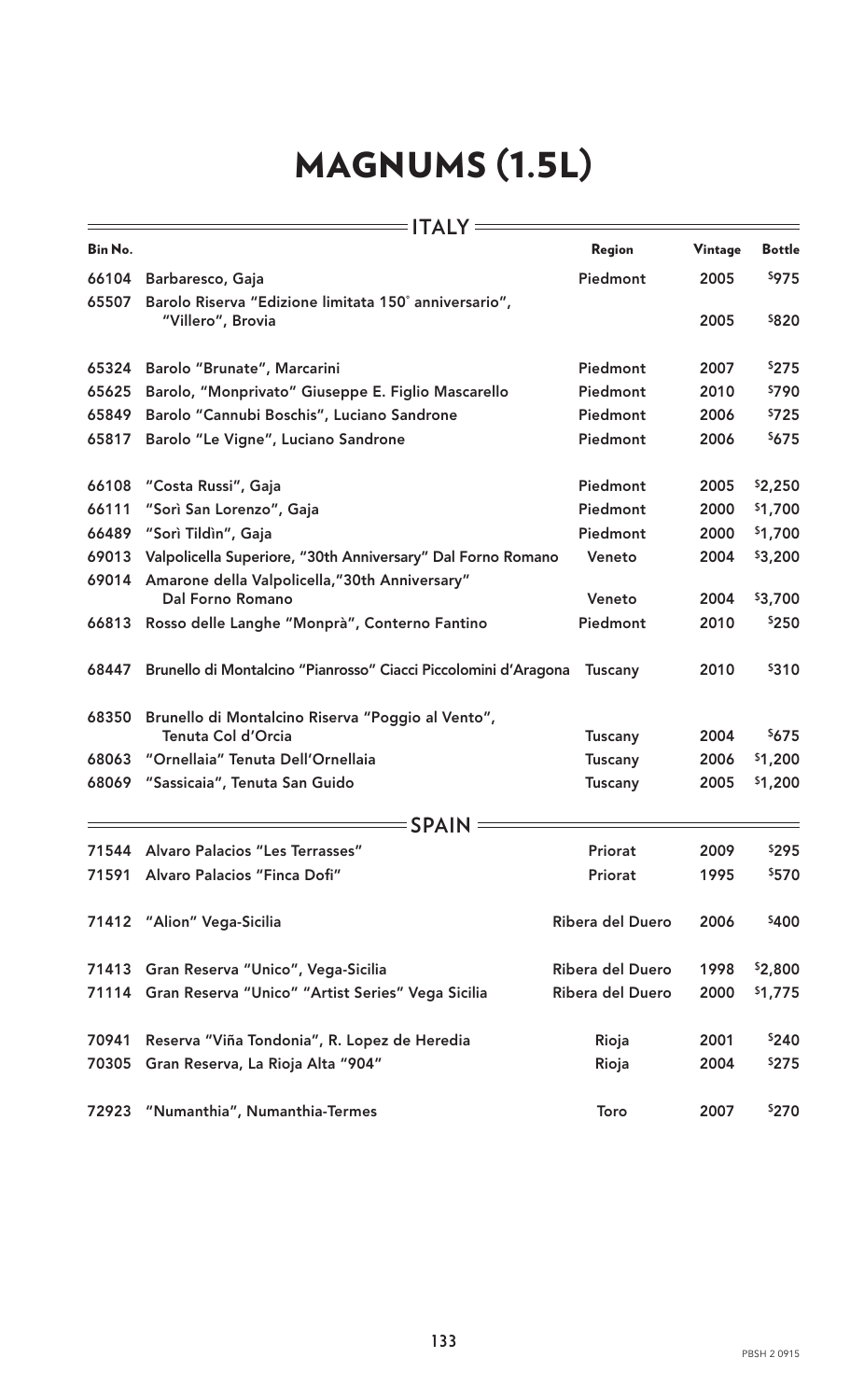|         | <b>AUSTRALIA</b>                                   |                          |         |               |
|---------|----------------------------------------------------|--------------------------|---------|---------------|
| Bin No. |                                                    | <b>Region</b>            | Vintage | <b>Bottle</b> |
| 76518   | Colonial Estate "Émigre" Shiraz/Grenache/Mourvédre | <b>Barossa Valley</b>    | 2004    | \$450         |
| 76519   | Colonial Estate "Exile" Shiraz/Mourvédre           | <b>Barossa Valley</b>    | 2004    | \$800         |
| 76217   | Penfolds "Bin 707" Cabernet Sauvignon              | South Australia          | 1999    | \$750         |
| 75076   | Penfolds "Grange" Shiraz                           | South Australia          | 2003    | \$1,800       |
| 75901   | Penfolds "Grange" Shiraz                           | South Australia          | 1996    | \$1,800       |
| 75996   | <b>Penfolds "Grange" Shiraz</b>                    | South Australia          | 2002    | \$1,800       |
| 75553   | Penfolds "Grange" Shiraz                           | South Australia          | 2004    | \$1,800       |
| 75982   | <b>Penfolds "Grange" Shiraz</b>                    | South Australia          | 1997    | \$1,800       |
| 76502   | Penfolds "Bin 389" Cabernet Sauvignon/Shiraz       | South Australia          | 2010    | \$295         |
|         | <b>= MERLOT</b>                                    |                          |         |               |
| 39030   | Duckhorn Vineyards "Three Palms Vineyard"          | <b>Napa Valley</b>       | 1996    | \$685         |
| 39444   | <b>Keenan</b>                                      | Napa Valley              | 2007    | \$300         |
| 39201   | Long Shadows Vintners "Pedestal"                   | <b>Columbia Valley</b>   | 2008    | \$275         |
| 34938   | Long Shadows Vintners "Pedestal"                   | <b>Columbia Valley</b>   | 2009    | \$240         |
| 39189   | Pahlmeyer                                          | <b>Napa Valley</b>       | 2007    | \$435         |
|         | <b>PINOT NOIR</b>                                  |                          |         |               |
| 44717   | Domaine Serene "Evenstad Reserve"                  | <b>Willamette Valley</b> | 2011    | \$345         |
|         | <b>SYRAH</b>                                       |                          |         |               |
| 48006   | Araujo Estate Wines "Eisele Vineyard"              | <b>Napa Valley</b>       | 2007    | \$575         |
|         | <b>SANGIOVESE =</b>                                |                          |         |               |
| 49302   | Sangiovese Long Shadows Vintners "Saggi"           | <b>Columbia Valley</b>   | 2006    | \$285         |
|         | <b>CABERNET SAUVIGNON &amp; BLENDS =</b>           |                          |         |               |
| 30108   | Araujo Estate Wines "Eisele Vineyard"              | <b>Napa Valley</b>       | 2005    | \$1,380       |
| 30718   | <b>Barbour Vineyards</b>                           | <b>Napa Valley</b>       | 2006    | \$795         |
| 30400   | Bond "Melbury"                                     | <b>Napa Valley</b>       | 2003    | \$1,030       |
| 30409   | Bond "Melbury"                                     | <b>Napa Valley</b>       | 2006    | \$1,125       |
| 30645   | Bond "Melbury"                                     | <b>Napa Valley</b>       | 2007    | \$1,500       |
| 30257   | Bond "Melbury"                                     | <b>Napa Valley</b>       | 2009    | \$1,490       |
| 30408   | Bond "Quella"                                      | <b>Napa Valley</b>       | 2006    | \$1,125       |

- 30410 Bond "Quella" Napa Valley 2007 \$1,500 30258 Bond "Quella" Napa Valley 2009 \$1,490
- 30405 Bond "St. Eden" Napa Valley 2005 \$1,170 30411 Bond "St. Eden" Napa Valley 2009 \$1,490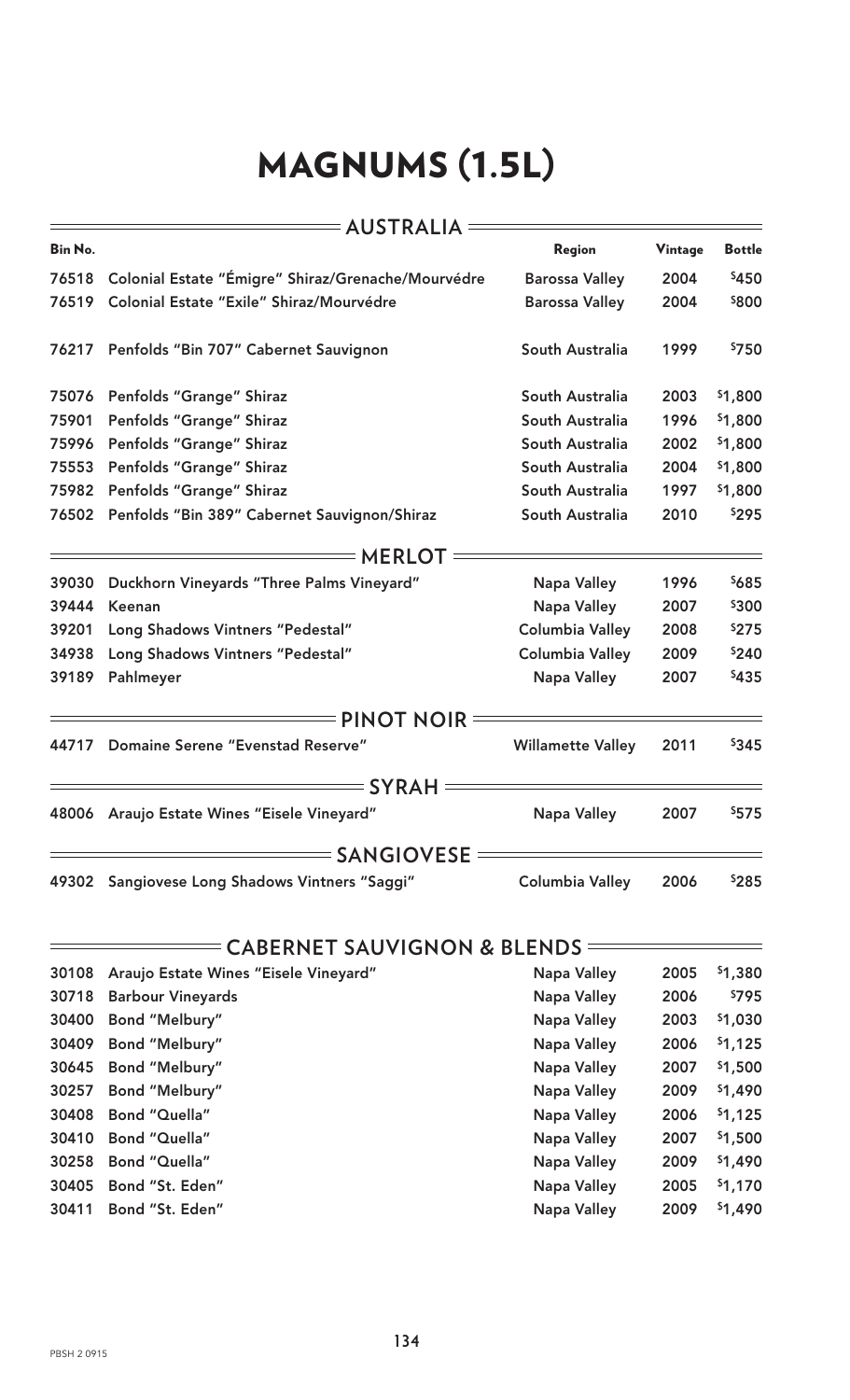#### **CABERNET SAUVIGNON & BLENDS**

| Bin No. |                                              | Region                    | Vintage | <b>Bottle</b> |
|---------|----------------------------------------------|---------------------------|---------|---------------|
| 30401   | Bond "Vecina"                                | <b>Napa Valley</b>        | 2003    | \$1,125       |
| 30406   | Bond "Vecina"                                | <b>Napa Valley</b>        | 2005    | \$1,170       |
| 30413   | Bond "Vecina"                                | <b>Napa Valley</b>        | 2009    | \$1,490       |
|         |                                              |                           |         |               |
| 31354   | <b>Caymus "Special Selection"</b>            | <b>Napa Valley</b>        | 1981    | \$1,600       |
| 31356   | <b>Caymus "Special Selection"</b>            | <b>Napa Valley</b>        | 1982    | \$1,400       |
| 31566   | <b>Caymus "Special Selection"</b>            | <b>Napa Valley</b>        | 1987    | \$800         |
| 31416   | <b>Caymus "Special Selection"</b>            | Napa Valley               | 2006    | \$700         |
| 31443   | <b>Caymus "Special Selection"</b>            | <b>Napa Valley</b>        | 2007    | \$710         |
|         |                                              |                           |         |               |
| 31423   | <b>Chappellet "Signature"</b>                | <b>Napa Valley</b>        | 1993    | \$795         |
| 31912   | Chappellet "Signature"                       | <b>Napa Valley</b>        | 1994    | \$725         |
| 31490   | <b>Clark-Claudon</b>                         | <b>Napa Valley</b>        | 2001    | \$545         |
| 31579   | Continuum                                    | <b>Oakville</b>           | 2008    | \$635         |
| 31062   | Continuum                                    | <b>Oakville</b>           | 2010    | \$675         |
| 31310   | Continuum                                    | Napa Valley               | 2011    | \$850         |
| 31684   | <b>Constant "Diamond Mtn. Vineyard"</b>      | <b>Napa Valley</b>        | 2006    | \$490         |
| 31533   | D.R. Stephens Estate "Moose Valley Vineyard" | <b>Napa Valley</b>        | 2007    | \$640         |
|         |                                              |                           |         |               |
| 31576   | <b>Dancing Hares</b>                         | <b>Napa Valley</b>        | 2003    | \$350         |
| 31007   | <b>Dancing Hares</b>                         | <b>Napa Valley</b>        | 2009    | \$625         |
| 31542   | Diamond Creek Vineyards "Gravelly Meadow"    | Napa Valley               | 2000    | \$1,000       |
| 31229   | Diamond Creek Vineyards "Gravelly Meadow"    | <b>Napa Valley</b>        | 2008    | \$780         |
| 31255   | Diamond Creek Vineyards "Gravelly Meadow"    | <b>Napa Valley</b>        | 2009    | \$750         |
| 31546   | Diamond Creek Vineyards "Red Rock Terrace"   | <b>Napa Valley</b>        | 2000    | \$990         |
| 31230   | Diamond Creek Vineyards "Volcanic Hill"      | <b>Napa Valley</b>        | 2008    | \$780         |
| 31742   | Diamond Creek Vineyards "Volcanic Hill"      | <b>Napa Valley</b>        | 2012    | \$825         |
| 31919   | <b>Dunn Vineyards</b>                        | <b>Howell Mountain</b>    | 1998    | \$450         |
| 31958   | <b>Dunn Vineyards</b>                        | <b>Howell Mountain</b>    | 2000    | \$525         |
| 31915   | <b>Dunn Vineyards</b>                        | <b>Napa Valley</b>        | 1998    | \$410         |
| 31916   | <b>Dunn Vineyards</b>                        | Napa Valley               | 1999    | \$390         |
|         |                                              |                           |         |               |
| 32588   | <b>Far Niente</b>                            | <b>Napa Valley</b>        | 2012    | \$540         |
| 32084   | Faust                                        | <b>Napa Valley</b>        | 2012    | \$250         |
| 32638   | <b>Frank Family Vineyards</b>                | <b>Napa Valley</b>        | 2012    | \$230         |
| 32306   | <b>Frank Family Vineyards "Reserve"</b>      | Rutherford                | 2002    | \$380         |
| 32637   | <b>Frank Family Vineyards "Reserve"</b>      | Rutherford                | 2009    | \$375         |
| 32111   | <b>Grace Family Vineyards</b>                | <b>Napa Valley</b>        | 1991    | \$1,500       |
| 33167   | Heitz Cellars "Bella Oaks Vineyard"          | <b>Napa Valley</b>        | 1981    | \$800         |
|         |                                              |                           |         |               |
| 34201   | Januik Winery "Champoux Vineyard"            | <b>Horse Heaven Hills</b> | 2008    | \$325         |
| 34690   | Joseph Phelps Vineyards "Eisele Vineyard"    | <b>Napa Valley</b>        | 1987    | \$1,100       |
| 34031   | Joseph Phelps Vineyards "Insignia"           | <b>Napa Valley</b>        | 2006    | \$840         |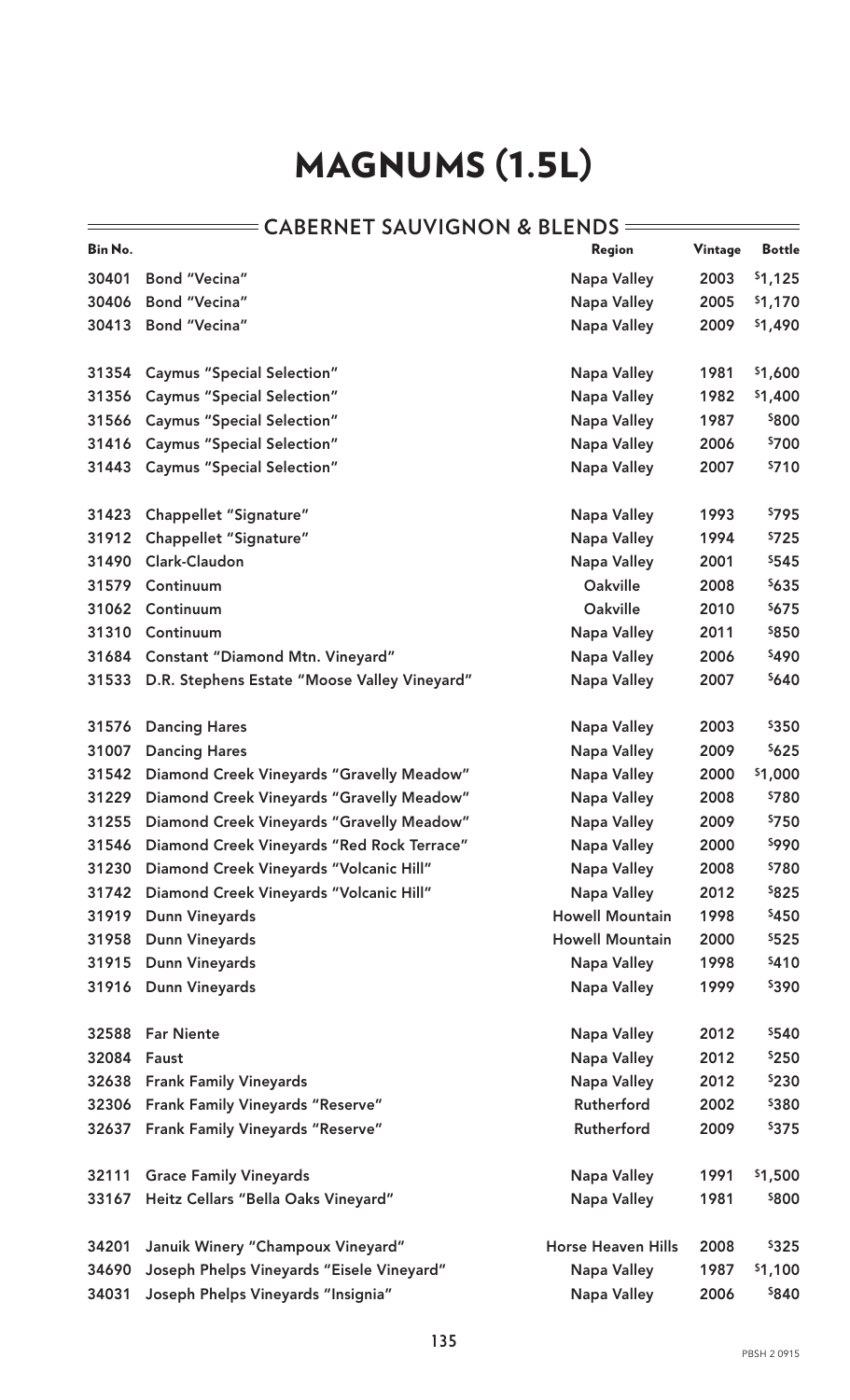#### **CABERNET SAUVIGNON & BLENDS**

| Bin No. |                                                 | Region                      | <b>Vintage</b> | <b>Bottle</b> |
|---------|-------------------------------------------------|-----------------------------|----------------|---------------|
| 34927   | <b>Kamen Estate Wines</b>                       | Sonoma Valley               | 2010           | \$395         |
| 34301   | Kamen Estate Wines "Kashmir"                    | Sonoma Valley               | 2009           | \$685         |
| 34904   | <b>Karl Lawrence Cellars</b>                    | <b>Napa Valley</b>          | 2006           | \$375         |
| 34905   | Karl Lawrence "Reserve"                         |                             |                |               |
|         | "Beckstoffer/ Dr. Crane Vineyard"               | St. Helena                  | 2009           | \$580         |
| 38000   | Krupp Brothers "Veraison" "Stagecoach Vineyard" | <b>Napa Valley</b>          | 2008           | \$340         |
|         | 34203 Long Shadows Vintners "Feather"           | <b>Columbia Valley</b>      | 2006           | \$295         |
| 35934   | <b>Mount Eden Vineyards</b>                     | Santa Cruz Mtn.             | 2008           | \$360         |
| 35062   | <b>Opus One</b>                                 | Napa Valley                 | 1995           | \$1,300       |
| 33208   | <b>Opus One</b>                                 | <b>Napa Valley</b>          | 2006           | \$1,000       |
| 35935   | <b>Opus One</b>                                 | <b>Napa Valley</b>          | 2009           | \$1,750       |
| 35001   | Orin Swift "Papillon"                           | <b>Napa Valley</b>          | 2010           | \$300         |
| 36307   | Peju Province Winery "Reserve"                  | Rutherford                  | 2006           | \$750         |
| 36322   | <b>Pepper Bridge</b>                            | Walla Walla Valley          | 2008           | \$300         |
| 36402   | <b>Peter Michael "Les Pavots"</b>               | <b>Knights Valley</b>       | 2008           | \$990         |
| 36019   | <b>Pride Mountain Vineyards</b>                 | Napa & Sonoma County 2010   |                | \$420         |
| 36025   | <b>Ramey Wine Cellars</b>                       | Diamond Mtn. District 2003  |                | \$675         |
| 36026   | Renteria "Tres Perlas"                          | Napa Valley                 | 2003           | \$825         |
| 36923   | Ridge Vineyards "Monte Bello"                   | Santa Cruz Mtn.             | 1995           | \$1,500       |
|         | 37498 Schrader Cellars "Old Sparky"             |                             |                |               |
|         | "Beckstoffer/To Kalon Vineyard"                 | <b>Napa Valley</b>          | 2009           | \$1,300       |
| 37115   | Shafer Vineyards "Hillside Select"              | <b>Stag's Leap District</b> | 2004           | \$950         |
| 37625   | Shafer Vineyards "Hillside Select"              | <b>Stags Leap District</b>  | 2008           | \$825         |
| 37908   | Shafer Vineyards "Hillside Select"              | <b>Stags Leap District</b>  | 2009           | \$950         |
| 37120   | Shafer Vineyards "Sunspot Vineyard"             | <b>Stags Leap District</b>  | 2001           | \$1,450       |
| 37404   | <b>Silver Oak Cellars</b>                       | <b>Alexander Valley</b>     | 2010           | \$320         |
| 37008   | Spottswoode Vineyard & Winery                   | St. Helena                  | 2010           | \$630         |
| 37476   | <b>Staglin Family Vineyard "Estate"</b>         | <b>Napa Valley</b>          | 2007           | \$1,000       |
| 38309   | Vineyard 7&8 "Estate"                           | <b>Napa Valley</b>          | 2008           | \$475         |
| 38305   | Vineyard 7&8 "Reserve 7"                        | <b>Spring Mtn. District</b> | 2008           | \$390         |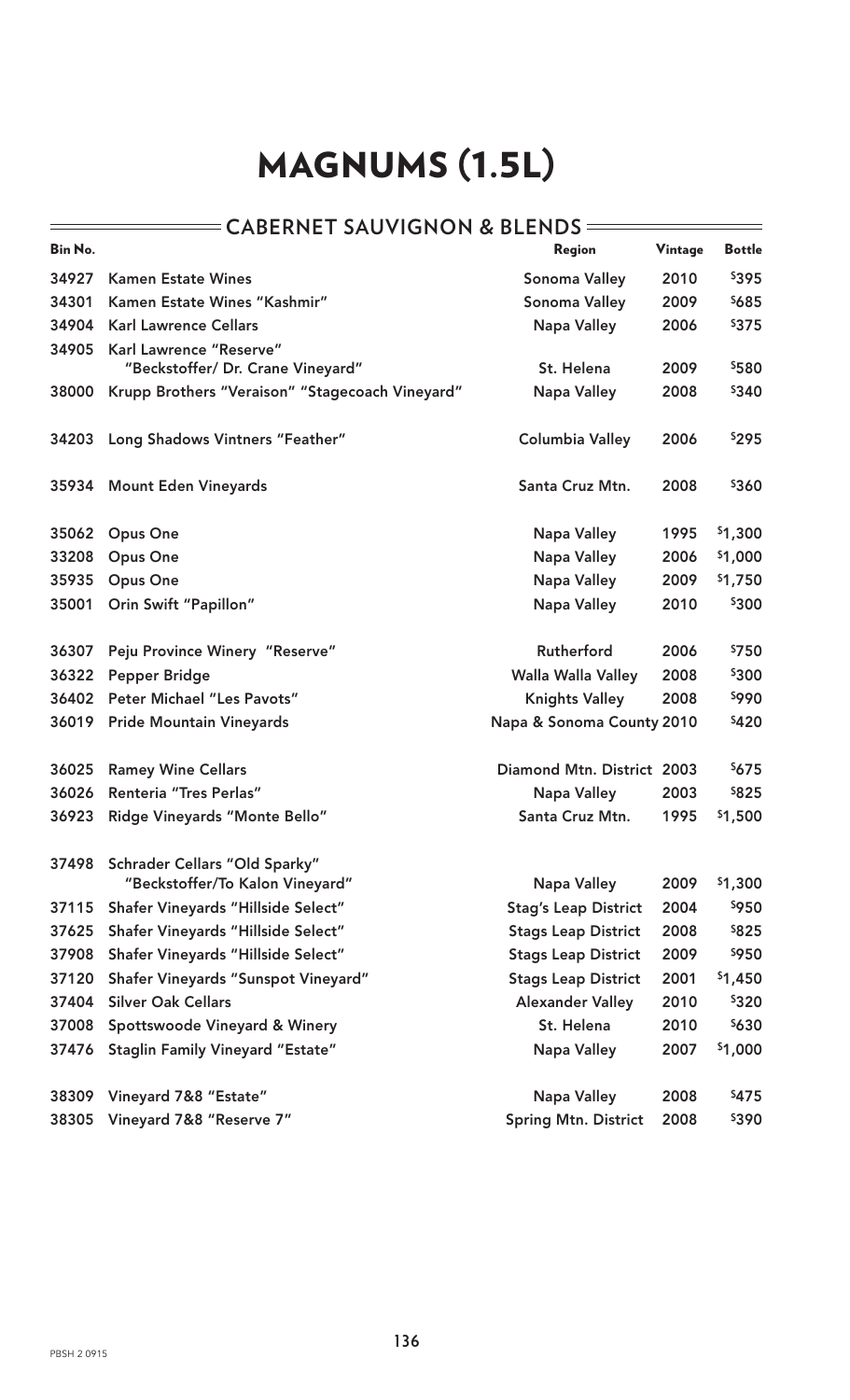# DOUBLE MAGNUMS (3.0L)

|         | <b>BORDEAUX</b>                                                               |                 |         |               |
|---------|-------------------------------------------------------------------------------|-----------------|---------|---------------|
| Bin No. |                                                                               | Region          | Vintage | <b>Bottle</b> |
| 53402   | Château Calon Segur                                                           | St. Estephe     | 2006    | \$1,125       |
| 54808   | Château Canon-la-Gaffelière                                                   | St. Émilion     | 2000    | \$1,575       |
| 52450   | Château Branaire-Ducru                                                        | St. Julien      | 2006    | \$925         |
| 52452   | Château Ducru-Beaucaillou                                                     | St. Julien      | 2000    | \$2,200       |
| 51104   | Château Grand-Puy-Lacoste                                                     | <b>Pauillac</b> | 2000    | \$1,100       |
| 52460   | Château Langoa Barton                                                         | St. Julien      | 2005    | \$1,175       |
| 52467   | <b>Château Léoville-Las-Cases</b>                                             | St. Julien      | 2000    | \$1,500       |
| 50277   | Château Margaux                                                               | <b>Margaux</b>  | 2004    | \$3,500       |
| 50282   | <b>Château Palmer</b>                                                         | <b>Margaux</b>  | 2000    | \$4,500       |
| 54823   | <b>Château Pavie</b>                                                          | St. Émilion     | 2000    | \$6,000       |
| 54192   | Château Pavie-Macquin                                                         | St. Émilion     | 2000    | \$1,700       |
|         | <b>BURGUNDY</b>                                                               |                 |         |               |
| 59531   | Grands Echézeaux Grand Cru, Domaine de la Romanée-Conti                       |                 | 2002    | \$8,000       |
| 56687   | Chambolle-Musigny 1er Cru, Les Fuées<br>Vieilles Vignes, Domaine Perrot-Minot |                 | 2006    | \$1,800       |
| 58400   | Nuits-St.-Georges 1er Cru Clos des Forets Saint Georges,                      |                 |         |               |
|         | Domaine de L'Arlot                                                            |                 | 2009    | \$1,300       |
| 58403   | Nuits-St.-Georges 1er Cru Clos de la Maréchale, Jacques-Frédéric Mugnier      |                 | 2011    | \$1,100       |
|         | $\overline{\ }$ RHÔNE VALLEY $=$                                              |                 |         |               |
| 60326   | Châteauneuf-du-Pape "Hommage a Jacques Perrin",                               |                 |         |               |
|         | Château de Beaucastel                                                         | Southern Rhône  | 2001    | \$2,400       |
| 60311   | Châteauneuf-du-Pape "Hommage a Jacques Perrin",<br>Château de Beaucastel      | Southern Rhône  | 2003    | \$2,400       |
|         |                                                                               |                 |         |               |
|         | = PIEDMONT                                                                    |                 |         |               |
| 66105   | Barbaresco, Gaja                                                              |                 | 2006    | \$2,100       |
| 66734   | Barbaresco, Gaja                                                              |                 | 2000    | \$1,800       |
| 65321   | Barolo "Le Vigne", Luciano Sandrone                                           |                 | 2000    | \$1,000       |
| 66454   | "Costa Russi", Gaja                                                           |                 | 2000    | \$3,000       |
| 66925   | "Darmagi" Cabernet Sauvignon, Angelo Gaja                                     |                 | 2000    | \$1,900       |
| 66148   | "Sorì San Lorenzo", Gaja                                                      |                 | 2000    | \$2,800       |
| 66099   | "Sorì Tildìn", Gaja                                                           |                 | 2000    | \$3,400       |
| 65822   | Barolo "Cannubi Boschis", Luciano Sandrone                                    |                 | 2006    | \$1,550       |
| 65099   | Barolo "Le Vigne", Luciano Sandrone                                           |                 | 2006    | \$1,425       |
| 65614   | Barolo "Bric dël Fiasc" Paolo Scavino                                         |                 | 1998    | \$2,300       |
| 65616   | Barolo "Carobric" Paolo Scavino                                               |                 | 1998    | \$2,100       |
| 66803   | Rosso delle Langhe "Luigi Einaudi", Poderi Luigi Einaudi                      |                 | 2009    | \$650         |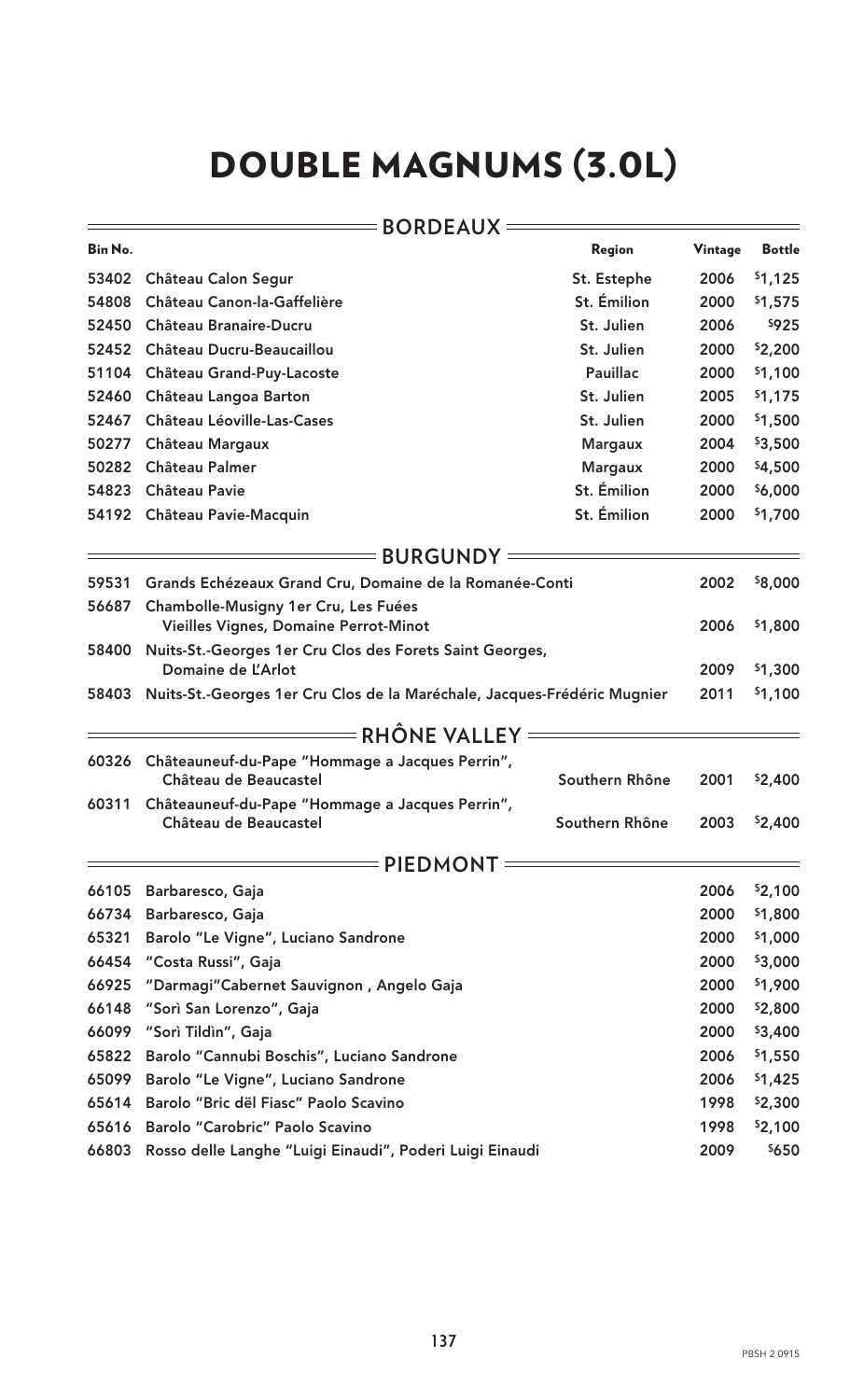# DOUBLE MAGNUMS (3.0L)

| $= {\bf TUSCANY}$ $=$ |                                                    |                      |         |               |
|-----------------------|----------------------------------------------------|----------------------|---------|---------------|
| Bin No.               |                                                    | Region               | Vintage | <b>Bottle</b> |
| 68532                 | "Philip" Mazzei                                    |                      | 2009    | \$415         |
| 68604                 | "Massetto", Tenuta Dell'Ornellaia                  |                      | 2011    | \$4,800       |
|                       | $=$ SPAIN - RIOJA $=$                              |                      |         |               |
|                       | 70915 Gran Reserva "Imperial" C.V.N.E.             |                      | 2004    | \$925         |
|                       | <b>CHARDONNAY=</b>                                 |                      |         |               |
| 9415                  | <b>Mount Eden Estate</b>                           | Santa Cruz Mtn.      | 1992    | \$625         |
| 9417                  | <b>Mount Eden Estate</b>                           | Santa Cruz Mtn.      | 1993    | \$610         |
| 9418                  | <b>Mount Eden Estate</b>                           | Santa Cruz Mtn.      | 1994    | \$575         |
|                       | = CABERNET SAUVIGNON & BLENDS $=$                  |                      |         |               |
| 31420                 | <b>Caymus "Grace Family Vineyard"</b>              | Napa Valley          | 1981    | \$3,800       |
| 31421                 | <b>Caymus "Grace Family Vineyard"</b>              | Napa Valley          | 1982    | \$3,800       |
| 31346                 | <b>Caymus "Special Selection"</b>                  | Napa Valley          | 1979    | \$3,500       |
| 31360                 | <b>Caymus "Special Selection"</b>                  | <b>Napa Valley</b>   | 1984    | \$2,900       |
| 31361                 | <b>Caymus "Special Selection"</b>                  | <b>Napa Valley</b>   | 1985    | \$3,200       |
| 31448                 | <b>Caymus "Special Selection"</b>                  | <b>Napa Valley</b>   | 2006    | \$1,400       |
| 31933                 | <b>Chappellet "Signature"</b>                      | Napa Valley          | 2007    | \$1,020       |
| 31480                 | Chappellet "Pritchard Hill Estate Vineyard"        | <b>Napa Valley</b>   | 2001    | \$7,000       |
| 31482                 | <b>Chappellet "Pritchard Hill Estate Vineyard"</b> | <b>Napa Valley</b>   | 2005    | \$5,000       |
| 31720                 | Diamond Creek Vineyards "Red Rock Terrace"         | <b>Napa Valley</b>   | 2009    | \$1,450       |
| 31726                 | Diamond Creek Vineyards "Red Rock Terrace"         | <b>Napa Valley</b>   | 2010    | \$1,650       |
|                       | 31016 Dancing Hares                                | Napa Valley          | 2005    | \$1,300       |
| 32926                 | Egelhoff                                           | Napa Valley          | 2007    | \$1,250       |
| 32927                 | Egelhoff                                           | <b>Napa Valley</b>   | 2009    | \$1,185       |
| 32920                 | <b>Frank Family Vineyards "Reserve"</b>            | <b>Napa Valley</b>   | 2010    | \$920         |
| 32310                 | Frank Family Vineyards "Winston Hill" Red Blend    | Rutherford           | 2003    | \$1,450       |
| 32311                 | Frank Family Vineyards "Winston Hill" Red Blend    | Rutherford           | 2005    | \$1,500       |
| 32101                 | <b>Galante "Red Rose Hill"</b>                     | <b>Carmel Valley</b> | 1995    | \$1,875       |
| 32106                 | <b>Grace Family Vineyards</b>                      | <b>Napa Valley</b>   | 1983    | \$4,025       |
| 32121                 | <b>Groth Vineyards and Winery "Reserve"</b>        | <b>Oakville</b>      | 2005    | \$2,100       |
| 34024                 | Joseph Phelps Vineyards "Eisele Vineyard"          | <b>Napa Valley</b>   | 1985    | \$2,100       |
| 34026                 | Joseph Phelps Vineyards "Eisele Vineyard"          | <b>Napa Valley</b>   | 1986    | \$1,800       |
| 34028                 | Joseph Phelps Vineyards "Insignia"                 | <b>Napa Valley</b>   | 1985    | \$2,200       |
| 34029                 | Joseph Phelps Vineyards "Insignia"                 | <b>Napa Valley</b>   | 1986    | \$2,100       |
| 34030                 | Joseph Phelps Vineyards "Insignia"                 | <b>Napa Valley</b>   | 1990    | \$1,850       |
| 34054                 | Justin Vineyards & Winery "Isosceles"              | Paso Robles          | 2007    | \$750         |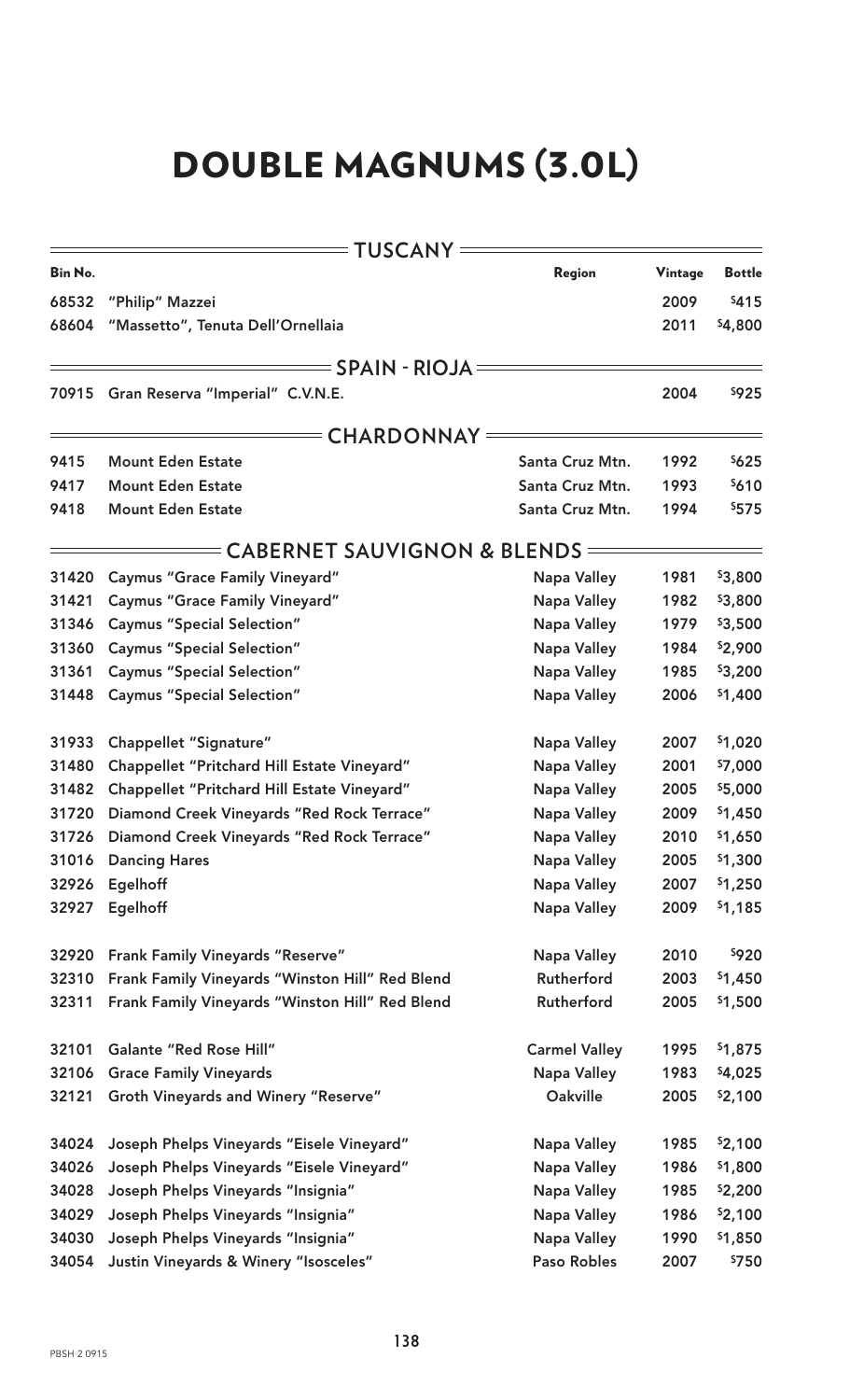# DOUBLE MAGNUMS (3.0L)

#### **CABERNET SAUVIGNON & BLENDS**

 $\equiv$ 

| Bin No. |                                              | Region                     | Vintage | <b>Bottle</b> |
|---------|----------------------------------------------|----------------------------|---------|---------------|
| 34903   | Karl Lawrence "Reserve" "Herb Lamb Vineyard" | <b>Napa Valley</b>         | 2008    | \$1,200       |
| 34930   | Keenan                                       | Napa Valley                | 1982    | \$1,300       |
| 34100   | Keenan                                       | <b>Napa Valley</b>         | 1987    | \$775         |
| 35176   | Macauley "Beckstoffer/To Kalon"              | <b>Oakville</b>            | 2009    | \$1,250       |
| 35668   | <b>Opus One</b>                              | <b>Napa Valley</b>         | 1996    | \$2,400       |
| 37105   | <b>Screaming Eagle</b>                       | <b>Napa Valley</b>         |         | 1993 \$50,000 |
| 37110   | Shafer Vineyards "Hillside Select"           | <b>Stags Leap District</b> | 1986    | \$2,250       |
| 37111   | Shafer Vineyards "Hillside Select"           | <b>Stags Leap District</b> | 1993    | \$2,250       |
| 37905   | Shafer Vineyards "Hillside Select"           | <b>Stags Leap District</b> | 2009    | \$2,100       |
| 37403   | <b>Silver Oak Cellars</b>                    | <b>Alexander Valley</b>    | 2010    | \$640         |
| 37135   | Silver Oak Cellars "Bonny's Vineyard"        | <b>Napa Valley</b>         | 1985    | \$3,300       |
| 37142   | Spottswoode Vineyard & Winery                | <b>Napa Valley</b>         | 1982    | \$1,385       |
| 37147   | Spottswoode Vineyard & Winery                | <b>Napa Valley</b>         | 2001    | \$1,625       |
| 37150   | Spottswoode Vineyard & Winery                | St. Helena                 | 2005    | \$2,365       |
| 37845   | <b>Stag's Leap Wine Cellars "Cask 23"</b>    | <b>Napa Valley</b>         | 1999    | \$1,840       |
| 37842   | <b>Stag's Leap Wine Cellars "SLV"</b>        | <b>Napa Valley</b>         | 2000    | \$2,100       |
|         | = MERLOT                                     |                            |         |               |
| 39026   | Duckhorn Vineyards "Estate"                  | <b>Napa Valley</b>         | 1999    | \$1,300       |
| 39755   | <b>Rombauer Vineyards</b>                    | <b>Napa Valley</b>         | 2002    | \$850         |

**-**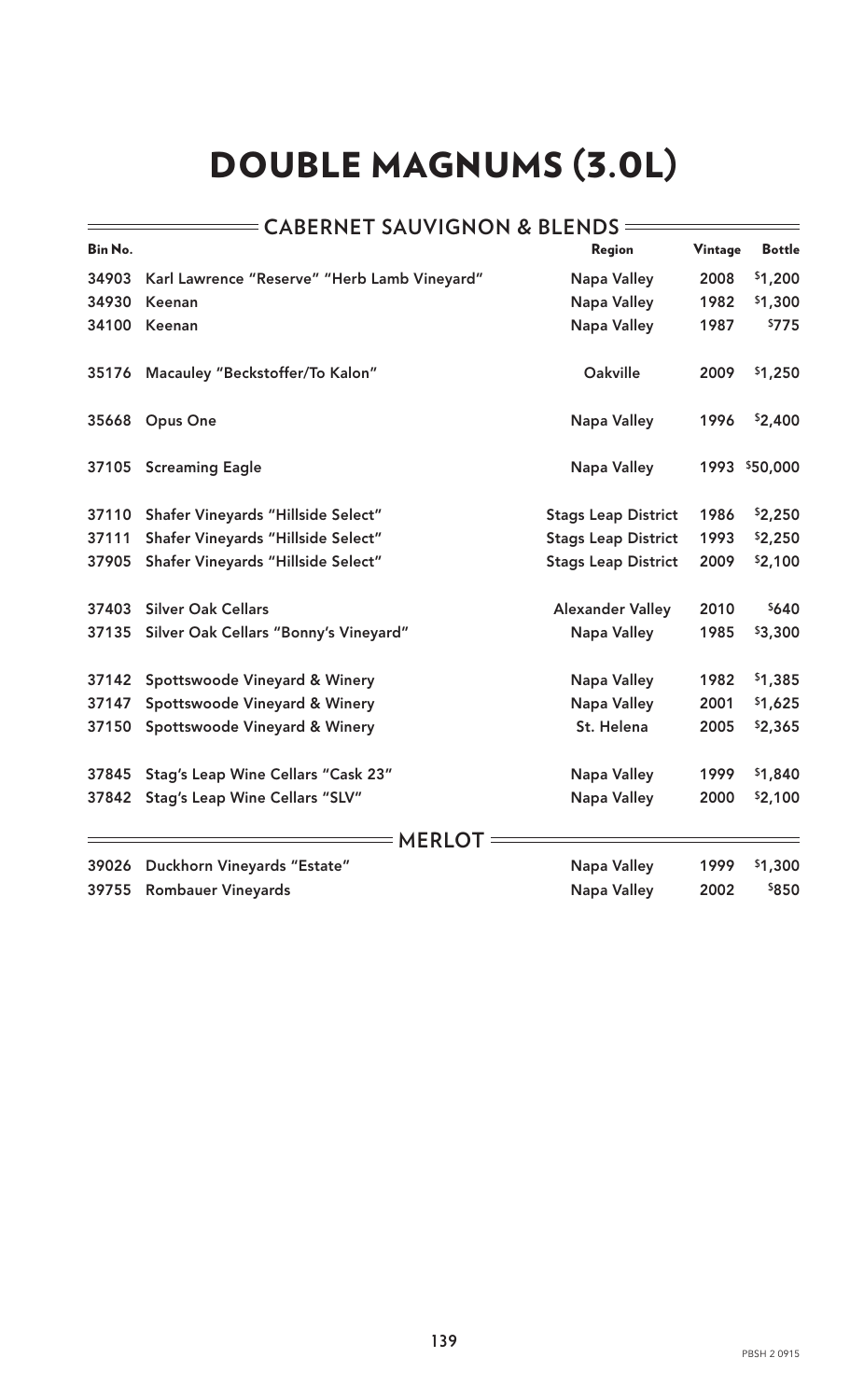# EXTRA LARGE BOTTLES

|         | <b>= BORDEAUX =</b>                                                            |                        |         |               |
|---------|--------------------------------------------------------------------------------|------------------------|---------|---------------|
| Bin No. |                                                                                | Region                 | Vintage | <b>Bottle</b> |
| 51107   | Château Lafite-Rothschild (6.0L)                                               | <b>Pauillac</b>        | 1961    | \$58,000      |
| 50273   | Château Margaux (6.0L)                                                         | <b>Margaux</b>         | 1986    | \$7,500       |
| 55212   | Château Pétrus (6.0L)                                                          | Pomerol                | 1985    | \$13,000      |
| 55219   | Vieux-Château-Certan (6.0L)                                                    | Pomerol                | 1995    | \$4,500       |
|         | <b>BURGUNDY</b>                                                                |                        |         |               |
| 59235   | Mazoyères-Chambertin Grand Cru Vieilles Vignes,<br>Domaine Perrot-Minot (6.0L) |                        | 2006    | \$4,200       |
|         | <b>= CABERNET SAUVIGNON &amp; BLENDS</b>                                       |                        |         |               |
| 30101   | Araujo Estate Wines "Eisele Vineyard" (6.0L)                                   | <b>Napa Valley</b>     | 1991    | \$18,000      |
| 31345   | <b>Caymus "Special Selection" (6.0L)</b>                                       | Napa Valley            | 1978    | \$7,500       |
| 31347   | <b>Caymus "Special Selection" (6.0L)</b>                                       | <b>Napa Valley</b>     | 1979    | \$7,300       |
| 31348   | <b>Caymus "Special Selection" (6.0L)</b>                                       | <b>Napa Valley</b>     | 1980    | \$3,900       |
| 31355   | <b>Caymus "Special Selection" (6.0L)</b>                                       | <b>Napa Valley</b>     | 1981    | \$3,800       |
| 31359   | <b>Caymus "Special Selection" (6.0L)</b>                                       | <b>Napa Valley</b>     | 1983    | \$5,100       |
| 31362   | <b>Caymus "Special Selection" (6.0L)</b>                                       | <b>Napa Valley</b>     | 1986    | \$6,300       |
| 31852   | Chappellet "Pritchard Hill Estate Vineyard" (5.0L)                             | <b>Napa Valley</b>     | 2004    | \$2,500       |
| 31005   | Continuum (6.0L)                                                               | Oakville               | 2010    | \$4,100       |
| 31112   | Continuum (6.0 L)                                                              | <b>Oakville</b>        | 2011    | \$3,995       |
| 31936   | David Arthur Estate "Elevation 1147" (6.0L)                                    | <b>Napa Valley</b>     | 2007    | \$3,750       |
| 31547   | Diamond Creek "Volcanic Hill" (12.0L)                                          | <b>Napa Valley</b>     |         | 1985 \$11,000 |
| 31612   | Dunn Vineyards (5.0 L)                                                         | <b>Howell Mountain</b> | 2005    | \$2,695       |
| 31617   | Dunn Vineyards (5.0 L)                                                         | <b>Howell Mountain</b> | 2007    | \$2,750       |
| 31618   | Dunn Vineyards (5.0 L)                                                         | <b>Howell Mountain</b> | 2009    | \$2,435       |
| 31619   | Dunn Vineyards (5.0 L)                                                         | <b>Howell Mountain</b> | 2010    | \$2,355       |
| 32749   | Egelhoff (9.0L)                                                                | <b>Napa Valley</b>     | 2007    | \$4,500       |
| 32921   | Frank Family Vineyards "Reserve" (6.0 L)                                       | <b>Napa Valley</b>     | 2005    | \$1,425       |
| 32922   | Frank Family Vineyards "Reserve" (6.0 L)                                       | <b>Napa Valley</b>     | 2010    | \$1,400       |